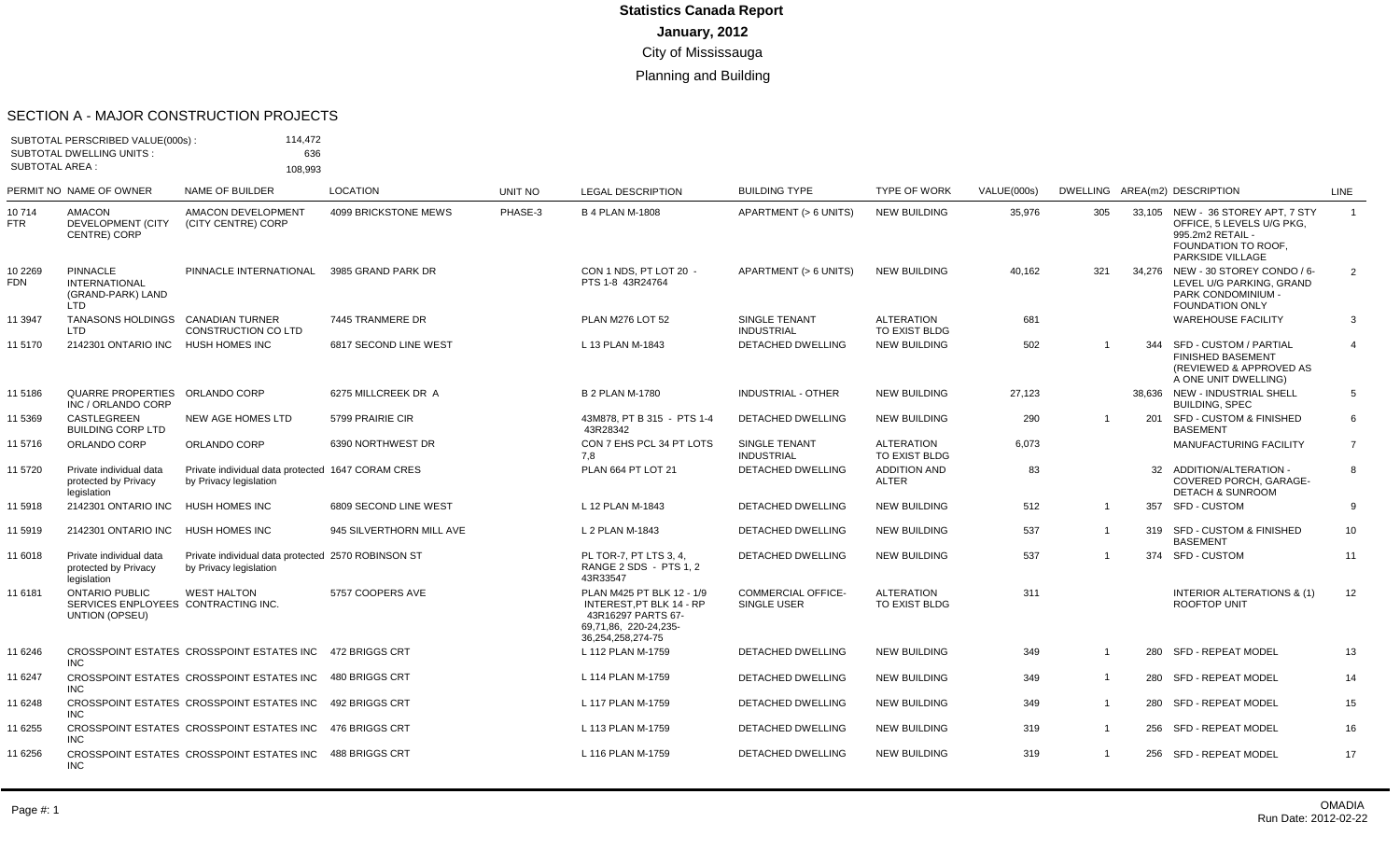| <b>SUBTOTAL AREA:</b> | SUBTOTAL PERSCRIBED VALUE(000s)<br><b>SUBTOTAL DWELLING UNITS:</b> | 8,856<br>6<br>3,015                                                            |                       |           |                                                                                                      |                                          |                                     |             |                |                                                                                                                                     |                |
|-----------------------|--------------------------------------------------------------------|--------------------------------------------------------------------------------|-----------------------|-----------|------------------------------------------------------------------------------------------------------|------------------------------------------|-------------------------------------|-------------|----------------|-------------------------------------------------------------------------------------------------------------------------------------|----------------|
|                       | PERMIT NO NAME OF OWNER                                            | <b>NAME OF BUILDER</b>                                                         | <b>LOCATION</b>       | UNIT NO   | <b>LEGAL DESCRIPTION</b>                                                                             | <b>BUILDING TYPE</b>                     | <b>TYPE OF WORK</b>                 | VALUE(000s) |                | DWELLING AREA(m2) DESCRIPTION                                                                                                       | <b>LINE</b>    |
| 11 6267               | Private individual data<br>protected by Privacy<br>legislation     | Private individual data protected 1979 BALSAM AVE<br>by Privacy legislation    |                       |           | PL G-13, PT LT 26                                                                                    | <b>DETACHED DWELLING</b>                 | <b>ADDITION AND</b><br><b>ALTER</b> | 278         |                | 95 REAR ADDITION, INTERIOR<br>ALTERATIONS, FINISHED<br>BASEMENT, GARAGE<br><b>ADDITION &amp; DEMOLISH</b><br><b>EXISTING GARAGE</b> | $\mathbf{1}$   |
| 11 6393               | 2096553 ONTARIO INC / HUSH HOMES INC<br><b>HUSH HOMES INC</b>      |                                                                                | 6990 RAYAH CRT        |           | L 4 PLAN M-1814                                                                                      | <b>DETACHED DWELLING</b>                 | <b>NEW BUILDING</b>                 | 1,282       | $\mathbf 1$    | 656 SFD - CUSTOM WITH FINISHED<br><b>BASEMENT</b>                                                                                   | 2              |
| 11 6405               | Private individual data<br>protected by Privacy<br>legislation     | Private individual data protected 7157 LANCASTER AVE<br>by Privacy legislation |                       |           | PLAN 436 LOT 199                                                                                     | <b>DETACHED DWELLING</b>                 | <b>NEW BUILDING</b>                 | 379         | $\mathbf 1$    | 246 NEW - CUSTOM SFD &<br><b>DEMOLISH EXISTING SFD</b>                                                                              | 3              |
| 11 6477               | Private individual data<br>protected by Privacy<br>legislation     | Private individual data protected 2560 ROBINSON ST<br>by Privacy legislation   |                       |           | PL TOR-7, PT LT 4, RANGE<br>2 SDS - PTS 5, 6 43R33547                                                | DETACHED DWELLING                        | <b>NEW BUILDING</b>                 | 526         | $\overline{1}$ | 366 SFD - CUSTOM                                                                                                                    | $\overline{4}$ |
| 11 6619               | Private individual data<br>protected by Privacy<br>legislation     | Private individual data protected 2153 SPRINGBANK RD<br>by Privacy legislation |                       |           | <b>PLAN 353 LOT 1</b>                                                                                | <b>DETACHED DWELLING</b>                 | <b>ADDITION AND</b><br><b>ALTER</b> | 59          |                | 24 ADD & ALTS: REAR UNHEATED<br><b>ADDITION &amp; INTERIOR</b><br><b>ALTERATIONS ON MAIN</b><br><b>FLOOR &amp; BASEMENT</b>         | 5              |
| 11 6643<br><b>FTR</b> | W.C. 401<br><b>DEVELOPMENTS LTD</b>                                | YORK CONTRACTING LTD                                                           | 3120 ARGENTIA RD D    |           | CON 11 NS PT L 13 - PTS<br>5, 9, 10 43R25818                                                         | <b>COMMERCIAL OFFICE-</b><br>SINGLE USER | <b>NEW BUILDING</b>                 | 888         |                | 557 NEW - BANK FINANCIAL<br>INSTITUTION, TD CANADA<br>TRUST, FOUNDATION TO<br><b>ROOF</b>                                           | 6              |
| 11 6770               | <b>PROMBANK</b><br><b>INVESTMENTS LTD</b>                          | 1090163 ONTARIO LTD                                                            | 6600 DIXIE RD         | $1-FLR$   | CON 3 EHS PT L 8, 43R9821<br>PTS 2.3 LESS 43R23633<br>PTS 1.3. LESS 43R9821 PT                       | MULTI-TENANT<br><b>INDUSTRIAL</b>        | <b>ALTERATION</b><br>TO EXIST BLDG  | 456         |                | <b>WAREHOUSE DISTRIBUTION</b>                                                                                                       | $\overline{7}$ |
| 11 6771               | 1638515 ONTARIO INC                                                | <b>CUMBERLAND HOMES</b>                                                        | 2595 OLD CARRIAGE RD  |           | <b>RANGE 1 SDS RACY</b><br>TRACT. PT LT 8 - PT 2<br>43R32354                                         | <b>DETACHED DWELLING</b>                 | <b>NEW BUILDING</b>                 | 482         | $\overline{1}$ | 336 NEW CUSTOM SFD                                                                                                                  | 8              |
| 11 6772               | <b>1638515 ONTARIO INC</b>                                         | 1638515 ONTARIO INC                                                            | 2591 OLD CARRIAGE RD  |           | RANGE 1 SDS RACY<br>TRACT, PT LT 8 - PT 1<br>43R32354                                                | <b>DETACHED DWELLING</b>                 | NEW BUILDING                        | 482         | 1              | 336 NEW CUSTOM SFD                                                                                                                  | 9              |
| 11 6812               | <b>REALICORP HOLDING</b><br><b>INC</b>                             | <b>ELEMENTARY WATER</b><br>SOLUTIONS INC.                                      | 880 GANA CRT          |           | PLAN M706 PT LTS 12, 13,<br>14                                                                       | SINGLE TENANT<br><b>INDUSTRIAL</b>       | <b>OTHER</b>                        | 295         |                | INSTALLATION OF ABOVE-<br><b>GROUND WASTE WATER</b><br><b>FILLER SYSTEM</b>                                                         | 10             |
| 11 6816               | OPB REALTY INC / 20<br>VIC MANAGEMENT INC                          | OPB REALTY INC / 20 VIC<br><b>MANAGEMENT INC</b>                               | 4060 SLADEVIEW CRES A | 2, BLDG C | PL M781 BLKS 6-8, 36-38<br>LESS 43R24548 PTS 1-3                                                     | INDUSTRIAL - OTHER                       | <b>ALTERATION</b><br>TO EXIST BLDG  | 493         |                | MANUFACTURING FACILITY                                                                                                              | 11             |
| 11 6832<br>MEC        | TRILLIUM HEALTH<br><b>CENTRE</b>                                   | NUTEMP MECHANICAL LTD.                                                         | 100 QUEENSWAY W       |           | CON 1 SDS PT LT 16.<br>RANGE 3 CIR PT LT 1, PL<br>E20 PT LTS 6, 7, PL 571 PT<br>BLK A, 43R28265 PT 1 | PUBLIC/INSTIT (EXCEPT<br>SCHOOLS)        | <b>ALTERATION</b><br>TO EXIST BLDG  | 300         |                | <b>REPLACEMENT OF AIR</b><br><b>HANDLING UNIT</b>                                                                                   | 12             |
| 11 6875               | Private individual data<br>protected by Privacy<br>legislation     | Private individual data protected 1346 LOCHLIN TR<br>by Privacy legislation    |                       |           | PLAN 485 PT LOTS 1,2                                                                                 | <b>DETACHED DWELLING</b>                 | <b>NEW BUILDING</b>                 | 601         | $\overline{1}$ | 400 SFD - CUSTOM & DEMO-<br><b>EXISTING</b>                                                                                         | 13             |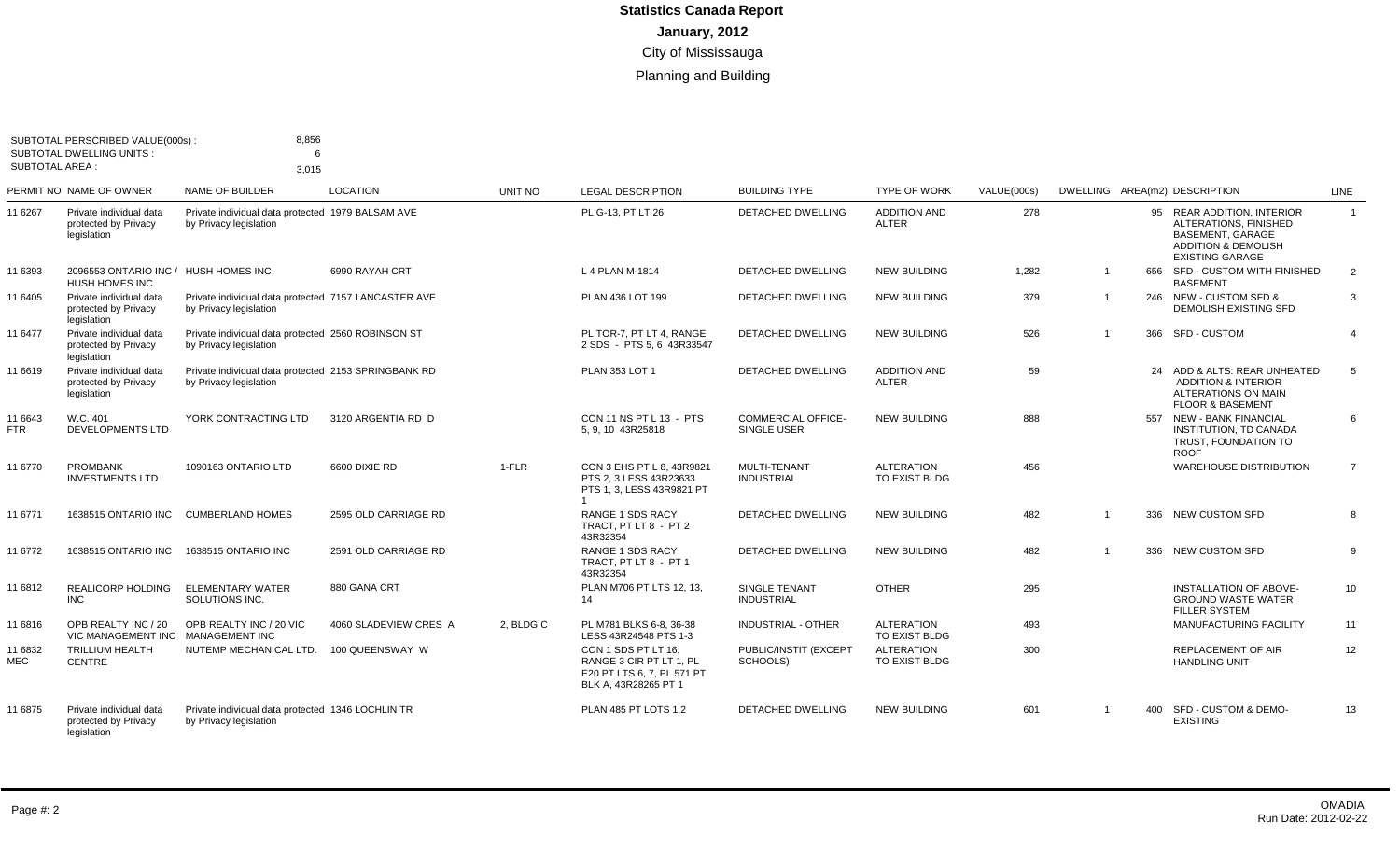|                       | SUBTOTAL PERSCRIBED VALUE(000s):                                                        | 4,914                                                                        |                     |               |                                                                      |                                                 |                                    |             |                                                                                        |                |
|-----------------------|-----------------------------------------------------------------------------------------|------------------------------------------------------------------------------|---------------------|---------------|----------------------------------------------------------------------|-------------------------------------------------|------------------------------------|-------------|----------------------------------------------------------------------------------------|----------------|
|                       | <b>SUBTOTAL DWELLING UNITS:</b>                                                         | $\Omega$                                                                     |                     |               |                                                                      |                                                 |                                    |             |                                                                                        |                |
| <b>SUBTOTAL AREA:</b> |                                                                                         | 439                                                                          |                     |               |                                                                      |                                                 |                                    |             |                                                                                        |                |
|                       | PERMIT NO NAME OF OWNER                                                                 | NAME OF BUILDER                                                              | LOCATION            | UNIT NO       | <b>LEGAL DESCRIPTION</b>                                             | <b>BUILDING TYPE</b>                            | <b>TYPE OF WORK</b>                | VALUE(000s) | DWELLING AREA(m2) DESCRIPTION                                                          | LINE           |
| 11 6884               | WESTPEN<br><b>PROPERTIES LTD /</b><br><b>BENTALL REAL ESTATE</b><br><b>SERVICES LTD</b> | T.A. CLARKE & ASSOC INC                                                      | 5825 EXPLORER DR    |               | PL M793 BLK 14, PT BLK 16 -<br>43R25928 PTS 1-9                      | <b>COMMERCIAL OFFICE-</b><br>SINGLE USER        | <b>ALTERATION</b><br>TO EXIST BLDG | 2,335       | <b>INTERIOR ALTERATIONS -</b><br>SECOND & THIRD FLOOR AND<br>PART OF THE GROUND FLOOR  | $\overline{1}$ |
| 11 6914               | <b>FIELDGATE</b><br><b>CONSTRUCTION</b><br>MANAGEMENT LTD                               | FIELDGATE CONSTRUCTION 1530 DUNDAS ST E C4<br><b>MANAGEMENT LTD</b>          |                     |               | CON 1 SDS. PT LTS 4.5 -<br>PTS 1, 3-9, 14, 16 43R33993               | <b>COMMERCIAL OFFICE-</b><br><b>SINGLE USER</b> | <b>NEW BUILDING</b>                | 699         | 439 NEW - BANK FINANCIAL<br>INSTITUTION WITH DRIVE-<br>THRU, RBC ROYAL BANK            | 2              |
| 11 6925               | OPB REALTY / 20 VIC<br><b>MANAGEMENT INC</b>                                            | <b>CLOKE-KIRBY</b><br><b>CONSTRUCTION LTD</b>                                | 3500 LAIRD RD       | $3 - 4$       | <b>REGISTRAR'S COMPILED</b><br>PL 1542 PT LT 9 - PTS 1.2<br>43R22747 | MULTI-TENANT<br><b>INDUSTRIAL</b>               | <b>OTHER</b>                       | 489         | <b>INTERIOR ALTERATIONS -</b><br><b>CONCRETE SLAB REPAIRS -</b><br><b>VACANT SUITE</b> | 3              |
| 11 6986               | ORLANDO CORP                                                                            | TRP CONSTRUCTION                                                             | 110 MATHESON BLVD W | 160 & 4TH FLR | PLAN M832 PT BLK 2<br>RP 43R17361 PARTS 1-3                          | <b>COMMERCIAL OFFICE -</b><br>MULTI-USER        | <b>ALTERATION</b><br>TO EXIST BLDG | 942         | <b>INTERIOR ALTERATIONS &amp;</b><br><b>DEMISING WALL - NATIONAL</b><br>BANK           | $\overline{4}$ |
| 11 7075               | 1212763 ONTARIO LTD<br>C/O ACTURUS REALTY<br>CORP                                       | 1212763 ONTARIO LTD C/O<br><b>ACTURUS REALTY CORP</b>                        | 6465 MILLCREEK DR   | AS-NOTED      | PLAN 927 PT LOTS 16.17<br>RP 43R8441 PART 1<br>RP 43R16892 PART 1    | <b>COMMERCIAL OFFICE -</b><br>MULTI-USER        | <b>ALTERATION</b><br>TO EXIST BLDG | 273         | OFFICE (UNITS - 191, 204, 202,<br>200)                                                 | -5             |
| 11 7079               | Private individual data<br>protected by Privacy<br>legislation                          | Private individual data protected 500 AVONWOOD DR<br>by Privacy legislation  |                     |               | PLAN 512 LOT 25                                                      | <b>DETACHED DWELLING</b>                        | <b>DEMOLITION</b>                  | 20          | <b>DEMOLITION - SFD</b>                                                                | 6              |
| 11 7114               | Private individual data<br>protected by Privacy<br>legislation                          | Private individual data protected 5385 DURIE RD<br>by Privacy legislation    |                     |               | PL A15, PT LT 36 - PT 1<br>43R33847                                  | <b>DETACHED DWELLING</b>                        | <b>DEMOLITION</b>                  | 25          | <b>DEMOLITION - SFD &amp;</b><br><b>DETACHED GARAGE</b>                                | $\overline{7}$ |
| 12 37                 | Private individual data<br>protected by Privacy<br>legislation                          | Private individual data protected 959 HAMPTON CRES<br>by Privacy legislation |                     |               | PLAN C19 PT LOT 84                                                   | <b>DETACHED DWELLING</b>                        | <b>DEMOLITION</b>                  | 25          | <b>DEMOLITION - SFD &amp;</b><br><b>DETACHED GARAGE</b>                                | 8              |
| 12 50                 | Private individual data<br>protected by Privacy<br>legislation                          | Private individual data protected 57 BAY ST<br>by Privacy legislation        |                     |               | PLAN 300W PT LOT 10                                                  | <b>DETACHED DWELLING</b>                        | <b>DEMOLITION</b>                  | 25          | <b>DEMOLITION - SFD. GARAGE &amp;</b><br>SHED                                          | 9              |
| 12 99                 | Private individual data<br>protected by Privacy<br>legislation                          | Private individual data protected 16 HIAWATHA PKY<br>by Privacy legislation  |                     |               | PLAN H21 LOT 81                                                      | <b>DETACHED DWELLING</b>                        | <b>DEMOLITION</b>                  | 21          | DEMOLITION - (2) STOREY SFD                                                            | 10             |
| 12 111                | <b>MONTBECK</b><br><b>DEVELOPMENTS INC</b>                                              | MONTBECK DEVELOPMENTS 734 MONTBECK CRES<br><b>INC</b>                        |                     |               | PLAN A26 LOT 71                                                      | <b>DETACHED DWELLING</b>                        | <b>DEMOLITION</b>                  | 20          | <b>DEMOLITION - SFD</b>                                                                | 11             |
| 12 115                | Private individual data<br>protected by Privacy<br>legislation                          | Private individual data protected 568 LYND AVE<br>by Privacy legislation     |                     |               | PLAN 460 LOT 163                                                     | <b>DETACHED DWELLING</b>                        | <b>DEMOLITION</b>                  | 20          | <b>DEMOLITION - SFD</b>                                                                | 12             |
| 12 192                | Private individual data<br>protected by Privacy<br>legislation                          | Private individual data protected 214 ANGELENE ST<br>by Privacy legislation  |                     |               | PLAN C20 LOT 67                                                      | <b>DETACHED DWELLING</b>                        | <b>DEMOLITION</b>                  | 20          | DEMOLITION - SFD & PORCH                                                               | 13             |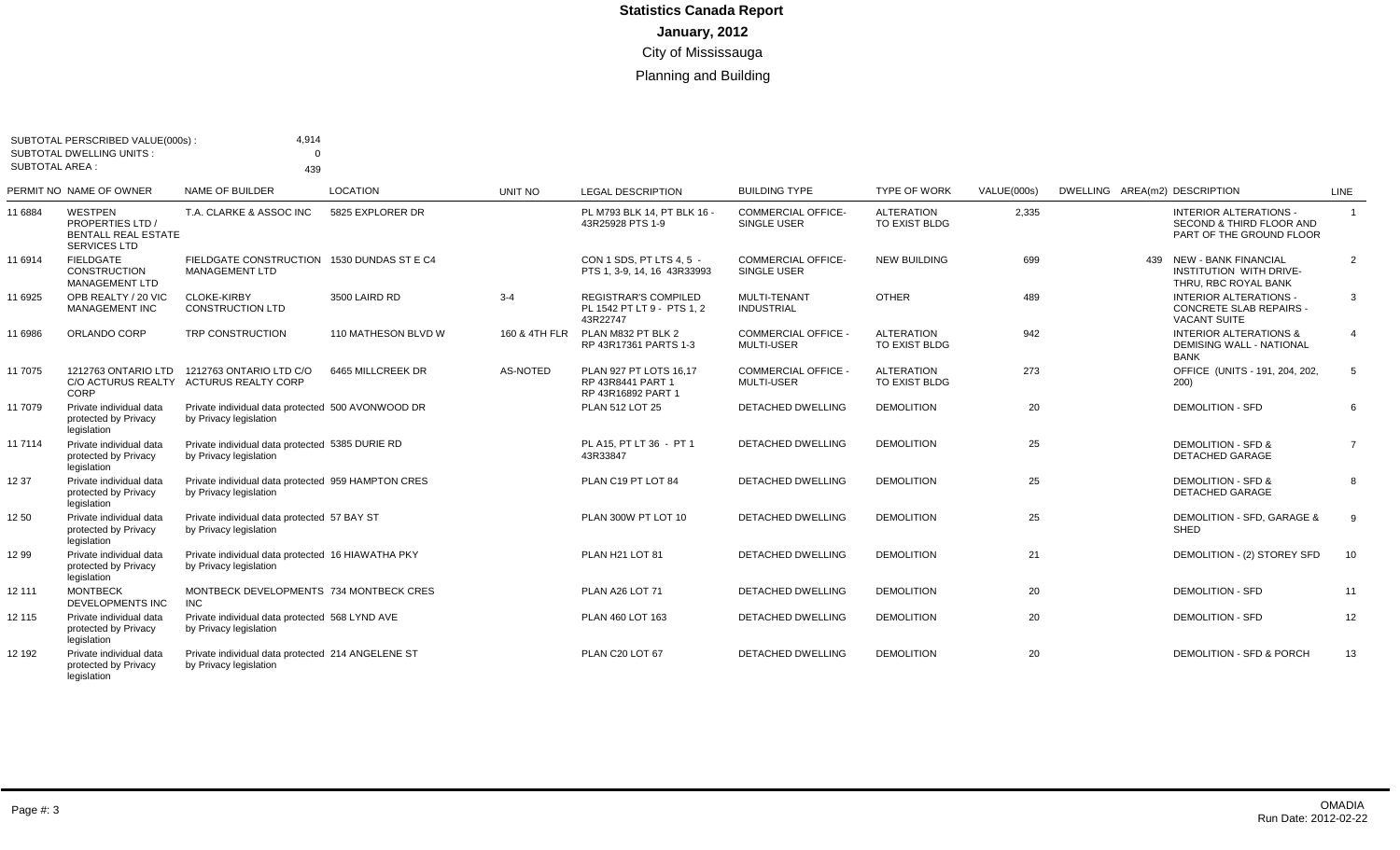SUBTOTAL PERSCRIBED VALUE(000s) : SUBTOTAL DWELLING UNITS : SUBTOTAL AREA :

| PERMIT NO NAME OF OWNER                                                  | NAME OF BUILDER | LOCATION                  | UNIT NO | LEGAL DESCRIPTION | <b>BUILDING TYPE</b> | <b>TYPE OF WORK</b> | VALUE(000s) | DWELLING AREA(m2) DESCRIPTION | LINE |
|--------------------------------------------------------------------------|-----------------|---------------------------|---------|-------------------|----------------------|---------------------|-------------|-------------------------------|------|
| TOTAL PERSCRIBED VALUE(000s) :<br>TOTAL DWELLING UNITS :<br>TOTAL AREA : |                 | 125,907<br>642<br>112,447 |         |                   |                      |                     |             |                               |      |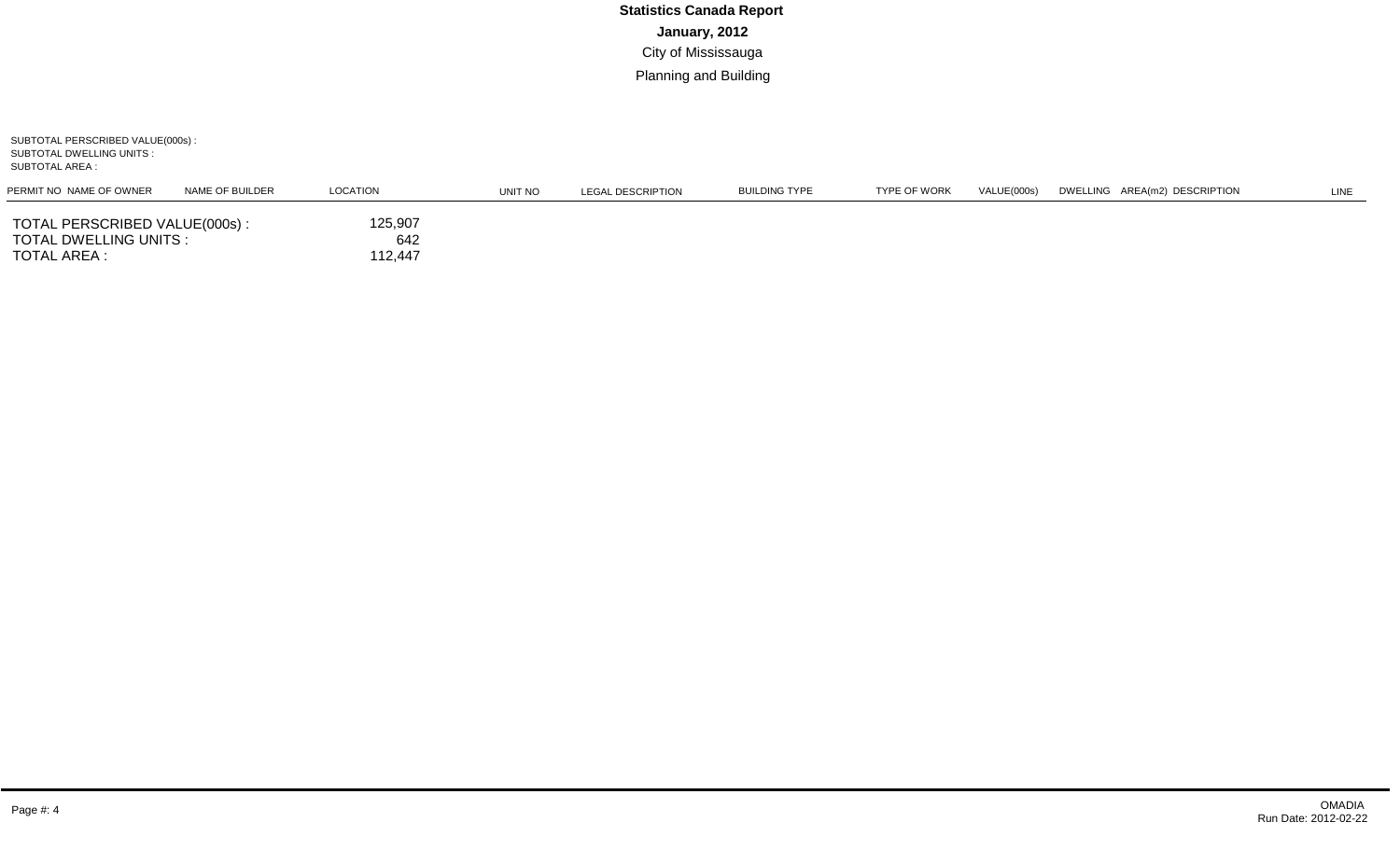# **Statistics Canada Report**

#### **January, 2012**

#### City of Mississauga

#### Planning and Building

#### SECTION B - MINOR RESIDENTIAL ADDITIONS AND RENNOVATIONS

| PERMITS VALUED AT LESS THAN \$50,000 |                      | LINE NO. | <b>VALUE (000s)</b> | NO OF PERMITS |
|--------------------------------------|----------------------|----------|---------------------|---------------|
| NEW GARAGES AND CARPORTS             | - SINGLE DWELLINGS   | 01       | 42                  |               |
|                                      | - MULTIPLE DWELLINGS | 02       |                     | 0             |
| NEW INGROUND SWIMMING POOLS          | - SINGLE DWELLINGS   | 03       |                     | 2             |
|                                      | - MULTIPLE DWELLINGS | 04       |                     | $\Omega$      |
| <b>OTHER IMPROVEMENTS</b>            | - SINGLE DWELLINGS   | 05       | 871                 | 43            |
|                                      | - MULTIPLE DWELLINGS | 06       | 207                 | 23            |
| <b>TOTALS FOR SECTION B</b>          |                      | 07       | 1.120               | 69            |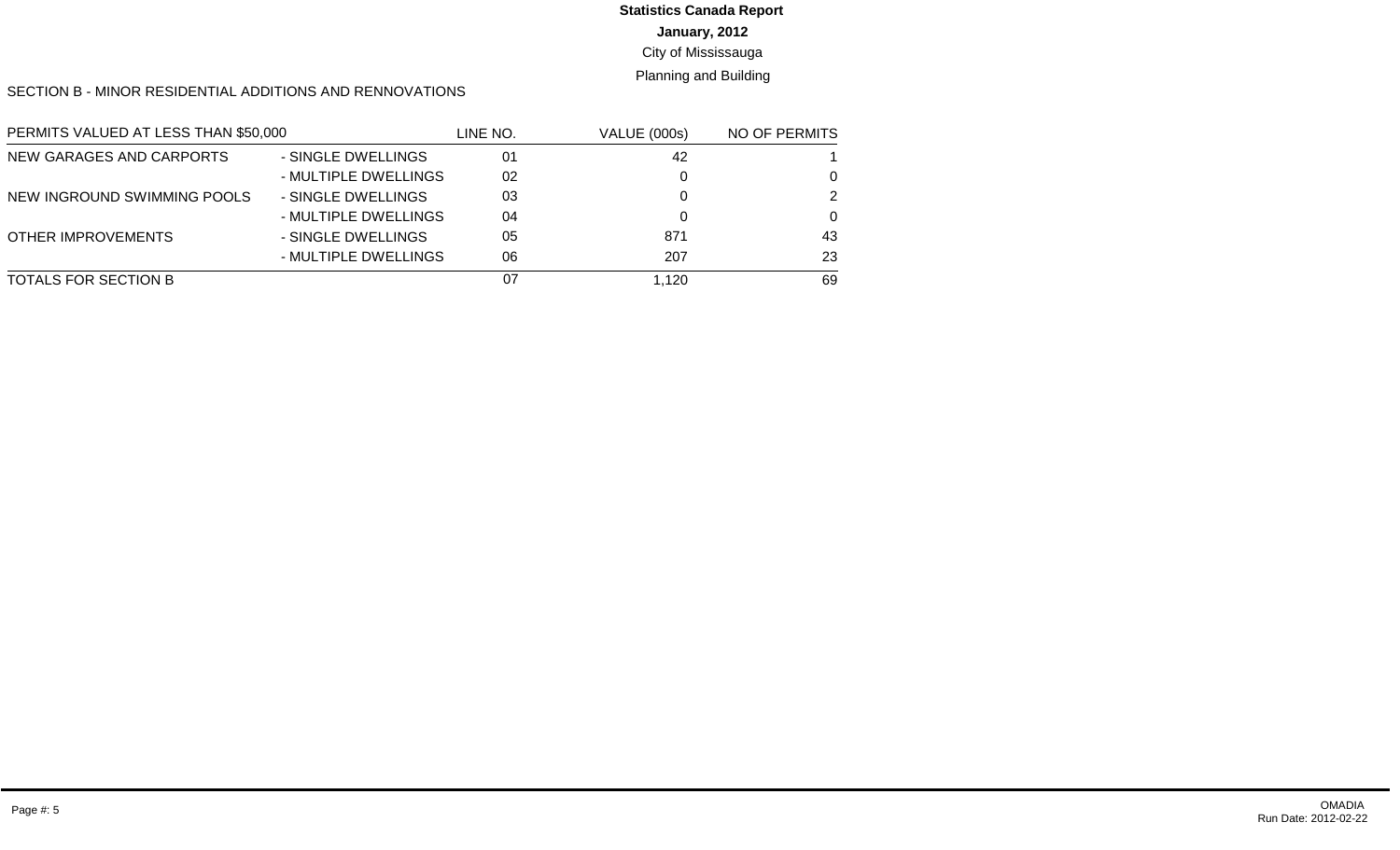# **Statistics Canada Report**

**January, 2012**

City of Mississauga

Planning and Building

SECTION C - MINOR NON-RESIDENTIAL PROJECTS

| PERMITS VALUED AT LESS THAN \$250,000 |                             | LINE NO. | <b>VALUE (000s)</b> | NO OF PERMITS |
|---------------------------------------|-----------------------------|----------|---------------------|---------------|
| <b>INDUSTRIAL</b>                     | - NEW CONSTRUCTION          | 08       |                     | 0             |
|                                       | - ADDITIONS AND RENOVATIONS | 09       | 1514                | 29            |
| <b>COMMERCIAL</b>                     | - NEW CONSTRUCTION          | 10       |                     |               |
|                                       | - ADDITIONS AND RENOVATIONS | 11       | 3340                | 61            |
| INSTITUTIONAL OR GOVERNMENTAL         | - NEW CONSTRUCTION          | 12       |                     | 0             |
|                                       | - ADDITIONS AND RENOVATIONS | 13       | 341                 | 10            |
| TOTALS FOR SECTION C                  |                             | 14       | 5.195               | 101           |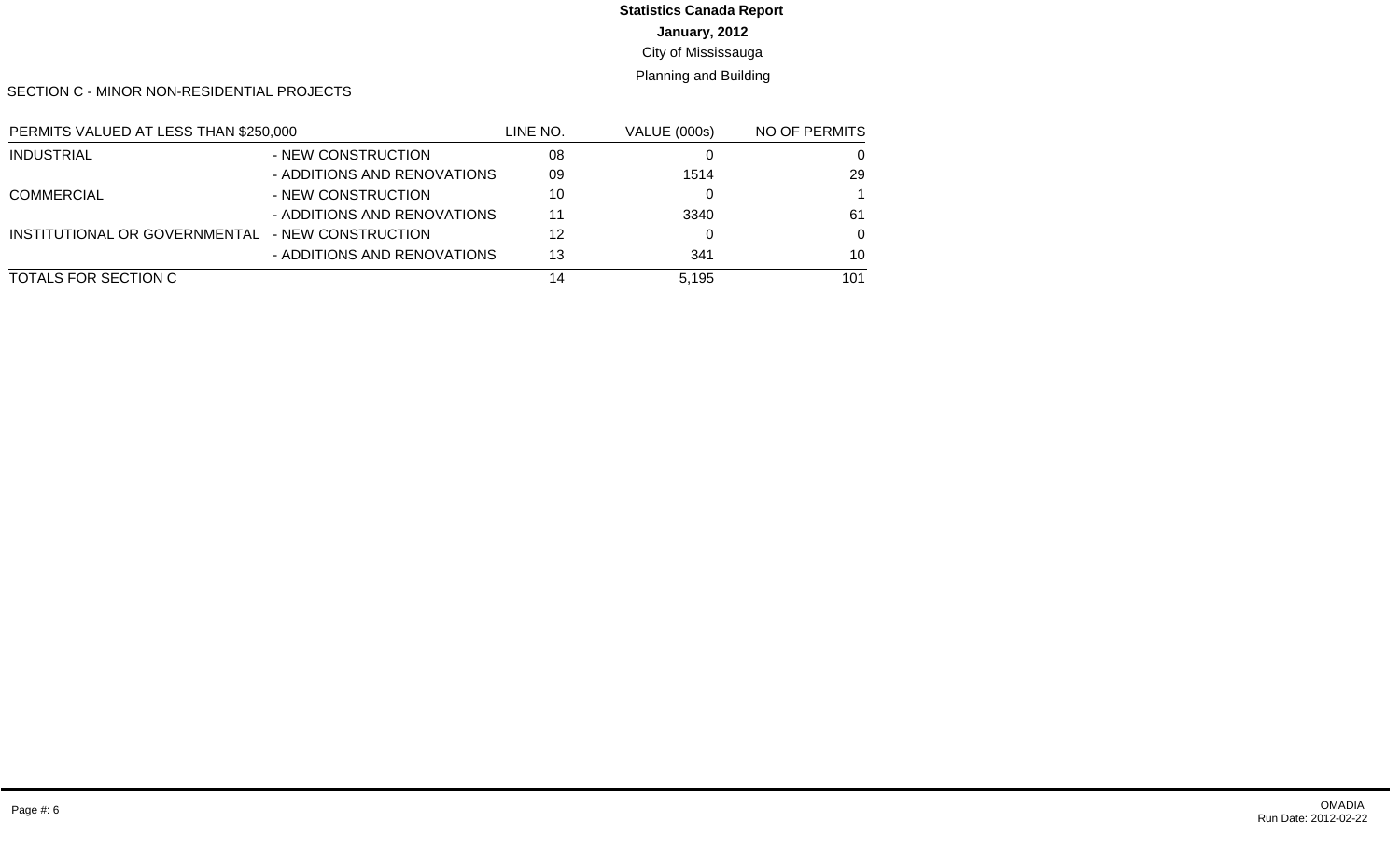#### SECTION D - RESIDENTIAL DEMOLITIONS

| TVDE              | <b>SINGLE</b> | $\sim$ $ \sim$ $\sim$<br>5EMI | <b>ROW</b> | <b>/STREET ROW \</b> | <b>CONDO ROW</b> | DI EV<br>ᄂᄃᄼ | $-$<br>⊣י<br>¬г | <b>ATUED</b><br>י בחוי | <b>TOTAL</b> |
|-------------------|---------------|-------------------------------|------------|----------------------|------------------|--------------|-----------------|------------------------|--------------|
| # OF<br>`'JNITS ⊺ |               |                               |            |                      |                  |              |                 |                        |              |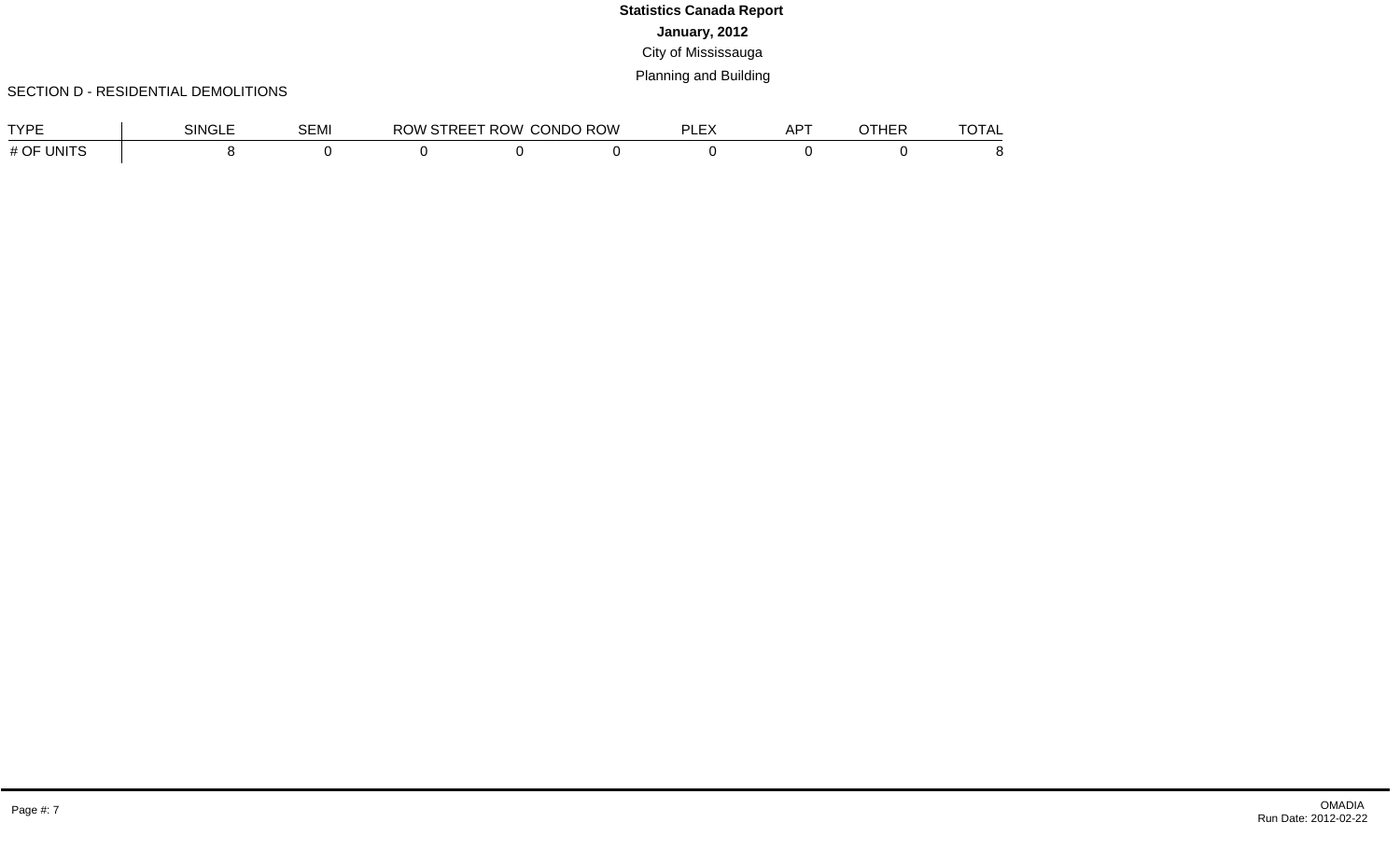#### SECTION A - MAJOR CONSTRUCTION PROJECTS

| <b>SUBTOTAL AREA:</b> | SUBTOTAL PERSCRIBED VALUE(000s) :<br><b>SUBTOTAL DWELLING UNITS:</b>             | 18,359<br>8                                                                    |                                    |                |                                                                                                                          |                                                 |                                         |             |                |     |                                                                                                                                   |                 |
|-----------------------|----------------------------------------------------------------------------------|--------------------------------------------------------------------------------|------------------------------------|----------------|--------------------------------------------------------------------------------------------------------------------------|-------------------------------------------------|-----------------------------------------|-------------|----------------|-----|-----------------------------------------------------------------------------------------------------------------------------------|-----------------|
|                       |                                                                                  | 6.043                                                                          |                                    |                |                                                                                                                          |                                                 |                                         |             |                |     |                                                                                                                                   |                 |
|                       | PERMIT NO NAME OF OWNER                                                          | NAME OF BUILDER                                                                | <b>LOCATION</b>                    | UNIT NO        | <b>LEGAL DESCRIPTION</b>                                                                                                 | <b>BUILDING TYPE</b>                            | <b>TYPE OF WORK</b>                     | VALUE(000s) |                |     | DWELLING AREA(m2) DESCRIPTION                                                                                                     | <b>LINE</b>     |
| 11 4607               | Private individual data<br>protected by Privacy<br>legislation                   | Private individual data protected 91 WANITA RD<br>by Privacy legislation       |                                    |                | PLAN H21 LOT 299                                                                                                         | <b>DETACHED DWELLING</b>                        | <b>ADDITION AND</b><br><b>ALTER</b>     | 239         |                |     | 170 ADD & ALTS - ADDITION.<br><b>CONCRETE DECK &amp; FRONT</b><br>PORCH COVER                                                     | $\overline{1}$  |
| 11 5572               | Private individual data<br>protected by Privacy<br>legislation                   | Private individual data protected 93 VISTA DR<br>by Privacy legislation        |                                    |                | PLAN 513 LOT 26                                                                                                          | <b>DETACHED DWELLING</b>                        | <b>NEW BUILDING</b>                     | 360         |                |     | 241 NEW - SFD CUSTOM                                                                                                              | 2               |
| 11 6251               | <b>INC</b>                                                                       | CROSSPOINT ESTATES CROSSPOINT ESTATES INC 484 BRIGGS CRT                       |                                    |                | L 115 PLAN M-1759                                                                                                        | DETACHED DWELLING                               | <b>NEW BUILDING</b>                     | 325         | $\overline{1}$ |     | 253 SFD - REPEAT MODEL                                                                                                            | 3               |
| 11 6252               | <b>INC</b>                                                                       | CROSSPOINT ESTATES CROSSPOINT ESTATES INC 496 BRIGGS CRT                       |                                    |                | L 118 PLAN M-1759                                                                                                        | <b>DETACHED DWELLING</b>                        | <b>NEW BUILDING</b>                     | 325         | $\overline{1}$ |     | 261 SFD - REPEAT MODEL                                                                                                            | $\overline{4}$  |
| 11 6408               | Private individual data<br>protected by Privacv<br>legislation                   | Private individual data protected 77 FAIRVIEW RD W<br>by Privacy legislation   |                                    |                | PL 334. PT L 21 - PT 2<br>43R27916                                                                                       | <b>DETACHED DWELLING</b>                        | <b>NEW BUILDING</b>                     | 510         | $\overline{1}$ |     | 355 SFD - CUSTOM                                                                                                                  | 5               |
| 11 6506               | 1500 DUNDAS EAST<br><b>HOLDINGS INC</b>                                          | 1500 DUNDAS EAST HOLDING 1520 DUNDAS ST E C5<br>INC.                           |                                    | BLDG C5        | CON 1 SDS. PT LTS 4.5 -<br>PTS 1, 3-9, 14, 16 43R33993                                                                   | <b>COMMERCIAL - OTHER</b>                       | <b>NEW BUILDING</b>                     | 1,308       |                |     | 1.150 NEW - COMMERCIAL SHELL<br><b>BUILDING - LCBO</b>                                                                            | 6               |
| 11 6508               | <b>1500 DUNDAS EAST</b><br><b>HOLDINGS INC</b>                                   | 1500 DUNDAS EAST HOLDING 1510 DUNDAS ST E C6<br>INC.                           |                                    | C <sub>6</sub> | CON 1 SDS. PT LTS 4.5 -<br>PTS 1, 3-9, 14, 16 43R33993                                                                   | <b>COMMERCIAL RETAIL -</b><br><b>MULTI-USER</b> | <b>NEW BUILDING</b>                     | 2.646       |                |     | 2.166 NEW-COMMERCIAL SHELL<br>BLDG & 7-DEMISING WALLS,<br><b>1500 DUNDAS EAST</b><br><b>HOLDINGS LTD</b>                          | $\overline{7}$  |
| 11 6601               | Private individual data<br>protected by Privacy<br>legislation                   | Private individual data protected 754 GLENLEVEN CRES<br>by Privacy legislation |                                    |                | PLAN 631 LOT 14                                                                                                          | DETACHED DWELLING                               | <b>ADDITION TO</b><br><b>EXIST BLDG</b> | 75          |                |     | 49 ADDITION - 1 STOREY REAR<br>ADDITION / CRAWL-SPACE                                                                             | 8               |
| 11 6612               | Private individual data<br>protected by Privacy<br>legislation                   | <b>WOODCASTLE HOMES LTD</b>                                                    | 21 HARRISON AVE<br>23 HARRISON AVE |                | PLAN G22 N PT LOT 61                                                                                                     | SEMI-DETACHED<br><b>DWELLING</b>                | <b>NEW BUILDING</b>                     | 442         | 2              |     | 308 NEW CUSTOM SEMI-<br><b>DETACHED DWELLING</b>                                                                                  | 9               |
| 11 6621               | Private individual data<br>protected by Privacy<br>legislation                   | Private individual data protected 403 LOLITA GDNS<br>by Privacy legislation    |                                    |                | PLAN 903 LOT 101                                                                                                         | <b>DETACHED DWELLING</b>                        | <b>ADDITION TO</b><br><b>EXIST BLDG</b> | 50          |                |     | SECOND STOREY ADDITION<br><b>OVER EXISTING GARAGE &amp;</b><br><b>FAMILY ROOM</b>                                                 | 10 <sup>1</sup> |
| 11 6636               | 2142301 ONTARIO INC                                                              | <b>HUSH HOMES INC</b>                                                          | 939 SILVERTHORN MILL AVE           |                | L 1 PLAN M-1843                                                                                                          | <b>DETACHED DWELLING</b>                        | <b>NEW BUILDING</b>                     | 609         | $\overline{1}$ |     | 377 NEW - SFD CUSTOM WITH<br><b>FINISHED BASEMENT</b>                                                                             | 11              |
| 11 6834               | INC / ORLANDO CORP                                                               | QUARRE PROPERTIES ORLANDO CORPORATION                                          | 6275 MILLCREEK DR A                |                | <b>B 2 PLAN M-1780</b>                                                                                                   | <b>INDUSTRIAL - OTHER</b>                       | <b>ALTERATION</b><br>TO EXIST BLDG      | 8,037       |                |     | <b>DISTRIBUTION WAREHOUSE</b>                                                                                                     | 12              |
| 11 6849<br><b>FTR</b> | CHIPREIT-23<br><b>OPERATIONS LTD /</b><br><b>DODGY SUITES HOTEL</b>              | LEDCOR CONSTRUCTION<br><b>LTD</b>                                              | 5050 ORBITOR DR                    |                | PLAN M533 BLK 9 PT BLK 8<br>PART RD ALLOWANCE<br>BETWEEN CON 5 & 6 EHS<br>RP 43R14769 PT 1 TO 4 RP<br>43R15181 PT 1 TO 3 | <b>COMMERCIAL - OTHER</b>                       | <b>ADDITION TO</b><br><b>EXIST BLDG</b> | 263         |                |     | 139 ADD & ALTS - POOL<br><b>ENCLOSURE &amp; INTER-ALTS TO</b><br>EXISTING SPA - SANDALWOOD<br>HOTEL, FOUNDATION TO<br><b>ROOF</b> | 13              |
| 11 6866               | <b>IG INVESTMENTS</b><br><b>MGMT LTD / BENTALL</b><br><b>REAL ESTATE SERVIES</b> | <b>BENTALL KENNEDY</b><br>(CANADA) LP                                          | 1705 ARGENTIA RD                   |                | PLAN M8 PT BLK V<br>RP 43R8606 PARTS 1.2                                                                                 | MULTI-TENANT<br><b>INDUSTRIAL</b>               | <b>ALTERATION</b><br>TO EXIST BLDG      | 649         |                |     | <b>INTERIOR ALTERATIONS -</b><br>CHANGE OF USE TO<br>MERCANTILE - HABITAT FOR<br><b>HUMANITY</b>                                  | 14              |
| 11 6872               | Private individual data<br>protected by Privacy                                  | Private individual data protected 51 VERONICA DR<br>by Privacy legislation     |                                    |                | R 1-CIR PT 2                                                                                                             | <b>DETACHED DWELLING</b>                        | <b>NEW BUILDING</b>                     | 1.072       | -1             | 545 | SFD - CUSTOM WITH FINISHED<br><b>BASEMENT</b>                                                                                     | 15              |

legislation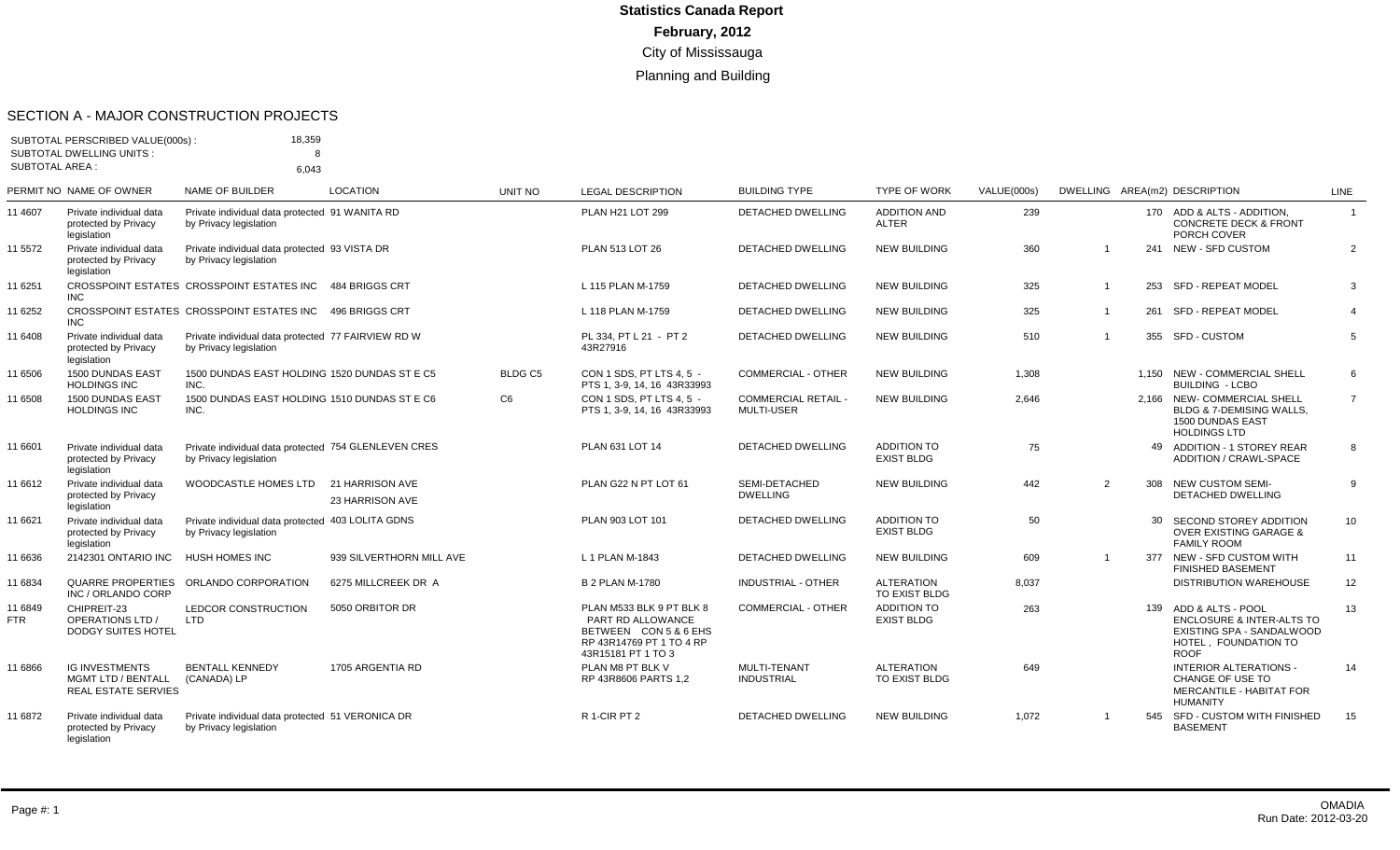|                       | SUBTOTAL PERSCRIBED VALUE(000s)                                               | 10,746                                                                             |                                   |                |                                                 |                                                 |                                         |             |                               |                                                                                                                                         |                |
|-----------------------|-------------------------------------------------------------------------------|------------------------------------------------------------------------------------|-----------------------------------|----------------|-------------------------------------------------|-------------------------------------------------|-----------------------------------------|-------------|-------------------------------|-----------------------------------------------------------------------------------------------------------------------------------------|----------------|
| <b>SUBTOTAL AREA:</b> | <b>SUBTOTAL DWELLING UNITS:</b>                                               | $\Omega$<br>488                                                                    |                                   |                |                                                 |                                                 |                                         |             |                               |                                                                                                                                         |                |
|                       | PERMIT NO NAME OF OWNER                                                       | NAME OF BUILDER                                                                    | <b>LOCATION</b>                   | UNIT NO        | <b>LEGAL DESCRIPTION</b>                        | <b>BUILDING TYPE</b>                            | <b>TYPE OF WORK</b>                     | VALUE(000s) | DWELLING AREA(m2) DESCRIPTION |                                                                                                                                         | <b>LINE</b>    |
| 11 6873               | 2630-2680 SKYMARK<br>LTD PARTNERSHIP-<br><b>EPIC REALTY</b>                   | 2630-2680 SKYMARK LTD<br>PARTNERSHIP-EPIC REALTY                                   | 2630 SKYMARK AVE                  | 100, 2,3,6-FLR | PLAN M533 PT BLK 10<br>RP 43R14656 PARTS 1 & 2  | <b>COMMERCIAL OFFICE</b><br><b>MULTI-USER</b>   | <b>ALTERATION</b><br>TO EXIST BLDG      | 1,449       |                               | INTERIOR ALTERATIONS -<br><b>COLLEGE OF FAMILY</b><br>PHYSICIANS OF CANADA                                                              | $\mathbf{1}$   |
| 11 6882               | Private individual data<br>protected by Privacy<br>legislation                | Private individual data protected 1124 HALLIDAY AVE<br>by Privacy legislation      |                                   |                | CON 2 SDS PT LOT 7                              | <b>DETACHED DWELLING</b>                        | <b>ADDITION TO</b><br><b>EXIST BLDG</b> | 229         |                               | 159 ADDITION - TWO 1 STOREY<br>ADDITIONS, ATTACHED<br>GARAGE AND REAR DECK                                                              | $\overline{2}$ |
| 11 6902               | 1224 DUNDAS<br><b>PROPERTY INC</b>                                            | ZAMMER CONSTRUCTION<br><b>LTD</b>                                                  | 1224 DUNDAS ST E                  | $13 - 15$      | CON 1 SDS PT LOT 7                              | <b>COMMERCIAL RETAIL -</b><br><b>MULTI-USER</b> | <b>ALTERATION</b><br>TO EXIST BLDG      | 610         |                               | PRIVATE SCHOOL                                                                                                                          | 3              |
| 11 6998               | ORLANDO CORP                                                                  | ORLANDO CORP                                                                       | 6141 VIPOND DR                    |                | PLAN M687 BLK 5                                 | SINGLE TENANT<br><b>INDUSTRIAL</b>              | <b>ALTERATION</b><br>TO EXIST BLDG      | 1,349       |                               | <b>WAREHOUSE DISTRIBUTION</b><br><b>FACILITY</b>                                                                                        | $\overline{4}$ |
| 11 7033               | 2281140 & 2278372<br><b>ONTARIO / GWL</b><br>REALTY ADVISORS INC ADVISORS INC | 2281140 & 2278372 ONTARIO<br>INC / GWL REALTY                                      | 5985 EXPLORER DR                  | 3RD FLOOR      | PLAN M793 BLK 2                                 | <b>COMMERCIAL OFFICE-</b><br><b>SINGLE USER</b> | <b>ALTERATION</b><br>TO EXIST BLDG      | 298         |                               | INTERIOR ALTERATIONS -<br><b>FEDERAL EXPRESS</b>                                                                                        | 5              |
| 11 7039               | <b>CREEKBANK REALITY</b>                                                      | VIPOND FIRE PROTECTION<br>INC.                                                     | 1771 AIMCO BLVD                   |                | PLAN 928 BLK G PT BLK F<br>RP 43R786 PARTS 1.2  | SINGLE TENANT<br><b>INDUSTRIAL</b>              | <b>SPRINKLERS</b>                       | 291         |                               | FIRE ONLY - SPRINKLER<br><b>SYSTEM UPGRADE</b>                                                                                          | 6              |
| 11 7053               | <b>HOOPP REALTY INC</b>                                                       | <b>PCL CONSTRUCTION</b><br><b>CANADA INC</b>                                       | 5570 EXPLORER DR W                | 4TH FLOOR      | PT BLK 5 PLAN M-793 -<br>PTS 1-5, 8-15 43R23735 | COMMERCIAL OFFICE -<br><b>MULTI-USER</b>        | <b>ALTERATION</b><br>TO EXIST BLDG      | 1,408       |                               | <b>BUSINESS OFFICE</b>                                                                                                                  | $\overline{7}$ |
| 11 7057               | PEEL BOARD OF<br><b>EDUCATION</b>                                             | PEEL BOARD OF EDUCATION 32 SUBURBAN DR                                             |                                   |                | PLAN 548 BLK B                                  | <b>SCHOOL - ELEMENTARY</b>                      | <b>ADDITION AND</b><br><b>ALTER</b>     | 411         |                               | 215 ADDITION/ALTERATIONS - 1-<br>STOREY KINDERGARTEN ADD<br>& INTERIOR-RENOVATIONS TO<br>FRONT EXIT, RAY UNDERHILL<br>PUBLIC SCHOOL     | 8              |
| 12 <sub>2</sub>       | DUNDEAL CANADA<br><b>AIRPORT RD</b>                                           | DUNDEAL CANADA AIRPORT 6725 AIRPORT RD<br><b>RD</b>                                |                                   |                | CON 7 EHS PT LOT 9<br>RP 43R13201 PARTS 1-8     | <b>COMMERCIAL OFFICE -</b><br><b>MULTI-USER</b> | <b>ALTERATION</b><br>TO EXIST BLDG      | 512         |                               | <b>BUSINESS OFFICE</b>                                                                                                                  | 9              |
| 12 44                 | <b>DANIELS CAPITAL</b><br><b>GROUP</b>                                        | UNILEVER INTERIOR<br><b>ALTERATIONS</b>                                            | 2360 MEADOWPINE BLVD 2            | 1&4            | PL 43M852 B 28. PT B 27                         | COMMERCIAL OFFICE -<br><b>MULTI-USER</b>        | <b>ALTERATION</b><br>TO EXIST BLDG      | 831         |                               | <b>OFFICE</b>                                                                                                                           | 10             |
| 1247                  | <b>MANULIFE FINANCIAL</b>                                                     | MANULIFE FINANCIAL CORP                                                            | 6755 MISSISSAUGA RD               | #400           | PLAN M10 LOT 3                                  | <b>COMMERCIAL OFFICE -</b><br><b>MULTI-USER</b> | <b>ALTERATION</b><br>TO EXIST BLDG      | 337         |                               | OFFICE                                                                                                                                  | 11             |
| 1267                  | 3883281 CANADA INC /<br><b>CARTTERA PRIVATE</b><br><b>EQUITIES INC</b>        | MAPLE REINDERS<br><b>CONSTRUCTORS LTD</b>                                          | 1919 MINNESOTA CRT                | 400, 2-3 FLR   | PL M10 PT LT 2 - 43R7908<br>PT <sub>1</sub>     | COMMERCIAL OFFICE -<br><b>MULTI-USER</b>        | <b>ALTERATION</b><br>TO EXIST BLDG      | 2,203       |                               | <b>BUSINESS OFFICE</b>                                                                                                                  | 12             |
| 1275                  | Private individual data<br>protected by Privacy<br>legislation                | Private individual data protected 657 SANTEE GATE<br>by Privacy legislation        |                                   |                | PLAN 883 LOT 71                                 | <b>DETACHED DWELLING</b>                        | <b>ADDITION AND</b><br><b>ALTER</b>     | 92          |                               | 60 ADDITION - 2ND STOREY<br><b>ADDITION OVER FRONT</b><br>GARAGE. REAR 2 STOREY<br><b>ADDITION &amp; INTERIOR</b><br><b>ALTERATIONS</b> | 13             |
| 12 116                | ORLANDO CORP                                                                  | <b>RAE BROTHERS LTD</b>                                                            | 55 STANDISH CRT<br>77 FOSTER CRES | 8TH FLOOR      | <b>PLAN M1023 BLK 3</b>                         | <b>COMMERCIAL OFFICE -</b><br><b>MULTI-USER</b> | <b>ALTERATION</b><br>TO EXIST BLDG      | 337         |                               | <b>INTERIOR ALTERATIONS -</b><br><b>REVERA INC</b>                                                                                      | 14             |
| 12 137                | RD W INVESTMENTS<br><b>LTD</b>                                                | 350 BURNHAMTHORPE 350 BURNHAMTHORPE RD W 350 BURNHAMTHORPE RD W<br>INVESTMENTS LTD |                                   | 900, 1000      | PLAN M677 PT BLK 2<br>RP 43R14549 PART 1        | <b>COMMERCIAL OFFICE -</b><br><b>MULTI-USER</b> | <b>ALTERATION</b><br>TO EXIST BLDG      | 308         |                               | <b>INTERIOR ALTERATIONS -</b><br>PROPHIX SOFTWARE INC                                                                                   | 15             |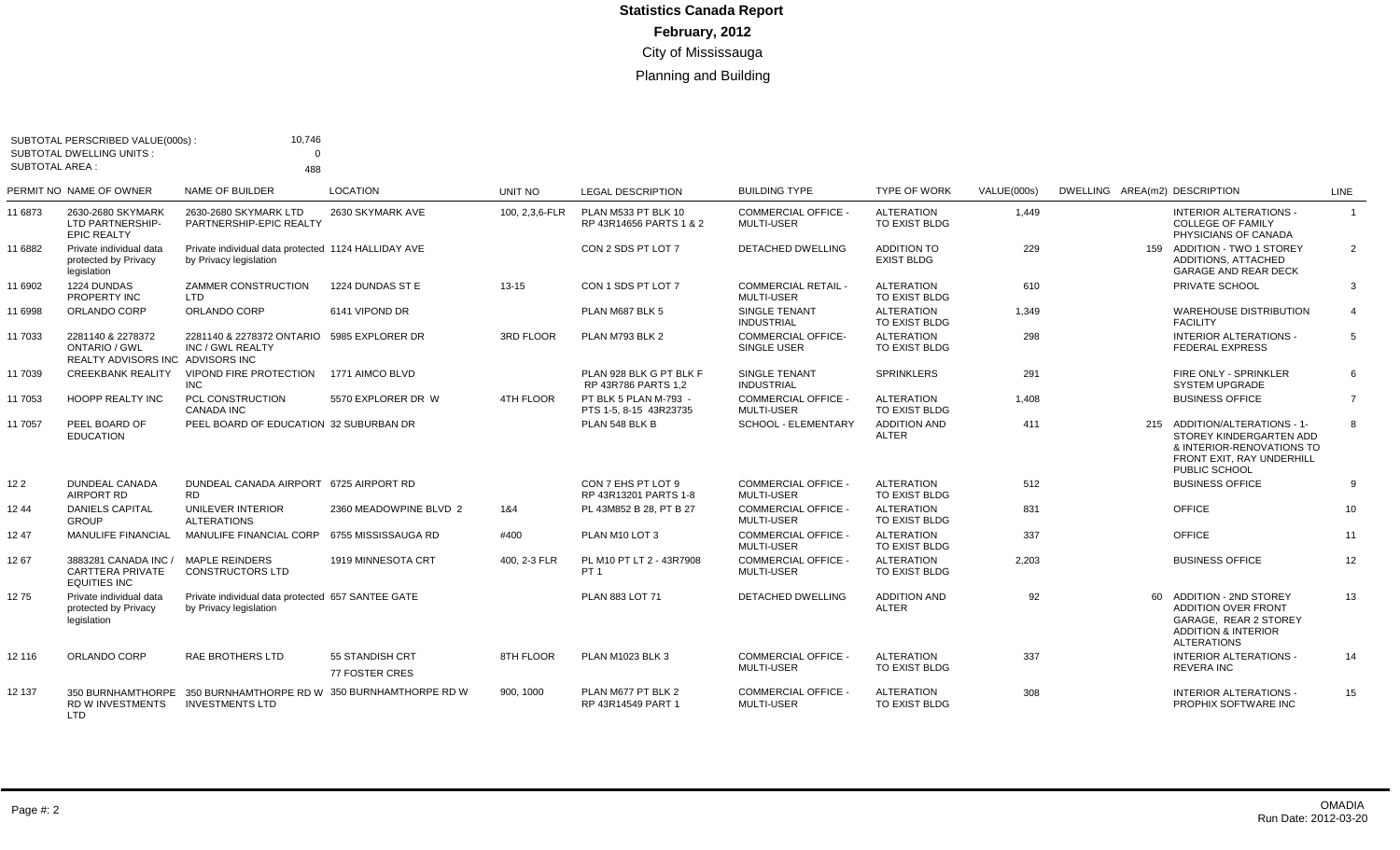| SUBTOTAL AREA : | SUBTOTAL PERSCRIBED VALUE(000s):<br>SUBTOTAL DWELLING UNITS:   | 521<br>54                                                                        |                      |         |                                               |                                    |                                     |             |                                                                                                                          |                |
|-----------------|----------------------------------------------------------------|----------------------------------------------------------------------------------|----------------------|---------|-----------------------------------------------|------------------------------------|-------------------------------------|-------------|--------------------------------------------------------------------------------------------------------------------------|----------------|
|                 | PERMIT NO NAME OF OWNER                                        | NAME OF BUILDER                                                                  | <b>LOCATION</b>      | UNIT NO | <b>LEGAL DESCRIPTION</b>                      | <b>BUILDING TYPE</b>               | TYPE OF WORK                        | VALUE(000s) | DWELLING AREA(m2) DESCRIPTION                                                                                            | LINE           |
| 12 148          | Private individual data<br>protected by Privacy<br>legislation | Private individual data protected 2341 HENSALL ST<br>by Privacy legislation      |                      |         | PLAN TOR 14 PT LOT 17<br>PCL <sub>4</sub>     | <b>DETACHED DWELLING</b>           | <b>ADDITION AND</b><br><b>ALTER</b> | 81          | 54 ADD & ALTS - 2ND FLR<br>ADDITION ABOVE EXISTING<br><b>GARAGE, FIRST FLOOR</b><br>ALTERATIONS & RECLAD<br><b>FRONT</b> |                |
| 12 153          | 1245867 ONTARIO LTD                                            | PCM CONSTRUCTION INC                                                             | 2433 MEADOWVALE BLVD |         | CON 5 WHS PT LOTS 11.12<br>RP 43R14527 PART 1 | SINGLE TENANT<br><b>INDUSTRIAL</b> | <b>ALTERATION</b><br>TO EXIST BLDG  | 282         | <b>CONCRETE PAD &amp; INTERIOR</b><br><b>ALTERATIONS</b>                                                                 | 2              |
| 12 158          | Private individual data<br>protected by Privacy<br>legislation | Private individual data protected 1629 CREDITON PKY<br>by Privacy legislation    |                      |         | <b>PLAN 528 LOT 27</b>                        | DETACHED DWELLING                  | <b>ALTERATION</b><br>TO EXIST BLDG  | 78          | <b>WASHROOM ALTERATIONS</b><br>ON MAIN FLOOR & FINISHED<br><b>BASEMENT</b>                                               | $\mathbf{3}$   |
| 12 3 24         | <b>CAWTHRA SOUTH</b><br><b>HOLDINGS LTD</b>                    | CAWTHRA SOUTH HOLDINGS 1188 CAWTHRA RD<br><b>LTD</b>                             |                      |         | <b>PLAN B19 LOT 137</b>                       | <b>DETACHED DWELLING</b>           | <b>DEMOLITION</b>                   | 30          | DEMOLITION - SFD & (2)<br><b>DETACHED GARAGES</b>                                                                        | $\overline{4}$ |
| 12 3 26         | <b>CAWTHRA SOUTH</b><br><b>HOLDINGS LTD</b>                    | CAWTHRA SOUTH HOLDINGS 1184 CAWTHRA RD<br>LTD                                    |                      |         | PLAN B19 LOT 136<br>RP 43R12562 PART 7        | DETACHED DWELLING                  | <b>DEMOLITION</b>                   | 25          | DEMOLITION - SFD &<br><b>DETACHED GARAGE</b>                                                                             | -5             |
| 12 3 61         | Private individual data<br>protected by Privacy<br>legislation | Private individual data protected 2613 FIFTH LINE WEST<br>by Privacy legislation |                      |         | PLAN 396 S PT LOT 1                           | DETACHED DWELLING                  | <b>DEMOLITION</b>                   | 25          | DEMOLITION - SFD.<br><b>DETACHED GARAGE &amp; SHED</b>                                                                   | -6             |

| TOTAL PERSCRIBED VALUE(000s): | 28.096 |
|-------------------------------|--------|
| TOTAL DWELLING UNITS :        |        |
| TOTAL AREA :                  | 6.531  |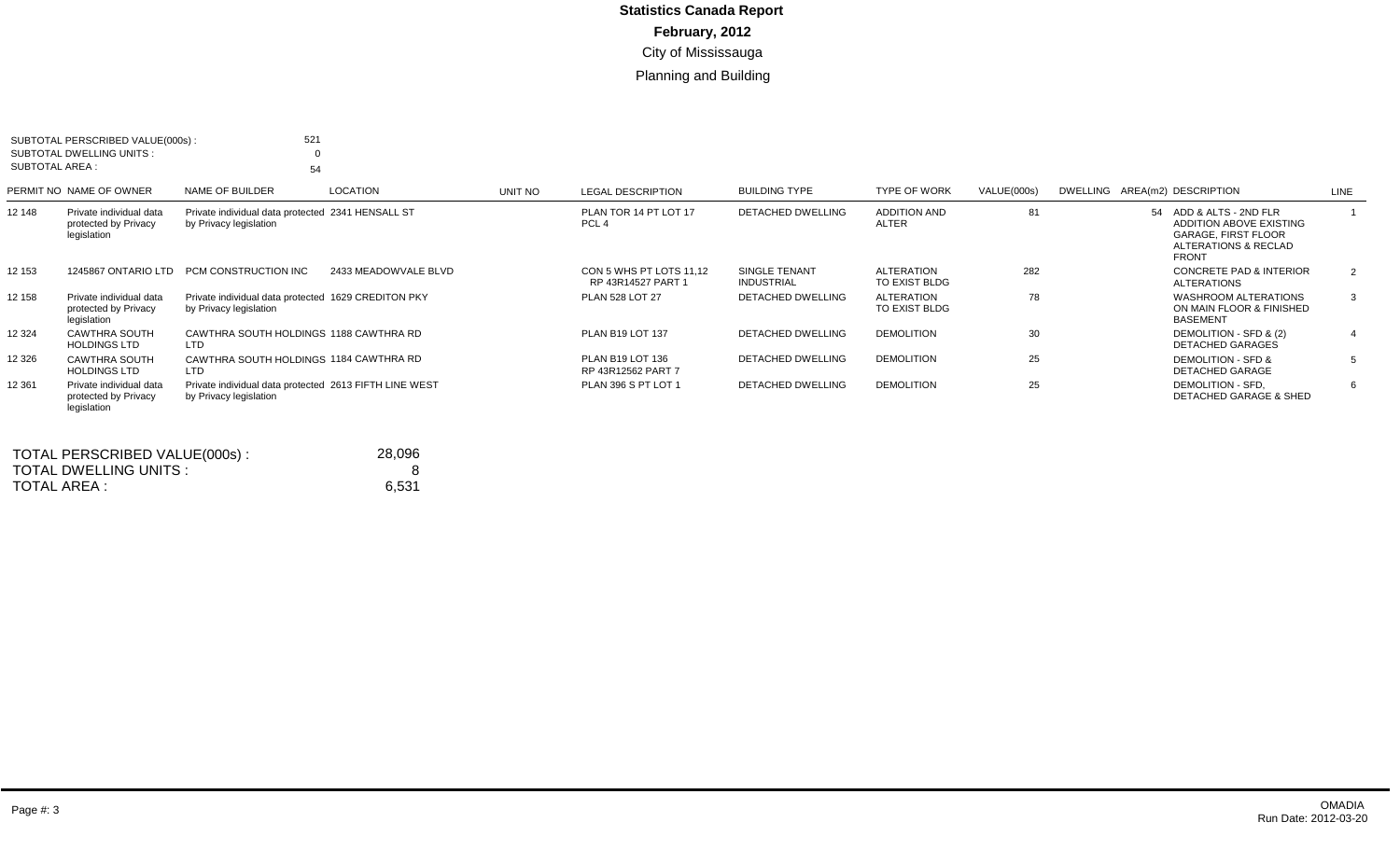# **Statistics Canada Report**

**February, 2012**

City of Mississauga

Planning and Building

SECTION B - MINOR RESIDENTIAL ADDITIONS AND RENNOVATIONS

| PERMITS VALUED AT LESS THAN \$50,000 |                      | LINE NO. | <b>VALUE (000s)</b> | NO OF PERMITS |
|--------------------------------------|----------------------|----------|---------------------|---------------|
| NEW GARAGES AND CARPORTS             | - SINGLE DWELLINGS   | 01       |                     | 0             |
|                                      | - MULTIPLE DWELLINGS | 02       |                     | 0             |
| NEW INGROUND SWIMMING POOLS          | - SINGLE DWELLINGS   | 03       |                     | 3             |
|                                      | - MULTIPLE DWELLINGS | 04       |                     | $\Omega$      |
| <b>OTHER IMPROVEMENTS</b>            | - SINGLE DWELLINGS   | 05       | 770                 | 41            |
|                                      | - MULTIPLE DWELLINGS | 06       | 205                 | 17            |
| <b>TOTALS FOR SECTION B</b>          |                      | 07       | 975                 | 61            |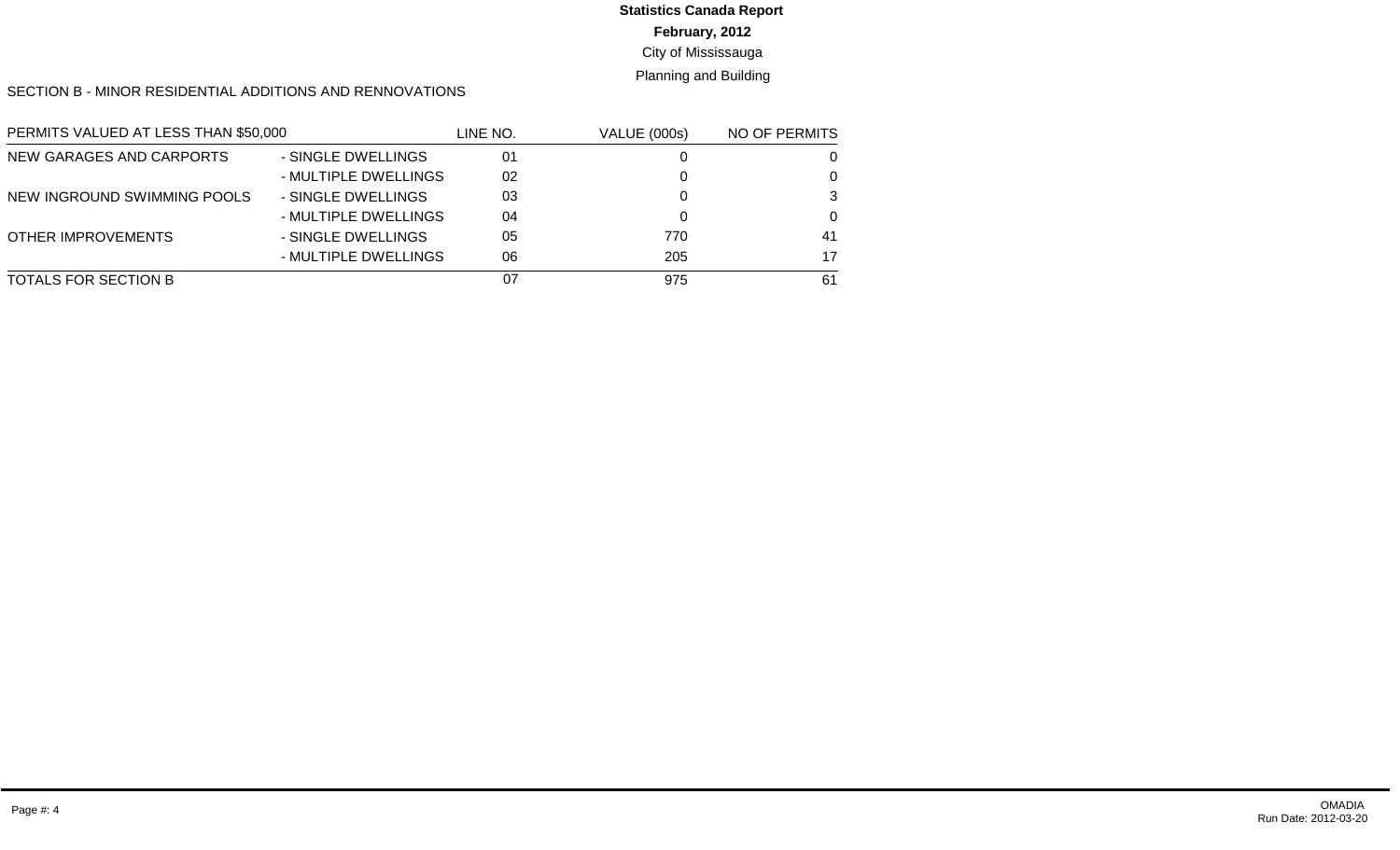# **Statistics Canada Report**

**February, 2012**

City of Mississauga

Planning and Building

SECTION C - MINOR NON-RESIDENTIAL PROJECTS

| PERMITS VALUED AT LESS THAN \$250,000            |                             | LINE NO. | <b>VALUE (000s)</b> | NO OF PERMITS |
|--------------------------------------------------|-----------------------------|----------|---------------------|---------------|
| <b>INDUSTRIAL</b>                                | - NEW CONSTRUCTION          | 08       |                     | 0             |
|                                                  | - ADDITIONS AND RENOVATIONS | 09       | 1465                | 31            |
| <b>COMMERCIAL</b>                                | - NEW CONSTRUCTION          | 10       |                     |               |
|                                                  | - ADDITIONS AND RENOVATIONS | 11       | 3598                | 67            |
| INSTITUTIONAL OR GOVERNMENTAL - NEW CONSTRUCTION |                             | 12       |                     |               |
|                                                  | - ADDITIONS AND RENOVATIONS | 13       | 654                 |               |
| TOTALS FOR SECTION C                             |                             | 14       | 5.717               | 107           |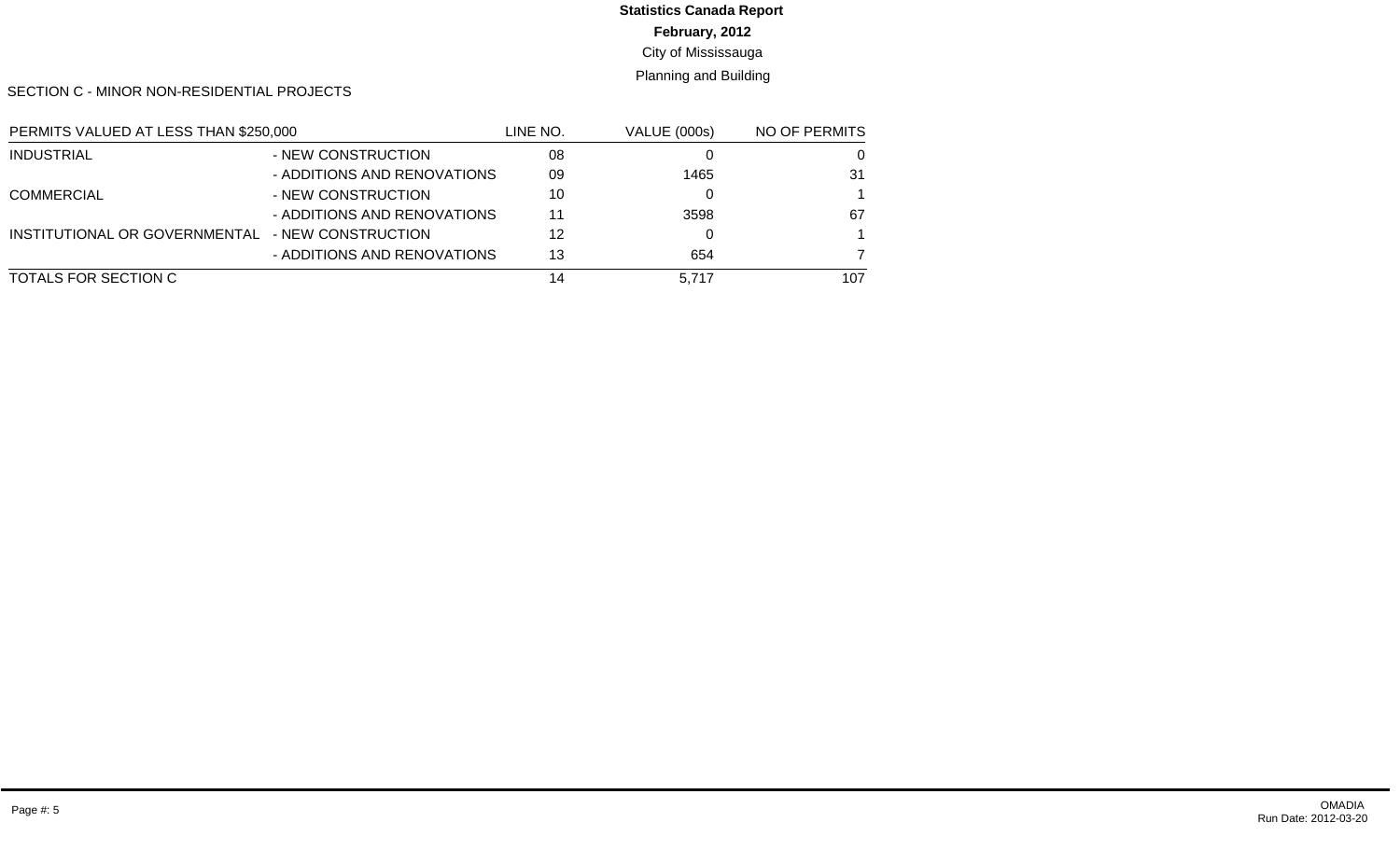#### SECTION D - RESIDENTIAL DEMOLITIONS

| <b>TVDE</b>                | singi | <b>OF</b> 11<br>SEMI | ີດທີ | ، ب<br>r ww<br>. . | ROW<br>CONDO | $-$<br>וח<br>-<br>--- | .<br>∸<br>`` | <b>LUE E</b><br>™ ⊓ : | $-2-$<br>$\overline{C}$ |
|----------------------------|-------|----------------------|------|--------------------|--------------|-----------------------|--------------|-----------------------|-------------------------|
| $H \cap E$<br>UNITS<br>" ∪ |       |                      |      |                    |              |                       |              |                       |                         |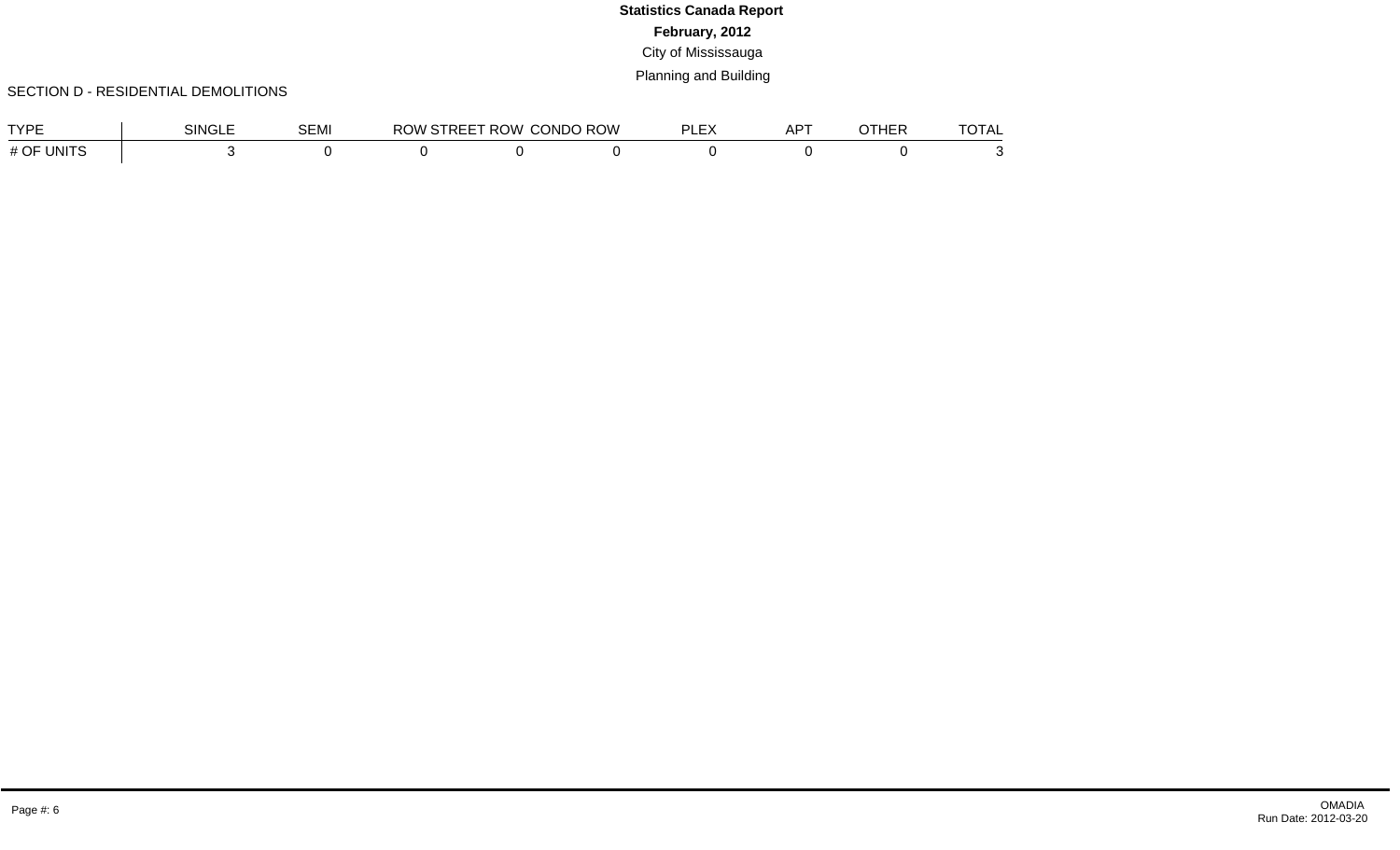#### SECTION A - MAJOR CONSTRUCTION PROJECTS

|                       | SUBTOTAL PERSCRIBED VALUE(000s):<br><b>SUBTOTAL DWELLING UNITS:</b> | 46,900<br>372                                                               |                                                                |               |                                                                                                                                               |                                          |                                     |             |     |     |                                                                                                                                                                         |                |
|-----------------------|---------------------------------------------------------------------|-----------------------------------------------------------------------------|----------------------------------------------------------------|---------------|-----------------------------------------------------------------------------------------------------------------------------------------------|------------------------------------------|-------------------------------------|-------------|-----|-----|-------------------------------------------------------------------------------------------------------------------------------------------------------------------------|----------------|
| <b>SUBTOTAL AREA:</b> |                                                                     | 43,011                                                                      |                                                                |               |                                                                                                                                               |                                          |                                     |             |     |     |                                                                                                                                                                         |                |
|                       | PERMIT NO NAME OF OWNER                                             | <b>NAME OF BUILDER</b>                                                      | <b>LOCATION</b>                                                | UNIT NO       | <b>LEGAL DESCRIPTION</b>                                                                                                                      | <b>BUILDING TYPE</b>                     | <b>TYPE OF WORK</b>                 | VALUE(000s) |     |     | DWELLING AREA(m2) DESCRIPTION                                                                                                                                           | LINE           |
| 10 1007<br><b>FTR</b> | THE REGIONAL<br>MUNICIPALITY OF PEEL                                | WINTOR EQUITIES INC.                                                        | 1555 SOUTH PARADE CRT                                          |               | RANGE 5 NDS PT LT 6.<br>43R22365 PTS 1-4, 6, 8-15                                                                                             | APARTMENT (> 6 UNITS)                    | <b>NEW BUILDING</b>                 | 9,650       | 125 |     | 10.404 NEW - 10 STOREY<br>APARTMENT & LINKED 2<br>LEVEL PARKING GARAGE TO<br>1535 SOUTH PARADE CRT<br>(APARTMENT BUILDING).<br><b>FOUNDATION TO ROOF</b>                | $\overline{1}$ |
| 10 1008<br><b>FTR</b> | THE REGIONAL<br>MUNICIPALITY OF PEEL                                | WINTOR EQUITIES INC.                                                        | <b>1535 SOUTH PARADE CRT</b>                                   |               | <b>B 2 PLAN M-1237</b>                                                                                                                        | APARTMENT (> 6 UNITS)                    | <b>NEW BUILDING</b>                 | 17,750      | 125 |     | 20.190 NEW - 12 STOREY<br><b>APARTMENT BUILDING &amp;</b><br>LINKED 2 LEVEL PARKING<br>GARAGE TO 1555 SOUTH<br>PARADE CRT (SENIORS<br>APARTMENT), FOUNDATION<br>TO ROOF | $\overline{2}$ |
| 11 3941<br>FTR        | <b>RSH CLARKSON</b><br><b>FACILITY INC</b>                          | FIELDGATE CONSTRUCTION 1907 LAKESHORE RD W<br><b>MANAGEMENT LTD</b>         |                                                                |               | CON 2 SDS PT LOT 29 PT<br>LOT <sub>30</sub>                                                                                                   | APARTMENT (> 6 UNITS)                    | <b>NEW BUILDING</b>                 | 15.160      | 121 |     | 10.663 NEW - 8 STOREY RETIREMENT<br><b>RESIDENCE BUILDING WITH 1</b><br>LEVEL U/G PARKING, WALDEN<br><b>CIRCLE RETIREMENT HOME -</b><br>FDN TO ROOF ONLY                | 3              |
| 11 5138               | Private individual data<br>protected by Privacy<br>legislation      | by Privacy legislation                                                      | Private individual data protected 1116 MISSISSAUGA VALLEY BLVD |               | PLAN 935 LOT 97                                                                                                                               | DETACHED DWELLING                        | <b>ADDITION AND</b><br><b>ALTER</b> | 290         |     |     | 192 (2) STOREY ADDITION &<br><b>INTERIOR ALTERATIONS</b>                                                                                                                | $\overline{4}$ |
| 11 5856               | Private individual data<br>protected by Privacy<br>legislation      | <b>EAGLECREST NEW HOMES</b><br><b>INC</b>                                   | 3987 WOODCHUCK LANE                                            |               | RCP 1003, PT LT 42 - PT 1<br>43R24582                                                                                                         | <b>DETACHED DWELLING</b>                 | <b>NEW BUILDING</b>                 | 1,042       | -1  | 503 | NEW CUSTOM SFD WITH<br><b>FINISHED BASEMENT/</b><br><b>DEMOLISH EXISTING SFD &amp;</b><br><b>DETACHED GARAGE</b>                                                        | 5              |
| 11 6047               | 401-DIXIE LAND<br><b>HOLDINGS INC</b>                               | 2243718 ONTARIO INC / 2243718 ONTARIO INC / 401-<br>DIXIE LAND HOLDINGS INC | 5500 DIXIE RD F                                                | E             | CON 3 EHS PT LT 3 -<br>43R14814 PT PART 11, PTS<br>5-7, 12-14, 16-26                                                                          | <b>COMMERCIAL - OTHER</b>                | <b>ADDITION AND</b><br><b>ALTER</b> | 894         |     | 477 | ADDITION/ALTERATIONS - 401-<br><b>DIXIE MAZDA CAR</b><br><b>DEALERSHIP</b>                                                                                              | 6              |
| 11 6072               | <b>ERIN MILLS TOWN</b><br><b>CENTRE CORP</b>                        | BEEKIM CONSTRUCTION LTD 2805 EGLINTON AVE W                                 |                                                                |               | RCP 1003 PT LT 2.<br>43R23352 PTS 13, 15, 16, 26,<br>33-37, 41                                                                                | <b>COMMERCIAL RETAIL-</b><br>SINGLE USER | <b>NEW BUILDING</b>                 | 272         |     |     | 60 NEW - (6) PUMP GAS STATION<br>WITH CANOPY & KIOSK -<br>LOBLAWS GAS BAR                                                                                               | $\overline{7}$ |
| 11 6081               | <b>ERIN MILLS</b><br>DEVELOPMENT CORP                               | ERIN MILLS DEVELOPMENT 3770 LAIRD RD B<br>CORP                              |                                                                |               | RCP 1542. PT LT 9 - PTS 4-<br>8, 11, 13, 14, PT OF 9<br>43R30181                                                                              | MULTI-TENANT<br><b>INDUSTRIAL</b>        | <b>ALTERATION</b><br>TO EXIST BLDG  | 323         |     |     | <b>WHOLESALE DISTRIBUTION</b><br><b>FACILITY</b>                                                                                                                        | 8              |
| 11 6089               | PATHEON INC.                                                        | SANTORO CONSTRUCTION 2100 SYNTEX CRT<br><b>INC</b>                          |                                                                |               | CON 5 WHS PT LTS 10, 11.<br>PT RD ALLOW BET LTS 10,<br>11 (CLOSED), 43R6595 PTS<br>1-3, 43R6596 PTS 1-3<br>EXCEPT 43R25746 PTS 6-8.<br>12, 13 | SINGLE TENANT<br><b>INDUSTRIAL</b>       | <b>ADDITION AND</b><br><b>ALTER</b> | 686         |     | 446 | ADDITION/ALTERATIONS - 3RD<br>FLR ADD FOR MECHANICAL<br>ROOM. DUST COLLECTION<br>ROOM & INT.ALTERATIONS<br>FOR GRANULATION SUITE,<br><b>PATHEON</b>                     | 9              |
| 11 6375               | Private individual data<br>protected by Privacy<br>legislation      | JARRETT BUILDING<br><b>SERVICES LTD</b>                                     | 4410 SAWMILL VALLEY DR                                         |               | PLAN M248 LOT 523                                                                                                                             | <b>DETACHED DWELLING</b>                 | <b>ADDITION AND</b><br><b>ALTER</b> | 118         |     |     | 76 ADDITION/ALTERATIONS -<br>REAR ADDITION, DECK. &<br>BASEMENT-ENTRANCE                                                                                                | 10             |
| 11 6412               | 3883281 CANADA INC /<br>CARTTERA PRIVATE                            | MAPLE REINDERS BUILDING 1919 MINNESOTA CRT<br><b>SERVICES LTD</b>           |                                                                | <b>GR FLR</b> | PL M10 PT LT 2 - 43R7908<br>PT <sub>1</sub>                                                                                                   | <b>COMMERCIAL - OTHER</b>                | <b>ALTERATION</b><br>TO EXIST BLDG  | 715         |     |     | <b>BUSINESS OFFICE</b>                                                                                                                                                  | 11             |

EQUITIES INC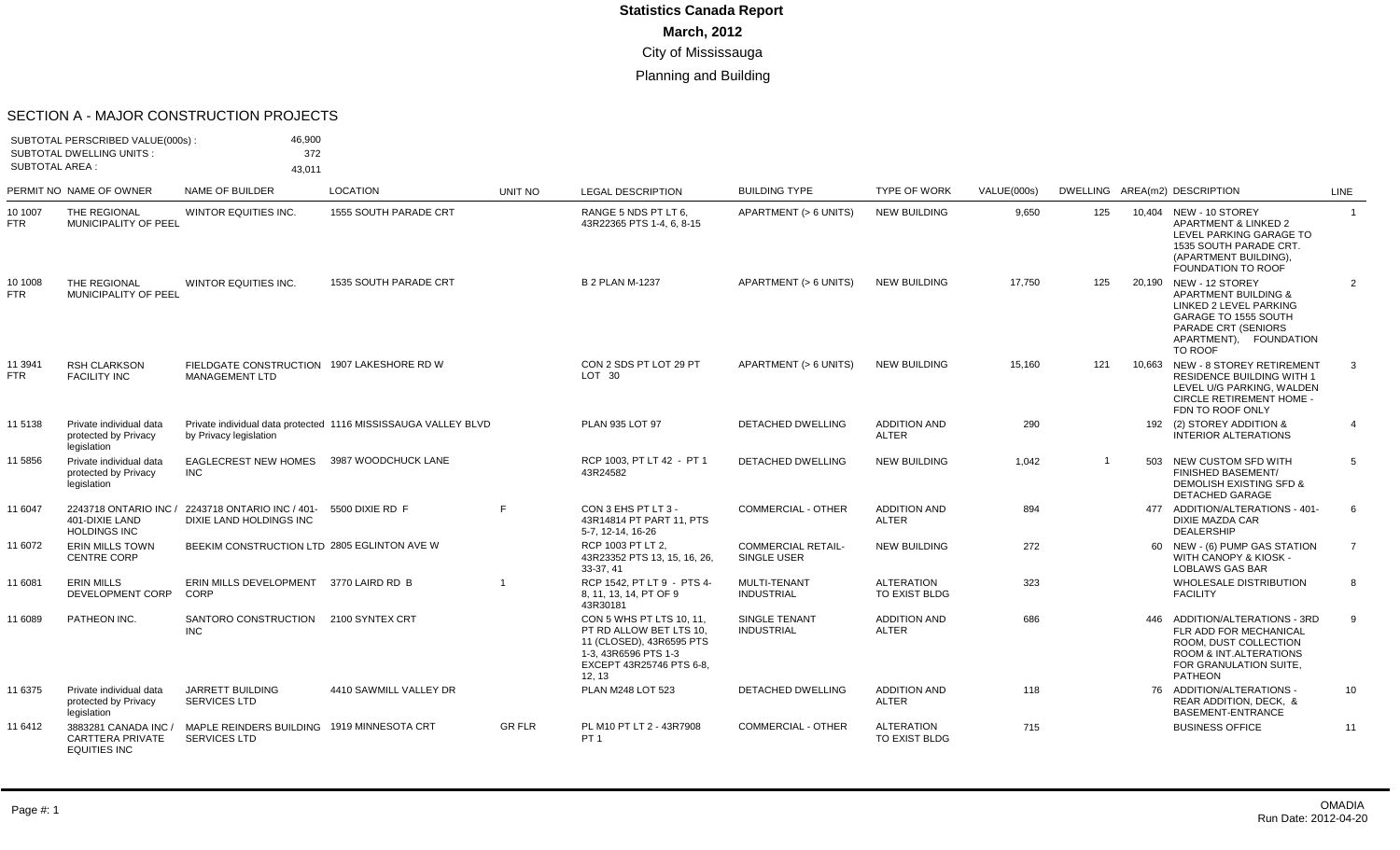| <b>SUBTOTAL AREA:</b> | SUBTOTAL PERSCRIBED VALUE(000s) :<br>SUBTOTAL DWELLING UNITS:  | 5,749<br>8<br>2.449                                                           |                     |         |                                                                            |                                    |                                     |             |                |                                                                                                                                                     |                |
|-----------------------|----------------------------------------------------------------|-------------------------------------------------------------------------------|---------------------|---------|----------------------------------------------------------------------------|------------------------------------|-------------------------------------|-------------|----------------|-----------------------------------------------------------------------------------------------------------------------------------------------------|----------------|
|                       | PERMIT NO NAME OF OWNER                                        | <b>NAME OF BUILDER</b>                                                        | <b>LOCATION</b>     | UNIT NO | <b>LEGAL DESCRIPTION</b>                                                   | <b>BUILDING TYPE</b>               | <b>TYPE OF WORK</b>                 | VALUE(000s) |                | DWELLING AREA(m2) DESCRIPTION                                                                                                                       | <b>LINE</b>    |
| 11 6504               | Private individual data<br>protected by Privacy<br>legislation | Private individual data protected 1417 BIRCHVIEW DR<br>by Privacy legislation |                     |         | PLAN 336 LOT 32                                                            | <b>DETACHED DWELLING</b>           | <b>NEW BUILDING</b>                 | 769         | $\overline{1}$ | 441 NEW CUSTOM SFD                                                                                                                                  | $\overline{1}$ |
| 11 6525               | Private individual data<br>protected by Privacy<br>legislation | Private individual data protected 45 WENONAH DR<br>by Privacy legislation     |                     |         | PLAN H21 LOT 270                                                           | <b>DETACHED DWELLING</b>           | <b>NEW BUILDING</b>                 | 590         |                | 352 NEW - SFD CUSTOM WITH<br>FINISHED BASEMENT AREA                                                                                                 | $\overline{2}$ |
| 11 6673               | ORLANDO CORP                                                   | ORLANDO CORP                                                                  | 6291 ORDAN DR       |         | CON 3 EHS PT LOT 7<br>RP 43R6672 PARTS 1,2,3,4<br>RP 43R6504 PARTS 1,2,3,4 | SINGLE TENANT<br><b>INDUSTRIAL</b> | <b>ALTERATION</b><br>TO EXIST BLDG  | 746         |                | <b>DISTRIBUTION FACILITY</b>                                                                                                                        | 3              |
| 11 6692               | <b>CREDIT VALLEY</b><br><b>HOSPITAL</b>                        | <b>COMPASS CONSTRUCTION</b><br><b>RESOURCES LTD</b>                           | 2200 EGLINTON AVE W |         | CON 2 NDS PT LTS 14.15 PL<br>1003, 43R10237 PTS 1,3                        | PUBLIC - OTHER                     | <b>ADDITION AND</b><br><b>ALTER</b> | 276         |                | <b>INTERIOR ALTERATIONS &amp; A</b><br><b>MECHANICAL EXHAUST</b><br>AIRWAY - BRACHYTHERAPY<br>SUITE, CREDIT VALLEY<br>HOSPITAL.                     | $\overline{4}$ |
| 11 6784               | ACKLANDS-GRAINGER<br><b>INC</b>                                | <b>GREYSON CONSTRUCTION 5937 DIXIE RD</b><br><b>LTD</b>                       |                     |         | CON 4 EHS PT LOT 5                                                         | SINGLE TENANT<br><b>INDUSTRIAL</b> | <b>ALTERATION</b><br>TO EXIST BLDG  | 418         |                | INTERIOR ALTERATIONS & 3<br>ROOF TOP UNITS, CISCO<br><b>INDUSTRIAL SALES</b>                                                                        | 5              |
| 11 6813               | Private individual data<br>protected by Privacy<br>legislation | Private individual data protected 96 OAKES DR<br>by Privacy legislation       |                     |         | PLAN 405 LOT 10                                                            | DETACHED DWELLING                  | <b>ADDITION AND</b><br><b>ALTER</b> | 419         |                | 219 ADD/ALTER - 2ND-FLOOR<br>ADDITION, (2) STOREY REAR<br>ADDITION, GARAGE ADDITION,<br><b>FRONT &amp; REAR PORCH &amp;</b><br><b>INTERIOR-RENO</b> | 6              |
| 11 6830               | Private individual data<br>protected by Privacy<br>legislation | Private individual data protected 44 SUBURBAN DR<br>by Privacy legislation    |                     |         | PLAN 548 LOT 114                                                           | <b>DETACHED DWELLING</b>           | <b>ADDITION AND</b><br><b>ALTER</b> | 114         |                | ADD/ALTER - DECK.<br><b>BASEMENT-FINISHED &amp;</b><br><b>INTERIOR ALTERATION</b>                                                                   | 7              |
| 11 6863<br><b>BAS</b> | Private individual data<br>protected by Privacy<br>legislation | Private individual data protected 1549 WILLOW WAY<br>by Privacy legislation   |                     |         | <b>PLAN M711 LOT 174</b>                                                   | <b>DETACHED DWELLING</b>           | <b>ALTERATION</b><br>TO EXIST BLDG  | 35          |                | <b>BASEMENT APARTMENT AND</b><br><b>BASEMENT WALKOUT</b>                                                                                            | 8              |
| 11 6893               | Private individual data<br>protected by Privacy<br>legislation | Private individual data protected 262 HILLCREST AVE<br>by Privacy legislation |                     |         | PL B25. PT LT 4 - PT 4<br>43R32927                                         | <b>DETACHED DWELLING</b>           | <b>NEW BUILDING</b>                 | 427         |                | 297 SFD - CUSTOM                                                                                                                                    | 9              |
| 11 6903               | Private individual data<br>protected by Privacy<br>legislation | Private individual data protected 266 HILLCREST AVE<br>by Privacy legislation |                     |         | PL B25. PT LT 4 - PTS 2.3<br>43R32927                                      | <b>DETACHED DWELLING</b>           | <b>NEW BUILDING</b>                 | 371         |                | 297 NEW CUSTOM SFD                                                                                                                                  | 10             |
| 11 6904               | Private individual data<br>protected by Privacy<br>legislation | Private individual data protected 270 HILLCREST AVE<br>by Privacy legislation |                     |         | PL B25. PT LT 4 - PT 1<br>43R32927                                         | <b>DETACHED DWELLING</b>           | <b>NEW BUILDING</b>                 | 371         | $\overline{1}$ | 297 NEW CUSTOM SFD                                                                                                                                  | 11             |
| 11 6982               |                                                                | EDILOU HOLDINGS INC CESTA DEVELOPMENTS INC 29 ALPHA MILLS RD                  |                     |         | CON 4 WHS, PT LT 7 - PT 2<br>43R33430                                      | DETACHED DWELLING                  | <b>NEW BUILDING</b>                 | 389         | -1             | 231 NEW CUSTOM SFD WITH<br>FINISHED BASEMENT.                                                                                                       | 12             |
| 11 6983               |                                                                | EDILOU HOLDINGS INC CESTA DEVELOPMENTS INC 27 ALPHA MILLS RD                  |                     |         | CON 4 WHS, PT LT 7 - PT 1<br>43R33430                                      | <b>DETACHED DWELLING</b>           | <b>NEW BUILDING</b>                 | 414         | -1             | 246 NEW CUSTOM SFD WITH<br><b>FINISHED BASEMENT</b>                                                                                                 | 13             |
| 11 7037               | Private individual data<br>protected by Privacy<br>legislation | Private individual data protected 1525 CARMEN DR<br>by Privacy legislation    |                     |         | PLAN 321 LOT 30                                                            | <b>DETACHED DWELLING</b>           | <b>ADDITION AND</b><br><b>ALTER</b> | 98          |                | (1) STOREY REAR ADDITION &<br><b>INTERIOR ALTERATIONS</b>                                                                                           | 14             |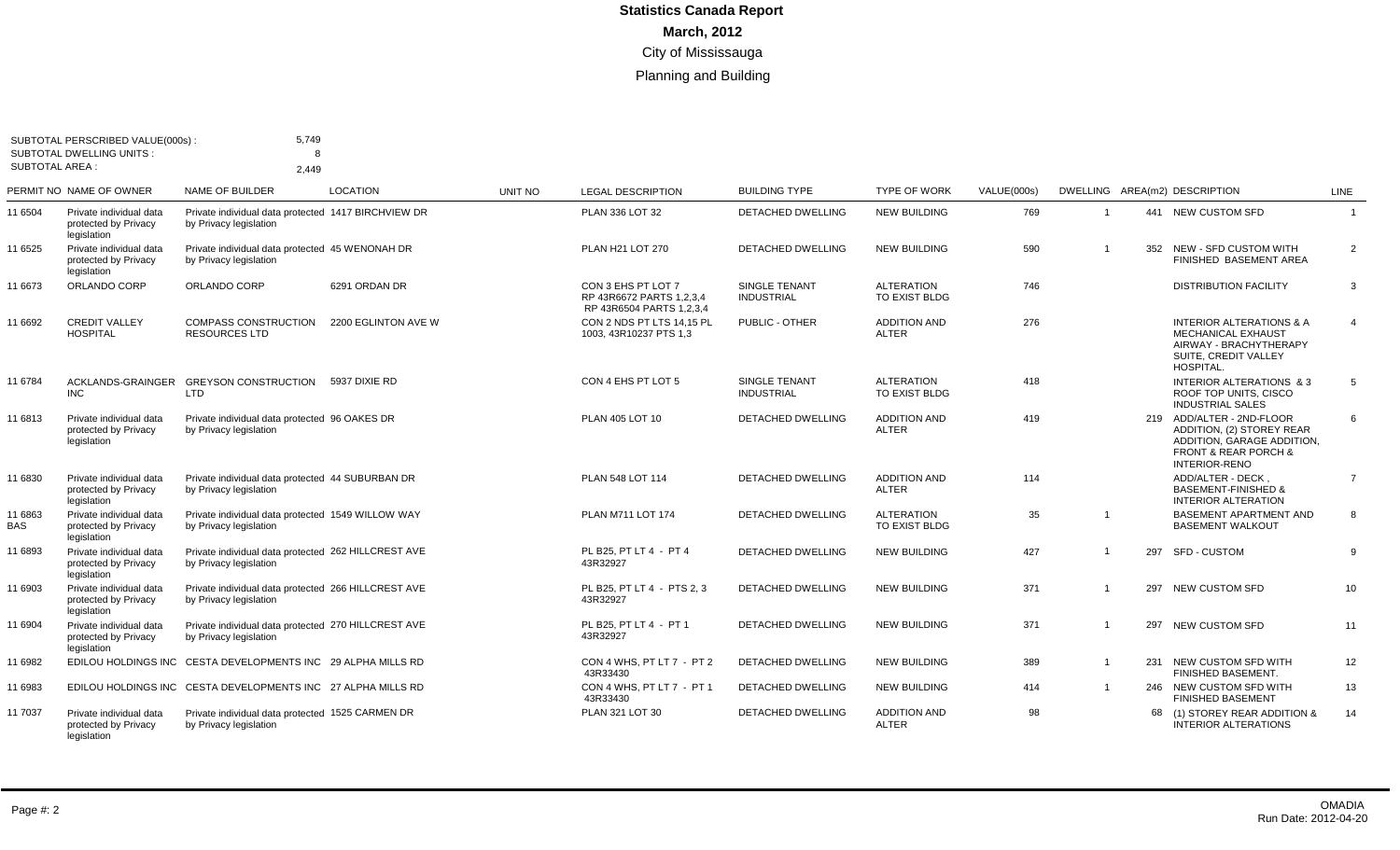| <b>SUBTOTAL AREA:</b> | SUBTOTAL PERSCRIBED VALUE(000s):<br><b>SUBTOTAL DWELLING UNITS:</b> | 7,746<br>Q                                                                    |                               |            |                                                                                        |                                                 |                                         |             |                |     |                                                                                                                                  |                |
|-----------------------|---------------------------------------------------------------------|-------------------------------------------------------------------------------|-------------------------------|------------|----------------------------------------------------------------------------------------|-------------------------------------------------|-----------------------------------------|-------------|----------------|-----|----------------------------------------------------------------------------------------------------------------------------------|----------------|
|                       | PERMIT NO NAME OF OWNER                                             | 3.705<br>NAME OF BUILDER                                                      | <b>LOCATION</b>               | UNIT NO    | <b>LEGAL DESCRIPTION</b>                                                               | <b>BUILDING TYPE</b>                            | <b>TYPE OF WORK</b>                     | VALUE(000s) |                |     | DWELLING AREA(m2) DESCRIPTION                                                                                                    | <b>LINE</b>    |
| 11 7038               | <b>M&amp;R HOLDINGS</b>                                             | <b>M&amp;R HOLDINGS</b>                                                       | 2785 SKYMARK AVE              | 17         | PLAN M584 BLK 6                                                                        | MULTI-TENANT<br><b>INDUSTRIAL</b>               | <b>ALTERATION</b><br>TO EXIST BLDG      | 312         |                |     | <b>RECREATIONAL</b><br><b>ESTABLISHMENT (NO RETAIL</b><br>SALES OR MANUFACTURING<br>PERMITTED)                                   | $\overline{1}$ |
| 11 7067               | CANDU ENERGY INC.                                                   | <b>STEELCON DESIGN BUILD</b><br><b>INC</b>                                    | 2210 SPEAKMAN DR              |            | PLAN 718 PT BLK D                                                                      | <b>SINGLE TENANT</b><br><b>INDUSTRIAL</b>       | <b>NEW BUILDING</b>                     | 584         |                |     | 415 NEW - DATA-CENTRE BLD & 5-<br><b>CONCRETE PADS, SNC</b><br>LAVALIN INC (SCIENCE &<br><b>TECHNOLOGY FACILITY)</b>             | 2              |
| 11 7112               | Private individual data<br>protected by Privacy<br>legislation      | Private individual data protected 614 MONTBECK CRES<br>by Privacy legislation |                               |            | PLAN C19 LOT 154 PT LOT<br>153                                                         | <b>DETACHED DWELLING</b>                        | <b>NEW BUILDING</b>                     | 766         | -1             |     | 425 NEW CUSTOM SFD/ DEMOLISH<br><b>EXISTING SFD</b>                                                                              | 3              |
| 11 7122               | 296946 ONTARIO LTD                                                  | <b>HEART BEETS NATURAL</b><br><b>MARKET</b>                                   | 3087 WINSTON CHURCHILL BLVD 3 |            | CON 1 NDS PT LOT 35                                                                    | <b>COMMERCIAL RETAIL -</b><br><b>MULTI-USER</b> | <b>ALTERATION</b><br>TO EXIST BLDG      | 551         |                |     | 91 RETAIL SALES                                                                                                                  |                |
| 11 7141               | <b>INC</b>                                                          | CROSSPOINT ESTATES CROSSPOINT ESTATES INC                                     | 7123 WRIGLEY CRT              |            | L 50 PLAN M-1759                                                                       | <b>DETACHED DWELLING</b>                        | <b>NEW BUILDING</b>                     | 285         | $\overline{1}$ | 253 | SFD - REPEAT MODEL                                                                                                               | 5              |
| 11 7144               | <b>INC</b>                                                          | CROSSPOINT ESTATES CROSSPOINT ESTATES INC                                     | 7127 WRIGLEY CRT              |            | L 49 PLAN M-1759                                                                       | <b>DETACHED DWELLING</b>                        | <b>NEW BUILDING</b>                     | 319         | $\overline{1}$ | 256 | SFD - REPEAT MODEL                                                                                                               | 6              |
| 11 7145               | <b>INC</b>                                                          | CROSSPOINT ESTATES CROSSPOINT ESTATES INC                                     | 7163 WRIGLEY CRT              |            | L 40 PLAN M-1759                                                                       | <b>DETACHED DWELLING</b>                        | <b>NEW BUILDING</b>                     | 337         | $\overline{1}$ |     | 270 SFD - REPEAT MODEL                                                                                                           | $\overline{7}$ |
| 11 7150               | <b>INC</b>                                                          | CROSSPOINT ESTATES CROSSPOINT ESTATES INC 7119 WRIGLEY CRT                    |                               |            | L 51 PLAN M-1759                                                                       | <b>DETACHED DWELLING</b>                        | <b>NEW BUILDING</b>                     | 325         | $\overline{1}$ | 261 | SFD - REPEAT MODEL                                                                                                               | 8              |
| 11 7151               | <b>INC</b>                                                          | CROSSPOINT ESTATES CROSSPOINT ESTATES INC 7171 WRIGLEY CRT                    |                               |            | L 38 PLAN M-1759                                                                       | <b>DETACHED DWELLING</b>                        | <b>NEW BUILDING</b>                     | 349         | $\overline{1}$ | 280 | <b>SFD - REPEAT MODEL</b>                                                                                                        | 9              |
| 11 7155               | <b>INC</b>                                                          | CROSSPOINT ESTATES CROSSPOINT ESTATES INC 7115 WRIGLEY CRT                    |                               |            | L 52 PLAN M-1759                                                                       | DETACHED DWELLING                               | <b>NEW BUILDING</b>                     | 349         | $\overline{1}$ |     | 280 SFD - REPEAT MODEL                                                                                                           | 10             |
| 11 7157               | Private individual data<br>protected by Privacy<br>legislation      | Private individual data protected 1271 MINEOLA GDNS<br>by Privacy legislation |                               |            | PLAN 337 LOT 43                                                                        | DETACHED DWELLING                               | <b>NEW BUILDING</b>                     | 663         | $\overline{1}$ | 386 | NEW CUSTOM SFD WITH<br><b>FINISHED BASEMENT &amp;</b><br><b>DEMOLISH EXISTING SFD</b>                                            | 11             |
| 12 10                 |                                                                     | RIOCAN HOLDINGS INC RIOCAN HOLDINGS INC                                       | 3100 DIXIE RD                 | 9.11A & 11 | CON 1 NDS PT LOT 6<br>PTS 1 - 8, 43R14171                                              | <b>COMMERCIAL - OTHER</b>                       | <b>ALTERATION</b><br>TO EXIST BLDG      | 351         |                |     | <b>INTERIOR &amp; EXTERIOR</b><br>ALTERATIONS - SPEC UNIT                                                                        | 12             |
| 12 25                 | 2725312 CANADA INC /<br><b>BENTALL LP</b>                           | <b>MARANT CONSTRUCTION</b><br>LTD                                             | 6696 FINANCIAL DR             | 3          | PL M965 PT LTS 2-4.<br>43R20668 PTS 14, 31,<br>43R21554 PTS 4-11,<br>43R22246 PTS 9.11 | <b>COMMERCIAL OFFICE -</b><br><b>MULTI-USER</b> | <b>ALTERATION</b><br>TO EXIST BLDG      | 502         |                |     | <b>BUSINESS OFFICE</b>                                                                                                           | 13             |
| 12 68                 | BADENHURST-AIRWAY<br><b>CENTRE LTD</b>                              | BADENHURST-AIRWAY<br><b>CENTRE LTD</b>                                        | 5915 AIRPORT RD               | 200        | CON 7 EHS PT LOT 5<br><b>RP 43R13291 PARTS</b><br>3, 12, 13, 14 16, 20, 21, 22, 23     | <b>COMMERCIAL OFFICE -</b><br><b>MULTI-USER</b> | <b>ALTERATION</b><br>TO EXIST BLDG      | 473         |                |     | <b>INTERIOR ALTERATIONS -</b><br><b>GRANITE CLAIMS SOLUTIONS</b>                                                                 | 14             |
| 12 95                 | Private individual data<br>protected by Privacy<br>legislation      | Private individual data protected 1264 WOODLAND AVE<br>by Privacy legislation |                               |            | RANGE 1 CIR PT LOTS 4,5                                                                | DETACHED DWELLING                               | <b>NEW BUILDING</b>                     | 1,083       | $\overline{1}$ |     | 526 NEW CUSTOM SFD WITH<br>FINISHED BASEMENT AND<br><b>REAR YARD ACCESSORY</b><br>STRUCTURE.                                     | 15             |
| 12 121<br><b>FTR</b>  | PEEL DISTRICT<br>SCHOOL BOARD                                       | Private individual data protected 620 TWAIN AVE<br>by Privacy legislation     |                               |            | B 193 PLAN M-1452                                                                      | SCHOOL - ELEMENTARY                             | <b>ADDITION TO</b><br><b>EXIST BLDG</b> | 497         |                |     | 263 ADDITION - 1 STOREY ADD<br>FOR 2 KINDERGARTEN<br><b>CLASSROOMS, DERRY WEST</b><br>JUNIOR P.S. - FOUNDATION TO<br><b>ROOF</b> | 16             |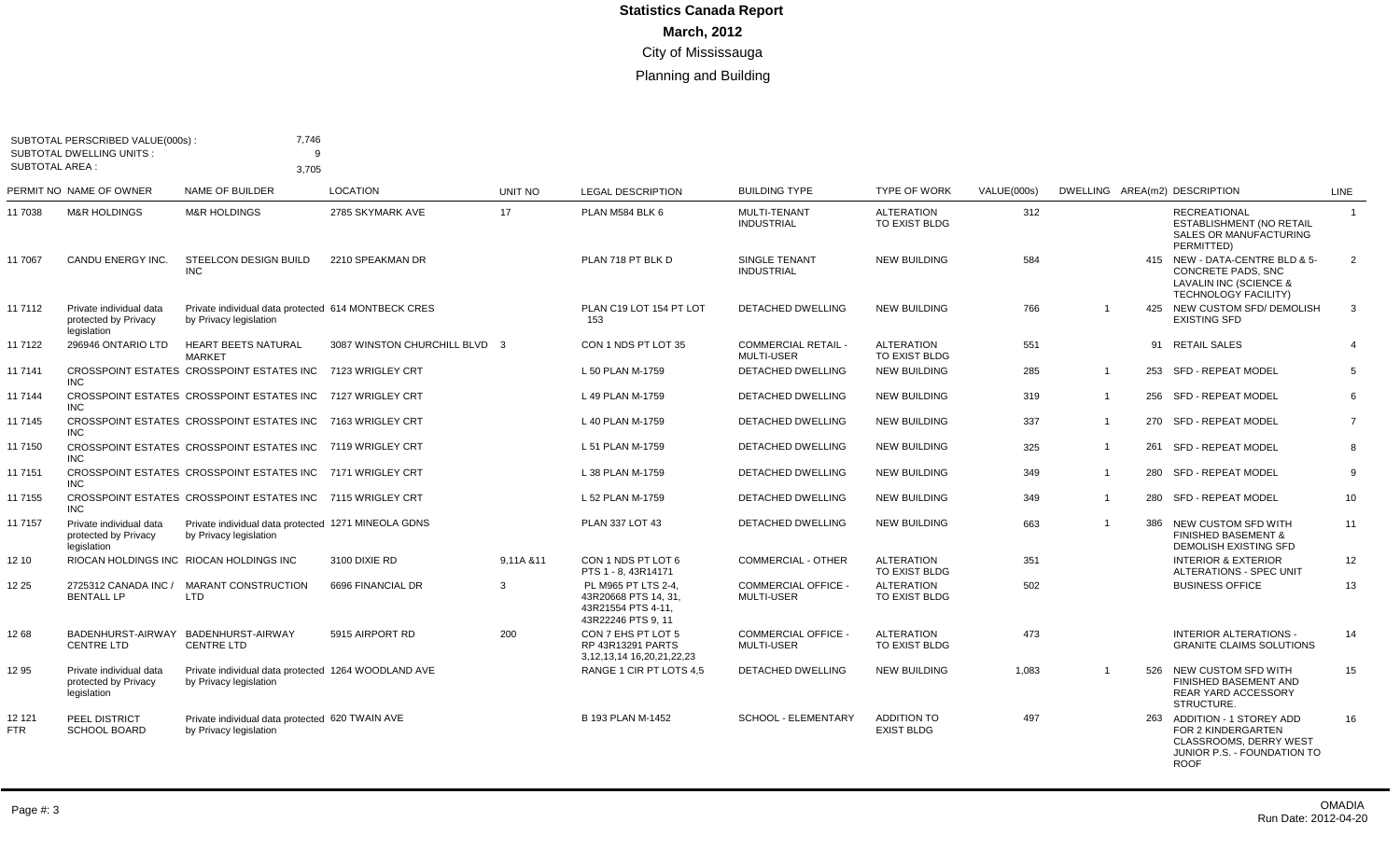| <b>SUBTOTAL AREA:</b> | SUBTOTAL PERSCRIBED VALUE(000s):<br><b>SUBTOTAL DWELLING UNITS:</b> | 6,123<br>3<br>2,187                                                               |                      |         |                                                                |                                                 |                                     |             |                |     |                                                                                                                                                                |                |
|-----------------------|---------------------------------------------------------------------|-----------------------------------------------------------------------------------|----------------------|---------|----------------------------------------------------------------|-------------------------------------------------|-------------------------------------|-------------|----------------|-----|----------------------------------------------------------------------------------------------------------------------------------------------------------------|----------------|
|                       | PERMIT NO NAME OF OWNER                                             | <b>NAME OF BUILDER</b>                                                            | <b>LOCATION</b>      | UNIT NO | <b>LEGAL DESCRIPTION</b>                                       | <b>BUILDING TYPE</b>                            | <b>TYPE OF WORK</b>                 | VALUE(000s) |                |     | DWELLING AREA(m2) DESCRIPTION                                                                                                                                  | <b>LINE</b>    |
| 12 127                | <b>CHILLIGO REAL</b><br><b>ESTATE CORP</b>                          | SCHIEDEL CONSTRUCTION<br><b>INC</b>                                               | 5815 COOPERS AVE     |         | PLAN M425 PT BLK 14<br>PR 43R12034 PART 1                      | <b>SINGLE TENANT</b><br><b>INDUSTRIAL</b>       | <b>ALTERATION</b><br>TO EXIST BLDG  | 485         |                |     | 70 INTERIOR ALTERATIONS.<br><b>ROOF MEMBRANE</b><br>REPLACEMENT. (1) ROOFTOP<br>UNIT. MEZZANINE ADDITION IN<br>WAREHOUSE                                       | $\overline{1}$ |
| 12 138                | DERRY MCLAUGHLIN<br>DEVELOPMENT CORP                                | MCDONALDS RESTAURANT<br>OF CANADA LTD                                             | 7050 MCLAUGHLIN RD D |         | <b>B 96 PLAN M-1483</b>                                        | <b>COMMERCIAL RETAIL-</b><br>SINGLE USER        | <b>ADDITION AND</b><br><b>ALTER</b> | 493         |                | 58  | ADDITION/ALTERATIONS -<br>FRONT ADDITION, 1 ROOFTOP<br><b>UNIT &amp; INTERIOR</b><br><b>ALTERATIONS</b>                                                        | $\overline{2}$ |
| 12 195                | PEEL DISTRICT<br><b>SCHOOL BOARD</b>                                | PEEL DISTRICT SCHOOL<br><b>BOARD</b>                                              | 3700 DUNRANKIN DR    |         | PLAN 710 BLK J                                                 | <b>SCHOOL - ELEMENTARY</b>                      | <b>ADDITION AND</b><br><b>ALTER</b> | 1,138       |                |     | 520 (1) STOREY ADDITION &<br><b>INTERIOR ALTERATIONS -</b><br>DUNRANKIN JUNIOR PUBLIC<br><b>SCHOOL</b>                                                         | 3              |
| 12 266                | W.C. 401<br><b>DEVELOPMENTS LTD</b>                                 | <b>ZIP SIGNS LTD</b>                                                              | 3120 ARGENTIA RD D   |         | CON 11 NS PT L 13 - PTS<br>5.9.10 43R25818                     | <b>COMMERCIAL - OTHER</b>                       | <b>MULTIPLE</b><br><b>SIGNS</b>     | 340         |                |     | (15) MULTIPLE SIGNS - TD<br><b>BANK, (FASCIA &amp; GROUND</b><br>SIGNAGE)                                                                                      | $\overline{4}$ |
| 12 270                | Private individual data<br>protected by Privacy<br>legislation      | Private individual data protected 1187 NORTH SERVICE RD<br>by Privacy legislation |                      |         | PLAN 439 LOT 15                                                | <b>DETACHED DWELLING</b>                        | <b>ADDITION AND</b><br><b>ALTER</b> | 97          |                |     | 63 ADDITION, COVERED PORCH<br>& CONVERT GARAGE TO<br>LIVING SPACE                                                                                              | 5              |
| 12 277                | <b>BIOCCA HOMES INC</b>                                             | <b>BIOCCA HOMES INC</b>                                                           | 1159 ALEXANDRA AVE   |         | PLAN CON 21 S PT LOT 23                                        | <b>DETACHED DWELLING</b>                        | <b>NEW BUILDING</b>                 | 417         | - 1            |     | 272 SFD - CUSTOM & DEMOLISH<br><b>EXISTING SFD</b>                                                                                                             | 6              |
| 12 321                | Private individual data<br>protected by Privacy<br>legislation      | Private individual data protected 75 BEN MACHREE DR<br>by Privacy legislation     |                      |         | PLAN F22 LOT 33                                                | <b>DETACHED DWELLING</b>                        | <b>ADDITION AND</b><br><b>ALTER</b> | 100         |                |     | 52 ADDITION/ALTERATIONS -<br>NEW THIRD FLOOR IN<br>EXISTING ATTIC SPACE AND<br><b>INTERIOR ALTERATIONS</b>                                                     | $\overline{7}$ |
| 12 333                | HOOP REALTY INC /<br><b>MENKES</b><br>DEVELOPMENT INC               | <b>LINEAR CONTOURS INC</b>                                                        | 5600 EXPLORER DR     |         | 300, 4TH FLOOI PT BLK 5 PLAN M-793 -<br>PTS 1-5, 8-15 43R23735 | <b>COMMERCIAL OFFICE -</b><br>MULTI-USER        | <b>ALTERATION</b><br>TO EXIST BLDG  | 328         |                |     | <b>INTERIOR ALTERATIONS -</b><br>CERIDIAN CANADA LTD                                                                                                           | 8              |
| 12 350                | Private individual data<br>protected by Privacy<br>legislation      | Private individual data protected 687 SIR RICHARD'S RD<br>by Privacy legislation  |                      |         | R 3-CIR PT A PCL-3                                             | <b>DETACHED DWELLING</b>                        | <b>ADDITION AND</b><br><b>ALTER</b> | 59          |                |     | 35 2ND STOREY ADDITION,<br>(2) DOMERS, (2) WINDOWS &<br><b>INTERIOR ALTERATIONS</b>                                                                            | 9              |
| 12 359                | Private individual data<br>protected by Privacy<br>legislation      | SUPERIOR CONSTRUCTION<br><b>LTD</b>                                               | 1428 BUNSDEN AVE     |         | PLAN 697 LOT 98                                                | <b>DETACHED DWELLING</b>                        | <b>ADDITION AND</b><br><b>ALTER</b> | 329         |                |     | 83 2ND STOREY ADDITION.<br><b>FRONT &amp; REAR ADDITION.</b><br><b>FINISHED BASEMENT.</b><br><b>INTERIOR ALTERATIONS, NEW</b><br><b>ROOF &amp; RE-CLADDING</b> | 10             |
| 12 395                | <b>KANEFF CAPITAL</b><br>PROPERTIES INC                             | <b>DECOR BUILDING</b><br><b>RESTORATION LTD</b>                                   | 2177 SHEROBEE RD     |         | PLAN 942 BLK D                                                 | APARTMENT (> 6 UNITS)                           | <b>ALTERATION</b><br>TO EXIST BLDG  | 156         |                |     | <b>ALTERATIONS - REPAIR &amp;</b><br><b>RESTORATION OF BALCONIES</b>                                                                                           | 11             |
| 12 400                | 2630-2680 SKYMARK<br>LTD PARTNERSHIP-<br><b>EPIC REALTY</b>         | 2630-2680 SKYMARK LTD<br>PARTNERSHIP-EPIC REALTY                                  | 2680 SKYMARK AVE     | 201     | PLAN M533 PT BLK 10<br>RP 43R14673 PARTS 1.2                   | <b>COMMERCIAL OFFICE -</b><br><b>MULTI-USER</b> | <b>ALTERATION</b><br>TO EXIST BLDG  | 277         |                |     | <b>INTER ALTER - EXISTING</b><br>OFFICE. INVESTMENT<br>PLANNING COUNSEL LTD                                                                                    | 12             |
| 12 403                | <b>1812108 ONTARIO INC</b>                                          | 1812108 ONTARIO INC                                                               | 1043 ALEXANDRA AVE   |         | PLAN B21 LOT 52                                                | <b>DETACHED DWELLING</b>                        | <b>NEW BUILDING</b>                 | 323         | $\overline{1}$ |     | 225 SFD - CUSTOM                                                                                                                                               | 13             |
| 12 425                | Private individual data<br>protected by Privacy<br>legislation      | Private individual data protected 2370 MISSISSAUGA RD<br>by Privacy legislation   |                      |         | R 3-CIR PT 11<br><b>RP</b><br>43R7783 PART 8                   | <b>DETACHED DWELLING</b>                        | <b>NEW BUILDING</b>                 | 1,581       | $\overline{1}$ | 808 | NEW CUSTOM SFD WITH<br><b>FINISHED BASEMENT</b>                                                                                                                | 14             |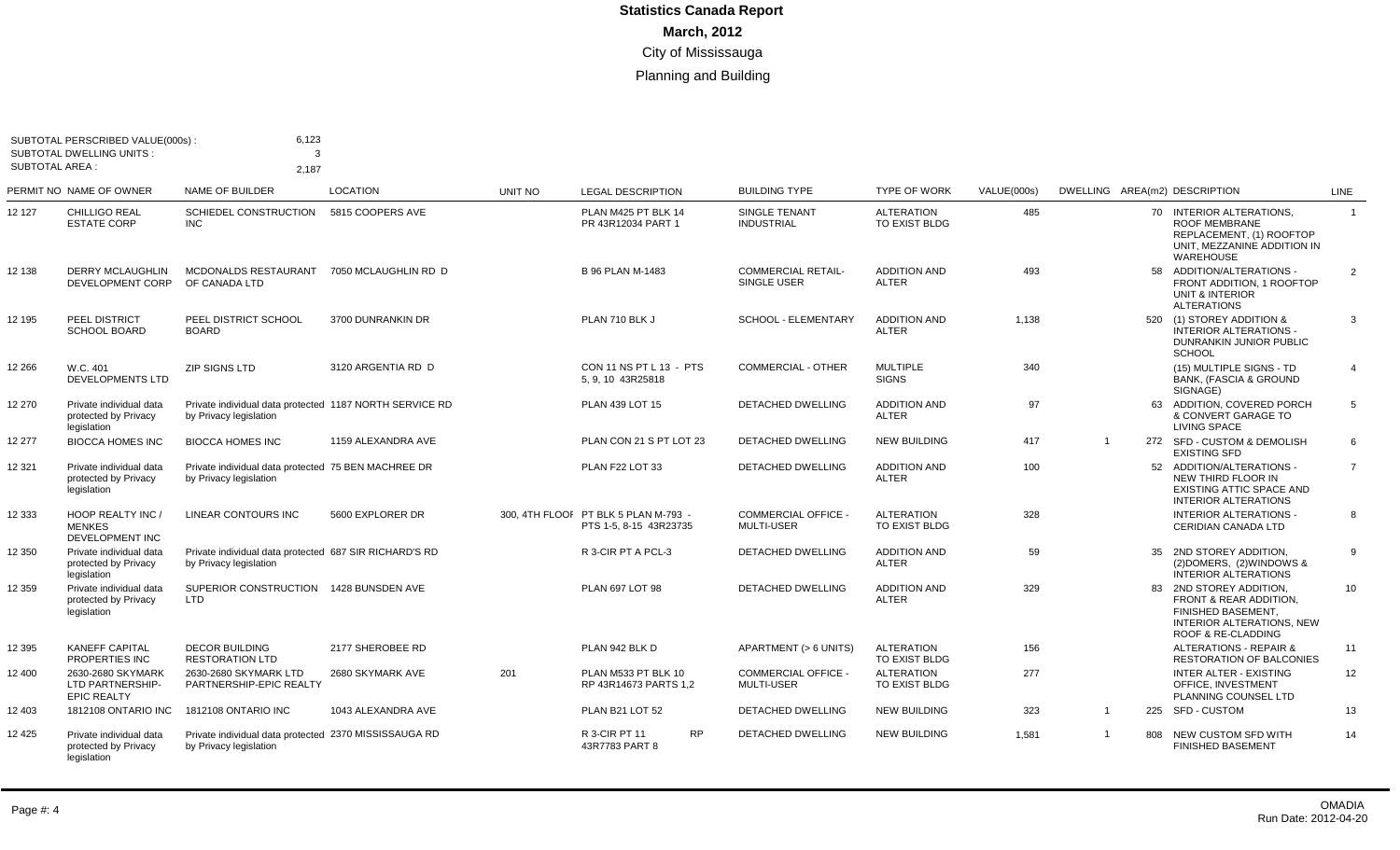|                       | SUBTOTAL PERSCRIBED VALUE(000s):<br><b>SUBTOTAL DWELLING UNITS:</b>             | 1,599                                                                             |                       |         |                                                 |                                                 |                                         |             |                               |                                                                       |                |
|-----------------------|---------------------------------------------------------------------------------|-----------------------------------------------------------------------------------|-----------------------|---------|-------------------------------------------------|-------------------------------------------------|-----------------------------------------|-------------|-------------------------------|-----------------------------------------------------------------------|----------------|
| <b>SUBTOTAL AREA:</b> |                                                                                 | 46                                                                                |                       |         |                                                 |                                                 |                                         |             |                               |                                                                       |                |
|                       | PERMIT NO NAME OF OWNER                                                         | <b>NAME OF BUILDER</b>                                                            | <b>LOCATION</b>       | UNIT NO | <b>LEGAL DESCRIPTION</b>                        | <b>BUILDING TYPE</b>                            | <b>TYPE OF WORK</b>                     | VALUE(000s) | DWELLING AREA(m2) DESCRIPTION |                                                                       | LINE           |
| 12 4 27<br><b>BAS</b> | Private individual data<br>protected by Privacy<br>legislation                  | Private individual data protected 7715 REDSTONE RD<br>by Privacy legislation      |                       |         | PLAN 806 PT LOT 211                             | <b>DETACHED DWELLING</b>                        | <b>ALTERATION</b><br>TO EXIST BLDG      | 61          |                               | <b>BASEMENT APARTMENT</b>                                             | $\overline{1}$ |
| 12 444                | Private individual data<br>protected by Privacy<br>legislation                  | Private individual data protected 1142 ALGONQUIN DR<br>by Privacy legislation     |                       |         | <b>PLAN 508 LOT 9</b>                           | DETACHED DWELLING                               | <b>ADDITION TO</b><br><b>EXIST BLDG</b> | 62          |                               | <b>ADDITION - UNHEATED</b><br>46<br><b>ADDITION &amp; FRONT PORCH</b> | $\overline{2}$ |
| 12 480                | Private individual data<br>protected by Privacy<br>legislation                  | Private individual data protected 2100 PARKER DR<br>by Privacy legislation        |                       |         | PLAN E20 PT LOT 22                              | <b>DETACHED DWELLING</b>                        | <b>DEMOLITION</b>                       | 25          |                               | DEMOLITION - SFD & POOL<br><b>SHED</b>                                | 3              |
| 12 509                | HOOP REALTY INC /<br><b>MENKES</b><br><b>DEVELOPMENT INC</b>                    | HOOP REALTY INC/MENKES 5520 EXPLORER DR<br>PROPERTY MANAGEMENT                    |                       | 4-FLR   | PT BLK 5 PLAN M-793 -<br>PTS 1-5, 8-15 43R23735 | <b>COMMERCIAL OFFICE -</b><br><b>MULTI-USER</b> | <b>ALTERATION</b><br>TO EXIST BLDG      | 856         |                               | <b>INTERIOR ALTERATIONS -</b><br><b>LAUNCH</b>                        | $\overline{4}$ |
| 12 5 26               | Private individual data<br>protected by Privacy<br>legislation                  | Private individual data protected 1557 SPRING RD<br>by Privacy legislation        |                       |         | <b>PLAN 389 LOT 55</b>                          | DETACHED DWELLING                               | <b>DEMOLITION</b>                       | 20          |                               | DEMOLITION - SFD & WOOD<br><b>DECK</b>                                | 5              |
| 12 5 29               | Private individual data<br>protected by Privacy<br>legislation                  | Private individual data protected 225 MAPLEWOOD RD<br>by Privacy legislation      |                       |         | PLAN 384 LOT 34 PT LOT 33                       | <b>DETACHED DWELLING</b>                        | <b>DEMOLITION</b>                       | 20          |                               | DEMOLITION - SFD & WOOD<br><b>SHED</b>                                | 6              |
| 12 545                | Private individual data<br>protected by Privacy<br>legislation                  | Private individual data protected 1745 SUNNINGDALE BEND<br>by Privacy legislation |                       |         | CON 3 SDS PT LOT 28                             | <b>DETACHED DWELLING</b>                        | <b>DEMOLITION</b>                       | 25          |                               | <b>DEMOLITION - SFD &amp;</b><br><b>DETACHED GARAGE</b>               | $\overline{7}$ |
| 12 580                | <b>FIELDGATE</b><br><b>DEVELOPMENTS /</b><br>AIRPORT CORPORATE<br><b>CENTRE</b> | FIELDGATE CONSTRUCTION 2110 MATHESON BLVD E B<br><b>MANAGEMENT LTD</b>            |                       | 100     | PL M793 PT BLKS 3, 24,<br>43R20099 PTS 1.8      | <b>COMMERCIAL - OTHER</b>                       | <b>ALTERATION</b><br>TO EXIST BLDG      | 415         |                               | <b>BUSINESS OFFICE (NO</b><br>RETAIL)                                 | 8              |
| 12 640                | Private individual data<br>protected by Privacy<br>legislation                  | PRESTIGE HOMES                                                                    | 279 ANGELENE ST       |         | <b>PLAN 510 LOT 5</b>                           | <b>DETACHED DWELLING</b>                        | <b>DEMOLITION</b>                       | 25          |                               | <b>DEMOLITION - SFD &amp;</b><br>DETACHED GARAGE                      | 9              |
| 12 653                | 1638515 ONTARIO INC                                                             | 1 RISER DESIGNS LTD                                                               | 2555 CLIFF RD         |         | CON 1 SDS PT LOT 13                             | <b>DETACHED DWELLING</b>                        | <b>DEMOLITION</b>                       | 20          |                               | <b>DEMOLITION - SFD</b>                                               | 10             |
| 12 654                | 1638515 ONTARIO INC                                                             | 1 RISER DESIGNS LTD                                                               | 6830 SECOND LINE WEST |         | CON 3 WHS, PT L 10 - PT 1<br>43R27071           | DETACHED DWELLING                               | <b>DEMOLITION</b>                       | 25          |                               | <b>DEMOLITION - SFD &amp; ALL</b><br><b>STRUCTURES</b>                | 11             |
| 12 666                | Private individual data<br>protected by Privacy<br>legislation                  | Private individual data protected 1242 WOODEDEN DR<br>by Privacy legislation      |                       |         | PLAN 392 PT 37                                  | DETACHED DWELLING                               | <b>DEMOLITION</b>                       | 20          |                               | DEMOLITION - SFD & CABANA                                             | 12             |
| 12726                 | Private individual data<br>protected by Privacy<br>legislation                  | PRESTIGE HOMES                                                                    | 62 ONAWAY RD          |         | LT 290 PL H21                                   | <b>DETACHED DWELLING</b>                        | <b>DEMOLITION</b>                       | 25          |                               | <b>DEMOLITION - SFD &amp; GARAGE</b>                                  | 13             |
|                       | TOTAL PERSCRIBED VALUE(000s):                                                   |                                                                                   | 67.805                |         |                                                 |                                                 |                                         |             |                               |                                                                       |                |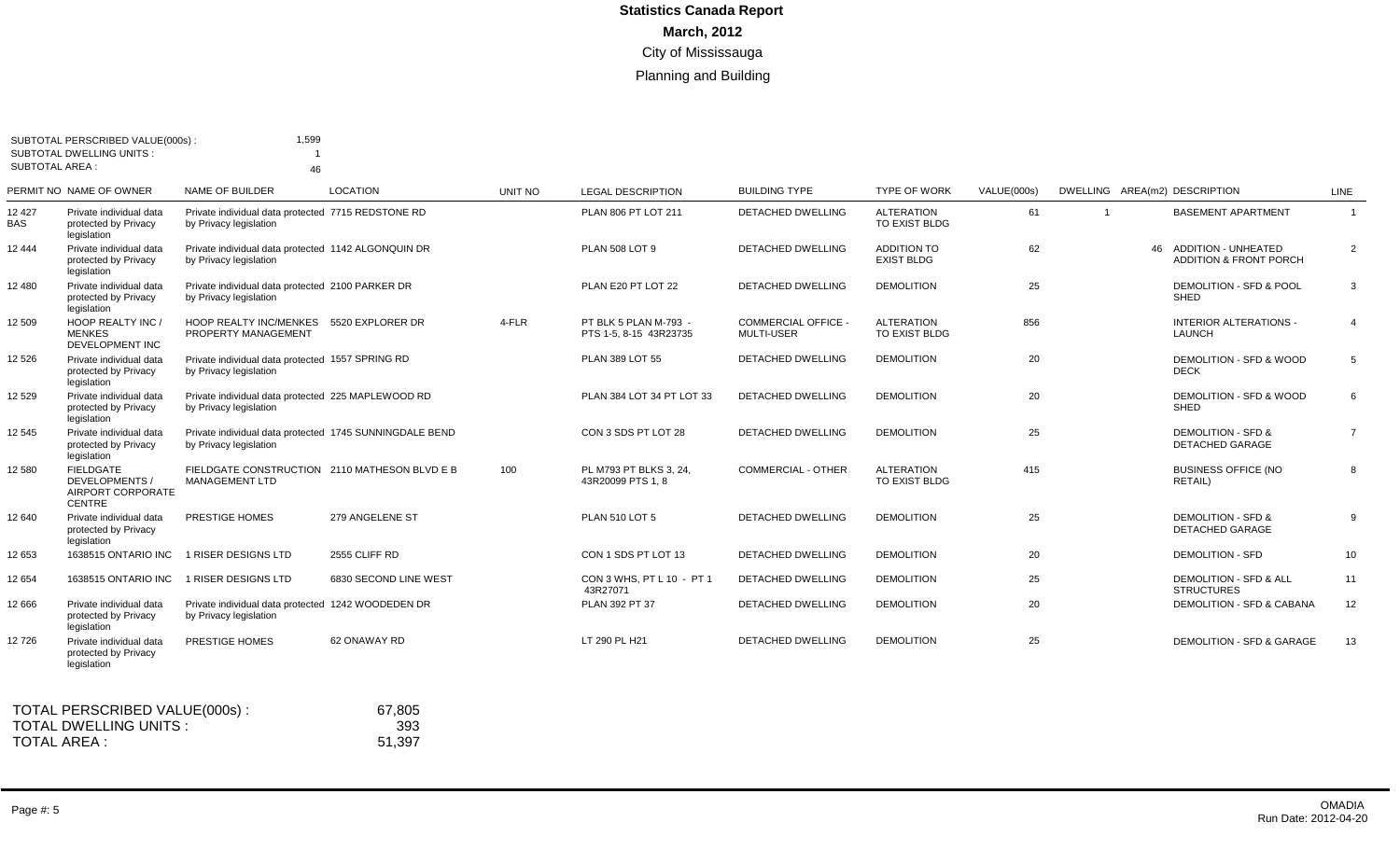#### **March, 2012** City of Mississauga **Statistics Canada Report**

Planning and Building

#### SECTION B - MINOR RESIDENTIAL ADDITIONS AND RENNOVATIONS

| PERMITS VALUED AT LESS THAN \$50,000 |                      | LINE NO. | <b>VALUE (000s)</b> | NO OF PERMITS |
|--------------------------------------|----------------------|----------|---------------------|---------------|
| NEW GARAGES AND CARPORTS             | - SINGLE DWELLINGS   | 01       | 27                  |               |
|                                      | - MULTIPLE DWELLINGS | 02       |                     | 0             |
| NEW INGROUND SWIMMING POOLS          | - SINGLE DWELLINGS   | 03       |                     |               |
|                                      | - MULTIPLE DWELLINGS | 04       |                     | $\Omega$      |
| <b>OTHER IMPROVEMENTS</b>            | - SINGLE DWELLINGS   | 05       | 821                 | 44            |
|                                      | - MULTIPLE DWELLINGS | 06       | 141                 | 10            |
| TOTALS FOR SECTION B                 |                      | 07       | 989                 | 56            |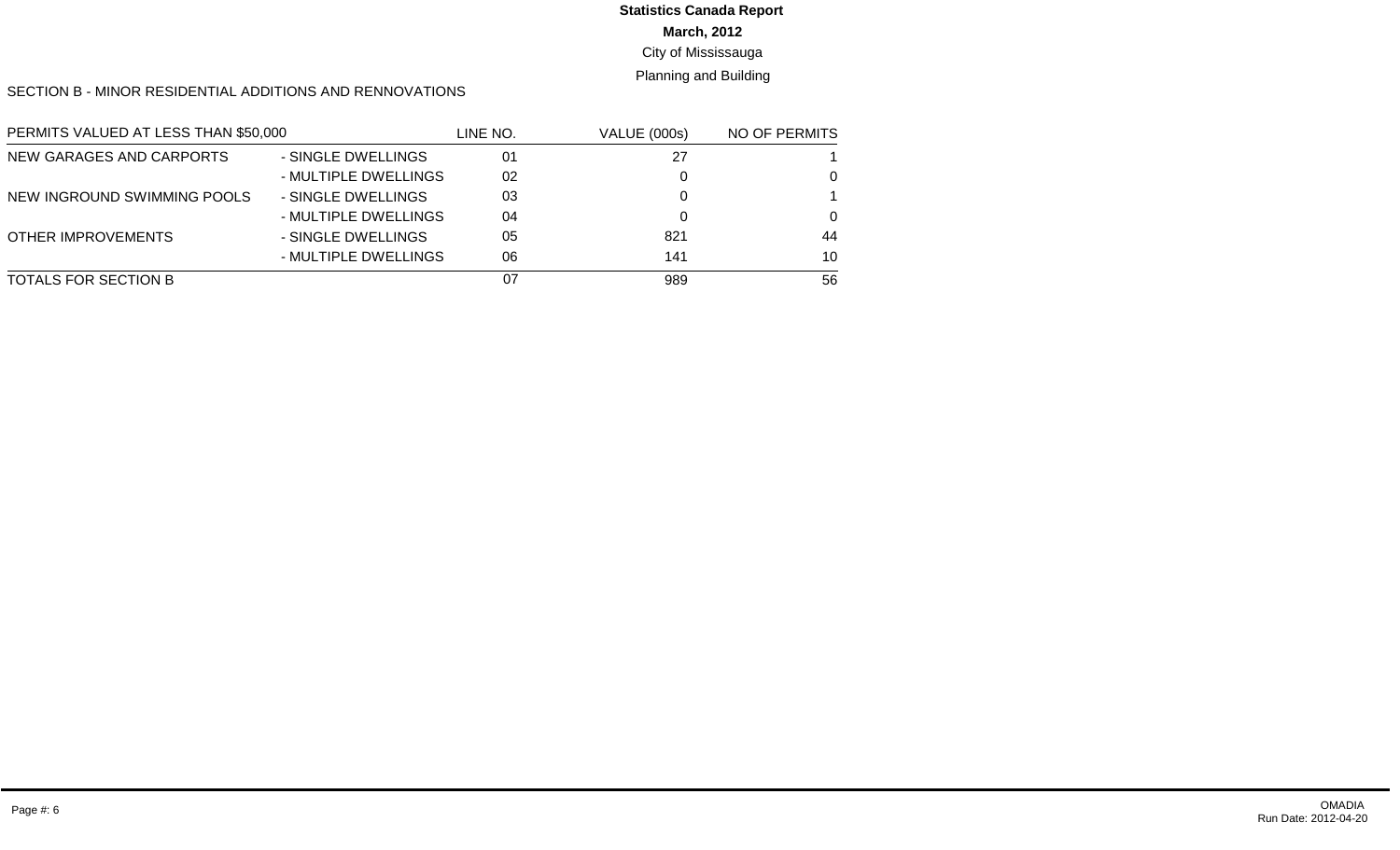## **March, 2012 Statistics Canada Report**

#### City of Mississauga

#### Planning and Building

SECTION C - MINOR NON-RESIDENTIAL PROJECTS

| PERMITS VALUED AT LESS THAN \$250,000 |                             | line no. | <b>VALUE (000s)</b> | NO OF PERMITS |
|---------------------------------------|-----------------------------|----------|---------------------|---------------|
| <b>INDUSTRIAL</b>                     | - NEW CONSTRUCTION          | 08       |                     | 0             |
|                                       | - ADDITIONS AND RENOVATIONS | 09       | 1695                | 25            |
| <b>COMMERCIAL</b>                     | - NEW CONSTRUCTION          | 10       | 442                 | 2             |
|                                       | - ADDITIONS AND RENOVATIONS | 11       | 4179                | 84            |
| INSTITUTIONAL OR GOVERNMENTAL         | - NEW CONSTRUCTION          | 12       |                     | $\Omega$      |
|                                       | - ADDITIONS AND RENOVATIONS | 13       | 363                 | 10            |
| TOTALS FOR SECTION C                  |                             | 14       | 6.679               | 121           |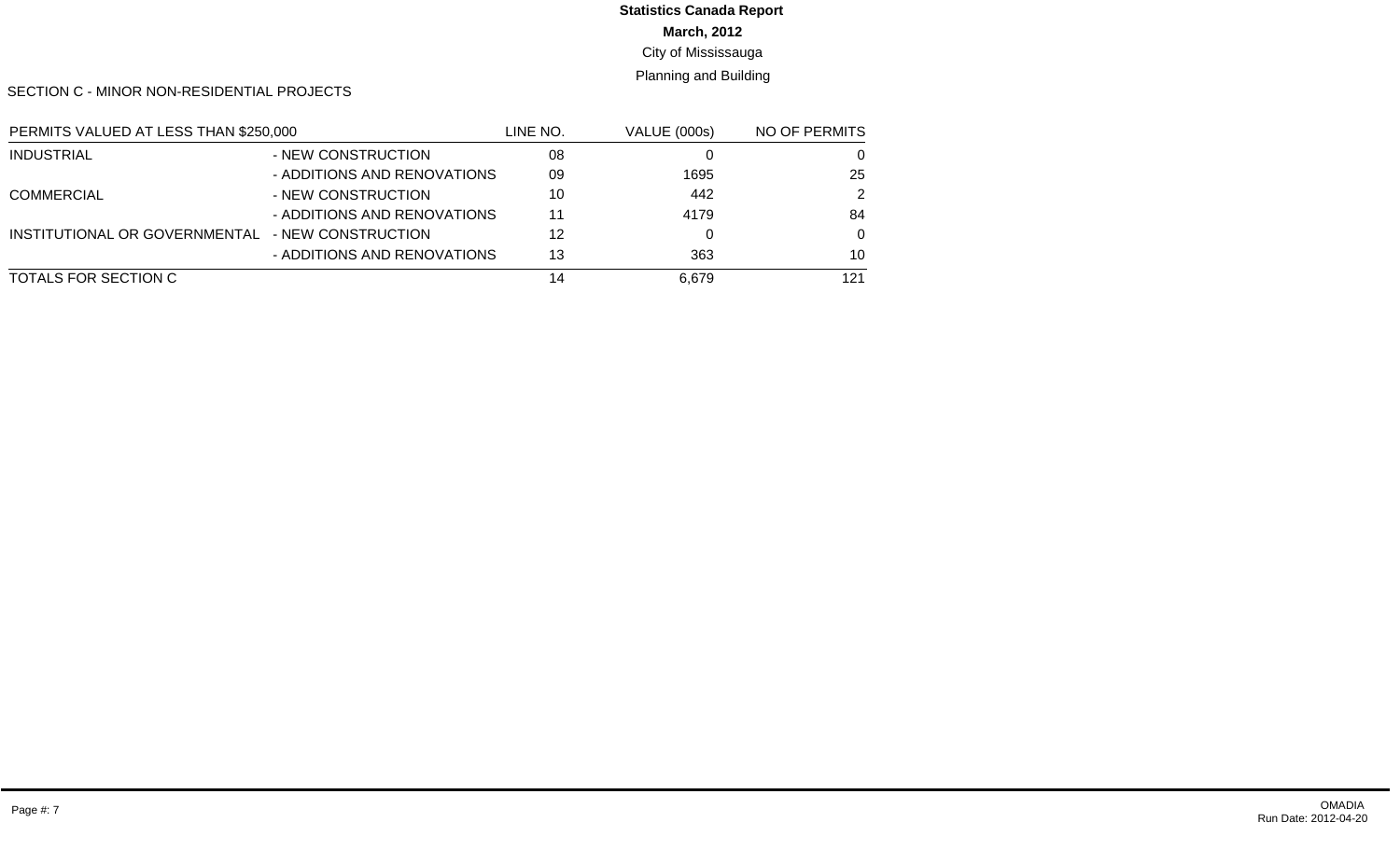#### SECTION D - RESIDENTIAL DEMOLITIONS

| <b>TVDE</b>                           | <b>NINGLL</b> | $\sim$ $\sim$ $\sim$ $\sim$<br><b>DEMI</b> | <b>IVV</b> | ROW.<br>. . | CONDO ROW | $ \cdot$<br>וח<br>$\cdot$<br>--- | $\sqrt{2}$<br>ים בי<br>ור | . | ____<br>1 A L |
|---------------------------------------|---------------|--------------------------------------------|------------|-------------|-----------|----------------------------------|---------------------------|---|---------------|
| <b>TINITS</b><br>$\#$ $\cap$ $\bar{}$ |               |                                            |            |             |           |                                  |                           |   |               |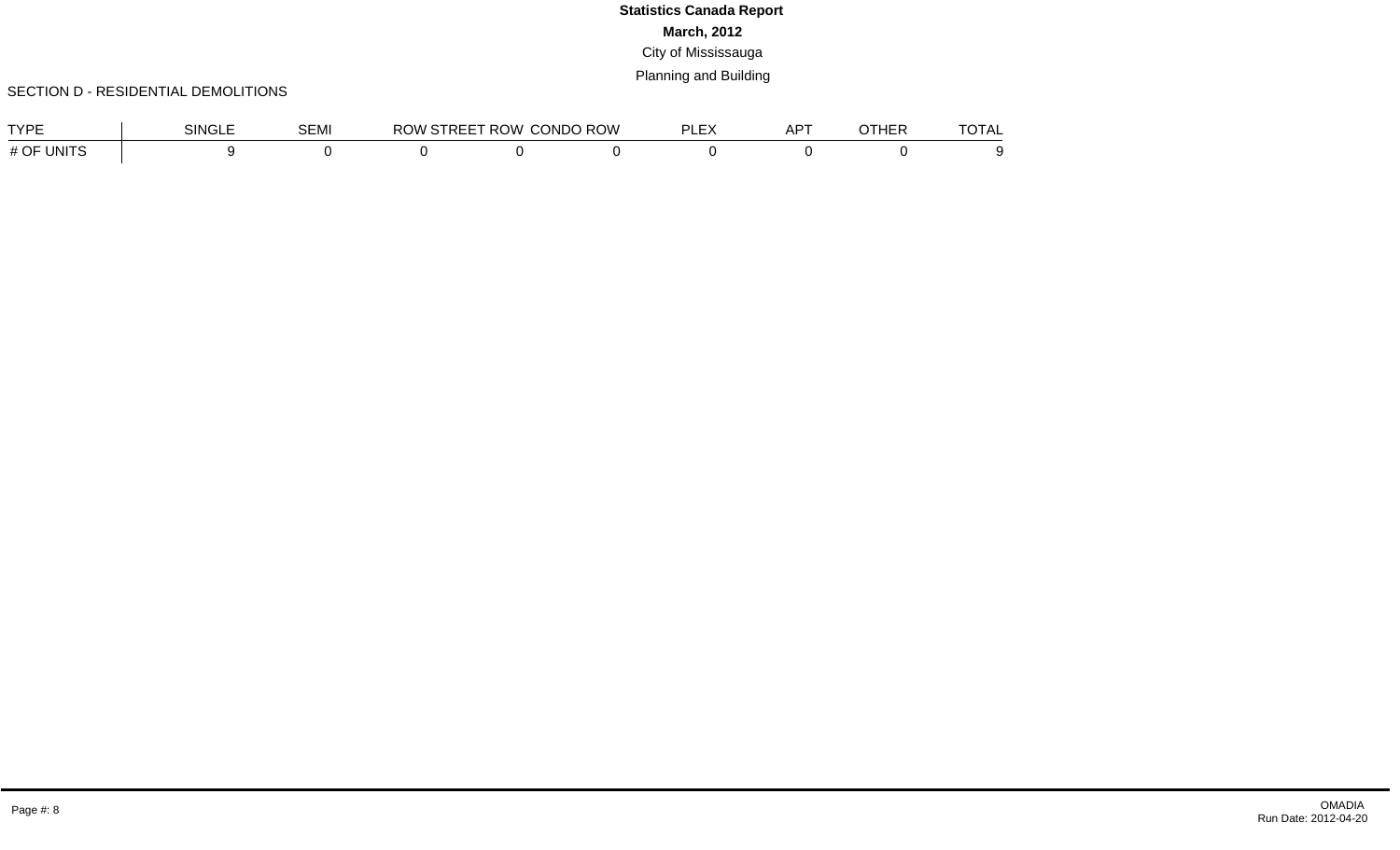#### SECTION A - MAJOR CONSTRUCTION PROJECTS

| <b>SUBTOTAL AREA:</b> | SUBTOTAL PERSCRIBED VALUE(000s):<br><b>SUBTOTAL DWELLING UNITS:</b>       | 16.966<br>18                                                                     |                      |                                |                                                          |                                          |                                     |                      |                |     |                                                                                                                         |                               |
|-----------------------|---------------------------------------------------------------------------|----------------------------------------------------------------------------------|----------------------|--------------------------------|----------------------------------------------------------|------------------------------------------|-------------------------------------|----------------------|----------------|-----|-------------------------------------------------------------------------------------------------------------------------|-------------------------------|
|                       | PERMIT NO NAME OF OWNER                                                   | 17,570<br>NAME OF BUILDER                                                        | <b>LOCATION</b>      |                                |                                                          | <b>BUILDING TYPE</b>                     | <b>TYPE OF WORK</b>                 |                      |                |     |                                                                                                                         |                               |
| 10 4 28               | <b>FAITH OF LIFE</b>                                                      | FAITH OF LIFE NETWORK                                                            | 7150 EDWARDS BLVD    | <b>UNIT NO</b><br>$\mathsf{A}$ | <b>LEGAL DESCRIPTION</b><br><b>PLAN M957 BLKS 7.8</b>    | MULTI-TENANT                             | CHANGE OF                           | VALUE(000s)<br>1,517 |                |     | DWELLING AREA(m2) DESCRIPTION<br>PLACE OF RELIGIOUS                                                                     | <b>LINE</b><br>$\overline{1}$ |
|                       | <b>NETWORK</b>                                                            |                                                                                  |                      |                                |                                                          | <b>INDUSTRIAL</b>                        | <b>USE</b>                          |                      |                |     | <b>ASSEMBLY</b>                                                                                                         |                               |
| 10 688                | Private individual data<br>protected by Privacy<br>legislation            | Private individual data protected 1469 CRESCENT RD<br>by Privacy legislation     |                      |                                | PLAN 365 PT LOT 11                                       | <b>DETACHED DWELLING</b>                 | <b>NEW BUILDING</b>                 | 665                  | -1             |     | 511 SFD - CUSTOM                                                                                                        | 2                             |
| 10 1770               | Private individual data<br>protected by Privacy<br>legislation            | Private individual data protected 2025 MISSISSAUGA RD<br>by Privacy legislation  |                      |                                | PT LT 9 RANGE 3 CIR - PT 3.<br>43R20984, PT 1, 43R-21036 | <b>DETACHED DWELLING</b>                 | <b>ADDITION AND</b><br><b>ALTER</b> | 132                  |                |     | 63 ADDITION/ALTERATIONS - 1<br><b>STOREY ADDITION WITH</b><br><b>GARAGE &amp; RENOVATIONS TO</b><br><b>EXISTING SFD</b> | 3                             |
| 10 1874<br><b>FTR</b> | 1805583 ONTARIO INC / SENTREX HOMES INC<br>THE TERRACE ON<br><b>BLOOR</b> |                                                                                  | 960 BLOOR ST         |                                | PLAN 879 BLK A                                           | APARTMENT (> 6 UNITS)                    | <b>NEW BUILDING</b>                 | 1,007                | 12             | 954 | NEW - (2) STOREY<br>APARTMENT, TERRACES ON<br>BLOOR, FOUNDATION TO<br><b>ROOF</b>                                       | 4                             |
| 10 2143               | Private individual data<br>protected by Privacy<br>legislation            | Private individual data protected 1830 BICKFORD DR<br>by Privacy legislation     |                      |                                | PLAN 531 LOT 34                                          | DETACHED DWELLING                        | <b>ADDITION AND</b><br><b>ALTER</b> | 159                  |                |     | 140 ADDITION/ALTERATIONS - 2ND<br>FLOOR, 2 STY & 1 STY<br><b>ADDITIONS &amp;</b><br>INT.ALTERATIONS                     | 5                             |
| 10 3227               | Private individual data<br>protected by Privacy<br>legislation            | Private individual data protected 1362 STAVEBANK RD<br>by Privacy legislation    |                      |                                | R 2-CIR PT 3                                             | <b>DETACHED DWELLING</b>                 | <b>NEW BUILDING</b>                 | 443                  |                |     | 368 NEW CUSTOM SFD WITH<br><b>FINISHED BASEMENT</b>                                                                     | 6                             |
| 10 3482<br><b>FDN</b> | <b>REGION OF PEEL</b>                                                     | <b>KENAIDEN CONTRACTING</b><br><b>LTD</b>                                        | 920 EAST AVE         |                                | CON 3 SDS PT LTS 9, 10.<br>43R298 PTS 3-13               | SINGLE TENANT<br><b>INDUSTRIAL</b>       | <b>NEW BUILDING</b>                 | 7.767                |                |     | 12.655 NEW - TREATMENT BLDG.<br>LAKEVIEW WTP, REGION OF<br>PEEL, FOUNDATION ONLY                                        | $\overline{7}$                |
| 11 4753               | Private individual data<br>protected by Privacy<br>legislation            | Private individual data protected 1524 DOUGLAS DR<br>by Privacy legislation      |                      |                                | PLAN B9 PT BLK D                                         | <b>DETACHED DWELLING</b>                 | <b>NEW BUILDING</b>                 | 1,273                | -1             |     | 644 NEW CUSTOM SFD WITH<br><b>FINISHED BASEMENT</b>                                                                     | 8                             |
| 11 5325               | Private individual data<br>protected by Privacy<br>legislation            | Private individual data protected 2278 COURRIER LANE<br>by Privacy legislation   |                      |                                | RANGE 3 CIR. PT LT A -<br>PTS 1-4 43R33611               | <b>DETACHED DWELLING</b>                 | <b>NEW BUILDING</b>                 | 848                  |                | 487 | SFD - CUSTOM                                                                                                            | 9                             |
| 11 6348               | 401-DIXIE LAND<br><b>HOLDINGS INC</b>                                     | 2243718 ONTARIO INC / DEMIK CONSTRUCTION LTD 5500 DIXIE RD G                     |                      | BLD-G                          | CON 3 EHS PT LT 3.<br>43R14814 PTS 1, 2, 4               | <b>COMMERCIAL RETAIL-</b><br>SINGLE USER | <b>ADDITION AND</b><br><b>ALTER</b> | 1,521                |                |     | 1,034 ADDITION/ALTERATIONS - (2)<br>STOREY ADD, & INTERIOR<br>ALTERATIONS - 401 DIXIE<br><b>VOLKSWAGEN</b>              | 10                            |
| 11 6391               | Private individual data<br>protected by Privacy<br>legislation            | Private individual data protected 162 INDIAN VALLEY TR<br>by Privacy legislation |                      |                                | PL B-09 PT BLK F. 43R17822<br>PT <sub>1</sub>            | <b>DETACHED DWELLING</b>                 | <b>NEW BUILDING</b>                 | 795                  | $\overline{1}$ |     | 402 NEW CUSTOM SFD WITH<br><b>FINISHED BASEMENT</b>                                                                     | 11                            |
| 11 6410               | M.J. AMS<br><b>DEVELOPMENT CORP</b>                                       | M.J. AMS DEVELOPMENT<br>CORP                                                     | 6911 HICKLING CRES C | BLD-C                          | CON 11 NS. PT LT 10 - PT 1<br>43R32557                   | <b>DETACHED DWELLING</b>                 | <b>NEW BUILDING</b>                 | 307                  | $\overline{1}$ |     | 214 SFD - CUSTOM                                                                                                        | 12                            |
| 11 6669               | Private individual data<br>protected by Privacy<br>legislation            | Private individual data protected 7074 JUSTINE DR<br>by Privacy legislation      |                      |                                | PLAN 566 LOT 11                                          | <b>DETACHED DWELLING</b>                 | <b>ADDITION AND</b><br><b>ALTER</b> | 223                  |                | 98  | ADDITION/ALTERATIONS - 2ND<br>STOREY ADDITION. FINISHED<br><b>BASEMENT, INTERIOR</b>                                    | 13                            |

ALTERATIONS ON MAIN FLOOR & REAR DECK.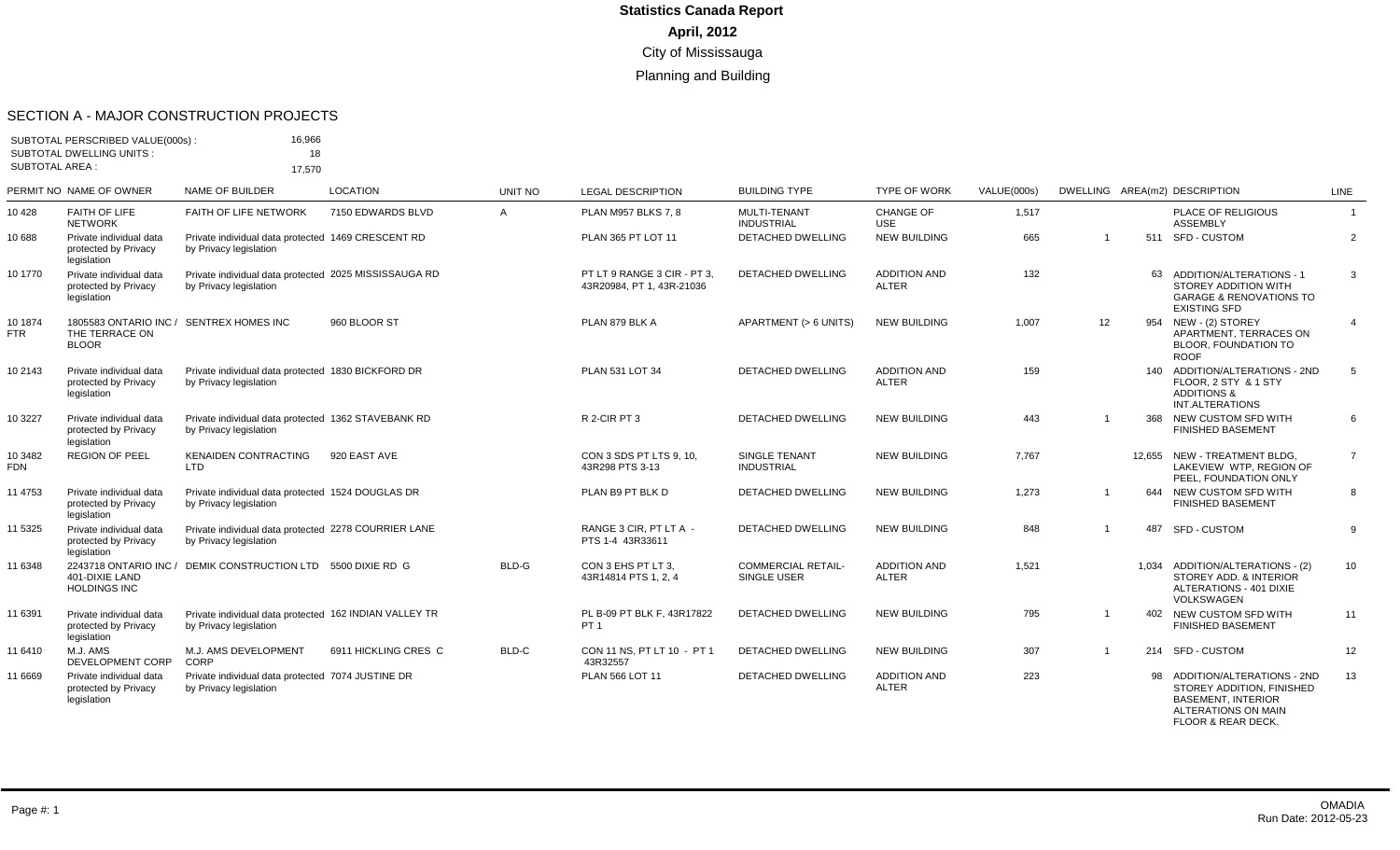| SUBTOTAL AREA : | SUBTOTAL PERSCRIBED VALUE(000s):<br><b>SUBTOTAL DWELLING UNITS:</b> | 5,853<br>6<br>28,201                                                             |                     |                |                                           |                                          |                                     |                    |                               |     |                                                                                                                                                         |                |
|-----------------|---------------------------------------------------------------------|----------------------------------------------------------------------------------|---------------------|----------------|-------------------------------------------|------------------------------------------|-------------------------------------|--------------------|-------------------------------|-----|---------------------------------------------------------------------------------------------------------------------------------------------------------|----------------|
|                 | PERMIT NO NAME OF OWNER                                             | NAME OF BUILDER                                                                  | <b>LOCATION</b>     | <b>UNIT NO</b> | <b>LEGAL DESCRIPTION</b>                  | <b>BUILDING TYPE</b>                     | <b>TYPE OF WORK</b>                 | <b>VALUE(000s)</b> | DWELLING AREA(m2) DESCRIPTION |     |                                                                                                                                                         | <b>LINE</b>    |
| 11 6781         | 2345 STANSFIELD<br>ROAD LTD                                         | 2345 STANSFIELD ROAD LTD 2345 STANFIELD RD                                       |                     | 2B             | CON 1 SDS, PT L 7 - PTS 3-<br>16 43R29108 | <b>INDUSTRIAL - OTHER</b>                | <b>ALTERATION</b><br>TO EXIST BLDG  | 309                |                               |     | <b>INTERIOR ALTERATIONS &amp;</b><br><b>ROOF FRAMING</b><br><b>REINFORCEMENT - GROUP 4</b><br><b>SECURICOR</b>                                          | $\overline{1}$ |
| 11 6906         | Private individual data<br>protected by Privacy<br>legislation      | Private individual data protected 1490 LOCHLIN TR<br>by Privacy legislation      |                     |                | PLAN 464 LOT 6                            | <b>DETACHED DWELLING</b>                 | <b>ADDITION AND</b><br><b>ALTER</b> | 470                |                               |     | 243 ADD/ALTS - NEW REAR (2)<br>STOREY ADDITION & DECK,<br>2ND FLOOR ADDITION, FRONT<br>PORCH. BASEMENT FINISHING<br>AND WALKOUT.                        | 2              |
| 11 6976         | Private individual data<br>protected by Privacy<br>legislation      | Private individual data protected 592 VANESSA CRES<br>by Privacy legislation     |                     |                | PLAN 599 LOT 76                           | DETACHED DWELLING                        | <b>NEW BUILDING</b>                 | 530                | $\overline{\mathbf{1}}$       |     | 279 SFD - CUSTOM ON EXISTING<br><b>FOUNDATION &amp; BASEMENT-</b><br>FINISHED/DEMOLISH EXISTING<br><b>SFD TO FOUNDATION</b>                             | 3              |
| 11 6988         | Private individual data<br>protected by Privacy<br>legislation      | Private individual data protected 1196 STREAMBANK DR<br>by Privacy legislation   |                     |                | <b>PLAN 457 LOT 40</b>                    | DETACHED DWELLING                        | <b>ADDITION AND</b><br><b>ALTER</b> | 357                |                               |     | 185 ADD/ALTER - 2 STOREY REAR<br>ADDITION, FRONT PORCH,<br>REAR DECK, NEW ROOF,<br>RECLAD.                                                              | $\overline{4}$ |
| 11 7019         | Private individual data<br>protected by Privacv<br>legislation      | Private individual data protected 350 INDIAN VALLEY TR<br>by Privacy legislation |                     |                | PL B09, PT BLK E - PT 2<br>43R33283       | DETACHED DWELLING                        | <b>NEW BUILDING</b>                 | 706                | -1                            |     | 405 SFD - CUSTOM                                                                                                                                        | 5              |
| 11 7036         | <b>RATCHLIFFE</b><br><b>PROPERTIES</b>                              | 1059425 ONTARIO LTD / 1059425 ONTARIO LTD /<br>RATCHLIFFE PROPERTIES             | 1400 BRITANNIA RD E |                | CON 3 EHS PT L 5,<br>43R17762 PT 1        | <b>COMMERCIAL RETAIL-</b><br>SINGLE USER | <b>NEW BUILDING</b>                 | 822                |                               | 466 | <b>NEW GAS STATION &amp;</b><br>CANOPY, NEW FOUNDATION<br>FOR SCALE & GARBAGE<br>STRUCTURE - FLYING "J" GAS<br><b>BAR</b>                               | 6              |
| 11 7080         | Private individual data<br>protected by Privacy<br>legislation      | WOODCASTLE HOMES LTD                                                             | 500 AVONWOOD DR     |                | PLAN 512 LOT 25                           | <b>DETACHED DWELLING</b>                 | <b>NEW BUILDING</b>                 | 427                | $\overline{1}$                | 297 | <b>SFD - CUSTOM</b>                                                                                                                                     | $\overline{7}$ |
| 11 7142         | <b>INC</b>                                                          | CROSSPOINT ESTATES CROSSPOINT ESTATES INC 7167 WRIGLEY CRT                       |                     |                | L 39 PLAN M-1759                          | <b>DETACHED DWELLING</b>                 | <b>NEW BUILDING</b>                 | 316                | $\overline{1}$                |     | 253 SFD - REPEAT MODEL                                                                                                                                  | 8              |
| 123             | Private individual data<br>protected by Privacy<br>legislation      | Private individual data protected 4625 CROSSCREEK CRT<br>by Privacy legislation  |                     |                | PLAN M889 LOT 112                         | <b>DETACHED DWELLING</b>                 | <b>ADDITION AND</b><br><b>ALTER</b> | 88                 |                               |     | 48 ADD/ALTS - 2 STOREY<br><b>ADDITION ON EXISTING</b><br>PORCH FOUNDATION.<br>REMOVE LOAD BEARING<br>WALL ON 2ND FLOOR &<br><b>INTERIOR ALTERATIONS</b> | 9              |
| 12 100          | Private individual data<br>protected by Privacy<br>legislation      | Private individual data protected 16 HIAWATHA PKY<br>by Privacy legislation      |                     |                | PLAN H21 LOT 81                           | <b>DETACHED DWELLING</b>                 | <b>NEW BUILDING</b>                 | 902                | $\overline{1}$                |     | 446 SFD - CUSTOM WITH FINISHED<br><b>BASEMENT</b>                                                                                                       | 10             |
| 12 101          | Private individual data<br>protected by Privacy<br>legislation      | Private individual data protected 154 EAGLEWOOD BLVD<br>by Privacy legislation   |                     |                | PLAN C20 LOT 144                          | <b>DETACHED DWELLING</b>                 | <b>NEW BUILDING</b>                 | 447                | $\overline{\mathbf{1}}$       |     | 275 NEW CUSTOM SFD/ DEMOLISH<br><b>EXISTING SFD AND</b><br><b>DETACHED GARAGE -</b><br>PARTIAL EXISTING<br><b>FOUNDATION TO REMAIN.</b>                 | 11             |
| 12 218          | THE PEEL BOARD OF<br><b>EDUCATION</b>                               | THE PEEL BOARD OF<br><b>EDUCATION</b>                                            | 5785 WHITEHORN AVE  |                | B 133 PLAN M-1229                         | <b>SCHOOL - ELEMENTARY</b>               | <b>NEW BUILDING</b>                 | 479                |                               |     | 25,304 ADDITION - NEW (1) STOREY<br>KINDERGARTEN ADDITION -<br>WHITEHORN PUBLIC SCHOOL                                                                  | 12             |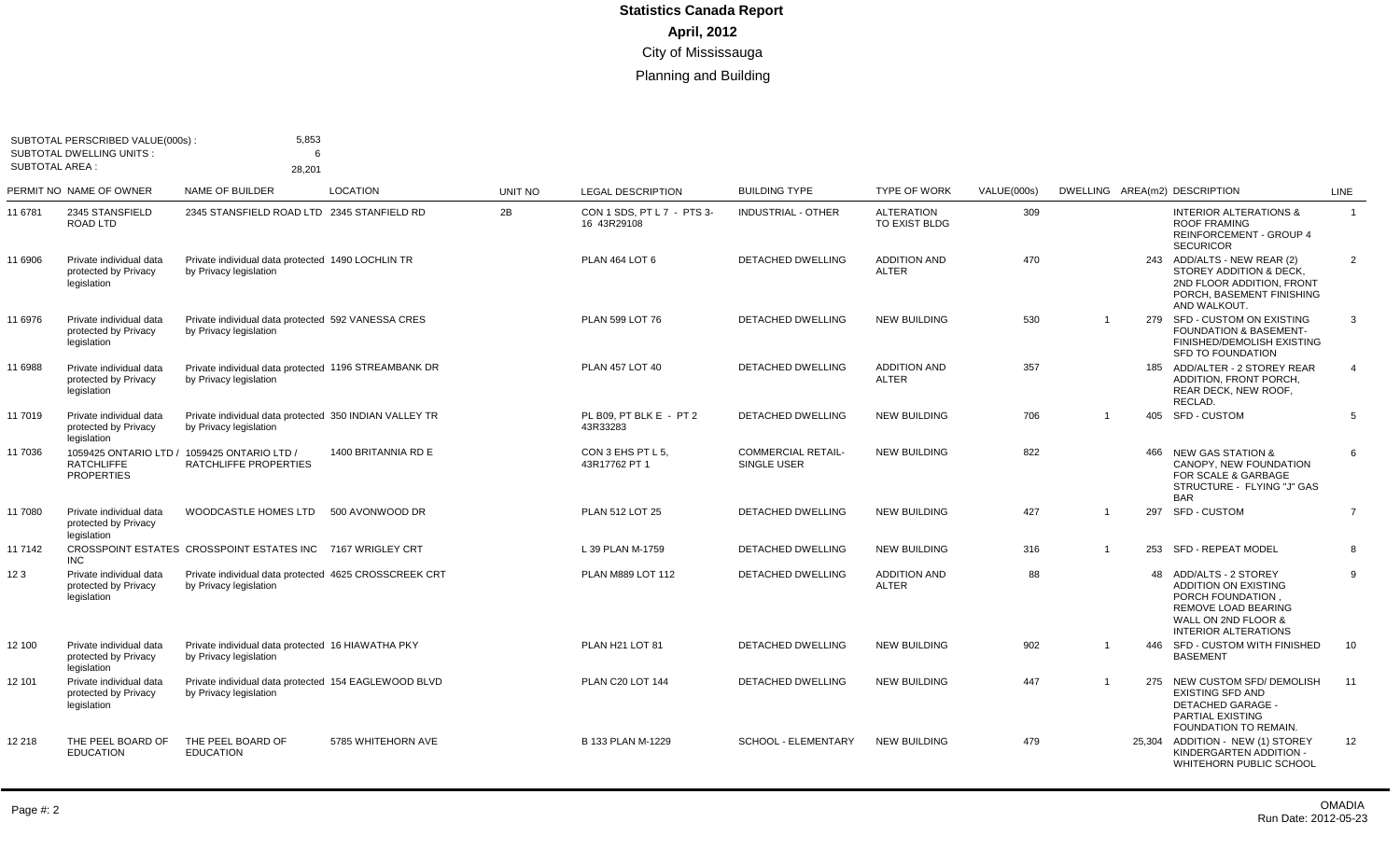|                       | SUBTOTAL PERSCRIBED VALUE(000s):<br><b>SUBTOTAL DWELLING UNITS:</b> | 3,337<br>$\Omega$                                                               |                      |         |                                                                   |                                                 |                                         |                    |                                                                                                                                                         |                |
|-----------------------|---------------------------------------------------------------------|---------------------------------------------------------------------------------|----------------------|---------|-------------------------------------------------------------------|-------------------------------------------------|-----------------------------------------|--------------------|---------------------------------------------------------------------------------------------------------------------------------------------------------|----------------|
| <b>SUBTOTAL AREA:</b> | PERMIT NO NAME OF OWNER                                             | 621<br>NAME OF BUILDER                                                          | <b>LOCATION</b>      | UNIT NO | <b>LEGAL DESCRIPTION</b>                                          | <b>BUILDING TYPE</b>                            | <b>TYPE OF WORK</b>                     | <b>VALUE(000s)</b> | DWELLING AREA(m2) DESCRIPTION                                                                                                                           | <b>LINE</b>    |
| 12 246                | <b>GWL REALTY</b><br>ADVISORS INC                                   | BCIMC REALTY CORP / 3D STORAGE SOLUTIONS                                        | 6100 KENWAY DR       |         | PL 43M862 PT BLK 8.<br>43R19688 PT 1 PART PT 2                    | <b>SINGLE TENANT</b><br><b>INDUSTRIAL</b>       | <b>ALTERATION</b><br>TO EXIST BLDG      | 687                | <b>INTERIOR ALTERATIONS -</b><br><b>SHELF &amp; RACK STORAGE</b><br><b>SYSTEM</b>                                                                       | $\overline{1}$ |
| 12 254                | Private individual data<br>protected by Privacy<br>legislation      | <b>BRIGHTVIEW</b><br>CONSTRUCTION INC                                           | 1043 ROOSEVELT RD    |         | PLAN 371 LOT 23                                                   | DETACHED DWELLING                               | <b>ADDITION TO</b><br><b>EXIST BLDG</b> | 76                 | 51 (1) STOREY REAR ADDITION &<br>DETACHED GARAGE                                                                                                        | 2              |
| 12 274                | Private individual data<br>protected by Privacy<br>legislation      | Private individual data protected 3393 SONJA RD<br>by Privacy legislation       |                      |         | PLAN 566 LOT 152                                                  | <b>DETACHED DWELLING</b>                        | <b>ADDITION AND</b><br><b>ALTER</b>     | 98                 | 70 ADDN/ALTS - TWO STOREY<br><b>REAR ADDITION AND WOOD</b><br><b>DECK</b>                                                                               | 3              |
| 12 360                | Private individual data<br>protected by Privacy<br>legislation      | Private individual data protected 27 HIAWATHA PKY<br>by Privacy legislation     |                      |         | PLAN H21 LOT 188                                                  | <b>DETACHED DWELLING</b>                        | <b>ADDITION AND</b><br><b>ALTER</b>     | 146                | 72 ADDITION/ALTERATIONS -<br>REAR (1) STOREY ADDITION,<br>REAR WOOD DECK, SIDE &<br><b>REAR BASEMENT WALKOUT</b><br>AND FRONT COVERED<br>PORCH.         | $\overline{4}$ |
| 12 452                | Private individual data<br>protected by Privacy<br>legislation      | Private individual data protected 3076 O'HAGAN DR<br>by Privacy legislation     |                      |         | PLAN 550 LOT 81                                                   | <b>DETACHED DWELLING</b>                        | <b>ADDITION TO</b><br><b>EXIST BLDG</b> | 71                 | 48 ADD/ALTS - 1 & 2-STOREY<br>FRONT ADDITION, 2ND FLOOR<br><b>ADDITION &amp; REAR COVERED</b><br>PORCH.                                                 | -5             |
| 12 471                | Private individual data<br>protected by Privacy<br>legislation      | Private individual data protected 5625 TIMBERLEA BLVD<br>by Privacy legislation |                      |         | PLAN M699 BLK 9                                                   | SINGLE TENANT<br><b>INDUSTRIAL</b>              | <b>ALTERATION</b><br>TO EXIST BLDG      | 686                | ALTERATIONS - INTERIOR-<br>RENO & (12) ROOF TOP UNITS,<br>PANERA BREAD                                                                                  | 6              |
| 12 553                | 2110462 ONTARIO INC                                                 | 2110462 ONTARIO INC                                                             | 4005 HICKORY DR      | 100     | CON 2 NDS PT LOT 6<br>PLAN 381 PT LOT 43<br>RP 43R10636 PARTS 1,2 | <b>COMMERCIAL - OTHER</b>                       | <b>ALTERATION</b><br>TO EXIST BLDG      | 496                | <b>OFFICE</b>                                                                                                                                           | $\overline{7}$ |
| 12 560                | Private individual data<br>protected by Privacy<br>legislation      | <b>J.D.S. BUILDERS LTD</b>                                                      | 1727 HOLLOW OAK TERR |         | PLAN M265 LOT 3                                                   | <b>DETACHED DWELLING</b>                        | <b>ADDITION AND</b><br><b>ALTER</b>     | 50                 | 36 PARTIAL 2ND STOREY<br><b>ADDITION OVER EXISTING</b><br><b>GARAGE &amp; INTERIOR</b><br><b>ALTERATIONS</b>                                            | 8              |
| 12 5 94               | ORLANDO CORP                                                        | ORLANDO CORP                                                                    | 110 MATHESON BLVD W  | 301     | PLAN M832 PT BLK 2<br>RP 43R17361 PARTS 1-3                       | <b>COMMERCIAL OFFICE -</b><br><b>MULTI-USER</b> | <b>ALTERATION</b><br>TO EXIST BLDG      | 373                | <b>BUSINESS OFFICE</b>                                                                                                                                  | 9              |
| 12 619                | REGION OF PEEL                                                      | NORTH AMERICAN<br>CONSTRUCTION INC                                              | 2307 LAKESHORE RD W  |         | CON 3 SDS PT LTS 31, 32.<br>43R20036 PTS 1, 2                     | PUBLIC - OTHER                                  | <b>ADDITION TO</b><br><b>EXIST BLDG</b> | 305                | 345 NEW UNDERGROUND<br>SERVICE CONNECTION.<br><b>VENTILATION STACK &amp; TWO</b><br>MAN-DOOR (LEAF) -<br><b>CLARKSON WASTEWATER</b><br>TREATMENT PLANT. | 10             |
| 12 623                | Private individual data<br>protected by Privacy<br>legislation      | Private individual data protected 832 PARKLAND AVE<br>by Privacy legislation    |                      |         | <b>PLAN 417 LOT 25</b>                                            | DETACHED DWELLING                               | <b>DEMOLITION</b>                       | 20                 | <b>DEMOLITION - SFD</b>                                                                                                                                 | 11             |
| 12 628                | Private individual data<br>protected by Privacy<br>legislation      | Private individual data protected 3071 DOVER CRES<br>by Privacy legislation     |                      |         | PLAN M986 LOT 22                                                  | DETACHED DWELLING                               | <b>ALTERATION</b><br>TO EXIST BLDG      | 59                 | <b>ALTERATIONS - BASEMENT</b><br><b>FINISH &amp; WALKOUT</b>                                                                                            | 12             |
| 12 655                | MANULIFE FINANCIAL<br><b>TORONTO REAL</b><br><b>ESTATE OFFICE</b>   | <b>MANULIFE FINANCIAL /</b><br><b>TORONTO REAL ESTATE</b><br><b>OFFICE</b>      | 6711 MISSISSAUGA RD  | 202     | PLAN M10 PT LOT 4                                                 | <b>COMMERCIAL OFFICE -</b><br><b>MULTI-USER</b> | <b>ALTERATION</b><br>TO EXIST BLDG      | 270                | <b>BUSINESS OFFICE</b>                                                                                                                                  | 13             |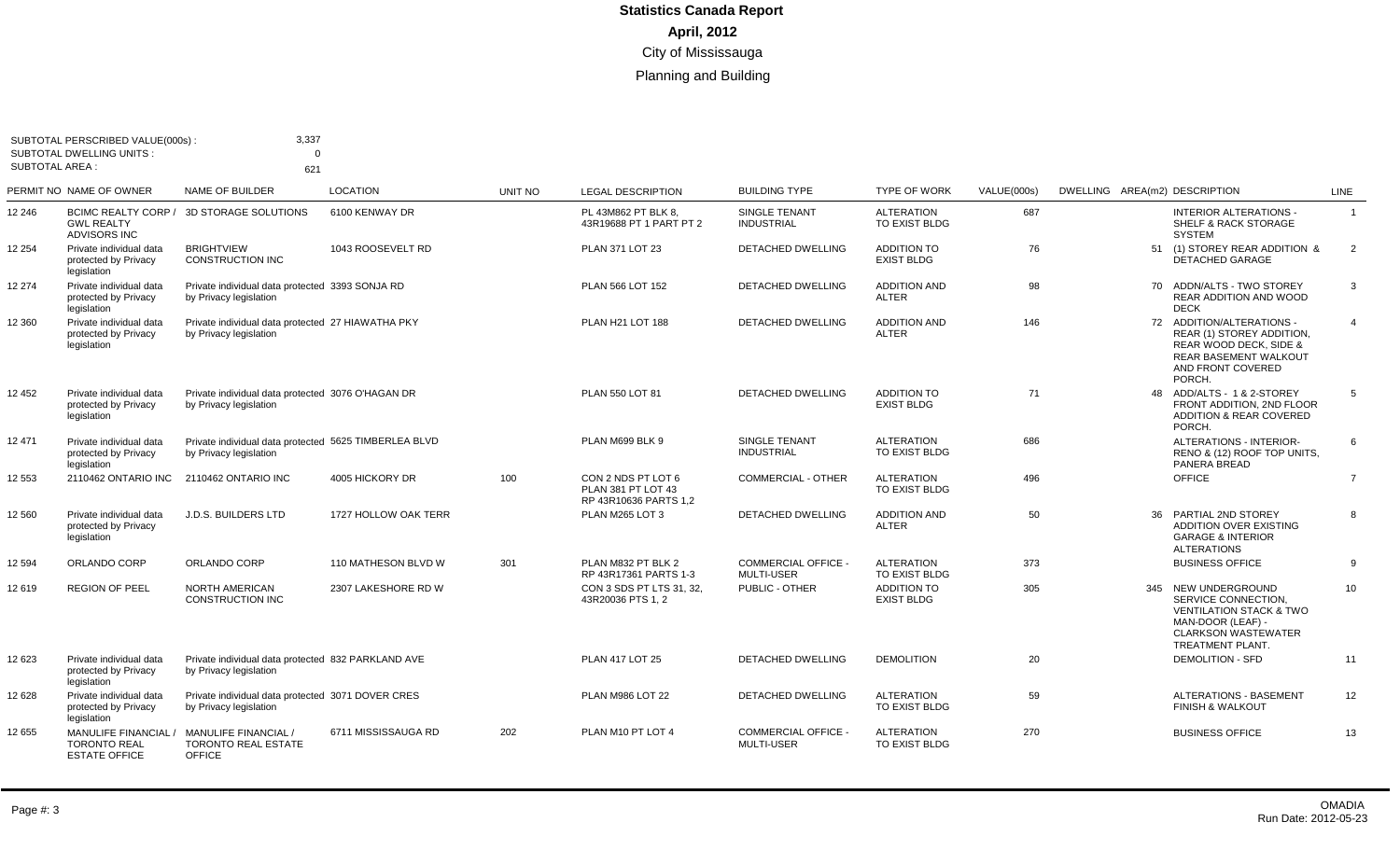| <b>SUBTOTAL AREA:</b> | SUBTOTAL PERSCRIBED VALUE(000s):<br><b>SUBTOTAL DWELLING UNITS:</b> | 2,784<br>$\Omega$<br>144                                                       |                  |          |                                                                     |                                                 |                                    |             |                                                                                                                                             |                |
|-----------------------|---------------------------------------------------------------------|--------------------------------------------------------------------------------|------------------|----------|---------------------------------------------------------------------|-------------------------------------------------|------------------------------------|-------------|---------------------------------------------------------------------------------------------------------------------------------------------|----------------|
|                       | PERMIT NO NAME OF OWNER                                             | NAME OF BUILDER                                                                | <b>LOCATION</b>  | UNIT NO  | <b>LEGAL DESCRIPTION</b>                                            | <b>BUILDING TYPE</b>                            | <b>TYPE OF WORK</b>                | VALUE(000s) | DWELLING AREA(m2) DESCRIPTION                                                                                                               | LINE           |
| 12 673                | <b>CAPREIT LIMITTED</b><br>PARTNERSHIP                              | CANMAR CONTRACTING LTD 2076 SHEROBEE RD                                        |                  |          | PEEL CONDO PLAN 300                                                 | APARTMENT (> 6 UNITS)                           | <b>ALTERATION</b><br>TO EXIST BLDG | 644         | ALTERATIONS -<br><b>UNDERGROUND PARKING</b><br><b>GARAGE REPAIRS.</b>                                                                       |                |
| 12 695                | BADENHURST-AIRWAY<br>CENTRE LTD                                     | BADENHURST-AIRWAY<br>CENTRE LTD                                                | 5925 AIRPORT RD  | 500, 605 | CON 7 EHS PT LOT 5<br>RP 43R13291 PARTS<br>2,6,8,10, 11,15,17,18,19 | COMMERCIAL OFFICE -<br><b>MULTI-USER</b>        | <b>ALTERATION</b><br>TO EXIST BLDG | 728         | OFFICE                                                                                                                                      | 2              |
| 12 699                | <b>HOOPP REALTY INC</b>                                             | <b>HOOP REALTY INC</b>                                                         | 5580 EXPLORER DR | 502      | PT BLK 5 PLAN M-793 -<br>PTS 1-5, 8-15 43R23735                     | <b>COMMERCIAL OFFICE -</b><br><b>MULTI-USER</b> | <b>ALTERATION</b><br>TO EXIST BLDG | 289         | <b>BUSINESS OFFICE</b>                                                                                                                      | 3              |
| 12721                 | Private individual data<br>protected by Privacy<br>legislation      | Private individual data protected 3560 CAWTHRA RD<br>by Privacy legislation    |                  |          | PLAN 326 PT BLK A                                                   | <b>DETACHED DWELLING</b>                        | <b>ADDITION AND</b><br>ALTER       | 274         | 144 ADD/ALTER - 2ND STOREY &<br><b>GARAGE ADDITION &amp;</b><br><b>INTERIOR ALTERATIONS</b>                                                 | $\overline{4}$ |
| 12748                 | Private individual data<br>protected by Privacy<br>legislation      | Private individual data protected 1455 GLENBURNIE RD<br>by Privacy legislation |                  |          | PLAN G20 LOT 17 PT LOT<br>16                                        | DETACHED DWELLING                               | <b>ALTERATION</b><br>TO EXIST BLDG | 60          | INTERIOR ALTERATIONS -<br><b>FINISHED BASEMENT</b>                                                                                          | 5              |
| 12770                 | MISSISAUGA<br><b>INTERNATIONAL</b><br><b>BAPTIST CHURCH</b>         | MISSISSAUGA<br><b>INTERNATIONAL BAPTIST</b><br><b>CHURCH</b>                   | 6575 NINTH LINE  |          | CON 10 NS PT LT 9.<br>43R7023 PT 2                                  | <b>DETACHED DWELLING</b>                        | <b>DEMOLITION</b>                  | 20          | <b>DEMOLITION - SFD</b>                                                                                                                     | 6              |
| 12772                 | MISSISSAUGA<br><b>INTERNATIONAL</b><br><b>BAPTIST CHURCH</b>        | MISSISSAUGA<br><b>INTERNATIONAL BAPTIST</b><br><b>CHURCH</b>                   | 6565 NINTH LINE  |          | CON 10 NS PT LT 9.<br>43R7023 PT 1                                  | <b>DETACHED DWELLING</b>                        | <b>DEMOLITION</b>                  | 20          | <b>DEMOLITION - SFD</b>                                                                                                                     | $\overline{7}$ |
| 12 8 65               | <b>CAPREIT LIMITTED</b><br>PARTNERSHIP                              | CANMAR CONTRACTING LTD 2100 SHEROBEE RD                                        |                  |          | PEEL CONDO PLAN 278                                                 | APARTMENT (> 6 UNITS)                           | <b>ALTERATION</b><br>TO EXIST BLDG | 644         | ALTERATIONS -<br><b>UNDERGROUND PARKING</b><br><b>GARAGE REPAIRS.</b>                                                                       | 8              |
| 12 935                | Private individual data<br>protected by Privacy<br>legislation      | <b>CAMILLA HOMES INC</b>                                                       | 476 ARROWHEAD RD |          | PLAN 361 LOT 8                                                      | DETACHED DWELLING                               | <b>DEMOLITION</b>                  | 20          | DEMOLITION - SFD & POOL<br>SHED                                                                                                             | 9              |
| 12 937                | Private individual data<br>protected by Privacy<br>legislation      | Private individual data protected 58 MAPLEWOOD RD<br>by Privacy legislation    |                  |          | PLAN 856 LOT 9                                                      | <b>DETACHED DWELLING</b>                        | <b>ALTERATION</b><br>TO EXIST BLDG | 85          | ADDITION/ALTERATIONS -<br>NEW ROOF OVER EXISTING<br><b>GARAGE &amp; PARTIAL 2ND FLR.,</b><br>THREE (3) NEW DORMERS,<br>AND NEW FRONT PORCH. | 10             |

| TOTAL PERSCRIBED VALUE(000s): | 28.631 |
|-------------------------------|--------|
| TOTAL DWELLING UNITS :        | 24     |
| TOTAL AREA :                  | 46.537 |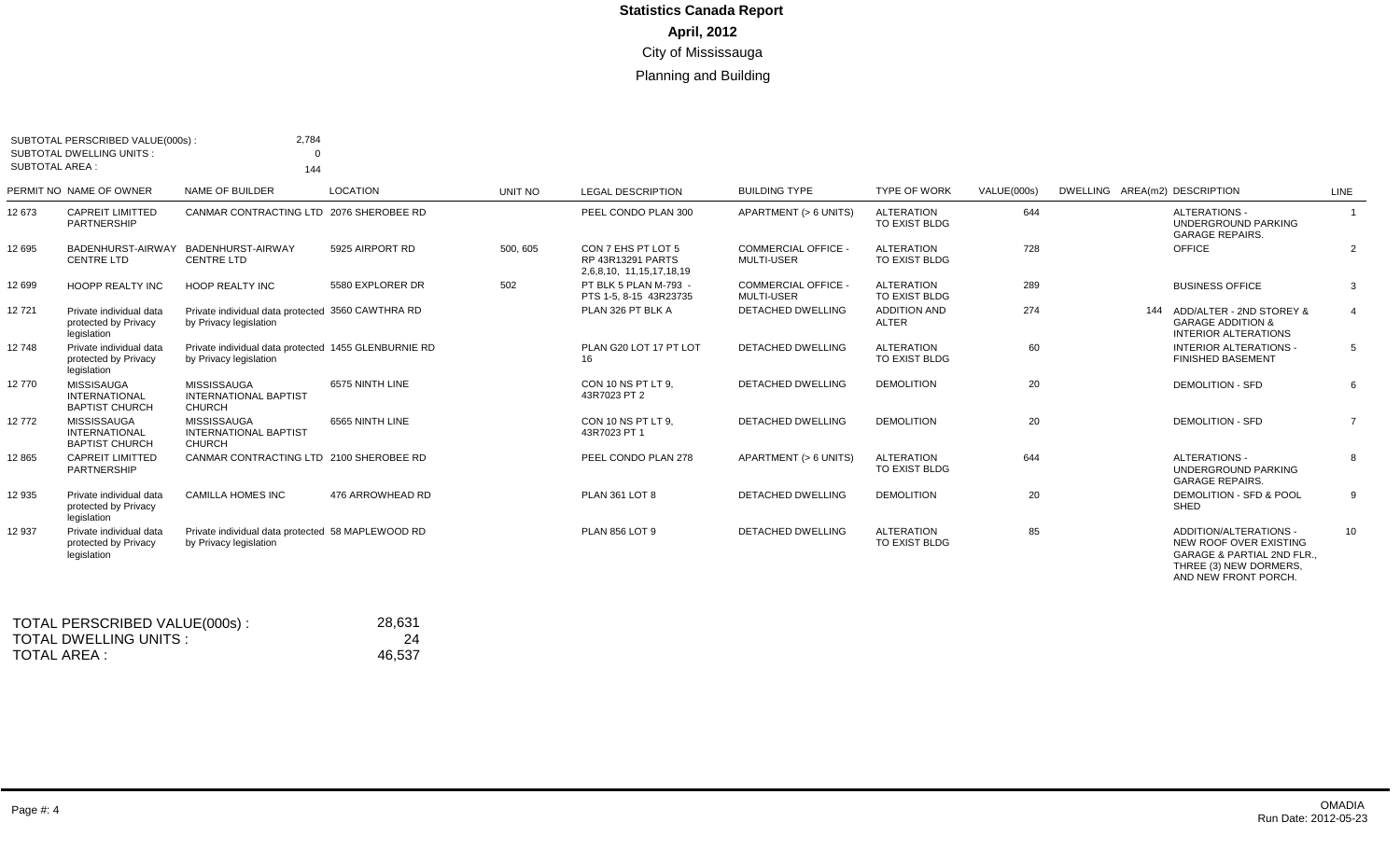## **April, 2012** City of Mississauga **Statistics Canada Report**

#### Planning and Building

#### SECTION B - MINOR RESIDENTIAL ADDITIONS AND RENNOVATIONS

| PERMITS VALUED AT LESS THAN \$50,000 |                      | LINE NO. | <b>VALUE (000s)</b> | NO OF PERMITS |
|--------------------------------------|----------------------|----------|---------------------|---------------|
| NEW GARAGES AND CARPORTS             | - SINGLE DWELLINGS   | 01       | 63                  | 4             |
|                                      | - MULTIPLE DWELLINGS | 02       |                     | 0             |
| NEW INGROUND SWIMMING POOLS          | - SINGLE DWELLINGS   | 03       |                     | 3             |
|                                      | - MULTIPLE DWELLINGS | 04       |                     | $\Omega$      |
| <b>OTHER IMPROVEMENTS</b>            | - SINGLE DWELLINGS   | 05       | 788                 | 42            |
|                                      | - MULTIPLE DWELLINGS | 06       | 263                 | 20            |
| TOTALS FOR SECTION B                 |                      | 07       | 1.114               | 69            |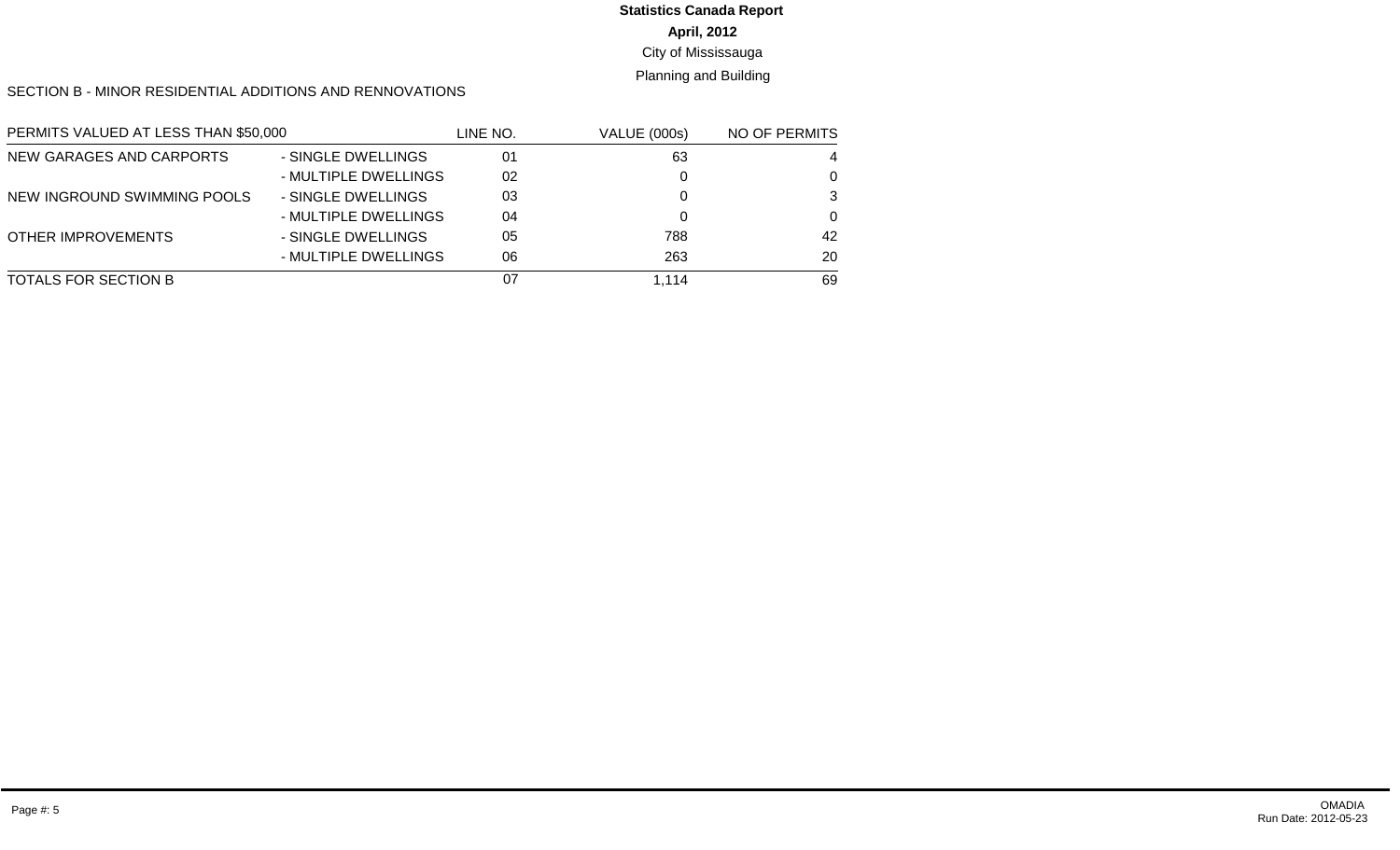#### **April, 2012** City of Mississauga **Statistics Canada Report**

#### Planning and Building

SECTION C - MINOR NON-RESIDENTIAL PROJECTS

| PERMITS VALUED AT LESS THAN \$250,000 |                             | LINE NO. | <b>VALUE (000s)</b> | NO OF PERMITS |
|---------------------------------------|-----------------------------|----------|---------------------|---------------|
| <b>INDUSTRIAL</b>                     | - NEW CONSTRUCTION          | 08       |                     |               |
|                                       | - ADDITIONS AND RENOVATIONS | 09       | 1399                | 21            |
| <b>COMMERCIAL</b>                     | - NEW CONSTRUCTION          | 10       |                     | $\Omega$      |
|                                       | - ADDITIONS AND RENOVATIONS | 11       | 3306                | 62            |
| INSTITUTIONAL OR GOVERNMENTAL         | - NEW CONSTRUCTION          | 12       |                     |               |
|                                       | - ADDITIONS AND RENOVATIONS | 13       | 126                 | 5             |
| TOTALS FOR SECTION C                  |                             | 14       | 4.831               | 89            |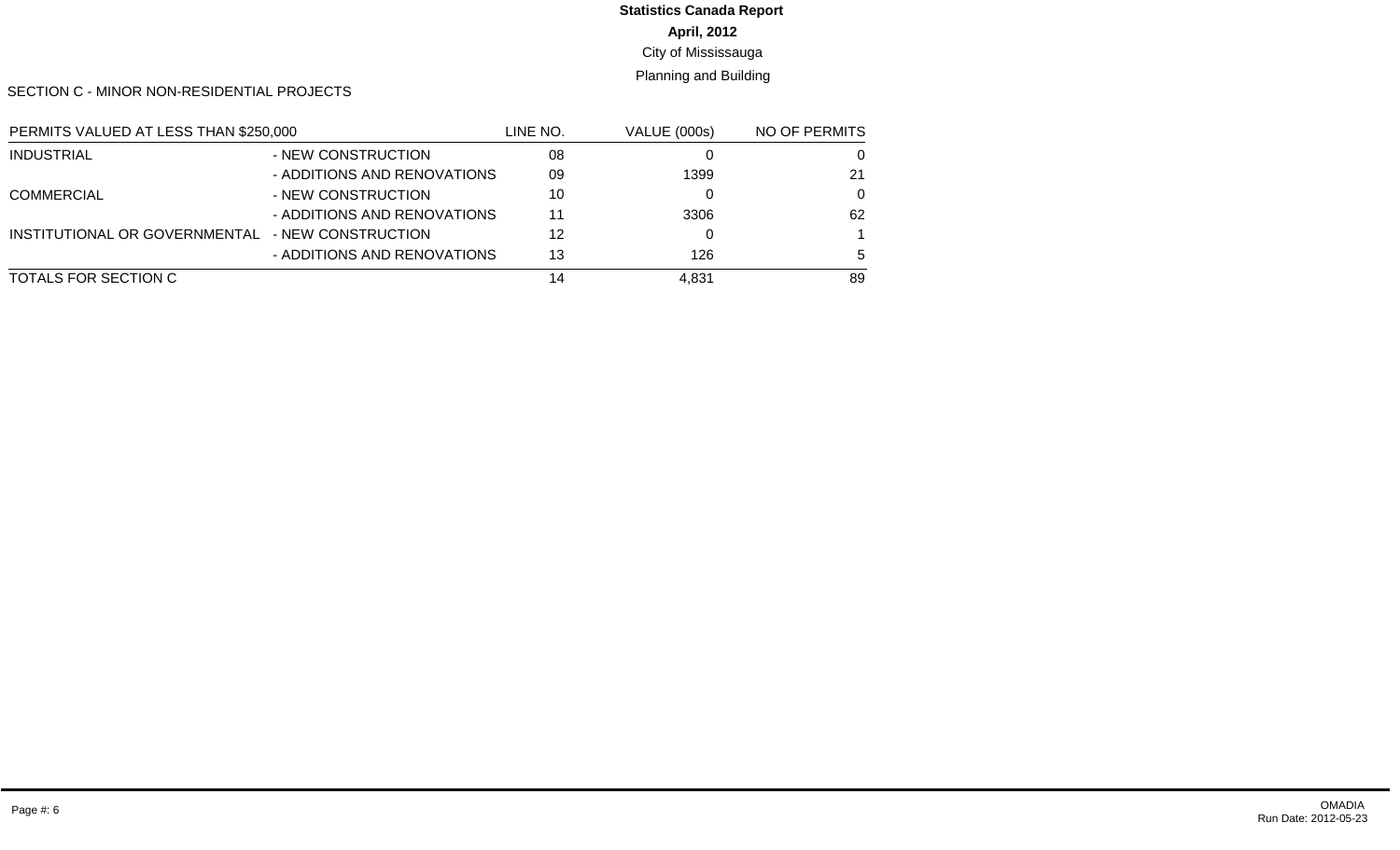#### SECTION D - RESIDENTIAL DEMOLITIONS

| <b>TVDE</b>        | SINGLE | <b>SEMI</b> | <b>JVV</b> | $\sim$ - $\sim$ $\sim$ $\sim$ $\sim$ $\sim$ ROW ( ) that $\sim$ | <b>CONDO ROW</b> | PI EY | $AP^{\intercal}$ | OTHER | <b>TAT</b><br>UIAL |
|--------------------|--------|-------------|------------|-----------------------------------------------------------------|------------------|-------|------------------|-------|--------------------|
| UNITS<br>OF<br># ( |        |             |            |                                                                 |                  |       |                  |       |                    |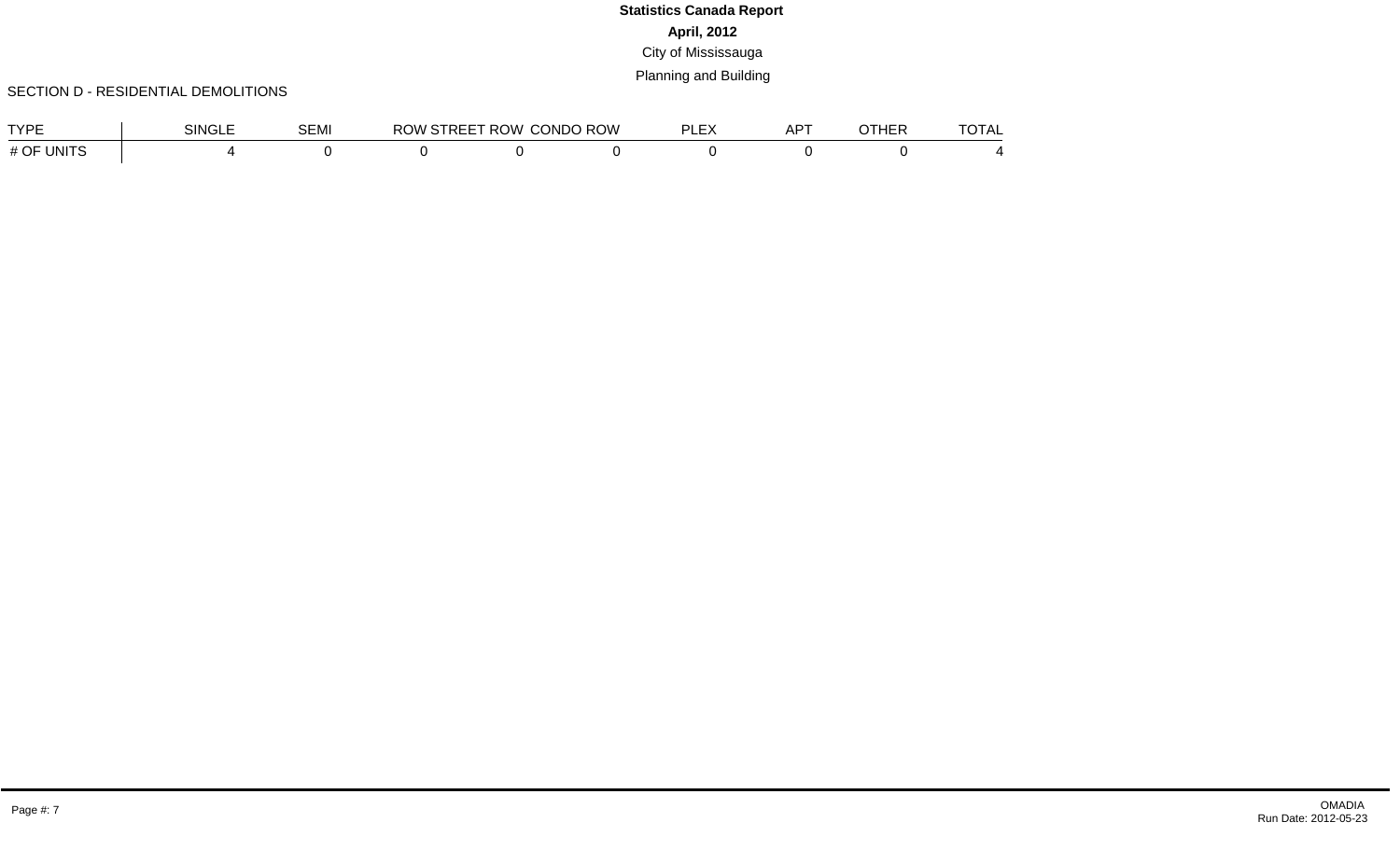#### SECTION A - MAJOR CONSTRUCTION PROJECTS

| <b>SUBTOTAL AREA:</b> | SUBTOTAL PERSCRIBED VALUE(000s):<br><b>SUBTOTAL DWELLING UNITS:</b> | 12,635<br>5<br>9,029                                                           |                    |               |                                                                              |                                                 |                                         |                    |                |       |                                                                                                                                                                                         |                |
|-----------------------|---------------------------------------------------------------------|--------------------------------------------------------------------------------|--------------------|---------------|------------------------------------------------------------------------------|-------------------------------------------------|-----------------------------------------|--------------------|----------------|-------|-----------------------------------------------------------------------------------------------------------------------------------------------------------------------------------------|----------------|
|                       | PERMIT NO NAME OF OWNER                                             | <b>NAME OF BUILDER</b>                                                         | <b>LOCATION</b>    | UNIT NO       | <b>LEGAL DESCRIPTION</b>                                                     | <b>BUILDING TYPE</b>                            | <b>TYPE OF WORK</b>                     | <b>VALUE(000s)</b> |                |       | DWELLING AREA(m2) DESCRIPTION                                                                                                                                                           | LINE           |
| 10 1621               | SHELL CANADA LTD                                                    | CLAYBAR CONTRACTING INC 2163 DUNDAS ST E                                       |                    |               | CON 1 NDS PT LOT A                                                           | <b>COMMERCIAL RETAIL-</b><br>SINGLE USER        | <b>NEW BUILDING</b>                     | 378                |                |       | 200 NEW - GAS BAR, CANOPY &<br>STORE - SHELL CANADA                                                                                                                                     | $\overline{1}$ |
| 10 2243               | Private individual data<br>protected by Privacy<br>legislation      | Private individual data protected 2221 DIXIE RD<br>by Privacy legislation      |                    |               | CON 1 SDS, PT LT 5 - PT 2<br>43R31289                                        | DETACHED DWELLING                               | <b>NEW BUILDING</b>                     | 490                | $\overline{1}$ |       | 366 NEW - SFD CUSTOM                                                                                                                                                                    | $\overline{2}$ |
| 11 4194               | A. DICARLO GENERAL<br>CONTRACTING INC                               | A. DICARLO GENERAL<br>CONTRACTING INC                                          | 177 TROY ST        |               | PLAN C20 LOT 201                                                             | <b>DETACHED DWELLING</b>                        | <b>NEW BUILDING</b>                     | 399                |                |       | 270 NEW - SFD CUSTOM WITH<br><b>FINISHED BASEMENT</b>                                                                                                                                   | 3              |
| 11 4355               | Private individual data<br>protected by Privacy<br>legislation      | Private individual data protected 3299 JOAN DR<br>by Privacy legislation       |                    |               | PLAN 433 LOT 15                                                              | DETACHED DWELLING                               | <b>NEW BUILDING</b>                     | 437                |                |       | 383 SFD - CUSTOM WITH FINISHED<br><b>BASEMENT</b>                                                                                                                                       | $\overline{4}$ |
| 11 4727               | <b>RZCD LAWFIRM LLP</b>                                             | 2054288 ONTARIO LTD / HAVELI RESTAURANT LTD                                    | 2980 DREW RD A     | 132-36, BLD-A | PSCP 884 - FORMERLY<br>43M1593 PT BLK 2 - PT 1<br>43R29338                   | MULTI-TENANT<br><b>INDUSTRIAL</b>               | <b>ALTERATION</b><br>TO EXIST BLDG      | 304                |                |       | <b>RESTAURANT</b>                                                                                                                                                                       | 5              |
| 11 4901               | 2725312 CANADA INC                                                  | LEESWOOD DESIGN BUILD<br>LTD                                                   | 6820 CREDITVIEW RD |               | CON 4 PT L 10, 43R22415<br>PTS 17, 25-30, 57, 61,<br>43R22254 PTS 6-9, 12-14 | SINGLE TENANT<br><b>INDUSTRIAL</b>              | <b>ADDITION TO</b><br><b>EXIST BLDG</b> | 1,722              |                | 1.698 | <b>ADDITION - TO EXISTING</b><br><b>WAREHOUSE - CREATION</b><br><b>TECHNOLOGIES INC</b>                                                                                                 | 6              |
| 11 5151               | <b>MILO DARA INC</b>                                                | <b>MILO DARA INC</b>                                                           | 30 TOPFLIGHT DR    |               | CON 1 EHS PT LT 11.<br>43R19159 PTS 1, 3-9                                   | <b>COMMERCIAL OFFICE -</b><br><b>MULTI-USER</b> | <b>NEW BUILDING</b>                     | 4,416              |                |       | 3,363 NEW - 2 STOREY SHELL<br>OFFICE BUILDING & (9) RTU's                                                                                                                               | $\overline{7}$ |
| 11 6174               | Private individual data<br>protected by Privacy<br>legislation      | <b>BIOCCA HOMES INC</b>                                                        | 2102 SHAWANAGA TR  |               | PLAN 352 LOT 13                                                              | DETACHED DWELLING                               | <b>NEW BUILDING</b>                     | 862                | $\overline{1}$ |       | 600 SFD-CUSTOM                                                                                                                                                                          | 8              |
| 11 6656               | Private individual data<br>protected by Privacy<br>legislation      | Private individual data protected 26 ELLESBORO DR<br>by Privacy legislation    |                    |               | PLAN 548 LOT 198                                                             | DETACHED DWELLING                               | <b>ADDITION AND</b><br>ALTER            | 268                |                |       | 51 ADD & ALTS - 2ND FLOOR<br><b>ADDITION, NEW PORCH &amp;</b><br><b>INTERIOR ALTERATIONS</b>                                                                                            | 9              |
| 11 6814               | Private individual data<br>protected by Privacy<br>legislation      | Private individual data protected 3472 FENWICK CRES<br>by Privacy legislation  |                    |               | PLAN M822 PT LOT 46<br><b>RP43R 16702 PARTS</b><br>16,18,26                  | SEMI-DETACHED<br><b>DWELLING</b>                | <b>ADDITION AND</b><br><b>ALTER</b>     | 64                 |                |       | <b>INTERIOR ALTERATIONS.</b><br>WINDOWS, FINISHED<br><b>BASEMENT &amp; WALKOUT</b>                                                                                                      | 10             |
| 11 6845               | Private individual data<br>protected by Privacy<br>legislation      | Private individual data protected 1347 ALEXANDRA AVE<br>by Privacy legislation |                    |               | PLAN D23 N PT LOT 13                                                         | <b>DETACHED DWELLING</b>                        | <b>ADDITION AND</b><br><b>ALTER</b>     | 387                |                |       | 245 ADD & ALTS - 2 STOREY REAR<br><b>ADDITION WITH FINISHED</b><br><b>BASEMENT, REAR DECK &amp;</b><br><b>BASEMENT W/O</b>                                                              | 11             |
| 11 6987               | <b>REGIONAL</b><br>MUNICIPALITY OF<br>PEEL                          | REGIONAL MUNICIPALITY OF 5220 ERIN MILLS PKY<br>PEEL                           |                    |               | CON 6 WHS PT LT 2.<br>43R323 PT 1                                            | PUBLIC - OTHER                                  | <b>ADDITION AND</b><br><b>ALTER</b>     | 1,992              |                |       | 1.669 ADD & ALTS - STREETSVILLE<br><b>PUMPING STATION &amp;</b><br>RESERVOIR EXPANSION<br>(ADDITION & ROOF<br>REPLACEMENT, DEMO<br><b>ACCESS HOUSE &amp; NEW</b><br><b>ACCESS HOUSE</b> | 12             |
| 12 123                | <b>FIELDGATE</b><br><b>COMMERCIAL</b><br><b>PROPERTIES LTD</b>      | <b>ZIP SIGNS LTD</b>                                                           | 1540 DUNDAS ST E C |               | CON 1 SDS. PT LTS 4.5 -<br>PTS 1, 3-9, 14, 16 43R33993                       | <b>COMMERCIAL - OTHER</b>                       | <b>MULTIPLE</b><br><b>SIGNS</b>         | 325                |                |       | (15) MULTIPLE SIGNS - TD<br>BANK, 2-DIRECTIONAL, 13-<br><b>FASCIA</b>                                                                                                                   | 13             |
| 12 323                | <b>SEJ HOLDINGS LTD</b>                                             | <b>SEJ &amp; SHL HOLDINGS LTD</b>                                              | 5130 DIXIE RD B    | $13 - 14$     | CON 3 EHS PT LOT 1                                                           | <b>COMMERCIAL - OTHER</b>                       | <b>ALTERATION</b><br>TO EXIST BLDG      | 277                |                |       | <b>INTERIOR ALTERATIONS - EAT</b><br>MORE RESTAURANT CAFE                                                                                                                               | 14             |
| 12 377                | <b>TRIMARK HOMES LTD</b>                                            | <b>TRIMARK HOMES LTD</b>                                                       | 1038 WESTMOUNT AVE |               | <b>PLAN C22 LOT 111</b>                                                      | <b>DETACHED DWELLING</b>                        | <b>NEW BUILDING</b>                     | 314                |                |       | 183 NEW CUSTOM SFD &<br><b>DEMOLISH EXISTING SFD &amp;</b><br><b>DETACHED GARAGE</b>                                                                                                    | 15             |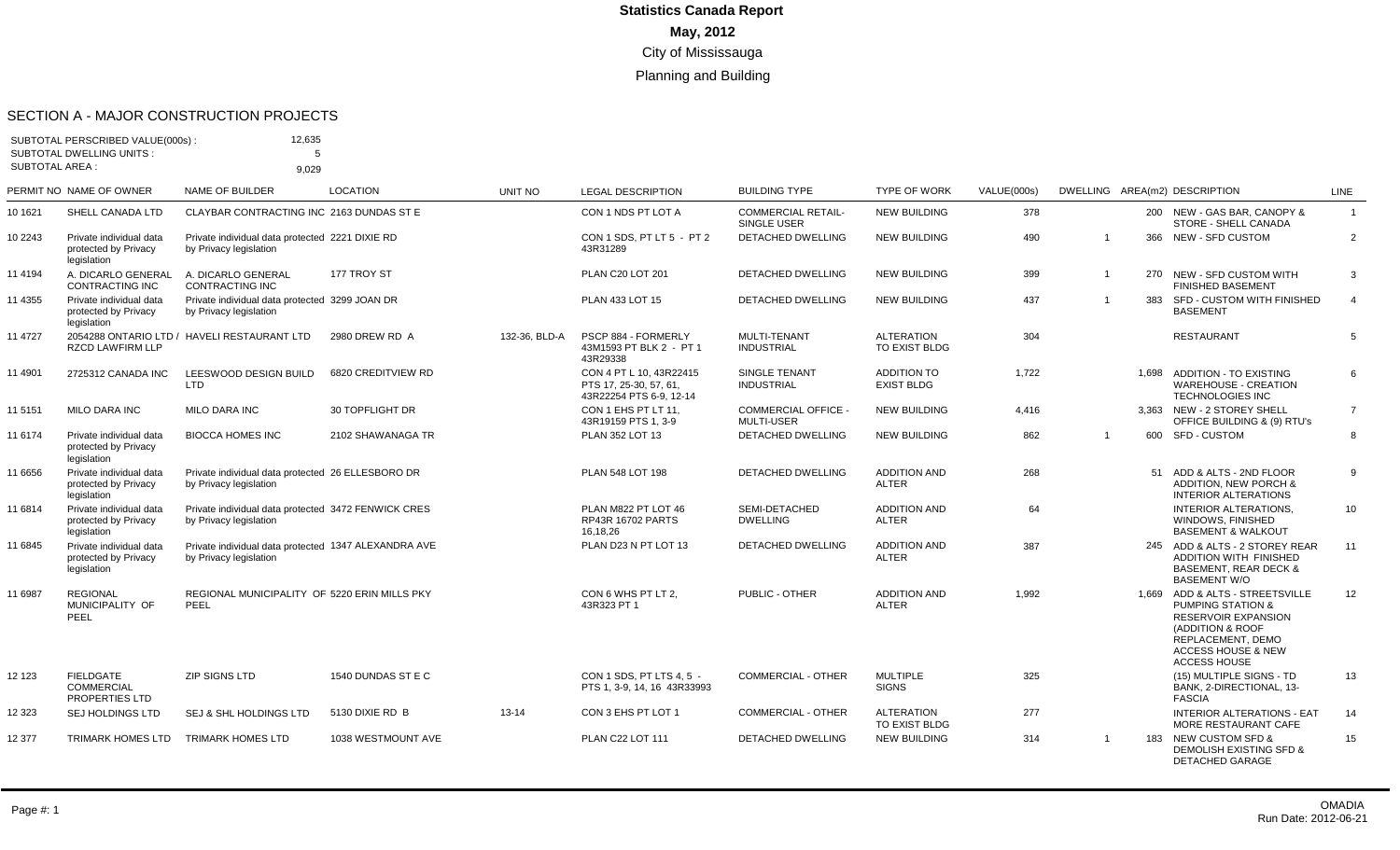|                 | SUBTOTAL PERSCRIBED VALUE(000s):<br><b>SUBTOTAL DWELLING UNITS:</b>    | 7,918<br>10                                                                        |                       |             |                                                                  |                                                 |                                    |             |                |     |                                                                                   |                |
|-----------------|------------------------------------------------------------------------|------------------------------------------------------------------------------------|-----------------------|-------------|------------------------------------------------------------------|-------------------------------------------------|------------------------------------|-------------|----------------|-----|-----------------------------------------------------------------------------------|----------------|
| SUBTOTAL AREA : |                                                                        | 3,434                                                                              |                       |             |                                                                  |                                                 |                                    |             |                |     |                                                                                   |                |
|                 | PERMIT NO NAME OF OWNER                                                | NAME OF BUILDER                                                                    | <b>LOCATION</b>       | UNIT NO     | <b>LEGAL DESCRIPTION</b>                                         | <b>BUILDING TYPE</b>                            | <b>TYPE OF WORK</b>                | VALUE(000s) |                |     | DWELLING AREA(m2) DESCRIPTION                                                     | <b>LINE</b>    |
| 12 378          | <b>TRIMARK HOMES LTD</b>                                               | <b>TRIMARK HOMES LTD</b>                                                           | 1042 WESTMOUNT AVE    |             | PLAN C22 LOT 110                                                 | <b>DETACHED DWELLING</b>                        | <b>NEW BUILDING</b>                | 281         | $\overline{1}$ |     | 195 NEW CUSTOM SFD                                                                | $\overline{1}$ |
| 12 493          | MAPLE LEAF<br>CONSUMER FOODS INC FOODS INC                             | <b>MAPLE LEAF CONSUMER</b>                                                         | 333 COURTNEYPARK DR E |             | BLK 3 PLAN M915 - PTS 6 -<br>10 43R22195                         | <b>INDUSTRIAL - OTHER</b>                       | <b>ALTERATION</b><br>TO EXIST BLDG | 675         |                |     | <b>INTERIOR ALTERATIONS -</b><br>CONCRETE PAD. MAPLE LEAF<br><b>FOODS INC</b>     | 2              |
| 12 554          | 3883281 CANADA INC /<br><b>CARTTERA PRIVATE</b><br><b>EQUITIES INC</b> | <b>MAPLE REINDERS</b><br><b>CONSTRUCTORS LTD</b>                                   | 1919 MINNESOTA CRT    | 500         | PL M10 PT LT 2 - 43R7908<br>PT <sub>1</sub>                      | <b>COMMERCIAL OFFICE -</b><br><b>MULTI-USER</b> | <b>ALTERATION</b><br>TO EXIST BLDG | 861         |                |     | <b>BUSINESS OFFICE</b>                                                            | 3              |
| 12 565          | 1768834 ONTARIO INC                                                    | 1768834 ONTARIO INC                                                                | 1084 ENOLA AVE        |             | PLAN F20 PT LOTS 18.19                                           | <b>DETACHED DWELLING</b>                        | <b>DEMOLITION</b>                  | 26          |                |     | DEMOLITION - SFD & SHED                                                           | $\overline{4}$ |
| 12 566          | Private individual data<br>protected by Privacy<br>legislation         | Private individual data protected 417 ORANO AVE<br>by Privacy legislation          |                       |             | PLAN F20 PT LOT 215                                              | <b>DETACHED DWELLING</b>                        | <b>NEW BUILDING</b>                | 443         | $\overline{1}$ |     | 272 NEW CUSTOM SFD/ DEMOLISH<br><b>EXISTING SFD</b>                               | 5              |
| 12 567          | Private individual data<br>protected by Privacy<br>legislation         | Private individual data protected 4174 CAWTHRA RD<br>by Privacy legislation        |                       |             | RP A24, PT LT 9 - PT 2<br>43R32674                               | DETACHED DWELLING                               | <b>NEW BUILDING</b>                | 709         | $\overline{1}$ |     | 407 NEW CUSTOM SFD                                                                | 6              |
| 12 589          | Private individual data<br>protected by Privacy<br>legislation         | Private individual data protected 3946 WORTHVIEW PL<br>by Privacy legislation      |                       |             | PLAN M1052 LOT 301                                               | <b>DETACHED DWELLING</b>                        | <b>ALTERATION</b><br>TO EXIST BLDG | 55          |                |     | <b>ALTERATIONS - FINISHED</b><br><b>BASEMENT AND WALKOUT &amp;</b><br>(3) WINDOWS | $\overline{7}$ |
| 12 616          | <b>LORD REALTY</b><br><b>HOLDINGS LTD /</b><br>POLARIS REALTY          | <b>LORD REALTY HOLDINGS</b><br>LTD / POLARIS REALTY                                | 2700 MATHESON BLVD E  | 600W. 5-FLR | PL 43M533, PT BLK 4 - PTS<br>1, 2, 11 43R27430                   | <b>COMMERCIAL OFFICE -</b><br><b>MULTI-USER</b> | <b>ALTERATION</b><br>TO EXIST BLDG | 439         |                |     | <b>OFFICE</b>                                                                     | 8              |
| 12 625          | Private individual data<br>protected by Privacy<br>legislation         | Private individual data protected 1745 SUNNINGDALE BEND<br>by Privacy legislation  |                       |             | CON 3 SDS PT LOT 28                                              | <b>DETACHED DWELLING</b>                        | <b>NEW BUILDING</b>                | 554         | $\overline{1}$ | 331 | <b>SFD - CUSTOM &amp; FINISHED</b><br><b>BASEMENT</b>                             | 9              |
| 12709           | POLMAT GROUP INC                                                       | POLMAT GROUP INC                                                                   | 1359 DUNDAS CRES      |             | PLAN 550 PT BLK I<br><b>RP</b><br>43R11540 PART 8                | DETACHED DWELLING                               | <b>NEW BUILDING</b>                | 412         | $\overline{1}$ |     | 287 NEW CUSTOM SFD                                                                | 10             |
| 12710           | POLMAT GROUP INC                                                       | POLMAT GROUP INC                                                                   | 1353 DUNDAS CRES      |             | PL 550 PT BLK I, 43R11540<br>PT <sub>9</sub>                     | <b>DETACHED DWELLING</b>                        | <b>NEW BUILDING</b>                | 413         | $\mathbf{1}$   |     | 287 SFD - CUSTOM SFD                                                              | 11             |
| 12713           | <b>ERIN MILLS</b><br>DEVELOPMENT CORP                                  | ERIN MILLS DEVELOPMENT 3750 LAIRD RD A<br>CORP                                     |                       | $10 - 11$   | RCP 1542. PT LT 9 - PTS 4-<br>8. 11. 13. 14. PT OF 9<br>43R30181 | MULTI-TENANT<br><b>INDUSTRIAL</b>               | <b>ALTERATION</b><br>TO EXIST BLDG | 302         |                |     | <b>WAREHOUSE &amp; DISTRIBUTION</b><br><b>FACILITY</b>                            | 12             |
| 12719           | Private individual data<br>protected by Privacy<br>legislation         | Private individual data protected 1422 CRESCENT RD<br>by Privacy legislation       |                       |             | PLAN F13 PT LOT 2                                                | <b>DETACHED DWELLING</b>                        | <b>NEW BUILDING</b>                | 554         | $\mathbf{1}$   | 334 | NEW CUSTOM SFD WITH<br><b>FINISHED BASEMENT</b>                                   | 13             |
| 12720           | Private individual data<br>protected by Privacy<br>legislation         | Private individual data protected 6837 EARLY SETTLER ROW<br>by Privacy legislation |                       |             | CON 3 WHS. PT LT 10 - PT<br>2 43R28959                           | DETACHED DWELLING                               | <b>NEW BUILDING</b>                | 835         | $\overline{1}$ |     | 479 NEW - CUSTOM SFD                                                              | 14             |
| 12728           | Private individual data<br>protected by Privacy<br>legislation         | PRESTIGE HOMES                                                                     | 62 ONAWAY RD          |             | LT 290 PL H21                                                    | <b>DETACHED DWELLING</b>                        | <b>NEW BUILDING</b>                | 630         | $\overline{1}$ | 382 | <b>SFD - CUSTOM &amp; FINISHED</b><br><b>BASEMENT</b>                             | 15             |
| 12731           | Private individual data<br>protected by Privacy<br>legislation         | SHOWCASE HOMES INC                                                                 | 1242 WOODEDEN DR      |             | PLAN 392 PT 37                                                   | <b>DETACHED DWELLING</b>                        | <b>NEW BUILDING</b>                | 646         | $\overline{1}$ |     | 390 NEW CUSTOM SFD WITH<br><b>FINISHED BASEMENT</b>                               | 16             |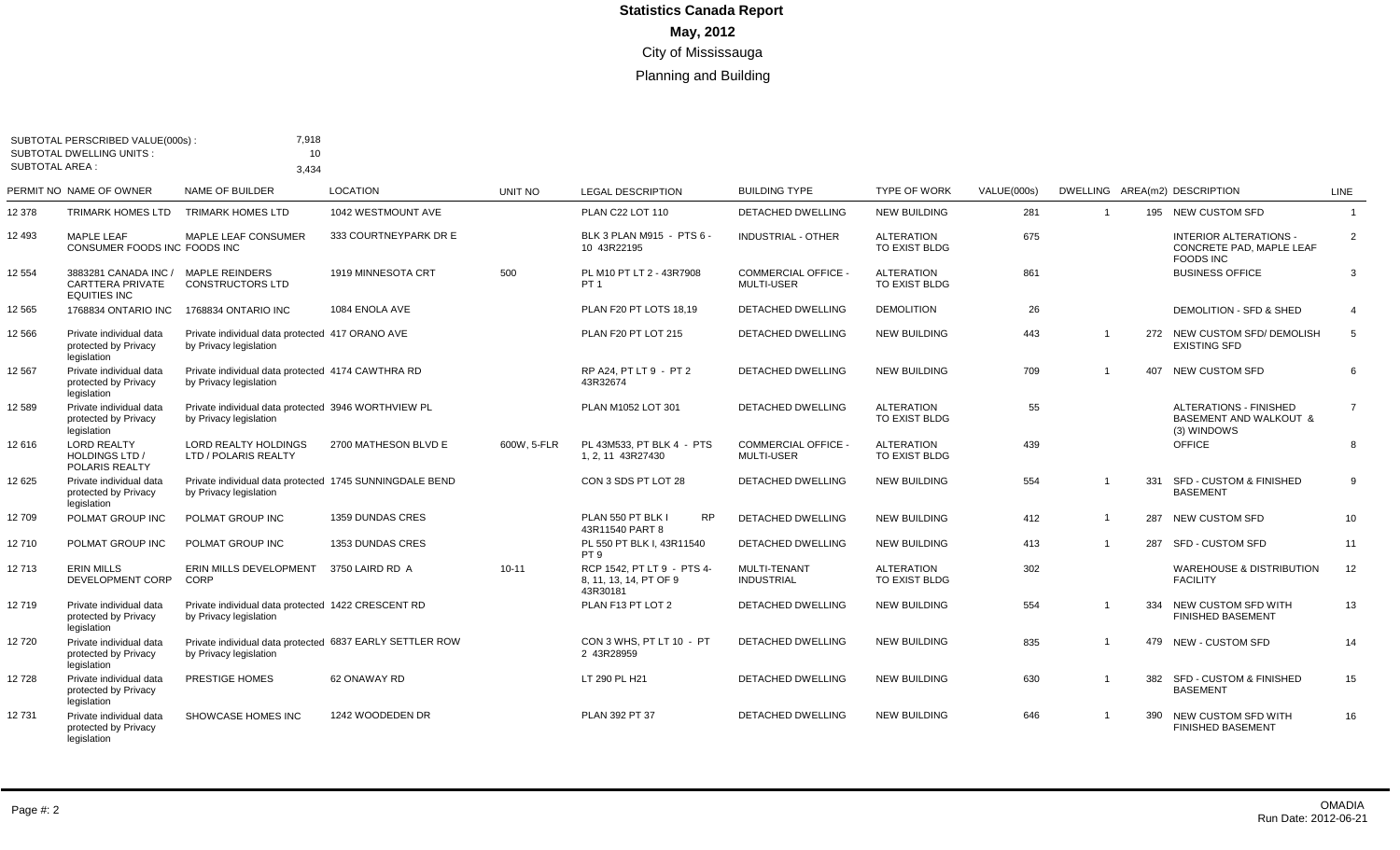|                     | SUBTOTAL PERSCRIBED VALUE(000s)<br><b>SUBTOTAL DWELLING UNITS:</b> | 5,551                                                                                   |                      |              |                                                                                                                         |                                                 |                                         |             |                |     |                                                                                                                                                                 |                |
|---------------------|--------------------------------------------------------------------|-----------------------------------------------------------------------------------------|----------------------|--------------|-------------------------------------------------------------------------------------------------------------------------|-------------------------------------------------|-----------------------------------------|-------------|----------------|-----|-----------------------------------------------------------------------------------------------------------------------------------------------------------------|----------------|
| SUBTOTAL AREA :     |                                                                    | 1,852                                                                                   |                      |              |                                                                                                                         |                                                 |                                         |             |                |     |                                                                                                                                                                 |                |
|                     | PERMIT NO NAME OF OWNER                                            | NAME OF BUILDER                                                                         | <b>LOCATION</b>      | UNIT NO      | <b>LEGAL DESCRIPTION</b>                                                                                                | <b>BUILDING TYPE</b>                            | <b>TYPE OF WORK</b>                     | VALUE(000s) |                |     | DWELLING AREA(m2) DESCRIPTION                                                                                                                                   | LINE           |
| 12 733              | Private individual data<br>protected by Privacy<br>legislation     | <b>MOUNTVIEW</b><br><b>CONSTRUCTION</b><br><b>MANAGEMENT &amp;</b><br><b>CONSULTING</b> | 2198 HIGHRIVER CRT   |              | <b>PLAN 868 LOT 3</b>                                                                                                   | <b>DETACHED DWELLING</b>                        | <b>ADDITION TO</b><br><b>EXIST BLDG</b> | 83          |                |     | 69 ADDITION - BEDROOM ABOVE<br>GARAGE                                                                                                                           | $\overline{1}$ |
| 12741               | Private individual data<br>protected by Privacy<br>legislation     | Private individual data protected 883 RIBSTON RD<br>by Privacy legislation              |                      |              | PLAN 481 LOT 139                                                                                                        | DETACHED DWELLING                               | <b>NEW BUILDING</b>                     | 520         | $\overline{1}$ | 344 | <b>NEW CUSTOM SFD &amp;</b><br><b>DEMOLISH EXISTING SFD</b>                                                                                                     | $\overline{2}$ |
| 12752               | <b>HOOP REALTY INC</b>                                             | <b>HOOP REALTY INC</b>                                                                  | 5580 EXPLORER DR     | 600          | PT BLK 5 PLAN M-793 -<br>PTS 1-5, 8-15 43R23735                                                                         | <b>COMMERCIAL OFFICE -</b><br>MULTI-USER        | <b>ALTERATION</b><br>TO EXIST BLDG      | 415         |                |     | OFFICE                                                                                                                                                          | 3              |
| 12768               | Private individual data<br>protected by Privacy<br>legislation     | Private individual data protected 3114 O'HAGAN DR<br>by Privacy legislation             |                      |              | PLAN 550 LOT 49                                                                                                         | <b>DETACHED DWELLING</b>                        | <b>NEW BUILDING</b>                     | 425         | $\overline{1}$ |     | 241 NEW CUSTOM SFD WITH<br><b>FINISHED BASEMENT/</b><br><b>DEMOLISH EXISTING SFD</b>                                                                            | $\overline{4}$ |
| 12 800              | Private individual data<br>protected by Privacy<br>legislation     | Private individual data protected 2031 RUSSETT RD<br>by Privacy legislation             |                      |              | PLAN 439 LOT 147                                                                                                        | DETACHED DWELLING                               | <b>ADDITION TO</b><br><b>EXIST BLDG</b> | 94          |                |     | 67 2 STOREY REAR ADDITION,<br><b>SECOND STOREY ADDITION &amp;</b><br><b>FRONT PORCH</b>                                                                         | 5              |
| 12801               | Private individual data<br>protected by Privacy<br>legislation     | Private individual data protected 1900 THE COLLEGEWAY<br>by Privacy legislation         |                      | 2305         | PSCC 671 - FORMERLY<br>PLAN M199 PT BLK JJ 43R-<br>23548 PT 2 AND 43R21858<br>PTS 4,5,6,7 EXCEPT<br>43R23548 PART 1     | APARTMENT (> 6 UNITS)                           | <b>ALTERATION</b><br>TO EXIST BLDG      | 53          |                |     | <b>INTERIOR ALTERATIONS</b>                                                                                                                                     | 6              |
|                     |                                                                    |                                                                                         |                      |              | ) AND PART PT 4 43R23548<br>PT <sub>2</sub>                                                                             |                                                 |                                         |             |                |     |                                                                                                                                                                 |                |
| 12826<br><b>FTR</b> | PEEL BOARD OF<br><b>EDUCATION</b>                                  | <b>ORION CONSTRUCTION &amp;</b><br><b>MANAGEMENT CO LTD</b>                             | 235 NAHANI WAY       |              | CON 1 EHS PT LT 1. BLK<br>107 PL M1228, 43R12862<br>PTS 1-3, 43R18504 PTS 7,<br>10-13, 15, 26 27                        | <b>SCHOOL - ELEMENTARY</b>                      | <b>ADDITION TO</b><br><b>EXIST BLDG</b> | 550         |                |     | 290 ADDITON/ALTERATIONS - 1<br>STOREY 2 KINDERGARTEN<br><b>ROOMS ADDITION &amp;</b><br><b>CORRIDOR ALTERATIONS.</b><br>NAHANI P.S. FOUNDATION TO<br><b>ROOF</b> | $\overline{7}$ |
| 12836               | ORLANDO CORP                                                       | <b>HOK CANADA INC</b>                                                                   | 155 BRITANNIA RD E A |              | GRND FLR & MI CON 1 EHS PT LT 6.<br>43R21196 PTS 3.5.<br>43R22547 PTS 1, 3 - LESS<br>43R24738 PT 1, 43R32240<br>PTS 1.2 | <b>INDUSTRIAL - OTHER</b>                       | <b>ALTERATION</b><br>TO EXIST BLDG      | 550         |                |     | <b>INTERIOR ALTERATIONS -</b><br>INTRIA TWPC CONSOLIDATION                                                                                                      | 8              |
| 12 847              | 2304046 ONTARIO INC                                                | 2304046 ONTARIO INC                                                                     | 972 THE GREENWAY     |              | PLAN 377 LOT 21                                                                                                         | DETACHED DWELLING                               | <b>NEW BUILDING</b>                     | 449         | $\overline{1}$ | 294 | NEW CUSTOM SFD/ DEMOLISH<br><b>EXISTING SFD - EXISTING</b><br>FOUNDATION TO REMAIN.                                                                             | 9              |
| 12853               | Private individual data<br>protected by Privacy<br>legislation     | Private individual data protected 1521 ASGARD DR<br>by Privacy legislation              |                      |              | PLAN 461 LOT 1                                                                                                          | DETACHED DWELLING                               | <b>ALTERATION</b><br>TO EXIST BLDG      | 66          |                |     | <b>INTERIOR ALTERATIONS &amp;</b><br><b>FINISHED BASEMENT</b>                                                                                                   | 10             |
| 12 854              | Private individual data<br>protected by Privacy<br>legislation     | Private individual data protected 1610 NORTHMOUNT AVE<br>by Privacy legislation         |                      |              | <b>PLAN 308 LOT 44</b>                                                                                                  | DETACHED DWELLING                               | <b>ADDITION TO</b><br><b>EXIST BLDG</b> | 221         |                |     | 182 ADDITION - 1 STOREY<br>ADDITION (HOUSING INDOOR<br>POOL AND LINKING GARAGE)                                                                                 | 11             |
| 12870               | <b>MONTBECK</b><br>DEVELOPMENTS INC                                | NORMOUNT HOMES INC                                                                      | 734 MONTBECK CRES    |              | PLAN A26 LOT 71                                                                                                         | <b>DETACHED DWELLING</b>                        | <b>NEW BUILDING</b>                     | 525         | $\mathbf{1}$   |     | 366 NEW - SFD CUSTOM                                                                                                                                            | 12             |
| 12879               | HOOPP REALTY INC                                                   | HOOPP REALTY INC                                                                        | 5560 EXPLORER DR     | $\mathsf{A}$ | PT BLK 5 PLAN M-793 -<br>PTS 1-5, 8-15 43R23735                                                                         | <b>COMMERCIAL OFFICE -</b><br><b>MULTI-USER</b> | <b>ALTERATION</b><br>TO EXIST BLDG      | 1,600       |                |     | <b>OFFICE</b>                                                                                                                                                   | 13             |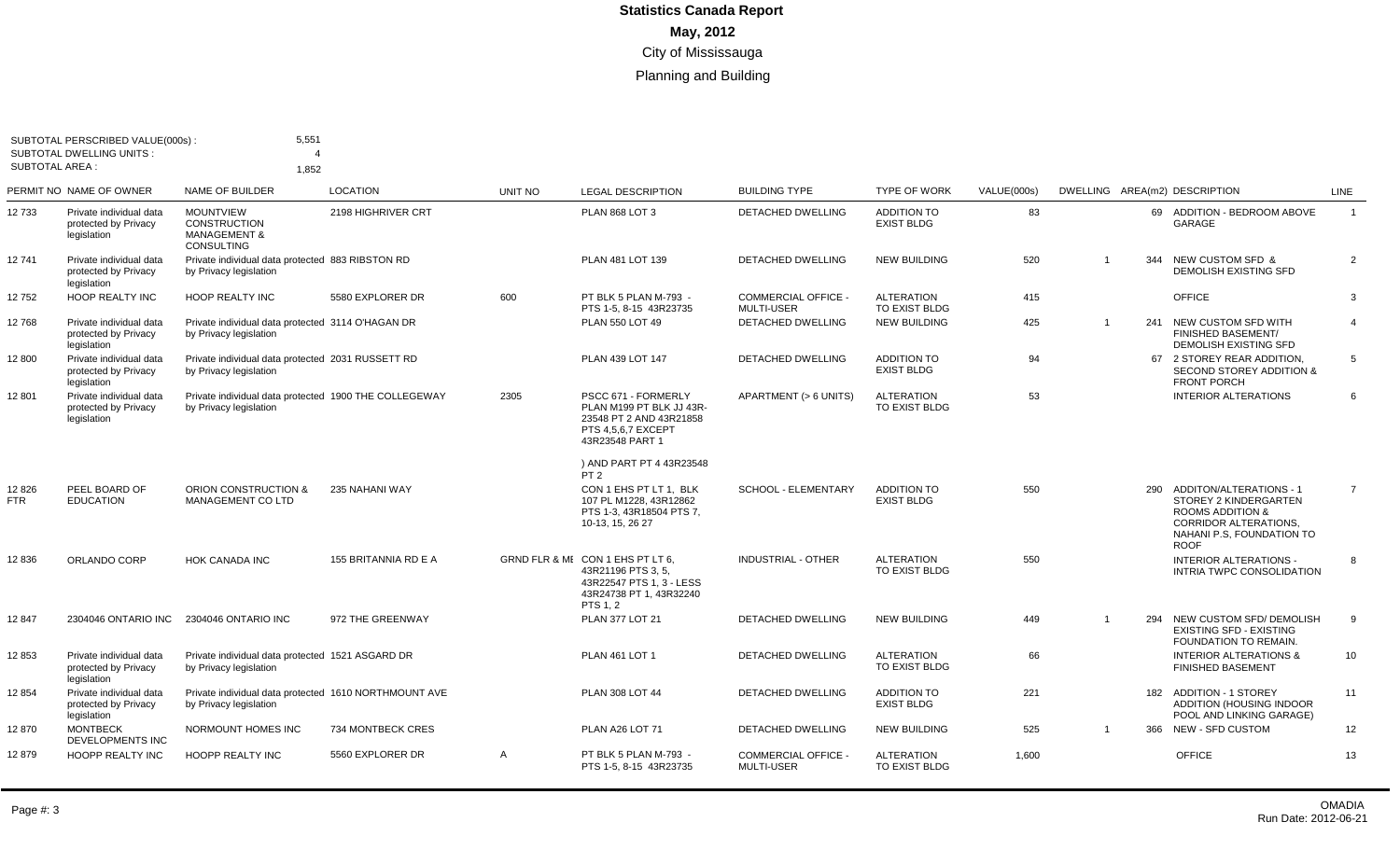| SUBTOTAL PERSCRIBED VALUE(000s):<br><b>SUBTOTAL DWELLING UNITS:</b><br><b>SUBTOTAL AREA:</b> |                                                                            | 4,015<br>$\mathcal{P}$<br>804                                                   |                                                                                                                                                                                                                                      |                |                                                                      |                                          |                                     |             |                         |     |                                                                                                                          |                 |
|----------------------------------------------------------------------------------------------|----------------------------------------------------------------------------|---------------------------------------------------------------------------------|--------------------------------------------------------------------------------------------------------------------------------------------------------------------------------------------------------------------------------------|----------------|----------------------------------------------------------------------|------------------------------------------|-------------------------------------|-------------|-------------------------|-----|--------------------------------------------------------------------------------------------------------------------------|-----------------|
|                                                                                              | PERMIT NO NAME OF OWNER                                                    | NAME OF BUILDER                                                                 | <b>LOCATION</b>                                                                                                                                                                                                                      | UNIT NO        | <b>LEGAL DESCRIPTION</b>                                             | <b>BUILDING TYPE</b>                     | <b>TYPE OF WORK</b>                 | VALUE(000s) |                         |     | DWELLING AREA(m2) DESCRIPTION                                                                                            | LINE            |
| 12 944                                                                                       | Private individual data<br>protected by Privacy<br>legislation             | Private individual data protected 832 PARKLAND AVE<br>by Privacy legislation    |                                                                                                                                                                                                                                      |                | <b>PLAN 417 LOT 25</b>                                               | <b>DETACHED DWELLING</b>                 | <b>NEW BUILDING</b>                 | 772         |                         |     | <b>NEW - SFD CUSTOM</b>                                                                                                  | $\overline{1}$  |
| 12 1001                                                                                      | Private individual data<br>protected by Privacy<br>legislation             | Private individual data protected 601 DRYMEN CRES<br>by Privacy legislation     |                                                                                                                                                                                                                                      |                | PLAN 460 LOT 108                                                     | DETACHED DWELLING                        | <b>ADDITION AND</b><br><b>ALTER</b> | 255         |                         | 187 | ADDITION - 2ND STY ADDITION<br><b>OVER EXISTING 1 STY, SIDE &amp;</b><br><b>REAR 2 STY ADDITION AND</b><br>FRONT PORCH.  | 2               |
| 12 1005                                                                                      | 2085HS PROPERTY LTD RED STUDIO INC<br>/ REDCLIFF REALTY<br><b>MGMT INC</b> | <b>ARCHITECTS</b>                                                               | 2085 HURONTARIO ST                                                                                                                                                                                                                   | 4-5 FLR        | PLAN B27 PT LOT 3<br>RP43R15510 PRTS<br>27, 31, 33, 35, 36, 37, & 38 | <b>COMMERCIAL - OTHER</b>                | <b>ALTERATION</b><br>TO EXIST BLDG  | 990         |                         |     | <b>INTERIOR ALTERATIONS - PCL</b><br>CONSTRUCTORS CANADA                                                                 | 3               |
| 12 1008                                                                                      | DUNDEE R.E.I.T.                                                            | DUNDEE R.E.I.T.                                                                 | 50 BURNHAMTHORPE RD W<br>52 BURNHAMTHORPE RD W<br>70 BURNHAMTHORPE RD W<br>78 BURNHAMTHORPE RD W<br>80 BURNHAMTHORPE RD W<br>82 BURNHAMTHORPE RD W<br>84 BURNHAMTHORPE RD W<br><b>86 BURNHAMTHORPE RD W</b><br>88 BURNHAMTHORPE RD W | 1402           | PLAN M492 PT BLK 17                                                  | <b>COMMERCIAL OFFICE -</b><br>MULTI-USER | <b>ALTERATION</b><br>TO EXIST BLDG  | 330         |                         |     | <b>INTERIOR ALTERATIONS -</b><br>KIMBERLY-CLARK                                                                          | $\overline{4}$  |
| 12 1010                                                                                      | ORLANDO CORP                                                               | JPM CONSTRUCTION INC                                                            | 6075 MAVIS RD                                                                                                                                                                                                                        | $\overline{7}$ | PL 43M1363 BLK 10 PT BLK<br>5, 43R24920 PTS 1-11                     | <b>COMMERCIAL RETAIL -</b><br>MULTI-USER | <b>ALTERATION</b><br>TO EXIST BLDG  | 462         |                         |     | INTERIOR ALTERATIONS - THE<br>CHILDRENS PLACE OUTLET                                                                     | $5\overline{5}$ |
| 12 1065                                                                                      | THE ERIN MILLS<br>DEVELOPMENT CORP                                         | <b>METCALFE &amp; EGLINTON</b><br><b>DEVELOPMENTS (PHASE-1)</b><br><b>INC</b>   | 4635 METCALFE AVE                                                                                                                                                                                                                    |                | RCP 1003, PT LT 12 - PTS<br>1, 2 43R32479                            | COMMERCIAL - OTHER                       | <b>NEW BUILDING</b>                 | 280         |                         |     | 240 NEW - SALES CENTRE -<br>METCALFE & EGLINTON DEV.<br>PHASE I                                                          | 6               |
| 12 1084                                                                                      | Private individual data<br>protected by Privacy<br>legislation             | Private individual data protected 2142 HARVEST DR<br>by Privacy legislation     |                                                                                                                                                                                                                                      |                | PLAN 463 LOT 33                                                      | DETACHED DWELLING                        | <b>ADDITION AND</b><br><b>ALTER</b> | 114         |                         |     | 31 ADDITION/ALTERATIONS - 2<br>STOREY SIDE ADD. 1 STOREY<br>FRONT ADD, COVERED<br>PORCH & INTERIOR<br><b>RENOVATIONS</b> | $\overline{7}$  |
| 12 1087                                                                                      | Private individual data<br>protected by Privacy<br>legislation             | <b>WINMAR PROPERTY</b><br><b>RESTORATION LTD</b>                                | 1953 HINDHEAD RD                                                                                                                                                                                                                     |                | PLAN 547 LOT 59                                                      | <b>DETACHED DWELLING</b>                 | <b>DEMOLITION</b>                   | 21          |                         |     | <b>DEMOLITION - SFD TO</b><br>FOUNDATION ONLY (DUE TO<br>FIRE)                                                           | 8               |
| 12 1152                                                                                      | Private individual data<br>protected by Privacy<br>legislation             | Private individual data protected 1554 SIR MONTY'S DR<br>by Privacy legislation |                                                                                                                                                                                                                                      |                | PLAN M619 LOT 183                                                    | DETACHED DWELLING                        | <b>ALTERATION</b><br>TO EXIST BLDG  | 50          |                         |     | ALTERATIONS - BASEMENT-<br><b>FINISHED</b>                                                                               | 9               |
| 12 1180                                                                                      | Private individual data<br>protected by Privacy<br>legislation             | Private individual data protected 1369 WILSON AVE<br>by Privacy legislation     |                                                                                                                                                                                                                                      |                | PLAN C25 LOT 59                                                      | <b>DETACHED DWELLING</b>                 | <b>DEMOLITION</b>                   | 30          |                         |     | <b>DEMOLITION - SFD &amp;</b><br><b>DETACHED GARAGE</b>                                                                  | 10 <sup>1</sup> |
| 12 12 12                                                                                     | Private individual data<br>protected by Privacy<br>legislation             | Private individual data protected 1559 LORNE WOOD RD<br>by Privacy legislation  |                                                                                                                                                                                                                                      |                | PLAN 457 L 62                                                        | <b>DETACHED DWELLING</b>                 | <b>NEW BUILDING</b>                 | 641         | $\overline{\mathbf{1}}$ |     | 345 SFD - CUSTOM & DEMO-<br><b>EXISTING</b>                                                                              | 11              |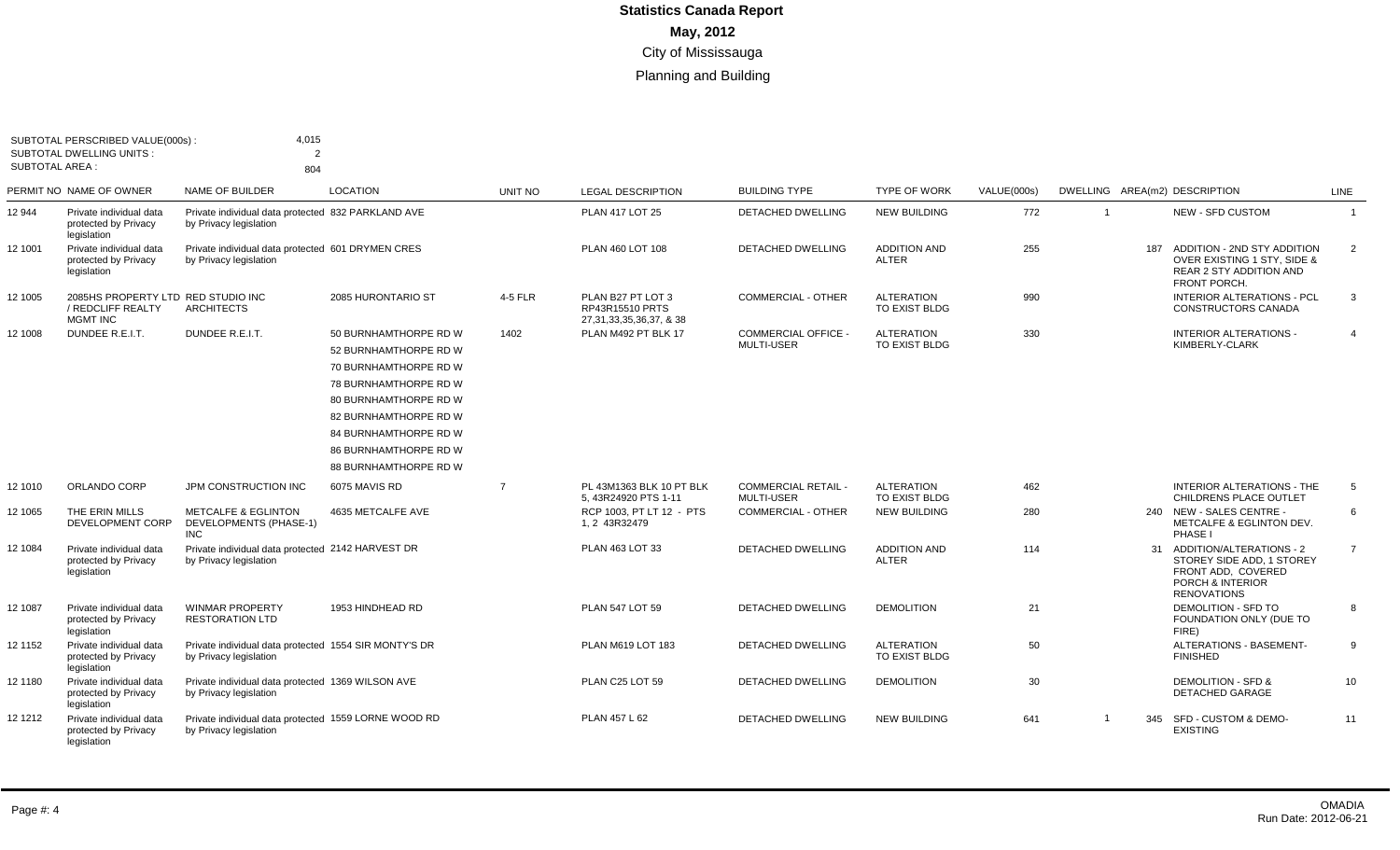|                 | SUBTOTAL PERSCRIBED VALUE(000s):                               | 196                                                                            |                                                             |         |                          |                          |                                     |             |                                                  |                |
|-----------------|----------------------------------------------------------------|--------------------------------------------------------------------------------|-------------------------------------------------------------|---------|--------------------------|--------------------------|-------------------------------------|-------------|--------------------------------------------------|----------------|
|                 | SUBTOTAL DWELLING UNITS :                                      |                                                                                |                                                             |         |                          |                          |                                     |             |                                                  |                |
| SUBTOTAL AREA : |                                                                | 27                                                                             |                                                             |         |                          |                          |                                     |             |                                                  |                |
|                 | PERMIT NO NAME OF OWNER                                        | NAME OF BUILDER                                                                | LOCATION                                                    | UNIT NO | <b>LEGAL DESCRIPTION</b> | <b>BUILDING TYPE</b>     | <b>TYPE OF WORK</b>                 | VALUE(000s) | DWELLING AREA(m2) DESCRIPTION                    | LINE           |
| 12 1216         | Private individual data<br>protected by Privacy<br>legislation | Private individual data protected 5632 LILA TR<br>by Privacy legislation       |                                                             |         | L 306 PLAN M-1494        | <b>DETACHED DWELLING</b> | <b>ALTERATION</b><br>TO EXIST BLDG  | 70          | <b>ALTERATIONS - FINISHED</b><br><b>BASEMENT</b> |                |
| 12 1225         | Private individual data<br>protected by Privacy<br>legislation | Private individual data protected 1554 GLENHILL CRES<br>by Privacy legislation |                                                             |         | <b>PLAN 457 LOT 54</b>   | <b>DETACHED DWELLING</b> | <b>DEMOLITION</b>                   | 26          | DEMOLITION - SFD & SHED                          | $\overline{2}$ |
| 12 1233         | Private individual data<br>protected by Privacy<br>legislation | by Privacy legislation                                                         | Private individual data protected 1744 SHERWOOD FORREST CIR |         | <b>PLAN M151 LOT 87</b>  | <b>DETACHED DWELLING</b> | <b>ADDITION AND</b><br><b>ALTER</b> | 74          | SECOND FLOOR ADDITION IN<br>27<br><b>REAR</b>    | 3              |
| 12 1343         | Private individual data<br>protected by Privacy<br>legislation | Private individual data protected 2561 CLIFF RD<br>by Privacy legislation      |                                                             |         | PLAN 446 LOT 13          | <b>DETACHED DWELLING</b> | <b>DEMOLITION</b>                   | 26          | <b>DEMOLITION - SFD</b>                          |                |
|                 | TOTAL PERSCRIBED VALUE(000s):                                  |                                                                                | 30,162                                                      |         |                          |                          |                                     |             |                                                  |                |
|                 | TOTAL DWELLING UNITS :                                         |                                                                                | 21                                                          |         |                          |                          |                                     |             |                                                  |                |
| TOTAL AREA :    |                                                                |                                                                                | 15,077                                                      |         |                          |                          |                                     |             |                                                  |                |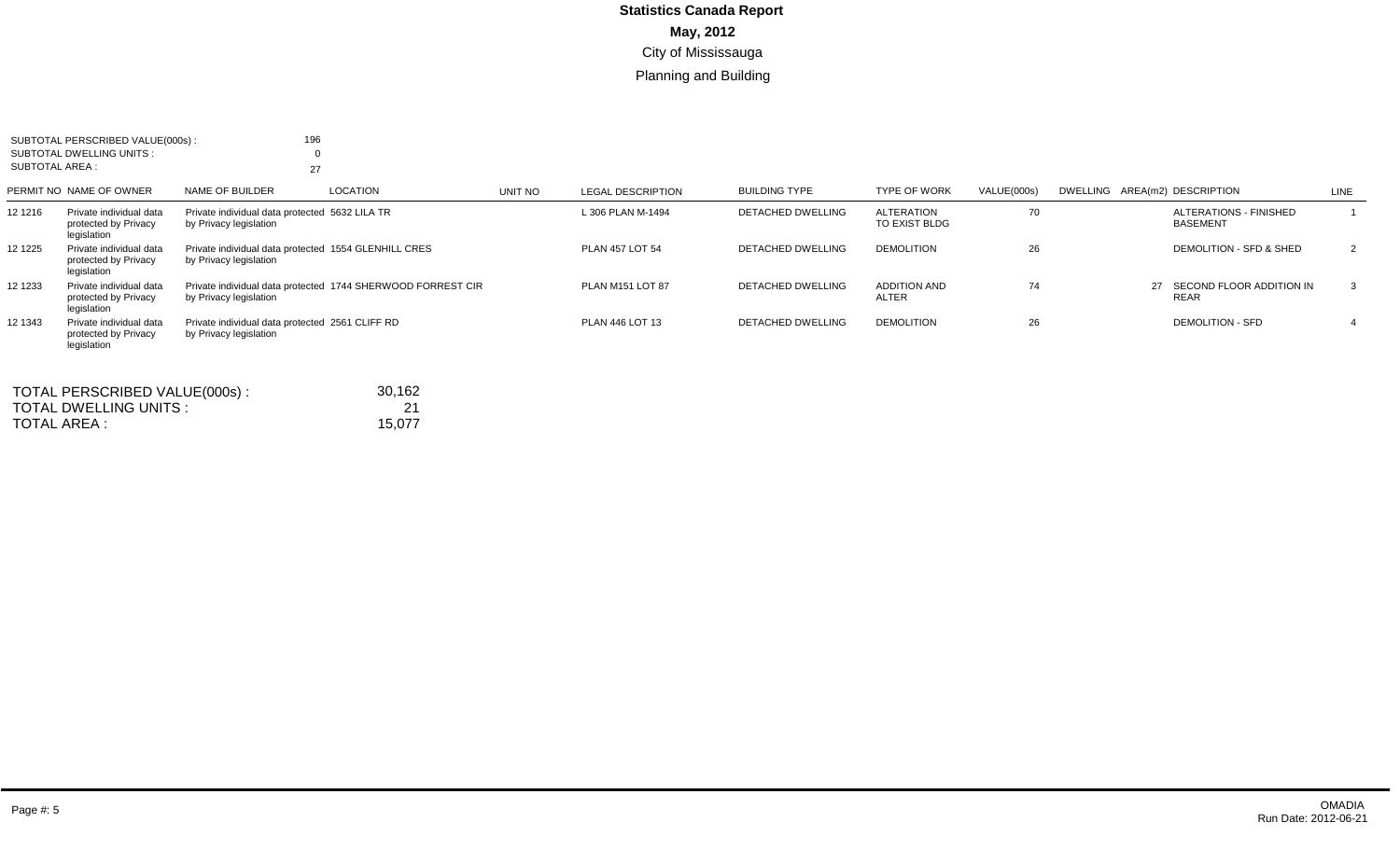#### **May, 2012** City of Mississauga **Statistics Canada Report**

## Planning and Building

SECTION B - MINOR RESIDENTIAL ADDITIONS AND RENNOVATIONS

| PERMITS VALUED AT LESS THAN \$50,000 |                      | line no. | <b>VALUE (000s)</b> | NO OF PERMITS |
|--------------------------------------|----------------------|----------|---------------------|---------------|
| NEW GARAGES AND CARPORTS             | - SINGLE DWELLINGS   | 01       | 33                  |               |
|                                      | - MULTIPLE DWELLINGS | 02       |                     | 0             |
| NEW INGROUND SWIMMING POOLS          | - SINGLE DWELLINGS   | 03       |                     | $\Omega$      |
|                                      | - MULTIPLE DWELLINGS | 04       |                     | $\Omega$      |
| <b>OTHER IMPROVEMENTS</b>            | - SINGLE DWELLINGS   | 05       | 1.099               | 55            |
|                                      | - MULTIPLE DWELLINGS | 06       | 418                 | 23            |
| TOTALS FOR SECTION B                 |                      | 07       | 1.550               | 79            |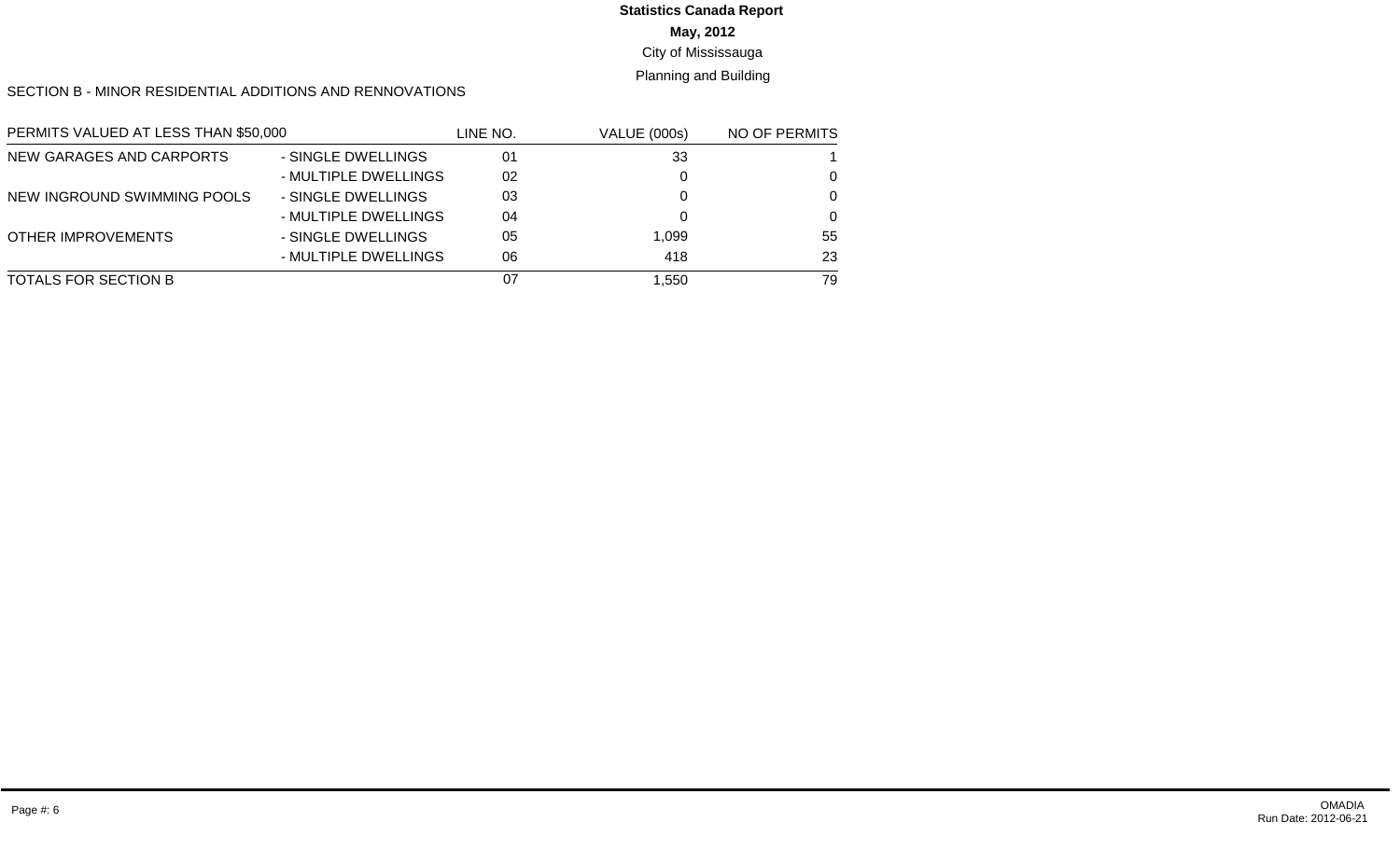#### **May, 2012 Statistics Canada Report**

City of Mississauga

Planning and Building

SECTION C - MINOR NON-RESIDENTIAL PROJECTS

| PERMITS VALUED AT LESS THAN \$250,000 |                             | LINE NO. | VALUE (000s) | NO OF PERMITS |  |
|---------------------------------------|-----------------------------|----------|--------------|---------------|--|
| <b>INDUSTRIAL</b>                     | - NEW CONSTRUCTION          | 08       |              |               |  |
|                                       | - ADDITIONS AND RENOVATIONS | 09       | 1883         | 45            |  |
| <b>COMMERCIAL</b>                     | - NEW CONSTRUCTION          | 10       | 94           |               |  |
|                                       | - ADDITIONS AND RENOVATIONS | 11       | 4994         | 90            |  |
| INSTITUTIONAL OR GOVERNMENTAL         | - NEW CONSTRUCTION          | 12       |              | $\Omega$      |  |
|                                       | - ADDITIONS AND RENOVATIONS | 13       | 514          | 14            |  |
| TOTALS FOR SECTION C                  |                             | 14       | 7.485        | 152           |  |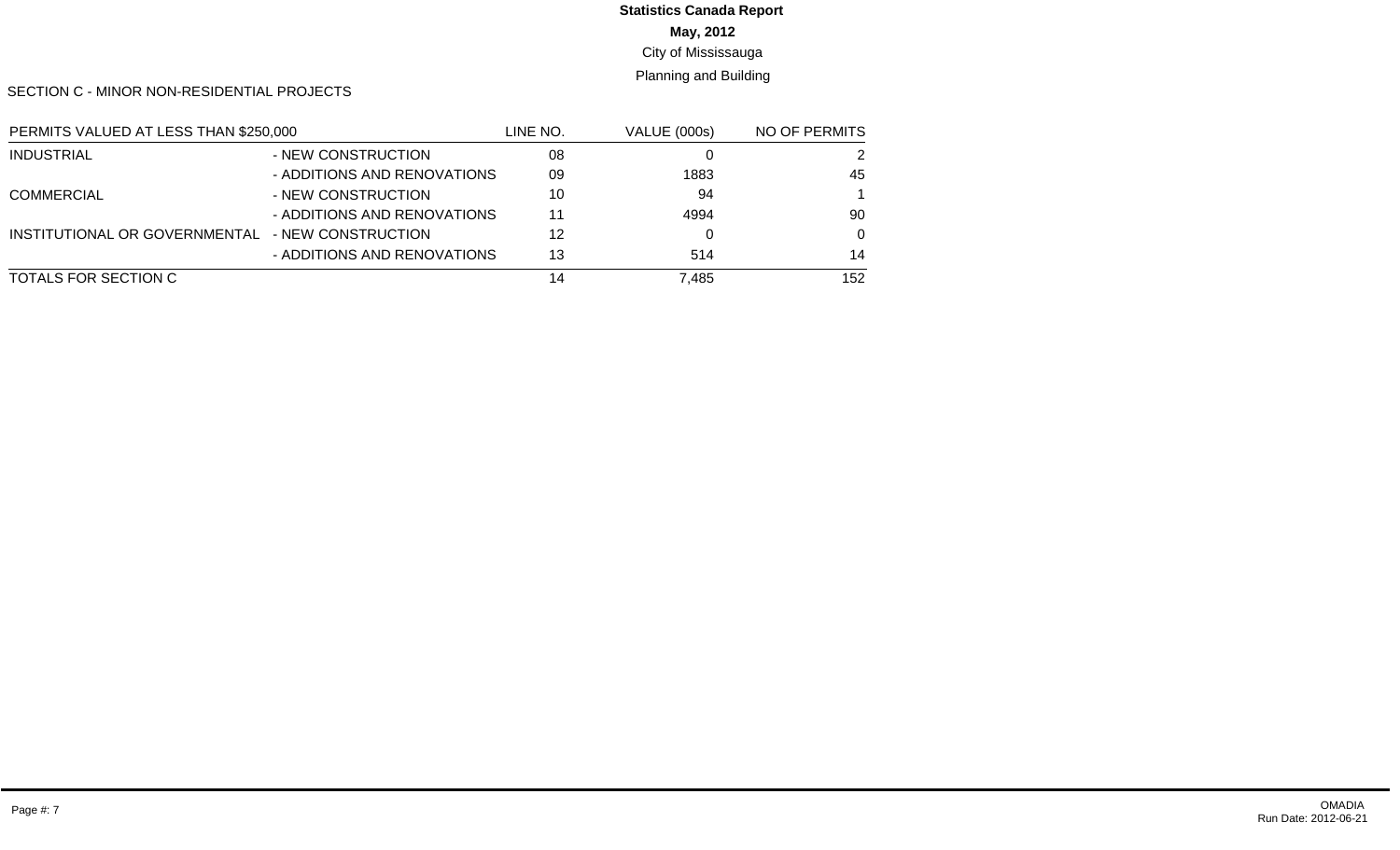#### SECTION D - RESIDENTIAL DEMOLITIONS

| <b>TVDE</b><br>_              | <b>SINGLE</b> | <b>SEMI</b> | RC. | `∩W<br>, ⊿י | <b>CONDO ROW</b> | $\mathbf{r}$<br>וח<br>$\overline{\phantom{a}}$<br>--- | $-$<br>. .<br>יי | . | ____<br>1 A L |
|-------------------------------|---------------|-------------|-----|-------------|------------------|-------------------------------------------------------|------------------|---|---------------|
| <b>UNITS</b><br>$\cap$<br>ا # |               |             |     |             |                  |                                                       |                  |   |               |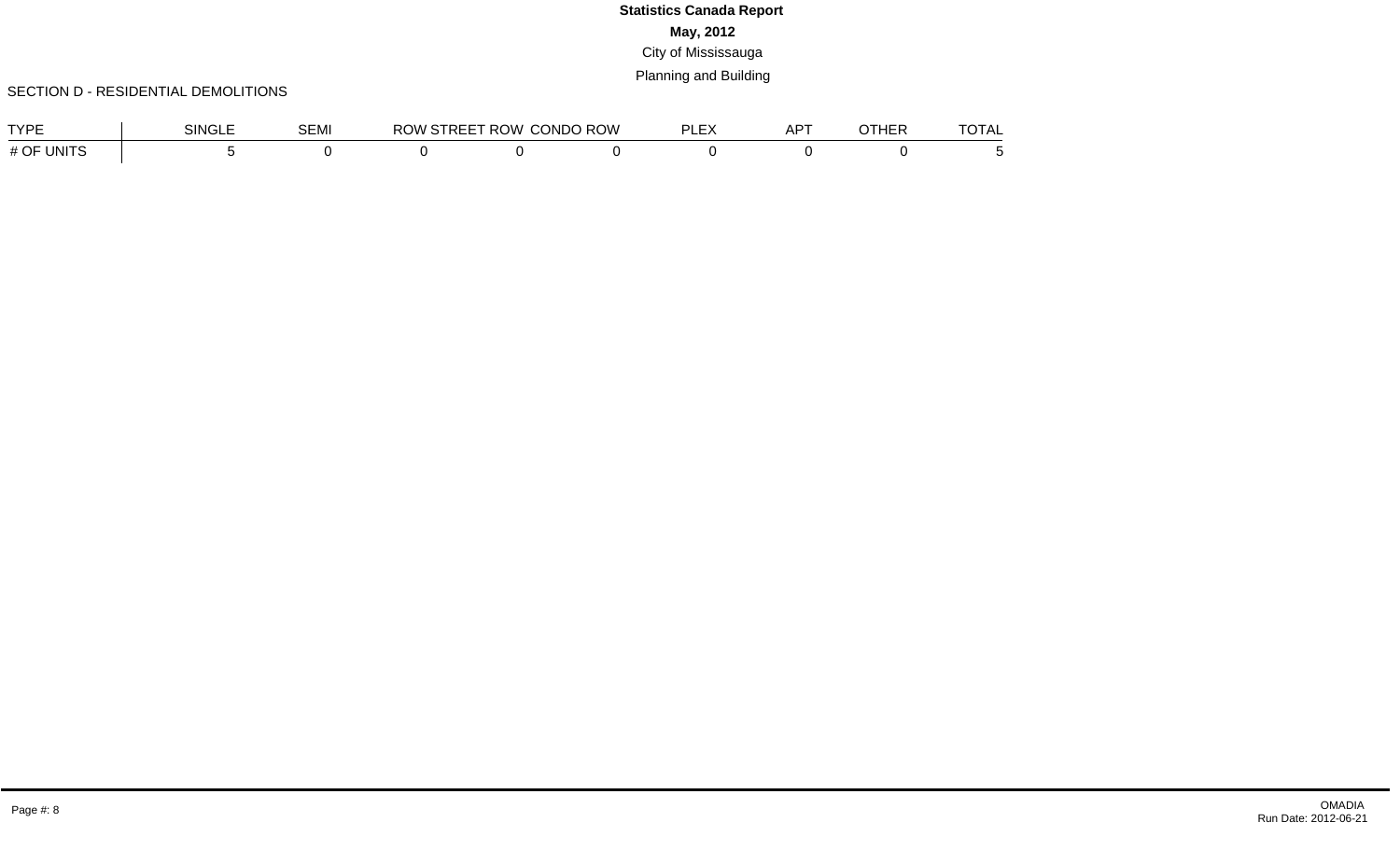#### SECTION A - MAJOR CONSTRUCTION PROJECTS

| <b>SUBTOTAL AREA:</b> | SUBTOTAL PERSCRIBED VALUE(000s):<br><b>SUBTOTAL DWELLING UNITS:</b>              | 11,001<br>14<br>8,757                                                            |                      |               |                                                                              |                                           |                                         |             |   |                                                                                                                                                     |                |
|-----------------------|----------------------------------------------------------------------------------|----------------------------------------------------------------------------------|----------------------|---------------|------------------------------------------------------------------------------|-------------------------------------------|-----------------------------------------|-------------|---|-----------------------------------------------------------------------------------------------------------------------------------------------------|----------------|
|                       | PERMIT NO NAME OF OWNER                                                          | <b>NAME OF BUILDER</b>                                                           | <b>LOCATION</b>      | UNIT NO       | <b>LEGAL DESCRIPTION</b>                                                     | <b>BUILDING TYPE</b>                      | <b>TYPE OF WORK</b>                     | VALUE(000s) |   | DWELLING AREA(m2) DESCRIPTION                                                                                                                       | <b>LINE</b>    |
| 6 2661<br>BAS         | Private individual data<br>protected by Privacy<br>legislation                   | Private individual data protected 30 MAPLE AVE N<br>by Privacy legislation       |                      |               | PLAN 419 PT LOTS 10.11                                                       | <b>DETACHED DWELLING</b>                  | <b>ADDITION TO</b><br><b>EXIST BLDG</b> | 53          |   | ALTER - BASEMENT<br>APARTMENT, COVERED<br><b>FRONT PORCH &amp; DECK</b>                                                                             | $\overline{1}$ |
| 10 3151               | <b>GRAND COMMUNITIES</b><br>(CLARKSON) CORP                                      | <b>GRAND COMMUNITIES</b><br>(CLARKSON) CORP                                      | 2375 TRUSCOTT DR     | $1-9$         | CON 2 SDS PT LOTS 32, 33                                                     | <b>CONDOMINIUM ROW</b><br><b>DWELLING</b> | <b>NEW BUILDING</b>                     | 1,662       | 9 | 1.615 NEW CONDOMINIUM ROW<br>DWELLING (9 UNITS)                                                                                                     | 2              |
| 11 3813               | JMD FLOORING LTD /<br>2259953 ONTARIO LTD ONTARIO LTD                            | JMD FLOORING LTD / 2259953 1325 DERRY RD E D                                     |                      | 4. 1&2FL BLDG | PSCP 756 - PT BLKS 13, 15<br>& BLK 16 PLAN M-733 - PT<br>3,4,5,8-12 43R22727 | MULTI-TENANT<br><b>INDUSTRIAL</b>         | <b>ADDITION AND</b><br><b>ALTER</b>     | 437         |   | 229 2ND FLOOR ADDITION &<br>INT.ALTERATIONS -<br>WHOLESALING FACILITY,<br>SHOWROOM AND<br>ACCESSORY OFFICE -<br>MAXIMUM 20% SHOWROOM<br><b>AREA</b> | $\mathbf{3}$   |
| 11 5187               | <b>HYDRO ONE</b><br>NETWORKS INC                                                 | <b>LAURIN &amp; CO</b>                                                           | 6955 KENDERRY GATE   |               | PT LOT 10. CON 1 EHS -<br>PTS - 10 - 14, 43R21424                            | <b>INDUSTRIAL - OTHER</b>                 | <b>NEW BUILDING</b>                     | 813         |   | 965 NEW - PRE-FAB STORAGE<br>BUILDING, HYDRO ONE                                                                                                    | 4              |
| 11 5641               | Private individual data<br>protected by Privacy<br>legislation                   | Private individual data protected 357 ABRUZ BLVD<br>by Privacy legislation       |                      |               | <b>PLAN 787 LOT 53</b>                                                       | DETACHED DWELLING                         | <b>ADDITION TO</b><br><b>EXIST BLDG</b> | 116         |   | 70 ADDITION - 1-STOREY /<br><b>BASEMENT-FINISH</b>                                                                                                  | 5              |
| 11 6700<br>BAS        | Private individual data<br>protected by Privacy<br>legislation                   | Private individual data protected 5931 TURNEY DR<br>by Privacy legislation       |                      |               | CON 5 WHS PT LOT 5<br>RP 43R15946 PART 4                                     | DETACHED DWELLING                         | <b>ALTERATION</b><br>TO EXIST BLDG      | 24          |   | <b>INTERIOR ALTERATIONS -</b><br><b>BASEMENT APARTMENT</b>                                                                                          | 6              |
| 11 6868               | Private individual data<br>protected by Privacy<br>legislation                   | OHANA BUILDING GROUP<br><b>LTD</b>                                               | 739 SIR RICHARD'S RD |               | RANGE 3 CIR, PT LT B, PL<br>M12 LT 8, PT BLKS B, G,<br>PTS 2, 3, 6, 43R33350 | <b>DETACHED DWELLING</b>                  | <b>NEW BUILDING</b>                     | 899         |   | 501 NEW - SFD CUSTOM &<br>DEMOLISH EXISTING SFD                                                                                                     | $\overline{7}$ |
| 11 6938               | Private individual data<br>protected by Privacy<br>legislation                   | Private individual data protected 2587 OLD CARRIAGE RD<br>by Privacy legislation |                      |               | RANGE 1 SDS PT LOT 8                                                         | <b>DETACHED DWELLING</b>                  | <b>NEW BUILDING</b>                     | 482         |   | 317 SFD - CUSTOM & DEMO-<br><b>EXISTING, EXISTING</b><br><b>FOUNDATION TO REMAIN</b>                                                                | 8              |
| 11 7065               | Private individual data<br>protected by Privacy<br>legislation                   | Private individual data protected 111 TROY ST<br>by Privacy legislation          |                      |               | PLAN C20 LOT 188                                                             | <b>DETACHED DWELLING</b>                  | <b>NEW BUILDING</b>                     | 301         |   | 192 NEW CUSTOM SFD/ DEMOLISH<br><b>EXISTING SFD - PARTIAL</b><br><b>EXISTING FOUNDATION</b><br><b>WALLS TO BE RETAINED</b>                          | 9              |
| 11 7071               | Private individual data<br>protected by Privacy<br>legislation                   | Private individual data protected 225 MAPLEWOOD RD<br>by Privacy legislation     |                      |               | PLAN 384 LOT 34 PT LOT 33                                                    | <b>DETACHED DWELLING</b>                  | <b>NEW BUILDING</b>                     | 970         |   | 489 SFD - CUSTOM WITH FINISHED<br><b>BASEMENT</b>                                                                                                   | 10             |
| 11 7090               | Private individual data<br>protected by Privacy<br>legislation                   | <b>GRANDEUR CUSTOM HOMES 2191 PARKER DR</b><br>INC.                              |                      |               | <b>PLAN E-20 PT 16</b>                                                       | <b>DETACHED DWELLING</b>                  | <b>NEW BUILDING</b>                     | 1,638       |   | 823 NEW CUSTOM SFD WITH<br><b>FINISHED BASEMENT</b>                                                                                                 | 11             |
| 11 7091               | <b>SSTI MAVIS</b><br>MISSISSAUGA, LLC /<br><b>STRATEGIC STORAGE</b><br>TRUST INC | <b>MAPLE REINDERS</b><br><b>CONSTRUCTORS LTD</b>                                 | 3148 MAVIS RD 3      | BLD-3         | CON 1 NDS PT LOT 21                                                          | SINGLE TENANT<br><b>INDUSTRIAL</b>        | <b>NEW BUILDING</b>                     | 1,232       |   | 1,215 NEW - 1 STOREY SELF<br>STORAGE BUILDING #3.<br><b>STRATEGIC STORAGE TRUST</b><br><b>INC</b>                                                   | 12             |
| 11 7092               | <b>SSTI MAVIS</b><br>MISSISSAUGA, LLC /<br><b>STRATEGIC STORAGE</b><br>TRUST INC | <b>MAPLE REINDERS</b><br><b>CONSTRUCTORS LTD</b>                                 | 3154 MAVIS RD 4      | BLDG 4        | CON 1 NDS PT LOT 21                                                          | SINGLE TENANT<br><b>INDUSTRIAL</b>        | <b>NEW BUILDING</b>                     | 1,184       |   | 1,168 NEW - 1 STOREY SELF<br>STORAGE BUILDING #4.<br><b>STRATEGIC STORAGE TRUST</b><br><b>INC</b>                                                   | 13             |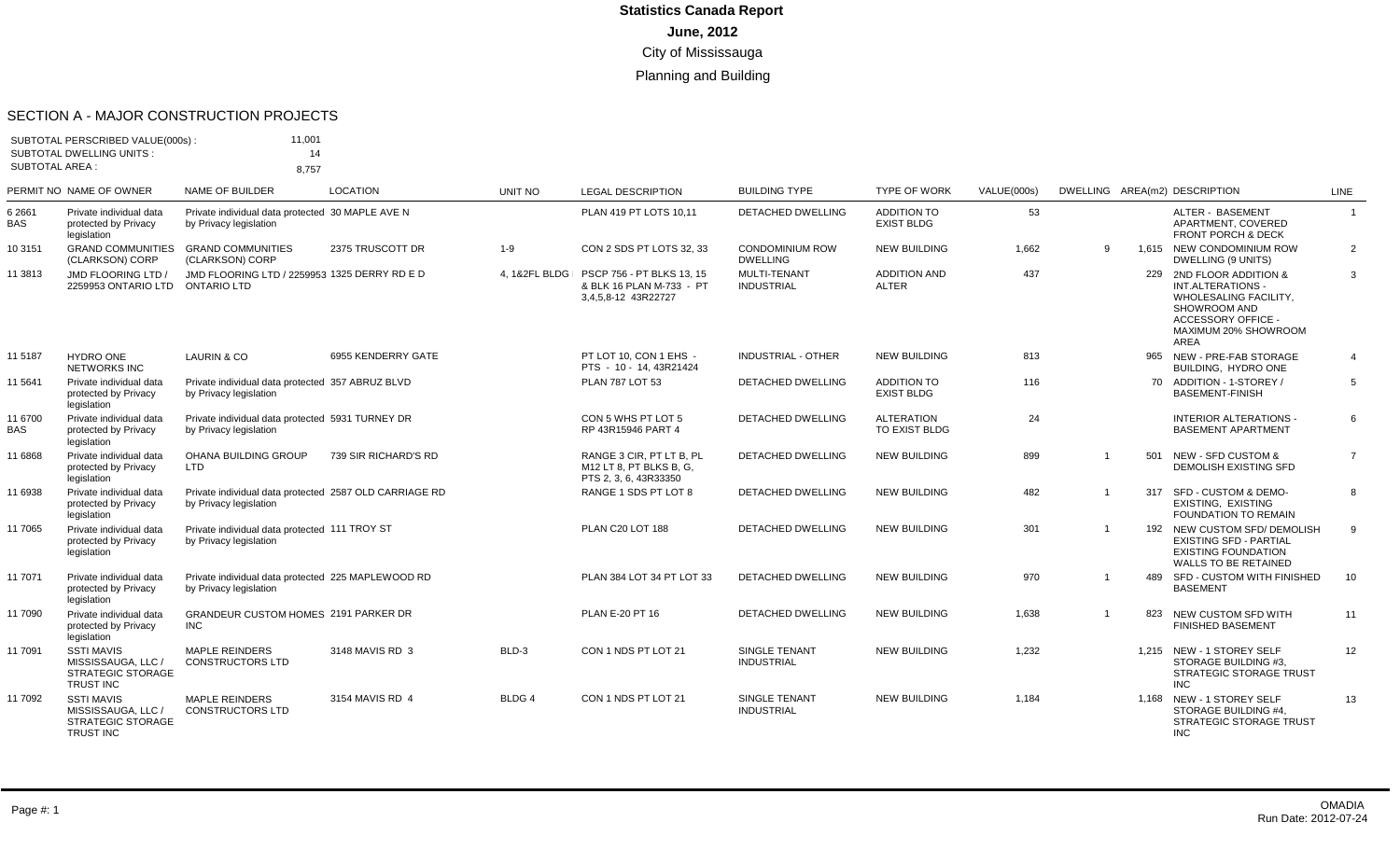|                       | SUBTOTAL PERSCRIBED VALUE(000s):<br><b>SUBTOTAL DWELLING UNITS:</b>                       | 13,979<br>10                                                                  |                                      |         |                                                                               |                                                 |                                    |             |                |     |                                                                                                                |                |
|-----------------------|-------------------------------------------------------------------------------------------|-------------------------------------------------------------------------------|--------------------------------------|---------|-------------------------------------------------------------------------------|-------------------------------------------------|------------------------------------|-------------|----------------|-----|----------------------------------------------------------------------------------------------------------------|----------------|
| <b>SUBTOTAL AREA:</b> |                                                                                           | 5,033                                                                         |                                      |         |                                                                               |                                                 |                                    |             |                |     |                                                                                                                |                |
|                       | PERMIT NO NAME OF OWNER                                                                   | NAME OF BUILDER                                                               | <b>LOCATION</b>                      | UNIT NO | <b>LEGAL DESCRIPTION</b>                                                      | <b>BUILDING TYPE</b>                            | <b>TYPE OF WORK</b>                | VALUE(000s) |                |     | DWELLING AREA(m2) DESCRIPTION                                                                                  | <b>LINE</b>    |
| 11 7093               | <b>SSTI MAVIS</b><br>MISSISSAUGA, LLC /<br><b>STRATEGIC STORAGE</b><br><b>TRUST INC</b>   | <b>MAPLE REINDERS</b><br><b>CONSTRUCTORS LTD</b>                              | 3160 MAVIS RD 5                      | BLD-5   | CON 1 NDS PT LOT 21                                                           | SINGLE TENANT<br><b>INDUSTRIAL</b>              | <b>NEW BUILDING</b>                | 1,190       |                |     | 1.174 NEW - 1 STOREY SELF<br>STORAGE BUILDING #5 -<br><b>STRATEGIC STORAGE TRUST</b><br><b>INC</b>             | $\overline{1}$ |
| 11 7140<br><b>FDN</b> |                                                                                           | MISSISSAUGA HYDRO BEEKIM CONSTRUCTION LTD 5045 GLEN ERIN DR                   |                                      |         | PL M823 PT BLK 1,<br>43R16736 PTS 1, 2 & 5                                    | <b>COMMERCIAL OFFICE-</b><br>SINGLE USER        | <b>NEW BUILDING</b>                | 1,333       |                | 551 | <b>NEW - SUBSTATION &amp;</b><br>CONTROL CENTRE, HYDRO<br>MISSISSAUGA - FOUNDATION<br>ONLY                     | $\overline{2}$ |
| 11 7143               | <b>INC</b>                                                                                | CROSSPOINT ESTATES CROSSPOINT ESTATES INC 7147 WRIGLEY CRT                    |                                      |         | L 44 PLAN M-1759                                                              | DETACHED DWELLING                               | <b>NEW BUILDING</b>                | 319         | $\overline{1}$ |     | 256 SFD - REPEAT MODEL                                                                                         | 3              |
| 11 7146               | INC.                                                                                      | CROSSPOINT ESTATES CROSSPOINT ESTATES INC 7159 WRIGLEY CRT                    |                                      |         | L 41 PLAN M-1759                                                              | DETACHED DWELLING                               | <b>NEW BUILDING</b>                | 337         | $\overline{1}$ |     | 270 SFD - REPEAT MODEL                                                                                         | $\overline{4}$ |
| 11 7147               | <b>INC</b>                                                                                | CROSSPOINT ESTATES CROSSPOINT ESTATES INC 7155 WRIGLEY CRT                    |                                      |         | L 42 PLAN M-1759                                                              | <b>DETACHED DWELLING</b>                        | <b>NEW BUILDING</b>                | 337         | $\overline{1}$ |     | 270 SFD - REPEAT MODEL                                                                                         | 5              |
| 11 7148               | <b>INC</b>                                                                                | CROSSPOINT ESTATES CROSSPOINT ESTATES INC 7151 WRIGLEY CRT                    |                                      |         | L 43 PLAN M-1759                                                              | <b>DETACHED DWELLING</b>                        | <b>NEW BUILDING</b>                | 325         | $\overline{1}$ | 261 | SFD - REPEAT MODEL                                                                                             | 6              |
| 11 7149               | <b>INC</b>                                                                                | CROSSPOINT ESTATES CROSSPOINT ESTATES INC 7139 WRIGLEY CRT                    |                                      |         | L 46 PLAN M-1759                                                              | <b>DETACHED DWELLING</b>                        | <b>NEW BUILDING</b>                | 325         | $\mathbf{1}$   | 261 | <b>SFD - REPEAT MODEL</b>                                                                                      | $\overline{7}$ |
| 11 7152               | INC.                                                                                      | CROSSPOINT ESTATES CROSSPOINT ESTATES INC 7143 WRIGLEY CRT                    |                                      |         | L 45 PLAN M-1759                                                              | <b>DETACHED DWELLING</b>                        | <b>NEW BUILDING</b>                | 349         | $\overline{1}$ |     | 280 SFD - REPEAT MODEL                                                                                         | 8              |
| 11 7153               | <b>INC</b>                                                                                | CROSSPOINT ESTATES CROSSPOINT ESTATES INC 7135 WRIGLEY CRT                    |                                      |         | L 47 PLAN M-1759                                                              | <b>DETACHED DWELLING</b>                        | <b>NEW BUILDING</b>                | 349         | $\overline{1}$ | 280 | SFD - REPEAT MODEL                                                                                             | 9              |
| 11 7154               | <b>INC</b>                                                                                | CROSSPOINT ESTATES CROSSPOINT ESTATES INC 7131 WRIGLEY CRT                    |                                      |         | L 48 PLAN M-1759                                                              | DETACHED DWELLING                               | <b>NEW BUILDING</b>                | 349         | $\overline{1}$ |     | 280 SFD - REPEAT MODEL                                                                                         | 10             |
| 12 38                 | Private individual data<br>protected by Privacy<br>legislation                            | Private individual data protected 1504 KENMUIR AVE<br>by Privacy legislation  |                                      |         | PLAN F20 PT LOT 272                                                           | <b>DETACHED DWELLING</b>                        | <b>NEW BUILDING</b>                | 562         | $\overline{1}$ |     | 343 NEW CUSTOM SFD (EXISTING<br>FOUNDATION & PARTIAL WALL<br>TO BE RETAINED) / DEMOLISH<br><b>EXISTING SFD</b> | 11             |
| 12 159                | <b>FIRST CAPITAL</b><br>(MEADOWVALE) CORP / GROUP<br>FCB PROPERTY MGMT<br><b>SERVICES</b> | <b>VENTIS CONSTRUCTION</b>                                                    | 6740 MEADOWVALE TOWN<br>CENTRE CIR C | A       | PL M182 LT 4, PT LT 1,<br>43R6079 PTS 1-6, 43R6209<br><b>PTS 1-9</b>          | <b>COMMERCIAL RETAIL -</b><br><b>MULTI-USER</b> | <b>CHANGE OF</b><br><b>USE</b>     | 321         |                |     | <b>INTERIOR ALTERATIONS,</b><br>CHANGE OF USE, & (1)<br>ROOFTOP EXHAUST -<br><b>GOLFZON</b>                    | 12             |
| 12 242                | Private individual data<br>protected by Privacy<br>legislation                            | Private individual data protected 1441 INDIAN GROVE<br>by Privacy legislation |                                      |         | PLAN B17 LOT 15                                                               | <b>DETACHED DWELLING</b>                        | <b>NEW BUILDING</b>                | 554         | $\overline{1}$ | 385 | <b>SFD - CUSTOM</b>                                                                                            | 13             |
| 12 308                | <b>OMERS REALTY</b><br><b>MANAGEMENT CORP</b>                                             | <b>TARGET CORP</b>                                                            | 100 CITY CENTRE DR                   | 1-708   | PL 43M1010 BLKS 19, 21, PT<br>BLKS 1, 16, 20                                  | <b>COMMERCIAL RETAIL -</b><br><b>MULTI-USER</b> | <b>ALTERATION</b><br>TO EXIST BLDG | 5.902       |                |     | <b>INTERIOR ALTERATIONS &amp; RE-</b><br><b>CLADDING - TARGET</b>                                              | 14             |
| 12 404                | <b>DEVROC</b><br><b>CORPORATION</b>                                                       | DEVROC CORPORATION                                                            | 286 STATESMAN DR                     |         | PLAN M957 BLK 31                                                              | INDUSTRIAL - OTHER                              | ADDITION TO<br><b>EXIST BLDG</b>   | 368         |                |     | 331 ADDITION - 1 STOREY<br><b>ADDITION FOR STEEL</b><br>FABRICATION, TRESMAN<br><b>STEEL INDUSTRIES LTD</b>    | 15             |
| 12 416                |                                                                                           | TORONTO UNIVERSITY DINEEN CONSTRUCTION<br><b>CORP</b>                         | 3359 MISSISSAUGA RD                  | 4-FLR   | RANGE 1 TO 3 NDS PT LTS<br>3-5 PLAN 550 PT BLK M.<br>43R31817 PARTS 4 5 AND 6 | <b>SCHOOL - OTHER</b>                           | <b>ALTERATION</b><br>TO EXIST BLDG | 932         |                |     | <b>INTERIOR ALTERATIONS - 1-</b><br>CONDENSER UNIT, UFT<br>WILLIAM G. DAVIS BLD                                | 16             |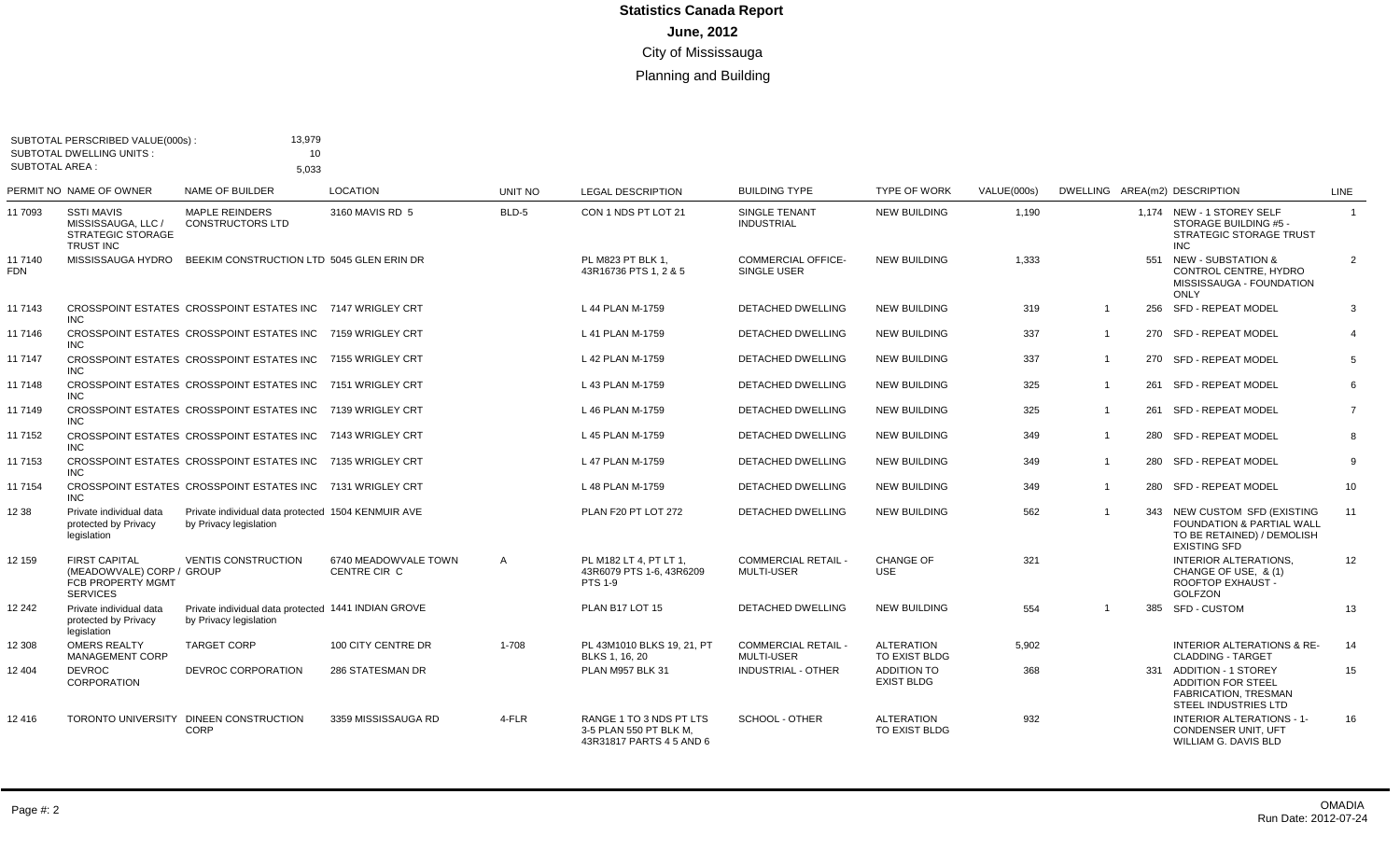| <b>SUBTOTAL AREA:</b> | SUBTOTAL PERSCRIBED VALUE(000s):<br><b>SUBTOTAL DWELLING UNITS:</b> | 14,385<br>6                                                                    |                                     |                          |                                                      |                                                 |                                         |             |                |     |                                                                                                    |                |
|-----------------------|---------------------------------------------------------------------|--------------------------------------------------------------------------------|-------------------------------------|--------------------------|------------------------------------------------------|-------------------------------------------------|-----------------------------------------|-------------|----------------|-----|----------------------------------------------------------------------------------------------------|----------------|
|                       |                                                                     | 5.044                                                                          |                                     |                          |                                                      |                                                 |                                         |             |                |     |                                                                                                    |                |
|                       | PERMIT NO NAME OF OWNER                                             | <b>NAME OF BUILDER</b>                                                         | <b>LOCATION</b>                     | UNIT NO                  | <b>LEGAL DESCRIPTION</b>                             | <b>BUILDING TYPE</b>                            | <b>TYPE OF WORK</b>                     | VALUE(000s) |                |     | DWELLING AREA(m2) DESCRIPTION                                                                      | LINE           |
| 12 445                | Private individual data<br>protected by Privacy<br>legislation      | Private individual data protected 1625 HOLBURNE RD<br>by Privacy legislation   |                                     |                          | PLAN 708 LOT 12                                      | <b>DETACHED DWELLING</b>                        | <b>ADDITION TO</b><br><b>EXIST BLDG</b> | 127         |                | 93  | SECOND STOREY ADDITION,<br>REAR (2) STOREY ADDITION &<br><b>DECK</b>                               | $\overline{1}$ |
| 12 568<br>FTR         | PEEL BOARD OF<br><b>EDUCATION</b>                                   | PEEL BOARD OF EDUCATION 3520 QUEENSTON DR                                      |                                     |                          | PLAN 597 BLK F                                       | <b>SCHOOL - ELEMENTARY</b>                      | <b>ADDITION AND</b><br><b>ALTER</b>     | 742         |                | 340 | <b>ADDITION &amp; INTERIOR</b><br><b>ALTERATIONS - QUEENSTON</b><br>P.S., FOUNDATION TO ROOF       | $\overline{2}$ |
| 12 602                | Private individual data<br>protected by Privacy<br>legislation      | Private individual data protected 1393 ALDO DR<br>by Privacy legislation       |                                     |                          | <b>PLAN 420 LOT 5</b>                                | <b>DETACHED DWELLING</b>                        | <b>NEW BUILDING</b>                     | 1,101       | $\overline{1}$ |     | 525 NEW CUSTOM SFD WITH<br><b>FINISHED BASEMENT &amp;</b><br>DEMOLITION OF EXISTING SFD<br>& SHED  | 3              |
| 12 687                | <b>AXELTO INC</b>                                                   | <b>JANCON CONSTRUCTION</b><br><b>LTD</b>                                       | 6745 CENTURY AVE                    | $\boldsymbol{\varDelta}$ | PLAN M275 PT LOT 2<br>RP 43R17175 PART 1             | COMMERCIAL OFFICE -<br><b>MULTI-USER</b>        | <b>ALTERATION</b><br>TO EXIST BLDG      | 484         |                |     | <b>INTERIOR ALTERATIONS - DAY</b><br>CARE "Change of use A2 for only<br>unit 4"                    | $\overline{4}$ |
| 12737                 | 2263156 ONTARIO LTD                                                 | <b>DMTC HOLDINGS LTD</b>                                                       | 1079 LAKESHORE RD E                 |                          | PLAN E21 LOTS 61 & 62                                | <b>COMMERCIAL - OTHER</b>                       | <b>NEW BUILDING</b>                     | 1,654       |                |     | 875 NEW - 2 STOREY DAYCARE,<br><b>LAKESIDE MONTESSORI</b><br><b>SCHOOL</b>                         | 5              |
| 12744                 | Private individual data<br>protected by Privacy<br>legislation      | Private individual data protected 2108 TOLMAN RD<br>by Privacy legislation     |                                     |                          | PLAN 439 LOT 42                                      | <b>DETACHED DWELLING</b>                        | <b>NEW BUILDING</b>                     | 820         | $\overline{1}$ |     | 456 NEW - SFD CUSTOM &<br>DEMOLISH EXISTING SFD                                                    | 6              |
| 12751                 | Private individual data<br>protected by Privacy<br>legislation      | Private individual data protected 14 HARRISON AVE<br>by Privacy legislation    |                                     |                          | PLAN G22 N PT LOT 49                                 | <b>DETACHED DWELLING</b>                        | <b>ADDITION AND</b><br><b>ALTER</b>     | 138         |                | 70  | ADD/ALTER - 2ND-STOREY<br>ADDITION, DECK, FRONT-<br>PORCH & INTER-RENO                             | $\overline{7}$ |
| 12 758                | Private individual data<br>protected by Privacy<br>legislation      | Private individual data protected 3359 CIDER MILL PL<br>by Privacy legislation |                                     | <b>HT</b>                | RANGE 3 NDS, PT LT 3 -<br>PT 4 43R32187              | <b>DETACHED DWELLING</b>                        | <b>NEW BUILDING</b>                     | 848         | $\overline{1}$ | 487 | <b>SFD - CUSTOM</b>                                                                                | 8              |
| 12769                 | Private individual data<br>protected by Privacy<br>legislation      | Private individual data protected 1497 MILDMAY CRT<br>by Privacy legislation   |                                     |                          | PLAN 666 LOT 36                                      | <b>DETACHED DWELLING</b>                        | <b>ADDITION AND</b><br><b>ALTER</b>     | 163         |                |     | 79 ADD & ALTS: 1 STOREY<br><b>ADDITION. FRONT PORCH &amp;</b><br>INTERIOR ALTERATIONS              | 9              |
| 12776                 | 2076192 ONTARIO LTD                                                 | 2076192 ONTARIO LTD                                                            | 3687 NASHUA DR<br>6995 REXWOOD RD A |                          | PT BLK B, PLAN 919 - PTS 1<br>$-4,43R13526$          | <b>COMMERCIAL - OTHER</b>                       | <b>NEW BUILDING</b>                     | 389         |                |     | 206 NEW - CONVENIENCE<br>RESTAURANT, HARVEYS                                                       | 10             |
| 12 789<br>FTR         | W.C. 401<br><b>DEVELOPMENTS LTD</b>                                 | W.C. 401 DEVELOPMENTS<br>LTD                                                   | 3160 ARGENTIA RD G                  | BLD-G                    | CON 11 NS PT L 13 - PTS<br>5, 9, 10 43R25818         | COMMERCIAL - OTHER                              | <b>NEW BUILDING</b>                     | 872         |                |     | 675 NEW - 1 STOREY<br>COMMERCIAL SPEC BLDG & 4<br>DEMISING WALLS.<br><b>FOUNDATION TO ROOF</b>     | 11             |
| 12 821                | Private individual data<br>protected by Privacy<br>legislation      | Private individual data protected 849 AVIATION RD<br>by Privacy legislation    |                                     |                          | PLAN A26 PT LOT 95                                   | <b>DETACHED DWELLING</b>                        | <b>NEW BUILDING</b>                     | 478         | $\mathbf{1}$   | 309 | NEW CUSTOM SFD WITH<br><b>PARTIAL FINISHED</b><br><b>BASEMENT/ DEMOLISH</b><br><b>EXISTING SFD</b> | 12             |
| 12829                 | <b>NCR CANADA LTD</b>                                               | <b>NCR CANADA LTD</b>                                                          | 6925 CENTURY AVE                    | 1-6 FLRS                 | PL M13. PT BLK A. PT BLK B<br>- PTS 1, 2, 8 43R33277 | <b>COMMERCIAL OFFICE -</b><br><b>MULTI-USER</b> | <b>ALTERATION</b><br>TO EXIST BLDG      | 4,940       |                |     | <b>OFFICE</b>                                                                                      | 13             |
| 12 871                | Private individual data<br>protected by Privacy<br>legislation      | OAK HARBOUR<br>DEVELOPMENTS INC                                                | 216 DONNELLY DR                     |                          | RANGE 2 CIR PT LT 5, PL<br>344 LT 12                 | DETACHED DWELLING                               | <b>NEW BUILDING</b>                     | 1,057       | $\mathbf{1}$   |     | 531 NEW - SFD CUSTOM &<br><b>DEMOLISH EXISTING SFD</b>                                             | 14             |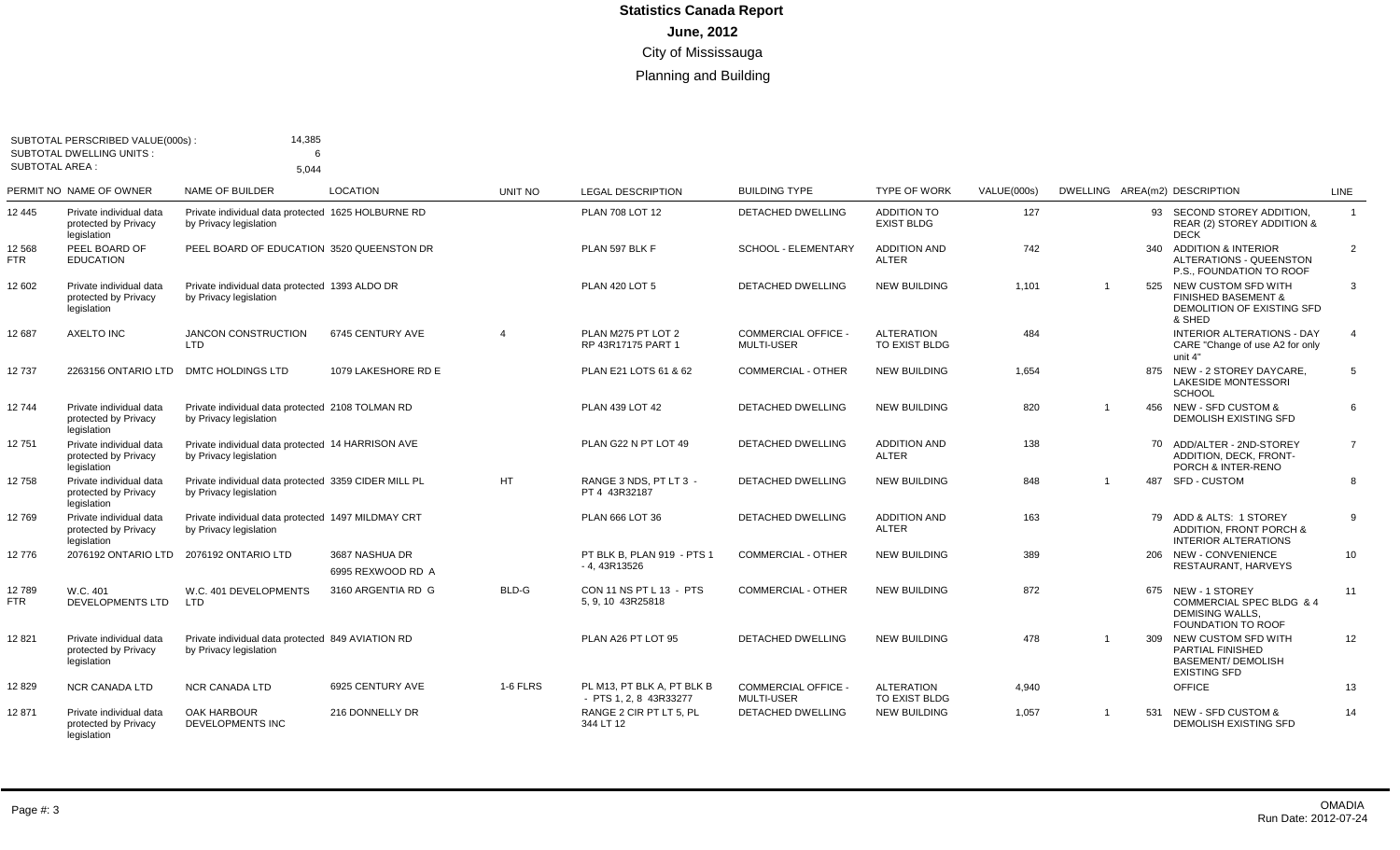| <b>SUBTOTAL AREA:</b> | SUBTOTAL PERSCRIBED VALUE(000s)<br><b>SUBTOTAL DWELLING UNITS:</b> | 9,345<br>$\overline{7}$                                                                  |                             |                |                                                             |                                                 |                                    |             |                         |     |                                                                                                                |                |
|-----------------------|--------------------------------------------------------------------|------------------------------------------------------------------------------------------|-----------------------------|----------------|-------------------------------------------------------------|-------------------------------------------------|------------------------------------|-------------|-------------------------|-----|----------------------------------------------------------------------------------------------------------------|----------------|
|                       | PERMIT NO NAME OF OWNER                                            | 2.824<br><b>NAME OF BUILDER</b>                                                          | <b>LOCATION</b>             | <b>UNIT NO</b> | <b>LEGAL DESCRIPTION</b>                                    | <b>BUILDING TYPE</b>                            | <b>TYPE OF WORK</b>                | VALUE(000s) |                         |     | DWELLING AREA(m2) DESCRIPTION                                                                                  | <b>LINE</b>    |
| 12 897                | Private individual data<br>protected by Privacy<br>legislation     | Private individual data protected 1295 LORNE PARK RD<br>by Privacy legislation           |                             |                | <b>PLAN 489 LOT 1</b>                                       | <b>DETACHED DWELLING</b>                        | <b>NEW BUILDING</b>                | 572         | $\overline{\mathbf{1}}$ |     | 398 SFD - CUSTOM                                                                                               | $\mathbf{1}$   |
| 12 1062               | Private individual data<br>protected by Privacy<br>legislation     | Private individual data protected 57 BAY ST<br>by Privacy legislation                    |                             |                | PLAN 300W PT LOT 10                                         | <b>DETACHED DWELLING</b>                        | <b>NEW BUILDING</b>                | 632         | $\overline{1}$          |     | 305 NEW - SFD CUSTOM, FINISHED<br><b>BASEMENT &amp; DETACHED</b><br>GARAGE.                                    | 2              |
| 12 1089               | Private individual data<br>protected by Privacy<br>legislation     | Private individual data protected 36 CATTRICK ST<br>by Privacy legislation               |                             |                | PLAN TOR 4 LOT 18                                           | DETACHED DWELLING                               | <b>NEW BUILDING</b>                | 776         |                         | 420 | SFD - CUSTOM, DEMO-<br><b>EXISTING SFD &amp; DETACHED</b><br>GARAGE                                            | 3              |
| 12 1112               | <b>GE CANADA REAL</b><br><b>ESTATE EQUITY</b>                      | <b>ASN INC</b>                                                                           | 5055 SATELLITE DR           | 5              | PL 43M793 PT OF B 8.<br>43R23160 PTS 1-12                   | <b>MULTI-TENANT</b><br><b>INDUSTRIAL</b>        | <b>ALTERATION</b><br>TO EXIST BLDG | 1,276       |                         |     | <b>OFFICE, WAREHOUSE &amp;</b><br><b>DISTRIBUTION FACILITY</b>                                                 | $\overline{4}$ |
| 12 1155               | Private individual data<br>protected by Privacy<br>legislation     | Private individual data protected 3353 CIDER MILL PL<br>by Privacy legislation           |                             |                | RANGE 3 NDS. PT LT 3 -<br>PT 3 43R32187                     | <b>DETACHED DWELLING</b>                        | <b>NEW BUILDING</b>                | 771         |                         |     | 435 NEW CUSTOM SFD                                                                                             | 5              |
| 12 1156               | Private individual data<br>protected by Privacy<br>legislation     | Private individual data protected 3350 CIDER MILL PL<br>by Privacy legislation           |                             |                | RANGE 3 NDS, PT LT 3 -<br>PT 2 43R32187                     | <b>DETACHED DWELLING</b>                        | <b>NEW BUILDING</b>                | 810         |                         |     | 458 SFD - CUSTOM                                                                                               | 6              |
| 12 1170               | 1500 DUNDAS EAST<br><b>HOLDINGS INC</b>                            | <b>VERLY CONSTRUCTION</b><br><b>GROUP INC</b>                                            | 1520 DUNDAS ST E C5         | BLD-C5         | CON 1 SDS. PT LTS 4.5 -<br>PTS 1, 3-9, 14, 16 43R33993      | <b>COMMERCIAL RETAIL -</b><br>MULTI-USER        | <b>ALTERATION</b><br>TO EXIST BLDG | 730         |                         |     | <b>INTERIOR ALTERATIONS -</b><br>LCBO STORE-627                                                                | $\overline{7}$ |
| 12 1179               | ARTIS MEADOWVALE<br>LTD                                            | ARTIS MEADOWVALE LTD                                                                     | 6750 CENTURY AVE            | 303            | PLAN M230 PT LOT 3<br>RP 43R13226 PART 4                    | COMMERCIAL OFFICE -<br><b>MULTI-USER</b>        | <b>ALTERATION</b><br>TO EXIST BLDG | 322         |                         |     | <b>OFFICE</b>                                                                                                  | 8              |
| 12 1183               | <b>LORD REALTY</b><br><b>HOLDINGS LTD /</b><br>POLARIS REALTY      | POLARIS REALTY (CANADA)<br>LTD                                                           | 2660 MATHESON BLVD E        | #100           | PL 43M533. PT BLKS 3.4 -<br>PTS 5-8 43R27430                | <b>COMMERCIAL OFFICE-</b><br><b>SINGLE USER</b> | <b>ALTERATION</b><br>TO EXIST BLDG | 322         |                         |     | INTERIOR ALTERATIONS -<br><b>KRAFT CANADA</b>                                                                  | 9              |
| 12 1206               | <b>BENTALL KENNEDY</b><br><b>CANADA LP</b>                         | BENTALL KENNEDY CANADA 1705 ARGENTIA RD<br>LP.                                           |                             | 2              | PLAN M8 PT BLK V<br>RP 43R8606 PARTS 1.2                    | <b>MULTI-TENANT</b><br><b>INDUSTRIAL</b>        | <b>ALTERATION</b><br>TO EXIST BLDG | 264         |                         |     | <b>OFFICE</b>                                                                                                  | 10             |
| 12 12 21              | <b>LTD</b>                                                         | 1106822 ONTARIO LTD / 1106822 ONTARIO LTD /<br>LISGAR DEVELOPMENT LISGAR DEVELOPMENT LTD | 10 KINGSBRIDGE GARDEN CIR A | 404            | PLAN M576 PT BLK 2<br>RP 43R14594 PART 4                    | <b>COMMERCIAL OFFICE -</b><br><b>MULTI-USER</b> | <b>ALTERATION</b><br>TO EXIST BLDG | 251         |                         |     | <b>OFFICE</b>                                                                                                  | 11             |
| 12 1226               | <b>MISSISSAUGA</b><br><b>ENTERTAINMENTS</b><br><b>HOLDINGS INC</b> | <b>MISSISSAUGA</b><br><b>ENTERTAINMENTS</b><br><b>HOLDINGS INC</b>                       | 30 COURTNEYPARK DR E D      |                | PL 43M915 BLKS 11-13,<br>43R19175 PTS 1-11                  | <b>COMMERCIAL RETAIL-</b><br>SINGLE USER        | <b>ALTERATION</b><br>TO EXIST BLDG | 263         |                         |     | <b>INTERIOR ALTERATIONS &amp;</b><br><b>EXTERIOR FACADE</b><br><b>IMPROVEMENTS -</b><br>McDONALD'S             | 12             |
| 12 12 28              | WHITEROCK 2810<br><b>MATHESON BLVD</b><br>MISSISSAUGA INC          | WHITEROCK 2810<br><b>MATHESON BLVD</b><br>MISSISSAUGA INC                                | 2810 MATHESON BLVD E        | 400-500        | PL M584 PT BLK 1.<br>43R14955 PT 1                          | <b>COMMERCIAL OFFICE -</b><br><b>MULTI-USER</b> | <b>ALTERATION</b><br>TO EXIST BLDG | 464         |                         |     | <b>BUSINESS OFFICE</b>                                                                                         | 13             |
| 12 12 36              | <b>BIOCCA HOMES INC</b>                                            | <b>BIOCCA HOMES INC</b>                                                                  | 1226 MEREDITH AVE           |                | PLAN K22 PT LOT 153                                         | <b>DETACHED DWELLING</b>                        | <b>NEW BUILDING</b>                | 472         | $\overline{1}$          |     | 255 SFD - CUSTOM & DEMO-<br><b>EXISTING SFD &amp; SHED</b>                                                     | 14             |
| 12 1238               | Private individual data<br>protected by Privacy<br>legislation     | Private individual data protected 1538 DOUGLAS DR<br>by Privacy legislation              |                             |                | PLAN B-09 PT BLK D                                          | <b>DETACHED DWELLING</b>                        | <b>NEW BUILDING</b>                | 1,122       |                         |     | 553 NEW CUSTOM SFD WITH<br><b>FINISHED BASEMENT/</b><br><b>DEMOLISH EXISTING SFD &amp;</b><br>DETACHED GARAGE. | 15             |
| 12 12 63              | <b>ORLANDO</b><br><b>CORPORATION</b>                               | <b>DEL-RIC INTEGRATED</b><br>CONSTRUCTION INC                                            | 5950 RODEO DR               | 3              | PL 43M967 PT BLK 1,<br>43R20537 PARTS 1, 3-14,<br>PART PT 2 | <b>COMMERCIAL RETAIL -</b><br><b>MULTI-USER</b> | <b>ALTERATION</b><br>TO EXIST BLDG | 298         |                         |     | <b>INTERIOR ALTERATIONS -</b><br><b>UNDER ARMOUR</b>                                                           | 16             |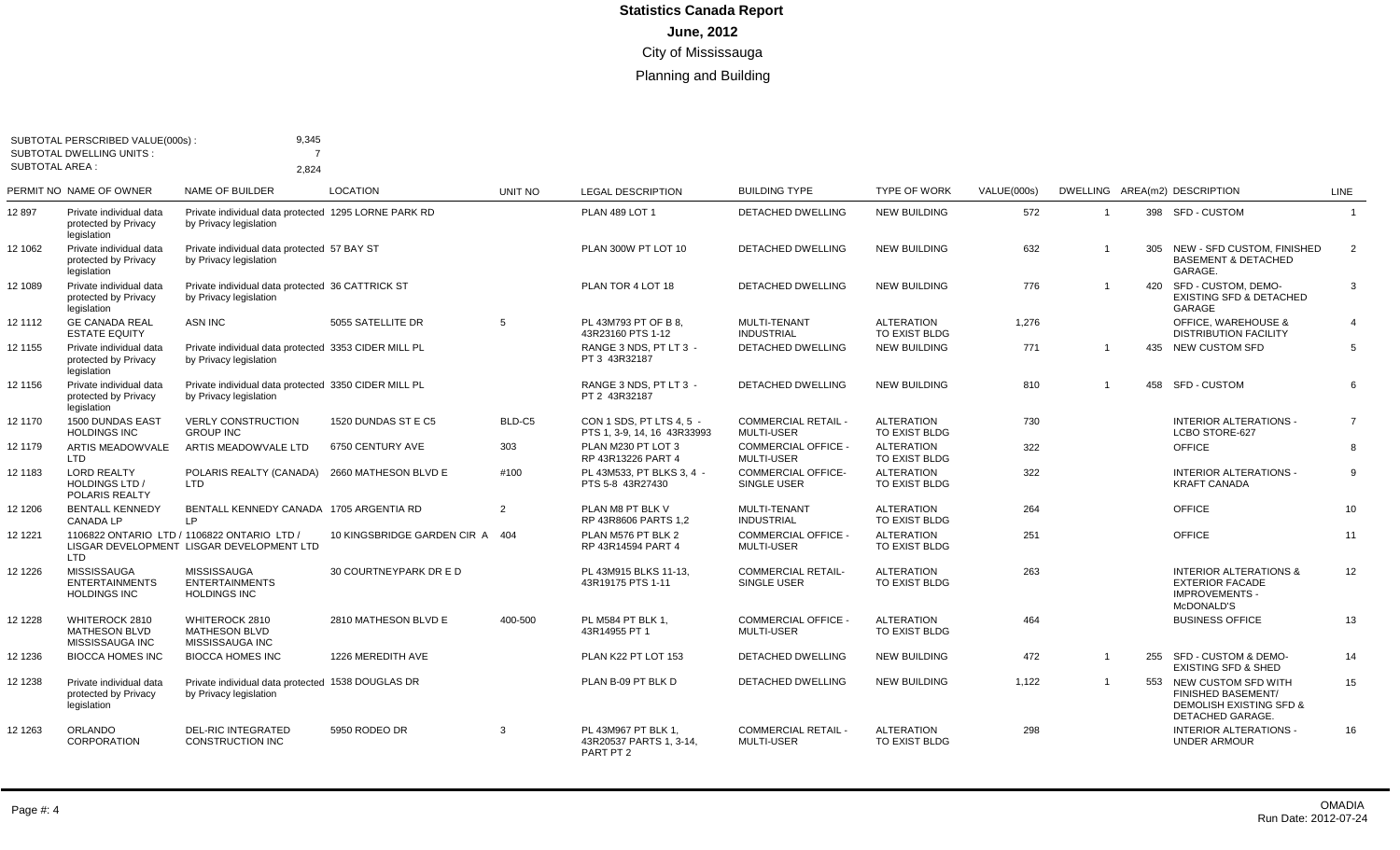|                 | SUBTOTAL PERSCRIBED VALUE(000s):<br><b>SUBTOTAL DWELLING UNITS:</b> | 1,517<br>$\overline{2}$                                                           |                     |         |                                                                                   |                                                 |                                     |             |     |                                                                                                                                                                           |                |
|-----------------|---------------------------------------------------------------------|-----------------------------------------------------------------------------------|---------------------|---------|-----------------------------------------------------------------------------------|-------------------------------------------------|-------------------------------------|-------------|-----|---------------------------------------------------------------------------------------------------------------------------------------------------------------------------|----------------|
| SUBTOTAL AREA : |                                                                     | 405                                                                               |                     |         |                                                                                   |                                                 |                                     |             |     |                                                                                                                                                                           |                |
|                 | PERMIT NO NAME OF OWNER                                             | NAME OF BUILDER                                                                   | <b>LOCATION</b>     | UNIT NO | <b>LEGAL DESCRIPTION</b>                                                          | <b>BUILDING TYPE</b>                            | <b>TYPE OF WORK</b>                 | VALUE(000s) |     | DWELLING AREA(m2) DESCRIPTION                                                                                                                                             | LINE           |
| 12 1296         | PCM SHERIDAN INC /<br><b>BENTALL RETAIL</b><br><b>SERVICES LTD</b>  | <b>GREYSON CONSTRUCTION</b><br>LTD                                                | 2225 ERIN MILLS PKY | 1200B   | RANGE 3 CIR PT LOT 14<br>RP 43R14677 PARTS 1 TO 7<br>RP 43R14677 PARTS 8 TO<br>36 | <b>COMMERCIAL RETAIL -</b><br><b>MULTI-USER</b> | <b>ALTERATION</b><br>TO EXIST BLDG  | 368         |     | <b>OFFICE</b>                                                                                                                                                             | $\mathbf{1}$   |
| 12 1311         | Private individual data<br>protected by Privacy<br>legislation      | Private individual data protected 2682 KINNERTON CRES<br>by Privacy legislation   |                     |         | <b>PLAN 874 LOT 56</b>                                                            | <b>DETACHED DWELLING</b>                        | <b>ADDITION AND</b><br><b>ALTER</b> | 145         |     | 80 SECOND FLOOR ADDITION,<br>FRONT PORCH, MUD ROOM,<br><b>DECK &amp; INTERIOR</b><br><b>ALTERATIONS</b>                                                                   | 2              |
| 12 1361         | Private individual data<br>protected by Privacy<br>legislation      | Private individual data protected 214 DICKSON PARK CRES<br>by Privacy legislation |                     |         | PLAN 615 LOT 24                                                                   | <b>DETACHED DWELLING</b>                        | <b>ADDITION AND</b><br><b>ALTER</b> | 98          |     | 26 ADD & ALTS - FRONT GARAGE<br>ADDITION, (1) STOREY REAR<br><b>ADDITION, CONVERT</b><br><b>EXISTING GARAGE TO</b><br><b>BEDROOM &amp; INTERIOR</b><br><b>ALTERATIONS</b> | 3              |
| 12 1379         | Private individual data<br>protected by Privacy<br>legislation      | Private individual data protected 1720 DANTHORPE DR<br>by Privacy legislation     |                     |         | L 150 PLAN M-1207                                                                 | <b>DETACHED DWELLING</b>                        | <b>ADDITION AND</b><br>ALTER        | 61          |     | 25 1 STOREY REAR ADDITION.<br><b>FINISHED BASEMENT &amp;</b><br><b>INTERIOR ALTERATIONS</b>                                                                               | $\overline{4}$ |
| 12 1393         | Private individual data<br>protected by Privacy<br>legislation      | 1066267 ONTARIO INC /<br><b>GLENRIDGE HOMES INC</b>                               | 266 KENOLLIE AVE    |         | PLAN 565 LOT 20                                                                   | <b>DETACHED DWELLING</b>                        | <b>ADDITION AND</b><br><b>ALTER</b> | 145         |     | 5 ADDITION, INTERIOR<br>ALTERATIONS & RECLADDING                                                                                                                          | 5              |
| 12 1416         | Private individual data<br>protected by Privacy<br>legislation      | TRI-PHASE CONTRACTING<br><b>INC</b>                                               | 2545 ARGYLE RD      |         | PLAN E23 PT LOT 19                                                                | DETACHED DWELLING                               | <b>DEMOLITION</b>                   | 33          |     | DEMOLITION - SFD & GARAGE-<br><b>DETACHED</b>                                                                                                                             | 6              |
| 12 1417         | Private individual data<br>protected by Privacy<br>legislation      | Private individual data protected 1523 RANDOR DR<br>by Privacy legislation        |                     |         | PLAN 558 LOT 85                                                                   | DETACHED DWELLING                               | <b>DEMOLITION</b>                   | 21          |     | <b>DEMOLITION - SFD</b>                                                                                                                                                   | $\overline{7}$ |
| 12 1439         | Private individual data<br>protected by Privacy<br>legislation      | <b>HUSH HOMES INC</b>                                                             | 568 LYND AVE        |         | PLAN 460 LOT 163                                                                  | <b>DETACHED DWELLING</b>                        | <b>NEW BUILDING</b>                 | 491         | 269 | NEW CUSTOM SFD WITH<br><b>FINISHED BASEMENT</b>                                                                                                                           | 8              |
| 12 1477<br>BAS  | Private individual data<br>protected by Privacy<br>legislation      | Private individual data protected 740 ANNAMORE RD<br>by Privacy legislation       |                     |         | PLAN 884 PT LOT 10<br>RP 43R416 PART 5                                            | SEMI-DETACHED<br><b>DWELLING</b>                | <b>OTHER</b>                        | 104         |     | <b>ACCESSORY DWELLING UNIT</b>                                                                                                                                            | 9              |
| 12 1526         | Private individual data<br>protected by Privacy<br>legislation      | Private individual data protected 1392 ALDO DR<br>by Privacy legislation          |                     |         | CON 2-SDS PT 25                                                                   | DETACHED DWELLING                               | <b>DEMOLITION</b>                   | 21          |     | DEMOLITION - SFD & SHED                                                                                                                                                   | 10             |
| 12 1542         | Private individual data<br>protected by Privacy<br>legislation      | Private individual data protected 876 AVIATION RD<br>by Privacy legislation       |                     |         | PLAN C19 LOT 157                                                                  | <b>DETACHED DWELLING</b>                        | <b>DEMOLITION</b>                   | 30          |     | DEMOLITION - SFD.<br><b>DETACHED GARAGE &amp;</b><br>CARPORT                                                                                                              | 11             |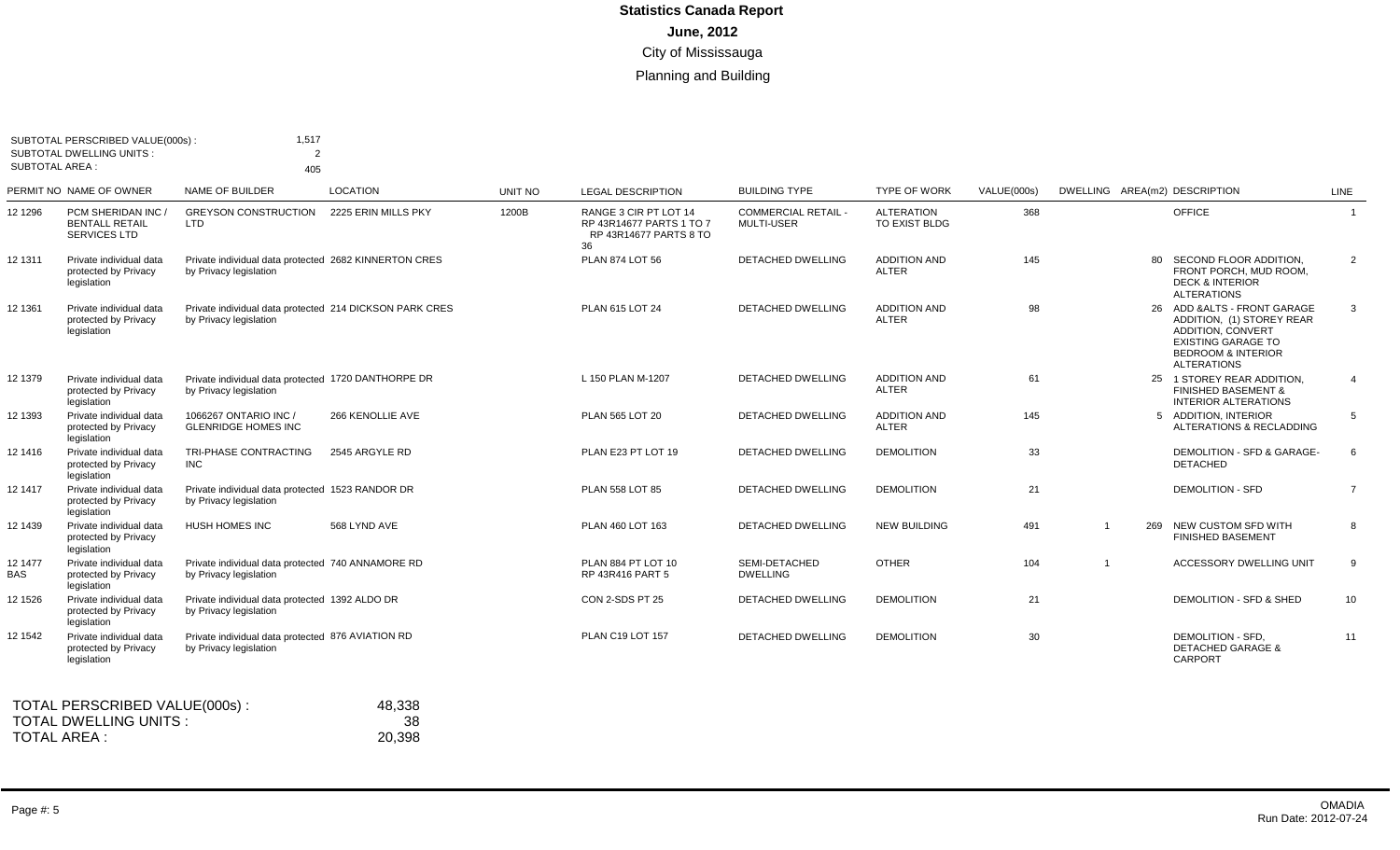#### **June, 2012 Statistics Canada Report**

#### City of Mississauga

#### Planning and Building

SECTION B - MINOR RESIDENTIAL ADDITIONS AND RENNOVATIONS

| PERMITS VALUED AT LESS THAN \$50,000 |                      | LINE NO. | <b>VALUE (000s)</b> | NO OF PERMITS |
|--------------------------------------|----------------------|----------|---------------------|---------------|
| NEW GARAGES AND CARPORTS             | - SINGLE DWELLINGS   | 01       | 150                 | -5            |
|                                      | - MULTIPLE DWELLINGS | 02       |                     | $\Omega$      |
| NEW INGROUND SWIMMING POOLS          | - SINGLE DWELLINGS   | 03       |                     | 9             |
|                                      | - MULTIPLE DWELLINGS | 04       |                     | $\Omega$      |
| OTHER IMPROVEMENTS                   | - SINGLE DWELLINGS   | 05       | 976                 | 53            |
|                                      | - MULTIPLE DWELLINGS | 06       | 107                 | 10            |
| TOTALS FOR SECTION B                 |                      | 07       | 1.233               | 77            |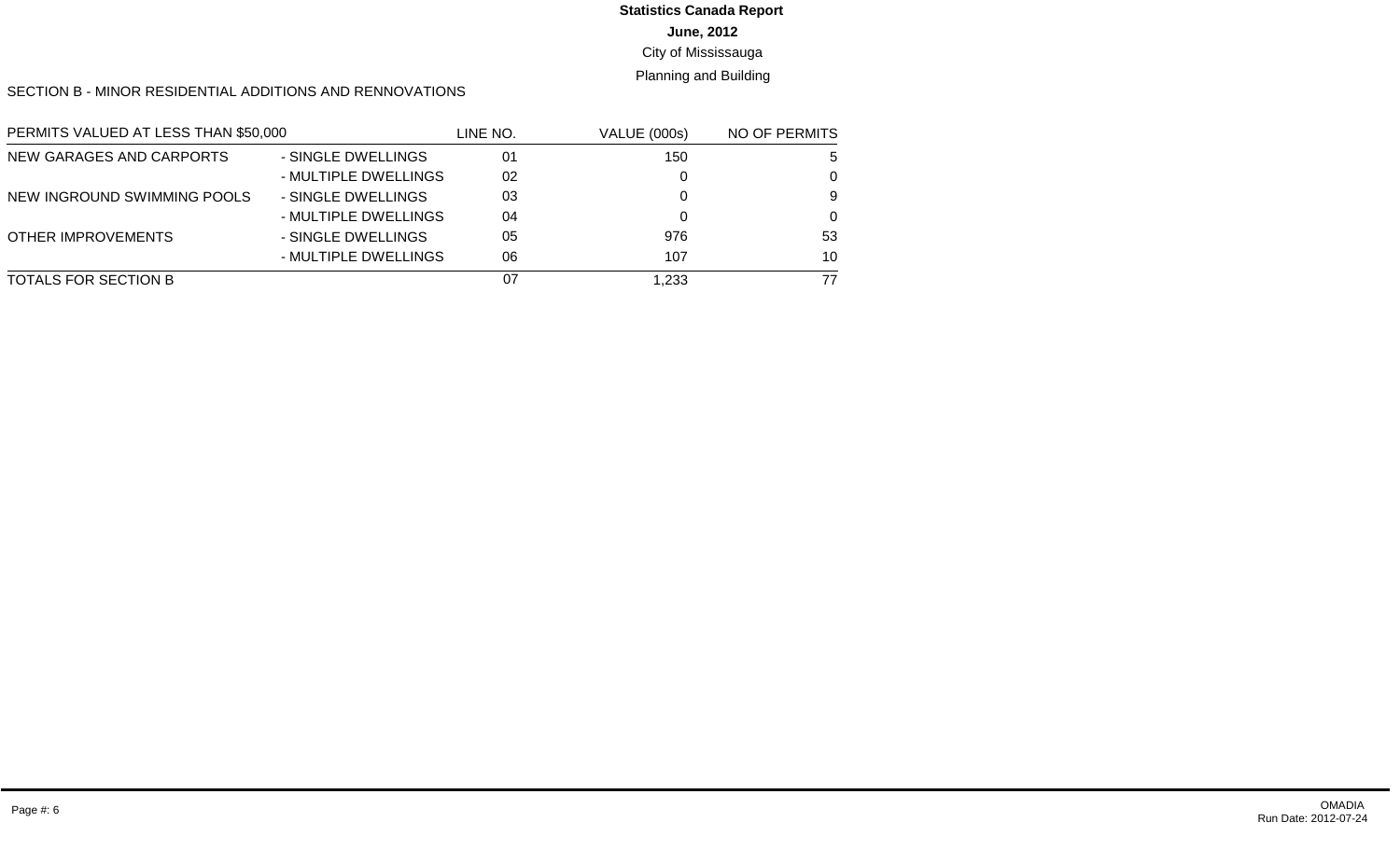# **Statistics Canada Report**

**June, 2012**

City of Mississauga

Planning and Building

SECTION C - MINOR NON-RESIDENTIAL PROJECTS

| PERMITS VALUED AT LESS THAN \$250,000 |                             | LINE NO. | VALUE (000s) | NO OF PERMITS |
|---------------------------------------|-----------------------------|----------|--------------|---------------|
| INDUSTRIAL                            | - NEW CONSTRUCTION          | 08       |              | 0             |
|                                       | - ADDITIONS AND RENOVATIONS | 09       | 2511         | 46            |
| <b>COMMERCIAL</b>                     | - NEW CONSTRUCTION          | 10       |              | $\Omega$      |
|                                       | - ADDITIONS AND RENOVATIONS | 11       | 6108         | 96            |
| INSTITUTIONAL OR GOVERNMENTAL         | - NEW CONSTRUCTION          | 12       |              | $\Omega$      |
|                                       | - ADDITIONS AND RENOVATIONS | 13       | 1131         | 20            |
| TOTALS FOR SECTION C                  |                             | 14       | 9,750        | 162           |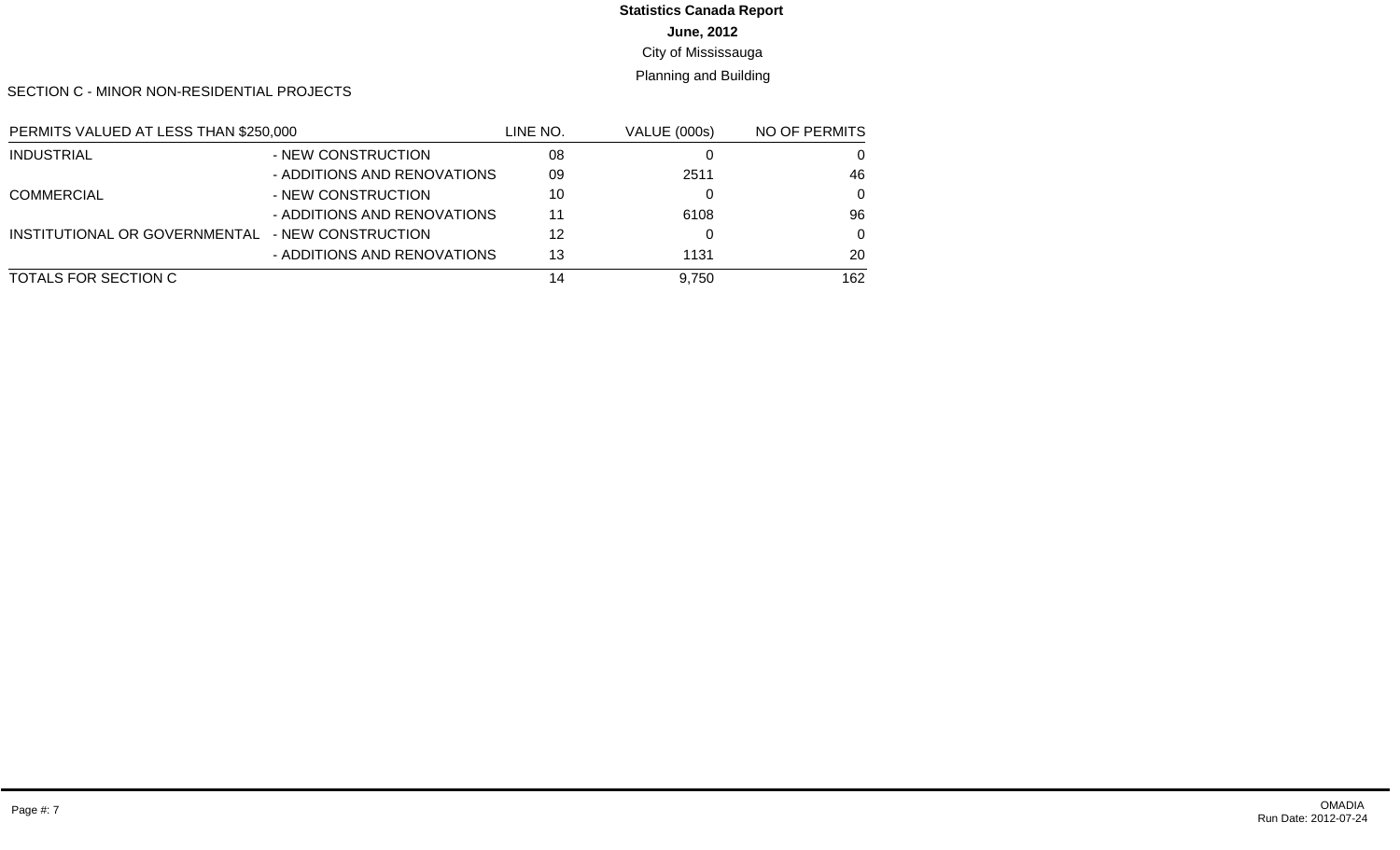#### SECTION D - RESIDENTIAL DEMOLITIONS

| <b>TVDE</b>     | SINGLE | <b>SEMI</b> | RC.<br>WU | ∵ROW. | <b>CONDO ROW</b> | $\mathbf{r}$<br>וח<br>$\overline{\phantom{a}}$<br>--- | $\sqrt{2}$<br>∸<br>`` | பார<br>וםח | $-2 - 1$<br>ΓΔ<br>᠁ |
|-----------------|--------|-------------|-----------|-------|------------------|-------------------------------------------------------|-----------------------|------------|---------------------|
| , INITS<br># OF |        |             |           |       |                  |                                                       |                       |            |                     |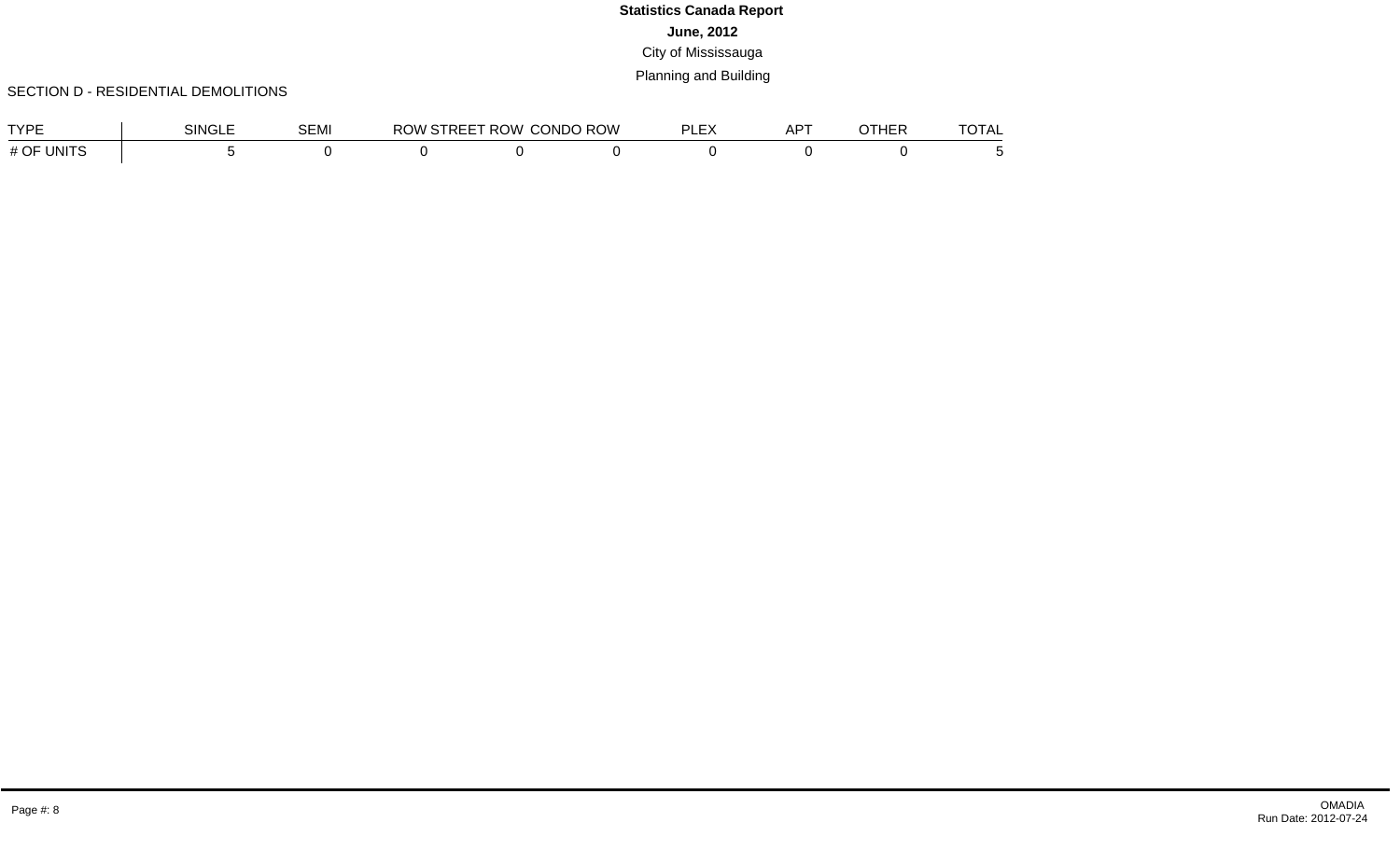#### SECTION A - MAJOR CONSTRUCTION PROJECTS

|                        | SUBTOTAL PERSCRIBED VALUE(000s):<br>SUBTOTAL DWELLING UNITS:                            | 16,472<br>38                                                                      |                                              |                   |                                                     |                                                 |                                         |             |                   |       |                                                                                                                                |                |
|------------------------|-----------------------------------------------------------------------------------------|-----------------------------------------------------------------------------------|----------------------------------------------|-------------------|-----------------------------------------------------|-------------------------------------------------|-----------------------------------------|-------------|-------------------|-------|--------------------------------------------------------------------------------------------------------------------------------|----------------|
| <b>SUBTOTAL AREA:</b>  |                                                                                         | 10.115                                                                            |                                              |                   |                                                     |                                                 |                                         |             |                   |       |                                                                                                                                |                |
|                        | PERMIT NO NAME OF OWNER                                                                 | NAME OF BUILDER                                                                   | <b>LOCATION</b>                              | <b>UNIT NO</b>    | <b>LEGAL DESCRIPTION</b>                            | <b>BUILDING TYPE</b>                            | <b>TYPE OF WORK</b>                     | VALUE(000s) |                   |       | DWELLING AREA(m2) DESCRIPTION                                                                                                  | <b>LINE</b>    |
| 8 2 7 2                | <b>DI BLASIO</b><br>CORPORATION                                                         | 1215846 ONTARIO LTD                                                               | 6750 MCLAUGHLIN RD 3<br>6756 MCLAUGHLIN RD 3 |                   | B 82 PLAN M-1710                                    | APARTMENT (> 6 UNITS)                           | <b>NEW BUILDING</b>                     | 3,034       | 12 <sup>2</sup>   |       | 2.135 NEW - APARTMENT BUILDING<br>WITH UNDERGROUND<br><b>PARKING</b>                                                           | $\mathbf{1}$   |
| 8 2 7 3                | <b>DI BLASIO</b><br>CORPORATION                                                         | 1215846 ONTARIO LTD                                                               | 6760 MCLAUGHLIN RD 2<br>6766 MCLAUGHLIN RD 2 |                   | B 82 PLAN M-1710                                    | APARTMENT (> 6 UNITS)                           | <b>NEW BUILDING</b>                     | 2,997       | $12 \overline{ }$ |       | 2.145 NEW - APARTMENT BUILDING<br>WITH UNDERGROUND<br><b>PARKING</b>                                                           | $\overline{2}$ |
| 8 2 7 6                | <b>DIBLASIO</b><br><b>CORPORATION</b>                                                   | 1215846 ONTARIO LTD                                                               | 6780 MCLAUGHLIN RD 1<br>6786 MCLAUGHLIN RD 1 |                   | B 82 PLAN M-1710                                    | APARTMENT (> 6 UNITS)                           | <b>NEW BUILDING</b>                     | 2,681       | 12                | 1.884 | NEW - APARTMENT BUILDING<br>WITH UNDERGROUND<br><b>PARKING</b>                                                                 | 3              |
| 11 6238                | Private individual data<br>protected by Privacy<br>legislation                          | Private individual data protected 15 PIONEER DR<br>by Privacy legislation         |                                              |                   | <b>PLAN 592 LOT 7</b>                               | <b>DETACHED DWELLING</b>                        | <b>ADDITION AND</b><br><b>ALTER</b>     | 275         |                   |       | 175 ADD/ALTER - 2ND-STOREY<br>ADDITION, UNHEATED REAR-<br>ADD, GARAGE EXTENSION,<br>FINISHED BASEMENT & INTER-<br><b>ALTER</b> | $\overline{4}$ |
| 11 6667                | CHURCHILL 1945<br><b>DUNDAS INC</b>                                                     | CHURCHILL 1945 DUNDAS<br><b>INC</b>                                               | 1945 DUNDAS ST E                             |                   | 1-3&BASEMENT CON 1 NDS PT LOT 1                     | <b>COMMERCIAL RETAIL -</b><br><b>MULTI-USER</b> | <b>ALTERATION</b><br>TO EXIST BLDG      | 2,104       |                   |       | RETAIL SALES, ACCESSORY<br><b>REPAIR AND STORAGE</b>                                                                           | 5              |
| 11 7076                | Private individual data<br>protected by Privacy<br>legislation                          | Private individual data protected 190 MAPLEWOOD RD<br>by Privacy legislation      |                                              |                   | PLAN 384 LOT 7                                      | <b>DETACHED DWELLING</b>                        | <b>ADDITION AND</b><br><b>ALTER</b>     | 427         |                   | 239   | ADD/ALTS - 1&2 STOREY<br>ADDITION, DECK, PORCH,<br>BASEMENT W/O. GROUND FLR<br>ALTS & EXTERIOR RECLAD                          | 6              |
| 11 7089                | <b>SSTI MAVIS</b><br>MISSISSAUGA, LLC /<br><b>STRATEGIC STORAGE</b><br><b>TRUST INC</b> | <b>MAPLE REINDERS</b><br><b>CONSTRUCTORS LTD</b>                                  | 3142 MAVIS RD 2                              | BLDG <sub>2</sub> | CON 1 NDS PT LOT 21                                 | <b>SINGLE TENANT</b><br><b>INDUSTRIAL</b>       | <b>NEW BUILDING</b>                     | 1.790       |                   |       | 1,765 NEW - 1 STOREY SELF<br>STORAGE BUILDING,<br><b>STRATEGIC STORAGE TRUST</b><br><b>INC</b>                                 | $\overline{7}$ |
| 12 167                 | Private individual data<br>protected by Privacy<br>legislation                          | Private individual data protected 1023 BALDWIN RD<br>by Privacy legislation       |                                              |                   | PLAN 493 LOT 9                                      | <b>DETACHED DWELLING</b>                        | <b>ADDITION AND</b><br><b>ALTER</b>     | 87          |                   |       | 40 ADD/ALTER - 2ND-STOREY<br>ADDITION, NEW ROOF &<br><b>INTERIOR ALTERATIONS</b>                                               | 8              |
| 12 186                 | Private individual data<br>protected by Privacy<br>legislation                          | Private individual data protected 27 BRANT AVE<br>by Privacy legislation          |                                              |                   | <b>PLAN F12 LOT 235</b>                             | <b>DETACHED DWELLING</b>                        | <b>ADDITION AND</b><br><b>ALTER</b>     | 190         |                   |       | 145 ADD & ALTS - 2ND STOREY<br><b>ADDITION, EXTERIOR</b><br><b>CLADDING &amp; RELOCATE</b><br><b>STAIRS</b>                    | 9              |
| 12 2 9 6               | <b>DI BLASIO</b><br>CORPORATION                                                         | 1215846 ONTARIO LTD                                                               | 6628 ROTHSCHILD TR                           |                   | L 19 PLAN M-1710                                    | <b>DETACHED DWELLING</b>                        | <b>NEW BUILDING</b>                     | 812         |                   | 461   | <b>SFD - CUSTOM</b>                                                                                                            | 10             |
| 12 3 58                | Private individual data<br>protected by Privacy<br>legislation                          | Private individual data protected 2613 FIFTH LINE WEST<br>by Privacy legislation  |                                              |                   | PLAN 396 S PT LOT 1                                 | <b>DETACHED DWELLING</b>                        | <b>NEW BUILDING</b>                     | 704         | $\overline{1}$    | 404   | SFD - CUSTOM                                                                                                                   | 11             |
| 12 3 8 5<br><b>FTR</b> | PEEL BOARD OF<br><b>EDUCATION</b>                                                       | PEEL BOARD OF EDUCATION 2455 CASHMERE AVE                                         |                                              |                   | PL M77 BLK B. PL M54 BLK<br><b>B. PL M136 BLK B</b> | SCHOOL - ELEMENTARY                             | <b>ADDITION TO</b><br><b>EXIST BLDG</b> | 1,201       |                   |       | 635 ADDITION - 1-STOREY<br>KINDERGARTEN ADDITION.<br><b>CASHMERE AVENUE P.S. -</b><br>FOUNDATION TO ROOF                       | 12             |
| 12799                  | Private individual data<br>protected by Privacy<br>legislation                          | Private individual data protected 1040 JOHNSON'S LANE L<br>by Privacy legislation |                                              |                   | PT LT 1 PLAN M-1358 - PT<br>1 43R24089              | SEMI-DETACHED<br><b>DWELLING</b>                | <b>ADDITION TO</b><br><b>EXIST BLDG</b> | 50          |                   | 23    | ADDITION - 1 STOREY HEATED<br><b>ADDITION</b>                                                                                  | 13             |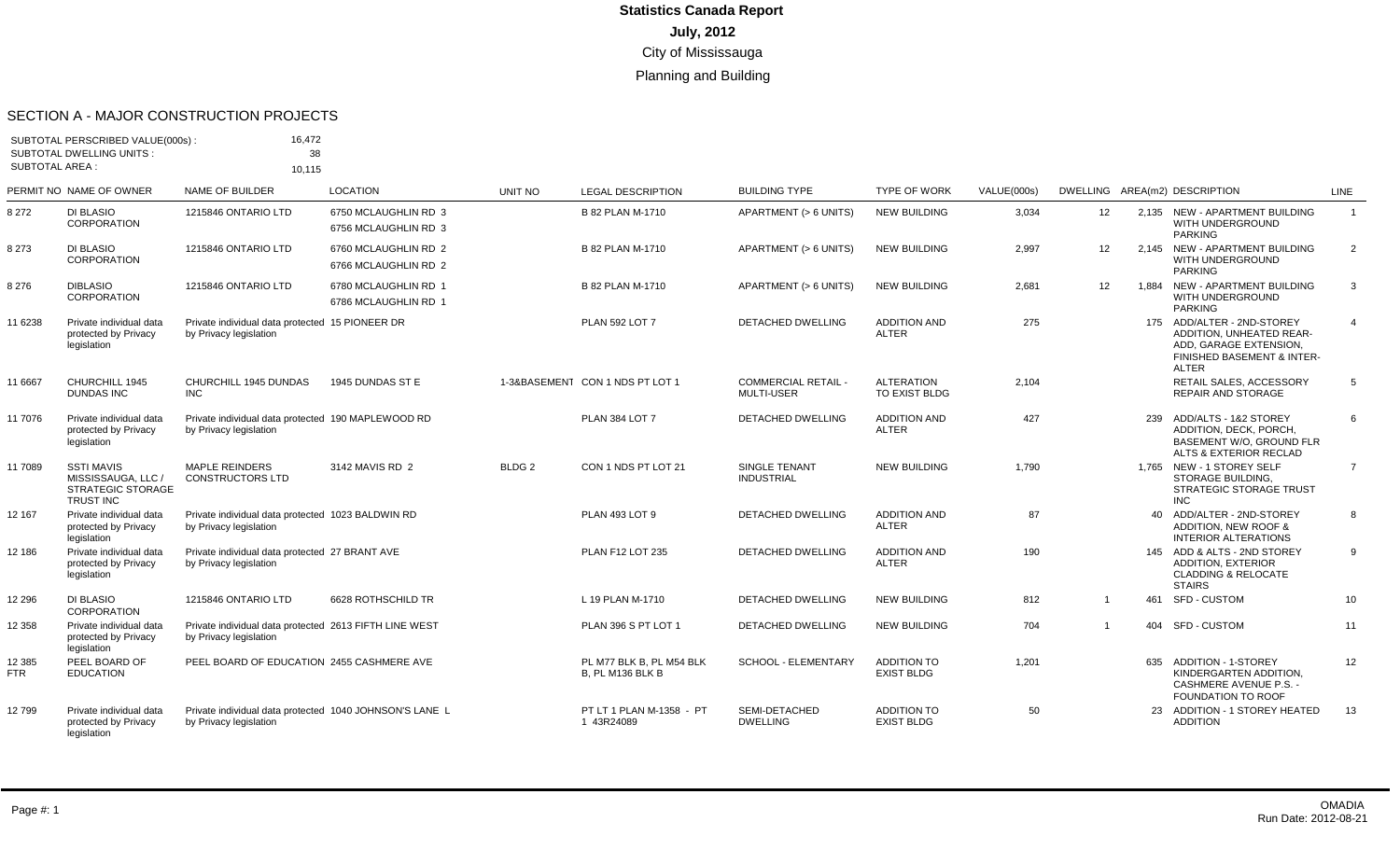| <b>SUBTOTAL AREA:</b> | SUBTOTAL PERSCRIBED VALUE(000s):<br><b>SUBTOTAL DWELLING UNITS:</b> | 14,979<br>$\boldsymbol{\Delta}$<br>5.420                                     |                              |                  |                                                                     |                                                 |                                           |             |                |     |                                                                                                                                          |                |
|-----------------------|---------------------------------------------------------------------|------------------------------------------------------------------------------|------------------------------|------------------|---------------------------------------------------------------------|-------------------------------------------------|-------------------------------------------|-------------|----------------|-----|------------------------------------------------------------------------------------------------------------------------------------------|----------------|
|                       | PERMIT NO NAME OF OWNER                                             | <b>NAME OF BUILDER</b>                                                       | <b>LOCATION</b>              | UNIT NO          | <b>LEGAL DESCRIPTION</b>                                            | <b>BUILDING TYPE</b>                            | <b>TYPE OF WORK</b>                       | VALUE(000s) |                |     | DWELLING AREA(m2) DESCRIPTION                                                                                                            | LINE           |
| 12881                 | Private individual data<br>protected by Privacy<br>legislation      | Private individual data protected 1068 HENLEY RD<br>by Privacy legislation   |                              |                  | PLAN 520 LOT 83                                                     | <b>DETACHED DWELLING</b>                        | <b>ADDITION AND</b><br><b>ALTER</b>       | 120         |                |     | 64 ADD/ALTER - 2ND-STOREY<br>ADDITION, PORCH, DORMERS<br>& DECK                                                                          | $\overline{1}$ |
| 12 907<br>FDN         | PEEL DISTRICT<br><b>SCHOOL BOARD</b>                                | PEEL DISTRICT SCHOOL<br><b>BOARD</b>                                         | 1065 MISSISSAUGA VALLEY BLVD |                  | PLAN 935 PT BLK H                                                   | SCHOOL - ELEMENTARY                             | <b>ADDITION AND</b><br><b>ALTER</b>       | 436         |                |     | 213 ADDITION/ALTERATIONS -<br>KINDERGARTEN & CLASS<br>ROOM ADDITION, BRIARWOOD<br>PUBLIC SCHOOL<br><b>FOUNDATION ONLY</b>                | $\overline{2}$ |
| 12 1019               | W.C. 401<br>DEVELOPMENTS LTD                                        | W.C. 401 DEVELOPMENTS<br>LTD                                                 | 3136 ARGENTIA RD H           | BLD-H            | CON 11 NS PT L 13 - PTS<br>5, 9, 10 43R25818                        | <b>COMMERCIAL RETAIL-</b><br>SINGLE USER        | <b>NEW BUILDING</b>                       | 1,246       |                |     | 913 NEW - COMMERCIAL SHELL<br><b>RETAIL BUILDING</b>                                                                                     | $\mathbf{3}$   |
| 12 1020               | W.C. 401<br><b>DEVELOPMENTS LTD</b>                                 | W.C. 401 DEVELOPMENTS<br><b>LTD</b>                                          | 3126 ARGENTIA RD B           | BLD-B            | CON 11 NS PT L 13 - PTS<br>5, 9, 10 43R25818                        | <b>COMMERCIAL RETAIL-</b><br>SINGLE USER        | <b>NEW BUILDING</b>                       | 4.767       |                |     | 2.619 NEW - COMMERCIAL RETAIL<br><b>BUILDING - MARSHALLS</b>                                                                             | $\overline{4}$ |
| 12 1070               | Private individual data<br>protected by Privacy<br>legislation      | Private individual data protected 1527 DOUGLAS DR<br>by Privacy legislation  |                              |                  | PLAN B9 PT BLK H                                                    | DETACHED DWELLING                               | <b>NEW BUILDING</b>                       | 903         | $\overline{1}$ | 427 | SFD - CUSTOM SFD WITH<br><b>FINISHED BASEMENT/</b><br>DEMOLISH EXISTING SFD,<br>DETACHED GARAGE & FRAME<br>SHED.                         | 5              |
| 12 1119               | <b>REGION OF PEEL</b>                                               | <b>REGION OF PEEL</b>                                                        | 6405 KESTREL RD              |                  | PLAN M449 PT BLK 11<br>RP 43R13576 PARTS 1.2<br>PLAN M664 PT BLK 18 | <b>GOVERNMENTAL</b>                             | <b>ALTERATION</b><br><b>TO EXIST BLDG</b> | 408         |                |     | <b>INTERIOR ALTERATIONS</b>                                                                                                              | 6              |
| 12 1166               | Private individual data<br>protected by Privacy<br>legislation      | Private individual data protected 1168 SYLVA RD<br>by Privacy legislation    |                              |                  | PLAN 448 LOT 10                                                     | <b>DETACHED DWELLING</b>                        | <b>ADDITION AND</b><br><b>ALTER</b>       | 240         |                | 159 | (2) STOREY REAR ADDITION,<br>FRONT PORCH & DECK                                                                                          | $\overline{7}$ |
| 12 1194               | Private individual data<br>protected by Privacy<br>legislation      | Private individual data protected 22 JOYMAR DR<br>by Privacy legislation     |                              |                  | PLAN 529 LOT 51                                                     | <b>DETACHED DWELLING</b>                        | <b>NEW BUILDING</b>                       | 512         | $\mathbf{1}$   |     | 262 SFD - CUSTOM SFD.<br><b>DEMOLISH EXISTING SFD &amp;</b><br><b>ACCESSORY STRUCTURE</b><br>(POOLHOUSE)                                 | 8              |
| 12 1205               | Private individual data<br>protected by Privacy<br>legislation      | Private individual data protected 1244 MELBA RD<br>by Privacy legislation    |                              |                  | PLAN 439 LOT 137                                                    | <b>DETACHED DWELLING</b>                        | <b>NEW BUILDING</b>                       | 553         | $\overline{1}$ | 294 | NEW CUSTOM SFD/ DEMOLISH<br><b>EXISTING SFD - EXISTING</b><br><b>FOUNDATION TO REMAIN</b>                                                | 9              |
| 12 1232               | Private individual data<br>protected by Privacy<br>legislation      | ALPHYN CONSTRUCTION INC 4444 JENKINS CRES                                    |                              |                  | PLAN M573 LOT 210                                                   | <b>DETACHED DWELLING</b>                        | <b>NEW BUILDING</b>                       | 768         | $\mathbf{1}$   | 377 | NEW CUSTOM SFD WITH<br><b>FINISHED BASEMENT</b>                                                                                          | 10             |
| 12 1298               | <b>NCR CANADA LTD</b>                                               | <b>INTACT INSURANCE</b>                                                      | 6925 CENTURY AVE             | 8-10 FLR         | PL M13, PT BLK A, PT BLK B<br>- PTS 1, 2, 8 43R33277                | <b>COMMERCIAL OFFICE -</b><br><b>MULTI-USER</b> | <b>ALTERATION</b><br>TO EXIST BLDG        | 4,123       |                |     | <b>OFFICE</b>                                                                                                                            | 11             |
| 12 1300               | ORLANDO<br>CORPORATION                                              | LINEAR CONTOURS INC                                                          | 100 MILVERTON DR             | <b>1ST FLOOR</b> | PLAN M832 PT BLK 2<br>RP 43R17361 PARTS 1-3                         | <b>COMMERCIAL OFFICE -</b><br><b>MULTI-USER</b> | <b>ALTERATION</b><br>TO EXIST BLDG        | 493         |                |     | <b>INTERIOR ALTERATIONS -</b><br>ORACLE CANADA ULC                                                                                       | 12             |
| 12 1304               | TILLYARD MGMT LTD                                                   | 711KS PROPERTY LTD / 711KS PROPERTY LTD<br>TILLYARD MGMT LTD                 | 7311 KIMBEL ST               | $\overline{1}$   | PLAN 875 BLK C                                                      | <b>MULTI-TENANT</b><br><b>INDUSTRIAL</b>        | <b>ALTERATION</b><br>TO EXIST BLDG        | 251         |                |     | WAREHOUSE/DISTRIBUTION<br><b>FACILITY (NO OUTDOOR</b><br>STORAGE)                                                                        | 13             |
| 12 1315               | Private individual data<br>protected by Privacy<br>legislation      | Private individual data protected 240 PINETREE WAY<br>by Privacy legislation |                              |                  | PLAN 341 PT LOT 9                                                   | <b>DETACHED DWELLING</b>                        | <b>ADDITION AND</b><br><b>ALTER</b>       | 159         |                |     | 92 ADD & ALTS - INTERIOR<br>ALTERATIONS, NEW REAR<br>PORCH, EXT OF GARAGE IN<br>REAR, HEATED ADDITION &<br>ALTERATIONS OF FRONT<br>PORCH | 14             |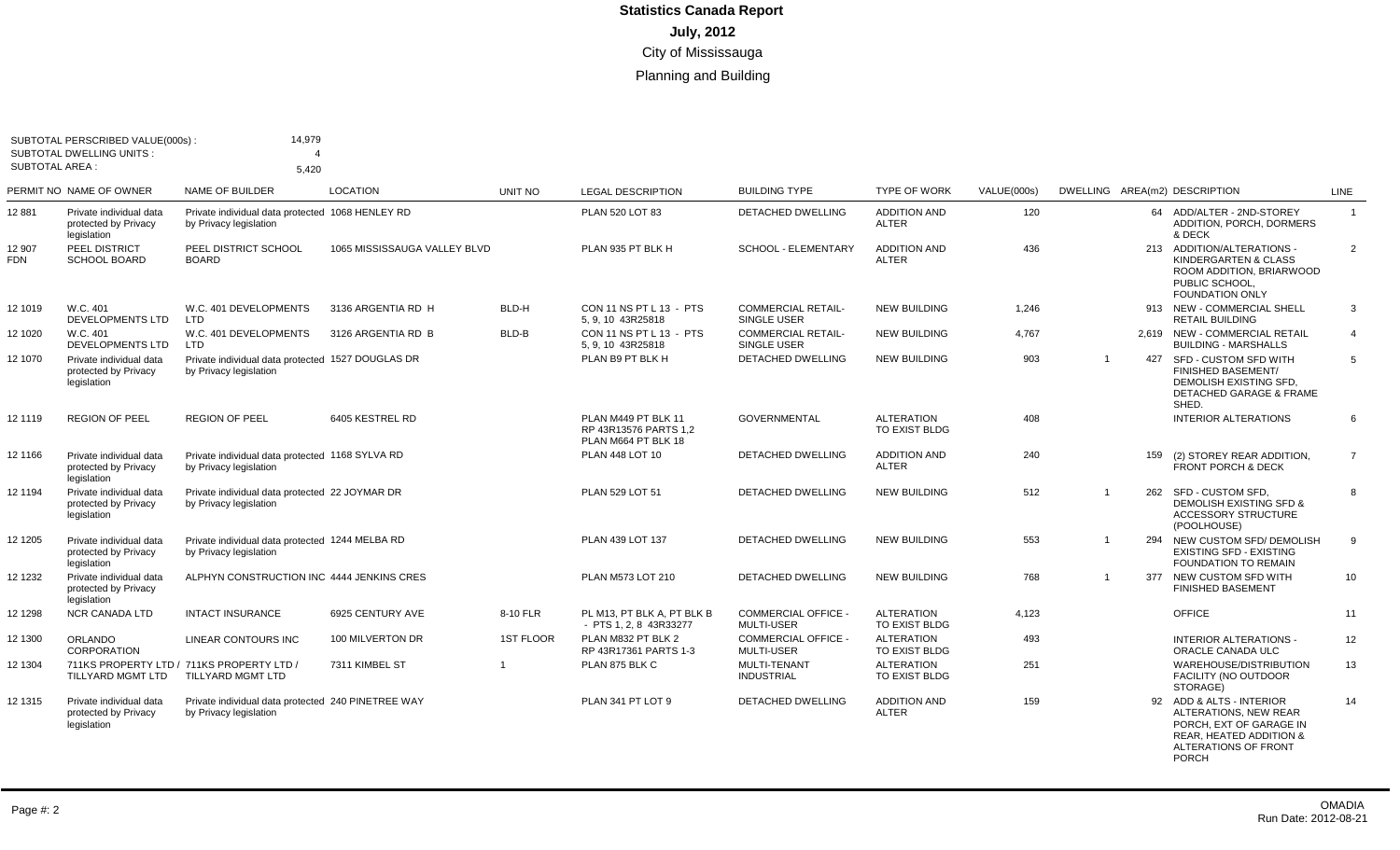| <b>SUBTOTAL AREA:</b> | SUBTOTAL PERSCRIBED VALUE(000s)<br>SUBTOTAL DWELLING UNITS:    | 9,800<br>2,262                                                                |                                             |                    |                                                                                              |                                                 |                                     |             |                |     |                                                                                                                                               |                |
|-----------------------|----------------------------------------------------------------|-------------------------------------------------------------------------------|---------------------------------------------|--------------------|----------------------------------------------------------------------------------------------|-------------------------------------------------|-------------------------------------|-------------|----------------|-----|-----------------------------------------------------------------------------------------------------------------------------------------------|----------------|
|                       | PERMIT NO NAME OF OWNER                                        | NAME OF BUILDER                                                               | <b>LOCATION</b>                             | <b>UNIT NO</b>     | <b>LEGAL DESCRIPTION</b>                                                                     | <b>BUILDING TYPE</b>                            | <b>TYPE OF WORK</b>                 | VALUE(000s) |                |     | DWELLING AREA(m2) DESCRIPTION                                                                                                                 | LINE           |
| 12 1339               | Private individual data<br>protected by Privacy<br>legislation | Private individual data protected 830 STARGAZER DR<br>by Privacy legislation  |                                             |                    | PLAN M890 LOT 70                                                                             | <b>DETACHED DWELLING</b>                        | <b>NEW BUILDING</b>                 | 574         | $\overline{1}$ |     | 320 NEW CUSTOM SFD                                                                                                                            | $\overline{1}$ |
| 12 1341               |                                                                | ROCKETT REALTY LTD KMA CONTRACTING INC                                        | 3360 WOLFEDALE RD 2                         |                    | CON 1 NDS PT LT 22 -<br>43R29832 PTS 2-4, 7-12                                               | <b>COMMERCIAL - OTHER</b>                       | <b>ADDITION AND</b><br>ALTER        | 3,306       |                | 364 | ADD/ALT - MEZZANINE<br>ADDITION & INTERIOR<br>ALTERATIONS - WOLFEDALE<br>MULTI-SPORT RECREATIONAL<br><b>FACILITY</b>                          | $\overline{2}$ |
| 12 1389               | THE ELIA CORP                                                  | THE ELIA CORP                                                                 | 1177 CENTRAL PKY W A                        | AS NOTED           | RANGE 3 NDS PT LOTS 7.8                                                                      | <b>COMMERCIAL RETAIL -</b><br>MULTI-USER        | <b>ALTERATION</b><br>TO EXIST BLDG  | 530         |                |     | RETAIL STORE + ACCESSORY<br>RESTAURANT (22 SEATS)                                                                                             | $\mathbf{3}$   |
| 12 1401               | Private individual data<br>protected by Privacy<br>legislation | <b>ARTISTIC HOME</b><br><b>IMPROVEMENTS</b>                                   | 19 ROSEWOOD AVE                             |                    | PLAN F12 LOT 31                                                                              | <b>DETACHED DWELLING</b>                        | <b>ADDITION AND</b><br><b>ALTER</b> | 78          |                |     | 45 ADD/ALTER - 2ND-STOREY<br>ADDITION. FRONT-BALCONY.<br>1-STOREY REAR ADDITION,<br><b>DECK &amp; INTERIOR-RENO</b>                           | $\overline{4}$ |
| 12 1441               | Private individual data<br>protected by Privacy<br>legislation | Private individual data protected 546 COMANCHE RD<br>by Privacy legislation   |                                             |                    | PLAN 667 L 21                                                                                | <b>DETACHED DWELLING</b>                        | <b>ADDITION AND</b><br><b>ALTER</b> | 281         |                |     | 152 ADDN/ALTS - REAR 1 STOREY<br>ADDITION + 2ND FLR ADDN.<br>BALCONY, WALK-OUT, ROOF<br><b>REPLACEMENT AND</b><br><b>EXTERIOR RECLADDING.</b> | 5              |
| 12 1442               | <b>GWL REALTY</b><br>ADVISORS INC                              | STANTEC CONSULTING INC 2100 DERRY RD W A                                      |                                             | 300                | CON 5 WHS PT LT 11.<br>43R14863 PT PARTS 11-13,<br>15, 23, 25, 26                            | <b>COMMERCIAL OFFICE -</b><br><b>MULTI-USER</b> | <b>ALTERATION</b><br>TO EXIST BLDG  | 573         |                |     | OFFICE                                                                                                                                        | 6              |
| 12 1451               | 1274561 ONTARIO INC /<br>THE TORGAN GROUP                      | 1274561 ONTARIO INC / THE<br><b>TORGAN GROUP</b>                              | 1515 MATHESON BLVD E                        | <b>B1-B4</b>       | CON 4 EHS PT LT 2.<br>43R2759 PTS 4, 5, 43R-<br>24789 PTS 19-22. LESS<br>43R24789, PTS 15-18 | <b>COMMERCIAL - OTHER</b>                       | <b>ALTERATION</b><br>TO EXIST BLDG  | 250         |                |     | <b>RETAIL</b>                                                                                                                                 | $\overline{7}$ |
| 12 1467               | Private individual data<br>protected by Privacy<br>legislation | Private individual data protected 1325 CANFORD CRES<br>by Privacy legislation |                                             |                    | PLAN 655 LOT 38                                                                              | <b>DETACHED DWELLING</b>                        | <b>ADDITION AND</b><br>ALTER        | 121         |                |     | 61 INTERIOR ALTERATIONS &<br><b>REAR ADDITION</b>                                                                                             | 8              |
| 12 1532               | PEEL BOARD OF<br><b>EDUCATION</b>                              | PEEL BOARD OF EDUCATION 2180 HARVEST DR                                       |                                             |                    | PLAN 466 BLK B                                                                               | <b>SCHOOL - ELEMENTARY</b>                      | <b>ALTERATION</b><br>TO EXIST BLDG  | 906         |                |     | <b>ALTERATIONS - INTERIOR</b><br><b>RENOVATIONS &amp; PARKING</b><br>LOT EXPANSION, APPLWOOD<br>ACRES D.C                                     | -9             |
| 12 1533               | UNIVERSITY OF<br><b>TORONTO</b><br>MISSISSAUGA CAMPUS          | OLAR LTD                                                                      | 3359 MISSISSAUGA RD                         | <b>BLK J&amp;K</b> | RANGE 1 TO 3 NDS PT LTS<br>3-5 PLAN 550 PT BLK M.<br>43R31817 PARTS 4 5 AND 6                | SCHOOL - OTHER                                  | <b>ALTERATION</b><br>TO EXIST BLDG  | 815         |                |     | 1.320 INTERIOR ALTERATIONS -<br><b>FOOD COURT RENOVATION</b>                                                                                  | 10             |
| 12 1537               | <b>FIRST CAPITAL</b><br>(MEADOWVALE) CORP                      | <b>CANADIAN ALLCON</b><br><b>CONTRUCTION LTD</b>                              | 6875 MEADOWVALE TOWN<br><b>CENTRE CIR P</b> | BLD-P              | PL M182 LT 4. PT LT 1.<br>43R6079 PTS 1-6, 43R6209<br><b>PTS 1-9</b>                         | <b>COMMERCIAL - OTHER</b>                       | <b>ALTERATION</b><br>TO EXIST BLDG  | 724         |                |     | <b>INTERIOR ALTERATIONS -</b><br><b>GOODLIFE FITNESS</b>                                                                                      | 11             |
| 12 1541               | <b>REDKNEE INC</b>                                             | <b>REDKNEE INC</b>                                                            | 2560 MATHESON BLVD E                        | 4TH&PT 3RD         | PEEL CONDO PLAN 438                                                                          | <b>COMMERCIAL OFFICE -</b><br><b>MULTI-USER</b> | <b>ALTERATION</b><br>TO EXIST BLDG  | 992         |                |     | <b>INTERIOR ALTERATIONS -</b><br><b>REDKNEE INC</b>                                                                                           | 12             |
| 12 1581               | SOUTHDOWN<br>BUILDERS (CLARKSON) (CLARKSON) LTD<br><b>LTD</b>  | <b>SOUTHDOWN BUILDERS</b>                                                     | 1730 LAKESHORE RD W                         |                    | CON 3 SDS PT LOT 28                                                                          | <b>COMMERCIAL RETAIL-</b><br><b>SINGLE USER</b> | <b>ALTERATION</b><br>TO EXIST BLDG  | 370         |                |     | <b>INTERIOR ALTERATIONS.</b><br><b>EXTERIOR RECLADDING &amp;</b><br><b>REMOVE CANOPY</b>                                                      | 13             |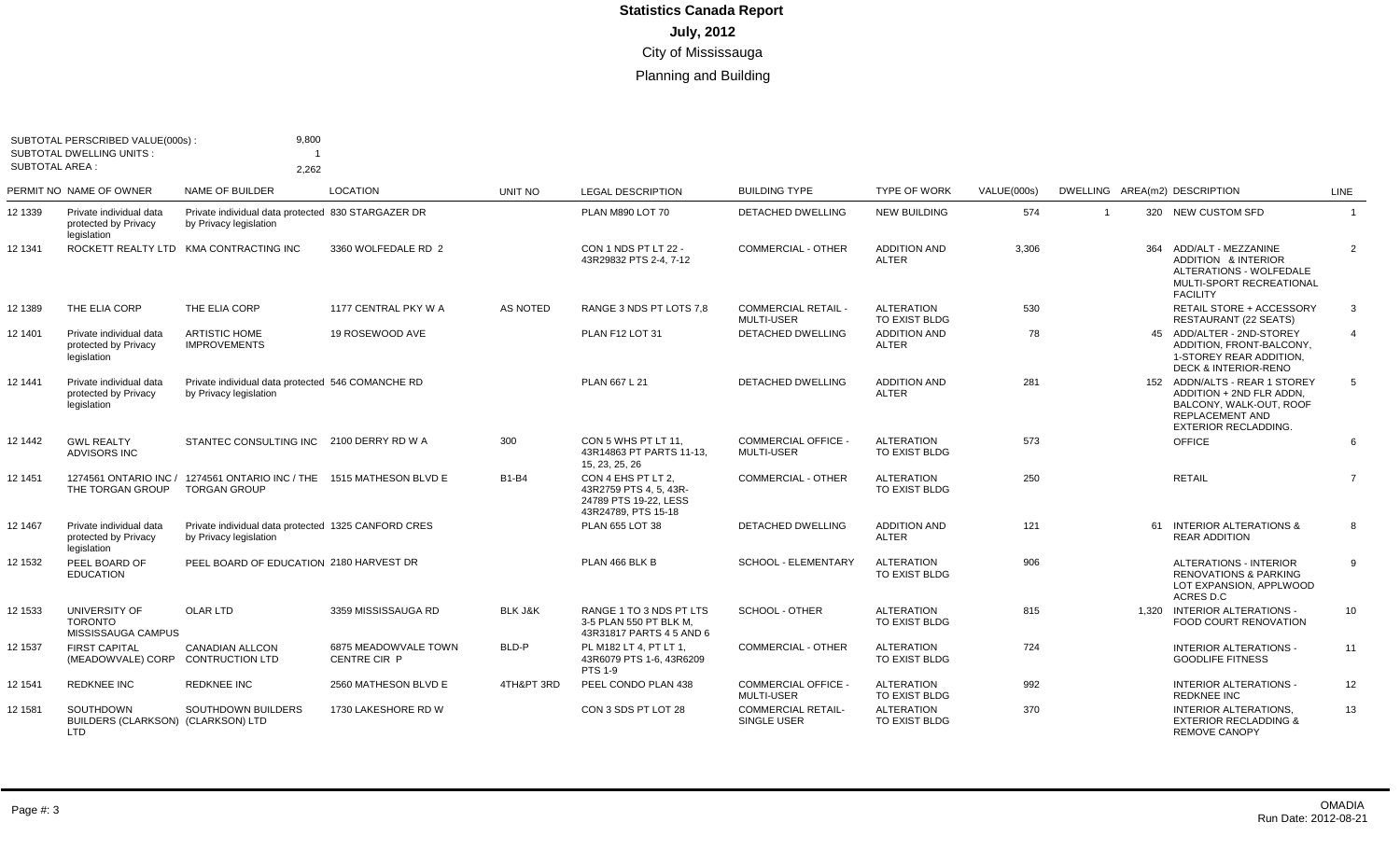| <b>SUBTOTAL AREA:</b> | SUBTOTAL PERSCRIBED VALUE(000s):<br><b>SUBTOTAL DWELLING UNITS:</b>               | 4,811<br>3                                                                      |                           |                |                                                                                             |                                                 |                                         |             |                |     |                                                                     |                |
|-----------------------|-----------------------------------------------------------------------------------|---------------------------------------------------------------------------------|---------------------------|----------------|---------------------------------------------------------------------------------------------|-------------------------------------------------|-----------------------------------------|-------------|----------------|-----|---------------------------------------------------------------------|----------------|
|                       |                                                                                   | 895                                                                             |                           |                |                                                                                             |                                                 |                                         |             |                |     |                                                                     |                |
|                       | PERMIT NO NAME OF OWNER                                                           | NAME OF BUILDER                                                                 | <b>LOCATION</b>           | <b>UNIT NO</b> | <b>LEGAL DESCRIPTION</b>                                                                    | <b>BUILDING TYPE</b>                            | <b>TYPE OF WORK</b>                     | VALUE(000s) |                |     | DWELLING AREA(m2) DESCRIPTION                                       | LINE           |
| 12 1590               | <b>MISSISSAUGA</b><br><b>EXECUTIVE CENTRE</b><br>LTD / OXFORD<br>PROPERTIES GROUP | MISSISSAUGA EXECUTIVE<br>CENTRE LTD / OXFORD<br>PROPERTIES GROUP                | 2 ROBERT SPECK PKY        | 600            | PL M270 BLK B - 43R30517<br><b>PTS 1-6</b>                                                  | <b>COMMERCIAL OFFICE</b><br><b>MULTI-USER</b>   | <b>ALTERATION</b><br>TO EXIST BLDG      | 280         |                |     | <b>INTERIOR ALTERATIONS -</b><br>STORCK CANADA INC                  | $\overline{1}$ |
| 12 1595               | Private individual data<br>protected by Privacy<br>legislation                    | Private individual data protected 3386 CLANFIELD CRES<br>by Privacy legislation |                           |                | PLAN 701 LOT 214                                                                            | <b>DETACHED DWELLING</b>                        | <b>ADDITION TO</b><br><b>EXIST BLDG</b> | 60          |                |     | 46 ADDITION - REAR HEATED 1<br>STOREY ADDITION                      | 2              |
| 12 1597               | <b>GE CANADA REAL</b><br><b>ESTATE EQUITY</b>                                     | <b>GE CANADA REAL ESTATE</b><br><b>EQUITY</b>                                   | 2400 MEADOWPINE BLVD      | 100-02,104     | PL 43M852 B 25, 26, PT B 27<br>-43R23850 PTS 5, 6, 7, 9-15                                  | <b>COMMERCIAL OFFICE -</b><br>MULTI-USER        | <b>ALTERATION</b><br>TO EXIST BLDG      | 268         |                |     | <b>OFFICE</b>                                                       | 3              |
| 12 1606               | BULK BARN FOODS LTD WEEKES GENERAL                                                | <b>CONTRACTING LTD</b>                                                          | 1510 DUNDAS ST E C6       | 10, BLD-C6     | CON 1 SDS, PT LTS 4, 5 -<br>PTS 1, 3-9, 14, 16 43R33993                                     | <b>COMMERCIAL RETAIL -</b><br><b>MULTI-USER</b> | <b>ALTERATION</b><br>TO EXIST BLDG      | 288         |                |     | <b>RETAIL</b>                                                       | $\overline{4}$ |
| 12 1610               | Private individual data<br>protected by Privacy<br>legislation                    | Private individual data protected 1632 TRUSCOTT DR<br>by Privacy legislation    |                           |                | <b>PLAN 574 LOT 78</b>                                                                      | <b>DETACHED DWELLING</b>                        | <b>ADDITION AND</b><br>ALTER            | 50          |                |     | <b>ADDITION - FRONT &amp; REAR</b><br>PORCH AND BASEMENT<br>WALKOUT | 5              |
| 12 1630               | POLMAT GROUP INC                                                                  | POLMAT GROUP INC                                                                | 1551 BALLYCLARE DR        |                | PLAN 550 PT BLK I.<br>43R11540 PART 5                                                       | DETACHED DWELLING                               | <b>NEW BUILDING</b>                     | 454         | $\overline{1}$ |     | 253 NEW CUSTOM SFD                                                  | 6              |
| 12 1633               | POLMAT GROUP INC                                                                  | POLMAT GROUP INC                                                                | 1545 BALLYCLARE DR        |                | PLAN 550 PT BLK I.<br>43R11540 PART 6. PLAN<br>M208 PT BLK B, 43R11517<br>PART <sub>1</sub> | <b>DETACHED DWELLING</b>                        | <b>NEW BUILDING</b>                     | 462         | $\overline{1}$ |     | 258 SFD-CUSTOM                                                      | $\overline{7}$ |
| 12 1660               | Private individual data<br>protected by Privacy<br>legislation                    | Private individual data protected 26 JOYMAR DR<br>by Privacy legislation        |                           |                | PLAN 529 LOT 53                                                                             | <b>DETACHED DWELLING</b>                        | <b>ADDITION TO</b><br><b>EXIST BLDG</b> | 160         |                |     | 71 HEATED ADDITION OVER NEW<br><b>GARAGE &amp; NEW BALCONY</b>      | 8              |
| 12 1668               | Private individual data<br>protected by Privacy<br>legislation                    | Private individual data protected 1524 NORTHMOUNT AVE<br>by Privacy legislation |                           |                | PLAN 308 LOT 32                                                                             | <b>DETACHED DWELLING</b>                        | <b>DEMOLITION</b>                       | 22          |                |     | DEMOLITION - SFD & SHED                                             | 9              |
| 12 1729               | POLMAT GROUP INC                                                                  | POLMAT GROUP INC                                                                | 3032 THE CREDIT WOODLANDS |                | PL 550 PT BLK 1 43R5150<br>PT <sub>5</sub>                                                  | <b>DETACHED DWELLING</b>                        | <b>NEW BUILDING</b>                     | 492         | $\overline{1}$ | 267 | NEW CUSTOM SFD WITH<br>PARTIAL FINISHED BASEMENT                    | 10             |
| 12 1732               | <b>GE CANADA REAL</b><br><b>ESTATE EQUITY</b>                                     | <b>GE CANADA REAL ESTATE</b><br><b>EQUITY</b>                                   | 5055 SATELLITE DR         | $\overline{7}$ | PL 43M793 PT OF B 8.<br>43R23160 PTS 1-12                                                   | MULTI-TENANT<br><b>INDUSTRIAL</b>               | <b>ALTERATION</b><br>TO EXIST BLDG      | 879         |                |     | <b>BUSINESS OFFICE</b><br><b>ACCESSORY WAREHOUSE</b>                | 11             |
| 12 1751               | Private individual data<br>protected by Privacy<br>legislation                    | <b>RETREATS INC</b>                                                             | 1869 SNOW BUNTING CRT     |                | PLAN M197 LOT 92                                                                            | DETACHED DWELLING                               | <b>ALTERATION</b><br>TO EXIST BLDG      | 170         |                |     | <b>INTERIOR ALTERATIONS</b>                                         | 12             |
| 12 1756               | <b>ACKTION CAPITAL</b><br>CORP / MORGUARD<br><b>INVESTMENTS LTD</b>               | <b>ACKTION CAPITAL CORP /</b><br>MORGUARD INVESTMENTS<br><b>LTD</b>             | 201 CITY CENTRE DR        | 202, 700       | CON 2 NDS PT LOTS 17.18<br>RP 43R5845 PARTS 1 TO 7<br><b>PLAN M1010 BLK 7</b>               | <b>COMMERCIAL OFFICE</b><br><b>MULTI-USER</b>   | <b>ALTERATION</b><br>TO EXIST BLDG      | 463         |                |     | OFFICE                                                              | 13             |
| 12 1762               | <b>MOBILE INDUSTRIES</b><br>INC.                                                  | PANASONIC ECO SOLUTIONS 3610 MAVIS RD<br><b>CANADA INC</b>                      |                           |                | CON 1 NDS PT LOT 21<br>RP 43R1132 PART 11                                                   | <b>SINGLE TENANT</b><br><b>INDUSTRIAL</b>       | <b>OTHER</b>                            | 400         |                |     | ADDITION - SOLAR ROOFTOP<br><b>PANELS</b>                           | 14             |
| 12 1769               | Private individual data<br>protected by Privacy<br>legislation                    | Private individual data protected 6236 MULBERRY CRES<br>by Privacy legislation  |                           |                | PLAN M940 LOT 18                                                                            | DETACHED DWELLING                               | <b>ALTERATION</b><br>TO EXIST BLDG      | 315         |                |     | <b>INTERIOR ALTERATIONS</b>                                         | 15             |
| 12 1784               | Private individual data<br>protected by Privacy<br>legislation                    | Private individual data protected 2494 MISSISSAUGA RD<br>by Privacy legislation |                           |                | LT PT 12 RANGE 3CIR                                                                         | <b>DETACHED DWELLING</b>                        | <b>DEMOLITION</b>                       | 22          |                |     | <b>DEMOLITION - SFD &amp;</b><br><b>ALUMINIUM SHED</b>              | 16             |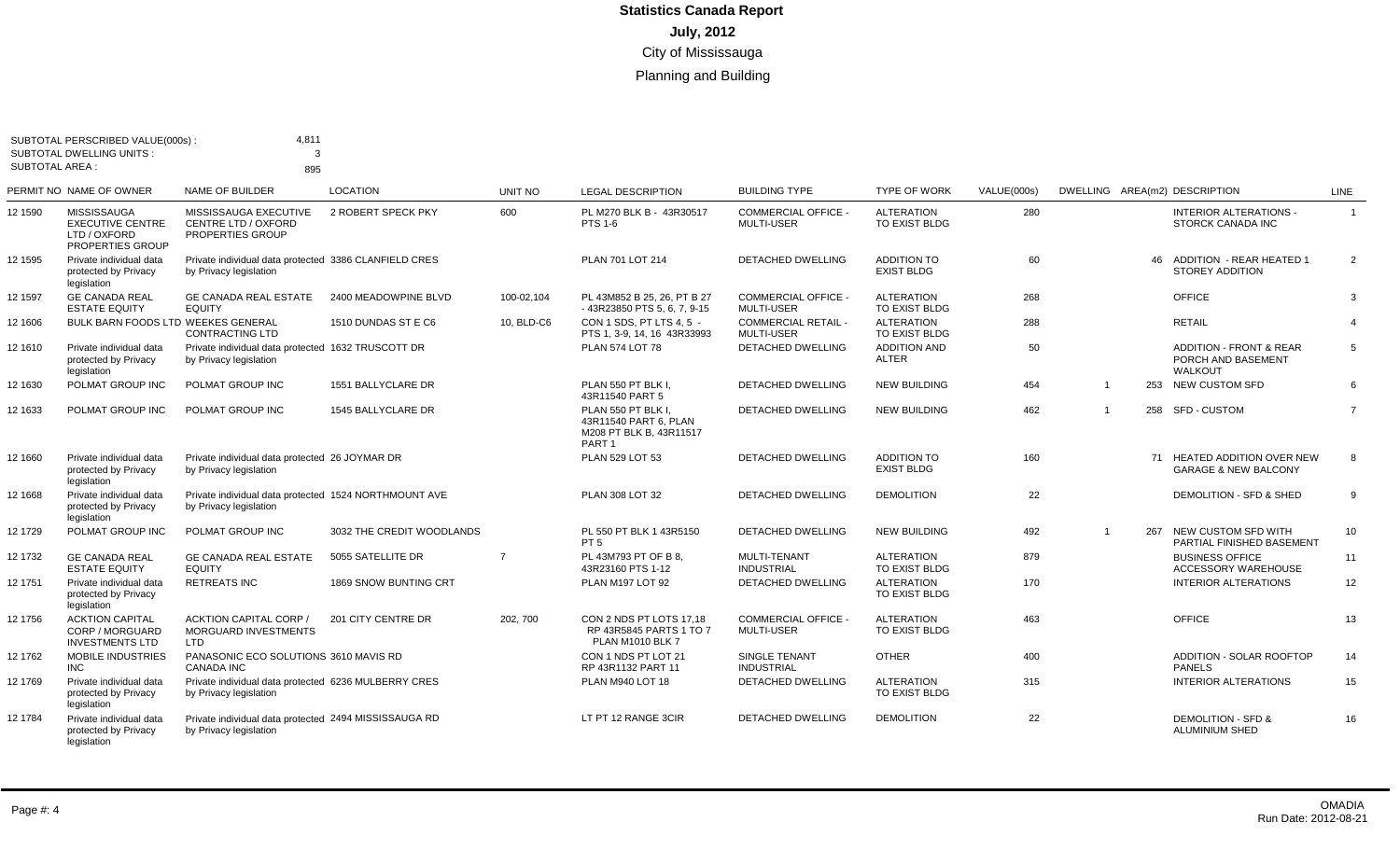| <b>SUBTOTAL AREA:</b> | <b>SUBTOTAL DWELLING UNITS:</b>                                | 360                                                                                 |                    |         |                                                   |                          |                                         |             |  |                                                                                                                       |                |
|-----------------------|----------------------------------------------------------------|-------------------------------------------------------------------------------------|--------------------|---------|---------------------------------------------------|--------------------------|-----------------------------------------|-------------|--|-----------------------------------------------------------------------------------------------------------------------|----------------|
|                       | PERMIT NO NAME OF OWNER                                        | NAME OF BUILDER                                                                     | <b>LOCATION</b>    | UNIT NO | <b>LEGAL DESCRIPTION</b>                          | <b>BUILDING TYPE</b>     | <b>TYPE OF WORK</b>                     | VALUE(000s) |  | DWELLING AREA(m2) DESCRIPTION                                                                                         | LINE           |
| 12 1788               | Private individual data<br>protected by Privacy<br>legislation | SEDONA DEVELOPMENT<br><b>GROUP</b>                                                  | 81 HIGH ST W       |         | PLAN F23 PT LOT 18 PT<br>$LOT$ 19                 | <b>DETACHED DWELLING</b> | <b>DEMOLITION</b>                       | 26          |  | <b>DEMOLITION - SFD &amp;</b><br><b>DETACHED GARAGE</b>                                                               | $\overline{1}$ |
| 12 1789               | Private individual data<br>protected by Privacy<br>legislation | SEDONA DEVELOPMENT<br><b>GROUP INC.</b>                                             | 85 HIGH ST W       |         | PLAN F23 LOT 20 PT LOT 19                         | <b>DETACHED DWELLING</b> | <b>DEMOLITION</b>                       | 26          |  | <b>DEMOLITION - SFD &amp;</b><br>DETACHED GARAGE.                                                                     | $\overline{2}$ |
| 12 1816               | Private individual data<br>protected by Privacy<br>legislation | Private individual data protected 1086 SHAW DR<br>by Privacy legislation            |                    |         | PLAN F20 LOT 68                                   | <b>DETACHED DWELLING</b> | <b>DEMOLITION</b>                       | 26          |  | <b>DEMOLITION - SFD &amp;</b><br>DETACHED GARAGE                                                                      | 3              |
| 12 1834               | Private individual data<br>protected by Privacy<br>legislation | Private individual data protected 1394 QUEEN VICTORIA AVE<br>by Privacy legislation |                    |         | PLAN H13 PT LOT 32                                | DETACHED DWELLING        | <b>DEMOLITION</b>                       | 26          |  | <b>DEMOLITION - SFD &amp;</b><br><b>CARPORT</b>                                                                       | $\overline{4}$ |
| 12 1842               | Private individual data<br>protected by Privacy<br>legislation | Private individual data protected 1452 RADCLIFFE BLVD<br>by Privacy legislation     |                    |         | PLAN 460 LOT 165                                  | <b>DETACHED DWELLING</b> | <b>ADDITION AND</b><br><b>ALTER</b>     | 186         |  | 77 ADD/ALTS-1 STOREY REAR<br><b>ADDITION, DECK, FRONT</b><br>PORCH & BASEMENT<br>WALKOUT                              | 5              |
| 12 1845               | Private individual data<br>protected by Privacy<br>legislation | Private individual data protected 2777 BUSHLAND CRES<br>by Privacy legislation      |                    |         | PLAN 641 LOT 70                                   | <b>DETACHED DWELLING</b> | <b>ADDITION TO</b><br><b>EXIST BLDG</b> | 157         |  | 97 NEW FRONT PORCH<br><b>GARAGE EXTENSION, 2-</b><br>STOREY ADDITION AT FRONT<br>& SIDE, 1-STOREY ADDITION<br>AT REAR | 6              |
| 12 1847               | POLMAT GROUP INC                                               | POLMAT GROUP INC                                                                    | 1557 BALLYCLARE DR |         | PLAN 550 PT BLK I<br><b>RP</b><br>43R11540 PART 4 | <b>DETACHED DWELLING</b> | <b>NEW BUILDING</b>                     | 338         |  | 187 SFD - CUSTOM                                                                                                      | $\overline{7}$ |
| 12 1872               | Private individual data<br>protected by Privacy<br>legislation | Private individual data protected 2015 SPRINGBANK RD<br>by Privacy legislation      |                    |         | RANGE 3 CIR PT LOT 12                             | DETACHED DWELLING        | <b>DEMOLITION</b>                       | 21          |  | <b>DEMOLITION - SFD</b>                                                                                               | 8              |
| 12 1892               | Private individual data<br>protected by Privacy<br>legislation | Private individual data protected 2132 SPRINGBANK RD<br>by Privacy legislation      |                    |         | RANGE 3 CIR PT LOT 13                             | <b>DETACHED DWELLING</b> | <b>DEMOLITION</b>                       | 22          |  | DEMOLITION - SFD & (2)<br><b>ACCESSORY STRUCTURES</b>                                                                 | 9              |
| 12 1918               | Private individual data<br>protected by Privacy<br>legislation | Private individual data protected 1198 GARDEN RD<br>by Privacy legislation          |                    |         | <b>PLAN 335 LOT 9</b>                             | <b>DETACHED DWELLING</b> | <b>DEMOLITION</b>                       | 23          |  | DEMOLITION - SFD & SHEDS                                                                                              | 10             |
| 12 2192               | Private individual data<br>protected by Privacy<br>legislation | Private individual data protected 43 MISSISSAUGA RD S<br>by Privacy legislation     |                    |         | PLAN 300W PT LOTS 9.10                            | DETACHED DWELLING        | <b>DEMOLITION</b>                       | 22          |  | DEMOLITION - SFD & SHED                                                                                               | 11             |
| 12 2234               | Private individual data<br>protected by Privacy<br>legislation | Private individual data protected 7 HARRISON AVE L<br>by Privacy legislation        |                    |         | PL G22 PT LTS 64, 65                              | <b>DETACHED DWELLING</b> | <b>DEMOLITION</b>                       | 26          |  | DEMOLITION - SFD & GARAGE                                                                                             | 12             |
|                       | TOTAL PERSCRIBED VALUE(000s):<br><b>TOTAL DWELLING UNITS:</b>  |                                                                                     | 46,535<br>47       |         |                                                   |                          |                                         |             |  |                                                                                                                       |                |

TOTAL AREA :

18,988

Page #: 5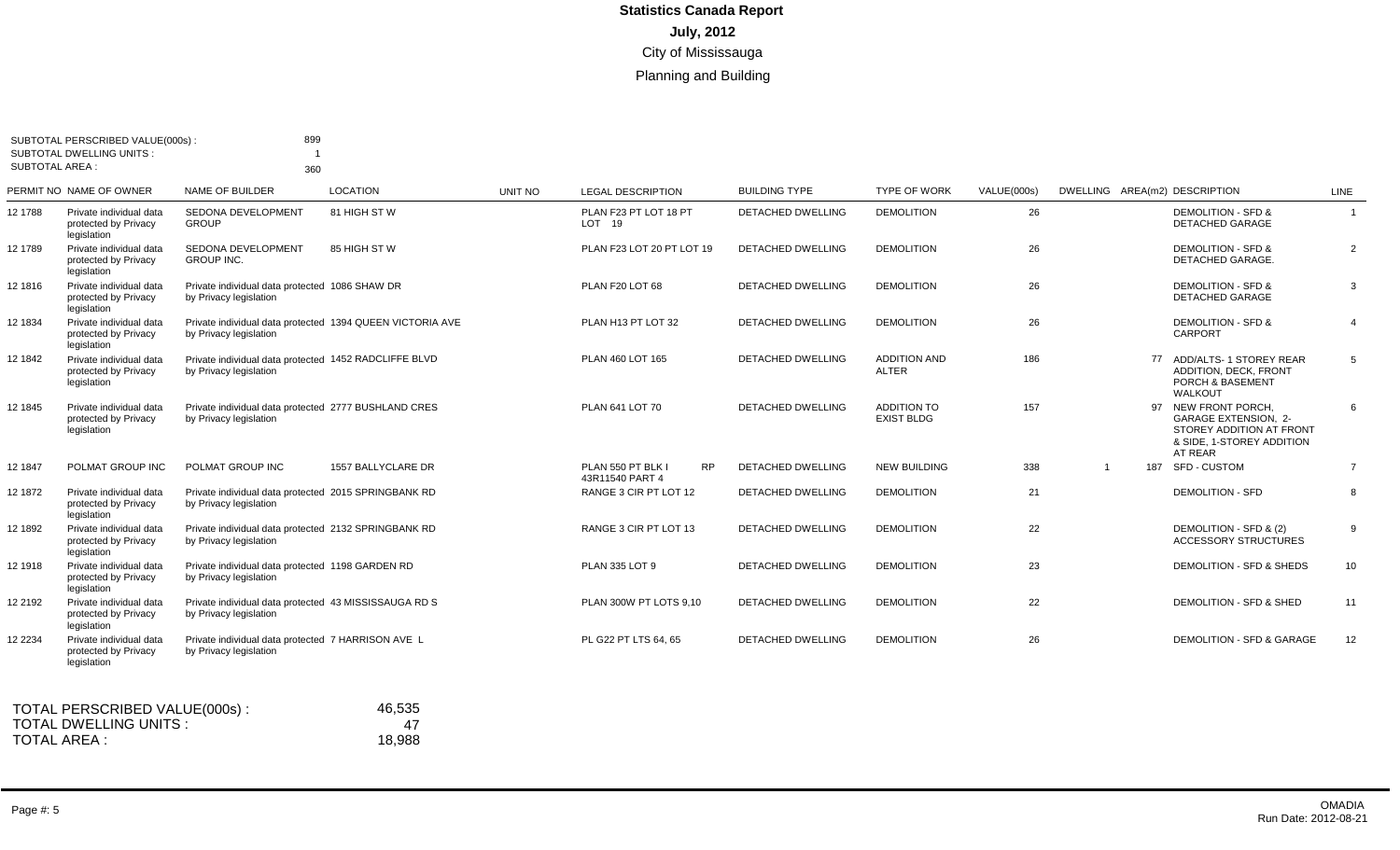# **July, 2012 Statistics Canada Report**

#### City of Mississauga

#### Planning and Building

SECTION B - MINOR RESIDENTIAL ADDITIONS AND RENNOVATIONS

| PERMITS VALUED AT LESS THAN \$50,000 |                      | line no. | <b>VALUE (000s)</b> | NO OF PERMITS |
|--------------------------------------|----------------------|----------|---------------------|---------------|
| NEW GARAGES AND CARPORTS             | - SINGLE DWELLINGS   | 01       | 144                 | 5             |
|                                      | - MULTIPLE DWELLINGS | 02       |                     | $\Omega$      |
| NEW INGROUND SWIMMING POOLS          | - SINGLE DWELLINGS   | 03       |                     | 46            |
|                                      | - MULTIPLE DWELLINGS | 04       |                     |               |
| <b>OTHER IMPROVEMENTS</b>            | - SINGLE DWELLINGS   | 05       | 967                 | 50            |
|                                      | - MULTIPLE DWELLINGS | 06       | 580                 | 44            |
| TOTALS FOR SECTION B                 |                      | 07       | 691. ا              | 146           |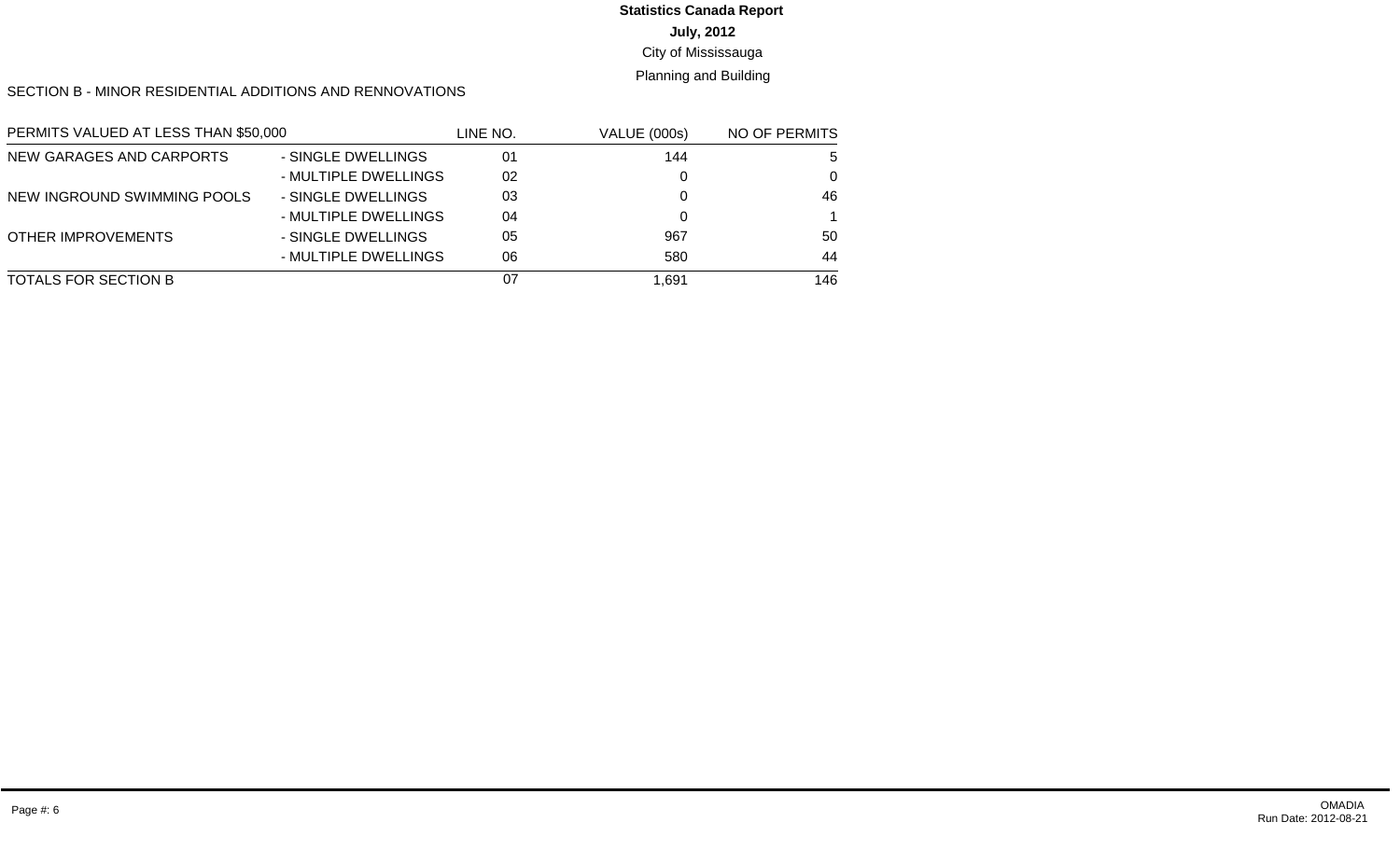# **July, 2012 Statistics Canada Report**

#### City of Mississauga

#### Planning and Building

SECTION C - MINOR NON-RESIDENTIAL PROJECTS

| PERMITS VALUED AT LESS THAN \$250,000 |                             | LINE NO. | <b>VALUE (000s)</b> | NO OF PERMITS |
|---------------------------------------|-----------------------------|----------|---------------------|---------------|
| <b>INDUSTRIAL</b>                     | - NEW CONSTRUCTION          | 08       | 176                 |               |
|                                       | - ADDITIONS AND RENOVATIONS | 09       | 1380                | 29            |
| <b>COMMERCIAL</b>                     | - NEW CONSTRUCTION          | 10       |                     |               |
|                                       | - ADDITIONS AND RENOVATIONS | 11       | 5832                | 71            |
| INSTITUTIONAL OR GOVERNMENTAL         | - NEW CONSTRUCTION          | 12       |                     |               |
|                                       | - ADDITIONS AND RENOVATIONS | 13       | 1108                | 28            |
| TOTALS FOR SECTION C                  |                             | 14       | 8.496               | 131           |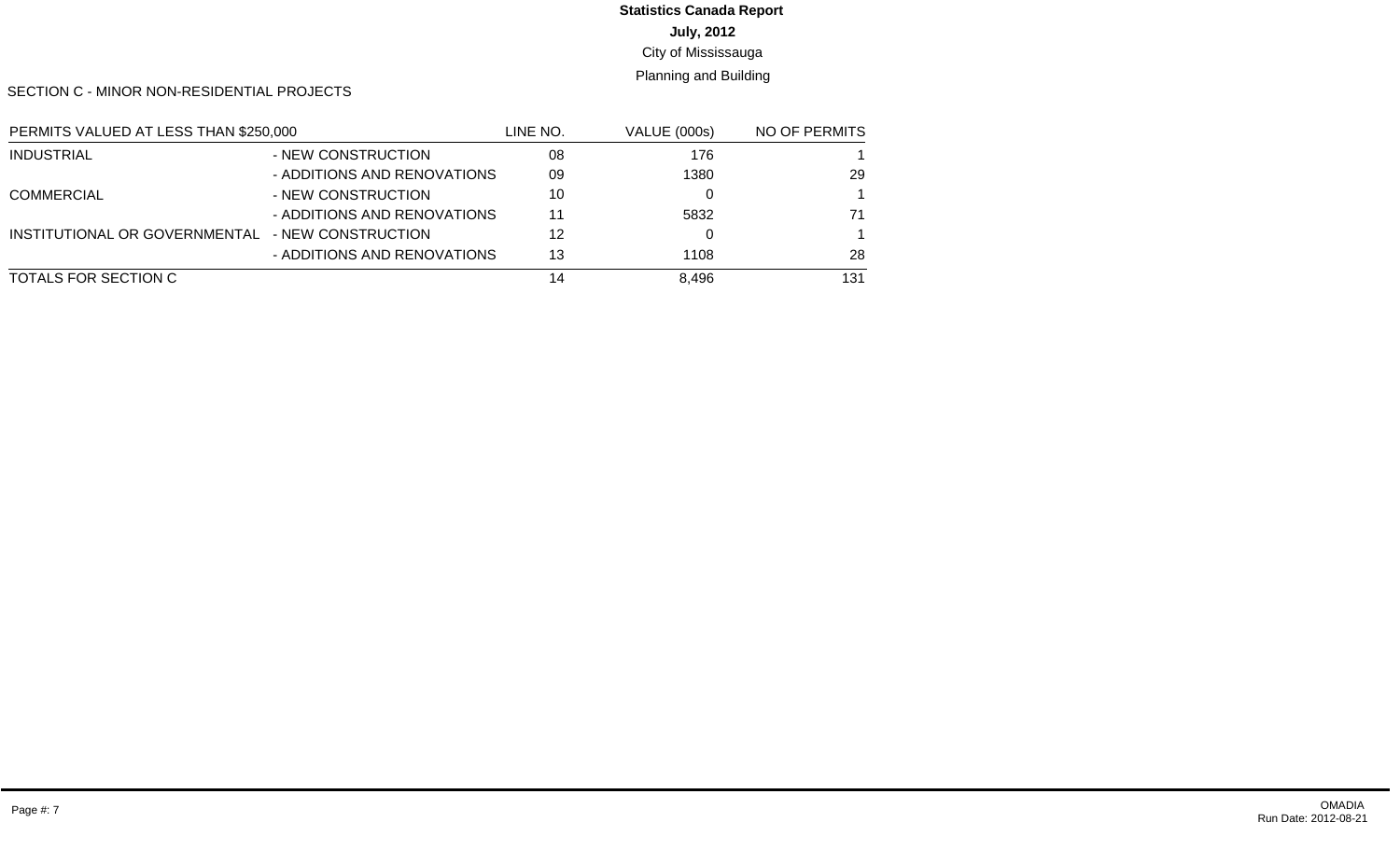#### SECTION D - RESIDENTIAL DEMOLITIONS

| TVDE               | <b>SINGLE</b> | <b>SEMI</b> | <b>RC</b><br>) W | PEET ROW<br>RFF | <b>CONDO ROW</b> | $-1$ | <b>ADT</b><br>nı. | 1 L L L | $-\sim -$ . |
|--------------------|---------------|-------------|------------------|-----------------|------------------|------|-------------------|---------|-------------|
| # OF UNIT $\Gamma$ |               |             |                  |                 |                  |      |                   |         |             |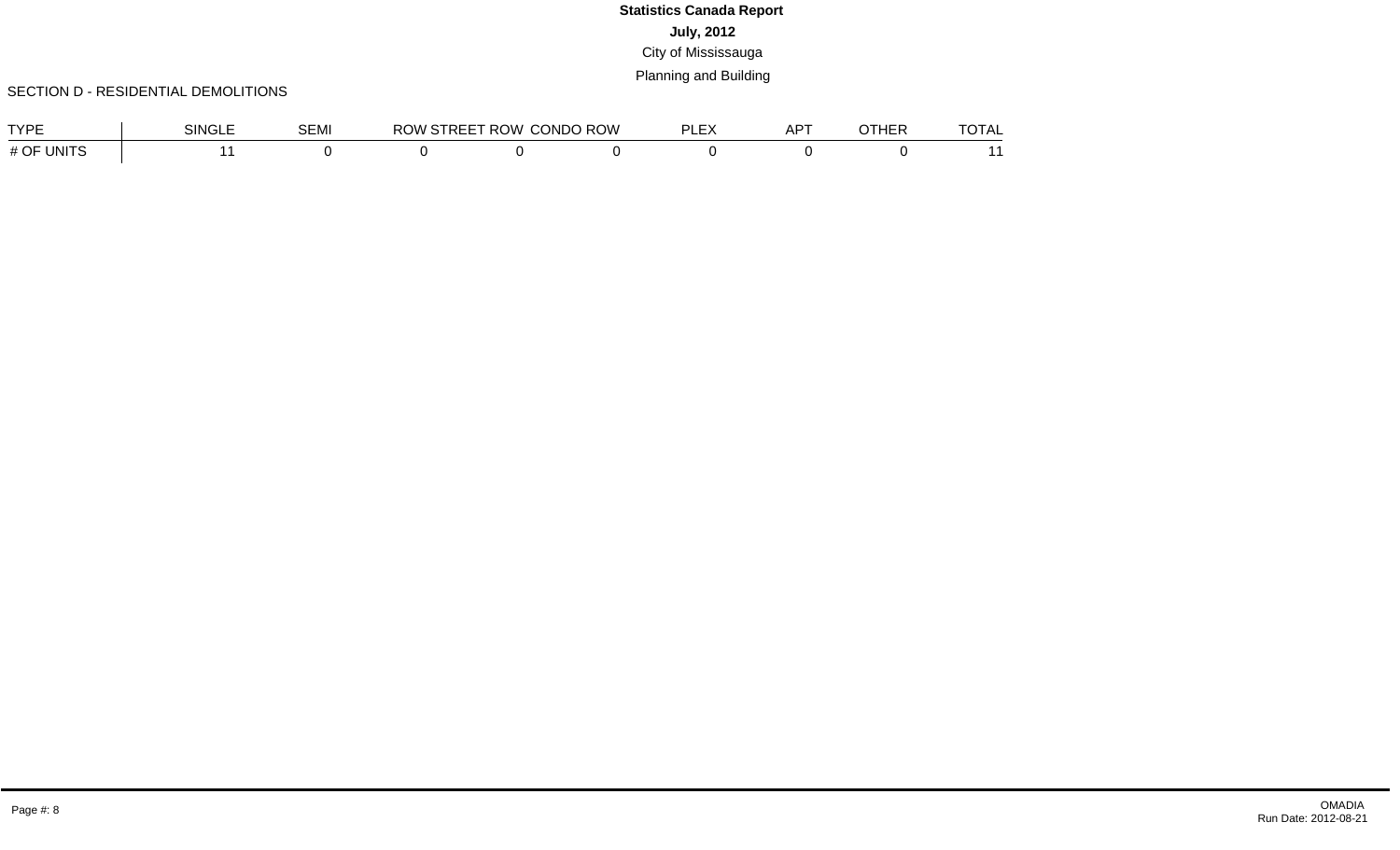#### SECTION A - MAJOR CONSTRUCTION PROJECTS

|                       | SUBTOTAL PERSCRIBED VALUE(000s):<br><b>SUBTOTAL DWELLING UNITS:</b> | 6.134                                                                                     |                   |                  |                                                                     |                                          |                                           |             |                |     |                                                                                                       |                 |
|-----------------------|---------------------------------------------------------------------|-------------------------------------------------------------------------------------------|-------------------|------------------|---------------------------------------------------------------------|------------------------------------------|-------------------------------------------|-------------|----------------|-----|-------------------------------------------------------------------------------------------------------|-----------------|
| <b>SUBTOTAL AREA:</b> |                                                                     | 2.918                                                                                     |                   |                  |                                                                     |                                          |                                           |             |                |     |                                                                                                       |                 |
|                       | PERMIT NO NAME OF OWNER                                             | NAME OF BUILDER                                                                           | <b>LOCATION</b>   | <b>UNIT NO</b>   | <b>LEGAL DESCRIPTION</b>                                            | <b>BUILDING TYPE</b>                     | <b>TYPE OF WORK</b>                       | VALUE(000s) |                |     | DWELLING AREA(m2) DESCRIPTION                                                                         | LINE            |
| 7 7 7 2 2             | Private individual data<br>protected by Privacy<br>legislation      | TESTANI ENTERPRISES LTD. 6975 TRANMERE DR                                                 |                   | $1 - 3$          | PL M789 PT BLK 1. PL M457<br><b>BLK 46</b>                          | <b>MULTI-TENANT</b><br><b>INDUSTRIAL</b> | <b>ALTERATION</b><br><b>TO EXIST BLDG</b> | 272         |                |     | <b>MANUFACTURING FACILITY &amp;</b><br>WAREHOUSE/DISTRIBUTION<br>FACILITY (NO OUTDOOR<br>STORAGE)     | $\mathbf{1}$    |
| 95851                 | Private individual data<br>protected by Privacv<br>legislation      | Private individual data protected 996 ALBERTSON CRES<br>by Privacy legislation            |                   |                  | <b>PLAN 449 LOT 7</b>                                               | <b>DETACHED DWELLING</b>                 | <b>ADDITION AND</b><br><b>ALTER</b>       | 159         |                |     | 33 ADD/ALTERATIONS - 1 STY<br>ADD. INT.ALTERATIONS.<br>DECK, FINISHED BASEMENT &<br><b>REFACE SFD</b> | 2               |
| 10 2168               | Private individual data<br>protected by Privacy<br>legislation      | Private individual data protected 4820 LIGHTHOUSE CRT<br>by Privacy legislation           |                   |                  | L 127 PLAN M-1693                                                   | DETACHED DWELLING                        | <b>ADDITION TO</b><br><b>EXIST BLDG</b>   | 77          |                | 65  | ADDITION - 1-STOREY &<br><b>BASEMENT</b>                                                              | 3               |
| 11 6776               | Private individual data<br>protected by Privacy<br>legislation      | Private individual data protected 2372 EDENHURST DR<br>by Privacy legislation             |                   |                  | <b>PLAN 576 LOT 35</b>                                              | <b>DETACHED DWELLING</b>                 | <b>NEW BUILDING</b>                       | 685         | $\overline{1}$ | 188 | NEW - SFD CUSTOM WITH<br><b>FINISHED BASEMENT &amp;</b><br><b>DEMOLISH EXISTING SFD</b>               | $\overline{4}$  |
| 12 52                 | 2096553 ONTARIO INC / HUSH HOMES INC<br>HUSH HOMES INC              |                                                                                           | 6995 RAYAH CRT    | LOT <sub>3</sub> | L 3 PLAN M-1814                                                     | <b>DETACHED DWELLING</b>                 | <b>NEW BUILDING</b>                       | 814         | $\overline{1}$ |     | 408 SFD - CUSTOM SFD, FINISHED<br><b>BASEMENT &amp; COMMON</b><br>ELEMENT ROAD                        | 5               |
| 12 2 2 6              | Private individual data<br>protected by Privacy<br>legislation      | Private individual data protected 1557 SPRING RD<br>by Privacy legislation                |                   |                  | <b>PLAN 389 LOT 55</b>                                              | <b>DETACHED DWELLING</b>                 | <b>NEW BUILDING</b>                       | 1,110       | -1             | 530 | SFD - CUSTOM SFD WITH<br><b>FINISHED BASEMENT</b>                                                     | 6               |
| 12 259                | Private individual data<br>protected by Privacy<br>legislation      | <b>JOHNSON COMPLETE</b><br><b>RENOVATIONS LTD</b>                                         | 2286 HOMELANDS DR |                  | PLAN 755 LOT 281                                                    | <b>DETACHED DWELLING</b>                 | <b>ADDITION TO</b><br><b>EXIST BLDG</b>   | 133         |                | 109 | ADDITION - 2ND-STOREY<br>ADDITION & 1 REAR ADDITION                                                   | $\overline{7}$  |
| 12 3 45               | Private individual data<br>protected by Privacy<br>legislation      | Private individual data protected 158 BREEZY PINES DR<br>by Privacy legislation           |                   |                  | <b>PLAN 571 LOT 6</b>                                               | <b>DETACHED DWELLING</b>                 | <b>NEW BUILDING</b>                       | 472         | $\overline{1}$ | 246 | SFD - CUSTOM WITH FINISHED<br>BASEMENT, DEMO-EXSITING                                                 | 8               |
| 12 375                | Private individual data<br>protected by Privacy<br>legislation      | Private individual data protected 947 THE GREENWAY<br>by Privacy legislation              |                   |                  | <b>PLAN 377 LOT 5</b>                                               | <b>DETACHED DWELLING</b>                 | <b>ADDITION TO</b><br><b>EXIST BLDG</b>   | 368         |                | 292 | <b>ADDITION - 2 STOREY</b><br><b>ADDITION &amp; COVERED PORCH</b>                                     | 9               |
| 12 386                | Private individual data<br>protected by Privacy<br>legislation      | <b>CAMILLA HOMES LTD</b>                                                                  | 476 ARROWHEAD RD  |                  | <b>PLAN 361 LOT 8</b>                                               | DETACHED DWELLING                        | <b>NEW BUILDING</b>                       | 551         | $\overline{1}$ | 384 | SFD - CUSTOM SFD & DEMO<br>OF DETACHED GARAGE                                                         | 10 <sup>1</sup> |
| 12 506                | Private individual data<br>protected by Privacy<br>legislation      | Private individual data protected 1369 WILSON AVE<br>by Privacy legislation               |                   |                  | PLAN C25 LOT 59                                                     | <b>DETACHED DWELLING</b>                 | <b>NEW BUILDING</b>                       | 433         | $\overline{1}$ | 301 | SFD - CUSTOM                                                                                          | 11              |
| 12 535                | BEN-TED<br><b>CONSTRUCTION LTD</b>                                  | LAUREL LYNN INV LTD / LAUREL LYNN INV LTD / BEN- 7400 BRAMALEA RD<br>TED CONSTRUCTION LTD |                   | $\overline{A}$   | PL M276 LT 56. PT LT 57 -<br>43R14316 PTS 1.2.<br>43R10606 PTS 1, 2 | MULTI-TENANT<br><b>INDUSTRIAL</b>        | <b>ALTERATION</b><br><b>TO EXIST BLDG</b> | 382         |                |     | ALTS - INT-RENO & ROOF-TOP<br>UNITS FOR WAREHOUSE<br>FACILITY, XS CARGO                               | 12              |
| 12 635                | Private individual data<br>protected by Privacy<br>legislation      | Private individual data protected 1583 ASGARD DR<br>by Privacy legislation                |                   |                  | <b>PLAN 482 LOT 5</b>                                               | <b>DETACHED DWELLING</b>                 | <b>ADDITION TO</b><br><b>EXIST BLDG</b>   | 50          |                | 31  | ADDITION - 1 STOREY REAR<br><b>ADDITION &amp; DECK</b>                                                | 13              |
| 12 647                | Private individual data<br>protected by Privacy                     | Private individual data protected 3015 MCNAUGHTON AVE<br>by Privacy legislation           |                   |                  | PLAN 436 LOT 51                                                     | <b>DETACHED DWELLING</b>                 | <b>DEMOLITION</b>                         | 21          |                |     | <b>DEMOLITION - SFD</b>                                                                               | 14              |

legislation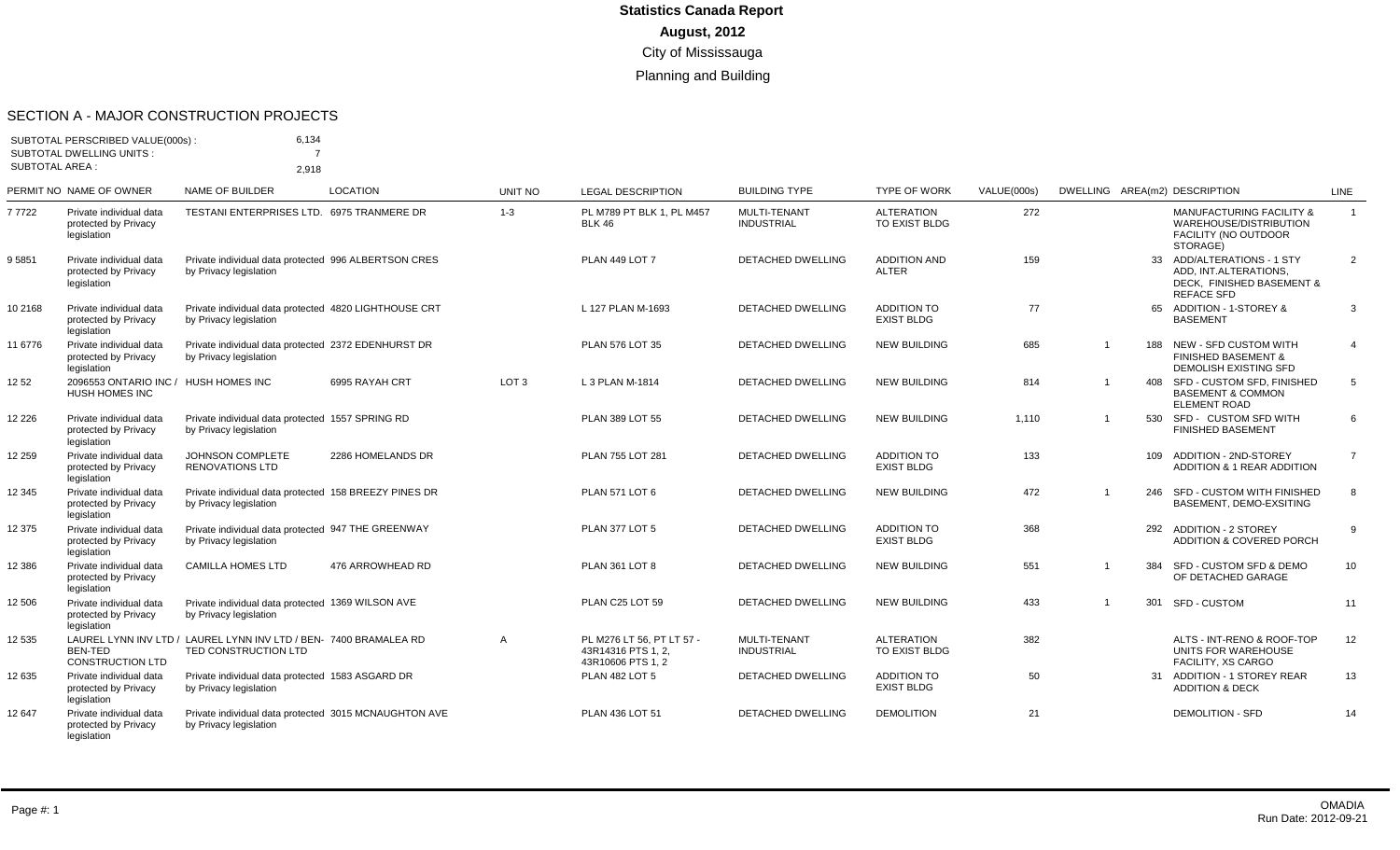|                 | SUBTOTAL PERSCRIBED VALUE(000s):                                              | 7,285<br>8                                                                     |                       |                |                                                                                     |                                                 |                                     |             |                         |    |                                                                                             |                |
|-----------------|-------------------------------------------------------------------------------|--------------------------------------------------------------------------------|-----------------------|----------------|-------------------------------------------------------------------------------------|-------------------------------------------------|-------------------------------------|-------------|-------------------------|----|---------------------------------------------------------------------------------------------|----------------|
| SUBTOTAL AREA : | <b>SUBTOTAL DWELLING UNITS:</b>                                               | 2,828                                                                          |                       |                |                                                                                     |                                                 |                                     |             |                         |    |                                                                                             |                |
|                 | PERMIT NO NAME OF OWNER                                                       | <b>NAME OF BUILDER</b>                                                         | <b>LOCATION</b>       | UNIT NO        | <b>LEGAL DESCRIPTION</b>                                                            | <b>BUILDING TYPE</b>                            | <b>TYPE OF WORK</b>                 | VALUE(000s) |                         |    | DWELLING AREA(m2) DESCRIPTION                                                               | LINE           |
| 12 982          | Private individual data<br>protected by Privacy<br>legislation                | Private individual data protected 7582 CHINOOK DR<br>by Privacy legislation    |                       |                | <b>PLAN 578 LOT 25</b>                                                              | DETACHED DWELLING                               | <b>NEW BUILDING</b>                 | 607         | $\overline{\mathbf{1}}$ |    | 333 NEW CUSTOM SFD &<br><b>DEMOLISH EXISTING SFD</b>                                        | $\overline{1}$ |
| 12 1004         | Private individual data<br>protected by Privacy<br>legislation                | Private individual data protected 7536 REDSTONE RD<br>by Privacy legislation   |                       |                | PLAN 578 LOT 122                                                                    | <b>DETACHED DWELLING</b>                        | <b>NEW BUILDING</b>                 | 577         |                         |    | 316 SFD - CUSTOM                                                                            | $\overline{2}$ |
| 12 1118         | Private individual data<br>protected by Privacy<br>legislation                | Private individual data protected 92 PINETREE WAY<br>by Privacy legislation    |                       |                | RANGE 2 CIR PT LOT 2                                                                | DETACHED DWELLING                               | <b>NEW BUILDING</b>                 | 580         |                         |    | 317 SFD - CUSTOM & DEMO-<br><b>EXISTING</b>                                                 | 3              |
| 12 1198         | Private individual data<br>protected by Privacy<br>legislation                | Private individual data protected 115 INGLEWOOD DR<br>by Privacy legislation   |                       |                | PLAN 323 PT LOT 81                                                                  | <b>DETACHED DWELLING</b>                        | <b>ADDITION AND</b><br><b>ALTER</b> | 99          |                         | 39 | ADD/ALTER - 2 STOREY<br>ADDITION, (2) PORCHES &<br><b>INTERIOR ALTERATIONS</b>              | $\overline{4}$ |
| 12 1219         | Private individual data<br>protected by Privacy<br>legislation                | Private individual data protected 7536 REDSTONE RD<br>by Privacy legislation   |                       |                | PLAN 578 LOT 122                                                                    | <b>DETACHED DWELLING</b>                        | <b>DEMOLITION</b>                   | 21          |                         |    | <b>DEMOLITION - SFD</b>                                                                     | 5              |
| 12 1229         | <b>METRUS SOUTH</b><br><b>PROPERTIES LTD</b>                                  | SPACE AID MANUFACTURING 6800 MARITZ DR<br>/ M & P TOOL PRODUCTS INC            |                       |                | CON 1 WHS PT LTS 9, 10.<br>43R24851 PTS 11 16 17 19-<br>21 30-32 36-40              | <b>SINGLE TENANT</b><br><b>INDUSTRIAL</b>       | <b>ALTERATION</b><br>TO EXIST BLDG  | 251         |                         |    | ALTER - NEW CONVEYOR<br><b>SUPPORT PLATFORM.</b><br>METRUS SOUTH PROPERTIES<br>LTD          | 6              |
| 12 1231         | PROLOGIS CANADA INC BMK BENCHMARK INC                                         |                                                                                | 200 COURTNEYPARK DR W |                | PL 43M-1544. PT BLK 2 -<br>PTS 1-7 43R31398                                         | <b>SINGLE TENANT</b><br><b>INDUSTRIAL</b>       | <b>ALTERATION</b><br>TO EXIST BLDG  | 540         |                         |    | <b>INTERIOR ALTERATIONS - SCM</b><br>SUPPLY CHAIN MGMT LTD                                  | $\overline{7}$ |
| 12 1283         | <b>RT TWENTY-EIGHTH</b><br>PENSION PROP<br>LTD/REDCLIFFE REALT<br><b>MGMT</b> | <b>RT TWENTY-EIGHTH</b><br>PENSION PROP<br>LTD/REDCLIFFE REALT<br><b>MGMT</b>  | 2330 MILLRACE CRT     | $\overline{1}$ | PLAN 947 BLKS C.D                                                                   | <b>COMMERCIAL OFFICE -</b><br><b>MULTI-USER</b> | <b>ALTERATION</b><br>TO EXIST BLDG  | 250         |                         |    | MANUFACTURING FACILITY                                                                      | 8              |
| 12 1286         | Private individual data<br>protected by Privacy<br>legislation                | Private individual data protected 4200 HICKORY DR<br>by Privacy legislation    |                       |                | PL 381 PT LT 72 - 43R31262<br>PT <sub>2</sub>                                       | <b>DETACHED DWELLING</b>                        | <b>NEW BUILDING</b>                 | 578         | $\overline{1}$          |    | 332 NEW CUSTOM SFD                                                                          | 9              |
| 12 1370         | <b>CANADIAN PROPERTY</b><br><b>HOLDINGS (ONTARIO)</b><br><b>INC</b>           | <b>CANADIAN PROPERTY</b><br>HOLDINGS (ONTARIO) INC                             | 3050 VEGA BLVD        | 8A, 8B         | PLAN M674 BLK 1, 2, 28, 32,<br>36 PT BLK3, PL 154 PT LTS<br>11,12 RP 43R970 PTS 1,2 | <b>COMMERCIAL RETAIL -</b><br><b>MULTI-USER</b> | <b>ALTERATION</b><br>TO EXIST BLDG  | 490         |                         |    | <b>INTERIOR ALERATIONS -</b><br>DEMISING-WALL, SEARS<br><b>HOME</b>                         | 10             |
| 12 1664         | <b>CANADIAN PROPERTY</b><br><b>HOLDINGS (ONTARIO)</b><br><b>INC</b>           | <b>AECON CONSTRUCTION</b><br><b>GROUP INC</b>                                  | 3050 VEGA BLVD        | 8B             | PLAN M674 BLK 1, 2, 28, 32,<br>36 PT BLK3, PL 154 PT LTS<br>11,12 RP 43R970 PTS 1,2 | <b>COMMERCIAL RETAIL -</b><br><b>MULTI-USER</b> | <b>ALTERATION</b><br>TO EXIST BLDG  | 454         |                         |    | <b>RETAIL SALES</b>                                                                         | 11             |
| 12 1671         | Private individual data<br>protected by Privacy<br>legislation                | Private individual data protected 1301 AMBLESIDE DR<br>by Privacy legislation  |                       |                | PLAN 489 LOT 23                                                                     | DETACHED DWELLING                               | <b>NEW BUILDING</b>                 | 753         |                         |    | 376 SFD - CUSTOM SFD WITH<br><b>FINISHED BASEMENT &amp;</b><br><b>DEMOLISH EXISTING SFD</b> | 12             |
| 12 1673         | Private individual data<br>protected by Privacy<br>legislation                | <b>ANDREW MARSHALL</b><br><b>DESIGNS</b>                                       | 2125 FOWLER LANE      |                | <b>PLAN 471 LOT 1</b>                                                               | DETACHED DWELLING                               | <b>NEW BUILDING</b>                 | 802         |                         |    | 395 SFD - CUSTOM SFD WITH<br><b>FINISHED BASEMENT/</b><br><b>DEMOLISH EXISTING</b>          | 13             |
| 12 1675         | Private individual data<br>protected by Privacy<br>legislation                | ROYAL LEGACY HOMES<br><b>ENTERPRISES INC</b>                                   | 3271 SILVERADO DR     |                | PLAN 883 LOT 65                                                                     | DETACHED DWELLING                               | <b>NEW BUILDING</b>                 | 511         | $\overline{1}$          |    | 277 SFD - CUSTOM & DEMO-<br><b>EXISTING</b>                                                 | 14             |
| 12 1676         | Private individual data<br>protected by Privacy<br>legislation                | Private individual data protected 1554 GLENHILL CRES<br>by Privacy legislation |                       |                | <b>PLAN 457 LOT 54</b>                                                              | DETACHED DWELLING                               | <b>NEW BUILDING</b>                 | 772         | $\mathbf{1}$            |    | 443 NEW CUSTOM SFD                                                                          | 15             |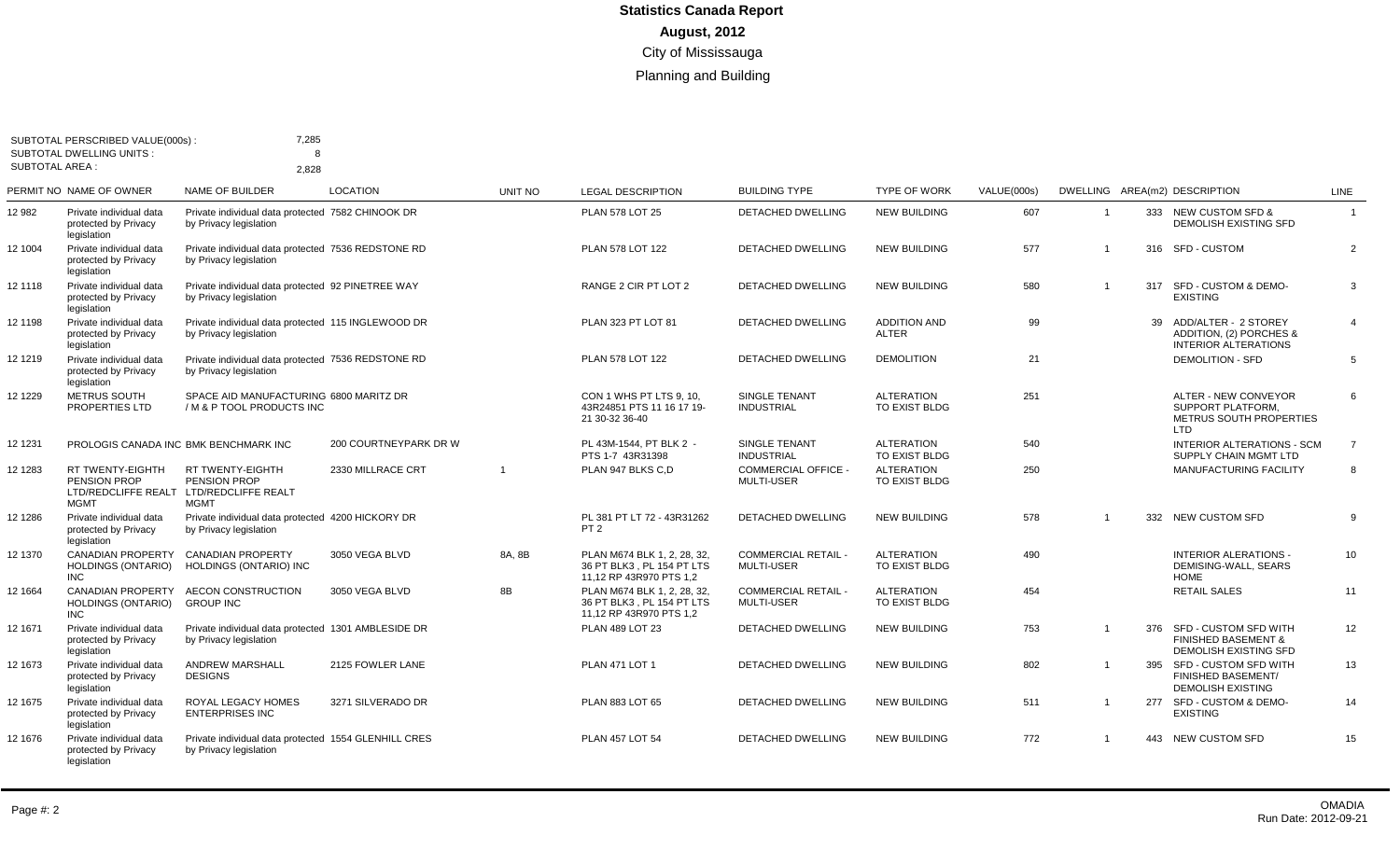|                       | SUBTOTAL PERSCRIBED VALUE(000s):<br><b>SUBTOTAL DWELLING UNITS:</b>              | 7,590<br>14                                                                |                                                          |                |                                                              |                                                 |                                     |             |                               |     |                                                                                                                                                   |                 |
|-----------------------|----------------------------------------------------------------------------------|----------------------------------------------------------------------------|----------------------------------------------------------|----------------|--------------------------------------------------------------|-------------------------------------------------|-------------------------------------|-------------|-------------------------------|-----|---------------------------------------------------------------------------------------------------------------------------------------------------|-----------------|
| <b>SUBTOTAL AREA:</b> |                                                                                  | 2.135                                                                      |                                                          |                |                                                              |                                                 |                                     |             |                               |     |                                                                                                                                                   |                 |
|                       | PERMIT NO NAME OF OWNER                                                          | <b>NAME OF BUILDER</b>                                                     | <b>LOCATION</b>                                          | <b>UNIT NO</b> | <b>LEGAL DESCRIPTION</b>                                     | <b>BUILDING TYPE</b>                            | <b>TYPE OF WORK</b>                 | VALUE(000s) | DWELLING AREA(m2) DESCRIPTION |     |                                                                                                                                                   | <b>LINE</b>     |
| 12 1743               | <b>OAKVILLE GEM</b><br><b>CONSTRUCTION LTD</b>                                   | <b>OAKVILLE GEM</b><br><b>CONSTRUCTION LTD</b>                             | 160 TRADERS BLVD E                                       | 202            | PLAN M425 PT BLK 43<br>RP 43R12973 PARTS 1,2,& 3             | COMMERCIAL OFFICE -<br><b>MULTI-USER</b>        | <b>ALTERATION</b><br>TO EXIST BLDG  | 434         |                               |     | <b>BUSINESS OFFICE</b>                                                                                                                            | $\overline{1}$  |
| 12 1750               | <b>FERNBROOK HOMES</b><br>(BURNHAMTHORPE)<br>LTD                                 | DOMINUS CONSTRUCTION<br><b>LTD</b>                                         | 50 ABSOLUTE AVE E                                        | 49TH FLR       | CON 2 NDS PT LT 15.<br>43R32504 PTS 2-7,<br>43R32656 PTS 1-4 | APARTMENT (> 6 UNITS)                           | <b>ALTERATION</b><br>TO EXIST BLDG  | 610         | $\overline{4}$                |     | INT ALTS - ADD DEMISING<br><b>WALLS TO CREATE 4 NEW</b><br>UNITS.                                                                                 | $\overline{2}$  |
| 12 1811               | <b>LTD</b>                                                                       | RML 2130 HURONTARIO RML 2130 HURONTARIO LTD 2130 HURONTARIO ST             |                                                          |                | CON 1 SDS PT LOT 16                                          | DETACHED DWELLING                               | <b>DEMOLITION</b>                   | 21          |                               |     | <b>DEMOLITION - SFD</b>                                                                                                                           | 3               |
| 12 1812               | LTD                                                                              | RML 2130 HURONTARIO RML 2130 HURONTARIO LTD 2124 HURONTARIO ST             |                                                          |                | CON 1 SDS PT LOT 16 PLAN<br>CON 24 PT LOT 22                 | <b>DETACHED DWELLING</b>                        | <b>DEMOLITION</b>                   | 27          |                               |     | <b>DEMOLITION - SFD &amp; GARAGE</b>                                                                                                              | $\overline{4}$  |
| 12 1818               | 1812108 ONTARIO INC / 1812108 ONTARIO INC /<br>NORTHMOUNT HOMES NORTHMOUNT HOMES |                                                                            | 1043 ALEXANDRA AVE                                       |                | PLAN B21 LOT 52                                              | DETACHED DWELLING                               | <b>ALTERATION</b><br>TO EXIST BLDG  | 52          |                               |     | <b>ALTERATIONS - FINISHED</b><br><b>BASEMENT</b>                                                                                                  | 5               |
| 12 1868               | 6835 CENTURY<br>(MISSISSAUGA)<br>DEVELOPMENTS INC                                | 6835 CENTURY<br>(MISSISSAUGA)<br>DEVELOPMENTS INC                          | 6835 CENTURY AVE                                         | 100            | PLAN M13 PT BLK C<br>RP 43R3996 PARTS 1,2                    | MULTI-TENANT<br><b>INDUSTRIAL</b>               | <b>ALTERATION</b><br>TO EXIST BLDG  | 837         |                               |     | OFFICE                                                                                                                                            | $6\overline{6}$ |
| 12 1869               | <b>MANULIFE FINANCIAL</b><br>CORP                                                | MANULIFE REAL ESTATE                                                       | 6755 MISSISSAUGA RD                                      | 425, 415       | PLAN M10 LOT 3                                               | <b>COMMERCIAL OFFICE -</b><br><b>MULTI-USER</b> | <b>ALTERATION</b><br>TO EXIST BLDG  | 507         |                               |     | OFFICE (#425) & SPEC SUITE<br>(#415)                                                                                                              | $\overline{7}$  |
| 12 1901               | <b>REDCLIFF REALTY</b><br><b>ADVISORS</b>                                        | <b>REDCLIFF REALTY</b><br><b>ADVISORS</b>                                  | 5800 EXPLORER DR                                         | 300 & 310      | PL 43M793, PT B 3 - PTS 3-<br>10 43R22713                    | <b>COMMERCIAL OFFICE -</b><br><b>MULTI-USER</b> | <b>ALTERATION</b><br>TO EXIST BLDG  | 992         |                               |     | OFFICE                                                                                                                                            | 8               |
| 12 1929               | <b>BIOCCA HOMES INC</b>                                                          | <b>BIOCCA HOMES INC</b>                                                    | <b>1367 NORTHMOUNT AVE</b>                               |                | PLAN D23 PT LOT 39<br>PLAN 43R13820 PART 1                   | DETACHED DWELLING                               | <b>NEW BUILDING</b>                 | 477         |                               | 249 | NEW CUSTOM SFD/ DEMOLISH<br>EXISTING SFD AND FRAME<br>GARAGE                                                                                      | 9               |
| 12 1931               | Private individual data<br>protected by Privacy<br>legislation                   | <b>HERITAGE BUIDING</b><br><b>RESTORATION GROUP.</b><br>7679939 CANADA INC | 1504 RANDOR DR                                           |                | PLAN 574 LOT 126                                             | <b>DETACHED DWELLING</b>                        | <b>ADDITION AND</b><br><b>ALTER</b> | 667         |                               |     | 199 HEATED 1 STY & 2ND STY<br><b>ADDITION, FINISHED</b><br>BASEMENT, (2) PORCHES,<br><b>BASEMENT WALKOUT &amp;</b><br><b>INTERIOR ALTERATIONS</b> | 10              |
| 12 1932               | Private individual data<br>protected by Privacy<br>legislation                   | Private individual data protected 24 AMITY RD<br>by Privacy legislation    |                                                          |                | PLAN 563 LOT 11                                              | <b>DETACHED DWELLING</b>                        | <b>ADDITION AND</b><br><b>ALTER</b> | 300         |                               |     | 130 2ND FLOOR ADDITION.<br>INTERIOR ALTERATIONS,<br><b>FINISHED BASEMENT &amp;</b><br>WALKOUT                                                     | 11              |
| 12 2006               | Private individual data<br>protected by Privacy<br>legislation                   | Private individual data protected 4323 WILCOX RD<br>by Privacy legislation |                                                          |                | PLAN A24 PT LOT 13                                           | DETACHED DWELLING                               | <b>NEW BUILDING</b>                 | 581         | $\overline{1}$                |     | 314 NEW CUSTOM SFD WITH<br><b>PARTIAL FINISHED</b><br><b>BASEMENT/ DEMOLITION OF</b><br><b>EXISTING SFD</b>                                       | 12              |
| 12 2008               | PENNGROVE POINT<br><b>HOMES LTD</b>                                              | PENNGROVE POINT HOMES<br><b>LTD</b>                                        | 5579 OSCAR PETERSON BLVD R<br>5581 OSCAR PETERSON BLVD L |                | L 219 PLAN M-1894<br>L 220 PLAN M-1894                       | SEMI-DETACHED<br><b>DWELLING</b>                | <b>NEW BUILDING</b>                 | 530         | $\overline{2}$                |     | 304 SEMI-DETACHED - NEW<br><b>MODEL</b>                                                                                                           | 13              |
| 12 2009               | PENNGROVE POINT<br><b>HOMES LTD</b>                                              | PENNGROVE POINT HOMES<br><b>LTD</b>                                        | 5548 OSCAR PETERSON BLVD R<br>5546 OSCAR PETERSON BLVD L |                | L 253 PLAN M-1894<br>L 254 PLAN M-1894                       | SEMI-DETACHED<br><b>DWELLING</b>                | <b>NEW BUILDING</b>                 | 490         | 2                             |     | 304 SEMI-DETACHED - REPEAT<br><b>MODEL</b>                                                                                                        | 14              |
| 12 2010               | PENNGROVE POINT<br><b>HOMES LTD</b>                                              | PENNGROVE POINT HOMES<br>LTD                                               | 3450 PARK HEIGHTS WAY R<br>3448 PARK HEIGHTS WAY L       |                | L 247 PLAN M-1894<br>L 248 PLAN M-1894                       | SEMI-DETACHED<br><b>DWELLING</b>                | <b>NEW BUILDING</b>                 | 553         | 2                             | 317 | SEMI-DETACHED - NEW<br><b>MODEL</b>                                                                                                               | 15              |
| 12 2011               | PENNGROVE POINT<br><b>HOMES LTD</b>                                              | PENNGROVE POINT HOMES<br><b>LTD</b>                                        | 5542 OSCAR PETERSON BLVD R<br>5540 OSCAR PETERSON BLVD L |                | L 255 PLAN M-1894<br>L 256 PLAN M-1894                       | SEMI-DETACHED<br><b>DWELLING</b>                | <b>NEW BUILDING</b>                 | 512         | $\mathcal{P}$                 | 317 | SEMI-DETACHED - REPEAT<br><b>MODEL</b>                                                                                                            | 16              |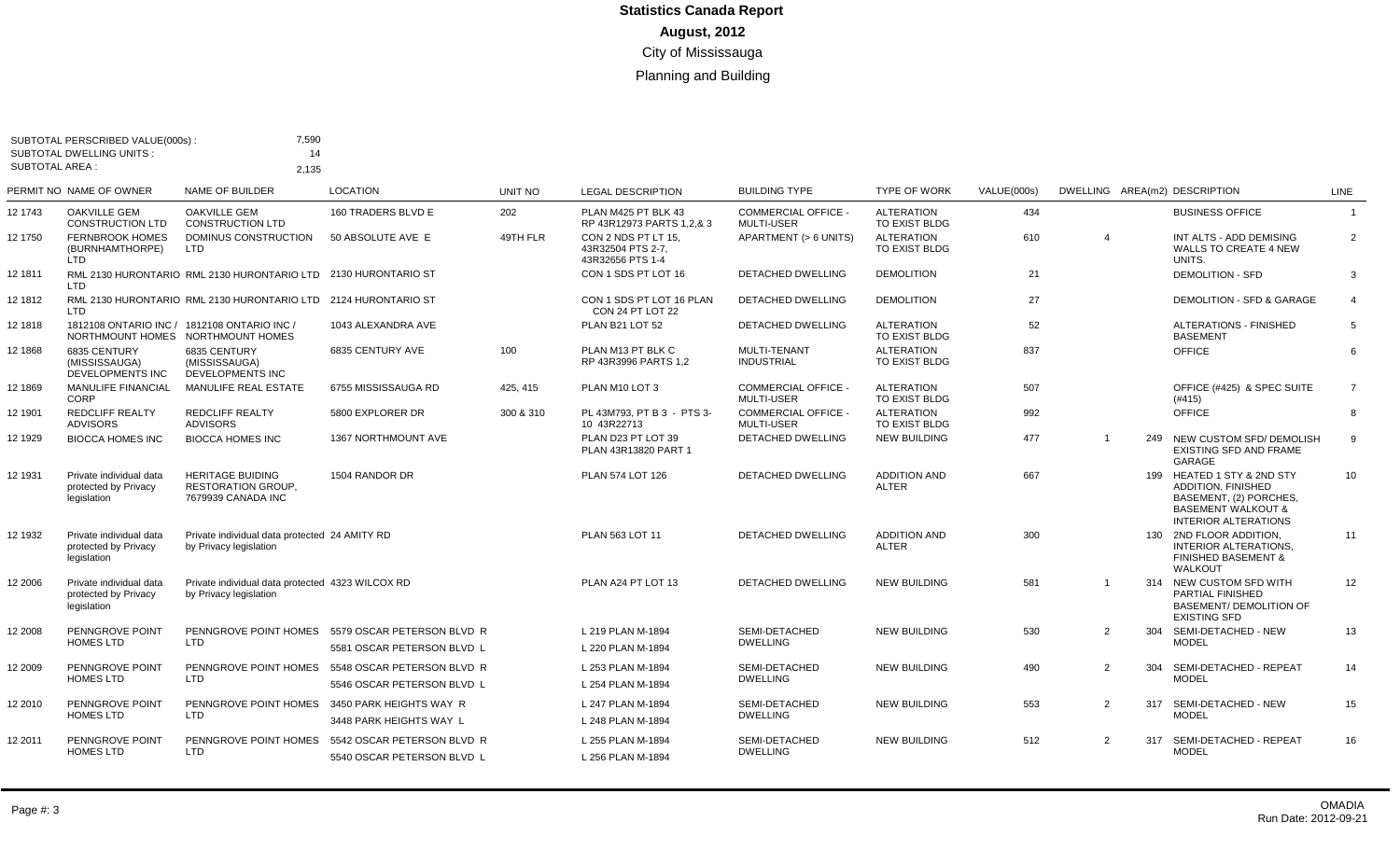| <b>SUBTOTAL AREA:</b> | SUBTOTAL PERSCRIBED VALUE(000s):<br><b>SUBTOTAL DWELLING UNITS:</b> | 8,302<br>29<br>5,349                              |                                                          |         |                                        |                                  |                     |             |                |     |                                            |                |
|-----------------------|---------------------------------------------------------------------|---------------------------------------------------|----------------------------------------------------------|---------|----------------------------------------|----------------------------------|---------------------|-------------|----------------|-----|--------------------------------------------|----------------|
|                       | PERMIT NO NAME OF OWNER                                             | <b>NAME OF BUILDER</b>                            | <b>LOCATION</b>                                          | UNIT NO | <b>LEGAL DESCRIPTION</b>               | <b>BUILDING TYPE</b>             | <b>TYPE OF WORK</b> | VALUE(000s) |                |     | DWELLING AREA(m2) DESCRIPTION              | <b>LINE</b>    |
| 12 2012               | PENNGROVE POINT<br><b>HOMES LTD</b>                                 | PENNGROVE POINT HOMES<br>LTD.                     | 5555 OSCAR PETERSON BLVD R<br>5557 OSCAR PETERSON BLVD L |         | L 211 PLAN M-1894<br>L 212 PLAN M-1894 | SEMI-DETACHED<br><b>DWELLING</b> | <b>NEW BUILDING</b> | 572         | 2              |     | 329 SEMI-DETACHED - NEW<br><b>MODEL</b>    | $\mathbf{1}$   |
| 12 2013               | PENNGROVE POINT<br><b>HOMES LTD</b>                                 | PENNGROVE POINT HOMES<br>LTD.                     | 5573 OSCAR PETERSON BLVD R<br>5575 OSCAR PETERSON BLVD L |         | L 217 PLAN M-1894<br>L 218 PLAN M-1894 | SEMI-DETACHED<br><b>DWELLING</b> | <b>NEW BUILDING</b> | 610         | 2              |     | 350 SEMI-DETACHED - NEW<br><b>MODEL</b>    | 2              |
| 12 2014               | PENNGROVE POINT<br><b>HOMES LTD</b>                                 | PENNGROVE POINT HOMES<br>LTD.                     | 3456 PARK HEIGHTS WAY R<br>3454 PARK HEIGHTS WAY L       |         | L 245 PLAN M-1894<br>L 246 PLAN M-1894 | SEMI-DETACHED<br><b>DWELLING</b> | <b>NEW BUILDING</b> | 564         | 2              |     | 350 SEMI-DETACHED - REPEAT<br><b>MODEL</b> | 3              |
| 2 2 0 1 5             | PENNGROVE POINT<br><b>HOMES LTD</b>                                 | PENNGROVE POINT HOMES<br>LTD                      | 5524 OSCAR PETERSON BLVD R<br>5522 OSCAR PETERSON BLVD L |         | L 261 PLAN M-1894<br>L 262 PLAN M-1894 | SEMI-DETACHED<br><b>DWELLING</b> | <b>NEW BUILDING</b> | 564         | 2              | 350 | SEMI-DETACHED - REPEAT<br><b>MODEL</b>     | $\overline{4}$ |
| 12 2016               | PENNGROVE POINT<br><b>HOMES LTD</b>                                 | PENNGROVE POINT HOMES<br><b>LTD</b>               | 5551 MEADOWCREST AVE R<br>5553 MEADOWCREST AVE L         |         | L 319 PLAN M-1894<br>L 320 PLAN M-1894 | SEMI-DETACHED<br><b>DWELLING</b> | <b>NEW BUILDING</b> | 564         | 2              | 350 | SEMI-DETACHED - REPEAT<br><b>MODEL</b>     | 5              |
| 12 2017               | PENNGROVE POINT<br><b>HOMES LTD</b>                                 | PENNGROVE POINT HOMES<br>LTD.                     | 3492 PARK HEIGHTS WAY R<br>3490 PARK HEIGHTS WAY L       |         | L 233 PLAN M-1894<br>L 234 PLAN M-1894 | SEMI-DETACHED<br><b>DWELLING</b> | <b>NEW BUILDING</b> | 636         | 2              | 365 | SEMI-DETACHED - NEW<br><b>MODEL</b>        | 6              |
| 12 2018               | PENNGROVE POINT<br><b>HOMES LTD</b>                                 | PENNGROVE POINT HOMES<br>LTD                      | 3468 PARK HEIGHTS WAY R<br>3466 PARK HEIGHTS WAY L       |         | L 241 PLAN M-1894<br>L 242 PLAN M-1894 | SEMI-DETACHED<br><b>DWELLING</b> | <b>NEW BUILDING</b> | 588         | 2              | 365 | SEMI-DETACHED - REPEAT<br><b>MODEL</b>     | $\overline{7}$ |
| 12 2019               | PENNGROVE POINT<br><b>HOMES LTD</b>                                 | PENNGROVE POINT HOMES<br>LTD.                     | 5536 OSCAR PETERSON BLVD R<br>5534 OSCAR PETERSON BLVD L |         | L 257 PLAN M-1894<br>L 258 PLAN M-1894 | SEMI-DETACHED<br><b>DWELLING</b> | <b>NEW BUILDING</b> | 588         | $\overline{2}$ |     | 365 SEMI-DETACHED - REPEAT<br><b>MODEL</b> | 8              |
| 12 2020               | PENNGROVE POINT<br><b>HOMES LTD</b>                                 | PENNGROVE POINT HOMES<br>LTD.                     | 3486 PARK HEIGHTS WAY R<br>3484 PARK HEIGHTS WAY L       |         | L 235 PLAN M-1894<br>L 236 PLAN M-1894 | SEMI-DETACHED<br><b>DWELLING</b> | <b>NEW BUILDING</b> | 670         | 2              | 384 | SEMI-DETACHED - NEW<br><b>MODEL</b>        | 9              |
| 2 2 0 2 1             | PENNGROVE POINT<br><b>HOMES LTD</b>                                 | PENNGROVE POINT HOMES<br><b>LTD</b>               | 3462 PARK HEIGHTS WAY R<br>3460 PARK HEIGHTS WAY L       |         | L 243 PLAN M-1894<br>L 244 PLAN M-1894 | SEMI-DETACHED<br><b>DWELLING</b> | <b>NEW BUILDING</b> | 62          | 2              | 384 | SEMI-DETACHED - REPEAT<br><b>MODEL</b>     | 10             |
| 2 2022                | PENNGROVE POINT<br><b>HOMES LTD</b>                                 | PENNGROVE POINT HOMES<br><b>LTD</b>               | 5530 OSCAR PETERSON BLVD R<br>5528 OSCAR PETERSON BLVD L |         | L 259 PLAN M-1894<br>L 260 PLAN M-1894 | SEMI-DETACHED<br><b>DWELLING</b> | <b>NEW BUILDING</b> | 620         | 2              | 384 | SEMI-DETACHED - REPEAT<br><b>MODEL</b>     | 11             |
| 2 2 0 2 3             | PENNGROVE POINT<br><b>HOMES LTD</b>                                 | PENNGROVE POINT HOMES<br>LTD                      | 5650 ETHAN DR R<br>5648 ETHAN DR L                       |         | L 285 PLAN M-1894<br>L 286 PLAN M-1894 | SEMI-DETACHED<br><b>DWELLING</b> | <b>NEW BUILDING</b> | 620         | 2              | 384 | SEMI-DETACHED - REPEAT<br><b>MODEL</b>     | 12             |
| 2 2024                | PENNGROVE POINT<br><b>HOMES LTD</b>                                 | PENNGROVE POINT HOMES 5485 MEADOWCREST AVE<br>LTD |                                                          |         | L 94 PLAN M-1894                       | DETACHED DWELLING                | <b>NEW BUILDING</b> | 345         | $\mathbf{1}$   |     | 198 SFD - NEW MODEL                        | 13             |
| 12 2025               | PENNGROVE POINT<br><b>HOMES LTD</b>                                 | PENNGROVE POINT HOMES 3254 EDWYNA DR<br>LTD       |                                                          |         | L 131 PLAN M-1894                      | <b>DETACHED DWELLING</b>         | <b>NEW BUILDING</b> | 319         | $\overline{1}$ |     | 198 SFD - REPEAT MODEL                     | 14             |
| 12 2026               | PENNGROVE POINT<br><b>HOMES LTD</b>                                 | PENNGROVE POINT HOMES 3208 EDWYNA DR<br>LTD       |                                                          |         | L 141 PLAN M-1894                      | <b>DETACHED DWELLING</b>         | <b>NEW BUILDING</b> | 319         | $\overline{1}$ |     | 198 SFD - REPEAT MODEL                     | 15             |
| 12 2027               | PENNGROVE POINT<br><b>HOMES LTD</b>                                 | LTD                                               | PENNGROVE POINT HOMES 5479 OSCAR PETERSON BLVD           |         | L 165 PLAN M-1894                      | <b>DETACHED DWELLING</b>         | <b>NEW BUILDING</b> | 319         | $\overline{1}$ |     | 198 SFD - REPEAT MODEL                     | 16             |
| 12 2028               | PENNGROVE POINT<br><b>HOMES LTD</b>                                 | LTD.                                              | PENNGROVE POINT HOMES 5515 OSCAR PETERSON BLVD           |         | L 177 PLAN M-1894                      | <b>DETACHED DWELLING</b>         | <b>NEW BUILDING</b> | 342         | $\overline{1}$ |     | 196 SFD - NEW MODEL                        | 17             |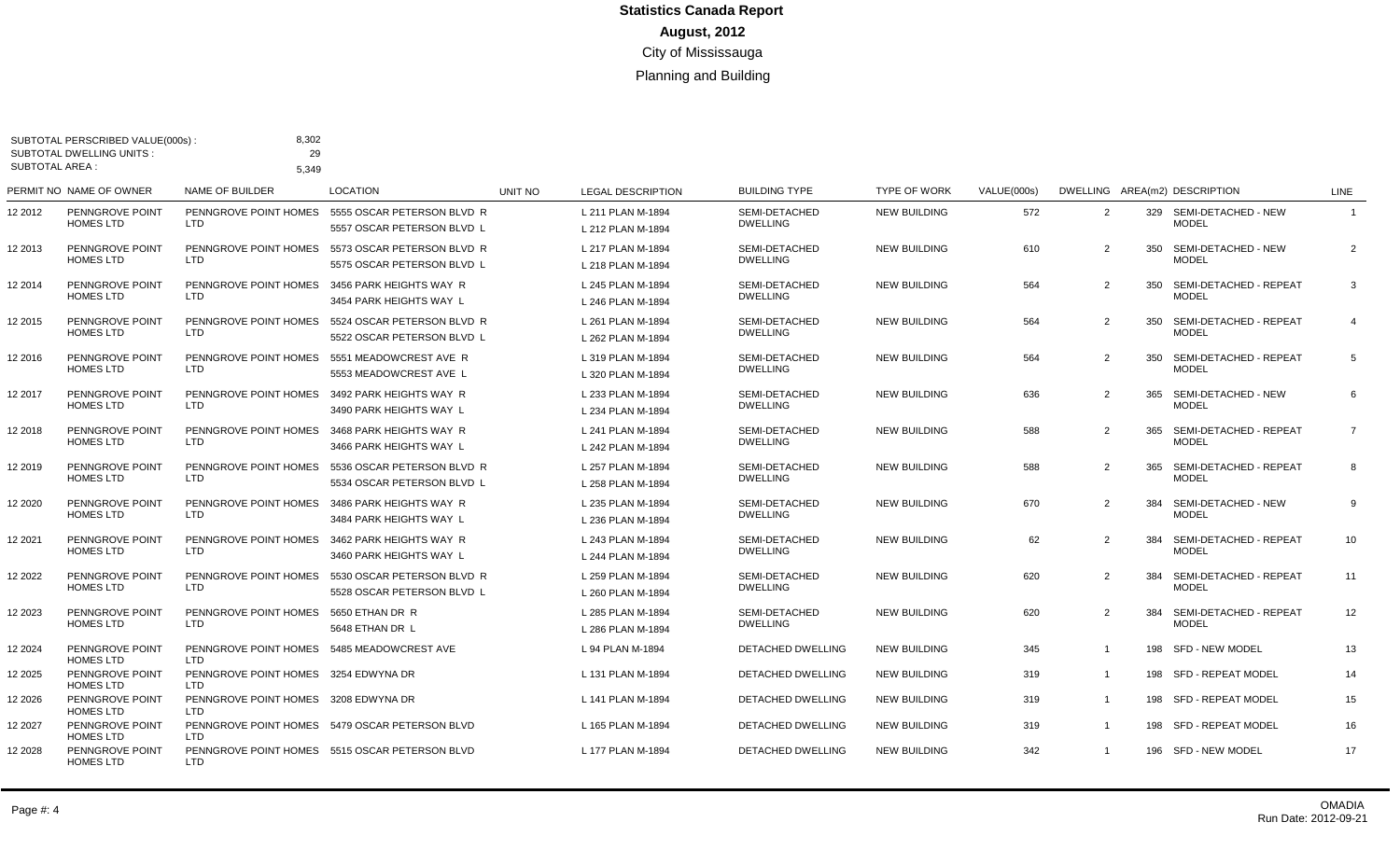| <b>SUBTOTAL AREA:</b> | <b>SUBTOTAL DWELLING UNITS:</b>                         | 20                                                              |                                                |         |                          |                          |                     |             |                         |                               |                |
|-----------------------|---------------------------------------------------------|-----------------------------------------------------------------|------------------------------------------------|---------|--------------------------|--------------------------|---------------------|-------------|-------------------------|-------------------------------|----------------|
|                       | PERMIT NO NAME OF OWNER                                 | 4.392<br><b>NAME OF BUILDER</b>                                 | <b>LOCATION</b>                                | UNIT NO | <b>LEGAL DESCRIPTION</b> | <b>BUILDING TYPE</b>     | <b>TYPE OF WORK</b> | VALUE(000s) |                         | DWELLING AREA(m2) DESCRIPTION | LINE           |
| 12 2029               | PENNGROVE POINT                                         | PENNGROVE POINT HOMES 3117 GORETTI PL                           |                                                |         | L 71 PLAN M-1894         | DETACHED DWELLING        | <b>NEW BUILDING</b> | 366         |                         | 210 SFD - NEW MODEL           | $\overline{1}$ |
| 12 2030               | <b>HOMES LTD</b><br>PENNGROVE POINT<br><b>HOMES LTD</b> | LTD<br>PENNGROVE POINT HOMES 5489 MEADOWCREST AVE<br><b>LTD</b> |                                                |         | L 93 PLAN M-1894         | <b>DETACHED DWELLING</b> | <b>NEW BUILDING</b> | 338         |                         | 210 SFD - REPEAT MODEL        | 2              |
| 12 2031               | PENNGROVE POINT<br><b>HOMES LTD</b>                     | PENNGROVE POINT HOMES 5473 MEADOWCREST AVE<br>LTD               |                                                |         | L 97 PLAN M-1894         | DETACHED DWELLING        | <b>NEW BUILDING</b> | 338         | $\overline{1}$          | 210 SFD - REPEAT MODEL        | 3              |
| 12 2032               | PENNGROVE POINT<br><b>HOMES LTD</b>                     | LTD                                                             | PENNGROVE POINT HOMES 5469 OSCAR PETERSON BLVD |         | L 162 PLAN M-1894        | <b>DETACHED DWELLING</b> | <b>NEW BUILDING</b> | 338         | $\overline{1}$          | 210 SFD - REPEAT MODEL        | $\overline{4}$ |
| 12 2033               | PENNGROVE POINT<br><b>HOMES LTD</b>                     | LTD.                                                            | PENNGROVE POINT HOMES 5485 OSCAR PETERSON BLVD |         | L 167 PLAN M-1894        | DETACHED DWELLING        | <b>NEW BUILDING</b> | 338         | $\overline{\mathbf{1}}$ | 210 SFD - REPEAT MODEL        | 5              |
| 12 2034               | PENNGROVE POINT<br><b>HOMES LTD</b>                     | LTD                                                             | PENNGROVE POINT HOMES 5511 OSCAR PETERSON BLVD |         | L 176 PLAN M-1894        | DETACHED DWELLING        | <b>NEW BUILDING</b> | 338         | $\mathbf 1$             | 210 SFD - REPEAT MODEL        | 6              |
| 12 2035               | PENNGROVE POINT<br><b>HOMES LTD</b>                     | PENNGROVE POINT HOMES 3120 GORETTI PL<br>LTD.                   |                                                |         | L 38 PLAN M-1894         | DETACHED DWELLING        | <b>NEW BUILDING</b> | 390         | $\mathbf 1$             | 224 SFD - NEW MODEL           | $\overline{7}$ |
| 12 2036               | PENNGROVE POINT<br><b>HOMES LTD</b>                     | PENNGROVE POINT HOMES 3132 GORETTI PL<br>LTD                    |                                                |         | L 41 PLAN M-1894         | DETACHED DWELLING        | <b>NEW BUILDING</b> | 361         | $\overline{\mathbf{1}}$ | 224 SFD - REPEAT MODEL        | 8              |
| 12 2037               | PENNGROVE POINT<br><b>HOMES LTD</b>                     | PENNGROVE POINT HOMES 3148 GORETTI PL<br>LTD                    |                                                |         | L 45 PLAN M-1894         | <b>DETACHED DWELLING</b> | <b>NEW BUILDING</b> | 361         |                         | 224 SFD - REPEAT MODEL        | 9              |
| 12 2038               | PENNGROVE POINT<br><b>HOMES LTD</b>                     | PENNGROVE POINT HOMES 3161 GORETTI PL<br>LTD.                   |                                                |         | L 60 PLAN M-1894         | <b>DETACHED DWELLING</b> | <b>NEW BUILDING</b> | 361         | $\mathbf 1$             | 224 SFD - REPEAT MODEL        | 10             |
| 12 2039               | PENNGROVE POINT<br><b>HOMES LTD</b>                     | PENNGROVE POINT HOMES 3149 GORETTI PL<br>LTD                    |                                                |         | L 63 PLAN M-1894         | <b>DETACHED DWELLING</b> | <b>NEW BUILDING</b> | 361         | $\overline{1}$          | 224 SFD - REPEAT MODEL        | 11             |
| 12 2040               | PENNGROVE POINT<br><b>HOMES LTD</b>                     | PENNGROVE POINT HOMES 3137 GORETTI PL<br>LTD                    |                                                |         | L 66 PLAN M-1894         | <b>DETACHED DWELLING</b> | <b>NEW BUILDING</b> | 361         | -1                      | 224 SFD - REPEAT MODEL        | 12             |
| 12 2041               | PENNGROVE POINT<br><b>HOMES LTD</b>                     | PENNGROVE POINT HOMES 3121 GORETTI PL<br>LTD                    |                                                |         | L 70 PLAN M-1894         | <b>DETACHED DWELLING</b> | <b>NEW BUILDING</b> | 361         | $\overline{1}$          | 224 SFD - REPEAT MODEL        | 13             |
| 12 2042               | PENNGROVE POINT<br><b>HOMES LTD</b>                     | PENNGROVE POINT HOMES 5500 ETHAN DR<br><b>LTD</b>               |                                                |         | L 72 PLAN M-1894         | <b>DETACHED DWELLING</b> | <b>NEW BUILDING</b> | 361         | $\mathbf 1$             | 224 SFD - REPEAT MODEL        | 14             |
| 12 2043               | PENNGROVE POINT<br><b>HOMES LTD</b>                     | PENNGROVE POINT HOMES 5520 ETHAN DR<br>LTD                      |                                                |         | L 77 PLAN M-1894         | <b>DETACHED DWELLING</b> | <b>NEW BUILDING</b> | 361         | $\mathbf 1$             | 224 SFD - REPEAT MODEL        | 15             |
| 12 2044               | PENNGROVE POINT<br><b>HOMES LTD</b>                     | PENNGROVE POINT HOMES 5532 ETHAN DR<br><b>LTD</b>               |                                                |         | L 80 PLAN M-1894         | DETACHED DWELLING        | <b>NEW BUILDING</b> | 361         | $\overline{\mathbf{1}}$ | 224 SFD - REPEAT MODEL        | 16             |
| 12 2045               | PENNGROVE POINT<br><b>HOMES LTD</b>                     | PENNGROVE POINT HOMES 5552 ETHAN DR<br>LTD                      |                                                |         | L 85 PLAN M-1894         | <b>DETACHED DWELLING</b> | <b>NEW BUILDING</b> | 361         | -1                      | 224 SFD - REPEAT MODEL        | 17             |
| 12 2046               | PENNGROVE POINT<br><b>HOMES LTD</b>                     | PENNGROVE POINT HOMES 5564 ETHAN DR<br>LTD                      |                                                |         | L 88 PLAN M-1894         | <b>DETACHED DWELLING</b> | <b>NEW BUILDING</b> | 361         | -1                      | 224 SFD - REPEAT MODEL        | 18             |
| 12 2047               | PENNGROVE POINT<br><b>HOMES LTD</b>                     | PENNGROVE POINT HOMES 5469 MEADOWCREST AVE<br><b>LTD</b>        |                                                |         | L 98 PLAN M-1894         | <b>DETACHED DWELLING</b> | <b>NEW BUILDING</b> | 361         | $\overline{1}$          | 224 SFD - REPEAT MODEL        | 19             |
| 12 2048               | PENNGROVE POINT<br><b>HOMES LTD</b>                     | PENNGROVE POINT HOMES 5567 ETHAN DR<br><b>LTD</b>               |                                                |         | L 124 PLAN M-1894        | <b>DETACHED DWELLING</b> | <b>NEW BUILDING</b> | 361         |                         | 224 SFD - REPEAT MODEL        | 20             |

SUBTOTAL PERSCRIBED VALUE(000s) :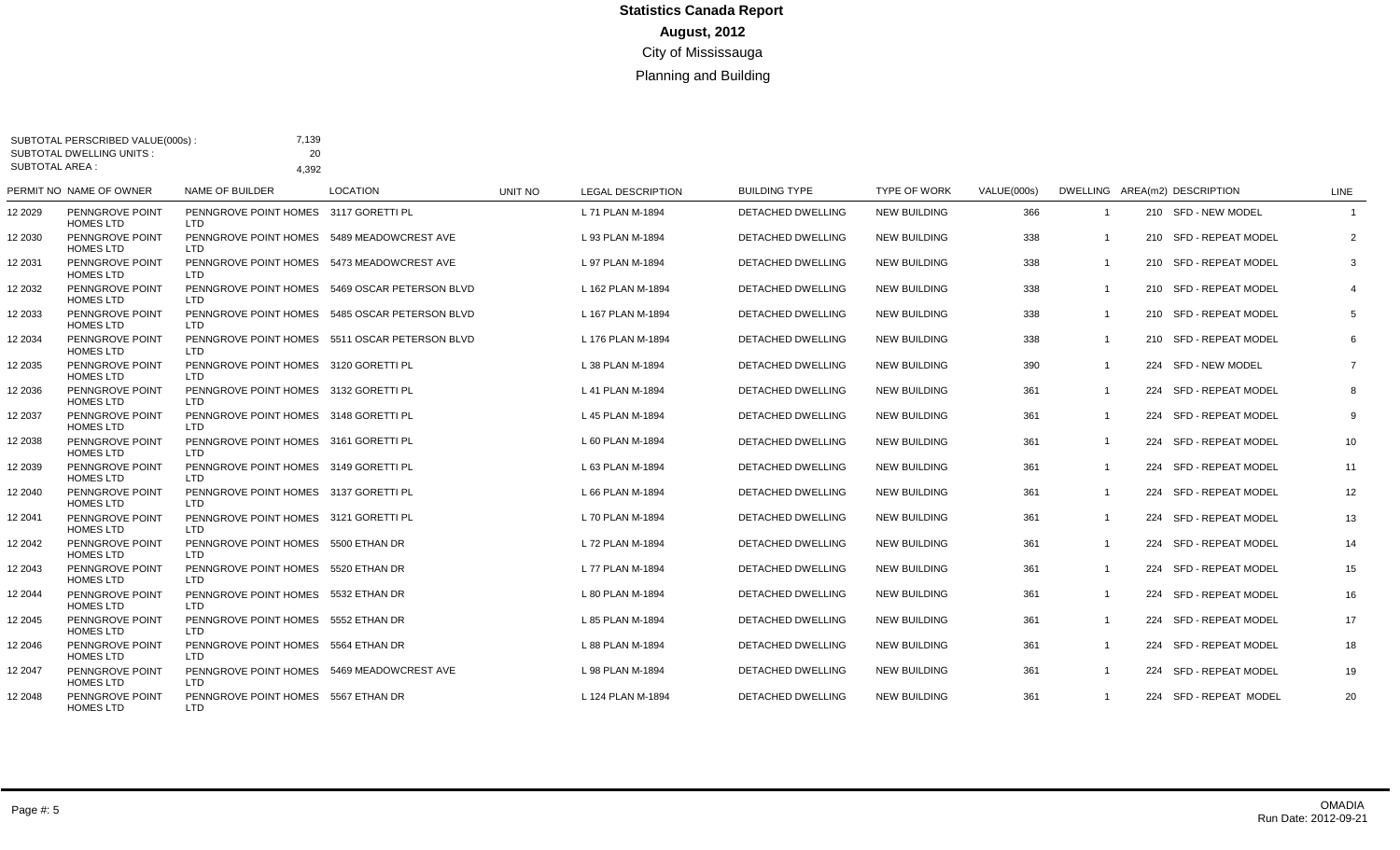| <b>SUBTOTAL AREA:</b> | SUBTOTAL PERSCRIBED VALUE(000s)<br><b>SUBTOTAL DWELLING UNITS:</b> | 7,378<br>20<br>4.556                                |                                                |         |                          |                          |                     |             |                |                                                     |                         |
|-----------------------|--------------------------------------------------------------------|-----------------------------------------------------|------------------------------------------------|---------|--------------------------|--------------------------|---------------------|-------------|----------------|-----------------------------------------------------|-------------------------|
|                       | PERMIT NO NAME OF OWNER                                            | <b>NAME OF BUILDER</b>                              | <b>LOCATION</b>                                | UNIT NO | <b>LEGAL DESCRIPTION</b> | <b>BUILDING TYPE</b>     | <b>TYPE OF WORK</b> | VALUE(000s) |                | DWELLING AREA(m2) DESCRIPTION                       | LINE                    |
| 12 2049               | PENNGROVE POINT<br><b>HOMES LTD</b>                                | PENNGROVE POINT HOMES<br>LTD.                       | 5575 ETHAN DR                                  |         | L 126 PLAN M-1894        | DETACHED DWELLING        | <b>NEW BUILDING</b> | 361         |                | 224 SFD - REPEAT MODEL                              | $\overline{\mathbf{1}}$ |
| 12 2050               | PENNGROVE POINT<br><b>HOMES LTD</b>                                | PENNGROVE POINT HOMES 5587 ETHAN DR<br><b>LTD</b>   |                                                |         | L 129 PLAN M-1894        | <b>DETACHED DWELLING</b> | <b>NEW BUILDING</b> | 361         |                | 224 SFD - REPEAT MODEL                              | $\overline{2}$          |
| 12 2051               | PENNGROVE POINT<br><b>HOMES LTD</b>                                | PENNGROVE POINT HOMES 3250 EDWYNA DR<br><b>LTD</b>  |                                                |         | L 132 PLAN M-1894        | <b>DETACHED DWELLING</b> | <b>NEW BUILDING</b> | 361         | $\overline{1}$ | 224 SFD - REPEAT MODEL                              | 3                       |
| 12 2052               | PENNGROVE POINT<br><b>HOMES LTD</b>                                | PENNGROVE POINT HOMES 3236 EDWYNA DR<br>LTD         |                                                |         | L 135 PLAN M-1894        | DETACHED DWELLING        | <b>NEW BUILDING</b> | 361         |                | 224 SFD - REPEAT MODEL                              | 4                       |
| 12 2053               | PENNGROVE POINT<br><b>HOMES LTD</b>                                | PENNGROVE POINT HOMES 3212 EDWYNA DR<br>LTD         |                                                |         | L 140 PLAN M-1894        | <b>DETACHED DWELLING</b> | <b>NEW BUILDING</b> | 361         |                | 224 SFD - REPEAT MODEL                              | 5                       |
| 12 2054               | PENNGROVE POINT<br><b>HOMES LTD</b>                                | <b>LTD</b>                                          | PENNGROVE POINT HOMES 5508 OSCAR PETERSON BLVD |         | L 144 PLAN M-1894        | DETACHED DWELLING        | <b>NEW BUILDING</b> | 361         |                | 224 SFD - REPEAT MODEL                              | 6                       |
| 12 2055               | PENNGROVE POINT<br><b>HOMES LTD</b>                                | LTD                                                 | PENNGROVE POINT HOMES 5498 OSCAR PETERSON BLVD |         | L 147 PLAN M-1894        | <b>DETACHED DWELLING</b> | <b>NEW BUILDING</b> | 361         | $\overline{1}$ | 224 SFD - REPEAT MODEL                              | $\overline{7}$          |
| 12 2056               | PENNGROVE POINT<br><b>HOMES LTD</b>                                | <b>LTD</b>                                          | PENNGROVE POINT HOMES 5460 OSCAR PETERSON BLVD |         | L 156 PLAN M-1894        | <b>DETACHED DWELLING</b> | <b>NEW BUILDING</b> | 361         |                | 224 SFD - REPEAT MODEL                              | 8                       |
| 12 2057               | PENNGROVE POINT<br><b>HOMES LTD</b>                                | LTD                                                 | PENNGROVE POINT HOMES 5467 OSCAR PETERSON BLVD |         | L 161 PLAN M-1894        | <b>DETACHED DWELLING</b> | <b>NEW BUILDING</b> | 361         |                | 224 SFD - REPEAT MODEL                              | 9                       |
| 12 2058               | PENNGROVE POINT<br><b>HOMES LTD</b>                                | PENNGROVE POINT HOMES<br><b>LTD</b>                 | 5493 OSCAR PETERSON BLVD                       |         | L 170 PLAN M-1894        | <b>DETACHED DWELLING</b> | <b>NEW BUILDING</b> | 361         |                | 224 SFD - REPEAT MODEL                              | 10                      |
| 12 2059               | PENNGROVE POINT<br><b>HOMES LTD</b>                                | <b>LTD</b>                                          | PENNGROVE POINT HOMES 5503 OSCAR PETERSON BLVD |         | L 173 PLAN M-1894        | DETACHED DWELLING        | <b>NEW BUILDING</b> | 361         |                | 224 SFD - REPEAT MODEL                              | 11                      |
| 12 2060               | PENNGROVE POINT<br><b>HOMES LTD</b>                                | LTD                                                 | PENNGROVE POINT HOMES 5509 OSCAR PETERSON BLVD |         | L 175 PLAN M-1894        | <b>DETACHED DWELLING</b> | <b>NEW BUILDING</b> | 361         |                | 224 SFD - REPEAT MODEL                              | 12                      |
| 12 2061               | PENNGROVE POINT<br><b>HOMES LTD</b>                                | PENNGROVE POINT HOMES 3128 GORETTI PL<br><b>LTD</b> |                                                |         | L 40 PLAN M-1894         | <b>DETACHED DWELLING</b> | <b>NEW BUILDING</b> | 407         |                | 234 SFD - NEW MODEL, BAY<br>WINDOW OPTION           | 13                      |
| 12 2062               | PENNGROVE POINT<br><b>HOMES LTD</b>                                | PENNGROVE POINT HOMES 3140 GORETTI PL<br><b>LTD</b> |                                                |         | L 43 PLAN M-1894         | DETACHED DWELLING        | <b>NEW BUILDING</b> | 377         |                | 234 SFD - REPEAT MODEL, BAY<br><b>WINDOW OPTION</b> | 14                      |
| 12 2063               | PENNGROVE POINT<br><b>HOMES LTD</b>                                | PENNGROVE POINT HOMES 3152 GORETTI PL<br>LTD        |                                                |         | L 46 PLAN M-1894         | DETACHED DWELLING        | <b>NEW BUILDING</b> | 377         |                | 234 SFD - REPEAT MODEL, BAY<br><b>WINDOW OPTION</b> | 15                      |
| 12 2064               | PENNGROVE POINT<br><b>HOMES LTD</b>                                | PENNGROVE POINT HOMES 3157 GORETTI PL<br><b>LTD</b> |                                                |         | L 61 PLAN M-1894         | <b>DETACHED DWELLING</b> | <b>NEW BUILDING</b> | 377         |                | 234 SFD - REPEAT MODEL, BAY<br>WINDOW OPTION        | 16                      |
| 12 2065               | PENNGROVE POINT<br><b>HOMES LTD</b>                                | PENNGROVE POINT HOMES 3145 GORETTI PL<br><b>LTD</b> |                                                |         | L 64 PLAN M-1894         | <b>DETACHED DWELLING</b> | <b>NEW BUILDING</b> | 377         |                | 234 SFD - REPEAT MODEL, BAY<br><b>WINDOW OPTION</b> | 17                      |
| 12 2066               | PENNGROVE POINT<br><b>HOMES LTD</b>                                | PENNGROVE POINT HOMES 5508 ETHAN DR<br>LTD.         |                                                |         | L 74 PLAN M-1894         | DETACHED DWELLING        | <b>NEW BUILDING</b> | 377         | $\overline{1}$ | 234 SFD - REPEAT MODEL, BAY<br><b>WINDOW OPTION</b> | 18                      |
| 12 2067               | PENNGROVE POINT<br><b>HOMES LTD</b>                                | PENNGROVE POINT HOMES 5516 ETHAN DR<br><b>LTD</b>   |                                                |         | L 76 PLAN M-1894         | DETACHED DWELLING        | <b>NEW BUILDING</b> | 377         |                | 234 SFD - REPEAT MODEL, BAY<br><b>WINDOW OPTION</b> | 19                      |
| 12 2068               | PENNGROVE POINT<br><b>HOMES LTD</b>                                | PENNGROVE POINT HOMES 5524 ETHAN DR<br><b>LTD</b>   |                                                |         | L 78 PLAN M-1894         | <b>DETACHED DWELLING</b> | <b>NEW BUILDING</b> | 377         |                | 234 SFD - REPEAT MODEL, BAY<br><b>WINDOW OPTION</b> | 20                      |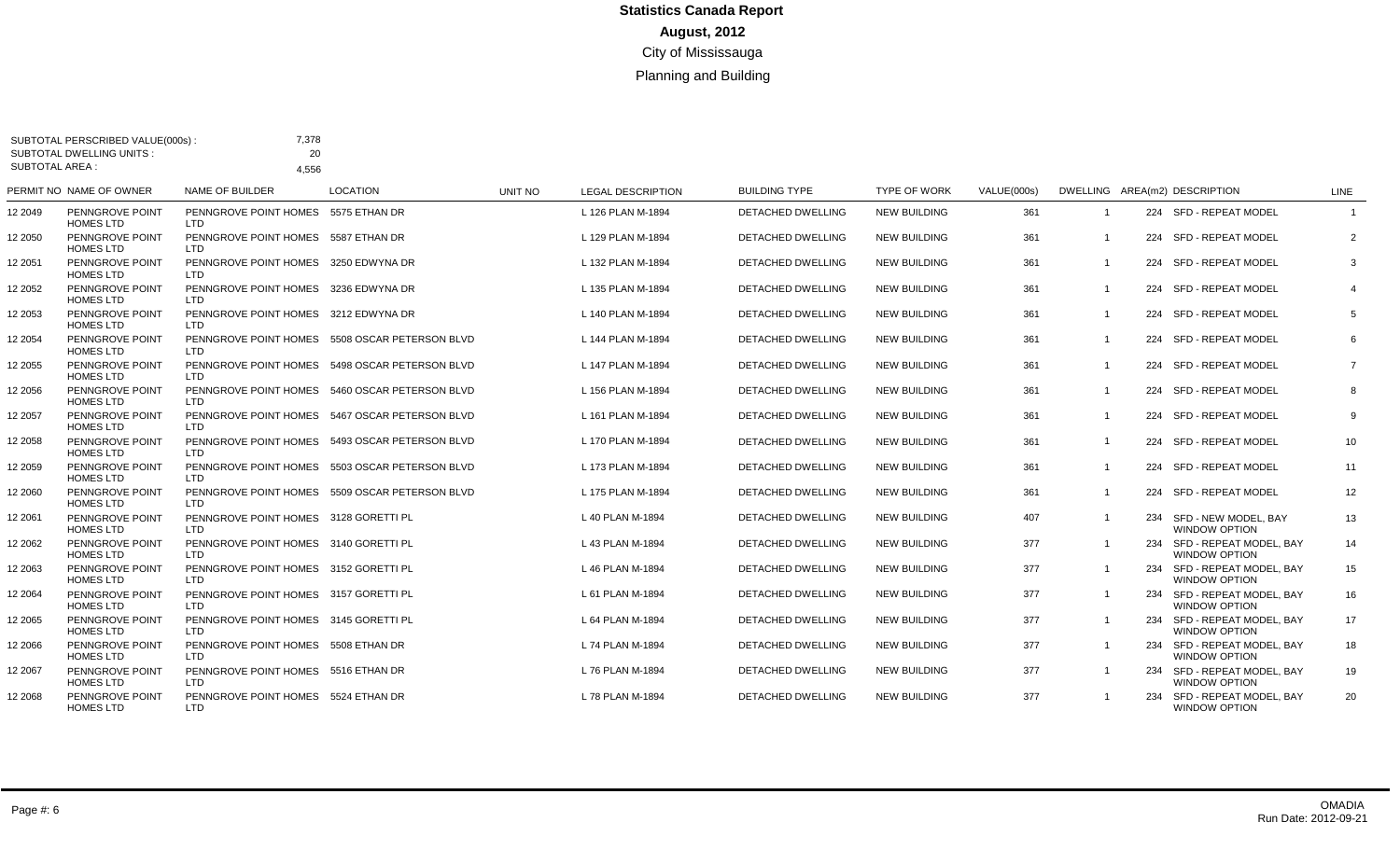| <b>SUBTOTAL AREA:</b> | <b>SUBTOTAL DWELLING UNITS:</b>     | 20<br>4.753                                         |                                                |         |                          |                          |                     |             |                         |                                                     |                |
|-----------------------|-------------------------------------|-----------------------------------------------------|------------------------------------------------|---------|--------------------------|--------------------------|---------------------|-------------|-------------------------|-----------------------------------------------------|----------------|
|                       | PERMIT NO NAME OF OWNER             | NAME OF BUILDER                                     | <b>LOCATION</b>                                | UNIT NO | <b>LEGAL DESCRIPTION</b> | <b>BUILDING TYPE</b>     | <b>TYPE OF WORK</b> | VALUE(000s) |                         | DWELLING AREA(m2) DESCRIPTION                       | LINE           |
| 12 2069               | PENNGROVE POINT<br><b>HOMES LTD</b> | PENNGROVE POINT HOMES 5536 ETHAN DR<br>LTD.         |                                                |         | L 81 PLAN M-1894         | <b>DETACHED DWELLING</b> | <b>NEW BUILDING</b> | 377         | $\overline{1}$          | 234 SFD - REPEAT MODEL, BAY<br>WINDOW OPTION        | $\mathbf{1}$   |
| 12 2070               | PENNGROVE POINT<br><b>HOMES LTD</b> | PENNGROVE POINT HOMES 5544 ETHAN DR<br>LTD.         |                                                |         | L 83 PLAN M-1894         | DETACHED DWELLING        | <b>NEW BUILDING</b> | 377         |                         | 234 SFD - REPEAT MODEL, BAY<br>WINDOW OPTION        | $\overline{2}$ |
| 12 2071               | PENNGROVE POINT<br><b>HOMES LTD</b> | PENNGROVE POINT HOMES 5556 ETHAN DR<br>LTD.         |                                                |         | L 86 PLAN M-1894         | <b>DETACHED DWELLING</b> | <b>NEW BUILDING</b> | 377         | $\overline{1}$          | 234 SFD - REPEAT MODEL, BAY<br>WINDOW OPTION        | 3              |
| 12 2072               | PENNGROVE POINT<br><b>HOMES LTD</b> | PENNGROVE POINT HOMES 5571 ETHAN DR<br>LTD.         |                                                |         | L 125 PLAN M-1894        | <b>DETACHED DWELLING</b> | <b>NEW BUILDING</b> | 377         |                         | 234 SFD - REPEAT MODEL, BAY<br>WINDOW OPTION        | $\overline{4}$ |
| 12 2073               | PENNGROVE POINT<br><b>HOMES LTD</b> | PENNGROVE POINT HOMES 5583 ETHAN DR<br>LTD          |                                                |         | L 128 PLAN M-1894        | <b>DETACHED DWELLING</b> | <b>NEW BUILDING</b> | 377         |                         | 234 SFD - REPEAT MODEL, BAY<br><b>WINDOW OPTION</b> | 5              |
| 12 2074               | PENNGROVE POINT<br><b>HOMES LTD</b> | PENNGROVE POINT HOMES 3244 EDWYNA DR<br><b>LTD</b>  |                                                |         | L 133 PLAN M-1894        | DETACHED DWELLING        | <b>NEW BUILDING</b> | 377         | $\overline{1}$          | 234 SFD - REPEAT MODEL, BAY<br>WINDOW OPTION        | 6              |
| 12 2075               | PENNGROVE POINT<br><b>HOMES LTD</b> | PENNGROVE POINT HOMES 3216 EDWYNA DR<br>LTD         |                                                |         | L 139 PLAN M-1894        | DETACHED DWELLING        | <b>NEW BUILDING</b> | 377         |                         | 234 SFD - REPEAT MODEL, BAY<br>WINDOW OPTION        | $\overline{7}$ |
| 12 2076               | PENNGROVE POINT<br><b>HOMES LTD</b> | LTD.                                                | PENNGROVE POINT HOMES 5504 OSCAR PETERSON BLVD |         | L 145 PLAN M-1894        | <b>DETACHED DWELLING</b> | <b>NEW BUILDING</b> | 377         | $\overline{1}$          | 234 SFD - REPEAT MODEL, BAY<br>WINDOW OPTION        | 8              |
| 12 2077               | PENNGROVE POINT<br><b>HOMES LTD</b> | LTD                                                 | PENNGROVE POINT HOMES 5478 OSCAR PETERSON BLVD |         | L 152 PLAN M-1894        | <b>DETACHED DWELLING</b> | <b>NEW BUILDING</b> | 377         |                         | 234 SFD - REPEAT MODEL, BAY<br>WINDOW OPTION        | 9              |
| 12 2078               | PENNGROVE POINT<br><b>HOMES LTD</b> | <b>LTD</b>                                          | PENNGROVE POINT HOMES 5463 OSCAR PETERSON BLVD |         | L 160 PLAN M-1894        | <b>DETACHED DWELLING</b> | <b>NEW BUILDING</b> | 377         |                         | 234 SFD - REPEAT MODEL, BAY<br>WINDOW OPTION        | 10             |
| 12 2079               | PENNGROVE POINT<br><b>HOMES LTD</b> | <b>LTD</b>                                          | PENNGROVE POINT HOMES 5475 OSCAR PETERSON BLVD |         | L 164 PLAN M-1894        | DETACHED DWELLING        | <b>NEW BUILDING</b> | 377         | $\overline{1}$          | 234 SFD - REPEAT MODEL, BAY<br>WINDOW OPTION        | 11             |
| 12 2080               | PENNGROVE POINT<br><b>HOMES LTD</b> | LTD.                                                | PENNGROVE POINT HOMES 5487 OSCAR PETERSON BLVD |         | L 168 PLAN M-1894        | <b>DETACHED DWELLING</b> | <b>NEW BUILDING</b> | 377         | $\overline{1}$          | 234 SFD - REPEAT MODEL, BAY<br>WINDOW OPTION        | 12             |
| 12 2081               | PENNGROVE POINT<br><b>HOMES LTD</b> | PENNGROVE POINT HOMES 3124 GORETTI PL<br>LTD.       |                                                |         | L 39 PLAN M-1894         | <b>DETACHED DWELLING</b> | <b>NEW BUILDING</b> | 424         |                         | 243 SFD - NEW MODEL                                 | 13             |
| 12 2082               | PENNGROVE POINT<br><b>HOMES LTD</b> | PENNGROVE POINT HOMES 3136 GORETTI PL<br>LTD        |                                                |         | L 42 PLAN M-1894         | <b>DETACHED DWELLING</b> | <b>NEW BUILDING</b> | 392         | $\overline{1}$          | 243 SFD - REPEAT MODEL                              | 14             |
| 12 2083               | PENNGROVE POINT<br><b>HOMES LTD</b> | PENNGROVE POINT HOMES 3144 GORETTI PL<br><b>LTD</b> |                                                |         | L 44 PLAN M-1894         | <b>DETACHED DWELLING</b> | <b>NEW BUILDING</b> | 392         | $\overline{1}$          | 243 SFD - REPEAT MODEL                              | 15             |
| 12 2084               | PENNGROVE POINT<br><b>HOMES LTD</b> | PENNGROVE POINT HOMES 3156 GORETTI PL<br><b>LTD</b> |                                                |         | L 47 PLAN M-1894         | DETACHED DWELLING        | <b>NEW BUILDING</b> | 392         | $\overline{1}$          | 243 SFD - REPEAT MODEL                              | 16             |
| 12 2085               | PENNGROVE POINT<br><b>HOMES LTD</b> | PENNGROVE POINT HOMES 3165 GORETTI PL<br>LTD.       |                                                |         | L 59 PLAN M-1894         | <b>DETACHED DWELLING</b> | <b>NEW BUILDING</b> | 392         | $\overline{1}$          | 243 SFD - REPEAT MODEL                              | 17             |
| 12 2086               | PENNGROVE POINT<br><b>HOMES LTD</b> | PENNGROVE POINT HOMES 3153 GORETTI PL<br>LTD.       |                                                |         | L 62 PLAN M-1894         | <b>DETACHED DWELLING</b> | <b>NEW BUILDING</b> | 392         | $\overline{1}$          | 243 SFD - REPEAT MODEL                              | 18             |
| 12 2087               | PENNGROVE POINT<br><b>HOMES LTD</b> | PENNGROVE POINT HOMES 3141 GORETTI PL<br>LTD.       |                                                |         | L 65 PLAN M-1894         | <b>DETACHED DWELLING</b> | <b>NEW BUILDING</b> | 392         | $\overline{1}$          | 243 SFD - REPEAT MODEL                              | 19             |
| 12 2088               | PENNGROVE POINT<br><b>HOMES LTD</b> | PENNGROVE POINT HOMES 3125 GORETTI PL<br><b>LTD</b> |                                                |         | L 69 PLAN M-1894         | <b>DETACHED DWELLING</b> | <b>NEW BUILDING</b> | 392         | $\overline{\mathbf{1}}$ | 243 SFD - REPEAT MODEL                              | 20             |

SUBTOTAL PERSCRIBED VALUE(000s) :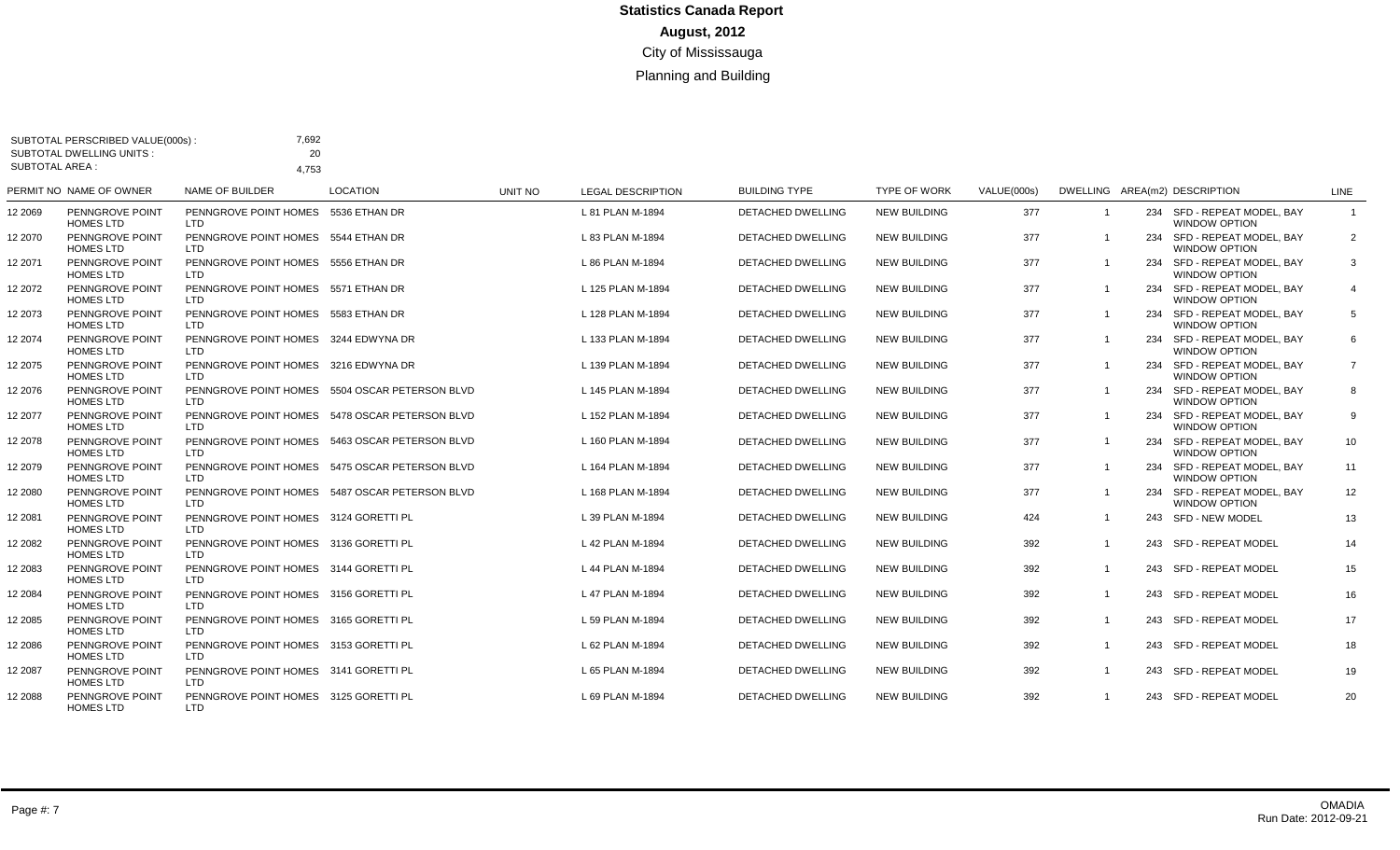| <b>SUBTOTAL AREA:</b> | <b>SUBTOTAL DWELLING UNITS:</b>     | 20                                                  |                                                |         |                          |                          |                     |             |                         |                               |                         |
|-----------------------|-------------------------------------|-----------------------------------------------------|------------------------------------------------|---------|--------------------------|--------------------------|---------------------|-------------|-------------------------|-------------------------------|-------------------------|
|                       | PERMIT NO NAME OF OWNER             | 4.837<br><b>NAME OF BUILDER</b>                     | <b>LOCATION</b>                                | UNIT NO | <b>LEGAL DESCRIPTION</b> | <b>BUILDING TYPE</b>     | <b>TYPE OF WORK</b> | VALUE(000s) |                         | DWELLING AREA(m2) DESCRIPTION | <b>LINE</b>             |
| 12 2089               | PENNGROVE POINT<br><b>HOMES LTD</b> | PENNGROVE POINT HOMES 5504 ETHAN DR<br>LTD          |                                                |         | L 73 PLAN M-1894         | DETACHED DWELLING        | <b>NEW BUILDING</b> | 392         | $\overline{\mathbf{1}}$ | 243 SFD - REPEAT MODEL        | $\overline{\mathbf{1}}$ |
| 12 2090               | PENNGROVE POINT<br><b>HOMES LTD</b> | PENNGROVE POINT HOMES 5512 ETHAN DR<br><b>LTD</b>   |                                                |         | L 75 PLAN M-1894         | DETACHED DWELLING        | <b>NEW BUILDING</b> | 392         |                         | 243 SFD - REPEAT MODEL        | 2                       |
| 12 2091               | PENNGROVE POINT<br><b>HOMES LTD</b> | PENNGROVE POINT HOMES 5528 ETHAN DR<br>LTD.         |                                                |         | L 79 PLAN M-1894         | DETACHED DWELLING        | <b>NEW BUILDING</b> | 392         | $\overline{1}$          | 243 SFD - REPEAT MODEL        | 3                       |
| 12 2092               | PENNGROVE POINT<br><b>HOMES LTD</b> | PENNGROVE POINT HOMES 5540 ETHAN DR<br>LTD          |                                                |         | L 82 PLAN M-1894         | <b>DETACHED DWELLING</b> | <b>NEW BUILDING</b> | 392         | - 1                     | 243 SFD - REPEAT MODEL        | 4                       |
| 12 2093               | PENNGROVE POINT<br><b>HOMES LTD</b> | PENNGROVE POINT HOMES 5548 ETHAN DR<br>LTD.         |                                                |         | L 84 PLAN M-1894         | <b>DETACHED DWELLING</b> | <b>NEW BUILDING</b> | 392         | $\overline{1}$          | 243 SFD - REPEAT MODEL        | 5                       |
| 12 2094               | PENNGROVE POINT<br><b>HOMES LTD</b> | PENNGROVE POINT HOMES 5560 ETHAN DR<br>LTD          |                                                |         | L 87 PLAN M-1894         | <b>DETACHED DWELLING</b> | <b>NEW BUILDING</b> | 392         | $\overline{1}$          | 243 SFD - REPEAT MODEL        | 6                       |
| 12 2095               | PENNGROVE POINT<br><b>HOMES LTD</b> | PENNGROVE POINT HOMES 5563 ETHAN DR<br><b>LTD</b>   |                                                |         | L 123 PLAN M-1894        | <b>DETACHED DWELLING</b> | <b>NEW BUILDING</b> | 392         | - 1                     | 243 SFD - REPEAT MODEL        | $\overline{7}$          |
| 12 2096               | PENNGROVE POINT<br><b>HOMES LTD</b> | PENNGROVE POINT HOMES 5579 ETHAN DR<br><b>LTD</b>   |                                                |         | L 127 PLAN M-1894        | DETACHED DWELLING        | <b>NEW BUILDING</b> | 392         | $\overline{1}$          | 243 SFD - REPEAT MODEL        | 8                       |
| 12 2097               | PENNGROVE POINT<br><b>HOMES LTD</b> | PENNGROVE POINT HOMES 3240 EDWYNA DR<br><b>LTD</b>  |                                                |         | L 134 PLAN M-1894        | <b>DETACHED DWELLING</b> | <b>NEW BUILDING</b> | 392         | $\overline{1}$          | 243 SFD - REPEAT MODEL        | 9                       |
| 12 2098               | PENNGROVE POINT<br><b>HOMES LTD</b> | PENNGROVE POINT HOMES 3222 EDWYNA DR<br><b>LTD</b>  |                                                |         | L 138 PLAN M-1894        | <b>DETACHED DWELLING</b> | <b>NEW BUILDING</b> | 392         | $\overline{1}$          | 243 SFD - REPEAT MODEL        | 10                      |
| 12 2099               | PENNGROVE POINT<br><b>HOMES LTD</b> | <b>LTD</b>                                          | PENNGROVE POINT HOMES 5502 OSCAR PETERSON BLVD |         | L 146 PLAN M-1894        | DETACHED DWELLING        | <b>NEW BUILDING</b> | 392         | $\overline{1}$          | 243 SFD - REPEAT MODEL        | 11                      |
| 12 2100               | PENNGROVE POINT<br><b>HOMES LTD</b> | <b>LTD</b>                                          | PENNGROVE POINT HOMES 5462 OSCAR PETERSON BLVD |         | L 155 PLAN M-1894        | <b>DETACHED DWELLING</b> | <b>NEW BUILDING</b> | 392         | $\overline{1}$          | 243 SFD - REPEAT MODEL        | 12                      |
| 12 2101               | PENNGROVE POINT<br><b>HOMES LTD</b> | LTD                                                 | PENNGROVE POINT HOMES 5461 OSCAR PETERSON BLVD |         | L 159 PLAN M-1894        | DETACHED DWELLING        | <b>NEW BUILDING</b> | 392         | $\overline{1}$          | 243 SFD - REPEAT MODEL        | 13                      |
| 12 2102               | PENNGROVE POINT<br><b>HOMES LTD</b> | <b>LTD</b>                                          | PENNGROVE POINT HOMES 5473 OSCAR PETERSON BLVD |         | L 163 PLAN M-1894        | DETACHED DWELLING        | <b>NEW BUILDING</b> | 392         | $\overline{1}$          | 243 SFD - REPEAT MODEL        | 14                      |
| 12 2103               | PENNGROVE POINT<br><b>HOMES LTD</b> | LTD.                                                | PENNGROVE POINT HOMES 5481 OSCAR PETERSON BLVD |         | L 166 PLAN M-1894        | <b>DETACHED DWELLING</b> | <b>NEW BUILDING</b> | 392         |                         | 243 SFD - REPEAT MODEL        | 15                      |
| 12 2104               | PENNGROVE POINT<br><b>HOMES LTD</b> | <b>LTD</b>                                          | PENNGROVE POINT HOMES 5491 OSCAR PETERSON BLVD |         | L 169 PLAN M-1894        | <b>DETACHED DWELLING</b> | <b>NEW BUILDING</b> | 392         | $\overline{1}$          | 243 SFD - REPEAT MODEL        | 16                      |
| 12 2105               | PENNGROVE POINT<br><b>HOMES LTD</b> | LTD.                                                | PENNGROVE POINT HOMES 5499 OSCAR PETERSON BLVD |         | L 172 PLAN M-1894        | <b>DETACHED DWELLING</b> | <b>NEW BUILDING</b> | 392         | -1                      | 243 SFD - REPEAT MODEL        | 17                      |
| 12 2106               | PENNGROVE POINT<br><b>HOMES LTD</b> | PENNGROVE POINT HOMES 3173 GORETTI PL<br>LTD.       |                                                |         | L 57 PLAN M-1894         | <b>DETACHED DWELLING</b> | <b>NEW BUILDING</b> | 417         | -1                      | 234 SFD - NEW MODEL           | 18                      |
| 12 2107               | PENNGROVE POINT<br><b>HOMES LTD</b> | PENNGROVE POINT HOMES 3169 GORETTI PL<br><b>LTD</b> |                                                |         | L 58 PLAN M-1894         | <b>DETACHED DWELLING</b> | <b>NEW BUILDING</b> | 387         | $\overline{1}$          | 234 SFD - REPEAT MODEL        | 19                      |
| 12 2108               | PENNGROVE POINT<br><b>HOMES LTD</b> | PENNGROVE POINT HOMES 3133 GORETTI PL<br><b>LTD</b> |                                                |         | L 67 PLAN M-1894         | DETACHED DWELLING        | <b>NEW BUILDING</b> | 387         | - 1                     | 234 SFD - REPEAT MODEL        | 20                      |

SUBTOTAL PERSCRIBED VALUE(000s) :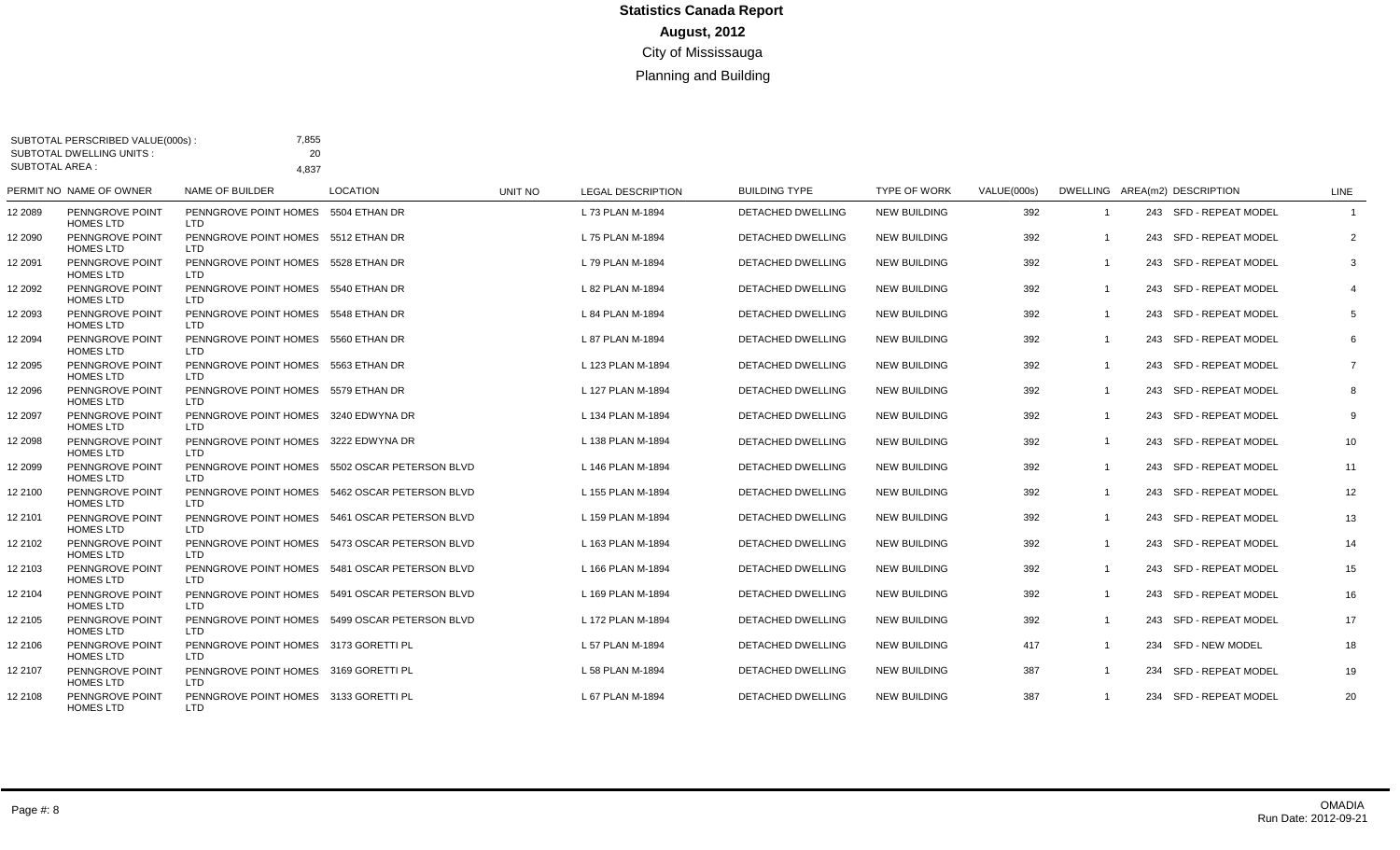| <b>SUBTOTAL AREA:</b> | <b>SUBTOTAL DWELLING UNITS:</b>                                | 23<br>4,875                                                                  |                                                |                |                                                                  |                                          |                                     |                    |                |     |                                                                              |                |
|-----------------------|----------------------------------------------------------------|------------------------------------------------------------------------------|------------------------------------------------|----------------|------------------------------------------------------------------|------------------------------------------|-------------------------------------|--------------------|----------------|-----|------------------------------------------------------------------------------|----------------|
|                       | PERMIT NO NAME OF OWNER                                        | NAME OF BUILDER                                                              | <b>LOCATION</b>                                | <b>UNIT NO</b> | <b>LEGAL DESCRIPTION</b>                                         | <b>BUILDING TYPE</b>                     | <b>TYPE OF WORK</b>                 | <b>VALUE(000s)</b> |                |     | DWELLING AREA(m2) DESCRIPTION                                                | LINE           |
| 12 2109               | PENNGROVE POINT<br><b>HOMES LTD</b>                            | PENNGROVE POINT HOMES 3129 GORETTI PL<br><b>LTD</b>                          |                                                |                | L 68 PLAN M-1894                                                 | DETACHED DWELLING                        | <b>NEW BUILDING</b>                 | 387                | $\overline{1}$ |     | 234 SFD - REPEAT MODEL                                                       | $\overline{1}$ |
| 12 2110               | PENNGROVE POINT<br><b>HOMES LTD</b>                            | PENNGROVE POINT HOMES 5481 MEADOWCREST AVE<br>LTD                            |                                                |                | L 95 PLAN M-1894                                                 | <b>DETACHED DWELLING</b>                 | <b>NEW BUILDING</b>                 | 387                | -1             | 234 | SFD - REPEAT MODEL                                                           | $\overline{2}$ |
| 12 2111               | PENNGROVE POINT<br><b>HOMES LTD</b>                            | PENNGROVE POINT HOMES 5477 MEADOWCREST AVE<br><b>LTD</b>                     |                                                |                | L 96 PLAN M-1894                                                 | <b>DETACHED DWELLING</b>                 | <b>NEW BUILDING</b>                 | 387                | $\overline{1}$ | 234 | SFD - REPEAT MODEL                                                           | 3              |
| 12 2112               | PENNGROVE POINT<br><b>HOMES LTD</b>                            | PENNGROVE POINT HOMES 3230 EDWYNA DR<br><b>LTD</b>                           |                                                |                | L 136 PLAN M-1894                                                | <b>DETACHED DWELLING</b>                 | <b>NEW BUILDING</b>                 | 387                | $\mathbf{1}$   | 234 | <b>SFD - REPEAT MODEL</b>                                                    | $\overline{4}$ |
| 12 2113               | PENNGROVE POINT<br><b>HOMES LTD</b>                            | PENNGROVE POINT HOMES 3226 EDWYNA DR<br><b>LTD</b>                           |                                                |                | L 137 PLAN M-1894                                                | <b>DETACHED DWELLING</b>                 | <b>NEW BUILDING</b>                 | 387                | $\overline{1}$ |     | 234 SFD - REPEAT MODEL                                                       | 5              |
| 12 2114               | PENNGROVE POINT<br><b>HOMES LTD</b>                            | PENNGROVE POINT HOMES 5576 ETHAN DR<br><b>LTD</b>                            |                                                |                | L 91 PLAN M-1894                                                 | <b>DETACHED DWELLING</b>                 | <b>NEW BUILDING</b>                 | 412                | $\mathbf{1}$   | 237 | SFD - NEW MODEL                                                              | 6              |
| 12 2115               | PENNGROVE POINT<br><b>HOMES LTD</b>                            | PENNGROVE POINT HOMES 5493 MEADOWCREST AVE<br>LTD                            |                                                |                | L 92 PLAN M-1894                                                 | <b>DETACHED DWELLING</b>                 | <b>NEW BUILDING</b>                 | 382                | -1             | 237 | SFD - REPEAT MODEL                                                           | $\overline{7}$ |
| 12 2116               | PENNGROVE POINT<br><b>HOMES LTD</b>                            | LTD                                                                          | PENNGROVE POINT HOMES 5474 OSCAR PETERSON BLVD |                | L 153 PLAN M-1894                                                | <b>DETACHED DWELLING</b>                 | <b>NEW BUILDING</b>                 | 382                | $\overline{1}$ |     | 237 SFD - REPEAT MODEL                                                       | 8              |
| 12 2168               | Private individual data<br>protected by Privacy<br>legislation | Private individual data protected 2383 ROBIN DR<br>by Privacy legislation    |                                                |                | PLAN 632 LOT 31 PT BLK A                                         | <b>DETACHED DWELLING</b>                 | <b>ADDITION AND</b><br><b>ALTER</b> | 50                 |                | R   | ADDITION/ALTERATIONS -<br><b>GARAGE EXTENSION &amp; FRONT</b><br>PORCH       | 9              |
| 12 2231               | <b>ERIN MILLS</b><br>DEVELOPMENT CORP                          | ERIN MILLS DEVELOPMENT 3750 LAIRD RD A<br>CORP                               |                                                | 6-8 BLD-A      | RCP 1542. PT LT 9 - PTS 4-<br>8, 11, 13, 14, PT OF 9<br>43R30181 | <b>MULTI-TENANT</b><br><b>INDUSTRIAL</b> | <b>ALTERATION</b><br>TO EXIST BLDG  | 750                |                |     | WHOLESALE WAREHOUSE.<br><b>STORAGE &amp; DISTRIBUTION</b><br><b>FACILITY</b> | 10             |
| 12 2272               | Private individual data<br>protected by Privacy                | Private individual data protected 7 HARRISON AVE A<br>by Privacy legislation | 7 HARRISON AVE L                               |                | PL G22 PT LTS 64, 65                                             | SEMI-DETACHED<br><b>DWELLING</b>         | <b>NEW BUILDING</b>                 | 771                | $\overline{2}$ |     | 399 NEW CUSTOM SEMI-<br><b>DETACHED</b>                                      | 11             |
| 12 2300               | legislation<br>PENNGROVE POINT                                 | PENNGROVE POINT HOMES                                                        | 5582 MEADOWCREST AVE R                         |                | L 347 PLAN M-1894                                                | SEMI-DETACHED                            | <b>NEW BUILDING</b>                 | 564                | $\overline{2}$ | 350 | SEMI-DETACHED - REPEAT                                                       | 12             |
|                       | <b>HOMES LTD</b>                                               | <b>LTD</b>                                                                   | 5580 MEADOWCREST AVE L                         |                | L 348 PLAN M-1894                                                | <b>DWELLING</b>                          |                                     |                    |                |     | <b>MODEL</b>                                                                 |                |
| 12 2301               | PENNGROVE POINT                                                | PENNGROVE POINT HOMES                                                        | 5558 MEADOWCREST AVE R                         |                | L 355 PLAN M-1894                                                | SEMI-DETACHED                            | <b>NEW BUILDING</b>                 | 620                | 2              | 384 | SEMI-DETACHED - REPEAT                                                       | 13             |
|                       | <b>HOMES LTD</b>                                               | <b>LTD</b>                                                                   | 5556 MEADOWCREST AVE L                         |                | L 356 PLAN M-1894                                                | <b>DWELLING</b>                          |                                     |                    |                |     | <b>MODEL</b>                                                                 |                |
| 12 2302               | PENNGROVE POINT                                                | PENNGROVE POINT HOMES                                                        | 5588 MEADOWCREST AVE R                         |                | L 345 PLAN M-1894                                                | SEMI-DETACHED                            | <b>NEW BUILDING</b>                 | 530                | 2              | 329 | SEMI-DETACHED - REPEAT                                                       | 14             |
|                       | <b>HOMES LTD</b>                                               | <b>LTD</b>                                                                   | 5586 MEADOWCREST AVE L                         |                | L 346 PLAN M-1894                                                | <b>DWELLING</b>                          |                                     |                    |                |     | <b>MODEL</b>                                                                 |                |
| 12 2303               | PENNGROVE POINT                                                | PENNGROVE POINT HOMES                                                        | 5564 MEADOWCREST AVE R                         |                | L 353 PLAN M-1894                                                | SEMI-DETACHED                            | <b>NEW BUILDING</b>                 | 530                | $\overline{2}$ | 329 | SEMI-DETACHED - REPEAT                                                       | 15             |
|                       | <b>HOMES LTD</b>                                               | LTD                                                                          | 5562 MEADOWCREST AVE L                         |                | L 354 PLAN M-1894                                                | <b>DWELLING</b>                          |                                     |                    |                |     | <b>MODEL</b>                                                                 |                |
| 12 2304               | PENNGROVE POINT                                                | PENNGROVE POINT HOMES                                                        | 5576 MEADOWCREST AVE R                         |                | L 349 PLAN M-1894                                                | SEMI-DETACHED                            | <b>NEW BUILDING</b>                 | 588                | 2              | 365 | SEMI-DETACHED - REPEAT                                                       | 16             |
|                       | <b>HOMES LTD</b>                                               | <b>LTD</b>                                                                   | 5574 MEADOWCREST AVE L                         |                | L 350 PLAN M-1894                                                | <b>DWELLING</b>                          |                                     |                    |                |     | <b>MODEL</b>                                                                 |                |
| 12 2305               | PENNGROVE POINT                                                | PENNGROVE POINT HOMES                                                        | 5552 MEADOWCREST AVE R                         |                | L 357 PLAN M-1894                                                | SEMI-DETACHED                            | <b>NEW BUILDING</b>                 | 588                | $\mathcal{P}$  | 365 | SEMI-DETACHED - REPEAT                                                       | 17             |
|                       | <b>HOMES LTD</b>                                               | <b>LTD</b>                                                                   | 5550 MEADOWCREST AVE L                         |                | L 358 PLAN M-1894                                                | <b>DWELLING</b>                          |                                     |                    |                |     | <b>MODEL</b>                                                                 |                |

SUBTOTAL PERSCRIBED VALUE(000s) :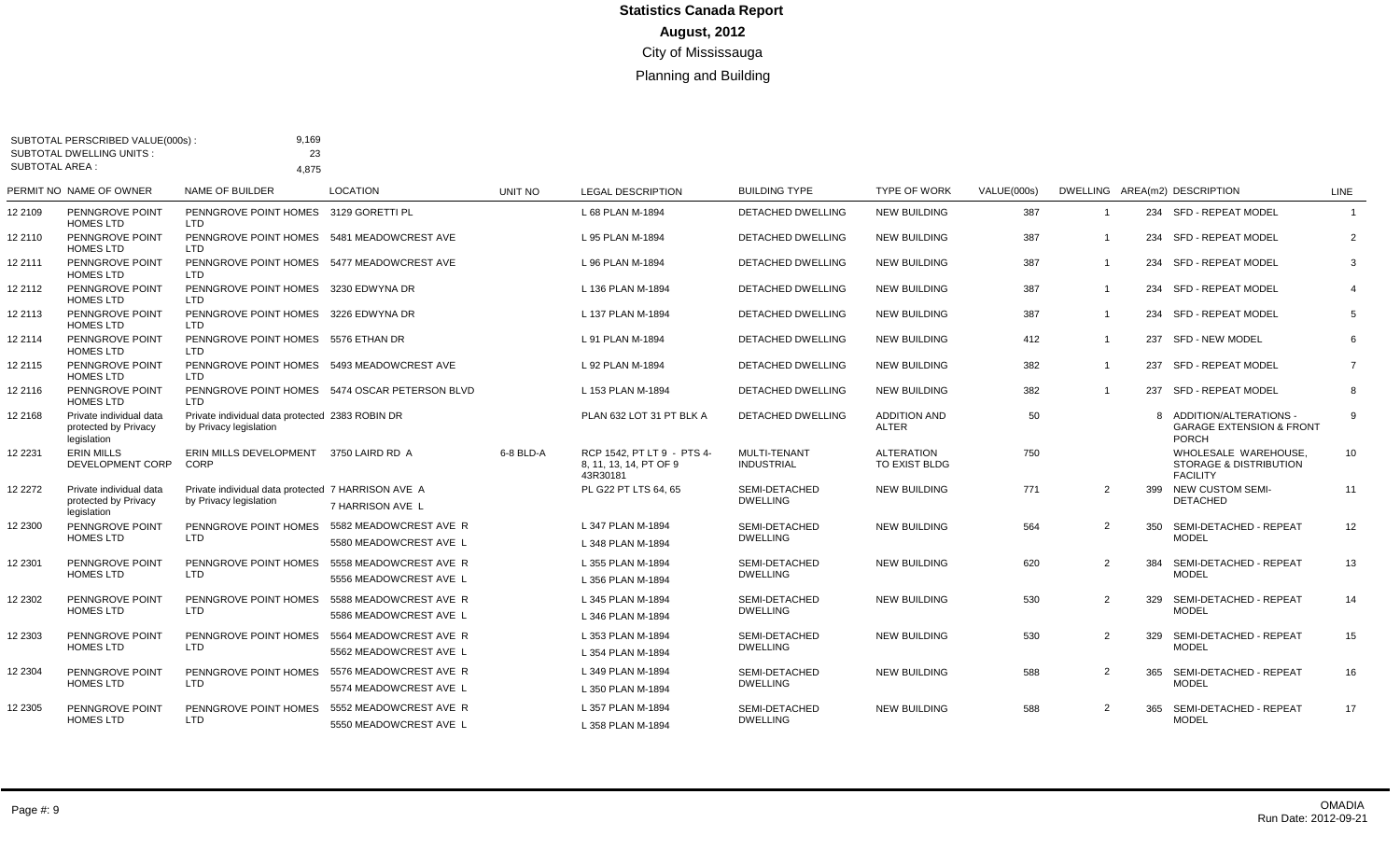| <b>SUBTOTAL AREA:</b> | SUBTOTAL PERSCRIBED VALUE(000s):<br><b>SUBTOTAL DWELLING UNITS:</b> | 7.811<br>21<br>4,423                                                       |                                                          |         |                                                  |                                  |                                    |             |                |     |                                                                                   |                |
|-----------------------|---------------------------------------------------------------------|----------------------------------------------------------------------------|----------------------------------------------------------|---------|--------------------------------------------------|----------------------------------|------------------------------------|-------------|----------------|-----|-----------------------------------------------------------------------------------|----------------|
|                       | PERMIT NO NAME OF OWNER                                             | <b>NAME OF BUILDER</b>                                                     | <b>LOCATION</b>                                          | UNIT NO | <b>LEGAL DESCRIPTION</b>                         | <b>BUILDING TYPE</b>             | <b>TYPE OF WORK</b>                | VALUE(000s) |                |     | DWELLING AREA(m2) DESCRIPTION                                                     | <b>LINE</b>    |
| 12 2335               | Private individual data<br>protected by Privacy<br>legislation      | Private individual data protected 1198 GARDEN RD<br>by Privacy legislation |                                                          |         | PLAN 335 LOT 9                                   | <b>DETACHED DWELLING</b>         | <b>NEW BUILDING</b>                | 1,067       | $\overline{1}$ |     | 468 NEW CUSTOM SFD WITH<br><b>FINISHED BASEMENT</b>                               | $\mathbf{1}$   |
| 12 2354               | PENNGROVE POINT<br><b>HOMES LTD</b>                                 | LTD                                                                        | PENNGROVE POINT HOMES 5497 OSCAR PETERSON BLVD           |         | L 171 PLAN M-1894                                | <b>DETACHED DWELLING</b>         | NEW BUILDING                       | 377         | -1             | 234 | SFD - REPEAT MODEL                                                                | $\overline{2}$ |
| 12 2355               | PENNGROVE POINT<br><b>HOMES LTD</b>                                 | LTD                                                                        | PENNGROVE POINT HOMES 5505 OSCAR PETERSON BLVD           |         | L 174 PLAN M-1894                                | <b>DETACHED DWELLING</b>         | <b>NEW BUILDING</b>                | 377         | $\overline{1}$ |     | 234 SFD - REPEAT MODEL                                                            | 3              |
| 12 2377               | PENNGROVE POINT<br><b>HOMES LTD</b>                                 | PENNGROVE POINT HOMES<br>LTD                                               | 5549 OSCAR PETERSON BLVD R<br>5551 OSCAR PETERSON BLVD L |         | L 209 PLAN M-1894<br>L 210 PLAN M-1894           | SEMI-DETACHED<br><b>DWELLING</b> | <b>NEW BUILDING</b>                | 665         | $\overline{2}$ | 382 | SEMI-DETACHED - NEW<br><b>MODEL</b>                                               | $\overline{4}$ |
| 12 2378               | PENNGROVE POINT<br><b>HOMES LTD</b>                                 | PENNGROVE POINT HOMES<br>LTD                                               | 5600 MEADOWCREST AVE R<br>5598 MEADOWCREST AVE L         |         | L 341 PLAN M-1894<br>L 342 PLAN M-1894           | SEMI-DETACHED<br><b>DWELLING</b> | <b>NEW BUILDING</b>                | 616         | $\overline{2}$ | 382 | SEMI-DETACHED - REPEAT<br><b>MODEL</b>                                            | 5              |
| 2 2 3 7 9             | PENNGROVE POINT<br><b>HOMES LTD</b>                                 | PENNGROVE POINT HOMES<br><b>LTD</b>                                        | 5561 OSCAR PETERSON BLVD R<br>5563 OSCAR PETERSON BLVD L |         | L 213 PLAN M-1894<br>L 214 PLAN M-1894           | SEMI-DETACHED<br><b>DWELLING</b> | <b>NEW BUILDING</b>                | 681         | $\overline{2}$ | 391 | SEMI-DETACHED - NEW<br><b>MODEL</b>                                               | 6              |
| 12 2380               | PENNGROVE POINT<br><b>HOMES LTD</b>                                 | PENNGROVE POINT HOMES<br><b>LTD</b>                                        | 5567 OSCAR PETERSON BLVD R<br>5569 OSCAR PETERSON BLVD L |         | L 215 PLAN M-1894<br>L 216 PLAN M-1894           | SEMI-DETACHED<br><b>DWELLING</b> | <b>NEW BUILDING</b>                | 630         | $\overline{2}$ | 391 | SEMI-DETACHED - REPEAT<br><b>MODEL</b>                                            | $\overline{7}$ |
| 12 2381               | PENNGROVE POINT<br><b>HOMES LTD</b>                                 | PENNGROVE POINT HOMES<br>LTD.                                              | 3444 PARK HEIGHTS WAY R<br>3442 PARK HEIGHTS WAY L       |         | L 249 PLAN M-1894<br>L 250 PLAN M-1894           | SEMI-DETACHED<br><b>DWELLING</b> | <b>NEW BUILDING</b>                | 630         | $\overline{2}$ | 391 | SEMI-DETACHED - REPEAT<br><b>MODEL</b>                                            | 8              |
| 2 2 3 8 2             | PENNGROVE POINT<br><b>HOMES LTD</b>                                 | PENNGROVE POINT HOMES<br>LTD                                               | 3438 PARK HEIGHTS WAY R<br>3436 PARK HEIGHTS WAY L       |         | L 251 PLAN M-1894<br>L 252 PLAN M-1894           | SEMI-DETACHED<br><b>DWELLING</b> | <b>NEW BUILDING</b>                | 630         | $\overline{2}$ | 391 | SEMI-DETACHED - REPEAT<br><b>MODEL</b>                                            | 9              |
| 12 2383               | PENNGROVE POINT<br><b>HOMES LTD</b>                                 | PENNGROVE POINT HOMES<br>LTD                                               | 3459 PARK HEIGHTS WAY R<br>3461 PARK HEIGHTS WAY L       |         | L 229 PLAN M-1894<br>L 230 PLAN M-1894           | SEMI-DETACHED<br><b>DWELLING</b> | <b>NEW BUILDING</b>                | 673         | $\overline{2}$ | 386 | SEMI-DETACHED - NEW<br><b>MODEL</b>                                               | 10             |
| 12 2384               | PENNGROVE POINT<br><b>HOMES LTD</b>                                 | PENNGROVE POINT HOMES<br>LTD                                               | 3498 PARK HEIGHTS WAY R<br>3496 PARK HEIGHTS WAY L       |         | L 231 PLAN M-1894<br>L 232 PLAN M-1894           | SEMI-DETACHED<br><b>DWELLING</b> | <b>NEW BUILDING</b>                | 623         | $\overline{2}$ | 386 | SEMI-DETACHED - REPEAT<br><b>MODEL</b>                                            | 11             |
| 12 2385               | PENNGROVE POINT<br><b>HOMES LTD</b>                                 | PENNGROVE POINT HOMES<br><b>LTD</b>                                        | 5679 ETHAN DR R<br>5681 ETHAN DR L                       |         | L 327 PLAN M-1894<br>L 328 PLAN M-1894           | SEMI-DETACHED<br><b>DWELLING</b> | <b>NEW BUILDING</b>                | 623         | $\overline{2}$ | 386 | SEMI-DETACHED - REPEAT<br><b>MODEL</b>                                            | 12             |
| 12 2494               | LAS AMERICAS CO-<br>OPERATIVE HOMES INC                             | HSI SOLUTIONS INC                                                          | 1185 VANROSE ST                                          |         | PLAN M938 PT BLK 175<br>RP 43R19655 PARTS 3.4    | APARTMENT (> 6 UNITS)            | ALTERATION<br>TO EXIST BLDG        | 78          |                |     | <b>INTERIOR ALTERATIONS -</b><br>REPLACE (2) DHW HEATERS -<br><b>LAS AMERICAS</b> | 13             |
| 12 2495               | <b>ERIN COURT CO-</b><br>OPERATIVE HOMES INC                        | <b>HSI SOLUTIONS INC</b>                                                   | 1900 NORTH SHERIDAN WAY                                  |         | CON 1 SDS PT LOTS 29.30<br>RP 43R12985 PARTS 1,2 | APARTMENT (> 6 UNITS)            | <b>ALTERATION</b><br>TO EXIST BLDG | 78          |                |     | ALTS - (2) NEW DHW HEATER<br><b>REPLACEMENTS</b>                                  | 14             |
| 12 2496               | DANWARD HOLDINGS<br><b>INC</b>                                      | DANWARD HOLDINGS INC                                                       | 1369 ALEXANDRA AVE                                       |         | PLAN D23 LOT 10                                  | DETACHED DWELLING                | <b>DEMOLITION</b>                  | 21          |                |     | <b>DEMOLITION - SFD</b>                                                           | 15             |
| 12 2510               | <b>GRANDBURY CUSTOM</b><br>HOMES INC                                | <b>GRANDBURY CUSTOM</b><br><b>HOMES INC</b>                                | 1394 VICTOR AVE                                          |         | PLAN E13 LOT 67 PT LOT 66                        | DETACHED DWELLING                | <b>DEMOLITION</b>                  | 21          |                |     | <b>DEMOLITION - SFD</b>                                                           | 16             |
| 12 2550               | <b>RICOLA</b><br>DEVELOPMENTS INC                                   | RICOLA DEVELOPMENTS INC 130 CHURCH ST                                      |                                                          |         | PL STR 4 BLK 4, N LTS 1-3<br>LOT MAIN            | <b>DETACHED DWELLING</b>         | <b>DEMOLITION</b>                  | 21          |                |     | DEMOLITION - SFD                                                                  | 17             |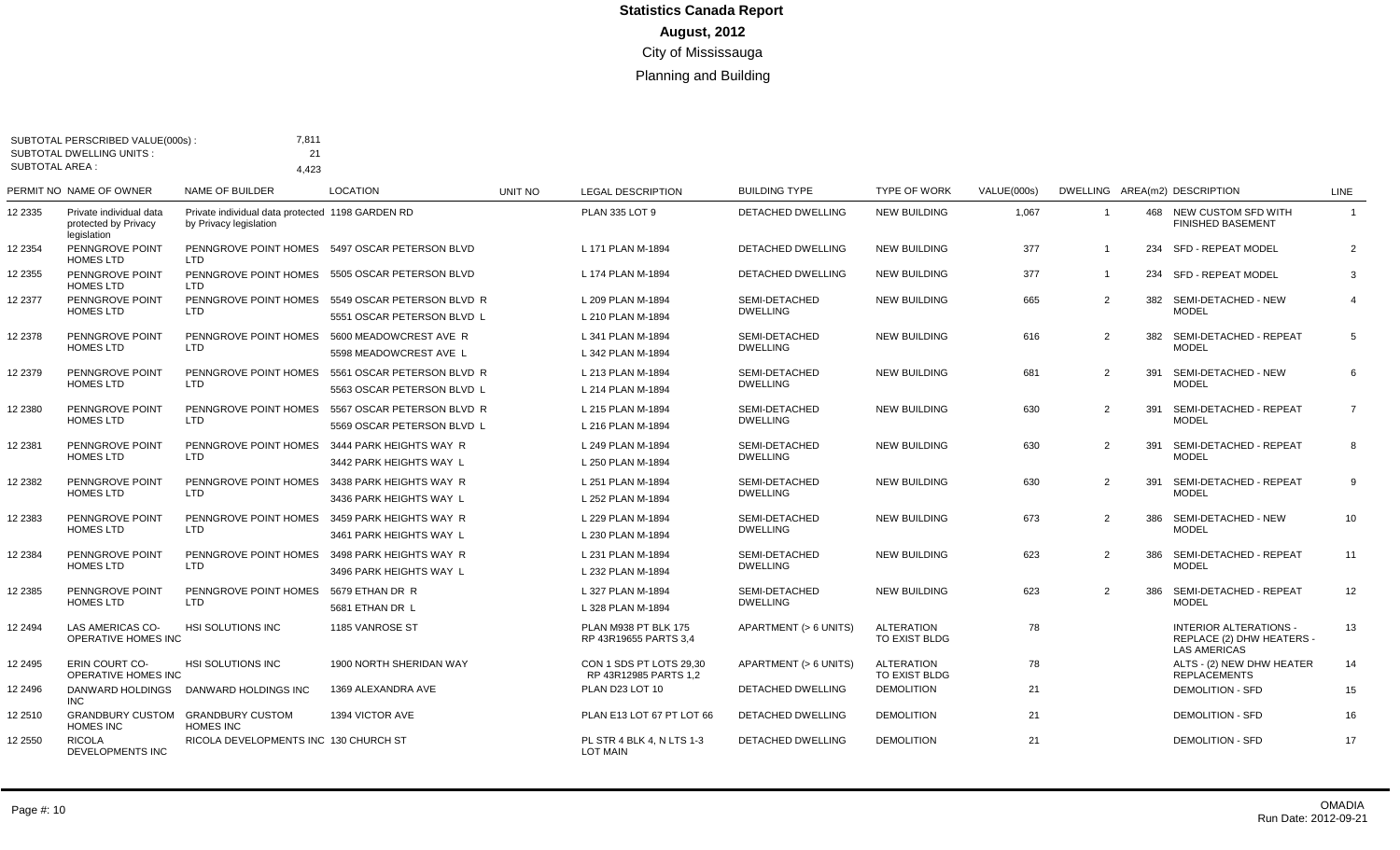| SUBTOTAL AREA :       | SUBTOTAL PERSCRIBED VALUE(000s):<br>SUBTOTAL DWELLING UNITS: |                                             | 649                     |         |                          |                       |                             |             |                                                |      |
|-----------------------|--------------------------------------------------------------|---------------------------------------------|-------------------------|---------|--------------------------|-----------------------|-----------------------------|-------------|------------------------------------------------|------|
|                       | PERMIT NO NAME OF OWNER                                      | NAME OF BUILDER                             | LOCATION                | UNIT NO | <b>LEGAL DESCRIPTION</b> | <b>BUILDING TYPE</b>  | <b>TYPE OF WORK</b>         | VALUE(000s) | DWELLING AREA(m2) DESCRIPTION                  | LINE |
| 12 2591<br><b>PLU</b> | PEEL CONDOMINIUM<br><b>CORP #423</b>                         | R&G MECHANICAL SERVICES 75 KING ST E<br>LTD |                         |         | PEEL CONDO PLAN 423      | APARTMENT (> 6 UNITS) | ALTERATION<br>TO EXIST BLDG | 649         | DOMESTIC HOT WATER RISER<br><b>REPLACEMENT</b> |      |
| TOTAL AREA :          | TOTAL PERSCRIBED VALUE(000s):<br>TOTAL DWELLING UNITS :      |                                             | 75,330<br>180<br>40,266 |         |                          |                       |                             |             |                                                |      |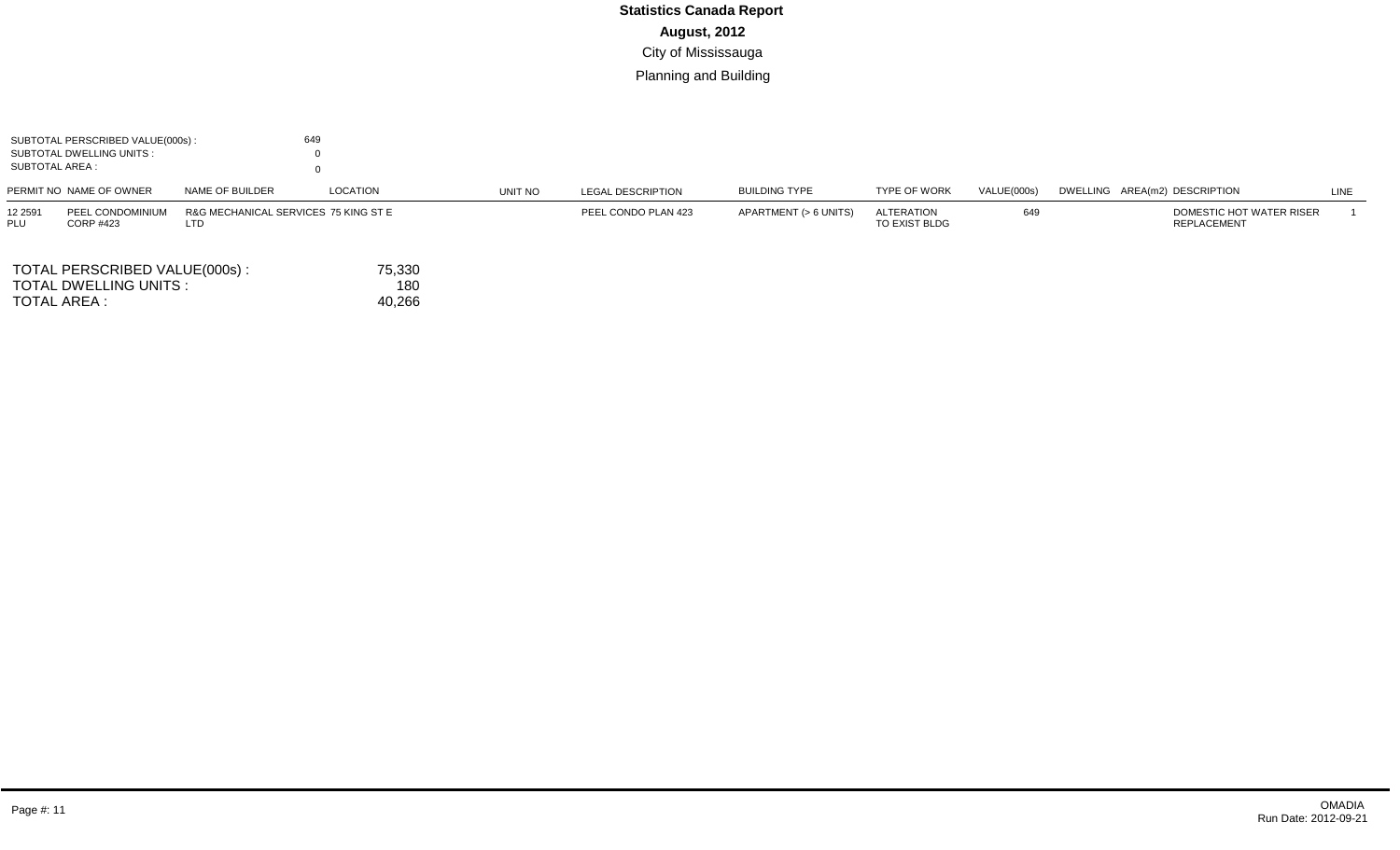# **Statistics Canada Report**

# **August, 2012**

#### City of Mississauga

#### Planning and Building

SECTION B - MINOR RESIDENTIAL ADDITIONS AND RENNOVATIONS

| PERMITS VALUED AT LESS THAN \$50,000 |                      | LINE NO. | VALUE (000s) | NO OF PERMITS |
|--------------------------------------|----------------------|----------|--------------|---------------|
| NEW GARAGES AND CARPORTS             | - SINGLE DWELLINGS   | 01       | 41           | 2             |
|                                      | - MULTIPLE DWELLINGS | 02       | 0            | $\Omega$      |
| NEW INGROUND SWIMMING POOLS          | - SINGLE DWELLINGS   | 03       |              | 20            |
|                                      | - MULTIPLE DWELLINGS | 04       | 0            | $\Omega$      |
| <b>OTHER IMPROVEMENTS</b>            | - SINGLE DWELLINGS   | 05       | 982          | 51            |
|                                      | - MULTIPLE DWELLINGS | 06       | 353          | 16            |
| TOTALS FOR SECTION B                 |                      | 07       | 1.376        | 89            |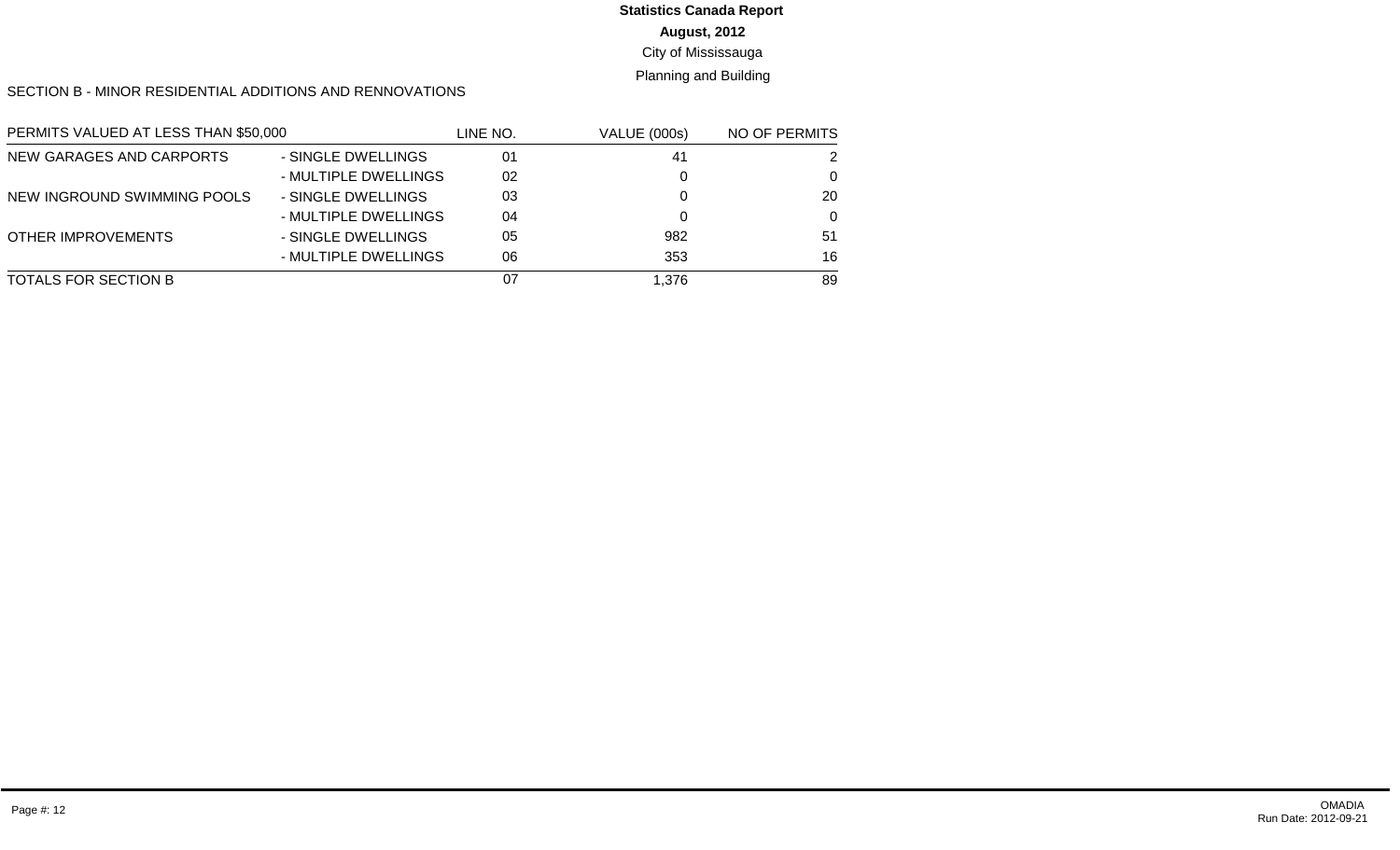#### **August, 2012 Statistics Canada Report**

# City of Mississauga

# Planning and Building

SECTION C - MINOR NON-RESIDENTIAL PROJECTS

| PERMITS VALUED AT LESS THAN \$250,000 |                             | LINE NO. | <b>VALUE (000s)</b> | NO OF PERMITS |
|---------------------------------------|-----------------------------|----------|---------------------|---------------|
| INDUSTRIAL                            | - NEW CONSTRUCTION          | 08       |                     | 0             |
|                                       | - ADDITIONS AND RENOVATIONS | 09       | 1119                | 20            |
| <b>COMMERCIAL</b>                     | - NEW CONSTRUCTION          | 10       |                     |               |
|                                       | - ADDITIONS AND RENOVATIONS | 11       | 4256                | 69            |
| INSTITUTIONAL OR GOVERNMENTAL         | - NEW CONSTRUCTION          | 12       |                     | $\Omega$      |
|                                       | - ADDITIONS AND RENOVATIONS | 13       | 1109                | 20            |
| TOTALS FOR SECTION C                  |                             | 14       | 6.484               | 110           |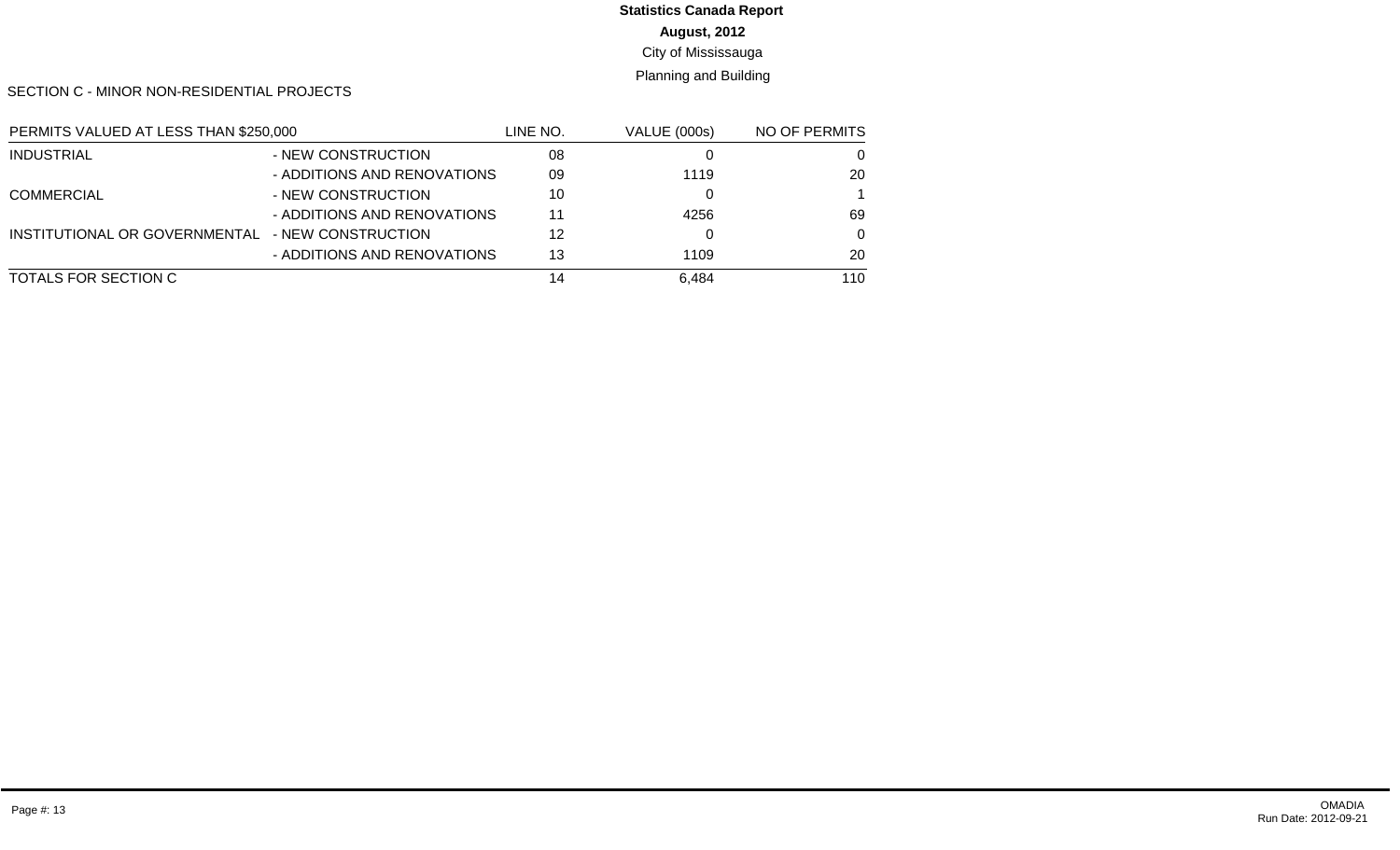#### SECTION D - RESIDENTIAL DEMOLITIONS

| TVDE                   | <b>SINGLE</b> | $\sim$ $\sim$ $\sim$<br>ו∨ו⊐כ | ROW<br>. . | <b>CONDO ROW</b> | DI EV<br>--- | <b>APT</b> | חחשדר<br>ncr | $T\cap T$<br>`∪TAL |
|------------------------|---------------|-------------------------------|------------|------------------|--------------|------------|--------------|--------------------|
| 0F<br>. H<br><b>II</b> |               |                               |            |                  |              |            |              |                    |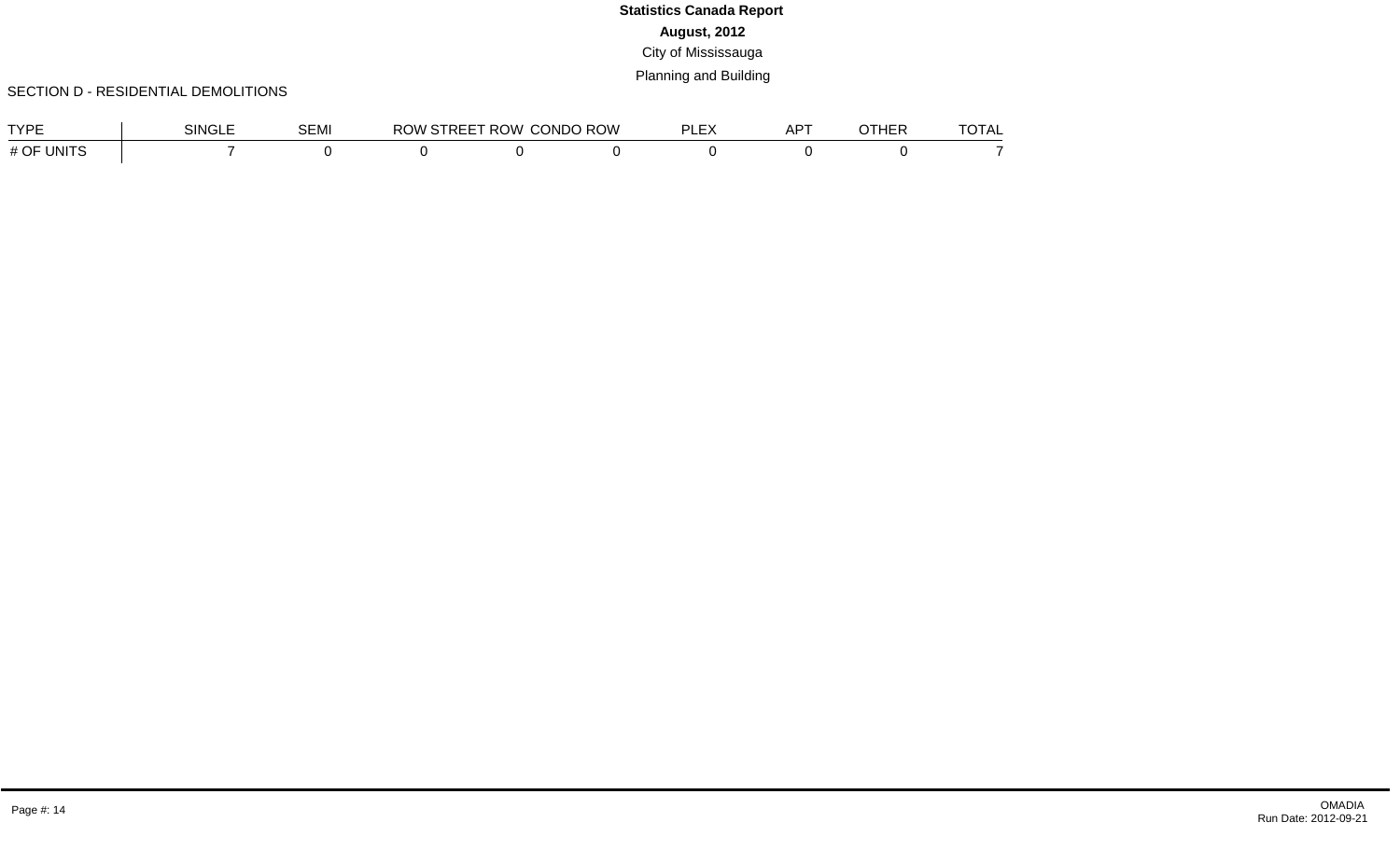#### SECTION A - MAJOR CONSTRUCTION PROJECTS

|                       | SUBTOTAL PERSCRIBED VALUE(000s):<br><b>SUBTOTAL DWELLING UNITS:</b> | 6,489<br>$\overline{7}$                                                        |                       |         |                                                                              |                                          |                                           |             |                |     |                                                                                                                         |                |
|-----------------------|---------------------------------------------------------------------|--------------------------------------------------------------------------------|-----------------------|---------|------------------------------------------------------------------------------|------------------------------------------|-------------------------------------------|-------------|----------------|-----|-------------------------------------------------------------------------------------------------------------------------|----------------|
| <b>SUBTOTAL AREA:</b> |                                                                     | 3.198                                                                          |                       |         |                                                                              |                                          |                                           |             |                |     |                                                                                                                         |                |
|                       | PERMIT NO NAME OF OWNER                                             | <b>NAME OF BUILDER</b>                                                         | <b>LOCATION</b>       | UNIT NO | <b>LEGAL DESCRIPTION</b>                                                     | <b>BUILDING TYPE</b>                     | <b>TYPE OF WORK</b>                       | VALUE(000s) |                |     | DWELLING AREA(m2) DESCRIPTION                                                                                           | LINE           |
| 76481                 | <b>BASSI K. HOLDINGS</b><br>LTD                                     | <b>SAAGAS DESIGN &amp;</b><br><b>CONSTRUCTION</b>                              | 1332 KHALSA DR        | 16-17   | PSCP 756 - PT BLKS 13, 15<br>& BLK 16 PLAN M-733 - PT<br>3,4,5,8-12 43R22727 | <b>MULTI-TENANT</b><br><b>INDUSTRIAL</b> | <b>ALTERATION</b><br>TO EXIST BLDG        | 272         |                |     | 178 REUPHOLSTERY/REFINISH/RE<br>PAIR OF FURNITURE and<br>WAREHOUSE / DISTRIBUTION<br>FACILITY - no retail sales         | $\overline{1}$ |
| 10 2043               |                                                                     | CITY OF MISSISSAUGA DUFFERIN CONSTRUCTION<br>CO / HOLCIM (CANADA) INC          | 4651 TAHOE BLVD       |         | 43M1503. PT BLK 4 - PT 2<br>43R31238                                         | <b>CITY</b>                              | <b>NEW BUILDING</b>                       | 354         |                |     | 215 NEW - BUS RAPID TRANSIT<br>STATION, TAHOE STATION                                                                   | 2              |
| 10 2044               |                                                                     | CITY OF MISSISSAUGA DUFFERIN CONSTRUCTION<br>CO / HOLCIM (CANADA) INC          | 4653 TAHOE BLVD       |         | 43M1503. PT BLK 4 - PT 2<br>43R31238                                         | <b>CITY</b>                              | <b>NEW BUILDING</b>                       | 405         |                |     | 246 NEW - BUS RAPID TRANSIT<br>STATION, TAHOE-STATION                                                                   | 3              |
| 10 2045               |                                                                     | CITY OF MISSISSAUGA DUFFERIN CONSTRUCTION<br>CO / HOLCIM (CANADA) INC          | 1915 EGLINTON AVE E   |         | CON 4 EHS. PT LT 1                                                           | <b>CITY</b>                              | <b>NEW BUILDING</b>                       | 1.083       |                |     | 658 NEW - BUS TRANSIT<br>TERMINAL, ETOBICOKE<br><b>CREEK STATION</b>                                                    | $\overline{4}$ |
| 11 6175               | Private individual data<br>protected by Privacy<br>legislation      | STEPHEN PAUL GREER &<br><b>JOANNA TOPP GREER</b>                               | 358 INDIAN VALLEY TR  |         | PL B09, PT BLK E - PT 1<br>43R33283                                          | <b>DETACHED DWELLING</b>                 | <b>NEW BUILDING</b>                       | 847         | -1             | 433 | NEW CUSTOM SFD WITH<br><b>FINISHED BASEMENT</b>                                                                         | 5              |
| 11 7104               | 1832610 ONTARIO INC                                                 | <b>ISI CONTRACTING LTD</b>                                                     | 3767 NASHUA DR        |         | PL 919 PT BLK B. PL M35 PT<br>BLK A. 43R8708 PTS 1.2.<br>43R2105 PTS 1, 2    | SINGLE TENANT<br><b>INDUSTRIAL</b>       | <b>ALTERATION</b><br>TO EXIST BLDG        | 1,000       |                |     | WAREHOUSE/DISTRIBUTION<br>& MANUFACTURING FACILITY                                                                      | 6              |
| 12 3 69               | Private individual data<br>protected by Privacy<br>legislation      | SUPREME GENERAL<br><b>CONTRACTORS LTD</b>                                      | 1182 TECUMSEH PARK DR |         | PLAN 330 PT LOT 11                                                           | DETACHED DWELLING                        | <b>ALTERATION</b><br><b>TO EXIST BLDG</b> | 100         |                |     | <b>ALTERATIONS - REMEDIAL</b><br><b>STRUCTURAL REPAIRS</b>                                                              | $\overline{7}$ |
| 12 453                | Private individual data<br>protected by Privacy<br>legislation      | Private individual data protected 1513 BLANEFIELD RD<br>by Privacy legislation |                       |         | PLAN B19 PT LOT 202                                                          | <b>DETACHED DWELLING</b>                 | <b>ADDITION TO</b><br><b>EXIST BLDG</b>   | 133         |                |     | 63 ADDITION - 2 STY SIDE<br><b>ADDITION WITH GARAGE.</b><br><b>COVERED FRONT PORCH &amp;</b><br><b>REAR DECK</b>        | 8              |
| 12 587                | <b>RICOLA</b><br><b>DEVELOPMENTS INC</b>                            | RICOLA DEVELOPMENTS INC 130 CHURCH ST                                          |                       | $1 - 8$ | PL STR 4 BLK 4. N LTS 1-3<br><b>LOT MAIN</b>                                 | <b>COMMERCIAL - OTHER</b>                | <b>NEW BUILDING</b>                       | 995         | $\overline{4}$ |     | 762 NEW - COMMERCIAL BUILDING<br>WITH 4 RENTAL APARTMENT<br>UNITS - RIOCOLA<br><b>DEVELOPMENTS INC</b>                  | 9              |
| 12743<br><b>BAS</b>   | Private individual data<br>protected by Privacy<br>legislation      | Private individual data protected 427 EVERTON DR<br>by Privacy legislation     |                       |         | PLAN M663 LOT 67                                                             | <b>DETACHED DWELLING</b>                 | <b>FIRE CODE</b><br><b>RETROFIT</b>       | 52          |                |     | <b>ALTERATIONS - BASEMENT</b><br>APARTMENT                                                                              | 10             |
| 12 946                | Private individual data<br>protected by Privacy<br>legislation      | Private individual data protected 967 LAKESHORE RD W<br>by Privacy legislation |                       |         | CON 2 SDS PT LOT 23                                                          | <b>DETACHED DWELLING</b>                 | <b>ADDITION AND</b><br><b>ALTER</b>       | 120         |                |     | 63 ADD & ALTS - 2ND STOREY<br><b>REAR ADDITION. INCREASE</b><br><b>ROOF HEIGHT &amp; INTERIOR</b><br><b>ALTERATIONS</b> | 11             |
| 12 1044               | Private individual data<br>protected by Privacy<br>legislation      | PRESTIGE HOMES                                                                 | 279 ANGELENE ST       |         | <b>PLAN 510 LOT 5</b>                                                        | DETACHED DWELLING                        | <b>NEW BUILDING</b>                       | 440         |                |     | 253 NEW CUSTOM SFD                                                                                                      | 12             |
| 12 1053               |                                                                     | VINEN ATLANTICS S.A. VINEN ATLANTICS S.A.                                      | 7236 AIRPORT RD       |         | CON 6 EHS PT LT 12. LESS<br>43R23708 PT 4                                    | <b>DETACHED DWELLING</b>                 | <b>DEMOLITION</b>                         | 21          |                |     | <b>DEMOLITION - SFD</b>                                                                                                 | 13             |
| 12 1054               | RIDGEWELL FINANCE<br><b>CO</b>                                      | <b>RIDGEWELL FINANCE CO</b>                                                    | 7216 AIRPORT RD       |         | CON 6 EHS PT LOT 12                                                          | DETACHED DWELLING                        | <b>DEMOLITION</b>                         | 21          |                |     | <b>DEMOLITION - SFD</b>                                                                                                 | 14             |
| 12 1111               | Private individual data<br>protected by Privacy<br>legislation      | Private individual data protected 1331 TROTWOOD AVE<br>by Privacy legislation  |                       |         | PLAN F20 PT LOT 219                                                          | <b>DETACHED DWELLING</b>                 | <b>NEW BUILDING</b>                       | 646         | $\overline{1}$ | 328 | SFD - CUSTOM WITH FINISHED<br><b>BASEMENT/ DEMOLISH</b><br><b>EXISTING SFD &amp; GARAGE</b>                             | 15             |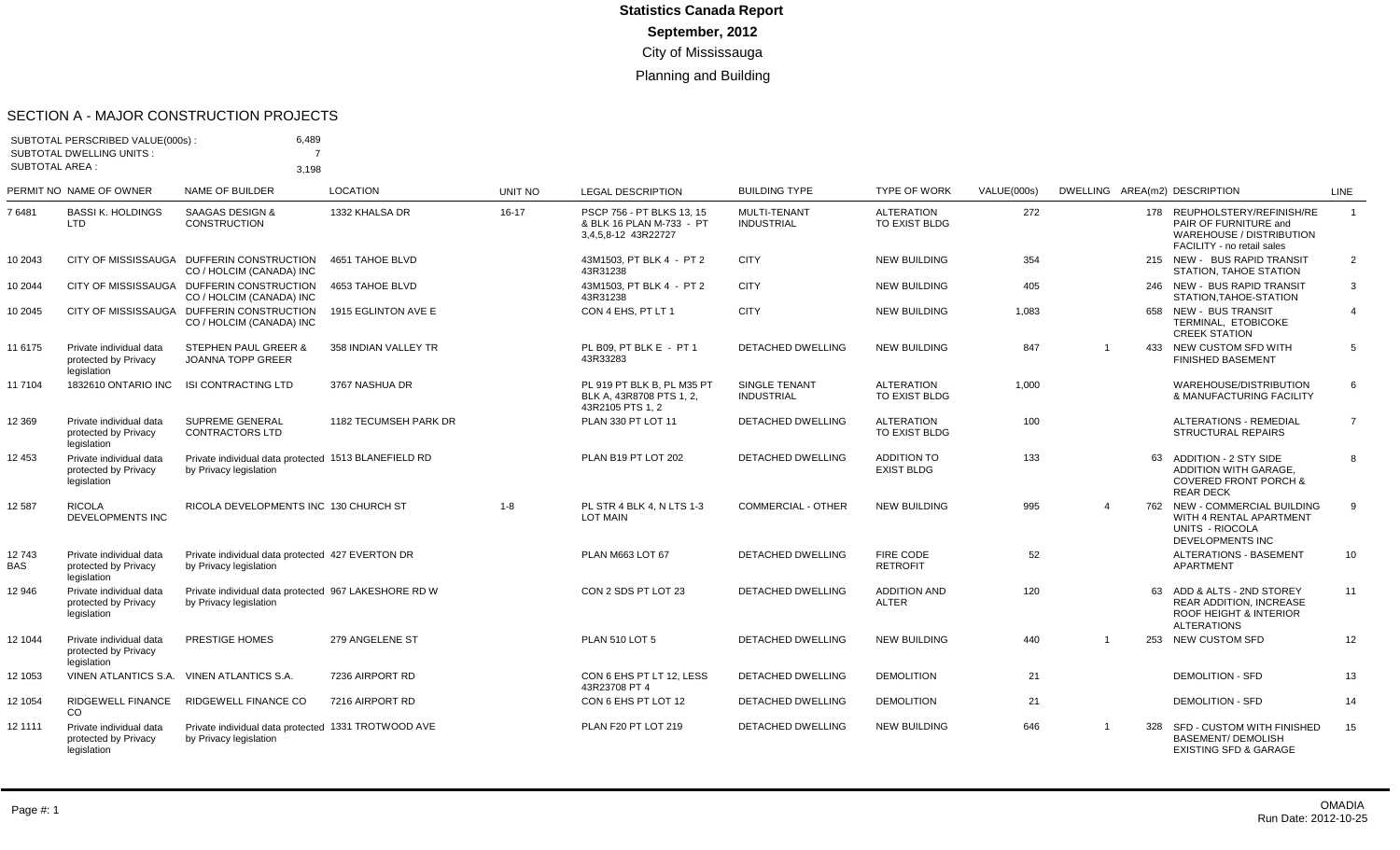| <b>SUBTOTAL AREA:</b> | SUBTOTAL PERSCRIBED VALUE(000s):<br><b>SUBTOTAL DWELLING UNITS:</b>                                  | 14,036<br>5<br>11,169                                                          |                      |         |                                                                     |                                           |                                         |             |              |     |                                                                                                                                                                                            |                |
|-----------------------|------------------------------------------------------------------------------------------------------|--------------------------------------------------------------------------------|----------------------|---------|---------------------------------------------------------------------|-------------------------------------------|-----------------------------------------|-------------|--------------|-----|--------------------------------------------------------------------------------------------------------------------------------------------------------------------------------------------|----------------|
|                       | PERMIT NO NAME OF OWNER                                                                              | <b>NAME OF BUILDER</b>                                                         | <b>LOCATION</b>      | UNIT NO | <b>LEGAL DESCRIPTION</b>                                            | <b>BUILDING TYPE</b>                      | <b>TYPE OF WORK</b>                     | VALUE(000s) |              |     | DWELLING AREA(m2) DESCRIPTION                                                                                                                                                              | <b>LINE</b>    |
| 12 1378               | <b>PEEL DISTRICT</b><br><b>SCHOOL BOARD</b>                                                          | PEEL DISTRICT SCHOOL<br><b>BOARD</b>                                           | 3730 CORLISS CRES    |         | PLAN 752 BLK F                                                      | SCHOOL - ELEMENTARY                       | <b>ADDITION TO</b><br><b>EXIST BLDG</b> | 1,191       |              |     | 597 ADDITION/ALTERATIONS - 2<br>NEW KINDERGARTEN<br><b>CLASSES, COMPUTER LAB &amp;</b><br>ELEVATOR, RENOVATE<br>EXIST.LIBRARY & DEMOLISH &<br><b>REBUILD STAIRSWELLS -</b><br>CORLISS P.S. | $\overline{1}$ |
| 12 1386               | 2064779 ONTARIO LTD                                                                                  | 2064779 ONTARIO LTD                                                            | 1959 MATTAWA AVE     |         | PLAN 598 LT 23, PT LT 41 -<br>PTS 2.3 43R27477                      | SINGLE TENANT<br><b>INDUSTRIAL</b>        | <b>ALTERATION</b><br>TO EXIST BLDG      | 302         |              |     | <b>MANUFACTURING FACILITY</b>                                                                                                                                                              | 2              |
| 12 1462<br><b>BAS</b> | Private individual data<br>protected by Privacy<br>legislation                                       | Private individual data protected 3475 GALENA CRES<br>by Privacy legislation   |                      |         | PLAN 935 PT LOT 205<br>RP 43R1050 PART 5 PART 6                     | SEMI-DETACHED<br><b>DWELLING</b>          | FIRE CODE<br><b>RETROFIT</b>            | 105         |              |     | <b>BASEMENT APARMENT</b>                                                                                                                                                                   | 3              |
| 12 1554               | Private individual data<br>protected by Privacv<br>legislation                                       | Private individual data protected 1367 SHADOWA RD<br>by Privacy legislation    |                      |         | PLAN 599 LOT 51                                                     | <b>DETACHED DWELLING</b>                  | <b>ADDITION AND</b><br><b>ALTER</b>     | 65          |              |     | ADDITION + ALTS - REAR<br><b>PORCH ENCLOSURE +</b><br>CATHEDRAL CEILING + EXT.<br><b>ALTS</b>                                                                                              |                |
| 12 1583               | <b>CABOT HOLDINGS LTD</b>                                                                            | <b>CABOT HOLDINGS LTD</b>                                                      | 57 CUMBERLAND DR     |         | LT 42 PL H21                                                        | <b>DETACHED DWELLING</b>                  | <b>NEW BUILDING</b>                     | 864         | $\mathbf{1}$ |     | 401 SFD - CUSTOM & DEMOLISH<br><b>EXISTING SFD &amp; GARAGE</b>                                                                                                                            | 5              |
| 12 1672               | Private individual data<br>protected by Privacy<br>legislation                                       | Private individual data protected 1471 BLANEFIELD RD<br>by Privacy legislation |                      |         | PLAN B19 PT LOT 194                                                 | <b>DETACHED DWELLING</b>                  | <b>NEW BUILDING</b>                     | 785         | $\mathbf{1}$ |     | 390 NEW CUSTOM SFD WITH<br>FINISHED BASEMENT/<br><b>DEMOLISH EXISTING SFD</b>                                                                                                              | 6              |
| 12 1679               | Private individual data<br>protected by Privacy<br>legislation                                       | <b>COUNTRY LANE BUILDERS</b><br><b>INC</b>                                     | 3543 ENNISKILLEN CIR |         | LT 265 PL 550                                                       | <b>DETACHED DWELLING</b>                  | <b>ADDITION TO</b><br><b>EXIST BLDG</b> | 95          |              | 62  | <b>ADDITION - 2ND STOREY</b><br><b>ADDITION</b>                                                                                                                                            | $\overline{7}$ |
| 12 1739               | BOHLER-UDDEHOLM<br><b>CANADA LTD</b>                                                                 | <b>MEADOW BROOK</b><br><b>CONSTRUCTION INC</b>                                 | 2645 MEADOWVALE BLVD |         | PT LT 13, CON 5, W.H.S. -<br>PT 13, 43R22341                        | <b>SINGLE TENANT</b><br><b>INDUSTRIAL</b> | <b>ALTERATION</b><br>TO EXIST BLDG      | 386         |              |     | <b>ALTERATIONS - DEMISING</b><br>WALL & EXTERIOR NEW DOOR                                                                                                                                  | 8              |
| 12 1752               | Private individual data<br>protected by Privacy<br>legislation                                       | Private individual data protected 38 BRIARWOOD AVE<br>by Privacy legislation   |                      |         | PLAN F12 LOT 176                                                    | <b>DETACHED DWELLING</b>                  | <b>ADDITION AND</b><br><b>ALTER</b>     | 300         |              |     | 112 ADDITION/ALTERATIONS                                                                                                                                                                   | 9              |
| 12 1867<br><b>FTR</b> |                                                                                                      | PEEL PROPERTIES INC. BELROCK CONSTRUCTION<br><b>LTD</b>                        | 300 PENDANT DR       |         | PL 43M980 PT BLK 6 - PTS<br>10-13, PT PTS 8, 9<br>43R31958          | SINGLE TENANT<br><b>INDUSTRIAL</b>        | <b>NEW BUILDING</b>                     | 8,032       |              |     | 8.826 NEW - 1 STOREY SHELL<br>INDUSTRIAL SPEC BLDG.<br><b>FOUNDATION TO ROOF</b>                                                                                                           | 10             |
| 12 1927<br>SS         | <b>WESTPEN</b><br><b>PROPERTIES LTD /</b><br>BENTALL REAL ESTATE SERVICES LTD<br><b>SERVICES LTD</b> | WESTPEN PROPERTIES LTD 5875 EXPLORER DR<br>/ BENTALL REAL ESTATE               |                      |         | PL M793 BLK 14. PT BLK 16 -<br>43R25928 PTS 1-9                     | COMMERCIAL OFFICE -<br><b>MULTI-USER</b>  | <b>OTHER</b>                            | 321         |              |     | SITE SERVICING                                                                                                                                                                             | 11             |
| 12 1934               | <b>ORLANDO</b><br>CORPORATION                                                                        | ORLANDO CORPORATION                                                            | 825 BRITANNIA RD W E | BLD-E   | CON 2 WHS PT L 6.<br>43R25871 PTS 1-9, 13, 15,<br>20-23, 31, 39, 40 | <b>COMMERCIAL RETAIL-</b><br>SINGLE USER  | <b>ALTERATION</b><br>TO EXIST BLDG      | 296         |              |     | <b>INTERIOR ALTERATIONS -</b><br>FIONN McCOOL'S                                                                                                                                            | 12             |
| 12 1940               | <b>FALLINGWATER</b><br><b>ESTATES LTD</b>                                                            | <b>FALLINGWATER ESTATES</b><br><b>LTD</b>                                      | 3138 SOUTHWIND RD    |         | L 8 PLAN M-1894                                                     | <b>DETACHED DWELLING</b>                  | <b>NEW BUILDING</b>                     | 454         | $\mathbf{1}$ | 260 | <b>SFD - NEW MODEL</b>                                                                                                                                                                     | 13             |
| 12 1941               | <b>FALLINGWATER</b><br><b>ESTATES LTD</b>                                                            | <b>FALLINGWATER ESTATES</b><br><b>LTD</b>                                      | 3154 SOUTHWIND RD    |         | L 12 PLAN M-1894                                                    | DETACHED DWELLING                         | <b>NEW BUILDING</b>                     | 420         | $\mathbf{1}$ | 260 | <b>SFD - REPEAT MODEL</b>                                                                                                                                                                  | 14             |
| 12 1942               | <b>FALLINGWATER</b><br><b>ESTATES LTD</b>                                                            | <b>FALLINGWATER ESTATES</b><br>LTD                                             | 3158 SOUTHWIND RD    |         | L 13 PLAN M-1894                                                    | <b>DETACHED DWELLING</b>                  | <b>NEW BUILDING</b>                     | 420         | $\mathbf{1}$ |     | 260 SFD - REPEAT MODEL                                                                                                                                                                     | 15             |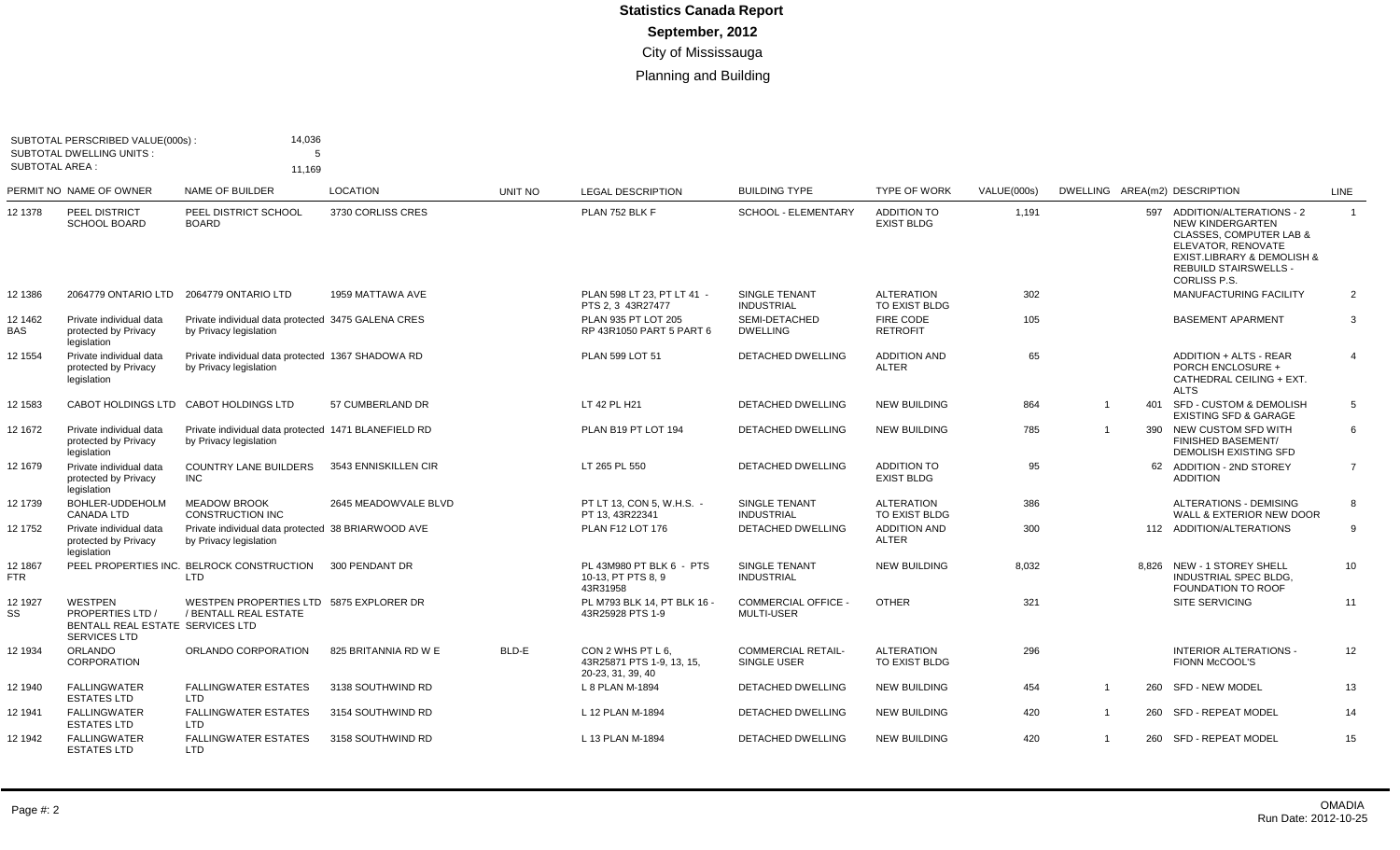| SUBTOTAL AREA : | SUBTOTAL PERSCRIBED VALUE(000s):<br>SUBTOTAL DWELLING UNITS: | 8,495<br>19<br>5,097                      |                   |                |                          |                          |                     |             |                         |                                                                              |                |
|-----------------|--------------------------------------------------------------|-------------------------------------------|-------------------|----------------|--------------------------|--------------------------|---------------------|-------------|-------------------------|------------------------------------------------------------------------------|----------------|
|                 | PERMIT NO NAME OF OWNER                                      | NAME OF BUILDER                           | <b>LOCATION</b>   | <b>UNIT NO</b> | <b>LEGAL DESCRIPTION</b> | <b>BUILDING TYPE</b>     | <b>TYPE OF WORK</b> | VALUE(000s) |                         | DWELLING AREA(m2) DESCRIPTION                                                | LINE           |
| 12 1943         | <b>FALLINGWATER</b><br><b>ESTATES LTD</b>                    | <b>FALLINGWATER ESTATES</b><br>LTD.       | 3166 SOUTHWIND RD |                | L 15 PLAN M-1894         | <b>DETACHED DWELLING</b> | <b>NEW BUILDING</b> | 420         | $\overline{1}$          | 260 SFD - REPEAT MODEL                                                       | $\overline{1}$ |
| 12 1944         | <b>FALLINGWATER</b><br><b>ESTATES LTD</b>                    | <b>FALLINGWATER ESTATES</b><br>LTD.       | 3174 SOUTHWIND RD |                | L 17 PLAN M-1894         | DETACHED DWELLING        | <b>NEW BUILDING</b> | 420         | $\overline{1}$          | 260 SFD - REPEAT MODEL                                                       | $\overline{2}$ |
| 12 1945         | <b>FALLINGWATER</b><br><b>ESTATES LTD</b>                    | <b>FALLINGWATER ESTATES</b><br>LTD.       | 3190 SOUTHWIND RD |                | L 21 PLAN M-1894         | <b>DETACHED DWELLING</b> | <b>NEW BUILDING</b> | 420         | $\overline{1}$          | 260 SFD - REPEAT MODEL                                                       | $\mathbf{3}$   |
| 12 1946         | <b>FALLINGWATER</b><br><b>ESTATES LTD</b>                    | <b>FALLINGWATER ESTATES</b><br>LTD.       | 3130 SOUTHWIND RD |                | L 6 PLAN M-1894          | <b>DETACHED DWELLING</b> | <b>NEW BUILDING</b> | 480         | $\mathbf{1}$            | 275 SFD - NEW MODEL                                                          | $\overline{4}$ |
| 12 1947         | <b>FALLINGWATER</b><br><b>ESTATES LTD</b>                    | <b>FALLINGWATER ESTATES</b><br>LTD.       | 3134 SOUTHWIND RD |                | L 7 PLAN M-1894          | <b>DETACHED DWELLING</b> | <b>NEW BUILDING</b> | 444         | -1                      | 275 SFD - REPEAT MODEL                                                       | 5              |
| 12 1948         | <b>FALLINGWATER</b><br><b>ESTATES LTD</b>                    | <b>FALLINGWATER ESTATES</b><br>LTD.       | 3150 SOUTHWIND RD |                | L 11 PLAN M-1894         | DETACHED DWELLING        | <b>NEW BUILDING</b> | 444         | $\overline{\mathbf{1}}$ | 275 SFD - REPEAT MODEL                                                       | 6              |
| 12 1949         | <b>FALLINGWATER</b><br><b>ESTATES LTD</b>                    | <b>FALLINGWATER ESTATES</b><br>LTD.       | 3162 SOUTHWIND RD |                | L 14 PLAN M-1894         | DETACHED DWELLING        | <b>NEW BUILDING</b> | 444         | $\overline{\mathbf{1}}$ | 275 SFD - REPEAT MODEL                                                       | $\overline{7}$ |
| 12 1950         | <b>FALLINGWATER</b><br><b>ESTATES LTD</b>                    | <b>FALLINGWATER ESTATES</b><br>LTD.       | 3170 SOUTHWIND RD |                | L 16 PLAN M-1894         | <b>DETACHED DWELLING</b> | <b>NEW BUILDING</b> | 444         | $\overline{1}$          | 275 SFD - REPEAT MODEL                                                       | 8              |
| 12 1951         | <b>FALLINGWATER</b><br><b>ESTATES LTD</b>                    | <b>FALLINGWATER ESTATES</b><br>LTD.       | 3186 SOUTHWIND RD |                | L 20 PLAN M-1894         | DETACHED DWELLING        | <b>NEW BUILDING</b> | 444         | $\overline{1}$          | 275 SFD - REPEAT MODEL                                                       | 9              |
| 12 1952         | <b>FALLINGWATER</b><br><b>ESTATES LTD</b>                    | <b>FALLINGWATER ESTATES</b><br>LTD        | 3167 SOUTHWIND RD |                | L 24 PLAN M-1894         | DETACHED DWELLING        | <b>NEW BUILDING</b> | 444         | $\overline{1}$          | 275 NEW - REPEAT MODEL                                                       | 10             |
| 12 1953         | <b>FALLINGWATER</b><br><b>ESTATES LTD</b>                    | <b>FALLINGWATER ESTATES</b><br>LTD        | 3194 SOUTHWIND RD |                | L 22 PLAN M-1894         | <b>DETACHED DWELLING</b> | <b>NEW BUILDING</b> | 488         | $\overline{1}$          | 280 SFD - NEW MODEL                                                          | 11             |
| 12 1954         | <b>FALLINGWATER</b><br><b>ESTATES LTD</b>                    | <b>FALLINGWATER ESTATES</b><br>LTD.       | 3184 GORETTI PL   |                | L 54 PLAN M-1894         | <b>DETACHED DWELLING</b> | <b>NEW BUILDING</b> | 388         | $\overline{1}$          | 223 SFD - NEW MODEL                                                          | 12             |
| 12 1955         | <b>FALLINGWATER</b><br><b>ESTATES LTD</b>                    | <b>FALLINGWATER ESTATES</b><br>LTD.       | 3181 GORETTI PL   |                | L 55 PLAN M-1894         | <b>DETACHED DWELLING</b> | <b>NEW BUILDING</b> | 359         | $\overline{1}$          | 223 SFD - REPEAT MODEL                                                       | 13             |
| 12 1956         | <b>FALLINGWATER</b><br><b>ESTATES LTD</b>                    | <b>FALLINGWATER ESTATES</b><br>LTD        | 3122 SOUTHWIND RD |                | L 4 PLAN M-1894          | DETACHED DWELLING        | <b>NEW BUILDING</b> | 506         | $\overline{1}$          | 277 SFD - NEW MODEL - WITH<br>STANDARD FINISHED<br><b>BASEMENT</b>           | 14             |
| 12 1957         | <b>FALLINGWATER</b><br><b>ESTATES LTD</b>                    | <b>FALLINGWATER ESTATES</b><br>LTD.       | 3126 SOUTHWIND RD |                | L 5 PLAN M-1894          | DETACHED DWELLING        | <b>NEW BUILDING</b> | 470         |                         | 277 SFD - REPEAT MODEL - WITH<br>STANDARD FINISHED<br><b>BASEMENT</b>        | 15             |
| 12 1958         | <b>FALLINGWATER</b><br><b>ESTATES LTD</b>                    | <b>FALLINGWATER ESTATES</b><br>LTD        | 3142 SOUTHWIND RD |                | L 9 PLAN M-1894          | DETACHED DWELLING        | <b>NEW BUILDING</b> | 470         | $\mathbf{1}$            | 277 SFD - REPEAT MODEL - WITH<br><b>STANDARD FINISHED</b><br><b>BASEMENT</b> | 16             |
| 12 1959         | <b>FALLINGWATER</b><br><b>ESTATES LTD</b>                    | <b>FALLINGWATER ESTATES</b><br><b>LTD</b> | 3146 SOUTHWIND RD |                | L 10 PLAN M-1894         | <b>DETACHED DWELLING</b> | <b>NEW BUILDING</b> | 470         | $\overline{1}$          | 277 SFD - REPEAT MODEL - WITH<br><b>STANDARD FINISHED</b><br><b>BASEMENT</b> | 17             |
| 12 1960         | <b>FALLINGWATER</b><br><b>ESTATES LTD</b>                    | <b>FALLINGWATER ESTATES</b><br>LTD.       | 3178 SOUTHWIND RD |                | L 18 PLAN M-1894         | <b>DETACHED DWELLING</b> | <b>NEW BUILDING</b> | 470         | -1                      | 277 SFD - REPEAT MODEL - WITH<br><b>STANDARD FINISHED</b><br><b>BASEMENT</b> | 18             |
| 12 1961         | <b>FALLINGWATER</b><br><b>ESTATES LTD</b>                    | <b>FALLINGWATER ESTATES</b><br>LTD        | 3182 SOUTHWIND RD |                | L 19 PLAN M-1894         | <b>DETACHED DWELLING</b> | <b>NEW BUILDING</b> | 470         |                         | 277 SFD - REPEAT MODEL - WITH<br><b>STANDARD FINISHED</b><br><b>BASEMENT</b> | 19             |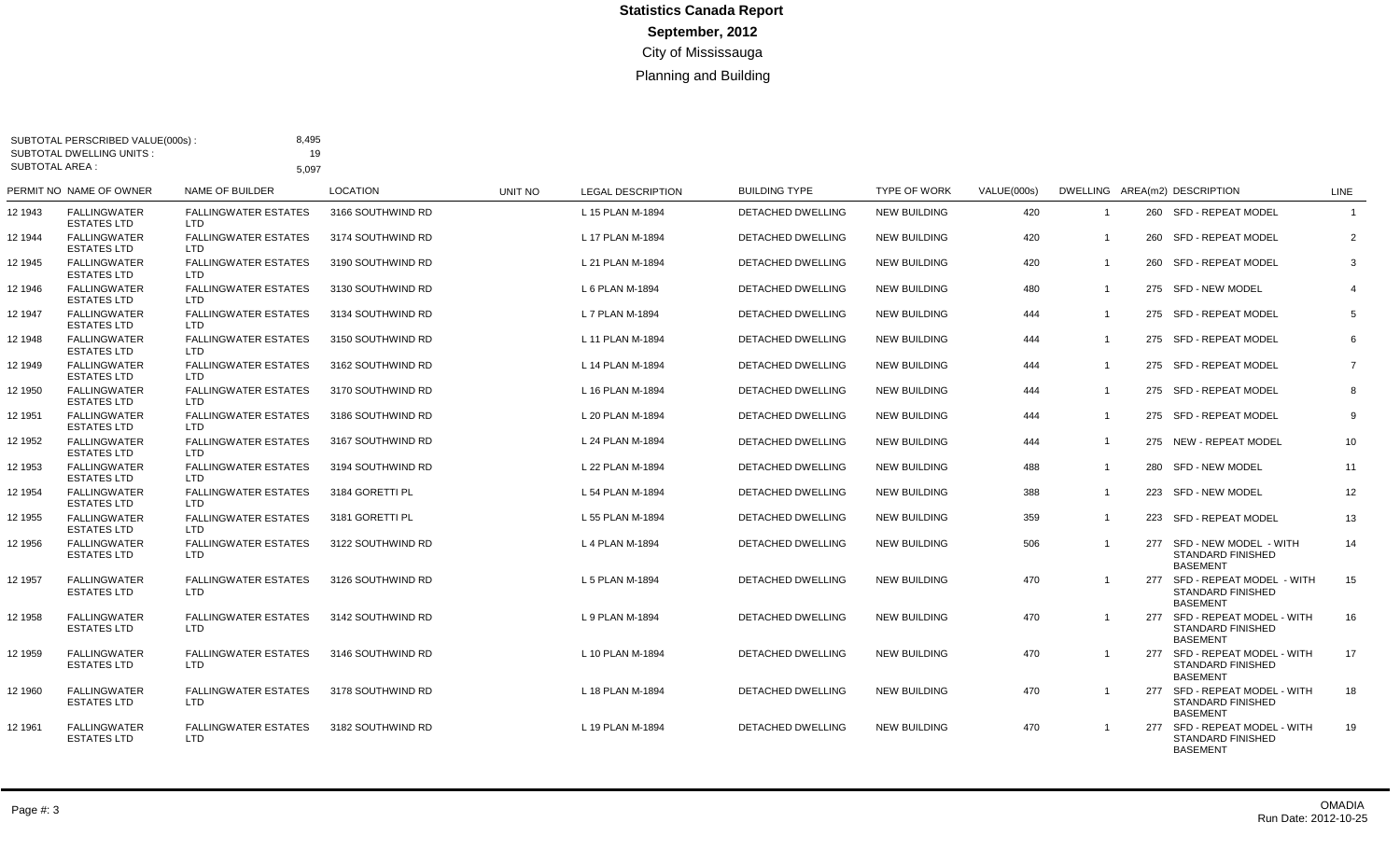| <b>SUBTOTAL AREA:</b> | SUBTOTAL PERSCRIBED VALUE(000s):<br><b>SUBTOTAL DWELLING UNITS:</b> | 8,969<br>26<br>5.457                      |                                          |         |                                        |                                  |                     |             |                |                                                                              |                |
|-----------------------|---------------------------------------------------------------------|-------------------------------------------|------------------------------------------|---------|----------------------------------------|----------------------------------|---------------------|-------------|----------------|------------------------------------------------------------------------------|----------------|
|                       | PERMIT NO NAME OF OWNER                                             | NAME OF BUILDER                           | <b>LOCATION</b>                          | UNIT NO | <b>LEGAL DESCRIPTION</b>               | <b>BUILDING TYPE</b>             | <b>TYPE OF WORK</b> | VALUE(000s) |                | DWELLING AREA(m2) DESCRIPTION                                                | LINE           |
| 12 1962               | <b>FALLINGWATER</b><br><b>ESTATES LTD</b>                           | <b>FALLINGWATER ESTATES</b><br><b>LTD</b> | 3163 SOUTHWIND RD                        |         | L 25 PLAN M-1894                       | <b>DETACHED DWELLING</b>         | <b>NEW BUILDING</b> | 470         | $\overline{1}$ | 277 SFD - REPEAT MODEL - WITH<br><b>STANDARD FINISHED</b><br><b>BASEMENT</b> | $\overline{1}$ |
| 12 1963               | FALLINGWATER<br><b>ESTATES LTD</b>                                  | <b>FALLINGWATER ESTATES</b><br>LTD        | 3159 SOUTHWIND RD                        |         | L 26 PLAN M-1894                       | DETACHED DWELLING                | <b>NEW BUILDING</b> | 470         |                | 277 SFD - REPEAT MODEL - WITH<br><b>STANDARD FINISHED</b><br><b>BASEMENT</b> | 2              |
| 12 1964               | <b>FALLINGWATER</b><br><b>ESTATES LTD</b>                           | <b>FALLINGWATER ESTATES</b><br>LTD.       | 5484 MEADOWCREST AVE                     |         | L 105 PLAN M-1894                      | DETACHED DWELLING                | <b>NEW BUILDING</b> | 424         | $\overline{1}$ | 243 SFD - NEW MODEL                                                          | 3              |
| 12 1965               | <b>FALLINGWATER</b><br><b>ESTATES LTD</b>                           | <b>FALLINGWATER ESTATES</b><br>LTD.       | 5480 MEADOWCREST AVE                     |         | L 106 PLAN M-1894                      | DETACHED DWELLING                | <b>NEW BUILDING</b> | 392         | $\overline{1}$ | 243 SFD - REPEAT MODEL                                                       | $\overline{4}$ |
| 12 1966               | FALLINGWATER<br><b>ESTATES LTD</b>                                  | <b>FALLINGWATER ESTATES</b><br>LTD.       | 5468 MEADOWCREST AVE                     |         | L 109 PLAN M-1894                      | <b>DETACHED DWELLING</b>         | <b>NEW BUILDING</b> | 392         | $\overline{1}$ | 243 SFD - REPEAT MODEL                                                       | 5              |
| 12 1967               | <b>FALLINGWATER</b><br><b>ESTATES LTD</b>                           | <b>FALLINGWATER ESTATES</b><br>LTD        | 5464 MEADOWCREST AVE                     |         | L 110 PLAN M-1894                      | <b>DETACHED DWELLING</b>         | <b>NEW BUILDING</b> | 392         | $\overline{1}$ | 243 SFD - REPEAT MODEL                                                       | 6              |
| 12 1968               | <b>FALLINGWATER</b><br><b>ESTATES LTD</b>                           | <b>FALLINGWATER ESTATES</b><br>LTD        | 5448 MEADOWCREST AVE                     |         | L 114 PLAN M-1894                      | <b>DETACHED DWELLING</b>         | <b>NEW BUILDING</b> | 392         | $\overline{1}$ | 243 SFD - REPEAT MODEL                                                       | $\overline{7}$ |
| 12 1969               | <b>FALLINGWATER</b><br><b>ESTATES LTD</b>                           | <b>FALLINGWATER ESTATES</b><br><b>LTD</b> | 5444 MEADOWCREST AVE                     |         | L 115 PLAN M-1894                      | <b>DETACHED DWELLING</b>         | <b>NEW BUILDING</b> | 392         | $\overline{1}$ | 243 SFD - REPEAT MODEL                                                       | 8              |
| 12 1970               | <b>FALLINGWATER</b><br>ESTATES LTD                                  | <b>FALLINGWATER ESTATES</b><br>LTD.       | 5436 MEADOWCREST AVE                     |         | L 117 PLAN M-1894                      | DETACHED DWELLING                | <b>NEW BUILDING</b> | 392         | $\overline{1}$ | 243 SFD - REPEAT MODEL                                                       | 9              |
| 12 1971               | <b>FALLINGWATER</b><br><b>ESTATES LTD</b>                           | <b>FALLINGWATER ESTATES</b><br><b>LTD</b> | 5428 MEADOWCREST AVE                     |         | L 119 PLAN M-1894                      | DETACHED DWELLING                | <b>NEW BUILDING</b> | 392         | $\overline{1}$ | 243 SFD - REPEAT MODEL                                                       | 10             |
| 12 1972               | <b>FALLINGWATER</b>                                                 | <b>FALLINGWATER ESTATES</b>               | 3094 OZZIE DR R                          |         | L 179 PLAN M-1894                      | SEMI-DETACHED                    | <b>NEW BUILDING</b> | 688         | $\overline{2}$ | 395 SEMI-DETACHED - NEW                                                      | 11             |
|                       | <b>ESTATES LTD</b>                                                  | <b>LTD</b>                                | 3092 OZZIE DR L                          |         | L 180 PLAN M-1894                      | <b>DWELLING</b>                  |                     |             |                | <b>MODEL</b>                                                                 |                |
| 12 1973               | <b>FALLINGWATER</b>                                                 | <b>FALLINGWATER ESTATES</b>               | 3064 OZZIE DR R                          |         | L 189 PLAN M-1894                      | SEMI-DETACHED                    | <b>NEW BUILDING</b> | 636         | $\overline{2}$ | 395 SEMI-DETACHED - REPEAT                                                   | 12             |
|                       | ESTATES LTD                                                         | LTD.                                      | 3062 OZZIE DR L                          |         | L 190 PLAN M-1894                      | <b>DWELLING</b>                  |                     |             |                | <b>MODEL</b>                                                                 |                |
| 12 1974               | <b>FALLINGWATER</b><br><b>ESTATES LTD</b>                           | <b>FALLINGWATER ESTATES</b><br><b>LTD</b> | 3058 OZZIE DR R<br>3056 OZZIE DR L       |         | L 191 PLAN M-1894<br>L 192 PLAN M-1894 | SEMI-DETACHED<br><b>DWELLING</b> | <b>NEW BUILDING</b> | 636         | $\overline{2}$ | 395 SEMI-DETACHED - REPEAT<br><b>MODEL</b>                                   | 13             |
| 12 1975               | <b>FALLINGWATER</b><br><b>ESTATES LTD</b>                           | <b>FALLINGWATER ESTATES</b><br>LTD        | 3088 OZZIE DR R<br>3086 OZZIE DR L       |         | L 181 PLAN M-1894<br>L 182 PLAN M-1894 | SEMI-DETACHED<br><b>DWELLING</b> | <b>NEW BUILDING</b> | 617         | 2              | 354<br>SEMI-DETACHED - NEW<br><b>MODEL</b>                                   | 14             |
| 12 1976               | <b>FALLINGWATER</b><br><b>ESTATES LTD</b>                           | <b>FALLINGWATER ESTATES</b><br>LTD        | 3076 OZZIE DR R<br>3074 OZZIE DR L       |         | L 185 PLAN M-1894<br>L 186 PLAN M-1894 | SEMI-DETACHED<br><b>DWELLING</b> | <b>NEW BUILDING</b> | 571         | $\overline{2}$ | 354<br>SEMI-DETACHED - REPEAT<br><b>MODEL</b>                                | 15             |
| 12 1977               | FALLINGWATER<br><b>ESTATES LTD</b>                                  | <b>FALLINGWATER ESTATES</b><br>LTD.       | 3279 STONEY CRES R<br>3277 STONEY CRES L |         | L 195 PLAN M-1894<br>L 196 PLAN M-1894 | SEMI-DETACHED<br><b>DWELLING</b> | <b>NEW BUILDING</b> | 571         | 2              | SEMI-DETACHED - REPEAT<br>354<br><b>MODEL</b>                                | 16             |
| 12 1978               | <b>FALLINGWATER</b><br>ESTATES LTD                                  | <b>FALLINGWATER ESTATES</b><br>LTD.       | 3273 STONEY CRES R<br>3271 STONEY CRES L |         | L 197 PLAN M-1894<br>L 198 PLAN M-1894 | SEMI-DETACHED<br><b>DWELLING</b> | <b>NEW BUILDING</b> | 571         | 2              | SEMI-DETACHED - REPEAT<br>354<br><b>MODEL</b>                                | 17             |
| 12 1979               | <b>FALLINGWATER</b><br><b>ESTATES LTD</b>                           | <b>FALLINGWATER ESTATES</b><br>LTD        | 3255 STONEY CRES R<br>3253 STONEY CRES L |         | L 203 PLAN M-1894<br>L 204 PLAN M-1894 | SEMI-DETACHED<br><b>DWELLING</b> | <b>NEW BUILDING</b> | 571         | 2              | 354<br>SEMI-DETACHED - REPEAT<br><b>MODEL</b>                                | 18             |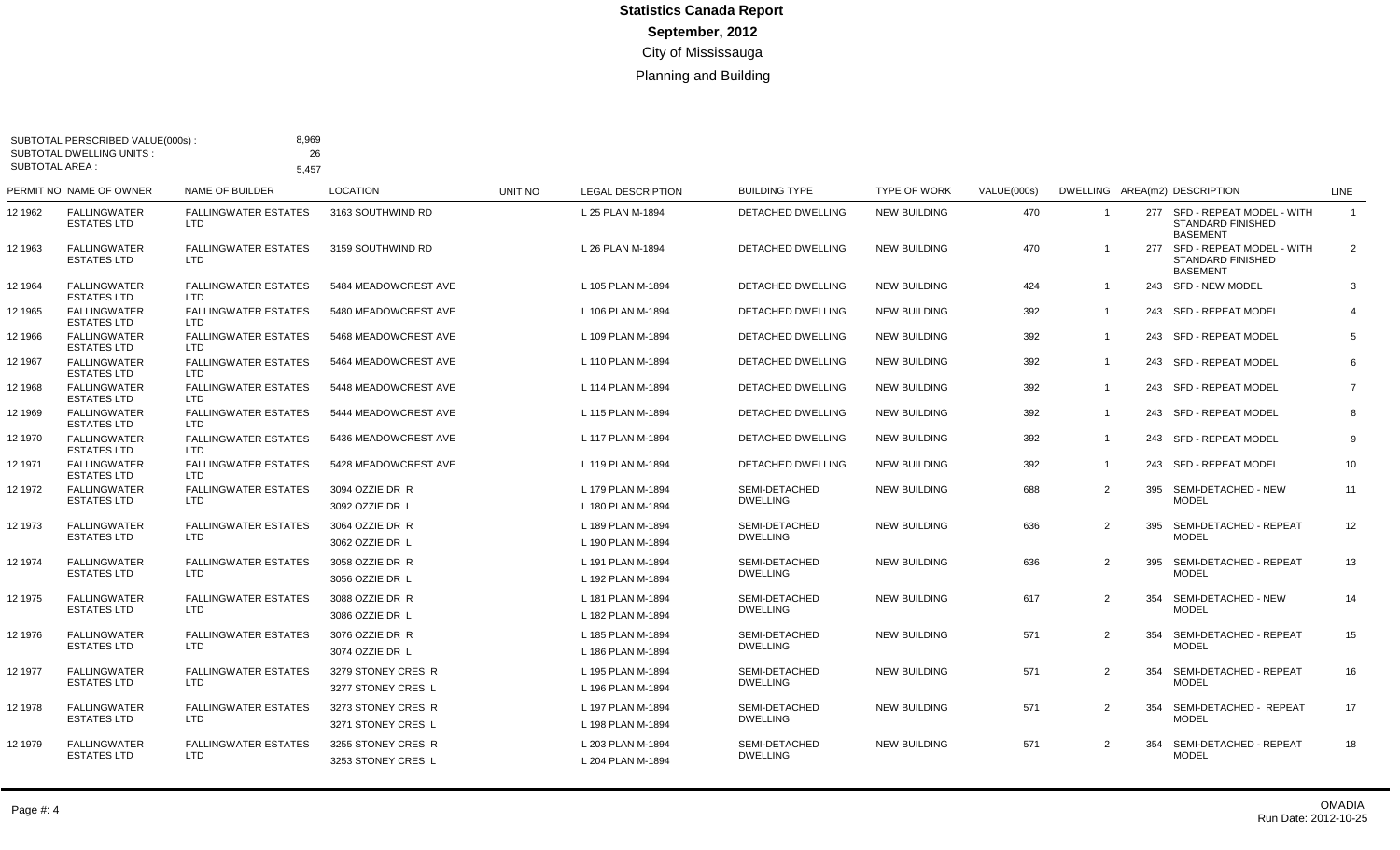|                 | SUBTOTAL PERSCRIBED VALUE(000s):<br><b>SUBTOTAL DWELLING UNITS:</b> | 8,359<br>20                                                                 |                                          |         |                                        |                                  |                                         |             |                |                                                        |                |
|-----------------|---------------------------------------------------------------------|-----------------------------------------------------------------------------|------------------------------------------|---------|----------------------------------------|----------------------------------|-----------------------------------------|-------------|----------------|--------------------------------------------------------|----------------|
| SUBTOTAL AREA : |                                                                     | 5,105                                                                       |                                          |         |                                        |                                  |                                         |             |                |                                                        |                |
|                 | PERMIT NO NAME OF OWNER                                             | NAME OF BUILDER                                                             | <b>LOCATION</b>                          | UNIT NO | <b>LEGAL DESCRIPTION</b>               | <b>BUILDING TYPE</b>             | <b>TYPE OF WORK</b>                     | VALUE(000s) |                | DWELLING AREA(m2) DESCRIPTION                          | LINE           |
| 12 1980         | <b>FALLINGWATER</b><br><b>ESTATES LTD</b>                           | <b>FALLINGWATER ESTATES</b><br><b>LTD</b>                                   | 3243 STONEY CRES R<br>3241 STONEY CRES L |         | L 207 PLAN M-1894<br>L 208 PLAN M-1894 | SEMI-DETACHED<br><b>DWELLING</b> | <b>NEW BUILDING</b>                     | 571         | 2              | 354 SEMI-DETACHED - REPEAT<br><b>MODEL</b>             | $\overline{1}$ |
| 12 1984         | Private individual data<br>protected by Privacy<br>legislation      | Private individual data protected 19 HIAWATHA PKY<br>by Privacy legislation |                                          |         | PLAN H21 PT LOT 164                    | DETACHED DWELLING                | <b>ADDITION TO</b><br><b>EXIST BLDG</b> | 138         |                | 108 ADDITION - 2 STOREY HEATED<br><b>REAR ADDITION</b> | $\overline{2}$ |
| 12 1991         | <b>FALLINGWATER</b><br><b>ESTATES LTD</b>                           | <b>FALLINGWATER ESTATES</b><br><b>LTD</b>                                   | 3118 SOUTHWIND RD                        |         | L 3 PLAN M-1894                        | <b>DETACHED DWELLING</b>         | <b>NEW BUILDING</b>                     | 446         | $\overline{1}$ | 256 SFD - NEW MODEL                                    | 3              |
| 12 1992         | <b>FALLINGWATER</b><br><b>ESTATES LTD</b>                           | <b>FALLINGWATER ESTATES</b><br><b>LTD</b>                                   | 3155 SOUTHWIND RD                        |         | L 27 PLAN M-1894                       | <b>DETACHED DWELLING</b>         | <b>NEW BUILDING</b>                     | 413         | $\overline{1}$ | 256 SFD - REPEAT MODEL                                 | $\overline{4}$ |
| 12 1993         | <b>FALLINGWATER</b><br><b>ESTATES LTD</b>                           | <b>FALLINGWATER ESTATES</b><br><b>LTD</b>                                   | 3139 SOUTHWIND RD                        |         | L 31 PLAN M-1894                       | DETACHED DWELLING                | <b>NEW BUILDING</b>                     | 413         | $\overline{1}$ | 256 SFD - REPEAT MODEL                                 | 5              |
| 12 1994         | <b>FALLINGWATER</b><br><b>ESTATES LTD</b>                           | <b>FALLINGWATER ESTATES</b><br><b>LTD</b>                                   | 3131 SOUTHWIND RD                        |         | L 33 PLAN M-1894                       | DETACHED DWELLING                | <b>NEW BUILDING</b>                     | 413         | $\overline{1}$ | 256 SFD - REPEAT MODEL                                 | 6              |
| 12 1995         | <b>FALLINGWATER</b><br>ESTATES LTD                                  | <b>FALLINGWATER ESTATES</b><br><b>LTD</b>                                   | 3123 SOUTHWIND RD                        |         | L 35 PLAN M-1894                       | DETACHED DWELLING                | <b>NEW BUILDING</b>                     | 413         | $\overline{1}$ | 256 SFD - REPEAT MODEL                                 | $\overline{7}$ |
| 12 1996         | <b>FALLINGWATER</b><br><b>ESTATES LTD</b>                           | <b>FALLINGWATER ESTATES</b><br>LTD.                                         | 5461 MEADOWCREST AVE                     |         | L 100 PLAN M-1894                      | DETACHED DWELLING                | <b>NEW BUILDING</b>                     | 413         | $\mathbf{1}$   | 256 SFD - REPEAT MODEL                                 | 8              |
| 12 1997         | <b>FALLINGWATER</b><br><b>ESTATES LTD</b>                           | <b>FALLINGWATER ESTATES</b><br><b>LTD</b>                                   | 3114 SOUTHWIND RD                        |         | L 2 PLAN M-1894                        | <b>DETACHED DWELLING</b>         | <b>NEW BUILDING</b>                     | 457         | $\mathbf 1$    | 262 SFD - NEW MODEL                                    | 9              |
| 12 1998         | <b>FALLINGWATER</b><br><b>ESTATES LTD</b>                           | <b>FALLINGWATER ESTATES</b><br>LTD.                                         | 3151 SOUTHWIND RD                        |         | L 28 PLAN M-1894                       | <b>DETACHED DWELLING</b>         | <b>NEW BUILDING</b>                     | 423         | $\overline{1}$ | 262 SFD - REPEAT MODEL                                 | 10             |
| 12 1999         | <b>FALLINGWATER</b><br><b>ESTATES LTD</b>                           | <b>FALLINGWATER ESTATES</b><br>LTD.                                         | 3135 SOUTHWIND RD                        |         | L 32 PLAN M-1894                       | DETACHED DWELLING                | <b>NEW BUILDING</b>                     | 423         | $\overline{1}$ | 262 SFD - REPEAT MODEL                                 | 11             |
| 12 2000         | <b>FALLINGWATER</b><br><b>ESTATES LTD</b>                           | <b>FALLINGWATER ESTATES</b><br><b>LTD</b>                                   | 3127 SOUTHWIND RD                        |         | L 34 PLAN M-1894                       | <b>DETACHED DWELLING</b>         | <b>NEW BUILDING</b>                     | 423         | $\overline{1}$ | 262 SFD - REPEAT MODEL                                 | 12             |
| 12 2001         | <b>FALLINGWATER</b><br><b>ESTATES LTD</b>                           | <b>FALLINGWATER ESTATES</b><br><b>LTD</b>                                   | 5568 ETHAN DR                            |         | L 89 PLAN M-1894                       | DETACHED DWELLING                | <b>NEW BUILDING</b>                     | 423         | $\overline{1}$ | 262 SFD - REPEAT MODEL                                 | 13             |
| 12 2002         | <b>FALLINGWATER</b><br><b>ESTATES LTD</b>                           | <b>FALLINGWATER ESTATES</b><br>LTD                                          | 5572 ETHAN DR                            |         | L 90 PLAN M-1894                       | DETACHED DWELLING                | <b>NEW BUILDING</b>                     | 423         | $\mathbf 1$    | 262 SFD - REPEAT MODEL                                 | 14             |
| 12 2003         | <b>FALLINGWATER</b><br><b>ESTATES LTD</b>                           | <b>FALLINGWATER ESTATES</b><br>LTD.                                         | 5496 OSCAR PETERSON BLVD                 |         | L 148 PLAN M-1894                      | DETACHED DWELLING                | <b>NEW BUILDING</b>                     | 423         | $\overline{1}$ | 262 SFD - REPEAT MODEL                                 | 15             |
| 12 2004         | <b>FALLINGWATER</b><br><b>ESTATES LTD</b>                           | <b>FALLINGWATER ESTATES</b><br>LTD.                                         | 5480 OSCAR PETERSON BLVD                 |         | L 151 PLAN M-1894                      | DETACHED DWELLING                | <b>NEW BUILDING</b>                     | 423         | $\mathbf 1$    | 262 SFD - REPEAT MODEL                                 | 16             |
| 12 2117         | <b>FALLINGWATER</b><br><b>ESTATES LTD</b>                           | <b>FALLINGWATER ESTATES</b><br>LTD.                                         | 3110 SOUTHWIND RD                        |         | L 1 PLAN M-1894                        | DETACHED DWELLING                | <b>NEW BUILDING</b>                     | 445         | $\overline{1}$ | 256 SFD - NEW MODEL                                    | 17             |
| 12 2118         | <b>FALLINGWATER</b><br><b>ESTATES LTD</b>                           | <b>FALLINGWATER ESTATES</b><br>LTD                                          | 3171 SOUTHWIND RD                        |         | L 23 PLAN M-1894                       | DETACHED DWELLING                | <b>NEW BUILDING</b>                     | 411         | $\overline{1}$ | 256 SFD - REPEAT MODEL                                 | 18             |
| 12 2119         | <b>FALLINGWATER</b><br><b>ESTATES LTD</b>                           | <b>FALLINGWATER ESTATES</b><br><b>LTD</b>                                   | 5559 ETHAN DR                            |         | L 122 PLAN M-1894                      | <b>DETACHED DWELLING</b>         | <b>NEW BUILDING</b>                     | 444         |                | 255 NEW SFD - CUSTOM                                   | 19             |
| 12 21 20        | <b>FALLINGWATER</b><br><b>ESTATES LTD</b>                           | <b>FALLINGWATER ESTATES</b><br><b>LTD</b>                                   | 5492 OSCAR PETERSON BLVD                 |         | L 149 PLAN M-1894                      | <b>DETACHED DWELLING</b>         | <b>NEW BUILDING</b>                     | 421         | $\mathbf 1$    | 242 SFD - CUSTOM                                       | 20             |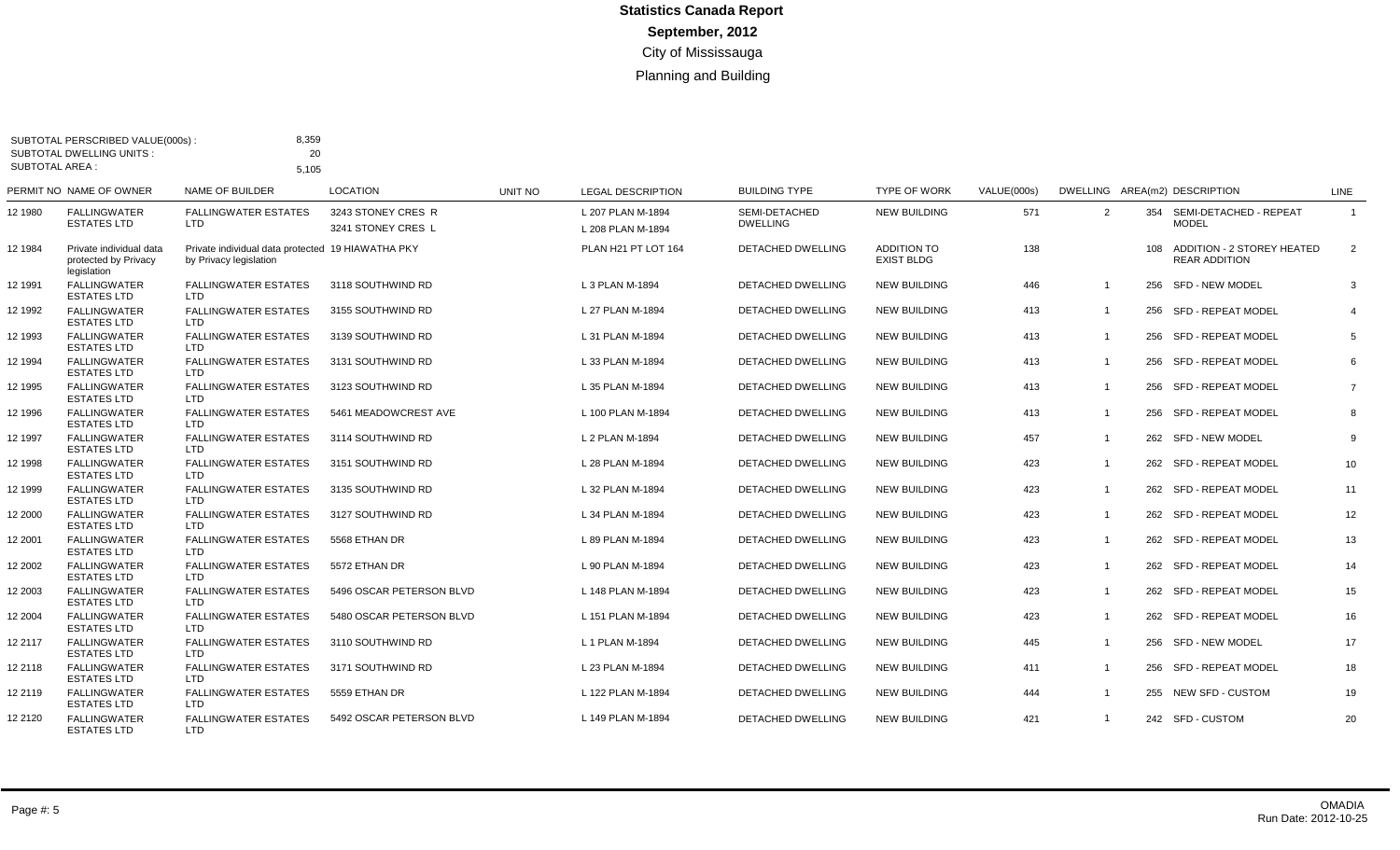| <b>SUBTOTAL AREA:</b> | SUBTOTAL PERSCRIBED VALUE(000s)<br><b>SUBTOTAL DWELLING UNITS:</b> | 7,920<br>29<br>4.820                      |                                                  |         |                                        |                                  |                     |             |                |     |                                            |                         |
|-----------------------|--------------------------------------------------------------------|-------------------------------------------|--------------------------------------------------|---------|----------------------------------------|----------------------------------|---------------------|-------------|----------------|-----|--------------------------------------------|-------------------------|
|                       | PERMIT NO NAME OF OWNER                                            | NAME OF BUILDER                           | <b>LOCATION</b>                                  | UNIT NO | <b>LEGAL DESCRIPTION</b>               | <b>BUILDING TYPE</b>             | <b>TYPE OF WORK</b> | VALUE(000s) |                |     | DWELLING AREA(m2) DESCRIPTION              | LINE                    |
| 12 2121               | <b>FALLINGWATER</b><br><b>ESTATES LTD</b>                          | <b>FALLINGWATER ESTATES</b><br>LTD.       | 5484 OSCAR PETERSON BLVD                         |         | L 150 PLAN M-1894                      | <b>DETACHED DWELLING</b>         | <b>NEW BUILDING</b> | 421         | -1             |     | 242 NEW SFD - CUSTOM                       |                         |
| 12 2122               | <b>FALLINGWATER</b><br><b>ESTATES LTD</b>                          | <b>FALLINGWATER ESTATES</b><br><b>LTD</b> | 3233 EDWYNA DR R<br>3235 EDWYNA DR L             |         | L 273 PLAN M-1894<br>L 274 PLAN M-1894 | SEMI-DETACHED<br><b>DWELLING</b> | <b>NEW BUILDING</b> | 513         | 2              |     | 295 SEMI-DETACHED - NEW<br><b>MODEL</b>    | $\overline{2}$          |
| 12 2123               | <b>FALLINGWATER</b><br><b>ESTATES LTD</b>                          | <b>FALLINGWATER ESTATES</b><br><b>LTD</b> | 5546 MEADOWCREST AVE R<br>5544 MEADOWCREST AVE L |         | L 359 PLAN M-1894<br>L 360 PLAN M-1894 | SEMI-DETACHED<br><b>DWELLING</b> | <b>NEW BUILDING</b> | 475         | 2              |     | 295 SEMI-DETACHED - REPEAT<br><b>MODEL</b> | 3                       |
| 12 2124               | <b>FALLINGWATER</b><br><b>ESTATES LTD</b>                          | <b>FALLINGWATER ESTATES</b><br><b>LTD</b> | 5534 MEADOWCREST AVE R<br>5532 MEADOWCREST AVE L |         | L 363 PLAN M-1894<br>L 364 PLAN M-1894 | SEMI-DETACHED<br><b>DWELLING</b> | <b>NEW BUILDING</b> | 475         |                |     | 295 SEMI-DETACHED - REPEAT<br><b>MODEL</b> | $\overline{\mathbf{4}}$ |
| 12 2125               | <b>FALLINGWATER</b><br><b>ESTATES LTD</b>                          | <b>FALLINGWATER ESTATES</b><br><b>LTD</b> | 5528 MEADOWCREST AVE R<br>5526 MEADOWCREST AVE L |         | L 365 PLAN M-1894<br>L 366 PLAN M-1894 | SEMI-DETACHED<br><b>DWELLING</b> | <b>NEW BUILDING</b> | 475         |                |     | 295 SEMI-DETACHED - REPEAT<br><b>MODEL</b> | 5                       |
| 12 2126               | <b>FALLINGWATER</b><br><b>ESTATES LTD</b>                          | <b>FALLINGWATER ESTATES</b><br><b>LTD</b> | 5510 MEADOWCREST AVE R<br>5508 MEADOWCREST AVE L |         | L 371 PLAN M-1894<br>L 372 PLAN M-1894 | SEMI-DETACHED<br><b>DWELLING</b> | <b>NEW BUILDING</b> | 475         | $\overline{2}$ |     | 295 SEMI-DETACHED - REPEAT<br><b>MODEL</b> | 6                       |
| 12 2127               | <b>FALLINGWATER</b><br><b>ESTATES LTD</b>                          | <b>FALLINGWATER ESTATES</b><br><b>LTD</b> | 3239 EDWYNA DR R<br>3241 EDWYNA DR L             |         | L 275 PLAN M-1894<br>L 276 PLAN M-1894 | SEMI-DETACHED<br><b>DWELLING</b> | <b>NEW BUILDING</b> | 538         | $\overline{2}$ |     | 309 SEMI-DETACHED - NEW<br><b>MODEL</b>    | $\overline{7}$          |
| 12 2128               | <b>FALLINGWATER</b><br><b>ESTATES LTD</b>                          | <b>FALLINGWATER ESTATES</b><br><b>LTD</b> | 3245 EDWYNA DR R<br>3247 EDWYNA DR L             |         | L 277 PLAN M-1894<br>L 278 PLAN M-1894 | SEMI-DETACHED<br><b>DWELLING</b> | <b>NEW BUILDING</b> | 498         | $\overline{2}$ | 309 | SEMI-DETACHED - REPEAT<br><b>MODEL</b>     | 8                       |
| 12 2129               | <b>FALLINGWATER</b><br><b>ESTATES LTD</b>                          | <b>FALLINGWATER ESTATES</b><br><b>LTD</b> | 5638 ETHAN DR R<br>5636 ETHAN DR L               |         | L 289 PLAN M-1894<br>L 290 PLAN M-1894 | SEMI-DETACHED<br><b>DWELLING</b> | <b>NEW BUILDING</b> | 498         | $\overline{2}$ |     | 309 SEMI-DETACHED - REPEAT<br><b>MODEL</b> | 9                       |
| 12 2130               | <b>FALLINGWATER</b><br><b>ESTATES LTD</b>                          | <b>FALLINGWATER ESTATES</b><br>LTD        | 5620 ETHAN DR R<br>5618 ETHAN DR L               |         | L 295 PLAN M-1894<br>L 296 PLAN M-1894 | SEMI-DETACHED<br><b>DWELLING</b> | <b>NEW BUILDING</b> | 498         | 2              | 309 | SEMI-DETACHED - REPEAT<br><b>MODEL</b>     | 10                      |
| 12 2131               | <b>FALLINGWATER</b><br>ESTATES LTD                                 | <b>FALLINGWATER ESTATES</b><br>LTD.       | 5527 MEADOWCREST AVE R<br>5529 MEADOWCREST AVE L |         | L 311 PLAN M-1894<br>L 312 PLAN M-1894 | SEMI-DETACHED<br><b>DWELLING</b> | <b>NEW BUILDING</b> | 498         | $\overline{2}$ | 309 | SEMI-DETACHED - REPEAT<br><b>MODEL</b>     | 11                      |
| 12 2132               | <b>FALLINGWATER</b><br>ESTATES LTD                                 | <b>FALLINGWATER ESTATES</b><br>LTD        | 5601 MEADOWCREST AVE R<br>5603 MEADOWCREST AVE L |         | L 337 PLAN M-1894<br>L 338 PLAN M-1894 | SEMI-DETACHED<br><b>DWELLING</b> | <b>NEW BUILDING</b> | 498         | 2              | 309 | SEMI-DETACHED - REPEAT<br><b>MODEL</b>     | 12                      |
| 12 2133               | <b>FALLINGWATER</b><br>ESTATES LTD                                 | <b>FALLINGWATER ESTATES</b><br>LTD.       | 5540 MEADOWCREST AVE R<br>5538 MEADOWCREST AVE L |         | L 361 PLAN M-1894<br>L 362 PLAN M-1894 | SEMI-DETACHED<br><b>DWELLING</b> | <b>NEW BUILDING</b> | 498         | $\overline{2}$ |     | 309 SEMI-DETACHED - REPEAT<br><b>MODEL</b> | 13                      |
| 12 2134               | <b>FALLINGWATER</b><br>ESTATES LTD                                 | <b>FALLINGWATER ESTATES</b><br>LTD        | 5522 MEADOWCREST AVE R<br>5520 MEADOWCREST AVE L |         | L 367 PLAN M-1894<br>L 368 PLAN M-1894 | SEMI-DETACHED<br><b>DWELLING</b> | <b>NEW BUILDING</b> | 498         | $\overline{2}$ | 309 | SEMI-DETACHED - REPEAT<br><b>MODEL</b>     | 14                      |
| 12 2135               | <b>FALLINGWATER</b><br>ESTATES LTD                                 | <b>FALLINGWATER ESTATES</b><br>LTD        | 5516 MEADOWCREST AVE R<br>5514 MEADOWCREST AVE L |         | L 369 PLAN M-1894<br>L 370 PLAN M-1894 | SEMI-DETACHED<br><b>DWELLING</b> | <b>NEW BUILDING</b> | 498         | 2              | 309 | SEMI-DETACHED - REPEAT<br><b>MODEL</b>     | 15                      |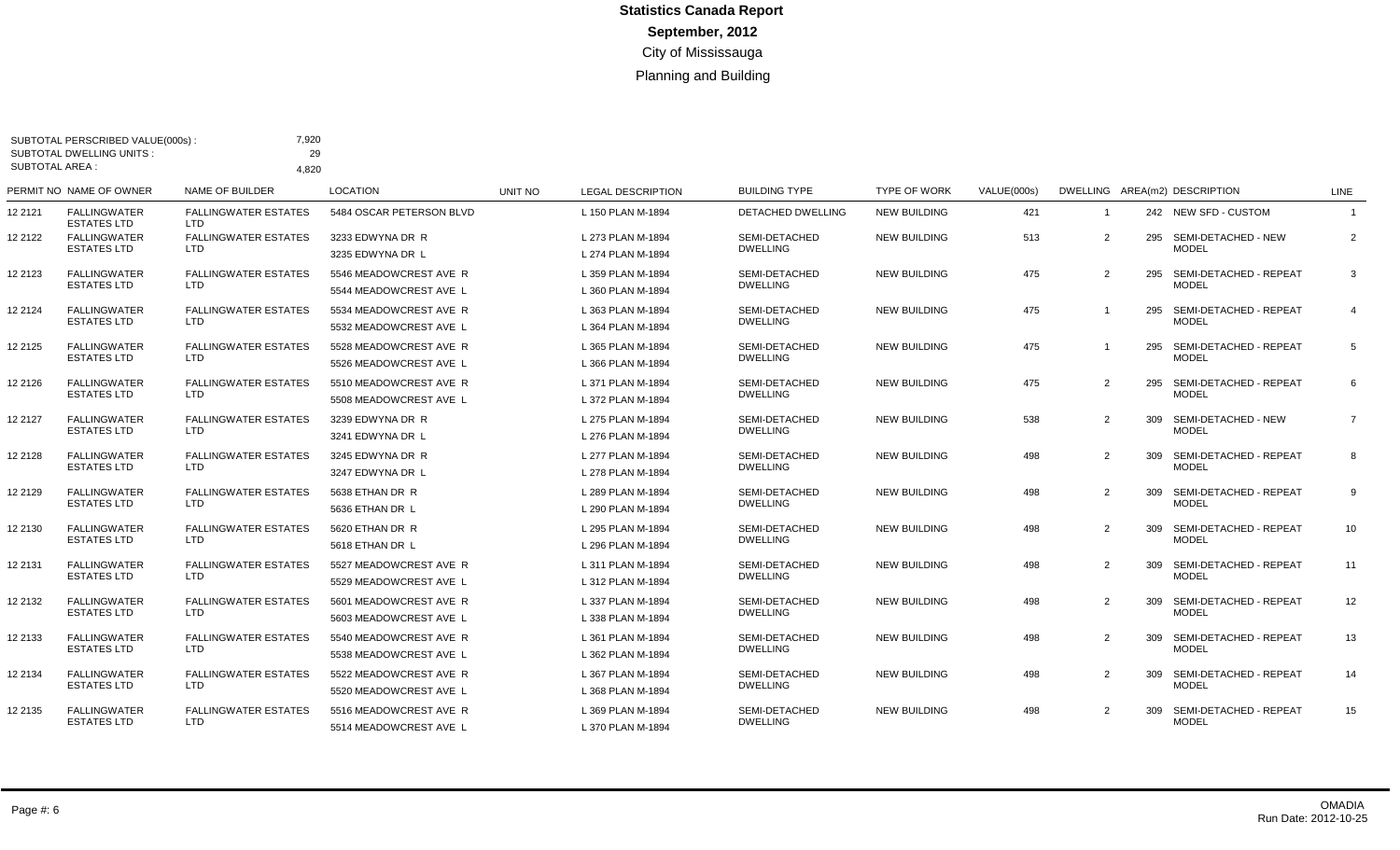| <b>SUBTOTAL AREA:</b> | SUBTOTAL PERSCRIBED VALUE(000s)<br><b>SUBTOTAL DWELLING UNITS:</b> | 7,996<br>30<br>4.610                      |                                                  |         |                                        |                                  |                     |             |   |     |                                                              |                |
|-----------------------|--------------------------------------------------------------------|-------------------------------------------|--------------------------------------------------|---------|----------------------------------------|----------------------------------|---------------------|-------------|---|-----|--------------------------------------------------------------|----------------|
|                       | PERMIT NO NAME OF OWNER                                            | NAME OF BUILDER                           | <b>LOCATION</b>                                  | UNIT NO | <b>LEGAL DESCRIPTION</b>               | <b>BUILDING TYPE</b>             | <b>TYPE OF WORK</b> | VALUE(000s) |   |     | DWELLING AREA(m2) DESCRIPTION                                | <b>LINE</b>    |
| 12 2136               | <b>FALLINGWATER</b><br><b>ESTATES LTD</b>                          | <b>FALLINGWATER ESTATES</b><br>LTD.       | 3209 EDWYNA DR R<br>3211 EDWYNA DR L             |         | L 265 PLAN M-1894<br>L 266 PLAN M-1894 | SEMI-DETACHED<br><b>DWELLING</b> | <b>NEW BUILDING</b> | 564         | 2 |     | 324 SEMI-DETACHED - NEW<br><b>MODEL</b>                      |                |
| 12 2137               | <b>FALLINGWATER</b><br><b>ESTATES LTD</b>                          | <b>FALLINGWATER ESTATES</b><br>LTD.       | 3221 EDWYNA DR R<br>3223 EDWYNA DR L             |         | L 269 PLAN M-1894<br>L 270 PLAN M-1894 | SEMI-DETACHED<br><b>DWELLING</b> | <b>NEW BUILDING</b> | 522         | 2 | 324 | SEMI-DETACHED - REPEAT<br><b>MODEL</b>                       | 2              |
| 12 2138               | FALLINGWATER<br><b>ESTATES LTD</b>                                 | <b>FALLINGWATER ESTATES</b><br>LTD        | 5644 ETHAN DR R<br>5642 ETHAN DR L               |         | L 287 PLAN M-1894<br>L 288 PLAN M-1894 | SEMI-DETACHED<br><b>DWELLING</b> | <b>NEW BUILDING</b> | 522         | 2 | 324 | SEMI-DETACHED - REPEAT<br><b>MODEL</b>                       | 3              |
| 12 2139               | <b>FALLINGWATER</b><br><b>ESTATES LTD</b>                          | <b>FALLINGWATER ESTATES</b><br>LTD        | 5626 ETHAN DR R<br>5624 ETHAN DR L               |         | L 293 PLAN M-1894<br>L 294 PLAN M-1894 | SEMI-DETACHED<br><b>DWELLING</b> | <b>NEW BUILDING</b> | 522         | 2 | 324 | SEMI-DETACHED - REPEAT<br><b>MODEL</b>                       | $\overline{4}$ |
| 12 2140               | <b>FALLINGWATER</b><br>ESTATES LTD                                 | <b>FALLINGWATER ESTATES</b><br>LTD.       | 5608 ETHAN DR R<br>5606 ETHAN DR L               |         | L 299 PLAN M-1894<br>L 300 PLAN M-1894 | SEMI-DETACHED<br><b>DWELLING</b> | <b>NEW BUILDING</b> | 522         | 2 | 324 | SEMI-DETACHED - REPEAT<br><b>MODEL</b>                       | 5              |
| 12 2141               | <b>FALLINGWATER</b><br><b>ESTATES LTD</b>                          | <b>FALLINGWATER ESTATES</b><br><b>LTD</b> | 5509 MEADOWCREST AVE R<br>5511 MEADOWCREST AVE L |         | L 305 PLAN M-1894<br>L 306 PLAN M-1894 | SEMI-DETACHED<br><b>DWELLING</b> | <b>NEW BUILDING</b> | 522         | 2 | 324 | SEMI-DETACHED - REPEAT<br><b>MODEL</b>                       | 6              |
| 12 2142               | <b>FALLINGWATER</b><br><b>ESTATES LTD</b>                          | <b>FALLINGWATER ESTATES</b><br><b>LTD</b> | 5539 MEADOWCREST AVE R<br>5541 MEADOWCREST AVE L |         | L 315 PLAN M-1894<br>L 316 PLAN M-1894 | SEMI-DETACHED<br><b>DWELLING</b> | <b>NEW BUILDING</b> | 522         | 2 | 324 | SEMI-DETACHED - REPEAT<br>MODEL - WALKOUT<br><b>BASEMENT</b> | $\overline{7}$ |
| 12 2143               | <b>FALLINGWATER</b><br><b>ESTATES LTD</b>                          | <b>FALLINGWATER ESTATES</b><br>LTD        | 5545 MEADOWCREST AVE R<br>5547 MEADOWCREST AVE L |         | L 317 PLAN M-1894<br>L 318 PLAN M-1894 | SEMI-DETACHED<br><b>DWELLING</b> | <b>NEW BUILDING</b> | 522         | 2 |     | 324 SEMI-DETACHED - REPEAT<br>MODEL- WALKOUT BASEMENT        | 8              |
| 12 2144               | <b>FALLINGWATER</b><br><b>ESTATES LTD</b>                          | <b>FALLINGWATER ESTATES</b><br><b>LTD</b> | 5583 MEADOWCREST AVE R<br>5585 MEADOWCREST AVE L |         | L 331 PLAN M-1894<br>L 332 PLAN M-1894 | SEMI-DETACHED<br><b>DWELLING</b> | <b>NEW BUILDING</b> | 522         | 2 | 324 | SEMI-DETACHED - REPEAT<br><b>MODEL</b>                       | 9              |
| 12 2145               | <b>FALLINGWATER</b><br><b>ESTATES LTD</b>                          | <b>FALLINGWATER ESTATES</b><br>LTD.       | 5595 MEADOWCREST AVE R<br>5597 MEADOWCREST AVE L |         | L 335 PLAN M-1894<br>L 336 PLAN M-1894 | SEMI-DETACHED<br><b>DWELLING</b> | <b>NEW BUILDING</b> | 522         | 2 | 324 | SEMI-DETACHED - REPEAT<br><b>MODEL</b>                       | 10             |
| 12 2146               | <b>FALLINGWATER</b><br>ESTATES LTD                                 | <b>FALLINGWATER ESTATES</b><br>LTD        | 3215 EDWYNA DR R<br>3217 EDWYNA DR L             |         | L 267 PLAN M-1894<br>L 268 PLAN M-1894 | SEMI-DETACHED<br><b>DWELLING</b> | <b>NEW BUILDING</b> | 582         | 2 | 334 | SEMI-DETACHED - NEW<br><b>MODEL</b>                          | 11             |
| 12 2147               | <b>FALLINGWATER</b><br>ESTATES LTD                                 | <b>FALLINGWATER ESTATES</b><br>LTD.       | 3227 EDWYNA DR R<br>3229 EDWYNA DR L             |         | L 271 PLAN M-1894<br>L 272 PLAN M-1894 | SEMI-DETACHED<br><b>DWELLING</b> | <b>NEW BUILDING</b> | 538         | 2 | 334 | SEMI-DETACHED - REPEAT<br><b>MODEL</b>                       | 12             |
| 12 2148               | <b>FALLINGWATER</b><br><b>ESTATES LTD</b>                          | <b>FALLINGWATER ESTATES</b><br>LTD        | 3251 EDWYNA DR R<br>3253 EDWYNA DR L             |         | L 279 PLAN M-1894<br>L 280 PLAN M-1894 | SEMI-DETACHED<br><b>DWELLING</b> | <b>NEW BUILDING</b> | 538         | 2 | 34  | SEMI-DETACHED - REPEAT<br><b>MODEL</b>                       | 13             |
| 12 2149               | FALLINGWATER<br><b>ESTATES LTD</b>                                 | <b>FALLINGWATER ESTATES</b><br>LTD        | 5632 ETHAN DR R<br>5630 ETHAN DR L               |         | L 291 PLAN M-1894<br>L 292 PLAN M-1894 | SEMI-DETACHED<br><b>DWELLING</b> | <b>NEW BUILDING</b> | 538         | 2 | 334 | SEMI-DETACHED - REPEAT<br><b>MODEL</b>                       | 14             |
| 12 2150               | <b>FALLINGWATER</b><br>ESTATES LTD                                 | <b>FALLINGWATER ESTATES</b><br>LTD        | 5614 ETHAN DR R<br>5612 ETHAN DR L               |         | L 297 PLAN M-1894<br>L 298 PLAN M-1894 | SEMI-DETACHED<br><b>DWELLING</b> | <b>NEW BUILDING</b> | 538         | 2 | 334 | SEMI-DETACHED - REPEAT<br><b>MODEL</b>                       | 15             |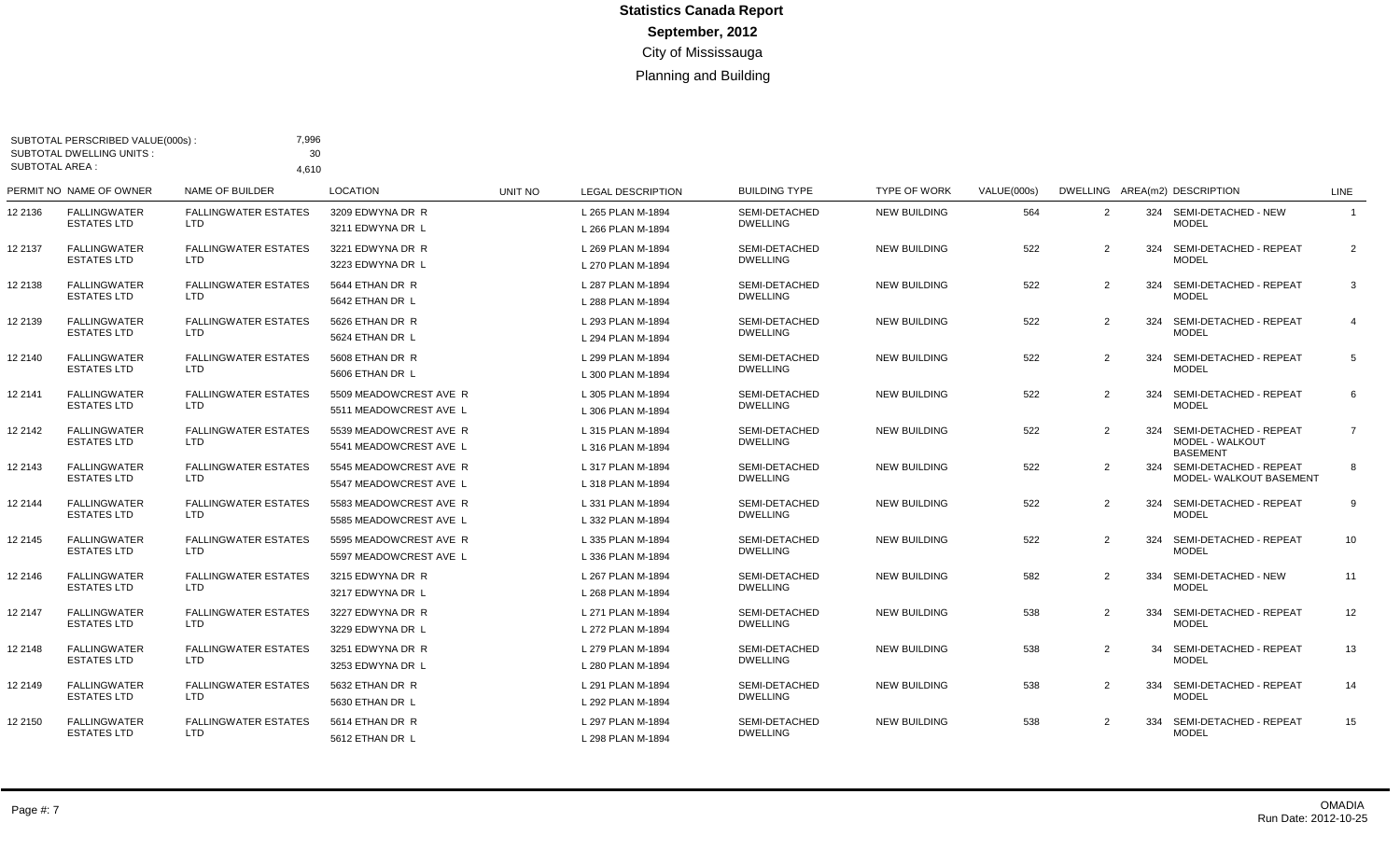| <b>SUBTOTAL AREA:</b> | SUBTOTAL PERSCRIBED VALUE(000s):<br><b>SUBTOTAL DWELLING UNITS:</b> | 12,108<br>28<br>4.765                     |                                                    |            |                                                |                                                 |                                    |             |                |     |                                                         |                |
|-----------------------|---------------------------------------------------------------------|-------------------------------------------|----------------------------------------------------|------------|------------------------------------------------|-------------------------------------------------|------------------------------------|-------------|----------------|-----|---------------------------------------------------------|----------------|
|                       | PERMIT NO NAME OF OWNER                                             | NAME OF BUILDER                           | <b>LOCATION</b>                                    | UNIT NO    | <b>LEGAL DESCRIPTION</b>                       | <b>BUILDING TYPE</b>                            | <b>TYPE OF WORK</b>                | VALUE(000s) |                |     | DWELLING AREA(m2) DESCRIPTION                           | LINE           |
| 12 2151               | <b>FALLINGWATER</b><br><b>ESTATES LTD</b>                           | <b>FALLINGWATER ESTATES</b><br>LTD.       | 5515 MEADOWCREST AVE R<br>5517 MEADOWCREST AVE L   |            | L 307 PLAN M-1894<br>L 308 PLAN M-1894         | SEMI-DETACHED<br><b>DWELLING</b>                | <b>NEW BUILDING</b>                | 538         | 2              |     | 334 SEMI-DETACHED - REPEAT<br><b>MODEL</b>              | $\overline{1}$ |
| 12 2152               | <b>FALLINGWATER</b><br><b>ESTATES LTD</b>                           | <b>FALLINGWATER ESTATES</b><br>LTD.       | 5521 MEADOWCREST AVE R<br>5523 MEADOWCREST AVE L   |            | L 309 PLAN M-1894<br>L 310 PLAN M-1894         | SEMI-DETACHED<br><b>DWELLING</b>                | <b>NEW BUILDING</b>                | 538         | $\overline{2}$ |     | 334 SEMI-DETACHED - REPEAT<br><b>MODEL</b>              | $\overline{2}$ |
| 12 2153               | <b>FALLINGWATER</b><br><b>ESTATES LTD</b>                           | <b>FALLINGWATER ESTATES</b><br><b>LTD</b> | 5533 MEADOWCREST AVE R<br>5535 MEADOWCREST AVE L   |            | L 313 PLAN M-1894<br>L 314 PLAN M-1894         | SEMI-DETACHED<br><b>DWELLING</b>                | <b>NEW BUILDING</b>                | 538         | 2              |     | 334 SEMI-DETACHED - REPEAT<br><b>MODEL</b>              | 3              |
| 12 2154               | <b>FALLINGWATER</b><br><b>ESTATES LTD</b>                           | <b>FALLINGWATER ESTATES</b><br>LTD.       | 5577 MEADOWCREST AVE R<br>5579 MEADOWCREST AVE L   |            | L 329 PLAN M-1894<br>L 330 PLAN M-1894         | SEMI-DETACHED<br><b>DWELLING</b>                | <b>NEW BUILDING</b>                | 538         | 2              |     | 334 SEMI-DETACHED - REPEAT<br><b>MODEL</b>              | $\overline{4}$ |
| 12 2155               | <b>FALLINGWATER</b><br><b>ESTATES LTD</b>                           | <b>FALLINGWATER ESTATES</b><br><b>LTD</b> | 5589 MEADOWCREST AVE R<br>5591 MEADOWCREST AVE L   |            | L 333 PLAN M-1894<br>L 334 PLAN M-1894         | SEMI-DETACHED<br><b>DWELLING</b>                | <b>NEW BUILDING</b>                | 538         | 2              | 334 | SEMI-DETACHED - REPEAT<br><b>MODEL</b>                  | 5              |
| 12 2156               | <b>FALLINGWATER</b><br><b>ESTATES LTD</b>                           | <b>FALLINGWATER ESTATES</b><br><b>LTD</b> | 3480 PARK HEIGHTS WAY R<br>3478 PARK HEIGHTS WAY L |            | L 237 PLAN M-1894<br>L 238 PLAN M-1894         | SEMI-DETACHED<br><b>DWELLING</b>                | <b>NEW BUILDING</b>                | 657         | 2              | 377 | SEMI-DETACHED - NEW<br><b>MODEL</b>                     | 6              |
| 12 2157               | <b>FALLINGWATER</b><br><b>ESTATES LTD</b>                           | <b>FALLINGWATER ESTATES</b><br>LTD.       | 3474 PARK HEIGHTS WAY R<br>3472 PARK HEIGHTS WAY L |            | L 239 PLAN M-1894<br>L 240 PLAN M-1894         | SEMI-DETACHED<br><b>DWELLING</b>                | <b>NEW BUILDING</b>                | 607         | 2              | 377 | SEMI-DETACHED - REPEAT<br><b>MODEL</b>                  | $\overline{7}$ |
| 12 2158               | <b>FALLINGWATER</b><br><b>ESTATES LTD</b>                           | <b>FALLINGWATER ESTATES</b><br>LTD.       | 3257 EDWYNA DR R<br>3259 EDWYNA DR L               |            | L 281 PLAN M-1894<br>L 282 PLAN M-1894         | SEMI-DETACHED<br><b>DWELLING</b>                | <b>NEW BUILDING</b>                | 583         | $\overline{2}$ |     | 335 SEMI-DETACHED - NEW<br><b>MODEL</b>                 | 8              |
| 12 2159               | <b>FALLINGWATER</b><br><b>ESTATES LTD</b>                           | <b>FALLINGWATER ESTATES</b><br>LTD        | 5602 ETHAN DR R<br>5600 ETHAN DR L                 |            | L 301 PLAN M-1894<br>L 302 PLAN M-1894         | SEMI-DETACHED<br><b>DWELLING</b>                | <b>NEW BUILDING</b>                | 540         | $\overline{2}$ |     | 335 SEMI-DETACHED - REPEAT<br><b>MODEL</b>              | 9              |
| 12 2160               | FALLINGWATER<br><b>ESTATES LTD</b>                                  | <b>FALLINGWATER ESTATES</b><br>LTD        | 5557 MEADOWCREST AVE R<br>5559 MEADOWCREST AVE L   |            | L 321 PLAN M-1894<br>L 322 PLAN M-1894         | SEMI-DETACHED<br><b>DWELLING</b>                | <b>NEW BUILDING</b>                | 540         | $\overline{2}$ | 335 | SEMI-DETACHED - REPEAT<br><b>MODEL</b>                  | 10             |
| 12 2161               | <b>FALLINGWATER</b><br><b>ESTATES LTD</b>                           | <b>FALLINGWATER ESTATES</b><br>LTD.       | 5504 MEADOWCREST AVE R<br>5502 MEADOWCREST AVE L   |            | L 373 PLAN M-1894<br>L 374 PLAN M-1894         | SEMI-DETACHED<br><b>DWELLING</b>                | <b>NEW BUILDING</b>                | 540         | 2              | 335 | SEMI-DETACHED - REPEAT<br><b>MODEL</b>                  | 11             |
| 12 2162               | <b>FALLINGWATER</b><br><b>ESTATES LTD</b>                           | <b>FALLINGWATER ESTATES</b><br><b>LTD</b> | 3203 EDWYNA DR R<br>3205 EDWYNA DR L               |            | L 263 PLAN M-1894<br>L 264 PLAN M-1894         | SEMI-DETACHED<br><b>DWELLING</b>                | <b>NEW BUILDING</b>                | 583         | 2              | 335 | SEMI-DETACHED - NEW<br><b>MODEL</b>                     | 12             |
| 12 2163               | <b>FALLINGWATER</b><br><b>ESTATES LTD</b>                           | <b>FALLINGWATER ESTATES</b><br>LTD.       | 5656 ETHAN DR R<br>5654 ETHAN DR L                 |            | L 283 PLAN M-1894<br>L 284 PLAN M-1894         | SEMI-DETACHED<br><b>DWELLING</b>                | <b>NEW BUILDING</b>                | 540         | 2              |     | 335 SEMI-DETACHED - REPEAT<br><b>MODEL</b>              | 13             |
| 12 2164               | <b>FALLINGWATER</b><br><b>ESTATES LTD</b>                           | <b>FALLINGWATER ESTATES</b><br><b>LTD</b> | 5503 MEADOWCREST AVE R<br>5505 MEADOWCREST AVE L   |            | L 303 PLAN M-1894<br>L 304 PLAN M-1894         | SEMI-DETACHED<br><b>DWELLING</b>                | <b>NEW BUILDING</b>                | 540         | 2              |     | 335 SEMI-DETACHED - REPEAT<br><b>MODEL</b>              | 14             |
| 12 2170               | ORLANDO<br><b>CORPORATION</b>                                       | HORNE CONSTRUCTION                        | 5935 MAVIS RD                                      | 2A         | PL M967 PT BLK 1 -<br>43R20246 PTS 1-12, 14-24 | <b>COMMERCIAL RETAIL -</b><br><b>MULTI-USER</b> | <b>ALTERATION</b><br>TO EXIST BLDG | 272         |                |     | <b>RESTAURANT</b>                                       | 15             |
| 12 2213               | <b>ENERSOURCE HYDRO</b><br>MISSISSAUGA INC                          | <b>CENTURY GROUP INC</b>                  | 2185 DERRY RD W                                    | FLOORS 1-3 | PL 43M-589, PT BLK 1 -<br>PTS 1-4 43R34501     | <b>COMMERCIAL OFFICE-</b><br><b>SINGLE USER</b> | <b>ALTERATION</b><br>TO EXIST BLDG | 4,016       |                |     | <b>INTERIOR ALTERATIONS -</b><br><b>ENERSOURCE CORP</b> | 16             |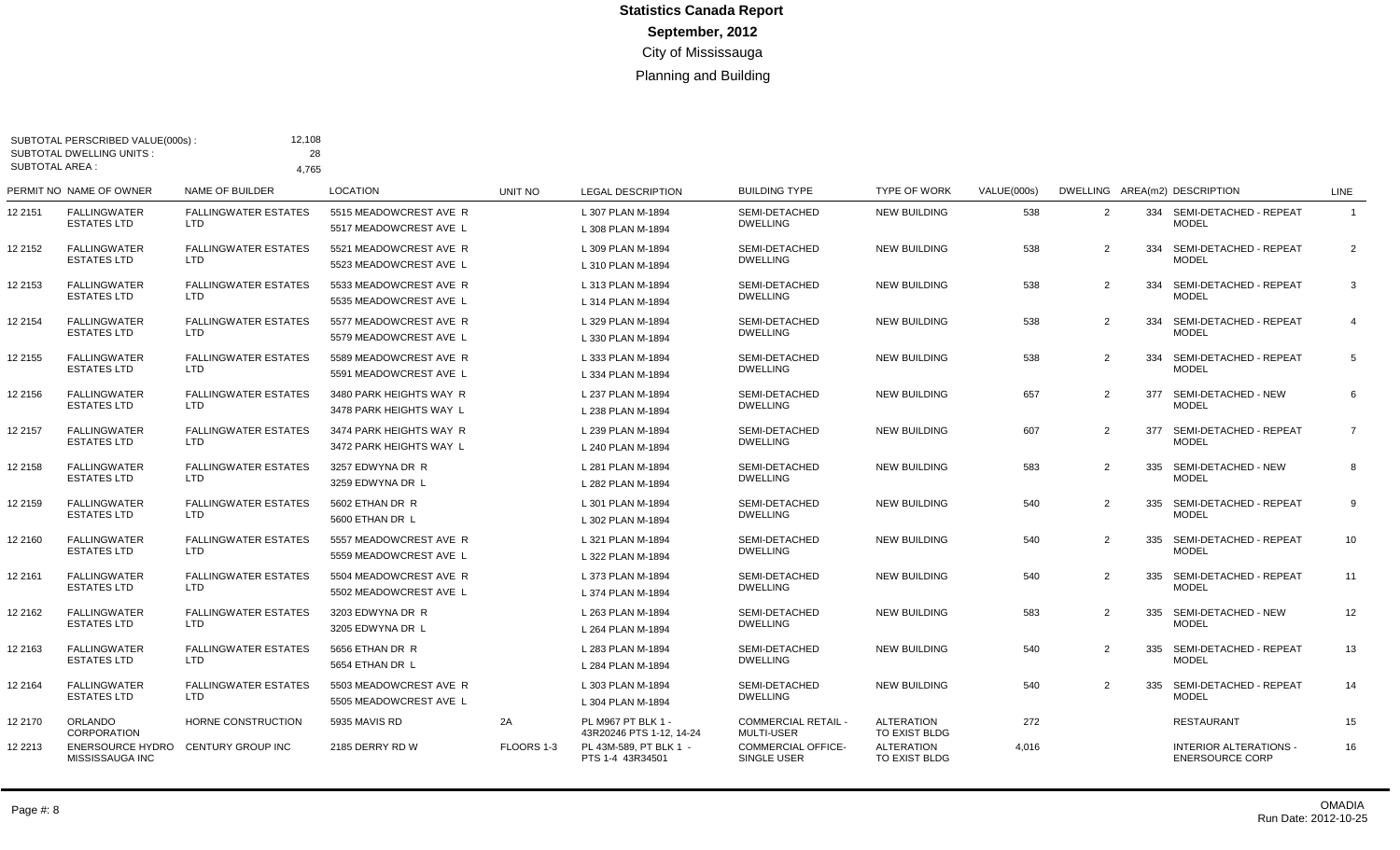| <b>SUBTOTAL AREA:</b> | SUBTOTAL PERSCRIBED VALUE(000s)<br><b>SUBTOTAL DWELLING UNITS:</b> | 10,495<br>26<br>5,458                                                    |                                                                                                                                                        |                |                                                                                                                                                               |                                                 |                                    |                    |                |     |                                                                            |                |
|-----------------------|--------------------------------------------------------------------|--------------------------------------------------------------------------|--------------------------------------------------------------------------------------------------------------------------------------------------------|----------------|---------------------------------------------------------------------------------------------------------------------------------------------------------------|-------------------------------------------------|------------------------------------|--------------------|----------------|-----|----------------------------------------------------------------------------|----------------|
|                       | PERMIT NO NAME OF OWNER                                            | NAME OF BUILDER                                                          | <b>LOCATION</b>                                                                                                                                        | <b>UNIT NO</b> | <b>LEGAL DESCRIPTION</b>                                                                                                                                      | <b>BUILDING TYPE</b>                            | <b>TYPE OF WORK</b>                | <b>VALUE(000s)</b> |                |     | DWELLING AREA(m2) DESCRIPTION                                              | LINE           |
| 12 2225               | <b>STARMONT ESTATES</b><br>INC / HISTORY HILL<br><b>GROUP</b>      | <b>ABAMAR LTD</b>                                                        | 2555 ERIN CENTRE BLVD                                                                                                                                  | 16-19          | PLAN M856 BLK 116                                                                                                                                             | <b>COMMERCIAL RETAIL -</b><br><b>MULTI-USER</b> | <b>ALTERATION</b><br>TO EXIST BLDG | 396                |                |     | <b>MEDICAL OFFICE</b>                                                      | $\overline{1}$ |
| 12 2254               | Private individual data<br>protected by Privacy<br>legislation     | Private individual data protected 1086 SHAW DR<br>by Privacy legislation |                                                                                                                                                        |                | PLAN F20 LOT 68                                                                                                                                               | <b>DETACHED DWELLING</b>                        | <b>NEW BUILDING</b>                | 616                | $\overline{1}$ |     | 354 SFD - CUSTOM                                                           | $\overline{2}$ |
| 2 2 2 5 6             | 2215296 ONTARIO INC                                                | <b>COUNTRY SIGNS LTD</b>                                                 | 7280 DIXIE RD                                                                                                                                          |                | CON 3 EHS PT L 12, PT 4<br>43R23177                                                                                                                           | <b>COMMERCIAL - OTHER</b>                       | <b>MULTIPLE</b><br><b>SIGNS</b>    | 370                |                |     | (10) MULTIPLE SIGNS - ESSO,<br>2-GROUND, 8-FASCIA                          | -3             |
| 2 2 2 6 6             | Private individual data<br>protected by Privacy<br>legislation     | TRI-PHASE ENVIRONMENTAL 2543 ARGYLE RD<br><b>INC</b>                     |                                                                                                                                                        |                | PLAN E23 PT LOT 19                                                                                                                                            | <b>DETACHED DWELLING</b>                        | <b>NEW BUILDING</b>                | 526                | $\overline{1}$ |     | 302 NEW CUSTOM SFD                                                         | $\overline{4}$ |
| 12 2271               | <b>SHOPPING CENTRES</b><br><b>LTD</b>                              | FIRST SOUTH COMMON FIRST SOUTH COMMON<br>SHOPPING CENTRES LTD            | 2116 BURNHAMTHORPE RD W N                                                                                                                              | 1, BLD-N       | PL M160 LOT C, 43R7880<br>PTS 1-3, 5-11                                                                                                                       | <b>COMMERCIAL - OTHER</b>                       | <b>ALTERATION</b><br>TO EXIST BLDG | 301                |                |     | <b>INTERIOR ALTERATIONS -</b><br><b>ROGERS COMMUNICATION</b><br><b>INC</b> | 5              |
| 12 2298               | PENNGROVE POINT<br><b>HOMES LTD</b>                                | PENNGROVE POINT HOMES<br><b>LTD</b>                                      | 5594 MEADOWCREST AVE R<br>5592 MEADOWCREST AVE L                                                                                                       |                | L 343 PLAN M-1894<br>L 344 PLAN M-1894                                                                                                                        | SEMI-DETACHED<br><b>DWELLING</b>                | <b>NEW BUILDING</b>                | 490                | 2              | 304 | SEMI-DETACHED - REPEAT<br><b>MODEL</b>                                     | 6              |
| 2 2 2 9 9             | PENNGROVE POINT<br>HOMES LTD                                       | PENNGROVE POINT HOMES<br><b>LTD</b>                                      | 5570 MEADOWCREST AVE R<br>5568 MEADOWCREST AVE L                                                                                                       |                | L 351 PLAN M-1894<br>L 352 PLAN M-1894                                                                                                                        | SEMI-DETACHED<br><b>DWELLING</b>                | <b>NEW BUILDING</b>                | 512                | 2              |     | 317 SEMI-DETACHED - REPEAT<br><b>MODEL</b>                                 | $\overline{7}$ |
| 12 2306               | PENNGROVE POINT<br><b>HOMES LTD</b>                                | PENNGROVE POINT HOMES<br><b>LTD</b>                                      | 3237 STONEY CRES 1<br>3235 STONEY CRES 1<br>3233 STONEY CRES 1<br>3231 STONEY CRES 1<br>3229 STONEY CRES 1<br>3227 STONEY CRES 1                       |                | LOTS #433-438 L 433 PLAN M-1894<br>L 434 PLAN M-1894<br>L 435 PLAN M-1894<br>L 436 PLAN M-1894<br>L 437 PLAN M-1894<br>L 438 PLAN M-1894                      | <b>STREET ROW DWELLING</b>                      | <b>NEW BUILDING</b>                | 2,160              | 6              |     | 1.240 STREET ROW DWELLING -<br>BLOCK 1 (6 UNITS)                           | 8              |
| 12 2307               | PENNGROVE POINT<br><b>HOMES LTD</b>                                | PENNGROVE POINT HOMES<br><b>LTD</b>                                      | 3431 STONEY CRES 2<br>3429 STONEY CRES 2<br>3427 STONEY CRES 2<br>3425 STONEY CRES 2<br>3423 STONEY CRES 2<br>3421 STONEY CRES 2<br>3419 STONEY CRES 2 |                | LOTS #439-445 L 439 PLAN M-1894<br>L 440 PLAN M-1894<br>L 441 PLAN M-1894<br>L 442 PLAN M-1894<br>L 443 PLAN M-1894<br>L 444 PLAN M-1894<br>L 445 PLAN M-1894 | <b>STREET ROW DWELLING</b>                      | <b>NEW BUILDING</b>                | 2,569              | 7              |     | 1.475 STREET ROW DWELLING -<br>BLOCK 2 (7 UNITS)                           | -9             |
| 12 2308               | PENNGROVE POINT<br><b>HOMES LTD</b>                                | PENNGROVE POINT HOMES 3420 STONEY CRES 3<br><b>LTD</b>                   | 3422 STONEY CRES 3<br>3424 STONEY CRES 3                                                                                                               | LOTS #446-448  | L 446 PLAN M-1894<br>L 447 PLAN M-1894<br>L 448 PLAN M-1894                                                                                                   | STREET ROW DWELLING                             | <b>NEW BUILDING</b>                | 1,126              | -3             | 647 | STREET ROW DWELLING -<br>BLOCK 3 (3 UNITS)                                 | 10             |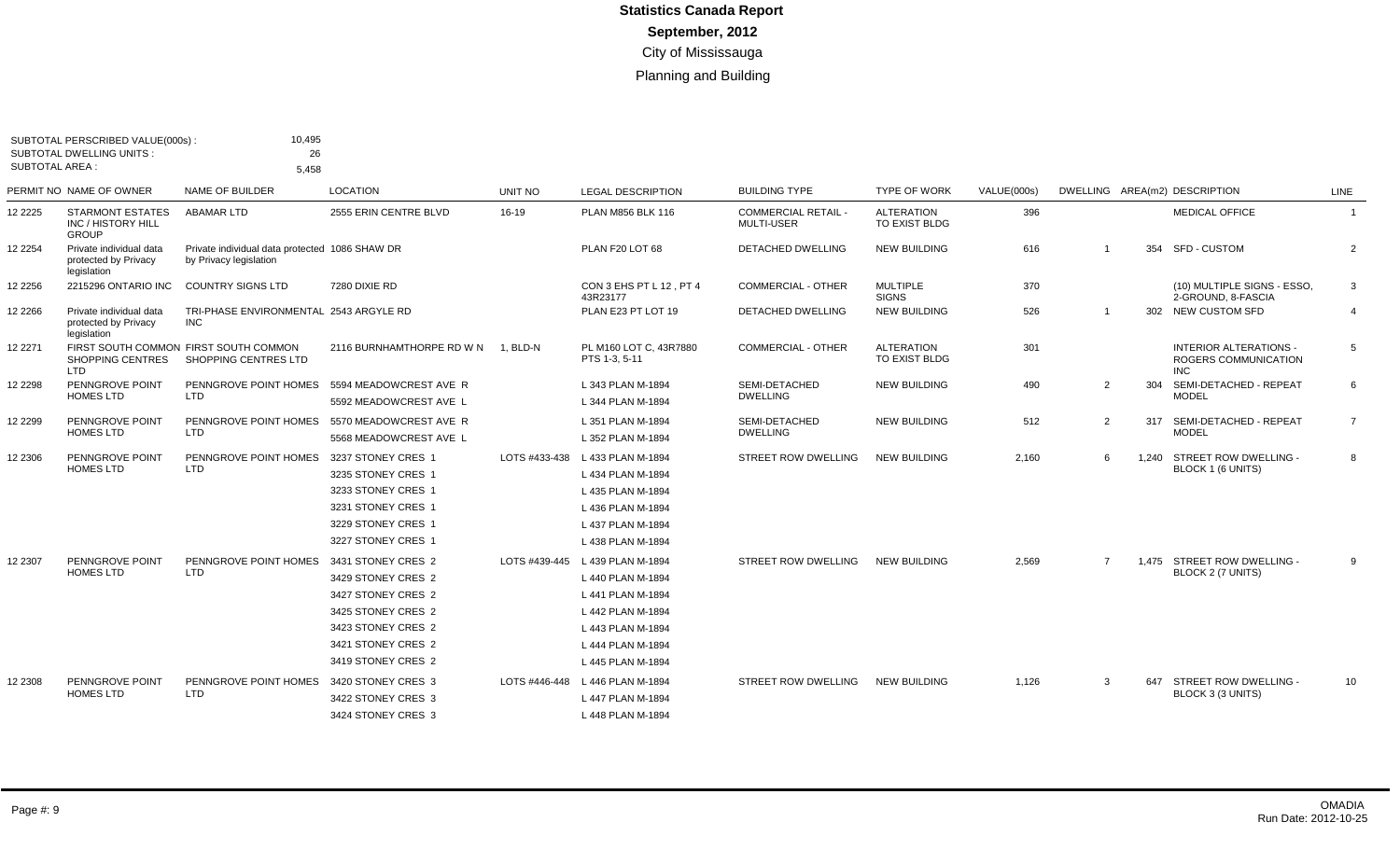| SUBTOTAL AREA : | SUBTOTAL PERSCRIBED VALUE(000s):<br><b>SUBTOTAL DWELLING UNITS:</b> | 11,114<br>31<br>6,431                     |                                                                                                                                                                                  |               |                                                                                                                                                                                           |                      |                     |             |                |     |                                                  |                |
|-----------------|---------------------------------------------------------------------|-------------------------------------------|----------------------------------------------------------------------------------------------------------------------------------------------------------------------------------|---------------|-------------------------------------------------------------------------------------------------------------------------------------------------------------------------------------------|----------------------|---------------------|-------------|----------------|-----|--------------------------------------------------|----------------|
|                 | PERMIT NO NAME OF OWNER                                             | NAME OF BUILDER                           | LOCATION                                                                                                                                                                         | UNIT NO       | <b>LEGAL DESCRIPTION</b>                                                                                                                                                                  | <b>BUILDING TYPE</b> | <b>TYPE OF WORK</b> | VALUE(000s) |                |     | DWELLING AREA(m2) DESCRIPTION                    | LINE           |
| 12 2309         | PENNGROVE POINT<br><b>HOMES LTD</b>                                 | PENNGROVE POINT HOMES<br><b>LTD</b>       | 3426 STONEY CRES 4<br>3428 STONEY CRES 4<br>3430 STONEY CRES 4<br>3432 STONEY CRES 4                                                                                             |               | LOTS #449-452 L 449 PLAN M-1894<br>L 450 PLAN M-1894<br>L 451 PLAN M-1894<br>L 452 PLAN M-1894                                                                                            | STREET ROW DWELLING  | <b>NEW BUILDING</b> | 1,429       | $\overline{4}$ |     | 821 STREET ROW DWELLING -<br>BLOCK 4 (4 UNITS)   | $\mathbf{1}$   |
| 12 2310         | PENNGROVE POINT<br><b>HOMES LTD</b>                                 | PENNGROVE POINT HOMES<br><b>LTD</b>       | 5606 BONNIE ST 5<br>5604 BONNIE ST 5<br>5602 BONNIE ST 5<br>5600 BONNIE ST 5<br>5598 BONNIE ST 5<br>5596 BONNIE ST 5<br>5594 BONNIE ST 5<br>5592 BONNIE ST 5<br>5590 BONNIE ST 5 | LOTS #453-461 | L 453 PLAN M-1894<br>L 454 PLAN M-1894<br>L 455 PLAN M-1894<br>L 456 PLAN M-1894<br>L 457 PLAN M-1894<br>L 458 PLAN M-1894<br>L 459 PLAN M-1894<br>L 460 PLAN M-1894<br>L 461 PLAN M-1894 | STREET ROW DWELLING  | <b>NEW BUILDING</b> | 3,187       | 9              |     | 1.829 STREET ROW DWELLING -<br>BLOCK 5 (9 UNITS) | $\overline{2}$ |
| 12 2311         | PENNGROVE POINT<br><b>HOMES LTD</b>                                 | PENNGROVE POINT HOMES<br><b>LTD</b>       | 5587 BONNIE ST 6<br>5589 BONNIE ST 6<br>5591 BONNIE ST 6<br>5593 BONNIE ST 6<br>5595 BONNIE ST 6<br>5597 BONNIE ST 6                                                             |               | LOTS #462-467 L 462 PLAN M-1894<br>L 463 PLAN M-1894<br>L 464 PLAN M-1894<br>L 465 PLAN M-1894<br>L 466 PLAN M-1894<br>L 467 PLAN M-1894                                                  | STREET ROW DWELLING  | <b>NEW BUILDING</b> | 2,047       | 6              |     | 1,175 STREET ROW DWELLING -<br>BLOCK 6 (6 UNITS) | 3              |
| 12 2312         | PENNGROVE POINT<br><b>HOMES LTD</b>                                 | PENNGROVE POINT HOMES<br><b>LTD</b>       | 5601 BONNIE ST 7<br>5603 BONNIE ST 7<br>5605 BONNIE ST 7<br>5607 BONNIE ST 7<br>5609 BONNIE ST 7<br>5611 BONNIE ST 7                                                             |               | LOTS #468-473 L 468 PLAN M-1894<br>L 469 PLAN M-1894<br>L 470 PLAN M-1894<br>L 471 PLAN M-1894<br>L 472 PLAN M-1894<br>L 473 PLAN M-1894                                                  | STREET ROW DWELLING  | <b>NEW BUILDING</b> | 2,219       | 6              |     | 1,274 STREET ROW DWELLING -<br>BLOCK 7 (6 UNITS) | $\overline{4}$ |
| 12 2313         | PENNGROVE POINT<br><b>HOMES LTD</b>                                 | PENNGROVE POINT HOMES<br><b>LTD</b>       | 5618 LUCY DR 8<br>5620 LUCY DR 8<br>5622 LUCY DR 8                                                                                                                               |               | LOTS #474-476 L 474 PLAN M-1894<br>L 475 PLAN M-1894<br>L 476 PLAN M-1894                                                                                                                 | STREET ROW DWELLING  | <b>NEW BUILDING</b> | 1,098       | 3              |     | 630 STREET ROW DWELLING -<br>BLOCK 8 (3 UNITS)   | 5              |
| 12 2314         | <b>FALLINGWATER</b><br><b>ESTATES LTD</b>                           | <b>FALLINGWATER ESTATES</b><br><b>LTD</b> | 3147 SOUTHWIND RD                                                                                                                                                                |               | L 29 PLAN M-1894                                                                                                                                                                          | DETACHED DWELLING    | <b>NEW BUILDING</b> | 378         | $\overline{1}$ | 234 | <b>SFD - REPEAT MODEL</b>                        | 6              |
| 12 2315         | <b>FALLINGWATER</b><br><b>ESTATES LTD</b>                           | <b>FALLINGWATER ESTATES</b><br>LTD        | 3119 SOUTHWIND RD                                                                                                                                                                |               | L 36 PLAN M-1894                                                                                                                                                                          | DETACHED DWELLING    | <b>NEW BUILDING</b> | 378         | $\overline{1}$ |     | 234 SFD - REPEAT MODEL                           | $\overline{7}$ |
| 12 2316         | <b>FALLINGWATER</b><br><b>ESTATES LTD</b>                           | <b>FALLINGWATER ESTATES</b><br><b>LTD</b> | 5465 MEADOWCREST AVE                                                                                                                                                             |               | L 99 PLAN M-1894                                                                                                                                                                          | DETACHED DWELLING    | <b>NEW BUILDING</b> | 378         | $\overline{1}$ |     | 234 SFD - REPEAT MODEL                           | 8              |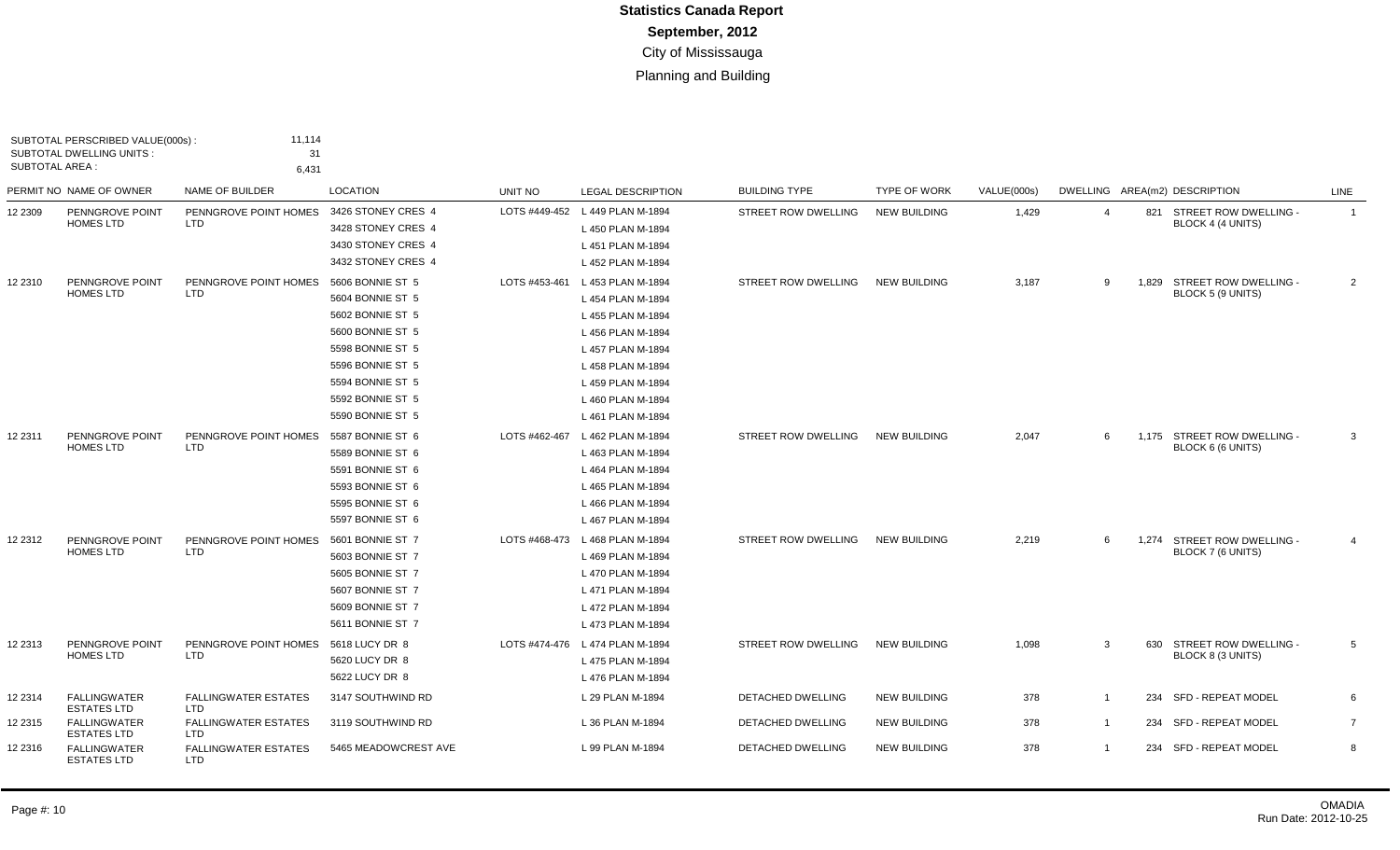| <b>SUBTOTAL AREA:</b> | SUBTOTAL PERSCRIBED VALUE(000s):<br><b>SUBTOTAL DWELLING UNITS:</b>               | 9,201<br>23                                                     |                                                                          |         |                                                 |                                                 |                                    |             |                |     |                                         |                |
|-----------------------|-----------------------------------------------------------------------------------|-----------------------------------------------------------------|--------------------------------------------------------------------------|---------|-------------------------------------------------|-------------------------------------------------|------------------------------------|-------------|----------------|-----|-----------------------------------------|----------------|
|                       | PERMIT NO NAME OF OWNER                                                           | 5,223<br>NAME OF BUILDER                                        | <b>LOCATION</b>                                                          | UNIT NO | <b>LEGAL DESCRIPTION</b>                        | <b>BUILDING TYPE</b>                            | <b>TYPE OF WORK</b>                | VALUE(000s) |                |     | DWELLING AREA(m2) DESCRIPTION           | LINE           |
| 12 2317               | <b>FALLINGWATER</b><br><b>ESTATES LTD</b>                                         | <b>FALLINGWATER ESTATES</b><br>LTD                              | 3160 GORETTI PL                                                          |         | L 48 PLAN M-1894                                | <b>DETACHED DWELLING</b>                        | <b>NEW BUILDING</b>                | 407         | $\overline{1}$ |     | 234 SFD - NEW MODEL                     | $\overline{1}$ |
| 12 2318               | <b>FALLINGWATER</b><br><b>ESTATES LTD</b>                                         | <b>FALLINGWATER ESTATES</b><br>LTD.                             | 3164 GORETTI PL                                                          |         | L 49 PLAN M-1894                                | DETACHED DWELLING                               | <b>NEW BUILDING</b>                | 377         | $\overline{1}$ |     | 234 SFD - REPEAT MODEL                  | 2              |
| 12 2319               | <b>FALLINGWATER</b><br><b>ESTATES LTD</b>                                         | <b>FALLINGWATER ESTATES</b><br><b>LTD</b>                       | 3176 GORETTI PL                                                          |         | L 52 PLAN M-1894                                | <b>DETACHED DWELLING</b>                        | <b>NEW BUILDING</b>                | 380         | $\overline{1}$ |     | 236 SFD - REPEAT MODEL                  | 3              |
| 12 23 20              | <b>FALLINGWATER</b><br><b>ESTATES LTD</b>                                         | <b>FALLINGWATER ESTATES</b><br>LTD.                             | 3180 GORETTI PL                                                          |         | L 53 PLAN M-1894                                | DETACHED DWELLING                               | <b>NEW BUILDING</b>                | 377         | $\overline{1}$ |     | 234 SFD - REPEAT MODEL                  | $\overline{4}$ |
| 12 23 21              | <b>FALLINGWATER</b><br><b>ESTATES LTD</b>                                         | <b>FALLINGWATER ESTATES</b><br>LTD                              | 3168 GORETTI PL                                                          |         | L 50 PLAN M-1894                                | DETACHED DWELLING                               | <b>NEW BUILDING</b>                | 468         | $\overline{1}$ |     | 268 SFD - NEW MODEL                     | 5              |
| 12 2322               | <b>FALLINGWATER</b><br><b>ESTATES LTD</b>                                         | <b>FALLINGWATER ESTATES</b><br>LTD                              | 3172 GORETTI PL                                                          |         | L 51 PLAN M-1894                                | DETACHED DWELLING                               | <b>NEW BUILDING</b>                | 433         | $\overline{1}$ |     | 268 SFD - REPEAT MODEL                  | 6              |
| 12 2323               | <b>FALLINGWATER</b><br><b>ESTATES LTD</b>                                         | <b>FALLINGWATER ESTATES</b><br>LTD                              | 3177 GORETTI PL                                                          |         | L 56 PLAN M-1894                                | DETACHED DWELLING                               | <b>NEW BUILDING</b>                | 433         | $\overline{1}$ |     | 268 SFD - REPEAT MODEL                  | $\overline{7}$ |
| 12 2324               | <b>FALLINGWATER</b><br><b>ESTATES LTD</b>                                         | <b>FALLINGWATER ESTATES</b><br>LTD                              | 5492 MEADOWCREST AVE                                                     |         | L 103 PLAN M-1894                               | DETACHED DWELLING                               | <b>NEW BUILDING</b>                | 433         | $\overline{1}$ |     | 268 SFD - REPEAT MODEL                  | 8              |
| 12 2325               | <b>FALLINGWATER</b><br><b>ESTATES LTD</b>                                         | <b>FALLINGWATER ESTATES</b><br>LTD                              | 5460 MEADOWCREST AVE                                                     |         | L 111 PLAN M-1894                               | DETACHED DWELLING                               | <b>NEW BUILDING</b>                | 433         | $\overline{1}$ |     | 268 SFD - REPEAT MODEL                  | 9              |
| 12 23 26              | <b>FALLINGWATER</b><br><b>ESTATES LTD</b>                                         | <b>FALLINGWATER ESTATES</b><br><b>LTD</b>                       | 5456 MEADOWCREST AVE                                                     |         | L 112 PLAN M-1894                               | <b>DETACHED DWELLING</b>                        | <b>NEW BUILDING</b>                | 433         | $\overline{1}$ |     | 268 SFD - REPEAT MODEL                  | 10             |
| 12 23 27              | <b>FALLINGWATER</b><br><b>ESTATES LTD</b>                                         | <b>FALLINGWATER ESTATES</b><br><b>LTD</b>                       | 5424 MEADOWCREST AVE                                                     |         | L 120 PLAN M-1894                               | DETACHED DWELLING                               | <b>NEW BUILDING</b>                | 433         | $\overline{1}$ |     | 268 SFD - REPEAT MODEL                  | 11             |
| 12 2328               | <b>FALLINGWATER</b><br><b>ESTATES LTD</b>                                         | <b>FALLINGWATER ESTATES</b><br><b>LTD</b>                       | 5510 OSCAR PETERSON BLVD                                                 |         | L 143 PLAN M-1894                               | DETACHED DWELLING                               | <b>NEW BUILDING</b>                | 433         | $\overline{1}$ |     | 268 SFD - REPEAT MODEL                  | 12             |
| 12 23 29              | <b>FALLINGWATER</b><br><b>ESTATES LTD</b>                                         | <b>FALLINGWATER ESTATES</b><br>LTD                              | 5496 MEADOWCREST AVE                                                     |         | L 102 PLAN M-1894                               | <b>DETACHED DWELLING</b>                        | <b>NEW BUILDING</b>                | 384         | $\overline{1}$ |     | 220 SFD - NEW MODEL                     | 13             |
| 12 2330               | <b>FALLINGWATER</b><br><b>ESTATES LTD</b>                                         | <b>FALLINGWATER ESTATES</b><br><b>LTD</b>                       | 3258 EDWYNA DR                                                           |         | L 130 PLAN M-1894                               | DETACHED DWELLING                               | <b>NEW BUILDING</b>                | 360         | $\overline{1}$ |     | 224 SFD - REPEAT MODEL                  | 14             |
| 12 2331               | <b>FALLINGWATER</b><br><b>ESTATES LTD</b>                                         | <b>FALLINGWATER ESTATES</b><br><b>LTD</b>                       | 5517 OSCAR PETERSON BLVD                                                 |         | L 178 PLAN M-1894                               | <b>DETACHED DWELLING</b>                        | <b>NEW BUILDING</b>                | 360         | $\overline{1}$ |     | 224 SFD - REPEAT MODEL                  | 15             |
| 12 2336               | 2281140 & 2278372<br><b>ONTARIO INC / GWL</b><br>REALTY ADVISORS INC ADVISORS INC | 2281140 & 2278372 ONTARIO 5060 SPECTRUM WAY<br>INC / GWL REALTY |                                                                          | 400+410 | CON 5 EHS PT LT 1.<br>43R23854 PTS 2-7, PART PT | <b>COMMERCIAL OFFICE -</b><br><b>MULTI-USER</b> | <b>ALTERATION</b><br>TO EXIST BLDG | 540         |                |     | <b>BUSINESS OFFICE</b>                  | 16             |
| 12 2386               | PENNGROVE POINT<br><b>HOMES LTD</b>                                               | <b>LTD</b>                                                      | PENNGROVE POINT HOMES 3435 PARK HEIGHTS WAY R<br>3437 PARK HEIGHTS WAY L |         | L 221 PLAN M-1894<br>L 222 PLAN M-1894          | SEMI-DETACHED<br><b>DWELLING</b>                | <b>NEW BUILDING</b>                | 673         | 2              |     | 386 SEMI-DETACHED - CUSTOM              | 17             |
| 12 2387               | PENNGROVE POINT<br><b>HOMES LTD</b>                                               | PENNGROVE POINT HOMES 3441 PARK HEIGHTS WAY R<br><b>LTD</b>     | 3443 PARK HEIGHTS WAY L                                                  |         | L 223 PLAN M-1894<br>L 224 PLAN M-1894          | SEMI-DETACHED<br><b>DWELLING</b>                | <b>NEW BUILDING</b>                | 623         | 2              |     | 358 SEMI-DETACHED - CUSTOM              | 18             |
| 12 24 23              | <b>FALLINGWATER</b><br><b>ESTATES LTD</b>                                         | <b>FALLINGWATER ESTATES</b><br><b>LTD</b>                       | 3082 OZZIE DR R<br>3080 OZZIE DR L                                       |         | L 183 PLAN M-1894<br>L 184 PLAN M-1894          | SEMI-DETACHED<br><b>DWELLING</b>                | <b>NEW BUILDING</b>                | 634         | $\overline{2}$ |     | 364 SEMI-DETACHED - NEW<br><b>MODEL</b> | 19             |
| 12 24 24              | <b>FALLINGWATER</b><br><b>ESTATES LTD</b>                                         | <b>FALLINGWATER ESTATES</b><br><b>LTD</b>                       | 3070 OZZIE DR R<br>3068 OZZIE DR L                                       |         | L 187 PLAN M-1894<br>L 188 PLAN M-1894          | SEMI-DETACHED<br><b>DWELLING</b>                | <b>NEW BUILDING</b>                | 587         | 2              | 364 | SEMI-DETACHED - REPEAT<br><b>MODEL</b>  | 20             |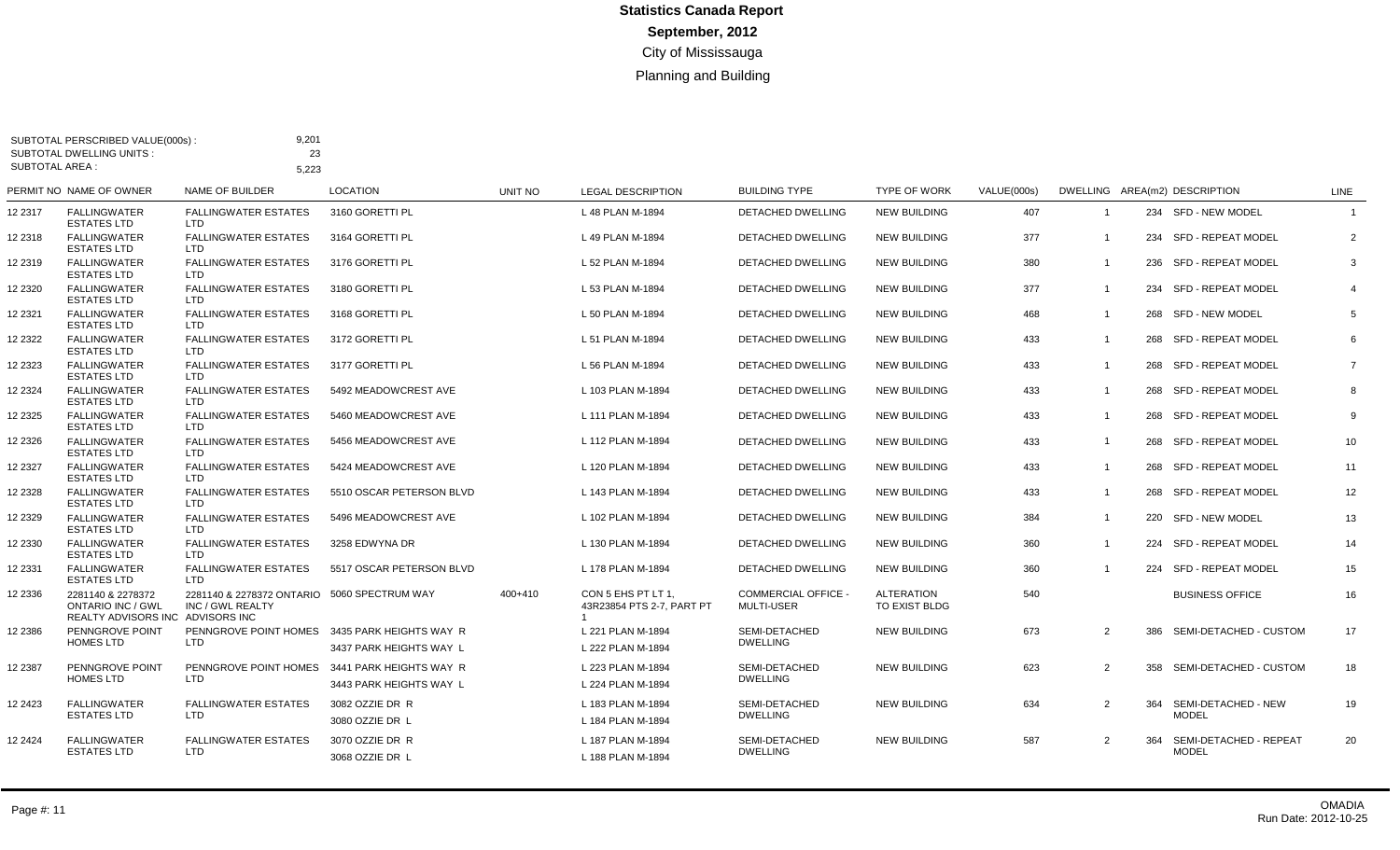| <b>SUBTOTAL AREA:</b> | SUBTOTAL PERSCRIBED VALUE(000s)<br>SUBTOTAL DWELLING UNITS: | 9,418<br>27<br>5,563                      |                                                  |                |                                        |                                         |                     |             |                |     |                                                           |                         |
|-----------------------|-------------------------------------------------------------|-------------------------------------------|--------------------------------------------------|----------------|----------------------------------------|-----------------------------------------|---------------------|-------------|----------------|-----|-----------------------------------------------------------|-------------------------|
|                       | PERMIT NO NAME OF OWNER                                     | <b>NAME OF BUILDER</b>                    | <b>LOCATION</b>                                  | <b>UNIT NO</b> | <b>LEGAL DESCRIPTION</b>               | <b>BUILDING TYPE</b>                    | <b>TYPE OF WORK</b> | VALUE(000s) |                |     | DWELLING AREA(m2) DESCRIPTION                             | <b>LINE</b>             |
| 12 2425               | <b>FALLINGWATER</b><br><b>ESTATES LTD</b>                   | <b>FALLINGWATER ESTATES</b><br><b>LTD</b> | 3267 STONEY CRES R<br>3265 STONEY CRES L         |                | L 199 PLAN M-1894<br>L 200 PLAN M-1894 | <b>SEMI-DETACHED</b><br><b>DWELLING</b> | <b>NEW BUILDING</b> | 587         | $\overline{2}$ |     | 364 SEMI-DETACHED - REPEAT<br><b>MODEL</b>                | $\overline{\mathbf{1}}$ |
| 12 24 26              | <b>FALLINGWATER</b><br><b>ESTATES LTD</b>                   | <b>FALLINGWATER ESTATES</b><br>LTD        | 3261 STONEY CRES R<br>3259 STONEY CRES L         |                | L 201 PLAN M-1894<br>L 202 PLAN M-1894 | SEMI-DETACHED<br><b>DWELLING</b>        | <b>NEW BUILDING</b> | 576         | 2              | 364 | SEMI-DETACHED - REPEAT<br><b>MODEL</b>                    | 2                       |
| 12 2427               | <b>FALLINGWATER</b><br><b>ESTATES LTD</b>                   | <b>FALLINGWATER ESTATES</b><br><b>LTD</b> | 3249 STONEY CRES R<br>3247 STONEY CRES L         |                | L 205 PLAN M-1894<br>L 206 PLAN M-1894 | SEMI-DETACHED<br><b>DWELLING</b>        | <b>NEW BUILDING</b> | 587         | $\overline{2}$ | 364 | SEMI-DETACHED - REPEAT<br><b>MODEL</b>                    | 3                       |
| 12 2428               | <b>FALLINGWATER</b><br><b>ESTATES LTD</b>                   | <b>FALLINGWATER ESTATES</b><br>LTD.       | 3052 OZZIE DR R<br>3050 OZZIE DR L               |                | L 193 PLAN M-1894<br>L 194 PLAN M-1894 | SEMI-DETACHED<br><b>DWELLING</b>        | <b>NEW BUILDING</b> | 650         | 2              | 373 | SEMI-DETACHED - NEW<br><b>MODEL</b>                       | $\overline{4}$          |
| 12 2429               | <b>FALLINGWATER</b><br><b>ESTATES LTD</b>                   | <b>FALLINGWATER ESTATES</b><br>LTD.       | 5420 MEADOWCREST AVE                             |                | L 121 PLAN M-1894                      | <b>DETACHED DWELLING</b>                | <b>NEW BUILDING</b> | 414         | $\overline{1}$ |     | 237 NEW CUSTOM SFD                                        | 5                       |
| 12 2430               | <b>FALLINGWATER</b><br><b>ESTATES LTD</b>                   | <b>FALLINGWATER ESTATES</b><br><b>LTD</b> | 5466 OSCAR PETERSON BLVD                         |                | L 154 PLAN M-1894                      | DETACHED DWELLING                       | <b>NEW BUILDING</b> | 406         | $\overline{1}$ |     | 233 NEW CUSTOM SFD                                        | 6                       |
| 2 2 4 3 1             | <b>FALLINGWATER</b><br><b>ESTATES LTD</b>                   | <b>FALLINGWATER ESTATES</b><br>LTD.       | 5457 OSCAR PETERSON BLVD                         |                | L 158 PLAN M-1894                      | DETACHED DWELLING                       | <b>NEW BUILDING</b> | 458         | $\mathbf{1}$   |     | 263 NEW CUSTOM SFD                                        | $\overline{7}$          |
| 12 2432               | <b>FALLINGWATER</b><br><b>ESTATES LTD</b>                   | <b>FALLINGWATER ESTATES</b><br>LTD.       | 3202 EDWYNA DR                                   |                | L 142 PLAN M-1894                      | DETACHED DWELLING                       | <b>NEW BUILDING</b> | 378         | $\mathbf{1}$   |     | 217 NEW CUSTOM SFD                                        | 8                       |
| 12 2433               | <b>FALLINGWATER</b><br><b>ESTATES LTD</b>                   | <b>FALLINGWATER ESTATES</b><br>LTD.       | 5488 MEADOWCREST AVE                             |                | L 104 PLAN M-1894                      | DETACHED DWELLING                       | <b>NEW BUILDING</b> | 444         | $\overline{1}$ |     | 255 SFD - NEW MODEL                                       | 9                       |
| 12 2434               | <b>FALLINGWATER</b><br><b>ESTATES LTD</b>                   | <b>FALLINGWATER ESTATES</b><br><b>LTD</b> | 5476 MEADOWCREST AVE                             |                | L 107 PLAN M-1894                      | DETACHED DWELLING                       | <b>NEW BUILDING</b> | 411         | $\overline{1}$ | 255 | SFD - REPEAT MODEL                                        | 10                      |
| 12 2435               | <b>FALLINGWATER</b><br><b>ESTATES LTD</b>                   | <b>FALLINGWATER ESTATES</b><br><b>LTD</b> | 5472 MEADOWCREST AVE                             |                | L 108 PLAN M-1894                      | <b>DETACHED DWELLING</b>                | <b>NEW BUILDING</b> | 411         | $\overline{1}$ |     | 255 SFD - REPEAT MODEL                                    | 11                      |
| 12 2436               | <b>FALLINGWATER</b><br><b>ESTATES LTD</b>                   | <b>FALLINGWATER ESTATES</b><br><b>LTD</b> | 5452 MEADOWCREST AVE                             |                | L 113 PLAN M-1894                      | <b>DETACHED DWELLING</b>                | <b>NEW BUILDING</b> | 411         | $\mathbf{1}$   | 255 | SFD - REPEAT MODEL                                        | 12                      |
| 12 2437               | <b>FALLINGWATER</b><br><b>ESTATES LTD</b>                   | <b>FALLINGWATER ESTATES</b><br>LTD.       | 5440 MEADOWCREST AVE                             |                | L 116 PLAN M-1894                      | <b>DETACHED DWELLING</b>                | <b>NEW BUILDING</b> | 411         | $\overline{1}$ |     | 255 SFD - REPEAT MODEL                                    | 13                      |
| 12 2438               | <b>FALLINGWATER</b><br><b>ESTATES LTD</b>                   | <b>FALLINGWATER ESTATES</b><br><b>LTD</b> | 5432 MEADOWCREST AVE                             |                | L 118 PLAN M-1894                      | <b>DETACHED DWELLING</b>                | <b>NEW BUILDING</b> | 411         | $\overline{1}$ | 255 | SFD - REPEAT MODEL                                        | 14                      |
| 12 2439               | <b>FALLINGWATER</b><br><b>ESTATES LTD</b>                   | <b>FALLINGWATER ESTATES</b><br>LTD.       | 5456 OSCAR PETERSON BLVD                         |                | L 157 PLAN M-1894                      | DETACHED DWELLING                       | <b>NEW BUILDING</b> | 414         | $\overline{1}$ |     | 238 SFD - NEW MODEL                                       | 15                      |
| 12 2440               | <b>FALLINGWATER</b><br><b>ESTATES LTD</b>                   | <b>FALLINGWATER ESTATES</b><br><b>LTD</b> | 5441 TENTH LINE WEST L<br>5439 TENTH LINE WEST R |                | L 393 PLAN M-1894<br>L 394 PLAN M-1894 | SEMI-DETACHED<br><b>DWELLING</b>        | <b>NEW BUILDING</b> | 646         | 2              |     | 345 SEMI-DETACHED - NEW<br>MODEL. WITH DETACHED<br>GARAGE | 16                      |
| 12 2441               | <b>FALLINGWATER</b><br><b>ESTATES LTD</b>                   | <b>FALLINGWATER ESTATES</b><br><b>LTD</b> | 5423 TENTH LINE WEST L<br>5421 TENTH LINE WEST R |                | L 399 PLAN M-1894<br>L 400 PLAN M-1894 | SEMI-DETACHED<br><b>DWELLING</b>        | <b>NEW BUILDING</b> | 601         | $\overline{2}$ | 345 | SEMI-DETACHED - REPEAT<br>MODEL. WITH DETACHED<br>GARAGE  | 17                      |
| 12 2442               | <b>FALLINGWATER</b><br><b>ESTATES LTD</b>                   | <b>FALLINGWATER ESTATES</b><br><b>LTD</b> | 5417 TENTH LINE WEST L<br>5415 TENTH LINE WEST R |                | L 401 PLAN M-1894<br>L 402 PLAN M-1894 | SEMI-DETACHED<br><b>DWELLING</b>        | <b>NEW BUILDING</b> | 601         | 2              | 345 | SEMI-DETACHED - REPEAT<br>MODEL, WITH DETACHED<br>GARAGE  | 18                      |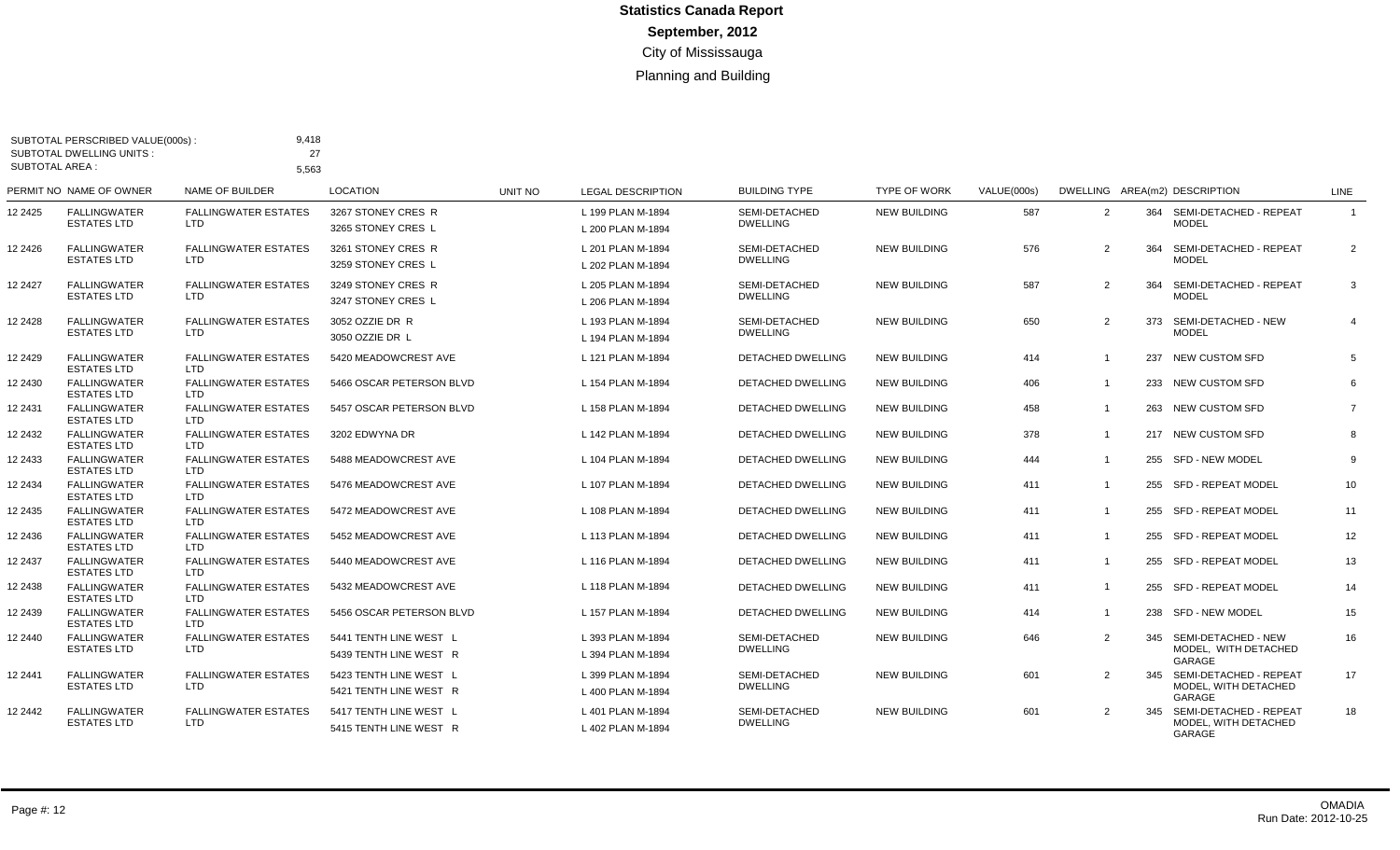| SUBTOTAL AREA : | SUBTOTAL PERSCRIBED VALUE(000s):<br>SUBTOTAL DWELLING UNITS: | 9,110<br>30<br>5,181                      |                                                  |         |                                        |                                  |                     |             |                |     |                                                                           |                |
|-----------------|--------------------------------------------------------------|-------------------------------------------|--------------------------------------------------|---------|----------------------------------------|----------------------------------|---------------------|-------------|----------------|-----|---------------------------------------------------------------------------|----------------|
|                 | PERMIT NO NAME OF OWNER                                      | NAME OF BUILDER                           | <b>LOCATION</b>                                  | UNIT NO | <b>LEGAL DESCRIPTION</b>               | <b>BUILDING TYPE</b>             | <b>TYPE OF WORK</b> | VALUE(000s) |                |     | DWELLING AREA(m2) DESCRIPTION                                             | LINE           |
| 12 2443         | <b>FALLINGWATER</b><br><b>ESTATES LTD</b>                    | <b>FALLINGWATER ESTATES</b><br>LTD        | 5379 TENTH LINE WEST L<br>5377 TENTH LINE WEST R |         | L 411 PLAN M-1894<br>L 412 PLAN M-1894 | SEMI-DETACHED<br><b>DWELLING</b> | <b>NEW BUILDING</b> | 601         | 2              |     | 345 SEMI-DETACHED - REPEAT<br>MODEL. WITH DETACHED<br>GARAGE              | $\overline{1}$ |
| 12 2444         | <b>FALLINGWATER</b><br><b>ESTATES LTD</b>                    | <b>FALLINGWATER ESTATES</b><br>LTD.       | 5361 TENTH LINE WEST L<br>5359 TENTH LINE WEST R |         | L 417 PLAN M-1894<br>L 418 PLAN M-1894 | SEMI-DETACHED<br><b>DWELLING</b> | <b>NEW BUILDING</b> | 601         | 2              |     | 345 SEMI-DETACHED - REPEAT<br>MODEL, WITH DETACHED<br>GARAGE              | 2              |
| 12 2445         | <b>FALLINGWATER</b><br><b>ESTATES LTD</b>                    | <b>FALLINGWATER ESTATES</b><br>LTD.       | 5343 TENTH LINE WEST L<br>5341 TENTH LINE WEST R |         | L 423 PLAN M-1894<br>L 424 PLAN M-1894 | SEMI-DETACHED<br><b>DWELLING</b> | <b>NEW BUILDING</b> | 601         | 2              |     | 345 SEMI-DETACHED - REPEAT<br>MODEL WITH DETACHED<br>GARAGE               | 3              |
| 12 2446         | <b>FALLINGWATER</b><br><b>ESTATES LTD</b>                    | <b>FALLINGWATER ESTATES</b><br>LTD.       | 5337 TENTH LINE WEST L<br>5335 TENTH LINE WEST R |         | L 425 PLAN M-1894<br>L 426 PLAN M-1894 | SEMI-DETACHED<br><b>DWELLING</b> | <b>NEW BUILDING</b> | 601         | 2              |     | 345 SEMI-DETACHED - REPEAT<br>MODEL. WITH DETACHED<br>GARAGE              | $\overline{4}$ |
| 12 2447         | <b>FALLINGWATER</b><br><b>ESTATES LTD</b>                    | <b>FALLINGWATER ESTATES</b><br>LTD.       | 5325 TENTH LINE WEST L<br>5323 TENTH LINE WEST R |         | L 429 PLAN M-1894<br>L 430 PLAN M-1894 | SEMI-DETACHED<br><b>DWELLING</b> | <b>NEW BUILDING</b> | 601         | 2              |     | 345 SEMI-DETACHED - REPEAT<br>MODEL, WITH DETACHED<br>GARAGE              | 5              |
| 12 2448         | <b>FALLINGWATER</b><br><b>ESTATES LTD</b>                    | <b>FALLINGWATER ESTATES</b><br>LTD.       | 5435 TENTH LINE WEST L<br>5433 TENTH LINE WEST R |         | L 395 PLAN M-1894<br>L 396 PLAN M-1894 | SEMI-DETACHED<br><b>DWELLING</b> | <b>NEW BUILDING</b> | 606         | 2              |     | 348 SEMI-DETACHED WITH<br><b>DETACHED GARAGE - NEW</b><br><b>MODEL</b>    | 6              |
| 12 2449         | <b>FALLINGWATER</b><br><b>ESTATES LTD</b>                    | <b>FALLINGWATER ESTATES</b><br>LTD        | 5411 TENTH LINE WEST L<br>5409 TENTH LINE WEST R |         | L 403 PLAN M-1894<br>L 404 PLAN M-1894 | SEMI-DETACHED<br><b>DWELLING</b> | <b>NEW BUILDING</b> | 606         | 2              |     | 348 SEMI-DETACHED WITH<br><b>DETACHED GARAGE - REPEAT</b><br><b>MODEL</b> | $\overline{7}$ |
| 12 2450         | <b>FALLINGWATER</b><br><b>ESTATES LTD</b>                    | <b>FALLINGWATER ESTATES</b><br>LTD.       | 5373 TENTH LINE WEST L<br>5371 TENTH LINE WEST R |         | L 413 PLAN M-1894<br>L 414 PLAN M-1894 | SEMI-DETACHED<br><b>DWELLING</b> | <b>NEW BUILDING</b> | 606         | 2              | 348 | SEMI-DETACHED WITH<br>DETACHED GARAGE - REPEAT<br><b>MODEL</b>            | -8             |
| 12 2451         | <b>FALLINGWATER</b><br><b>ESTATES LTD</b>                    | <b>FALLINGWATER ESTATES</b><br>LTD.       | 5367 TENTH LINE WEST L<br>5365 TENTH LINE WEST R |         | L 415 PLAN M-1894<br>L 416 PLAN M-1894 | SEMI-DETACHED<br><b>DWELLING</b> | <b>NEW BUILDING</b> | 606         | 2              |     | 348 SEMI-DETACHED WITH<br><b>DETACHED GARAGE - REPEAT</b><br><b>MODEL</b> | 9              |
| 12 2452         | <b>FALLINGWATER</b><br><b>ESTATES LTD</b>                    | <b>FALLINGWATER ESTATES</b><br>LTD        | 5349 TENTH LINE WEST L<br>5347 TENTH LINE WEST R |         | L 421 PLAN M-1894<br>L 422 PLAN M-1894 | SEMI-DETACHED<br><b>DWELLING</b> | <b>NEW BUILDING</b> | 606         | $\overline{2}$ |     | 348 SEMI-DETACHED WITH<br><b>DETACHED GARAGE - REPEAT</b><br><b>MODEL</b> | 10             |
| 12 2453         | <b>FALLINGWATER</b><br><b>ESTATES LTD</b>                    | <b>FALLINGWATER ESTATES</b><br><b>LTD</b> | 5331 TENTH LINE WEST L<br>5329 TENTH LINE WEST R |         | L 427 PLAN M-1894<br>L 428 PLAN M-1894 | SEMI-DETACHED<br><b>DWELLING</b> | <b>NEW BUILDING</b> | 606         | 2              | 348 | SEMI-DETACHED WITH<br>DETACHED GARAGE - REPEAT<br><b>MODEL</b>            | 11             |
| 12 2454         | <b>FALLINGWATER</b><br><b>ESTATES LTD</b>                    | <b>FALLINGWATER ESTATES</b><br><b>LTD</b> | 5429 TENTH LINE WEST L<br>5427 TENTH LINE WEST R |         | L 397 PLAN M-1894<br>L 398 PLAN M-1894 | SEMI-DETACHED<br><b>DWELLING</b> | <b>NEW BUILDING</b> | 660         | 2              |     | 353 SEMI-DETACHED WITH<br><b>DETACHED GARAGE - NEW</b><br><b>MODEL</b>    | 12             |
| 12 2455         | <b>FALLINGWATER</b><br><b>ESTATES LTD</b>                    | <b>FALLINGWATER ESTATES</b><br><b>LTD</b> | 5385 TENTH LINE WEST L<br>5383 TENTH LINE WEST R |         | L 409 PLAN M-1894<br>L 410 PLAN M-1894 | SEMI-DETACHED<br><b>DWELLING</b> | <b>NEW BUILDING</b> | 614         | 2              | 353 | SEMI-DETACHED WITH<br><b>DETACHED GARAGE - REPEAT</b><br><b>MODEL</b>     | 13             |
| 12 2456         | <b>FALLINGWATER</b><br><b>ESTATES LTD</b>                    | <b>FALLINGWATER ESTATES</b><br><b>LTD</b> | 5355 TENTH LINE WEST L<br>5353 TENTH LINE WEST R |         | L 419 PLAN M-1894<br>L 420 PLAN M-1894 | SEMI-DETACHED<br><b>DWELLING</b> | <b>NEW BUILDING</b> | 614         | 2              | 353 | SEMI-DETACHED WITH<br><b>DETACHED GARAGE - REPEAT</b><br><b>MODEL</b>     | 14             |
| 12 2458         | <b>FALLINGWATER</b><br><b>ESTATES LTD</b>                    | <b>FALLINGWATER ESTATES</b><br><b>LTD</b> | 5489 TENTH LINE WEST L<br>5487 TENTH LINE WEST R |         | L 377 PLAN M-1894<br>L 378 PLAN M-1894 | SEMI-DETACHED<br><b>DWELLING</b> | <b>NEW BUILDING</b> | 581         | $\mathcal{P}$  |     | 308 SEMI-DETACHED WITH<br><b>DETACHED GARAGE - NEW</b><br><b>MODEL</b>    | 15             |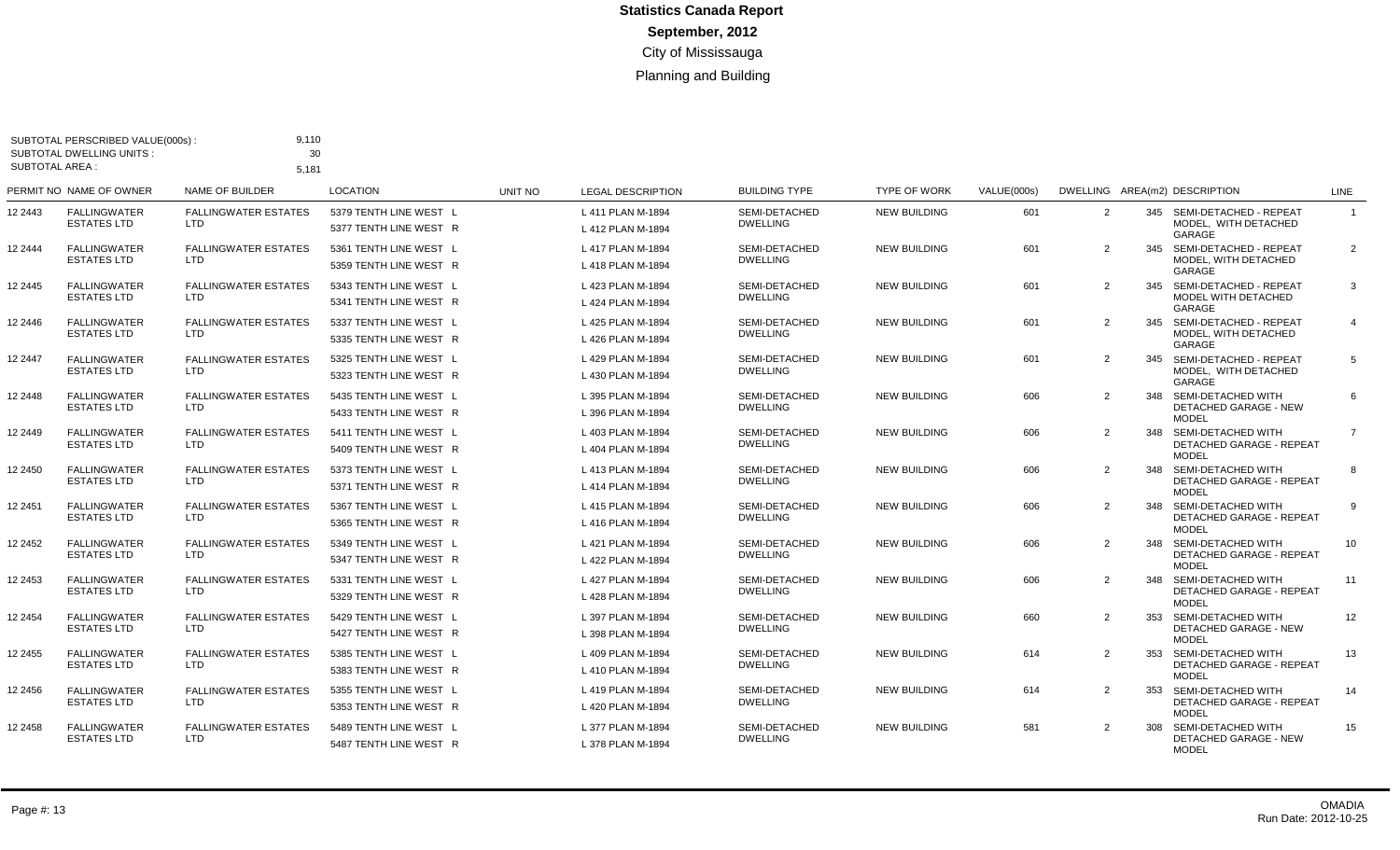| <b>SUBTOTAL AREA:</b> | SUBTOTAL PERSCRIBED VALUE(000s):<br><b>SUBTOTAL DWELLING UNITS:</b>                            | 11,834<br>22<br>3,746                     |                                                  |           |                                                                                         |                                                 |                                    |             |   |     |                                                                           |                |
|-----------------------|------------------------------------------------------------------------------------------------|-------------------------------------------|--------------------------------------------------|-----------|-----------------------------------------------------------------------------------------|-------------------------------------------------|------------------------------------|-------------|---|-----|---------------------------------------------------------------------------|----------------|
|                       | PERMIT NO NAME OF OWNER                                                                        | <b>NAME OF BUILDER</b>                    | <b>LOCATION</b>                                  | UNIT NO   | <b>LEGAL DESCRIPTION</b>                                                                | <b>BUILDING TYPE</b>                            | <b>TYPE OF WORK</b>                | VALUE(000s) |   |     | DWELLING AREA(m2) DESCRIPTION                                             | LINE           |
| 12 2459               | <b>FALLINGWATER</b><br><b>ESTATES LTD</b>                                                      | <b>FALLINGWATER ESTATES</b><br>LTD.       | 5471 TENTH LINE WEST L<br>5469 TENTH LINE WEST R |           | L 383 PLAN M-1894<br>L 384 PLAN M-1894                                                  | SEMI-DETACHED<br><b>DWELLING</b>                | <b>NEW BUILDING</b>                | 541         | 2 | 308 | SEMI-DETACHED WITH<br>DETACHED GARAGE - REPEAT<br><b>MODEL</b>            | $\overline{1}$ |
| 12 2460               | <b>FALLINGWATER</b><br><b>ESTATES LTD</b>                                                      | <b>FALLINGWATER ESTATES</b><br>LTD.       | 5483 TENTH LINE WEST L<br>5481 TENTH LINE WEST R |           | L 379 PLAN M-1894<br>L 380 PLAN M-1894                                                  | SEMI-DETACHED<br><b>DWELLING</b>                | <b>NEW BUILDING</b>                | 603         | 2 | 320 | SEMI-DETACHED WITH<br><b>DETACHED GARAGE - NEW</b><br><b>MODEL</b>        | $\overline{2}$ |
| 12 2461               | <b>FALLINGWATER</b><br><b>ESTATES LTD</b>                                                      | <b>FALLINGWATER ESTATES</b><br><b>LTD</b> | 5477 TENTH LINE WEST L<br>5475 TENTH LINE WEST R |           | L 381 PLAN M-1894<br>L 382 PLAN M-1894                                                  | SEMI-DETACHED<br><b>DWELLING</b>                | <b>NEW BUILDING</b>                | 561         | 2 | 320 | SEMI-DETACHED WITH<br><b>DETACHED GARAGE - REPEAT</b><br><b>MODEL</b>     | 3              |
| 12 2462               | <b>FALLINGWATER</b><br><b>ESTATES LTD</b>                                                      | <b>FALLINGWATER ESTATES</b><br>LTD.       | 5465 TENTH LINE WEST L<br>5463 TENTH LINE WEST R |           | L 385 PLAN M-1894<br>L 386 PLAN M-1894                                                  | SEMI-DETACHED<br><b>DWELLING</b>                | <b>NEW BUILDING</b>                | 561         | 2 | 320 | SEMI-DETACHED WITH<br>DETACHED GARAGE - REPEAT<br><b>MODEL</b>            | $\overline{4}$ |
| 12 2463               | <b>FALLINGWATER</b><br><b>ESTATES LTD</b>                                                      | <b>FALLINGWATER ESTATES</b><br>LTD.       | 5447 TENTH LINE WEST L<br>5445 TENTH LINE WEST R |           | L 391 PLAN M-1894<br>L 392 PLAN M-1894                                                  | SEMI-DETACHED<br><b>DWELLING</b>                | <b>NEW BUILDING</b>                | 561         | 2 |     | 320 SEMI-DETACHED WITH<br><b>DETACHED GARAGE - REPEAT</b><br><b>MODEL</b> | 5              |
| 12 2464               | <b>FALLINGWATER</b><br><b>ESTATES LTD</b>                                                      | <b>FALLINGWATER ESTATES</b><br>LTD        | 5459 TENTH LINE WEST L<br>5457 TENTH LINE WEST R |           | L 387 PLAN M-1894<br>L 388 PLAN M-1894                                                  | SEMI-DETACHED<br><b>DWELLING</b>                | <b>NEW BUILDING</b>                | 621         | 2 | 332 | SEMI-DETACHED WITH<br>DETACHED GARAGE - NEW<br><b>MODEL</b>               | 6              |
| 2 2 4 6 5             | <b>FALLINGWATER</b><br><b>ESTATES LTD</b>                                                      | <b>FALLINGWATER ESTATES</b><br>LTD.       | 5453 TENTH LINE WEST L<br>5451 TENTH LINE WEST R |           | L 389 PLAN M-1894<br>L 390 PLAN M-1894                                                  | SEMI-DETACHED<br><b>DWELLING</b>                | <b>NEW BUILDING</b>                | 580         | 2 | 332 | SEMI-DETACHED WITH<br><b>DETACHED GARAGE - REPEAT</b><br><b>MODEL</b>     | $\overline{7}$ |
| 2 2 4 6 6             | <b>FALLINGWATER</b><br><b>ESTATES LTD</b>                                                      | <b>FALLINGWATER ESTATES</b><br>LTD        | 5405 TENTH LINE WEST L<br>5403 TENTH LINE WEST R |           | L 405 PLAN M-1894<br>L 406 PLAN M-1894                                                  | SEMI-DETACHED<br><b>DWELLING</b>                | <b>NEW BUILDING</b>                | 710         | 2 | 382 | SEMI-DETACHED WITH<br><b>DETACHED GARAGE - NEW</b><br><b>MODEL</b>        | 8              |
| 12 2467               | <b>FALLINGWATER</b><br><b>ESTATES LTD</b>                                                      | <b>FALLINGWATER ESTATES</b><br>LTD.       | 5391 TENTH LINE WEST L<br>5389 TENTH LINE WEST R |           | L 407 PLAN M-1894<br>L 408 PLAN M-1894                                                  | SEMI-DETACHED<br><b>DWELLING</b>                | <b>NEW BUILDING</b>                | 660         | 2 | 382 | SEMI-DETACHED WITH<br><b>DETACHED GARAGE - REPEAT</b><br><b>MODEL</b>     | 9              |
| 12 2468               | <b>FALLINGWATER</b><br><b>ESTATES LTD</b>                                                      | <b>FALLINGWATER ESTATES</b><br>LTD        | 5319 TENTH LINE WEST L<br>5317 TENTH LINE WEST R |           | L 431 PLAN M-1894<br>L 432 PLAN M-1894                                                  | SEMI-DETACHED<br><b>DWELLING</b>                | <b>NEW BUILDING</b>                | 655         | 2 | 351 | <b>NEW CUSTOM SEMI-</b><br>DETACHED WITH DETACHED<br>GARAGE               | 10             |
| 12 2469               | <b>FALLINGWATER</b><br><b>ESTATES LTD</b>                                                      | <b>FALLINGWATER ESTATES</b><br>LTD        | 5495 TENTH LINE WEST L<br>5493 TENTH LINE WEST R |           | L 375 PLAN M-1894<br>L 376 PLAN M-1894                                                  | SEMI-DETACHED<br><b>DWELLING</b>                | <b>NEW BUILDING</b>                | 705         | 2 | 379 | <b>NEW CUSTOM SEMI-</b><br>DETACHED WITH DETACHED<br>GARAGE               | 11             |
| 12 2478               | <b>WESTPEN</b><br><b>PROPERTIES LTD /</b><br><b>BENTALL REAL ESTATE</b><br><b>SERVICES LTD</b> | T.A. CLARKE & ASSOC INC                   | 5825 EXPLORER DR                                 |           | GROUND FLOO PL M793 BLK 14. PT BLK 16 -<br>43R25928 PTS 1-9                             | <b>COMMERCIAL OFFICE-</b><br><b>SINGLE USER</b> | <b>ALTERATION</b><br>TO EXIST BLDG | 971         |   |     | <b>INTERIOR ALTERATIONS</b>                                               | 12             |
| 12 2541               | <b>GWL REALTY</b><br>ADVISORS INC.                                                             | GWL REALTY ADVISORS INC. 1 CITY CENTRE DR |                                                  | 805       | CON 2 NDS PT LT 16.<br>43R18147 PTS 1-4, PT PART<br>5, 43R19350 PT 1, 43R30009<br>PT 14 | <b>COMMERCIAL OFFICE -</b><br><b>MULTI-USER</b> | <b>ALTERATION</b><br>TO EXIST BLDG | 3.741       |   |     | <b>INTERIOR ALTERATIONS</b><br><b>EXPORT DEVELOPMENT</b><br>CANADA        | 13             |
| 12 2553               | DUNDEE PROPERTIES LINEAR CONTOURS INC<br><b>LIMITED PARTNERSHIP</b>                            |                                           | 6509 AIRPORT RD                                  | $1-2$ FLR | CON 7 EHS. PT LT 8 - PTS<br>3, 8-24 43R33184                                            | <b>COMMERCIAL OFFICE-</b><br>SINGLE USER        | <b>ALTERATION</b><br>TO EXIST BLDG | 290         |   |     | <b>INTERIOR ALTERATIONS -</b><br>LaFARGE NORTH AMERICA                    | 14             |
| 12 2554               | 1416363 ONTARIO LTD  1416363 ONTARIO LTD                                                       |                                           | 1759 BLOOR ST                                    |           | GRND & 8TH FL PLAN 719 PT BLK G                                                         | APARTMENT (> 6 UNITS)                           | <b>ALTERATION</b><br>TO EXIST BLDG | 74          |   |     | <b>INTERIOR ALTERATIONS -</b><br>FIRE RATING IN CORRIDORS                 | 15             |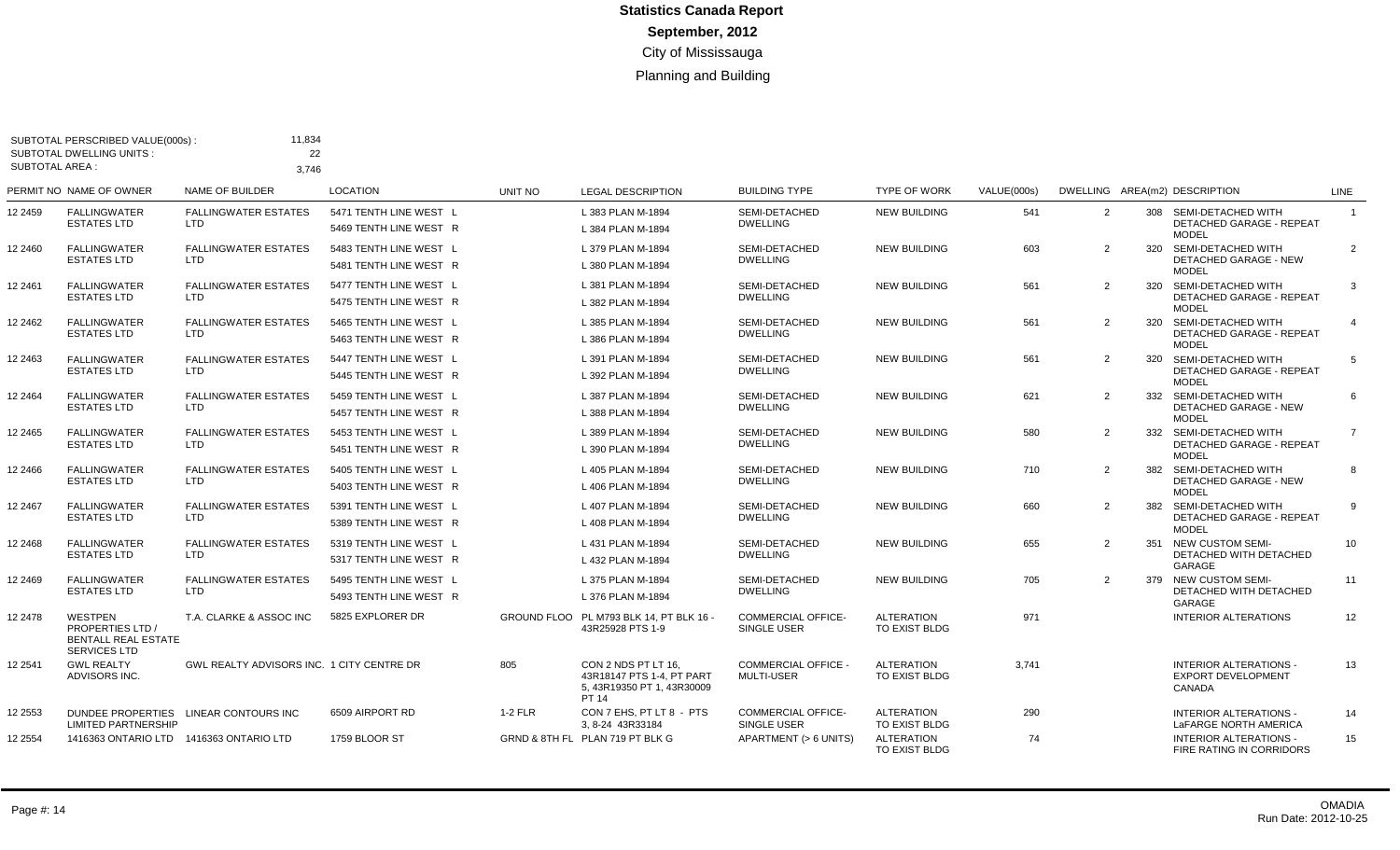|                       | SUBTOTAL PERSCRIBED VALUE(000s):<br><b>SUBTOTAL DWELLING UNITS:</b> | 5,921<br>15                                                                      |                                                    |         |                                                |                                  |                                         |             |                |     |                                                                                                  |                |
|-----------------------|---------------------------------------------------------------------|----------------------------------------------------------------------------------|----------------------------------------------------|---------|------------------------------------------------|----------------------------------|-----------------------------------------|-------------|----------------|-----|--------------------------------------------------------------------------------------------------|----------------|
| <b>SUBTOTAL AREA:</b> |                                                                     | 3.445                                                                            |                                                    |         |                                                |                                  |                                         |             |                |     |                                                                                                  |                |
|                       | PERMIT NO NAME OF OWNER                                             | <b>NAME OF BUILDER</b>                                                           | <b>LOCATION</b>                                    | UNIT NO | <b>LEGAL DESCRIPTION</b>                       | <b>BUILDING TYPE</b>             | <b>TYPE OF WORK</b>                     | VALUE(000s) |                |     | DWELLING AREA(m2) DESCRIPTION                                                                    | LINE           |
| 12 2586               | Private individual data<br>protected by Privacy<br>legislation      | Private individual data protected 46 ONAWAY RD<br>by Privacy legislation         |                                                    |         | PLAN H21 LOT 206                               | <b>DETACHED DWELLING</b>         | <b>NEW BUILDING</b>                     | 703         | $\overline{1}$ |     | 343 NEW CUSTOM SFD WITH<br><b>FINISHED BASEMENT/</b><br>DEMOLISH EXISTING SFD                    | $\mathbf{1}$   |
| 12 2606               | <b>FALLINGWATER</b><br><b>ESTATES LTD</b>                           | <b>FALLINGWATER ESTATES</b><br><b>LTD</b>                                        | 3143 SOUTHWIND RD                                  |         | L 30 PLAN M-1894                               | <b>DETACHED DWELLING</b>         | <b>NEW BUILDING</b>                     | 413         |                |     | 256 SFD - REPEAT MODEL                                                                           | $\overline{2}$ |
| 12 2607               | <b>FALLINGWATER</b><br><b>ESTATES LTD</b>                           | <b>FALLINGWATER ESTATES</b><br>LTD                                               | 5461 MEADOWCREST AVE                               |         | L 100 PLAN M-1894                              | DETACHED DWELLING                | <b>NEW BUILDING</b>                     | 413         | $\overline{1}$ |     | 256 SFD - REPEAT MODEL                                                                           | 3              |
| 12 2608               | <b>FALLINGWATER</b><br><b>ESTATES LTD</b>                           | <b>FALLINGWATER ESTATES</b><br>LTD.                                              | 3115 SOUTHWIND RD                                  |         | L 37 PLAN M-1894                               | DETACHED DWELLING                | <b>NEW BUILDING</b>                     | 423         | $\overline{1}$ |     | 262 SFD - REPEAT MODEL                                                                           | $\overline{4}$ |
| 12 2609               | <b>FALLINGWATER</b><br><b>ESTATES LTD</b>                           | <b>FALLINGWATER ESTATES</b><br>LTD                                               | 5457 MEADOWCREST AVE                               |         | L 101 PLAN M-1894                              | DETACHED DWELLING                | <b>NEW BUILDING</b>                     | 423         | $\overline{1}$ |     | 262 SFD - REPEAT MODEL                                                                           | 5              |
| 12 2610               | <b>FALLINGWATER</b><br><b>ESTATES LTD</b>                           | <b>FALLINGWATER ESTATES</b><br><b>LTD</b>                                        | 5607 MEADOWCREST AVE R<br>5609 MEADOWCREST AVE L   |         | L 339 PLAN M-1894<br>L 340 PLAN M-1894         | SEMI-DETACHED<br><b>DWELLING</b> | <b>NEW BUILDING</b>                     | 566         | $\overline{2}$ |     | 325 NEW CUSTOM SEMI-<br><b>DETACHED</b>                                                          | 6              |
| 12 2622               | Private individual data<br>protected by Privacy<br>legislation      | <b>COMPLETE HOME</b><br>CONCEPTS INC                                             | 1114 INDIAN RD                                     |         | CON 2 SDS PT LOT 24<br>RP 43R15602 PARTS 2.3.4 | DETACHED DWELLING                | <b>ADDITION TO</b><br><b>EXIST BLDG</b> | 50          |                |     | 22 (1) STOREY UNHEATED REAR<br><b>ADDITION</b>                                                   | $\overline{7}$ |
| 12 2697               | PENNGROVE POINT<br><b>HOMES LTD</b>                                 | PENNGROVE POINT HOMES<br><b>LTD</b>                                              | 3447 PARK HEIGHTS WAY R<br>3449 PARK HEIGHTS WAY L |         | L 225 PLAN M-1894<br>L 226 PLAN M-1894         | SEMI-DETACHED<br><b>DWELLING</b> | <b>NEW BUILDING</b>                     | 574         | 2              |     | 356 SEMI-DETACHED - REPEAT<br><b>MODEL</b>                                                       | 8              |
| 12 2698               | PENNGROVE POINT                                                     | PENNGROVE POINT HOMES                                                            | 5673 ETHAN DR R                                    |         | L 325 PLAN M-1894                              | SEMI-DETACHED                    | <b>NEW BUILDING</b>                     | 574         | 2              |     | 356 SEMI-DETACHED - REPEAT                                                                       | 9              |
|                       | <b>HOMES LTD</b>                                                    | <b>LTD</b>                                                                       | 5675 ETHAN DR L                                    |         | L 326 PLAN M-1894                              | <b>DWELLING</b>                  |                                         |             |                |     | <b>MODEL</b>                                                                                     |                |
| 12 2699               | PENNGROVE POINT<br><b>HOMES LTD</b>                                 | PENNGROVE POINT HOMES<br><b>LTD</b>                                              | 3453 PARK HEIGHTS WAY R<br>3455 PARK HEIGHTS WAY L |         | L 227 PLAN M-1894<br>L 228 PLAN M-1894         | SEMI-DETACHED<br><b>DWELLING</b> | <b>NEW BUILDING</b>                     | 620         | 2              | 384 | SEMI-DETACHED - REPEAT<br><b>MODEL</b>                                                           | 10             |
| 12 2700               | PENNGROVE POINT<br><b>HOMES LTD</b>                                 | PENNGROVE POINT HOMES<br>LTD                                                     | 5667 ETHAN DR R<br>5669 ETHAN DR L                 |         | L 323 PLAN M-1894<br>L 324 PLAN M-1894         | SEMI-DETACHED<br><b>DWELLING</b> | <b>NEW BUILDING</b>                     | 620         | $\overline{2}$ | 384 | SEMI-DETACHED - REPEAT<br><b>MODEL</b>                                                           | 11             |
| 12 2709               | Private individual data<br>protected by Privacy<br>legislation      | Private individual data protected 576 VANESSA CRES<br>by Privacy legislation     |                                                    |         | PLAN 599 L 74                                  | <b>DETACHED DWELLING</b>         | <b>ADDITION AND</b><br><b>ALTER</b>     | 340         |                |     | 238 ADDITION & ALTERATIONS<br>2ND STOREY ADDITION &<br><b>GROUND FLOOR</b><br><b>RENOVATIONS</b> | 12             |
| 12 2736               | Private individual data<br>protected by Privacy<br>legislation      | Private individual data protected 4290 SHELBY CRES<br>by Privacy legislation     |                                                    |         | PLAN M361 PT LOT 3                             | SEMI-DETACHED<br><b>DWELLING</b> | <b>ADDITION TO</b><br><b>EXIST BLDG</b> | 53          |                |     | <b>ADDITION - 2ND-STOREY</b><br><b>ADDITION OVER EXISTING</b><br><b>GARAGE</b>                   | 13             |
| 12 2742               | Private individual data<br>protected by Privacy<br>legislation      | Private individual data protected 1406 WOODEDEN DR<br>by Privacy legislation     |                                                    |         | <b>PLAN 425 LOT 43</b>                         | DETACHED DWELLING                | <b>DEMOLITION</b>                       | 21          |                |     | <b>DEMOLITION - SFD</b>                                                                          | 14             |
| 12 2752               | WOODCASTLE HOMES<br><b>LTD</b>                                      | WOODCASTLE HOMES LTD                                                             | 64 FOREST AVE                                      |         | LT 327 PL F12                                  | <b>DETACHED DWELLING</b>         | <b>DEMOLITION</b>                       | 27          |                |     | <b>DEMOLITION - SFD, GARAGE &amp;</b><br><b>SHED</b>                                             | 15             |
| 12 2782               | Private individual data<br>protected by Privacy<br>legislation      | Private individual data protected 658 SIR RICHARD'S RD<br>by Privacy legislation |                                                    |         | PLAN 694 LOT 14                                | <b>DETACHED DWELLING</b>         | <b>ALTERATION</b><br>TO EXIST BLDG      | 66          |                |     | <b>INTERIOR ALTERATIONS -</b><br><b>CATHEDERAL CEILINGS &amp;</b><br>WASHROOM IN LOWER LEVEL     | 16             |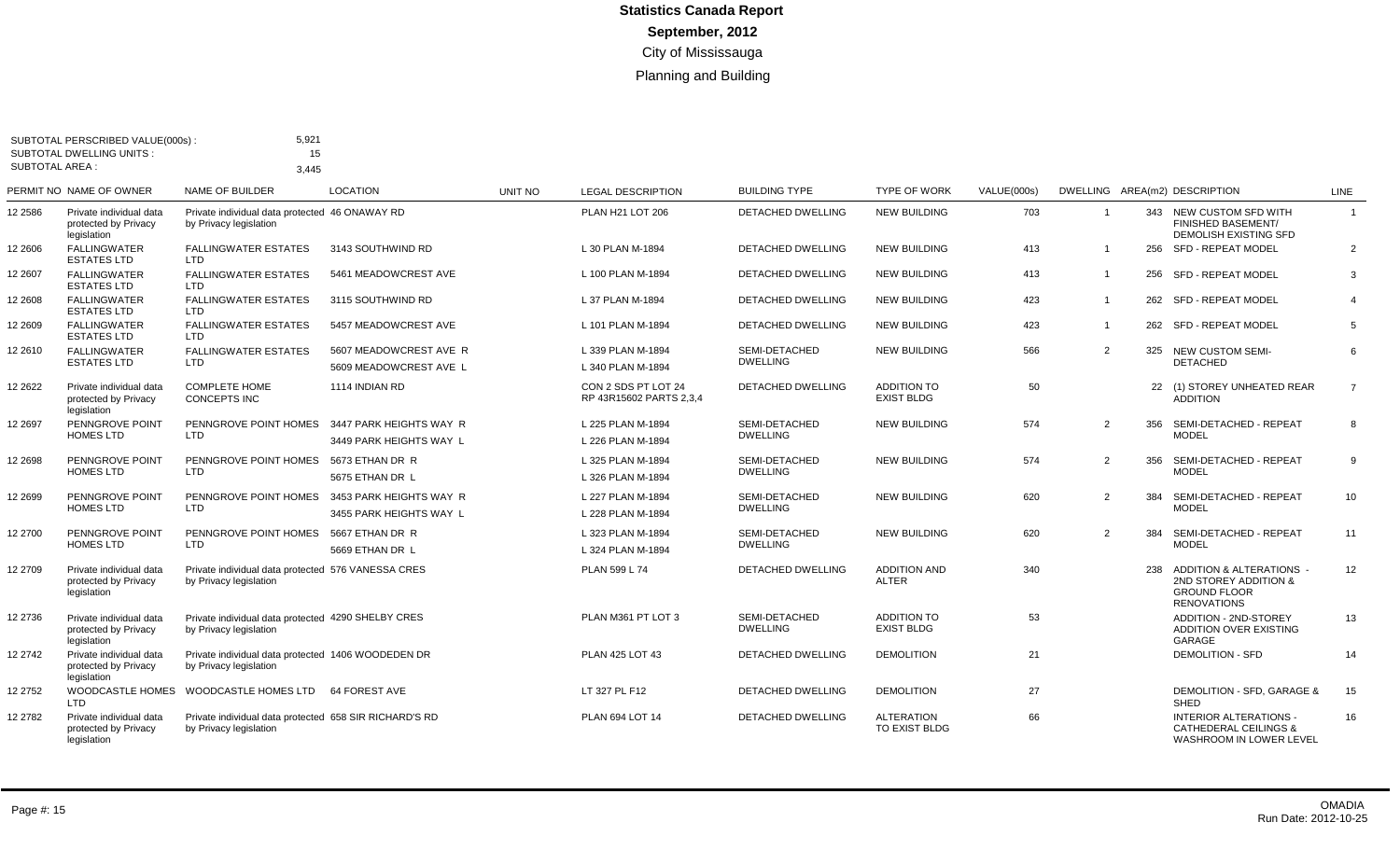| SUBTOTAL AREA : | SUBTOTAL PERSCRIBED VALUE(000s):<br>SUBTOTAL DWELLING UNITS:   | 80                                                                           |         |                                         |                          |                     |             |                                                |      |
|-----------------|----------------------------------------------------------------|------------------------------------------------------------------------------|---------|-----------------------------------------|--------------------------|---------------------|-------------|------------------------------------------------|------|
|                 | PERMIT NO NAME OF OWNER                                        | NAME OF BUILDER<br>LOCATION                                                  | UNIT NO | LEGAL DESCRIPTION                       | <b>BUILDING TYPE</b>     | <b>TYPE OF WORK</b> | VALUE(000s) | DWELLING AREA(m2) DESCRIPTION                  | LINE |
| 12 2783         | Private individual data<br>protected by Privacy<br>legislation | Private individual data protected 94 CUMBERLAND DR<br>by Privacy legislation |         | PLAN H21 LOT 238<br>WATER LOT 351       | <b>DETACHED DWELLING</b> | <b>DEMOLITION</b>   | 35          | DEMOLITION - SFD & (3)<br>ACCESSORY STRUCTURES |      |
| 12 2809         | Private individual data<br>protected by Privacy<br>legislation | Private individual data protected 2425 DOULTON DR<br>by Privacy legislation  |         | PLAN 331 PT LOT 14<br>RP 43R7413 PART 1 | <b>DETACHED DWELLING</b> | <b>DEMOLITION</b>   | 23          | DEMOLITION - SFD & (2)<br>ACCESSORY STRUCTURES |      |
| 12 28 26        | Private individual data<br>protected by Privacy<br>legislation | Private individual data protected 494 AVONWOOD DR<br>by Privacy legislation  |         | PLAN 512 LOT 26                         | <b>DETACHED DWELLING</b> | <b>DEMOLITION</b>   | 22          | DEMOLITION - SFD & SHED                        |      |

| TOTAL PERSCRIBED VALUE(000s): | 138.916 |
|-------------------------------|---------|
| TOTAL DWELLING UNITS :        | 330     |
| TOTAL AREA :                  | 77.780  |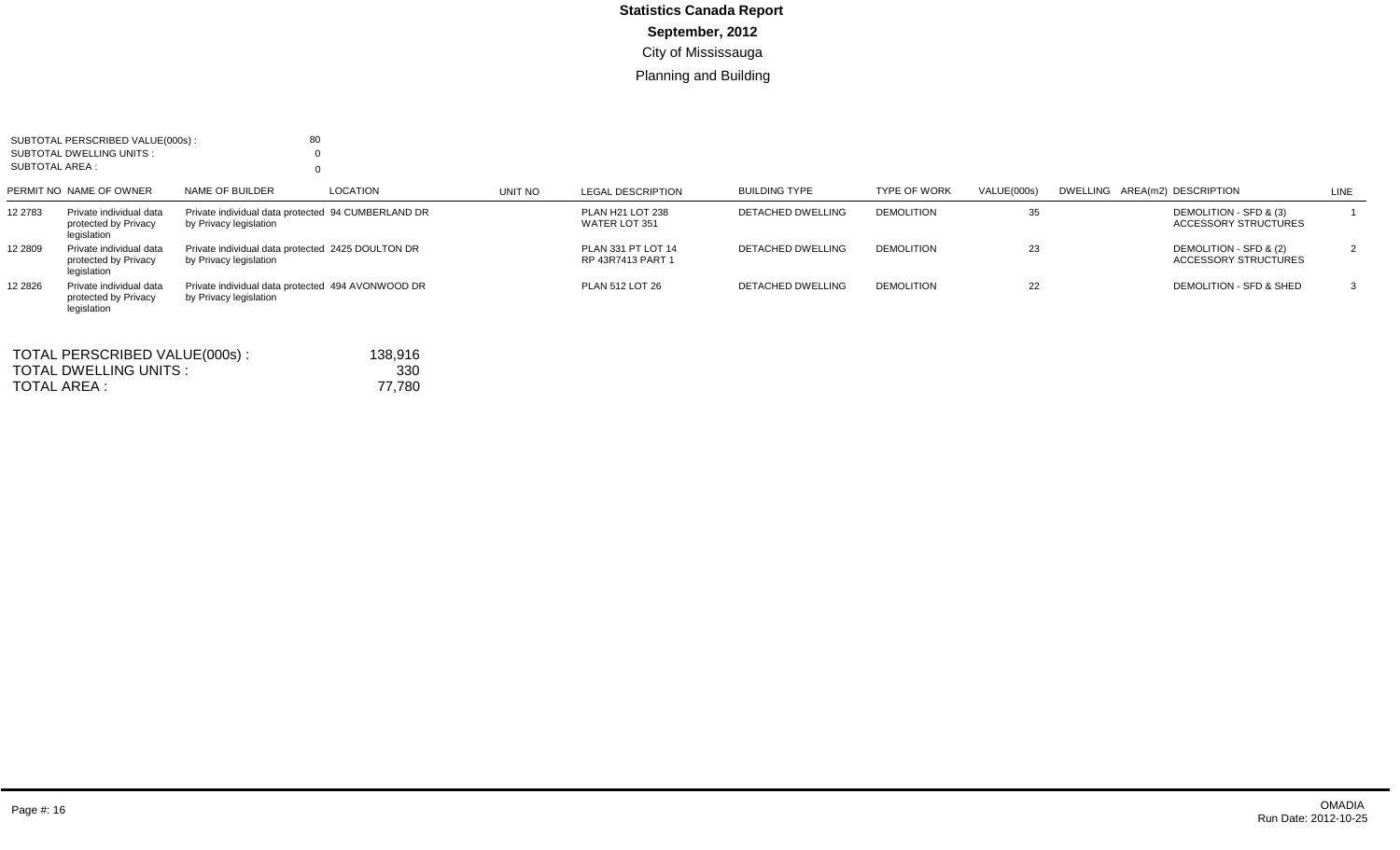### **September, 2012**

### City of Mississauga

### Planning and Building

#### SECTION B - MINOR RESIDENTIAL ADDITIONS AND RENNOVATIONS

| PERMITS VALUED AT LESS THAN \$50,000 |                      | LINE NO. | <b>VALUE (000s)</b> | NO OF PERMITS |
|--------------------------------------|----------------------|----------|---------------------|---------------|
| NEW GARAGES AND CARPORTS             | - SINGLE DWELLINGS   | 01       | 70                  | 2             |
|                                      | - MULTIPLE DWELLINGS | 02       |                     | 0             |
| NEW INGROUND SWIMMING POOLS          | - SINGLE DWELLINGS   | 03       |                     | 13            |
|                                      | - MULTIPLE DWELLINGS | 04       |                     |               |
| OTHER IMPROVEMENTS                   | - SINGLE DWELLINGS   | 05       | 515                 | 42            |
|                                      | - MULTIPLE DWELLINGS | 06       | 189                 | 54            |
| TOTALS FOR SECTION B                 |                      | 07       | 774                 | 112           |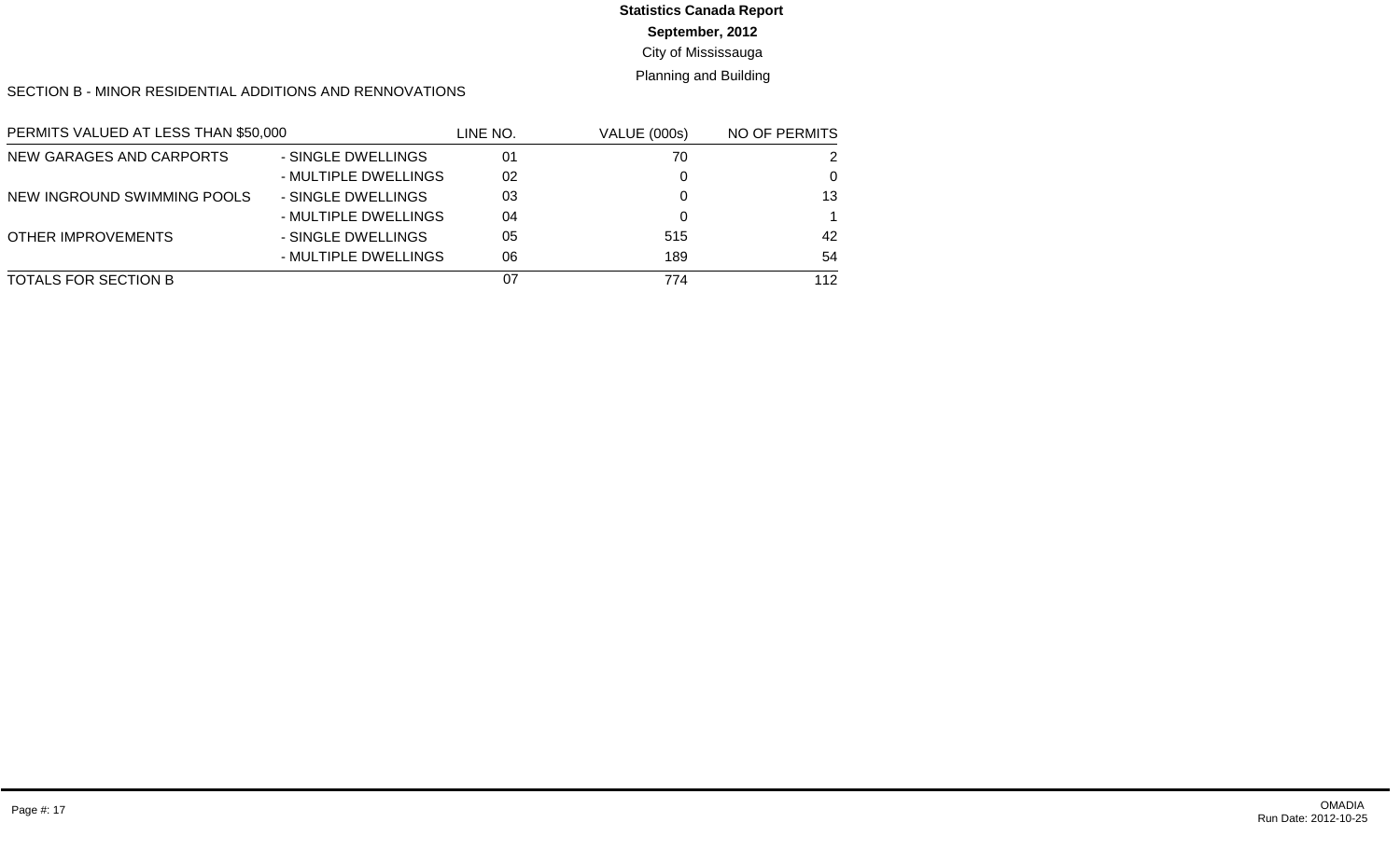**September, 2012**

City of Mississauga

Planning and Building

SECTION C - MINOR NON-RESIDENTIAL PROJECTS

| PERMITS VALUED AT LESS THAN \$250,000 |                             | LINE NO. | <b>VALUE (000s)</b> | NO OF PERMITS |
|---------------------------------------|-----------------------------|----------|---------------------|---------------|
| <b>INDUSTRIAL</b>                     | - NEW CONSTRUCTION          | 08       | 82                  | 2             |
|                                       | - ADDITIONS AND RENOVATIONS | 09       | 1394                | 22            |
| <b>COMMERCIAL</b>                     | - NEW CONSTRUCTION          | 10       |                     |               |
|                                       | - ADDITIONS AND RENOVATIONS | 11       | 4769                | 72            |
| INSTITUTIONAL OR GOVERNMENTAL         | - NEW CONSTRUCTION          | 12       |                     | $\Omega$      |
|                                       | - ADDITIONS AND RENOVATIONS | 13       | 507                 |               |
| TOTALS FOR SECTION C                  |                             | 14       | 6,752               | 104           |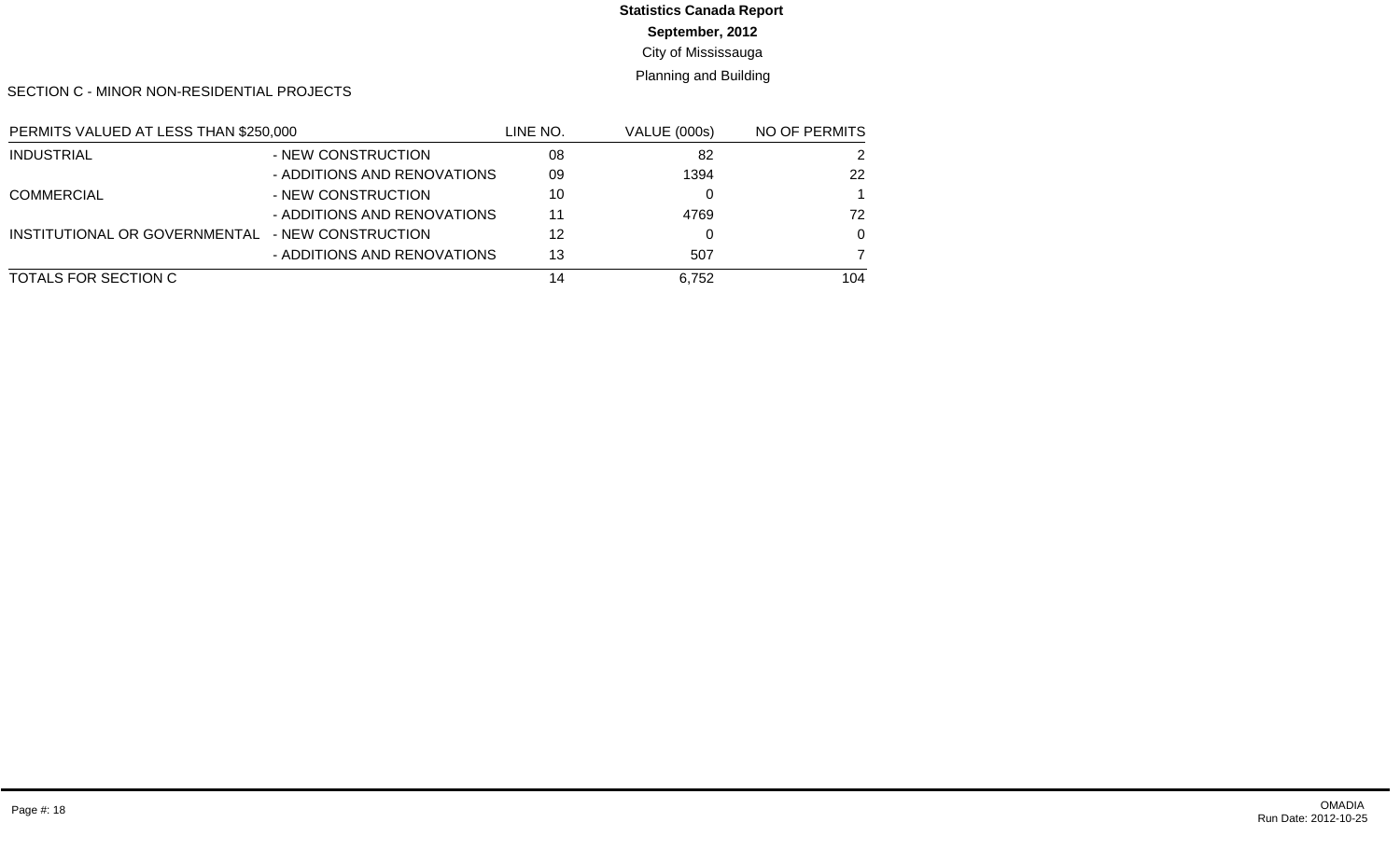### SECTION D - RESIDENTIAL DEMOLITIONS

| <b>TYPE</b>          | SINGLE | SEMI | ROW | 'STREET ROW CONDO ROW | וס<br>⊢∟∧ | $AP^{\tau}$ | <b>ATUED</b><br>INER | $T$ $\cap$ $T \wedge I$<br>UIAL |
|----------------------|--------|------|-----|-----------------------|-----------|-------------|----------------------|---------------------------------|
| <b>UNITS</b><br># OF |        |      |     |                       |           |             |                      |                                 |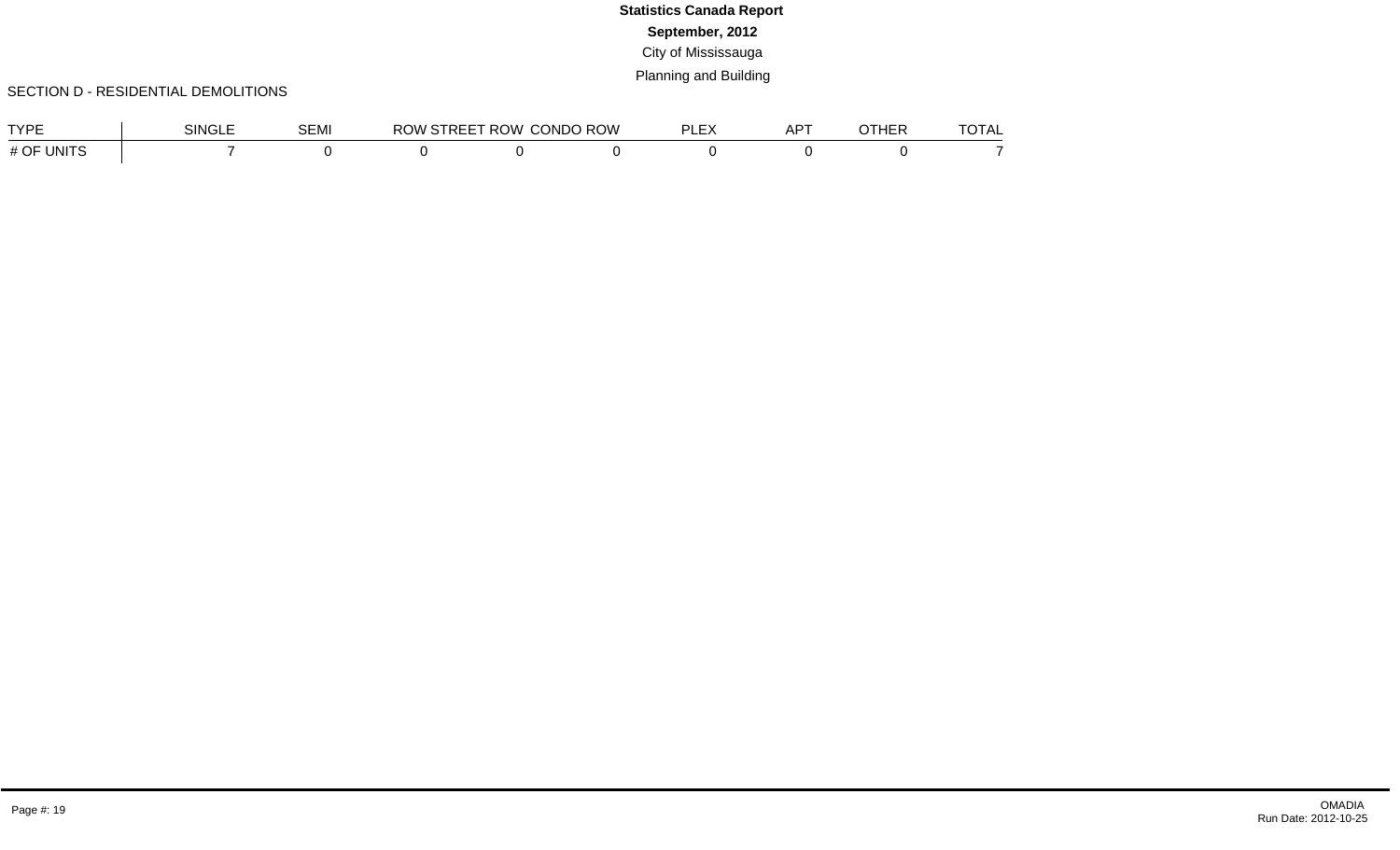#### SECTION A - MAJOR CONSTRUCTION PROJECTS

| <b>SUBTOTAL AREA:</b> | SUBTOTAL PERSCRIBED VALUE(000s):<br><b>SUBTOTAL DWELLING UNITS:</b> | 7,388<br>8<br>3.431                                                             |                       |         |                                                                   |                                                 |                                         |             |                |     |                                                                                                 |                 |
|-----------------------|---------------------------------------------------------------------|---------------------------------------------------------------------------------|-----------------------|---------|-------------------------------------------------------------------|-------------------------------------------------|-----------------------------------------|-------------|----------------|-----|-------------------------------------------------------------------------------------------------|-----------------|
|                       | PERMIT NO NAME OF OWNER                                             | NAME OF BUILDER                                                                 | <b>LOCATION</b>       | UNIT NO | <b>LEGAL DESCRIPTION</b>                                          | <b>BUILDING TYPE</b>                            | <b>TYPE OF WORK</b>                     | VALUE(000s) |                |     | DWELLING AREA(m2) DESCRIPTION                                                                   | <b>LINE</b>     |
| 6 2233                | OPB REALTY / 20 VIC<br><b>MANAGEMENT INC</b>                        | OPB REALTY INC. / 20 VIC<br><b>INDUSTRIAL</b>                                   | 3620 LAIRD RD B       | 5-6     | RCP 1542, PT L 9 - PTS 2-4<br>43R27494                            | <b>INDUSTRIAL - OTHER</b>                       | <b>ALTERATION</b><br>TO EXIST BLDG      | 394         |                |     | WHOLESALING, WAREHOUSE<br>& DISTRIBUTION FACILITY (NO<br><b>RETAIL SALES)</b>                   | $\mathbf{1}$    |
| 10 1357               | Private individual data<br>protected by Privacy<br>legislation      | Private individual data protected 1105 CLARKSON RD N<br>by Privacy legislation  |                       |         | CON 2 SDS PT LOT 28                                               | <b>COMMERCIAL - OTHER</b>                       | <b>ADDITION TO</b><br><b>EXIST BLDG</b> | 267         |                |     | 271 ADDITION - 2ND STOREY<br>ADDITION TO AUTO REPAIR<br><b>BLDG, CLARKSON FINE CARS</b>         | $\overline{2}$  |
| 10 3469               | 1310 DUNDAS INC                                                     | SIGN N DESIGNZ INC                                                              | 1310 DUNDAS ST E      |         | PLAN 894 PT BLK A<br>RP 43R1580 PARTS 1.2<br>RP 43R1966 PARTS 1,3 | <b>COMMERCIAL RETAIL -</b><br><b>MULTI-USER</b> | <b>FASCIA SIGN</b>                      | 405         |                |     | (27) FASCIA SIGNS - 1310<br>DUNDAS ST E, (VARIOUS<br>SIGNAGE)                                   | 3               |
| 14529                 | Private individual data<br>protected by Privacy<br>legislation      | <b>COULSON FINE HOMES LTD</b>                                                   | 1303 TECUMSEH PARK DR |         | PLAN 330 PT 26,27                                                 | <b>DETACHED DWELLING</b>                        | <b>NEW BUILDING</b>                     | 774         |                |     | 518 NEW - SFD CUSTOM WITH<br><b>FINISHED BASEMENT</b>                                           | $\overline{4}$  |
| 11 4829               | Private individual data<br>protected by Privacy<br>legislation      | Private individual data protected 2394 YORKTOWN CIR<br>by Privacy legislation   |                       |         | PLAN M1128 LOT 37                                                 | DETACHED DWELLING                               | <b>ADDITION AND</b><br><b>ALTER</b>     | 154         |                |     | 71 ADD & ALTS - 1 STOREY<br><b>ADDITION, DECK &amp; FINISHED</b><br><b>BASEMENT</b>             | 5               |
| 11 6041               | Private individual data<br>protected by Privacy<br>legislation      | Private individual data protected 43 MISSISSAUGA RD S<br>by Privacy legislation |                       |         | PLAN 300W PT LOTS 9.10                                            | <b>DETACHED DWELLING</b>                        | <b>NEW BUILDING</b>                     | 400         |                |     | 278 SFD - CUSTOM                                                                                | 6               |
| 12 460                | Private individual data<br>protected by Privacy<br>legislation      | Private individual data protected 2494 MISSISSAUGA RD<br>by Privacy legislation |                       |         | LT PT 12 RANGE 3CIR                                               | <b>DETACHED DWELLING</b>                        | <b>NEW BUILDING</b>                     | 1.161       |                |     | 584 SFD - CUSTOM WITH FINISHED<br>BASEMENT, DEMO-EXISTING<br><b>SFD &amp; SHED</b>              | $\overline{7}$  |
| 12 470                | CITY OF MISSISSAUGA CITY OF MISSISSAUGA                             |                                                                                 | 2700 LAKESHORE RD W   |         | MANOR-HOUSE CON 4 SDS PT LT 35 - PTS<br>5-7 43R22402              | PUBLIC - OTHER                                  | <b>ALTERATION</b><br>TO EXIST BLDG      | 278         |                |     | <b>INTERIOR ALTERATIONS -</b><br><b>BELL GAIRDNER ESTATE</b>                                    | 8               |
| 12994                 | SYRM HOLDINGS INC.                                                  | SHYAMORA HOMES INC                                                              | 1373 KENMUIR AVE      |         | PLAN F20 PT LOT 233                                               | DETACHED DWELLING                               | <b>NEW BUILDING</b>                     | 486         |                |     | 279 SFD - CUSTOM                                                                                | 9               |
| 12 1104               | Private individual data<br>protected by Privacy<br>legislation      | NIGECO CONTRACTING LTD                                                          | 1245 LAKEBREEZE DR    |         | PLAN 343 PT LOT 3                                                 | <b>DETACHED DWELLING</b>                        | <b>ADDITION TO</b><br><b>EXIST BLDG</b> | 153         |                |     | 107 ADDITION - TWO (2) STOREY<br><b>REAR ADDITION &amp; CONCRETE</b><br><b>PORCH</b>            | 10 <sup>°</sup> |
| 12 1131               | Private individual data<br>protected by Privacy<br>legislation      | Private individual data protected 2589 TRIDENT AVE<br>by Privacy legislation    |                       |         | PLAN M54 LOT 102                                                  | <b>DETACHED DWELLING</b>                        | <b>ALTERATION</b><br>TO EXIST BLDG      | 114         |                |     | <b>ALTERATIONS - FINISHED</b><br><b>BASEMENT</b>                                                | 11              |
| 12 1132               | <b>GRANDBURY CUSTOM</b><br><b>HOMES INC</b>                         | <b>GRANDBURY CUSTOM</b><br><b>HOMES INC</b>                                     | 1394 VICTOR AVE       |         | PLAN E13 LOT 67 PT LOT 66                                         | DETACHED DWELLING                               | <b>NEW BUILDING</b>                     | 531         | $\overline{1}$ |     | 263 SFD - CUSTOM WITH FINISHED<br><b>BASEMENT</b>                                               | 12              |
| 12 1153               | Private individual data<br>protected by Privacy<br>legislation      | Private individual data protected 3505 JOAN DR<br>by Privacy legislation        |                       |         | PLAN 386 LOT 38                                                   | DETACHED DWELLING                               | <b>NEW BUILDING</b>                     | 752         |                |     | 400 NEW CUSTOM SFD WITH<br>PARTIAL FINISHED<br><b>BASEMENT/ DEMOLISH</b><br><b>EXISTING SFD</b> | 13              |
| 12 1257               | <b>INC</b>                                                          | REFINED HOMESTYLES CLASSIC HOMESTYLES INC                                       | 1425 TROTWOOD AVE     |         | PL F20. PT LT 247 - PT 2<br>43R34076                              | <b>DETACHED DWELLING</b>                        | <b>NEW BUILDING</b>                     | 512         | $\overline{1}$ | 287 | <b>NEW - SFD CUSTOM</b>                                                                         | 14              |
| 12 1330               | Private individual data<br>protected by Privacy<br>legislation      | Private individual data protected 1295 WOODEDEN DR<br>by Privacy legislation    |                       |         | PLAN 392 LOT 4                                                    | <b>DETACHED DWELLING</b>                        | <b>NEW BUILDING</b>                     | 692         | $\overline{1}$ |     | 374 SFD - CUSTOM & DEMOLISH<br><b>EXISTING SFD</b>                                              | 15              |
| 12 1405               | DANIELS CCW CORP                                                    | PRIDE SIGNS LTD                                                                 | 4188 LIVING ARTS DR   |         | CON 2 NDS, PT LT 18 - PTS<br>1, 6, 7 43R31917                     | <b>COMMERCIAL - OTHER</b>                       | <b>FASCIA SIGN</b>                      | 315         |                |     | (15) FASCIA SIGN - 360<br>SQUARE ONE DR & 365<br>PRINCE OF WALES DR                             | 16              |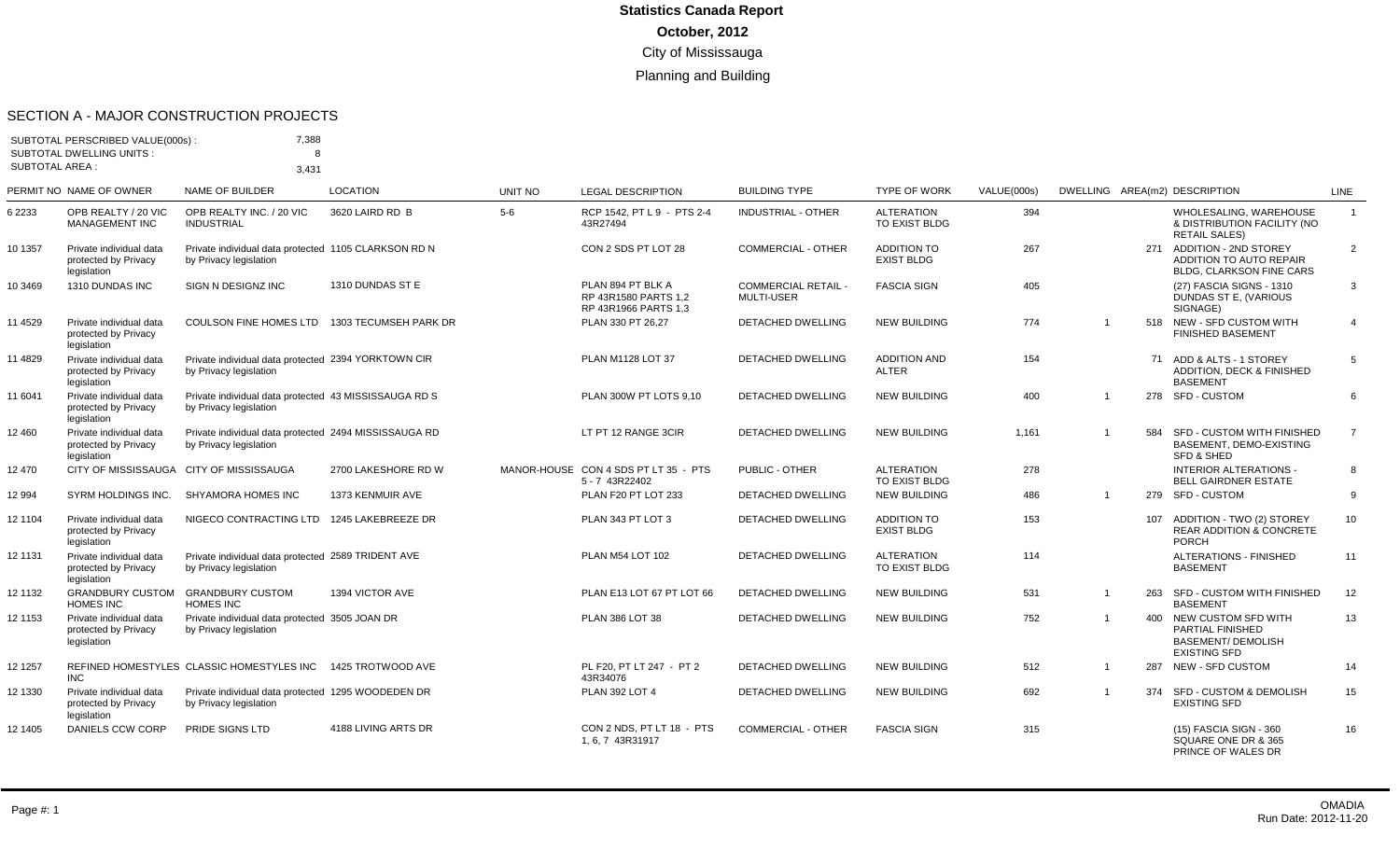| <b>SUBTOTAL AREA:</b> | SUBTOTAL PERSCRIBED VALUE(000s)<br><b>SUBTOTAL DWELLING UNITS:</b>  | 14,436<br>9.960                                                              |                                      |                |                                                                             |                                                 |                                           |             |                |     |                                                                                                                                                                                      |                |
|-----------------------|---------------------------------------------------------------------|------------------------------------------------------------------------------|--------------------------------------|----------------|-----------------------------------------------------------------------------|-------------------------------------------------|-------------------------------------------|-------------|----------------|-----|--------------------------------------------------------------------------------------------------------------------------------------------------------------------------------------|----------------|
|                       | PERMIT NO NAME OF OWNER                                             | NAME OF BUILDER                                                              | <b>LOCATION</b>                      | <b>UNIT NO</b> | <b>LEGAL DESCRIPTION</b>                                                    | <b>BUILDING TYPE</b>                            | <b>TYPE OF WORK</b>                       | VALUE(000s) |                |     | DWELLING AREA(m2) DESCRIPTION                                                                                                                                                        | LINE           |
| 12 1414               | Private individual data<br>protected by Privacy<br>legislation      | Private individual data protected 1320 BUNSDEN AVE<br>by Privacy legislation |                                      |                | PLAN M351 LOT 1                                                             | DETACHED DWELLING                               | <b>ADDITION AND</b><br><b>ALTER</b>       | 150         |                |     | 27 ADDITION - SECOND STOREY<br><b>ADDITION OVER EXISTING</b><br>GARAGE,, NEW PORCH &<br><b>INTERIOR ALTERATIONS</b>                                                                  | $\overline{1}$ |
| 12 1487               | Private individual data<br>protected by Privacy<br>legislation      | 1666665 ONTARIO INC                                                          | 689 BYNGMOUNT AVE                    |                | PL A-26. PT LTS 19, 20 - PT<br>1 43R30924                                   | DETACHED DWELLING                               | <b>NEW BUILDING</b>                       | 552         | $\overline{1}$ |     | 282 NEW - SFD CUSTOM WITH<br><b>FINISHED BASEMENT &amp;</b><br>DEMOLISH EXISTING SFD AND<br>SHED                                                                                     | $\overline{2}$ |
| 12 1602               | <b>TANASONS HOLDINGS</b><br>LTD.                                    | <b>HADY CONSTRUCTION</b><br>ASSOCIATES INC.                                  | 7425 TRANMERE DR                     | A              | PLAN M276 LTS 50, 51 RP<br>43R8927 PTS 1 - 4                                | SINGLE TENANT<br><b>INDUSTRIAL</b>              | <b>NEW BUILDING</b>                       | 2.959       |                |     | 3.252 NEW - INDUSTRIAL SHELL.<br><b>SPEC BUILDING 'A'</b>                                                                                                                            | 3              |
| 12 1603               | <b>TANASONS HOLDINGS</b><br><b>LTD</b>                              | <b>HADY CONSTRUCTION</b><br>ASSOCIATES INC.                                  | 7405 TRANMERE DR                     | BLD-B          | PLAN M276 LTS 50, 51 RP<br>43R8927 PTS 1 - 4                                | <b>INDUSTRIAL - OTHER</b>                       | <b>NEW BUILDING</b>                       | 4,312       |                |     | 4.738 NEW - INDUSTRIAL SHELL.<br>SPEC BUILDING 'B'                                                                                                                                   | $\overline{4}$ |
| 12 1651               | Private individual data<br>protected by Privacy<br>legislation      | 1666665 ONTARIO INC                                                          | 691 BYNGMOUNT AVE                    |                | PL A-26. PT LT 19 - PT 2<br>43R30924                                        | <b>DETACHED DWELLING</b>                        | <b>NEW BUILDING</b>                       | 509         | -1             |     | 282 SFD - CUSTOM SFD WITH<br>PARTIAL FINISHED BASEMENT                                                                                                                               | .5             |
| 12 1725               | <b>WOODCASTLE</b><br>(FOREST AVENUE)<br><b>HOMES LTD</b>            | <b>WOODCASTLE</b><br><b>CONSTRUCTION LTD</b>                                 | 62 FOREST AVE<br>64 FOREST AVE       |                | LT 327 PL F12                                                               | SEMI-DETACHED<br><b>DWELLING</b>                | <b>NEW BUILDING</b>                       | 650         | $\overline{2}$ |     | 348 NEW - CUSTOM SEMI-<br><b>DETACHED</b>                                                                                                                                            | 6              |
| 12 1753               | Private individual data<br>protected by Privacy<br>legislation      | Private individual data protected 1406 WOODEDEN DR<br>by Privacy legislation |                                      |                | PLAN 425 LOT 43                                                             | DETACHED DWELLING                               | <b>NEW BUILDING</b>                       | 548         | $\overline{1}$ |     | 314 SFD - CUSTOM SFD                                                                                                                                                                 | $\overline{7}$ |
| 12 1866<br>SS         | <b>TANASONS HOLDINGS</b><br><b>LTD</b>                              | <b>HADY CONSTRUCTION</b><br>ASSOCIATES INC.                                  | 7405 TRANMERE DR<br>7425 TRANMERE DR |                | PLAN M276 LTS 50, 51 RP<br>43R8927 PTS 1 - 4                                | <b>INDUSTRIAL - OTHER</b>                       | <b>OTHER</b>                              | 250         |                |     | SITE SERVICING FOR 7425<br>AND 7405 TRANMERE DR.                                                                                                                                     | 8              |
| 12 1900               | Private individual data<br>protected by Privacy<br>legislation      | Private individual data protected 1523 RANDOR DR<br>by Privacy legislation   |                                      |                | PLAN 558 LOT 85                                                             | <b>DETACHED DWELLING</b>                        | <b>NEW BUILDING</b>                       | 577         | -1             | 290 | NEW CUSTOM SFD WITH<br><b>FINISHED BASEMENT</b>                                                                                                                                      | -9             |
| 12 2203               | <b>ACKTION CAPITAL</b><br>CORP / MORGUARD<br><b>INVESTMENTS LTD</b> | <b>ACKTION CAPITAL CORP /</b><br><b>MORGUARD INVESTMENTS</b><br>LTD          | 77 CITY CENTRE DR                    | 300            | CON 2 NDS PT LOT 16<br>RP 43R13482 PARTS 2.5.6.7<br><b>PLAN M1010 BLK 5</b> | <b>COMMERCIAL OFFICE -</b><br><b>MULTI-USER</b> | <b>ALTERATION</b><br><b>TO EXIST BLDG</b> | 1.310       |                |     | INTERIOR ALTS - DEMISING<br><b>WALL - LEXMAN MGMT</b><br>SERVICES LTD/PALLETT VALO                                                                                                   | 10             |
| 12 2218               | Private individual data<br>protected by Privacy<br>legislation      | Private individual data protected 1452 SKYLINE DR<br>by Privacy legislation  |                                      |                | <b>PLAN 444 LOT 84</b>                                                      | <b>DETACHED DWELLING</b>                        | <b>ADDITION AND</b><br><b>ALTER</b>       | 397         |                |     | 125 ADD/ALTER - 2ND-STOREY<br><b>ADDITION, PORCH.</b><br>DECK.FRONT/ REAR ADDITION<br>ON MAIIN FLOOR. ATTACHED<br><b>GARAGE EXTENSION.</b><br>FINISHED BASEMENT & INT<br><b>ALTS</b> | 11             |
| 12 2263               | <b>EMERY INVESTMENTS</b><br><b>LTD-LILI MANSON</b>                  | <b>PCL CONSTRUCTORS</b><br><b>CANADA INC</b>                                 | 7330 PACIFIC CIR                     |                | CON 2 EHS PT LOT 9<br>RP 43R14783 PART 2                                    | SINGLE TENANT<br><b>INDUSTRIAL</b>              | <b>ALTERATION</b><br>TO EXIST BLDG        | 1,420       |                |     | WAREHOUSE/DISTRIBUTION<br><b>FACILITY</b>                                                                                                                                            | 12             |
| 12 2267               | Private individual data<br>protected by Privacy                     | TRI-PHASE ENVIRONMENTAL 2547 ARGYLE RD<br><b>INC</b>                         |                                      |                | PL E23. PT LT 19 - PT 2<br>43R34814                                         | <b>DETACHED DWELLING</b>                        | <b>NEW BUILDING</b>                       | 528         | -1             |     | 303 SFD - CUSTOM                                                                                                                                                                     | 13             |

legislation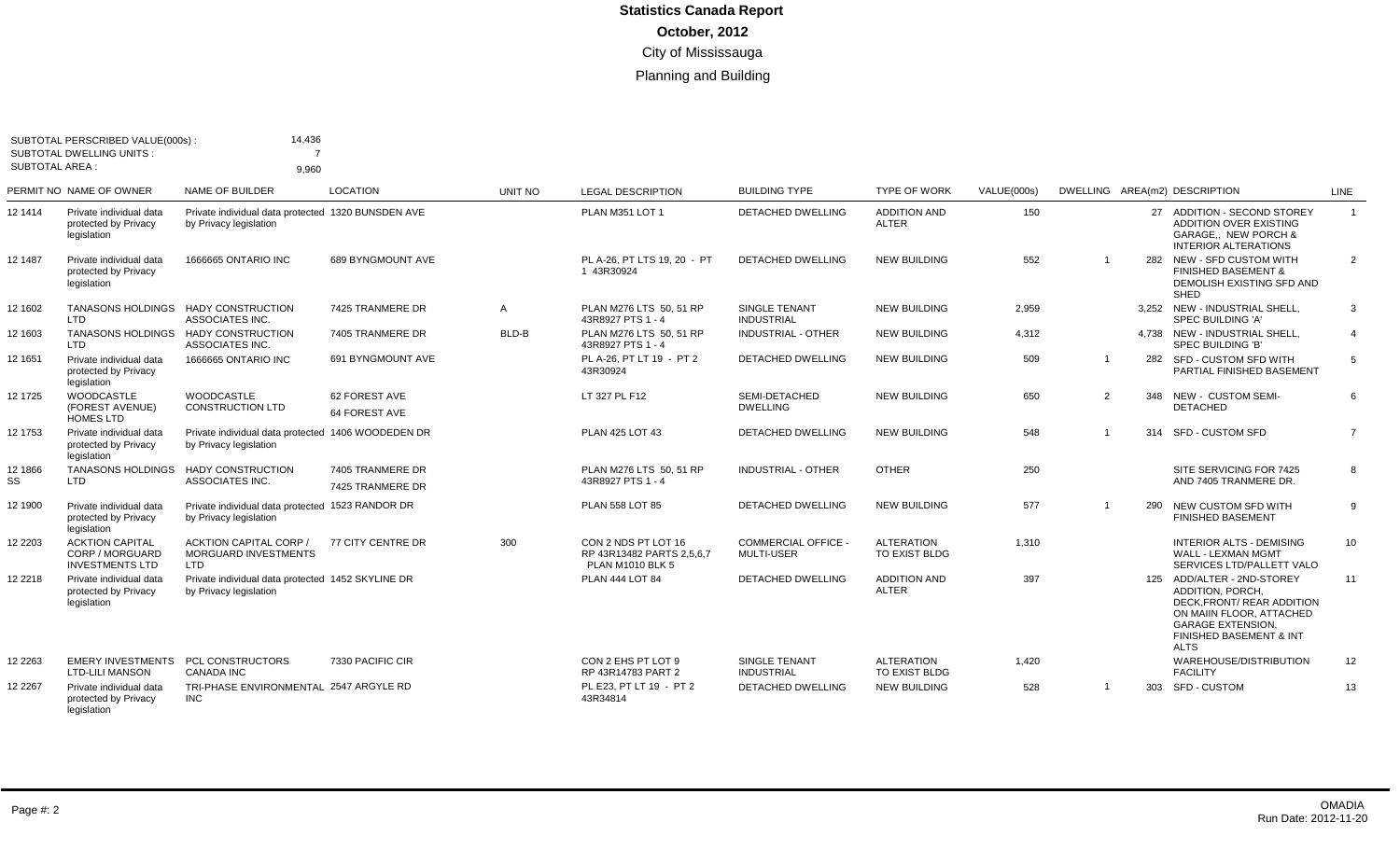| <b>SUBTOTAL AREA:</b> | SUBTOTAL PERSCRIBED VALUE(000s):<br><b>SUBTOTAL DWELLING UNITS:</b>                          | 12,909<br>5<br>6.972                                                                  |                     |           |                                                                                                                   |                                                 |                                         |             |     |                                                                                                                                        |                 |
|-----------------------|----------------------------------------------------------------------------------------------|---------------------------------------------------------------------------------------|---------------------|-----------|-------------------------------------------------------------------------------------------------------------------|-------------------------------------------------|-----------------------------------------|-------------|-----|----------------------------------------------------------------------------------------------------------------------------------------|-----------------|
|                       | PERMIT NO NAME OF OWNER                                                                      | NAME OF BUILDER                                                                       | <b>LOCATION</b>     | UNIT NO   | <b>LEGAL DESCRIPTION</b>                                                                                          | <b>BUILDING TYPE</b>                            | <b>TYPE OF WORK</b>                     | VALUE(000s) |     | DWELLING AREA(m2) DESCRIPTION                                                                                                          | LINE            |
| 12 2287               | DUNDEE PROPERTIES DUNDEE PROPERTIES<br>LIMITED PARTNERSHIP LIMITED PARTNERSHIP               |                                                                                       | 26 EGLINTON AVE W B |           | CON 2 NDS PT LOT 16<br>RP 43R14629 PARTS 4.5.22<br>RP 43R14923 PARTS 6-<br>9.14-16 RP 43R14629 PTS<br>4-7 9,15-21 | <b>COMMERCIAL RETAIL-</b><br><b>SINGLE USER</b> | <b>ALTERATION</b><br>TO EXIST BLDG      | 274         |     | <b>RETAIL SALES</b>                                                                                                                    | $\overline{1}$  |
| 12 2368               | Private individual data<br>protected by Privacy<br>legislation                               | Private individual data protected 16 HIAWATHA PKY<br>by Privacy legislation           |                     |           | PLAN H21 LOT 81                                                                                                   | DETACHED DWELLING                               | <b>ADDITION AND</b><br><b>ALTER</b>     | 203         |     | 146 HEATED ADDITION,<br>WASHROOM IN BASEMENT,<br><b>EXTEND SECOND FLOOR</b><br><b>DECK &amp; ADDITIONAL BALCONY</b><br>ON SECOND FLOOR | 2               |
| 12 2414               | 2725312 CANADA INC /<br><b>GWLRA</b>                                                         | 2725312 CANADA INC /<br><b>GWLRA</b>                                                  | 2475 SKYMARK AVE    | 4, GRD FL | PL M533 BLK 13, PL M793<br>PT BLK 7. PT RD ALLOW<br>BET CONS 5. 6 EHS.<br>43R15703 PTS 3, 6-9                     | MULTI-TENANT<br><b>INDUSTRIAL</b>               | <b>ALTERATION</b><br>TO EXIST BLDG      | 267         |     | <b>BUSINESS OFFICE</b>                                                                                                                 | 3               |
| 12 2480               | Private individual data<br>protected by Privacy<br>legislation                               | Private individual data protected 1841 HINDHEAD RD<br>by Privacy legislation          |                     |           | PLAN 600 LOT 11                                                                                                   | <b>DETACHED DWELLING</b>                        | <b>NEW BUILDING</b>                     | 644         |     | 362 SFD - CUSTOM RETAIN<br><b>EXISTING FOUNDATION</b>                                                                                  | $\overline{4}$  |
| 12 2504               | <b>CAPELLA LINKS INC</b>                                                                     | <b>CAPELLA LINKS INC</b>                                                              | 2380 MISSISSAUGA RD |           | RANGE 3 CIR PT LOT 11<br>RP 43R10466 PART 2                                                                       | <b>DETACHED DWELLING</b>                        | <b>ADDITION AND</b><br><b>ALTER</b>     | 148         |     | <b>INTERIOR &amp; EXTERIOR</b><br>ALTERATIONS - NEW FRONT<br>BALCONY, ROOF PORCH &<br><b>FAKE DORMERS</b>                              | 5               |
| 12 2531<br>FDN        | <b>WESTPEN</b><br><b>PROPERTIES LTD</b><br><b>BENTALL REAL ESTATE</b><br><b>SERVICES LTD</b> | <b>FIRST GULF CORP</b>                                                                | 5875 EXPLORER DR    | PHASE-II  | PL M793 BLK 14. PT BLK 16 -<br>43R25928 PTS 1-9                                                                   | COMMERCIAL OFFICE -<br><b>MULTI-USER</b>        | <b>NEW BUILDING</b>                     | 7.417       |     | 5.030 NEW - 3-STOREY OFFICE<br><b>BUILDING - FOUNDATION</b><br><b>ONLY</b>                                                             | 6               |
| 2 2 5 6 0             | <b>BIOCCA HOMES INC</b>                                                                      | <b>BIOCCA HOMES INC</b>                                                               | 1524 NORTHMOUNT AVE |           | PLAN 308 LOT 32                                                                                                   | DETACHED DWELLING                               | <b>NEW BUILDING</b>                     | 493         | 283 | <b>SFD - CUSTOM</b>                                                                                                                    | $\overline{7}$  |
| 2 2 5 9 5             | <b>PROMBANK</b><br><b>INVESTMENT LTD</b>                                                     | PROMBANK INVESTMENTS<br>LTD                                                           | 5080 TIMBERLEA BLVD | $30 + 31$ | PLAN M219 PT BLK H<br>RP 43R6987 PARTS 2.6                                                                        | <b>COMMERCIAL OFFICE -</b><br><b>MULTI-USER</b> | <b>ALTERATION</b><br>TO EXIST BLDG      | 385         |     | WAREHOUSE/DISTRIBUTION<br><b>FACILITY</b>                                                                                              | 8               |
| 12 2600               | Private individual data<br>protected by Privacy<br>legislation                               | Private individual data protected 7633 REDSTONE RD<br>by Privacy legislation          |                     |           | <b>PLAN 578 LOT 44</b>                                                                                            | <b>DETACHED DWELLING</b>                        | <b>NEW BUILDING</b>                     | 657         |     | 352 NEW - CUSTOM SFD AND<br><b>DEMOLISH EXISTING SFD &amp;</b><br>DETACHED GARAGE                                                      | 9               |
| 12 2636               | Private individual data<br>protected by Privacy<br>legislation                               | POLMAT GROUP INC                                                                      | 1510 STAVEBANK RD   |           | <b>PLAN 559 LOT 4</b>                                                                                             | <b>DETACHED DWELLING</b>                        | <b>ADDITION AND</b><br><b>ALTER</b>     | 504         |     | 216 ADD/ALTS - ADDITION TO<br>FIRST FLOOR & SECOND<br>FLOOR, BASEMENT FINISHED<br>& FRONT PORCH                                        | 10 <sup>°</sup> |
| 12 2640               |                                                                                              | TECH AVENUE PTC INC MIRTECH INTERNATIONAL<br><b>SECURITY INC</b>                      | 1625 TECH AVE       |           | CON 4 EHS. PT L 1 - PT 1<br>43R25211                                                                              | <b>SINGLE TENANT</b><br><b>INDUSTRIAL</b>       | <b>ELECTROMAG</b><br><b>LOCK DEVICE</b> | 330         |     | FIRE ONLY - (33) MAGLOCKS                                                                                                              | 11              |
| 12 2642               | / BENTALL KENNEDY<br>(CANADA) LTD                                                            | SREIT (AMERICAN) LTD SREIT (AMERICAN) LTD /<br><b>BENTALL KENNEDY</b><br>(CANADA) LTD | 6285 NORTHAM DR     | 112, 200  | PL 734 PT BLK E, 43R10551<br><b>PTS 1,2</b>                                                                       | <b>COMMERCIAL - OTHER</b>                       | <b>ALTERATION</b><br>TO EXIST BLDG      | 500         |     | <b>OFFICE</b>                                                                                                                          | 12              |
| 12 2666               | Private individual data<br>protected by Privacy<br>legislation                               | Private individual data protected 8 CUMBERLAND DR<br>by Privacy legislation           |                     |           | PLAN H21 LOT 4                                                                                                    | <b>DETACHED DWELLING</b>                        | <b>NEW BUILDING</b>                     | 516         |     | 280 NEW CUSTOM SFD/ DEMOLISH<br><b>EXISTING SFD</b>                                                                                    | 13              |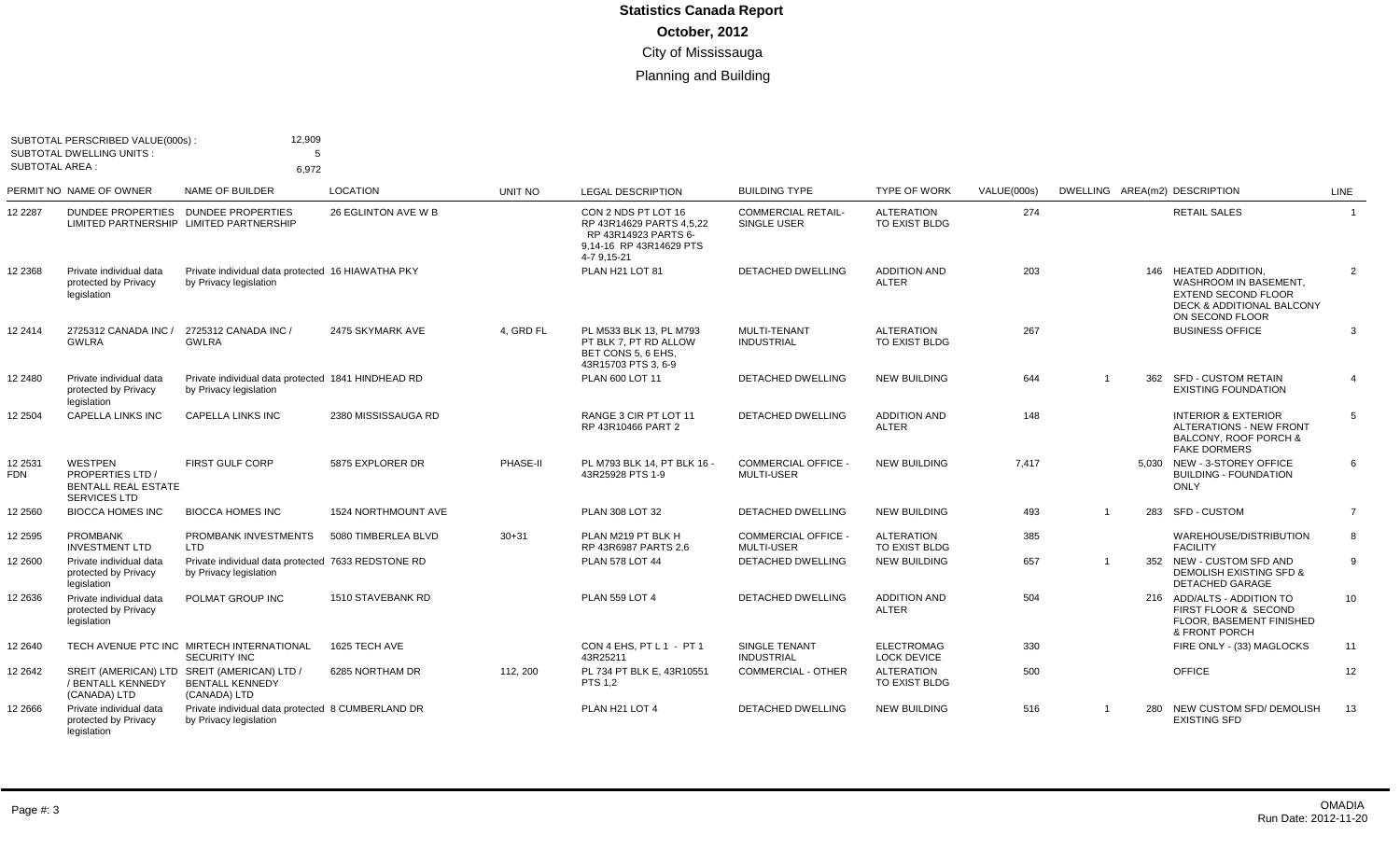| SUBTOTAL AREA : | SUBTOTAL PERSCRIBED VALUE(000s):<br><b>SUBTOTAL DWELLING UNITS:</b> | 28,340<br>$\overline{2}$<br>29.283                                              |                           |           |                                                                  |                                                 |                                         |             |                |       |                                                                                                                                                                   |                |
|-----------------|---------------------------------------------------------------------|---------------------------------------------------------------------------------|---------------------------|-----------|------------------------------------------------------------------|-------------------------------------------------|-----------------------------------------|-------------|----------------|-------|-------------------------------------------------------------------------------------------------------------------------------------------------------------------|----------------|
|                 | PERMIT NO NAME OF OWNER                                             | <b>NAME OF BUILDER</b>                                                          | <b>LOCATION</b>           | UNIT NO   | <b>LEGAL DESCRIPTION</b>                                         | <b>BUILDING TYPE</b>                            | <b>TYPE OF WORK</b>                     | VALUE(000s) |                |       | DWELLING AREA(m2) DESCRIPTION                                                                                                                                     | <b>LINE</b>    |
| 12 2685         | 2304812 ONTARIO LTD                                                 | <b>GOLD RIBBON HOMES</b>                                                        | 47 ORIOLE AVE             |           | PLAN 323 PT 40,41                                                | DETACHED DWELLING                               | <b>NEW BUILDING</b>                     | 571         | $\overline{1}$ |       | 303 NEW CUSTOM SFD/<br>DEMOLITION OF EXISTING SFD<br>& DETACHED GARAGE.                                                                                           | $\overline{1}$ |
| 12 2692         | ROVINELLI HOLDINGS<br><b>LTD</b>                                    | ALPINE SLOPES CORP                                                              | 1248 DUNDAS ST E          | $8-9$     | CON 1 SDS PT LOT 6                                               | <b>COMMERCIAL RETAIL -</b><br><b>MULTI-USER</b> | <b>ALTERATION</b><br>TO EXIST BLDG      | 302         |                |       | <b>RECREATIONAL</b><br><b>ESTABLISHMENT</b>                                                                                                                       | $\overline{2}$ |
| 12 2711         | Private individual data<br>protected by Privacy<br>legislation      | Private individual data protected 2774 BARNSTONE CRES<br>by Privacy legislation |                           |           | PLAN 874 LOT 247                                                 | DETACHED DWELLING                               | <b>ALTERATION</b><br>TO EXIST BLDG      | 59          |                |       | <b>INTERIOR ALTERATIONS -</b><br>FINISHED BASEMENT & (3)<br><b>NEW WINDOWS</b>                                                                                    | 3              |
| 12 2723         | Private individual data<br>protected by Privacy<br>legislation      | Private individual data protected 2058 FELDWOOD RD<br>by Privacy legislation    |                           |           | <b>PLAN 707 LOT 22</b>                                           | <b>DETACHED DWELLING</b>                        | <b>ADDITION AND</b><br><b>ALTER</b>     | 373         |                |       | 218 ADD & ALTS - 2nd STY<br><b>ADDITION, 2 STY REAR</b><br>ADDITION, FRONT PORCH,<br>NEW COLUMNS & ROOF,<br><b>REAR DECK &amp; INTERIOR</b><br><b>ALTERATIONS</b> | $\overline{4}$ |
| 12 2730         | Private individual data<br>protected by Privacy<br>legislation      | Private individual data protected 432 BOB-O-LINK RD<br>by Privacy legislation   |                           |           | PLAN 333 PT LOT 65                                               | DETACHED DWELLING                               | <b>ADDITION AND</b><br><b>ALTER</b>     | 202         |                |       | 158 ADD/ALTER - EXTEND<br>EXISTING POOL AREA, NEW<br><b>CARPORT &amp; BALCONY</b>                                                                                 | 5              |
| 12 2748         | <b>MONTBECK</b><br><b>DEVELOPMENTS INC</b>                          | <b>1812108 ONTARIO INC</b>                                                      | 909 GOODWIN RD            |           | PLAN A26 PT LOTS 53.54                                           | <b>DETACHED DWELLING</b>                        | <b>NEW BUILDING</b>                     | 653         | $\overline{1}$ |       | 350 NEW CUSTOM SFD                                                                                                                                                | 6              |
| 12 2761         | Private individual data<br>protected by Privacy<br>legislation      | Private individual data protected 662 GREYCEDAR CRES<br>by Privacy legislation  |                           |           | PLAN M359 PT LOT 102<br>PLAN 43R8578 PARTS<br>9,10               | SEMI-DETACHED<br><b>DWELLING</b>                | <b>ADDITION AND</b><br><b>ALTER</b>     | 60          |                |       | 33 ADDITION/ALTERATIONS -<br>2ND-STOREY ADDITION &<br><b>INTERIOR-RENO</b>                                                                                        | $\overline{7}$ |
| 12 2763         | Private individual data<br>protected by Privacy<br>legislation      | Private individual data protected 10 DE JONG DR<br>by Privacy legislation       |                           |           | PLAN 513 LOT 153                                                 | DETACHED DWELLING                               | <b>ADDITION AND</b><br><b>ALTER</b>     | 52          |                |       | 20 ADDITION/ALTERATIONS -<br><b>REAR 1 STY ADDITION &amp;</b><br><b>INTERIOR ALTERATIONS</b>                                                                      | 8              |
| 12 2767         | <b>ERIN MILLS</b><br>DEVELOPMENT CORP                               | ERIN MILLS DEVELOPMENT<br>CORP                                                  | 3600 RIDGEWAY DR          | BLD-C     | RCP 1542. PT LT 9 - PTS 4-<br>8, 11, 13, 14, PT OF 9<br>43R30181 | <b>MULTI-TENANT</b><br><b>INDUSTRIAL</b>        | <b>NEW BUILDING</b>                     | 8.983       |                |       | 9,872 NEW - INDUSTRIAL SPEC<br><b>BUILDING 'C'</b>                                                                                                                | 9              |
| 12 2768         | <b>ERIN MILLS</b><br>DEVELOPMENT CORP                               | ERIN MILLS DEVELOPMENT 3755 LAIRD RD<br>CORP                                    |                           | BLD-D     | RCP 1542. PT LT 9 - PTS 4-<br>8, 11, 13, 14, PT OF 9<br>43R30181 | <b>MULTI-TENANT</b><br><b>INDUSTRIAL</b>        | <b>NEW BUILDING</b>                     | 8,653       |                |       | 10.240 NEW - INDUSTRIAL SPEC<br><b>BUILDING 'D'</b>                                                                                                               | 10             |
| 12 2769         | <b>ERIN MILLS</b><br>DEVELOPMENT CORP                               | ERIN MILLS DEVELOPMENT<br>CORP                                                  | 3500 RIDGEWAY DR          | BLD-E     | RCP 1542. PT LT 9 - PTS 4-<br>8, 11, 13, 14, PT OF 9<br>43R30181 | <b>MULTI-TENANT</b><br><b>INDUSTRIAL</b>        | <b>NEW BUILDING</b>                     | 7,360       |                | 8.089 | NEW - INDUSTRIAL SPEC<br><b>BUILDING 'E'</b>                                                                                                                      | 11             |
| 12 2776         | <b>HOOPP REALTY INC</b>                                             | <b>HOOP REALTY INC</b>                                                          | 5560 EXPLORER DR          | 3RD FLOOR | PT BLK 5 PLAN M-793 -<br>PTS 1-5, 8-15 43R23735                  | <b>INDUSTRIAL - OTHER</b>                       | <b>ALTERATION</b><br>TO EXIST BLDG      | 324         |                |       | <b>INTERIOR ALTERATIONS -</b><br><b>KRAFT CANADA</b>                                                                                                              | 12             |
| 12 2779         | 1100<br><b>BURNHAMTHORPE</b><br>PROPERTY INC                        | <b>KC STRUCTURAL LTD</b>                                                        | 1140 BURNHAMTHORPE RD W B |           | RANGE 3 NDS PT LOT 8<br>RP 43R7128 PARTS 3.4                     | COMMERCIAL - OTHER                              | <b>OTHER</b>                            | 338         |                |       | <b>ALTER - EXTERIOR</b><br>SUSPENDED WALKWAY<br>REPAIRS, PETROCOM MID-<br><b>MARKET REIT</b>                                                                      | 13             |
| 12 2786<br>MEC  | ORLANDO CORP                                                        | <b>GREENFERD</b><br><b>CONSTRUCTION INC</b>                                     | 5900 HURONTARIO ST        |           | PLAN M900 LOT 11                                                 | <b>COMMERCIAL OFFICE-</b><br>SINGLE USER        | <b>ALTERATION</b><br>TO EXIST BLDG      | 300         |                |       | (3) CONDENSER UNITS -<br><b>CITIBANK REALTY LTD</b>                                                                                                               | 14             |
| 12 28 16        | Private individual data<br>protected by Privacy<br>legislation      | Private individual data protected 1256 ECHO DR<br>by Privacy legislation        |                           |           | <b>PLAN 394 LOT 2</b>                                            | DETACHED DWELLING                               | <b>ADDITION TO</b><br><b>EXIST BLDG</b> | 110         |                |       | <b>ADDITION - 1-STOREY</b><br><b>ADDITION</b>                                                                                                                     | 15             |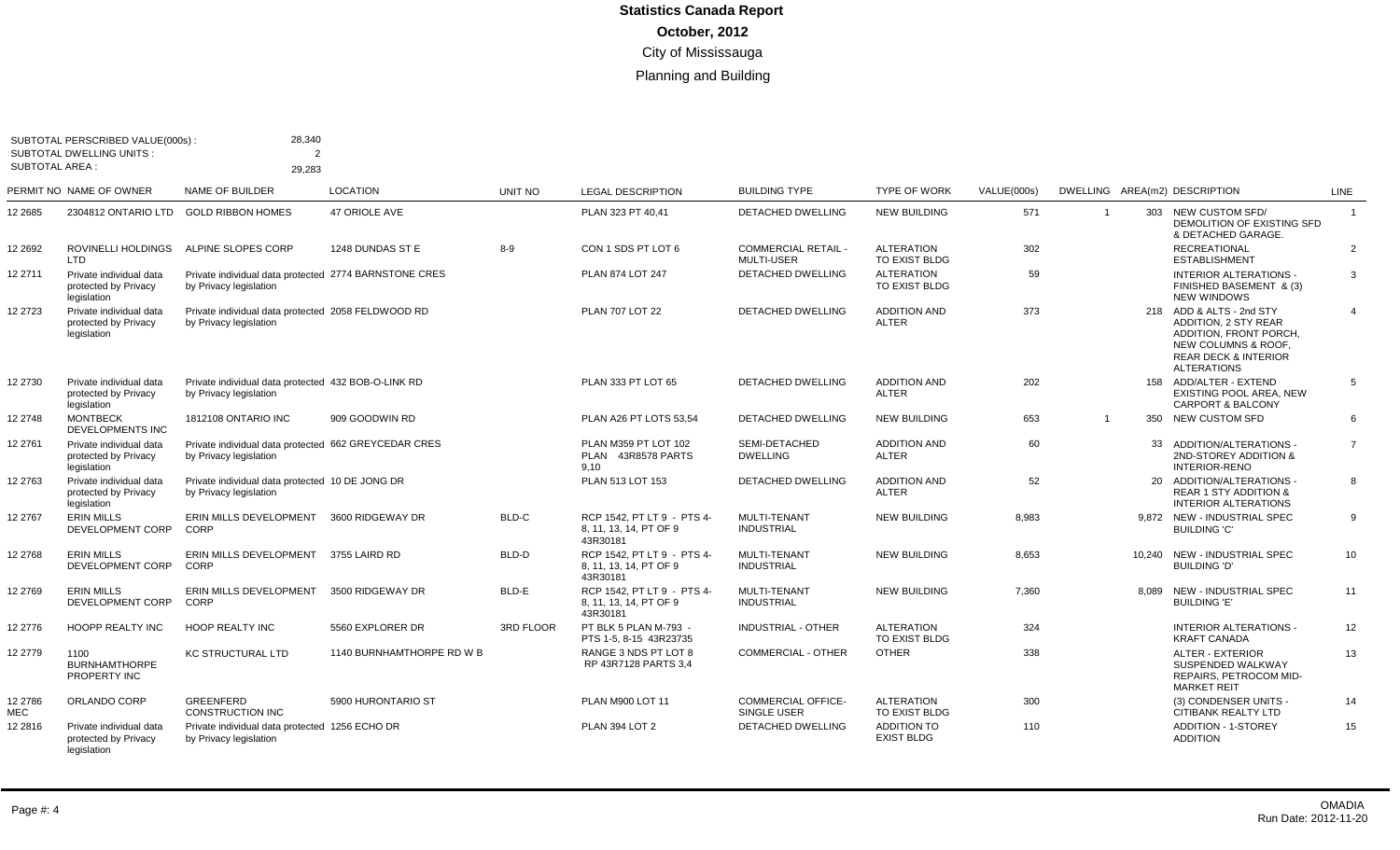|         | SUBTOTAL PERSCRIBED VALUE(000s)<br><b>SUBTOTAL DWELLING UNITS:</b><br><b>SUBTOTAL AREA:</b> | 3,571<br>1.551                                                                     |                  |         |                                                        |                           |                                     |             |                |     |                                                                                                                                                                      |                |
|---------|---------------------------------------------------------------------------------------------|------------------------------------------------------------------------------------|------------------|---------|--------------------------------------------------------|---------------------------|-------------------------------------|-------------|----------------|-----|----------------------------------------------------------------------------------------------------------------------------------------------------------------------|----------------|
|         | PERMIT NO NAME OF OWNER                                                                     | <b>NAME OF BUILDER</b>                                                             | <b>LOCATION</b>  | UNIT NO | <b>LEGAL DESCRIPTION</b>                               | <b>BUILDING TYPE</b>      | <b>TYPE OF WORK</b>                 | VALUE(000s) |                |     | DWELLING AREA(m2) DESCRIPTION                                                                                                                                        | <b>LINE</b>    |
| 12 2829 | Private individual data<br>protected by Privacy<br>legislation                              | Private individual data protected 88 CUMBERLAND DR<br>by Privacy legislation       |                  |         | PLAN H21 LOT 235<br><b>WATER LOT 354</b>               | <b>DETACHED DWELLING</b>  | <b>ADDITION AND</b><br><b>ALTER</b> | 378         |                |     | 156 ADD & ALTS - 2 STOREY<br><b>FRONT ADDITION WITH</b><br>FINISHED BASEMENT, (1) CAR<br>ATTACHED GARAGE, FRONT<br>PORCH. REAR DECK &<br><b>INTERIOR ALTERATIONS</b> | $\overline{1}$ |
| 12 2836 | Private individual data<br>protected by Privacy<br>legislation                              | Private individual data protected 2686 CRYSTALBURN AVE<br>by Privacy legislation   |                  |         | PLAN M81 LOT 16                                        | <b>DETACHED DWELLING</b>  | <b>NEW BUILDING</b>                 | 403         |                | 193 | SFD - CUSTOM SFD WITH<br><b>FINISHED BASEMENT</b><br>(EXISTING FOUNDATION TO<br>REMAIN)                                                                              | 2              |
| 12 2854 | Private individual data<br>protected by Privacy<br>legislation                              | Private individual data protected 1473 TROTWOOD AVE<br>by Privacy legislation      |                  |         | PLAN F20 PT LOT 263                                    | <b>DETACHED DWELLING</b>  | <b>NEW BUILDING</b>                 | 687         | -1             | 339 | NEW CUSTOM SFD WITH<br><b>FINISHED BASEMENT</b>                                                                                                                      | 3              |
| 12 2858 | Private individual data<br>protected by Privacy<br>legislation                              | Private individual data protected 876 AVIATION RD<br>by Privacy legislation        |                  |         | PLAN C19 LOT 157                                       | <b>DETACHED DWELLING</b>  | <b>NEW BUILDING</b>                 | 485         | -1             |     | 278 NEW CUSTOM SFD                                                                                                                                                   | $\overline{4}$ |
| 12 2862 | Private individual data<br>protected by Privacy<br>legislation                              | 1058849 ONTARIO LTD                                                                | 1047 ATWATER AVE |         | PLAN K22 PT LOT 116                                    | <b>DETACHED DWELLING</b>  | <b>DEMOLITION</b>                   | 21          |                |     | <b>DEMOLITION - SFD</b>                                                                                                                                              | 5              |
| 12 2867 | Private individual data<br>protected by Privacy<br>legislation                              | Private individual data protected 1464 HELM CRT<br>by Privacy legislation          |                  |         | <b>PLAN 574 LOT 51</b>                                 | <b>DETACHED DWELLING</b>  | <b>NEW BUILDING</b>                 | 662         | $\overline{ }$ | 344 | SFD - CUSTOM WITH FINISHED<br><b>BASEMENT (EXISTING</b><br><b>FOUNDATION TO BE</b><br>RETAINED)                                                                      | 6              |
| 12 2888 | Private individual data<br>protected by Privacy<br>legislation                              | Private individual data protected 1680 LINCOLNSHIRE BLVD<br>by Privacy legislation |                  |         | PLAN 501 LOT 77                                        | DETACHED DWELLING         | <b>ADDITION AND</b><br><b>ALTER</b> | 63          |                |     | 40 ADD & ALTS - EXTEND<br><b>EXISTING GARAGE AND</b><br><b>CONSTRUCT BEDROOM &amp;</b><br><b>BATHROOM ABOVE</b>                                                      | $\overline{7}$ |
| 12 2889 | Private individual data<br>protected by Privacy<br>legislation                              | Private individual data protected 1164 CROSSFIELD BEND<br>by Privacy legislation   |                  |         | PLAN C20 PT LOT 138                                    | <b>DETACHED DWELLING</b>  | <b>ADDITION AND</b><br><b>ALTER</b> | 121         |                |     | 44 ADD/ALTER - 2nd STOREY<br><b>ADDITION, FINISHED</b><br><b>BASEMENT, NEW PORCH &amp;</b><br>INTERIOR ALTERATIONS                                                   | 8              |
| 12 2895 | Private individual data<br>protected by Privacy<br>legislation                              | Private individual data protected 2118 OBECK CRES<br>by Privacy legislation        |                  |         | PLAN 697 LOT 120                                       | <b>DETACHED DWELLING</b>  | <b>ADDITION AND</b><br><b>ALTER</b> | 333         |                |     | 157 ADD/ALTER - 2ND STOREY<br>ADDITION, (2) PORCHES &<br><b>BASEMENT WALKOUT</b>                                                                                     | 9              |
| 12 2897 | PROMED 71 KING INC.                                                                         | RESTOREX CONTRACTING<br><b>LTD</b>                                                 | 71 KING ST W     |         | CON 1 SDS PT LOT 16<br>RP43R14374 PARTS<br>10,11,12,13 | <b>COMMERCIAL - OTHER</b> | <b>ALTERATION</b><br>TO EXIST BLDG  | 350         |                |     | <b>ALTERATIONS - PARKING</b><br><b>GARAGE REPAIRS, PRO-MED</b><br>71 KING INC                                                                                        | 10             |
| 12 2912 | Private individual data<br>protected by Privacy<br>legislation                              | Private individual data protected 17 JOYMAR DR<br>by Privacy legislation           |                  |         | <b>PLAN 415 LOT 9</b>                                  | <b>DETACHED DWELLING</b>  | <b>DEMOLITION</b>                   | 26          |                |     | DEMOLITION - SFD & GARAGE                                                                                                                                            | 11             |
| 12 2926 | Private individual data<br>protected by Privacv<br>legislation                              | Private individual data protected 1604 SPRING RD<br>by Privacy legislation         |                  |         | PLAN 389 LOT 60                                        | <b>DETACHED DWELLING</b>  | <b>DEMOLITION</b>                   | 21          |                |     | <b>DEMOLITION - SFD</b>                                                                                                                                              | 12             |
| 12 2927 | <b>KANEFF CAPITAL</b><br>PROPERTIES INC                                                     | <b>KANEFF CAPITAL</b><br>PROPERTIES INC                                            | 2430 DOULTON DR  |         | PLAN 331 LOT 10 PT LOT 11                              | <b>DETACHED DWELLING</b>  | <b>DEMOLITION</b>                   | 21          |                |     | <b>DEMOLITION - SFD</b>                                                                                                                                              | 13             |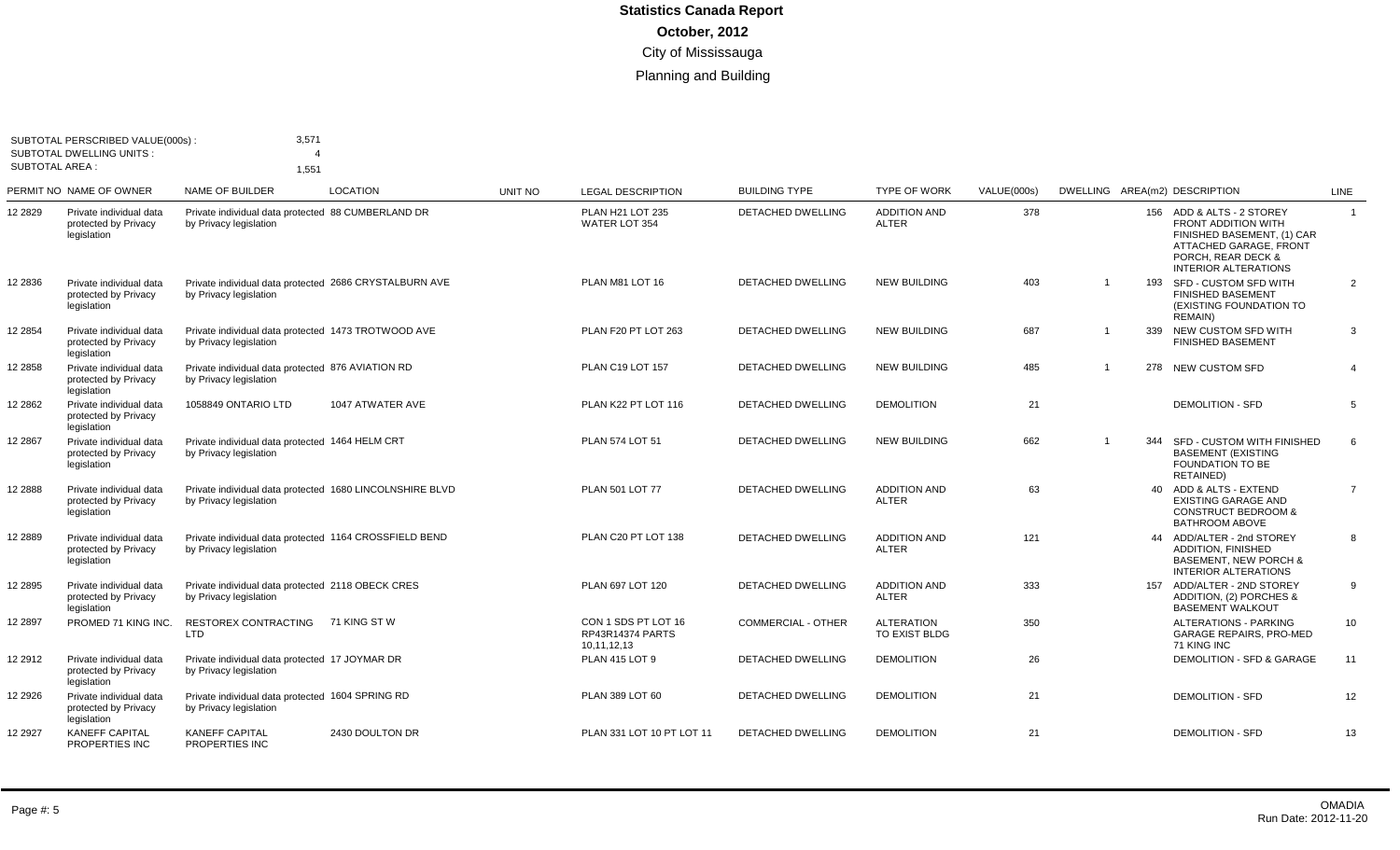| SUBTOTAL PERSCRIBED VALUE(000s):<br>SUBTOTAL DWELLING UNITS:<br><b>SUBTOTAL AREA:</b> |                                                 | 1.717<br>0<br>50                                                               |                    |         |                                               |                                                 |                                     |             |                                                                              |                |
|---------------------------------------------------------------------------------------|-------------------------------------------------|--------------------------------------------------------------------------------|--------------------|---------|-----------------------------------------------|-------------------------------------------------|-------------------------------------|-------------|------------------------------------------------------------------------------|----------------|
| PERMIT NO NAME OF OWNER                                                               |                                                 | NAME OF BUILDER                                                                | <b>LOCATION</b>    | UNIT NO | <b>LEGAL DESCRIPTION</b>                      | <b>BUILDING TYPE</b>                            | <b>TYPE OF WORK</b>                 | VALUE(000s) | DWELLING AREA(m2) DESCRIPTION                                                | LINE           |
| 12 2930<br>legislation                                                                | Private individual data<br>protected by Privacy | Private individual data protected 2420 ARBORDALE DR<br>by Privacy legislation  |                    |         | PLAN 706 LOT 37                               | DETACHED DWELLING                               | <b>ADDITION AND</b><br><b>ALTER</b> | 100         | 50 ADDITION/ALTERATIONS - 2ND<br>STOREY ADDITION &<br>INTERIOR ALTERATIONS   |                |
| 12 2943<br><b>LTD</b>                                                                 | <b>LOBLAW PROPERTIES</b>                        | <b>RESCO ENERGY INC</b>                                                        | 3045 MAVIS RD      |         | PL 43M-1332, PT B 3 LESS<br>43R27004, PTS 1-6 | <b>COMMERCIAL RETAIL-</b><br><b>SINGLE USER</b> | <b>OTHER</b>                        | 403         | ROOFTOP SOLAR PANELS -<br>LOBLAWS COMPANIES LTD                              | $\overline{2}$ |
| 12 2944<br><b>LTD</b>                                                                 |                                                 | LOBLAWS PROPERTIES RESCO ENERGY INC                                            | 3050 ARGENTIA RD   |         | CON 11 NS PT L 13 - PTS<br>1-4 43R25818       | <b>COMMERCIAL RETAIL-</b><br>SINGLE USER        | <b>OTHER</b>                        | 1,097       | ROOFTOP SOLAR PANELS -<br>LOBLAWS COMPANIES LTD                              | 3              |
| 12 2950                                                                               | SYRM HOLDINGS INC.                              | SYRM HOLDINGS INC.                                                             | 1373 KENMUIR AVE   |         | PLAN F20 PT LOT 233                           | <b>DETACHED DWELLING</b>                        | <b>DEMOLITION</b>                   | 21          | <b>DEMOLITION - SFD</b>                                                      |                |
| 12 2966<br>legislation                                                                | Private individual data<br>protected by Privacy | <b>EASTERN HOMES INC</b>                                                       | 925 LONGFELLOW AVE |         | PLAN A23 LOT 69.85<br>PT LOT 70,84            | <b>DETACHED DWELLING</b>                        | <b>DEMOLITION</b>                   | 27          | DEMOLITION - SFD.<br><b>DETACHED GARAGED &amp; SHED</b><br>(GREATER 10 SQ.M) | -5             |
| <b>MONTBECK</b><br>12 2971                                                            | DEVELOPMENTS INC                                | MONTBECK DEVELOPMENTS 909 GOODWIN RD<br>INC.                                   |                    |         | PLAN A26 PT LOTS 53,54                        | <b>DETACHED DWELLING</b>                        | <b>DEMOLITION</b>                   | 26          | DEMOLITION - SFD & GARAGE-<br><b>DETACHED</b>                                | 6              |
| 12 3045<br>legislation                                                                | Private individual data<br>protected by Privacy | SERENA HOMES LTD                                                               | 3281 CAWTHRA RD    |         | PLAN A25 PT LOT 1                             | DETACHED DWELLING                               | <b>DEMOLITION</b>                   | 21          | <b>DEMOLITION - SFD</b>                                                      |                |
| 12 3096<br>legislation                                                                | Private individual data<br>protected by Privacy | Private individual data protected 1301 MINNEWASKA TR<br>by Privacy legislation |                    |         | <b>PLAN 453 LOT 5</b>                         | <b>DETACHED DWELLING</b>                        | <b>DEMOLITION</b>                   | 22          | <b>DEMOLITION - SFD</b>                                                      |                |

| TOTAL PERSCRIBED VALUE(000s): | 67.516 |
|-------------------------------|--------|
| TOTAL DWELLING UNITS:         | 25     |
| TOTAL AREA :                  | 50.944 |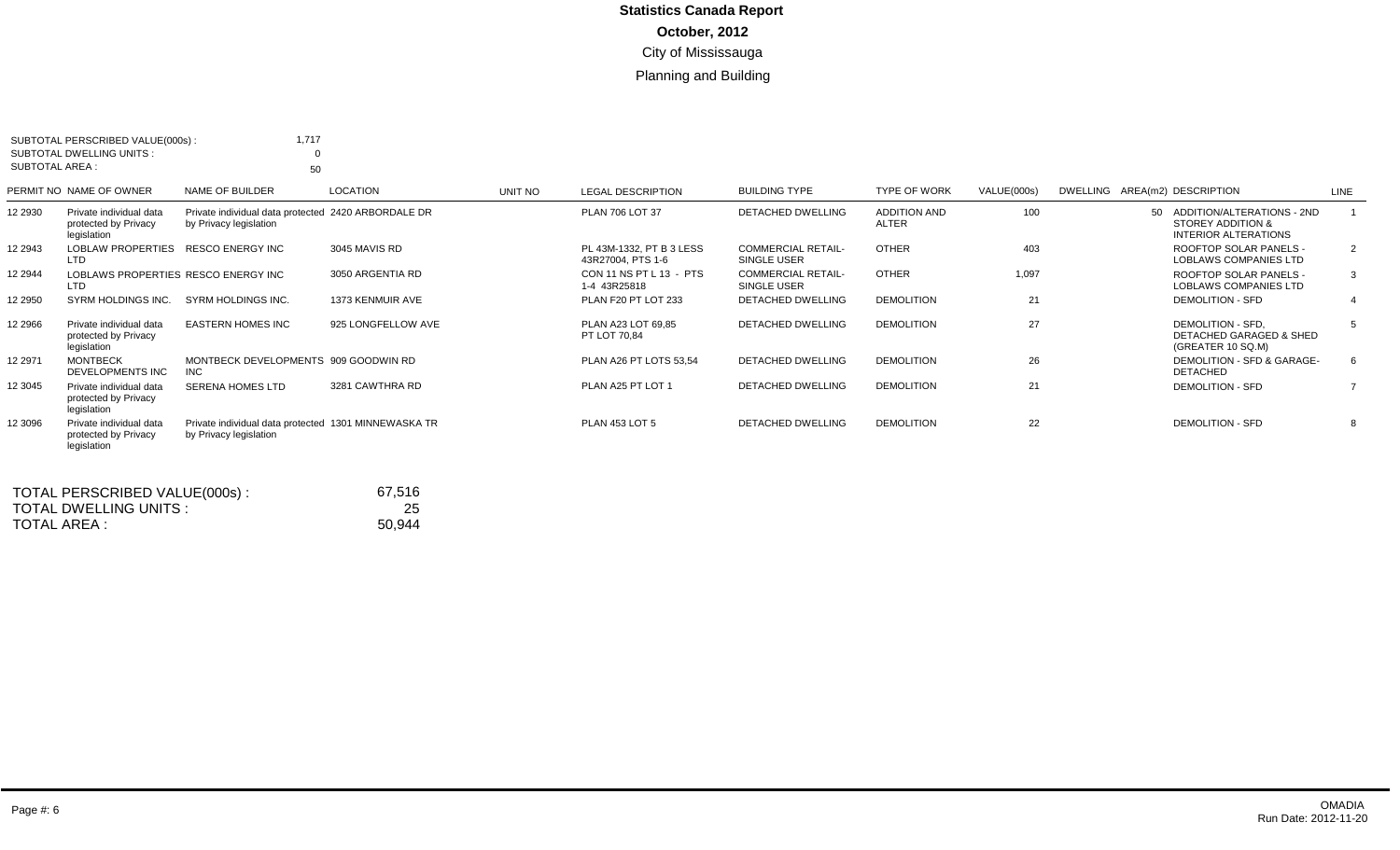**October, 2012**

City of Mississauga

Planning and Building

SECTION B - MINOR RESIDENTIAL ADDITIONS AND RENNOVATIONS

| PERMITS VALUED AT LESS THAN \$50,000 |                      | LINE NO. | <b>VALUE (000s)</b> | <b>NO OF PERMITS</b> |
|--------------------------------------|----------------------|----------|---------------------|----------------------|
| NEW GARAGES AND CARPORTS             | - SINGLE DWELLINGS   | 01       | 66                  | 3                    |
|                                      | - MULTIPLE DWELLINGS | 02       |                     | $\Omega$             |
| NEW INGROUND SWIMMING POOLS          | - SINGLE DWELLINGS   | 03       |                     | 12                   |
|                                      | - MULTIPLE DWELLINGS | 04       |                     | $\Omega$             |
| OTHER IMPROVEMENTS                   | - SINGLE DWELLINGS   | 05       | 740                 | 43                   |
|                                      | - MULTIPLE DWELLINGS | 06       | 229                 | 9                    |
| TOTALS FOR SECTION B                 |                      | 07       | 1,035               | 67                   |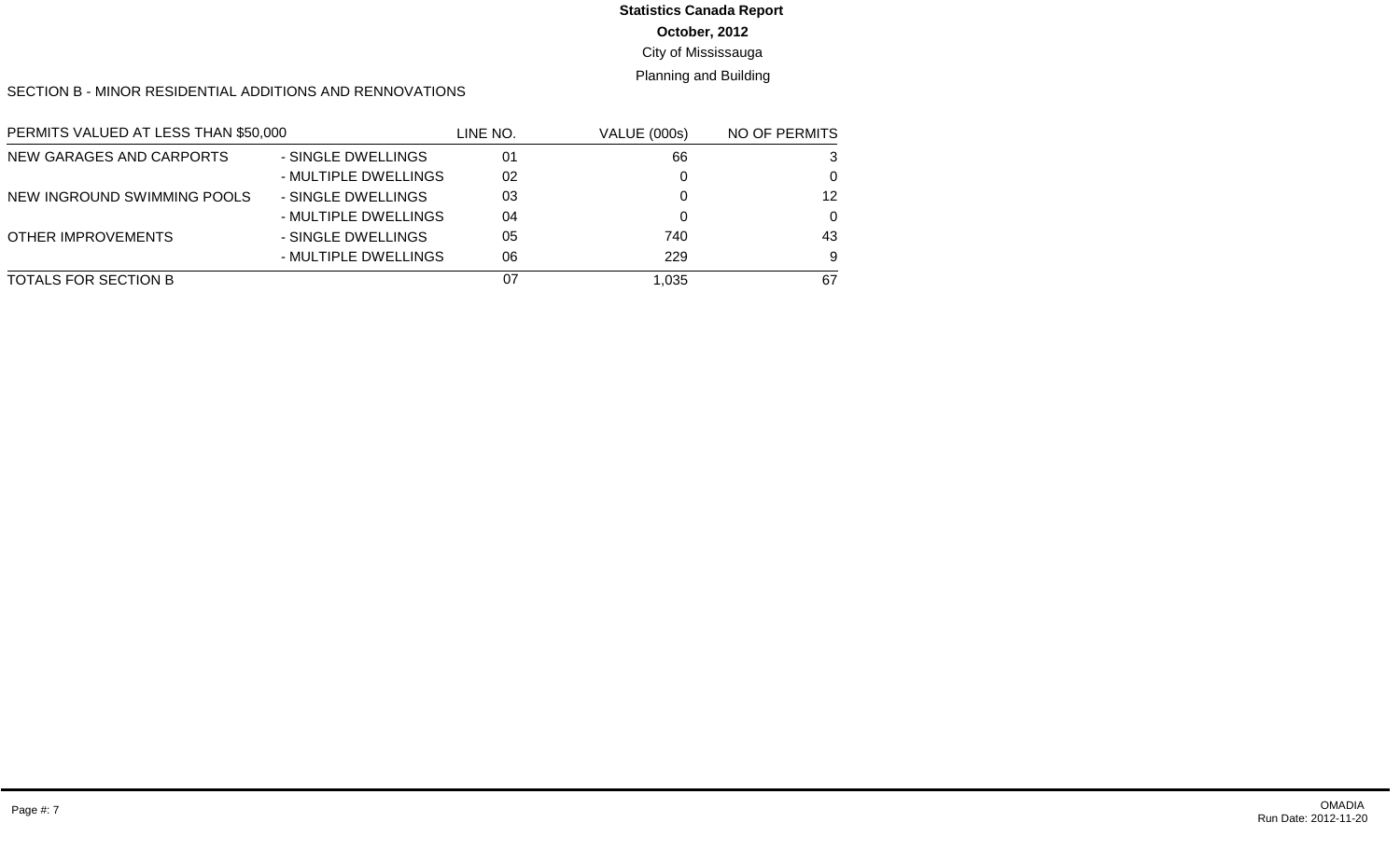**October, 2012**

City of Mississauga

Planning and Building

SECTION C - MINOR NON-RESIDENTIAL PROJECTS

| PERMITS VALUED AT LESS THAN \$250,000 |                             | LINE NO. | <b>VALUE (000s)</b> | NO OF PERMITS |
|---------------------------------------|-----------------------------|----------|---------------------|---------------|
| <b>INDUSTRIAL</b>                     | - NEW CONSTRUCTION          | 08       |                     | 2             |
|                                       | - ADDITIONS AND RENOVATIONS | 09       | 2846                | 40            |
| <b>COMMERCIAL</b>                     | - NEW CONSTRUCTION          | 10       |                     |               |
|                                       | - ADDITIONS AND RENOVATIONS | 11       | 5504                | 77            |
| INSTITUTIONAL OR GOVERNMENTAL         | - NEW CONSTRUCTION          | 12       |                     | $\Omega$      |
|                                       | - ADDITIONS AND RENOVATIONS | 13       | 546                 | 13            |
| TOTALS FOR SECTION C                  |                             | 14       | 8,896               | 133           |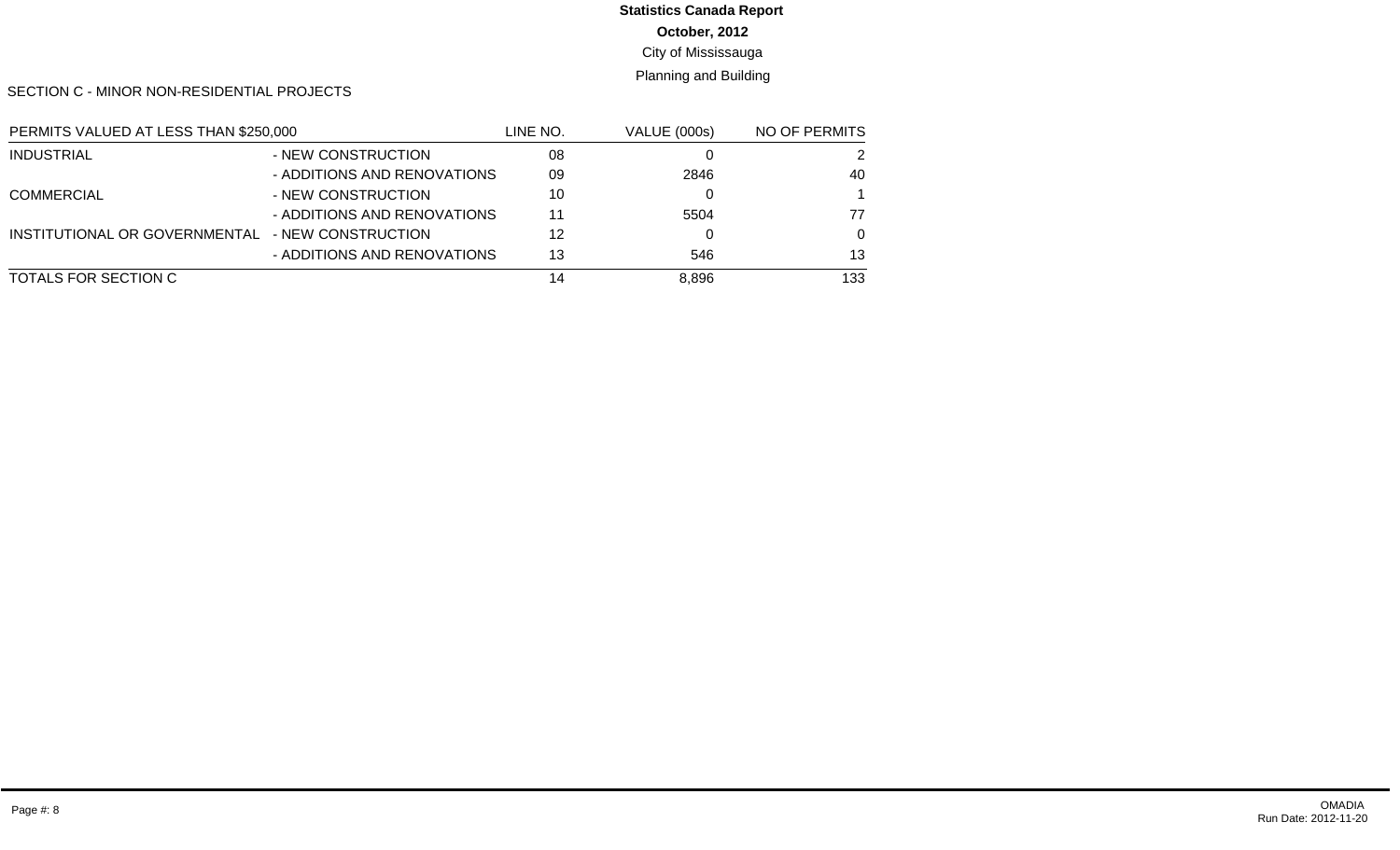### SECTION D - RESIDENTIAL DEMOLITIONS

| <b>TVDE</b>                           | <b>NINGLL</b> | $\sim$ $\sim$ $\sim$ $\sim$<br><b>DEMI</b> | <b>IVV</b> | ROW.<br>. . | CONDO ROW | $ \cdot$<br>וח<br>$\cdot$<br>--- | $\sim$<br>ים בי<br>ור | . | ____<br>1 A L |
|---------------------------------------|---------------|--------------------------------------------|------------|-------------|-----------|----------------------------------|-----------------------|---|---------------|
| <b>TINITS</b><br>$\#$ $\cap$ $\bar{}$ |               |                                            |            |             |           |                                  |                       |   |               |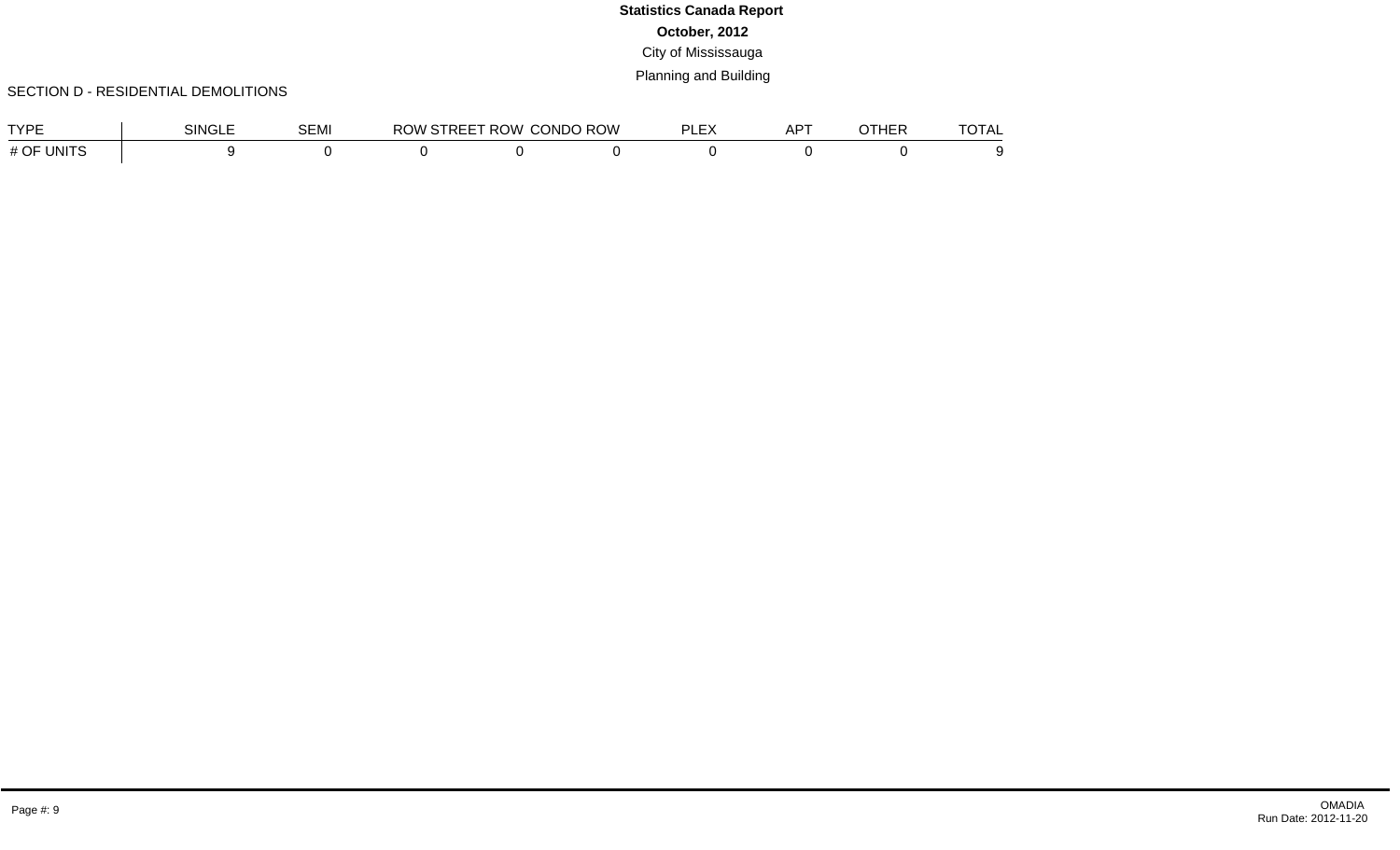#### SECTION A - MAJOR CONSTRUCTION PROJECTS

|                       | SUBTOTAL PERSCRIBED VALUE(000s):<br><b>SUBTOTAL DWELLING UNITS:</b> | 34,861                                                                              |                      |                          |                                                                   |                                                 |                                     |             |                |     |                                                                                                                                 |                |
|-----------------------|---------------------------------------------------------------------|-------------------------------------------------------------------------------------|----------------------|--------------------------|-------------------------------------------------------------------|-------------------------------------------------|-------------------------------------|-------------|----------------|-----|---------------------------------------------------------------------------------------------------------------------------------|----------------|
| <b>SUBTOTAL AREA:</b> |                                                                     | 15.915                                                                              |                      |                          |                                                                   |                                                 |                                     |             |                |     |                                                                                                                                 |                |
|                       | PERMIT NO NAME OF OWNER                                             | NAME OF BUILDER                                                                     | <b>LOCATION</b>      | <b>UNIT NO</b>           | <b>LEGAL DESCRIPTION</b>                                          | <b>BUILDING TYPE</b>                            | <b>TYPE OF WORK</b>                 | VALUE(000s) |                |     | DWELLING AREA(m2) DESCRIPTION                                                                                                   | <b>LINE</b>    |
| 94018                 | <b>WESTERN LOGISTICS</b><br><b>INC</b>                              | <b>WESTERN LOGISTICS INC</b>                                                        | <b>2750 DREW RD</b>  |                          | CON 6 EHS PT LT 12.<br>43R22614 PT 8, PART OF PT<br>3             | <b>SINGLE TENANT</b><br><b>INDUSTRIAL</b>       | <b>NEW BUILDING</b>                 | 6.175       |                |     | 4.750 NEW - 1 STOREY INDUSTRIAL<br><b>BUILDING - WESTERN</b><br><b>LOGISTICS</b>                                                | $\overline{1}$ |
| 10 1487               | <b>ERIN MILLS</b><br>DEVELOPMENT CORP                               | ERIN MILLS DEVELOPMENT<br>CORP                                                      | 3750 LAIRD RD B      | $\overline{\phantom{a}}$ | RCP 1542. PT LT 9 - PTS 4-<br>8, 11, 13, 14, PT OF 9<br>43R30181  | <b>MULTI-TENANT</b><br><b>INDUSTRIAL</b>        | <b>ALTERATION</b><br>TO EXIST BLDG  | 310         |                |     | WAREHOUSE/DISTRIBUTION<br><b>FACILITY / WHOLESALE</b><br><b>FACILITY</b>                                                        | $\overline{2}$ |
| 11 6459               | 2215296 ONTARIO INC                                                 | 2215296 ONTARIO INC                                                                 | 7280 DIXIE RD        |                          | CON 3 EHS PT L 12, PT 4<br>43R23177                               | <b>COMMERCIAL - OTHER</b>                       | <b>NEW BUILDING</b>                 | 600         |                |     | 330 NEW - GAS STATION &<br><b>CONVENIENCE STORE, ESSO</b><br>ON THE RUN                                                         | 3              |
| 11 6778<br>BAS        | Private individual data<br>protected by Privacy<br>legislation      | Private individual data protected 5285 NASKAPI CRT<br>by Privacy legislation        |                      |                          | <b>PLAN M738 LOT 76</b>                                           | <b>DETACHED DWELLING</b>                        | <b>OTHER</b>                        | 16          |                |     | <b>BASEMENT APARTMENT -</b><br>SIDE DOOR ENTRANCE &<br><b>WINDOW INSTALLATION</b>                                               | $\overline{4}$ |
| 11 7097               | Private individual data<br>protected by Privacy<br>legislation      | Private individual data protected 1394 QUEEN VICTORIA AVE<br>by Privacy legislation |                      |                          | PLAN H13 PT LOT 32                                                | <b>DETACHED DWELLING</b>                        | <b>NEW BUILDING</b>                 | 505         | $\overline{1}$ |     | 334 SFD - CUSTOM                                                                                                                | $5^{\circ}$    |
| 11 7116               | <b>TRIUMPH HOMES</b><br>(UXBRIDGE) INC                              | <b>TRUIMPH HOMES</b><br>(UXBRIDGE) INC                                              | 1637 CAROLYN RD      |                          | PL A-15. PT LT 4 - PTS 2.3<br>43R32068                            | <b>DETACHED DWELLING</b>                        | <b>NEW BUILDING</b>                 | 480         | $\overline{1}$ | 334 | NEW CUSTOM SFD                                                                                                                  | 6              |
| 11 7118               | <b>TRIUMPH HOMES</b><br>(UXBRIDGE) INC                              | <b>TRUIMPH HOMES</b><br>(UXBRIDGE) INC                                              | 1639 CAROLYN RD      |                          | PL A-15, PT LT 4 - PT 1<br>43R32068                               | <b>DETACHED DWELLING</b>                        | <b>NEW BUILDING</b>                 | 490         | $\overline{1}$ |     | 341 NEW CUSTOM SFD                                                                                                              | $\overline{7}$ |
| 12 155                | <b>SEDONA LIFESTYLES</b><br>(ROMETOWN) INC                          | <b>SEDONA LIFESTYLES</b><br>(ROMETOWN) INC                                          | 1569 CORMACK CRES A  |                          | CON 2 SDS PT LT 5 -<br>43R34528, PTS 1, 2                         | <b>DETACHED DWELLING</b>                        | <b>DEMOLITION</b>                   | 26          |                |     | <b>DEMOLITION - SFD &amp; REAR</b><br>GARAGE                                                                                    | 8              |
| 12512                 | T.I.C.C. LTD                                                        | NELBI CONSTRUCTION LTD                                                              | 6900 AIRPORT RD      | 250                      | CON 7 EHS PT LT 10.<br>43R3786 PTS 8, 9, 13                       | MULTI-TENANT<br><b>INDUSTRIAL</b>               | <b>ALTERATION</b><br>TO EXIST BLDG  | 800         |                |     | <b>BUSINESS OFFICE</b>                                                                                                          | 9              |
| 12 1015               | Private individual data<br>protected by Privacy<br>legislation      | WOODCASTLE HOMES LTD                                                                | 1606 TROTWOOD AVE    |                          | PLAN F20 PT LOT 302                                               | DETACHED DWELLING                               | <b>ADDITION AND</b><br><b>ALTER</b> | 255         |                | 153 | (2) STOREY ADDITION &<br><b>INTERIOR ALTERATIONS</b>                                                                            | 10             |
| 12 1386<br><b>ALT</b> | 2064779 ONTARIO LTD                                                 | 2064779 ONTARIO LTD                                                                 | 1959 MATTAWA AVE     |                          | PLAN 598 LT 23. PT LT 41 -<br>PTS 2.3 43R27477                    | SINGLE TENANT<br><b>INDUSTRIAL</b>              | <b>ALTERATION</b><br>TO EXIST BLDG  | 302         |                |     | <b>INTERIOR ALTERATIONS</b>                                                                                                     | 11             |
| 12 1687<br><b>FTR</b> | WEST CREDIT GP INC.                                                 | LEESWOOD DESIGN BUILD<br><b>LTD</b>                                                 | 7100 WEST CREDIT AVE |                          | PL 43M-589. PT BLK 1 -<br>PTS 5-7 43R34501                        | <b>COMMERCIAL OFFICE -</b><br><b>MULTI-USER</b> | <b>NEW BUILDING</b>                 | 13.804      |                |     | 9.259 NEW - FOUR-STOREY SHELL<br>OFFICE BLD, FOUNDATION TO<br><b>ROOF</b>                                                       | 12             |
| 12 1910               | <b>OMERS REALTY</b><br>MANAGEMENT CORP                              | <b>PCL CONSTRUCTORS</b><br><b>CANADA INC</b>                                        | 100 CITY CENTRE DR   | FOOD-COURT               | PL 43M1010 BLKS 19, 21, PT<br>BLKS 1, 16, 20                      | <b>COMMERCIAL RETAIL -</b><br><b>MULTI-USER</b> | <b>ALTERATION</b><br>TO EXIST BLDG  | 9,823       |                |     | <b>INTERIOR ALTERATIONS -</b><br><b>FOOD COURT EXPANSION &amp;</b><br>NEW MALL WASHROOM                                         | 13             |
| 12 2180               | ORLANDO CORP                                                        | ORLANDO CORP                                                                        | 5875 FALBOURNE ST    |                          | PL M900 PT BLKS 5. 7. PL<br>M832 PT B 3, 43R20741 PTS<br>$1 - 10$ | <b>COMMERCIAL RETAIL-</b><br>SINGLE USER        | <b>ALTERATION</b><br>TO EXIST BLDG  | 421         |                |     | <b>INTERIOR ALTERATIONS -</b><br><b>SPRINKLER ROOM</b>                                                                          | 14             |
| 12 2247               | Private individual data<br>protected by Privacy<br>legislation      | Private individual data protected 3949 BEECHNUT ROW<br>by Privacy legislation       |                      |                          | PLAN M1109 LOT 67                                                 | <b>DETACHED DWELLING</b>                        | <b>ALTERATION</b><br>TO EXIST BLDG  | 75          |                |     | <b>INTERIOR ALTERATIONS -</b><br><b>FINISHED BASEMENT.</b><br><b>BASEMENT WALKOUT &amp; SIDE</b><br><b>ENTRANCE THRU GARAGE</b> | 15             |
| 12 2 2 6 5            | Private individual data<br>protected by Privacy<br>legislation      | Private individual data protected 40 THEODORE DR<br>by Privacy legislation          |                      |                          | PLAN 529 LOT 10                                                   | <b>DETACHED DWELLING</b>                        | <b>NEW BUILDING</b>                 | 779         |                |     | 414 NEW CUSTOM SFD AND<br>DETACHED GARAGE/ DEMO<br><b>EXISTING SFD AND</b><br><b>DETACHED GARAGE</b>                            | 16             |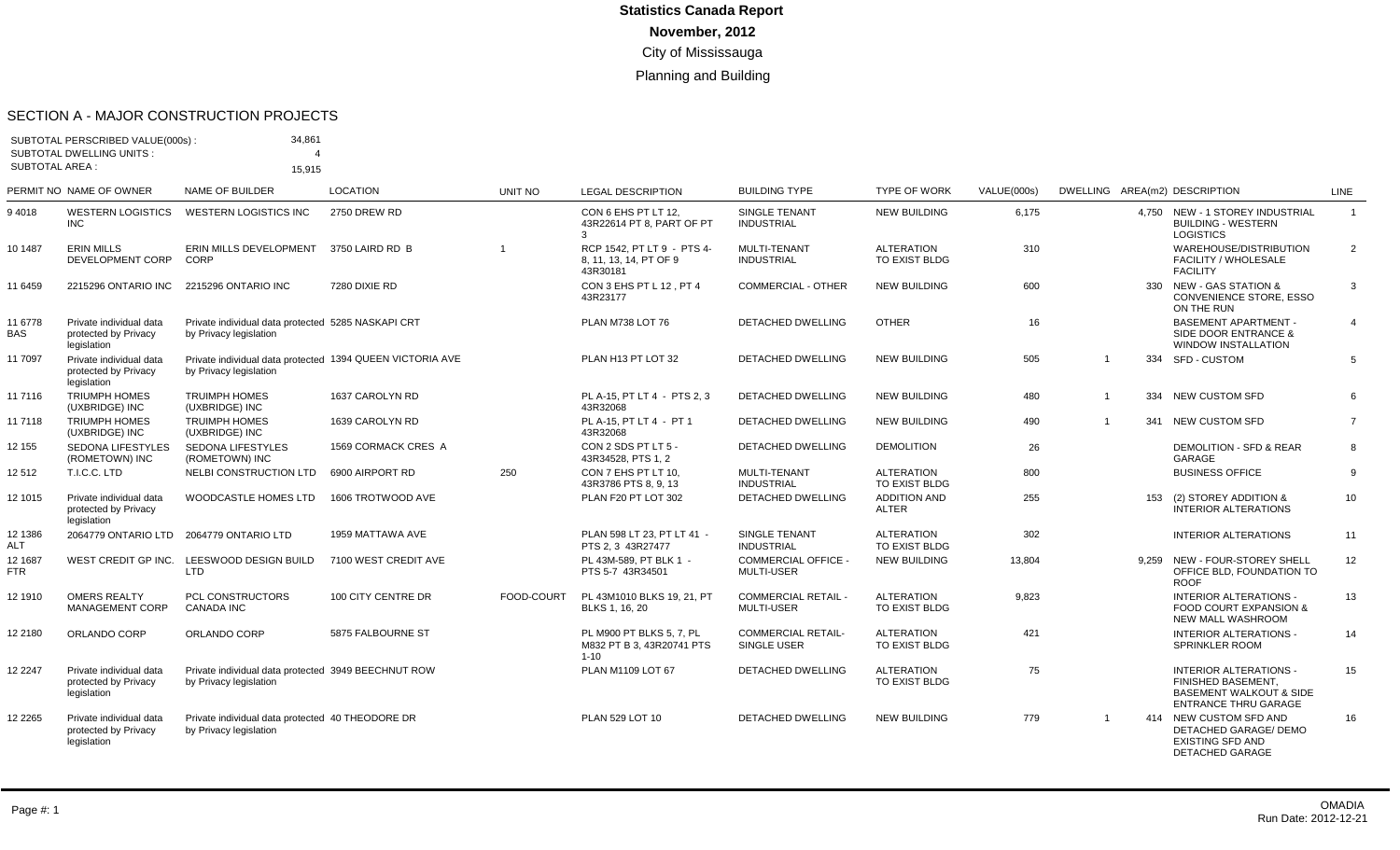|                       | SUBTOTAL PERSCRIBED VALUE(000s):<br><b>SUBTOTAL DWELLING UNITS:</b> | 17.432                                                                                   |                          |               |                                                                                            |                                               |                                     |                    |                |     |                                                                                                                                     |                |
|-----------------------|---------------------------------------------------------------------|------------------------------------------------------------------------------------------|--------------------------|---------------|--------------------------------------------------------------------------------------------|-----------------------------------------------|-------------------------------------|--------------------|----------------|-----|-------------------------------------------------------------------------------------------------------------------------------------|----------------|
| <b>SUBTOTAL AREA:</b> |                                                                     | 1,842                                                                                    |                          |               |                                                                                            |                                               |                                     |                    |                |     |                                                                                                                                     |                |
|                       | PERMIT NO NAME OF OWNER                                             | NAME OF BUILDER                                                                          | <b>LOCATION</b>          | UNIT NO       | <b>LEGAL DESCRIPTION</b>                                                                   | <b>BUILDING TYPE</b>                          | <b>TYPE OF WORK</b>                 | <b>VALUE(000s)</b> |                |     | DWELLING AREA(m2) DESCRIPTION                                                                                                       | LINE           |
| 12 2292               | <b>SNUG HARBOUR</b><br>SEAFOOD BAR & GRILL BAR & GRILL              | CITY OF MISSISSAUGA / CITY OF MISSISSAUGA /<br><b>SNUG HARBOUR SEAFOOD</b>               | <b>14 STAVEBANK RD S</b> |               | PL 300E PT LT 21-29 PT LT<br>32-47 LOCATION CODE<br>4767 LOTS 3 & 4                        | <b>COMMERCIAL RETAIL-</b><br>SINGLE USER      | <b>ALTERATION</b><br>TO EXIST BLDG  | 287                |                |     | INTERIOR ALTERATIONS -<br><b>SNUG HARBOUR SEAFOOD</b><br><b>BAR &amp; GRILL</b>                                                     | $\overline{1}$ |
| 12 2363               | PCC-363                                                             | PIONEER WATERPROOFING 4101 WESTMINSTER PL<br>LTD                                         |                          | 12.54         | PEEL CONDO PLAN 363                                                                        | <b>ROW DWELLING</b>                           | <b>ALTERATION</b><br>TO EXIST BLDG  | 50                 |                |     | <b>ALTERATIONS -</b><br>UNDERPINNING EXISTING<br><b>FOUNDATION</b>                                                                  | $\overline{2}$ |
| 12 2398               | <b>DUNDEAL CANADA</b><br>AIRPORT RD                                 | DUNDEAL CANADA (GP) INC / 6715 AIRPORT RD<br><b>STATE STREET FINANCIAL</b><br><b>CTR</b> |                          | 6TH FLR.      | CON 7 EHS PT LOT 9<br>RP 43R13201 PARTS 1-8                                                | <b>COMMERCIAL OFFICE</b><br><b>MULTI-USER</b> | <b>ALTERATION</b><br>TO EXIST BLDG  | 600                |                |     | <b>INTERIOR ALTERATIONS -</b><br><b>WINNERS</b>                                                                                     | 3              |
| 12 2399               | 2309943 ONTARIO INC                                                 | 2309943 ONTARIO INC                                                                      | 6827 SECOND LINE WEST    |               | CON 2 WHS. PT LT 10 -<br>PTS 1.3 43R32254 - LESS<br>43R33159 PTS 1, 2                      | <b>DETACHED DWELLING</b>                      | <b>NEW BUILDING</b>                 | 593                | $\overline{1}$ | 341 | NEW CUSTOM SFD                                                                                                                      | $\overline{4}$ |
| 12 2405               | Private individual data<br>protected by Privacy<br>legislation      | Private individual data protected 2216 CAMILLA RD<br>by Privacy legislation              |                          |               | PLAN B27 PT LOT 2                                                                          | DETACHED DWELLING                             | <b>NEW BUILDING</b>                 | 901                | $\overline{1}$ |     | 492 NEW CUSTOM SFD/ DEMOLISH<br><b>EXISTING SFD AND SHED</b>                                                                        | -5             |
| 12 2411               | <b>GREAT WEST LIFE</b><br>ASSURANCE CO                              | <b>GREAT WEST LIFE</b><br>ASSURANCE CO                                                   | 7070 MISSISSAUGA RD      | C-02. 1-2 FLR | CON 5 WHS PT LT 11.<br>43R14863 PTS 6-10                                                   | <b>COMMERCIAL OFFICE -</b><br>MULTI-USER      | <b>ALTERATION</b><br>TO EXIST BLDG  | 8,524              |                |     | OFFICE                                                                                                                              | 6              |
| 12 2482               | 2325000 ONTARIO INC                                                 | 2325000 ONTARIO INC                                                                      | 6765 INVADER CRES        | B             | PLAN M479 PT LOTS 3.4<br>RP 43R16514 PARTS<br>2,6,10,12 & 1/5 PART 7                       | <b>MULTI-TENANT</b><br><b>INDUSTRIAL</b>      | <b>ALTERATION</b><br>TO EXIST BLDG  | 677                |                |     | <b>RECREATIONAL</b><br><b>ESTABLISHMENT</b>                                                                                         | $\overline{7}$ |
| 12 2619               | Private individual data<br>protected by Privacy<br>legislation      | 1264634 ONTARIO LTD                                                                      | 400 LOUIS DR             |               | <b>PLAN 906 LOT 7</b>                                                                      | <b>DETACHED DWELLING</b>                      | <b>ADDITION AND</b><br><b>ALTER</b> | 74                 |                |     | 44 ADD/ALTER - 1-STOREY<br>ADDITION. FRONT PORCH.<br>2ND-STOREY ADDITION OVER<br><b>GARAGE &amp; EXTERIOR</b><br><b>ALTERATIONS</b> | $\mathbf{g}$   |
| 12 2710               |                                                                     | RIOCAN HOLDINGS INC RIOCAN HOLDINGS INC                                                  | 3100 DIXIE RD            | 9.11.11A      | CON 1 NDS PT LOT 6<br>PTS 1 - 8.43R14171                                                   | <b>COMMERCIAL - OTHER</b>                     | <b>ALTERATION</b><br>TO EXIST BLDG  | 327                |                |     | <b>RETAIL SALES</b>                                                                                                                 | -9             |
| 12 2770               | <b>ACKTION CAPITAL</b><br>CORP / MORGUARD<br><b>INVESTMENTS LTD</b> | <b>GOVAN BROWN &amp; ASSOC</b><br>LTD                                                    | 201 CITY CENTRE DR       | $10$ -FLR     | CON 2 NDS PT LOTS 17.18<br>RP 43R5845 PARTS 1 TO 7<br><b>PLAN M1010 BLK 7</b>              | <b>COMMERCIAL OFFICE</b><br><b>MULTI-USER</b> | <b>ALTERATION</b><br>TO EXIST BLDG  | 1,122              |                |     | <b>INTERIOR ALTERATIONS -</b><br><b>XEROX CORP</b>                                                                                  | 10             |
| 12 2771               | Private individual data<br>protected by Privacy<br>legislation      | Private individual data protected 2015 SPRINGBANK RD<br>by Privacy legislation           |                          |               | RANGE 3 CIR PT LOT 12                                                                      | DETACHED DWELLING                             | <b>NEW BUILDING</b>                 | 774                |                | 441 | SFD - CUSTOM WITH PARTIAL<br><b>FINISHED BASEMENT</b>                                                                               | 11             |
| 12 2772               | Private individual data<br>protected by Privacy<br>legislation      | Private individual data protected 2400 GLENGARRY RD<br>by Privacy legislation            |                          |               | PLAN 366 PT LOT 2                                                                          | <b>DETACHED DWELLING</b>                      | <b>ADDITION AND</b><br><b>ALTER</b> | 464                |                | 285 | ADDITION - SECOND STOREY.<br>REAR OF GARAGE. (2)<br>PORCHES & BASEMENT<br><b>WALKOUT &amp; INTERIOR</b><br><b>ALTERATIONS</b>       | 12             |
| 12 2777               | 945324 ONTARIO INC                                                  | 945324 ONTARIO INC                                                                       | 1240 EGLINTON AVE W      | BLD-C         | RANGE 5 NDS PT LOT 7<br>RP 43R16932 PT OF PART<br>1 RP 43R17654 PARTS 1-<br>4,12, 28-31,35 | COMMERCIAL - OTHER                            | <b>ALTERATION</b><br>TO EXIST BLDG  | 2.618              |                |     | <b>RETAIL STORE AND</b><br><b>RESTAURANT</b>                                                                                        | 13             |
| 12 2785               | Private individual data<br>protected by Privacy<br>legislation      | Private individual data protected 959 HAMPTON CRES<br>by Privacy legislation             |                          |               | PLAN C19 PT LOT 84                                                                         | <b>DETACHED DWELLING</b>                      | <b>NEW BUILDING</b>                 | 421                |                |     | 239 NEW CUSTOM SFD WITH<br>PARTIAL FINISHED BASEMENT                                                                                | 14             |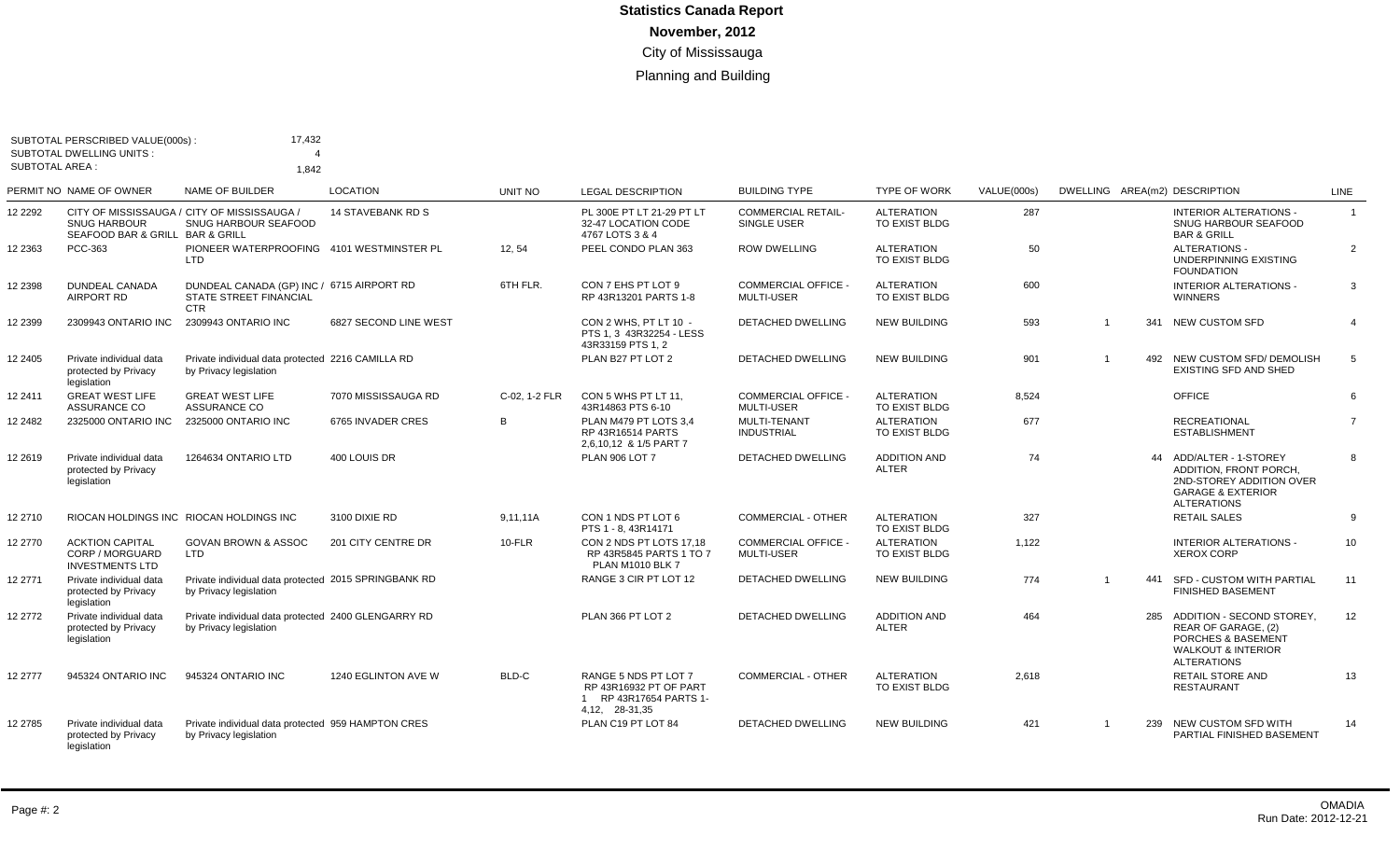| <b>SUBTOTAL AREA:</b> | SUBTOTAL PERSCRIBED VALUE(000s):<br><b>SUBTOTAL DWELLING UNITS:</b> | 6,978<br>5                                                                     |                      |             |                                                                                                          |                                                 |                                         |             |                |                                                                                                                                    |                |
|-----------------------|---------------------------------------------------------------------|--------------------------------------------------------------------------------|----------------------|-------------|----------------------------------------------------------------------------------------------------------|-------------------------------------------------|-----------------------------------------|-------------|----------------|------------------------------------------------------------------------------------------------------------------------------------|----------------|
|                       | PERMIT NO NAME OF OWNER                                             | 1,926<br><b>NAME OF BUILDER</b>                                                | <b>LOCATION</b>      |             |                                                                                                          | <b>BUILDING TYPE</b>                            | <b>TYPE OF WORK</b>                     |             |                |                                                                                                                                    |                |
|                       |                                                                     |                                                                                |                      | UNIT NO     | <b>LEGAL DESCRIPTION</b>                                                                                 |                                                 |                                         | VALUE(000s) |                | DWELLING AREA(m2) DESCRIPTION                                                                                                      | LINE           |
| 12 2797               | Private individual data<br>protected by Privacy<br>legislation      | Private individual data protected 1392 ALDO DR<br>by Privacy legislation       |                      |             | CON 2-SDS PT 25                                                                                          | <b>DETACHED DWELLING</b>                        | <b>NEW BUILDING</b>                     | 1,179       | $\overline{1}$ | 603 NEW CUSTOM SFD WITH<br><b>FINISHED BASEMENT</b>                                                                                | $\mathbf{1}$   |
| 12 2807               | Private individual data<br>protected by Privacy<br>legislation      | Private individual data protected 1424 HAIG BLVD<br>by Privacy legislation     |                      |             | <b>PLAN 348 LOT 8</b>                                                                                    | <b>DETACHED DWELLING</b>                        | <b>NEW BUILDING</b>                     | 606         |                | 348 NEW CUSTOM SFD - PARTIAL<br><b>EXISTING FOUNDATION</b><br><b>WALLS AND PARTIAL</b><br><b>EXTERIOR WALLS TO BE</b><br>RETAINED. | $\overline{2}$ |
| 12 2863               | Private individual data<br>protected by Privacy<br>legislation      | 1058849 ONTARIO INC                                                            | 1047 ATWATER AVE     |             | PLAN K22 PT LOT 116                                                                                      | <b>DETACHED DWELLING</b>                        | <b>NEW BUILDING</b>                     | 709         |                | 352 NEW CUSTOM SFD WITH<br><b>FINISHED BASEMENT</b>                                                                                | 3              |
| 12 2881               | <b>GWL ASSURANCE CO</b>                                             | <b>GWL ASSURANCE CO</b>                                                        | 1 CITY CENTRE DR     | 300         | CON 2 NDS PT LT 16.<br>43R18147 PTS 1-4, PT PART<br>5, 43R19350 PT 1, 43R30009<br>PT 14                  | <b>COMMERCIAL OFFICE -</b><br><b>MULTI-USER</b> | <b>ALTERATION</b><br>TO EXIST BLDG      | 792         |                | <b>OFFICE</b>                                                                                                                      | $\overline{4}$ |
| 12 2892               | <b>ERIN MILLS</b><br>DEVELOPMENT CORP                               | ERIN MILLS DEVELOPMENT<br>CORP                                                 | 3770 LAIRD RD A      | 7-10, BLD-A | RCP 1542, PT LT 9 - PTS 4-<br>8. 11. 13. 14. PT OF 9<br>43R30181                                         | <b>COMMERCIAL - OTHER</b>                       | <b>ALTERATION</b><br>TO EXIST BLDG      | 272         |                | WAREHOUSING,<br><b>DISTRIBUTION &amp;</b><br><b>MANUFACTURING FACILITY</b>                                                         | 5              |
| 12 2898               | PEEL REGIONAL<br><b>POLICE</b>                                      | PEEL REGIONAL POLICE                                                           | 180 DERRY RD E       |             | CON 1 EHS PT LOT 10                                                                                      | <b>COMMERCIAL OFFICE-</b><br>SINGLE USER        | <b>ALTERATION</b><br>TO EXIST BLDG      | 253         |                | <b>INTERIOR ALTERATIONS -</b><br>PEEL REGIONAL POLICE                                                                              | 6              |
| 12 2934               | 1812108 ONTARIO INC                                                 | 1812108 ONTARIO INC                                                            | 1033 SHAW DR         |             | PLAN F20 PT LOT 41                                                                                       | <b>DETACHED DWELLING</b>                        | <b>NEW BUILDING</b>                     | 329         | $\mathbf 1$    | 189 NEW CUSTOM SFD &<br>DEMOLISH EXISTING SFD AND<br>10x10 SHED                                                                    | $\overline{7}$ |
| 12 2956               | <b>CANADIAN MEDICAL</b><br><b>LABORATORIES</b>                      | LINEAR CONTOURS INC                                                            | 6560 KENNEDY RD      | 1-FLR       | PT BLK 6 PLAN M-915 -<br>PTS 1.2.3 43R23803                                                              | <b>COMMERCIAL - OTHER</b>                       | <b>ALTERATION</b><br>TO EXIST BLDG      | 348         |                | <b>INTERIOR ALTERATIONS - CML</b><br><b>HEALTHCARE</b>                                                                             | 8              |
| 12 2963               | <b>ACKTION CAPITAL</b><br>CORP / MORGUARD<br><b>INVESTMENTS LTD</b> | <b>ACKTION CAPITAL CORP /</b><br><b>MORGUARD INVESTMENTS</b><br><b>LTD</b>     | 77 CITY CENTRE DR    | 301         | CON 2 NDS PT LOT 16<br>RP 43R13482 PARTS 2.5.6.7<br><b>PLAN M1010 BLK 5</b>                              | <b>COMMERCIAL OFFICE -</b><br><b>MULTI-USER</b> | <b>ALTERATION</b><br>TO EXIST BLDG      | 482         |                | <b>BUSINESS OFFICE</b>                                                                                                             | 9              |
| 12 2968               | Private individual data<br>protected by Privacy<br>legislation      | Private individual data protected 29 WENONAH DR<br>by Privacy legislation      |                      |             | LT 293 PL H21                                                                                            | DETACHED DWELLING                               | <b>NEW BUILDING</b>                     | 572         | $\mathbf 1$    | 303 SFD - CUSTOM                                                                                                                   | 10             |
| 12 2976               | Private individual data<br>protected by Privacy<br>legislation      | Private individual data protected 428 CLAIRCREST AVE<br>by Privacy legislation |                      |             | PLAN 617 LOT 12                                                                                          | <b>DETACHED DWELLING</b>                        | <b>ADDITION AND</b><br><b>ALTER</b>     | 141         |                | 85 ADD & ALTS - 2ND STOREY<br><b>ADDITION, NEW FRONT</b><br>PORCH & INTERIOR<br><b>ALTERATIONS</b>                                 | 11             |
| 12 2980               | ORLANDO CORP                                                        | FINN DRYWALL<br><b>CONTRACTING LTD</b>                                         | 5770 HURONTARIO ST   | 801         | PLAN M832 BLK 1 PLAN<br>M900 PT BLK 12 43R23390<br>PTS 1-10, 15-18, 23, 24, 29,<br>31-34, 39, 41, 42, 47 | <b>COMMERCIAL - OTHER</b>                       | <b>ALTERATION</b><br>TO EXIST BLDG      | 620         |                | <b>BUSINESS OFFICE</b>                                                                                                             | 12             |
| 12 2998               | Private individual data<br>protected by Privacy<br>legislation      | Private individual data protected 1205 RAVINE DR<br>by Privacy legislation     |                      |             | CON 2SDS PT LOTS 27,28<br>PLAN B24 PT LOTS 10.11<br>RP 43R14694 PART 2                                   | <b>DETACHED DWELLING</b>                        | <b>ADDITION TO</b><br><b>EXIST BLDG</b> | 116         |                | 46 ADDITION - HEATED ADDITION<br>& GARAGE & REMOVE<br><b>EXISTING GARAGE</b>                                                       | 13             |
| 12 3007               | WHITEROCK 2810<br><b>MATHESON BLVD</b><br>MISSISSAUGA INC           | WHITEROCK 2810<br><b>MATHESON BLVD</b><br>MISSISSAUGA INC                      | 2810 MATHESON BLVD E | 8-FLR       | PL M584 PT BLK 1,<br>43R14955 PT 1                                                                       | <b>COMMERCIAL OFFICE -</b><br>MULTI-USER        | <b>ALTERATION</b><br>TO EXIST BLDG      | 559         |                | <b>INTERIOR ALTERATIONS -</b><br><b>EXCEL FUNDS MANAGEMENT</b><br><b>INC</b>                                                       | 14             |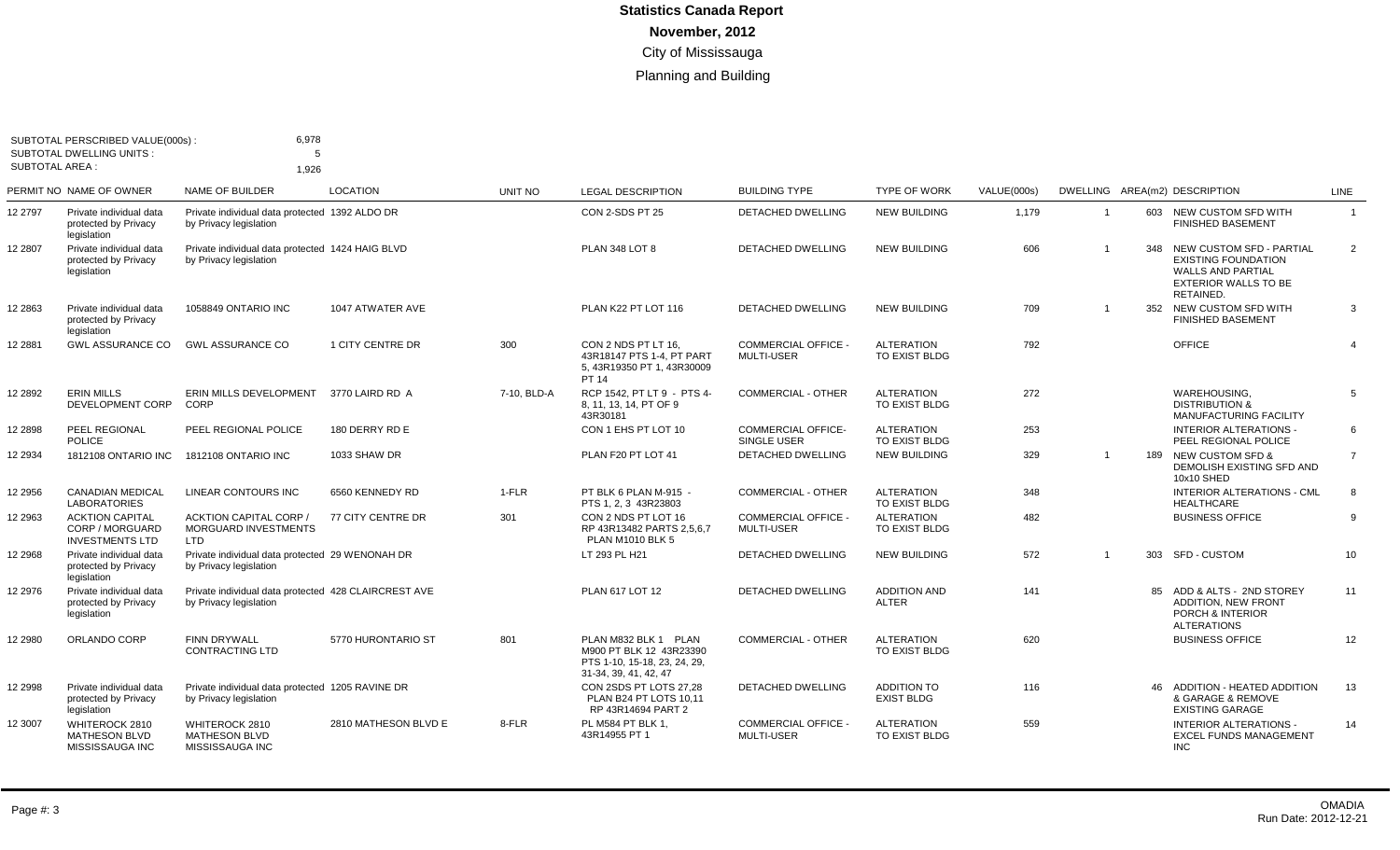|         | SUBTOTAL PERSCRIBED VALUE(000s)<br><b>SUBTOTAL DWELLING UNITS:</b><br><b>SUBTOTAL AREA:</b> |                                                                                |                                                                                                                                                        |           |                                                                                                 |                                                 |                                     |             |                |     |                                                                                                               |                 |
|---------|---------------------------------------------------------------------------------------------|--------------------------------------------------------------------------------|--------------------------------------------------------------------------------------------------------------------------------------------------------|-----------|-------------------------------------------------------------------------------------------------|-------------------------------------------------|-------------------------------------|-------------|----------------|-----|---------------------------------------------------------------------------------------------------------------|-----------------|
|         | PERMIT NO NAME OF OWNER                                                                     | 1,157<br>NAME OF BUILDER                                                       | <b>LOCATION</b>                                                                                                                                        | UNIT NO   | <b>LEGAL DESCRIPTION</b>                                                                        | <b>BUILDING TYPE</b>                            | <b>TYPE OF WORK</b>                 | VALUE(000s) |                |     | DWELLING AREA(m2) DESCRIPTION                                                                                 | LINE            |
| 12 3027 | Private individual data<br>protected by Privacy<br>legislation                              | Private individual data protected 914 GOODWIN RD<br>by Privacy legislation     |                                                                                                                                                        |           | PLAN A26 PT LOTS 40,41                                                                          | <b>DETACHED DWELLING</b>                        | <b>NEW BUILDING</b>                 | 685         | $\mathbf{1}$   |     | 331 NEW - CUSTOM SFD WITH<br>FINISHED BASEMENT /<br>DEMOLISH EXISTING SFD                                     | $\overline{1}$  |
| 12 3032 | Private individual data<br>protected by Privacy<br>legislation                              | Private individual data protected 21 MAPLE AVE S<br>by Privacy legislation     |                                                                                                                                                        |           | PLAN H22 LOT 78                                                                                 | <b>DETACHED DWELLING</b>                        | <b>NEW BUILDING</b>                 | 512         | $\overline{1}$ |     | 278 SFD - CUSTOM & DEMOLISH<br><b>EXISTING SFD</b>                                                            | 2               |
| 12 3064 | Private individual data<br>protected by Privacy<br>legislation                              | Private individual data protected 506 ARROWHEAD RD<br>by Privacy legislation   |                                                                                                                                                        |           | PLAN 361 L 11                                                                                   | <b>DETACHED DWELLING</b>                        | <b>NEW BUILDING</b>                 | 970         |                | 452 | SFD - CUSTOM WITH FINISHED<br><b>BASEMENT/ DEMOLISH</b><br><b>EXISTING SFD &amp; GARAGE</b>                   | 3               |
| 12 3076 | <b>G.E. CANADA REAL</b><br><b>ESTATE EQUITY</b><br><b>HOLDING CO</b>                        | G.E. CANADA REAL ESTATE 2285 SPEAKMAN DR<br><b>EQUITY HOLDING CO</b>           |                                                                                                                                                        | $1-FLR$   | CON 1 SDS PT LTS 32, 33,<br>PL 718 PT BLK A. 43R8025<br>PTS 2, 3, 5, 6                          | <b>COMMERCIAL OFFICE -</b><br><b>MULTI-USER</b> | <b>ALTERATION</b><br>TO EXIST BLDG  | 543         |                |     | <b>INTERIOR ALTERATIONS -</b><br>CANDU ENERGY INC                                                             | 4               |
| 12 3078 | Private individual data<br>protected by Privacy<br>legislation                              | Private individual data protected 2357 CLIFF RD<br>by Privacy legislation      |                                                                                                                                                        |           | CON 1 SDS PT LOT 13                                                                             | <b>DETACHED DWELLING</b>                        | <b>ADDITION AND</b><br><b>ALTER</b> | 252         |                |     | 95 ADD/ALTER - GARAGE<br><b>ADDITION, 2ND-STOREY</b><br><b>ADDITION &amp; INTERIOR-</b><br><b>ALTERATIONS</b> | 5               |
| 12 3119 | <b>GWL ASSURANCE CO</b>                                                                     | <b>VESTACON LTD</b>                                                            | 1 CITY CENTRE DR                                                                                                                                       | 801       | CON 2 NDS PT LT 16,<br>43R18147 PTS 1-4. PT PART<br>5, 43R19350 PT 1, 43R30009<br>PT 14         | <b>COMMERCIAL OFFICE -</b><br><b>MULTI-USER</b> | <b>ALTERATION</b><br>TO EXIST BLDG  | 381         |                |     | INTERIOR ALTERATIONS - BDO<br>DUNWOODY LTD                                                                    | 6               |
| 12 3133 | CONCORD<br><b>HOSPITALITY</b><br><b>ENTERPRISES CO / CY</b><br><b>CREEK BANK LTD</b>        | <b>STRACOR INC</b>                                                             | 5050 CREEKBANK RD                                                                                                                                      |           | CON 4 EHS, PT LT 1 - 15-<br>20, 23-26 43R29100                                                  | APARTMENT (> 6 UNITS)                           | <b>ALTERATION</b><br>TO EXIST BLDG  | 455         |                |     | <b>INTERIOR ALTERATIONS -</b><br><b>GENISIS HOSPITALITY</b>                                                   | $\overline{7}$  |
| 12 3143 | Private individual data<br>protected by Privacy<br>legislation                              | Private individual data protected 1570 WATERSEDGE RD<br>by Privacy legislation |                                                                                                                                                        |           | <b>PLAN 468 LOT 8</b>                                                                           | <b>DETACHED DWELLING</b>                        | <b>DEMOLITION</b>                   | 21          |                |     | <b>DEMOLITION - SFD</b>                                                                                       | 8               |
| 12 3144 | 1058849 ONTARIO LTD                                                                         | 1058849 ONTARIO LTD                                                            | 1373 GLENWOOD DR                                                                                                                                       |           | R 2-CIR PT 3                                                                                    | <b>DETACHED DWELLING</b>                        | <b>DEMOLITION</b>                   | 21          |                |     | <b>DEMOLITION - SFD</b>                                                                                       | 9               |
| 12 3147 | Private individual data<br>protected by Privacy<br>legislation                              | <b>AGT SOLAR</b>                                                               | 7360 BRAMALEA RD A<br>7360 BRAMALEA RD B<br>7360 BRAMALEA RD C<br>7360 BRAMALEA RD D<br>7360 BRAMALEA RD E<br>7360 BRAMALEA RD F<br>7360 BRAMALEA RD G | BLD - A-G | PL M276 PT L 47, 48<br>43R15350, PTS 4-19                                                       | <b>INDUSTRIAL - OTHER</b>                       | <b>OTHER</b>                        | 280         |                |     | ADDITION - SOLAR ROOFTOP<br>PANELS (BUILDINGS -<br>A,B,C,D,E,F,G                                              | 10 <sup>1</sup> |
| 12 3151 | 2725312 CANADA INC                                                                          | <b>GOVAN BROWN &amp; ASSOC</b><br><b>LTD</b>                                   | 1950 MEADOWVALE BLVD                                                                                                                                   |           | GROUND FLOO PL 43M964 LOTS 3, 10, PT<br>LOTS 7-9, 43R20798 PTS 3,<br>4, 43R21829 PT PTS 5, 6, 8 | <b>COMMERCIAL OFFICE-</b><br>SINGLE USER        | <b>ALTERATION</b><br>TO EXIST BLDG  | 687         |                |     | <b>INTERIOR ALTERATIONS -</b><br>MICROSOFT CANADA                                                             | 11              |
| 12 3258 | Private individual data<br>protected by Privacy<br>legislation                              | Private individual data protected 29 WENONAH DR<br>by Privacy legislation      |                                                                                                                                                        |           | LT 293 PL H21                                                                                   | DETACHED DWELLING                               | <b>DEMOLITION</b>                   | 26          |                |     | <b>DEMOLITION - SFD &amp;</b><br><b>DETACHED GARAGE</b>                                                       | 12              |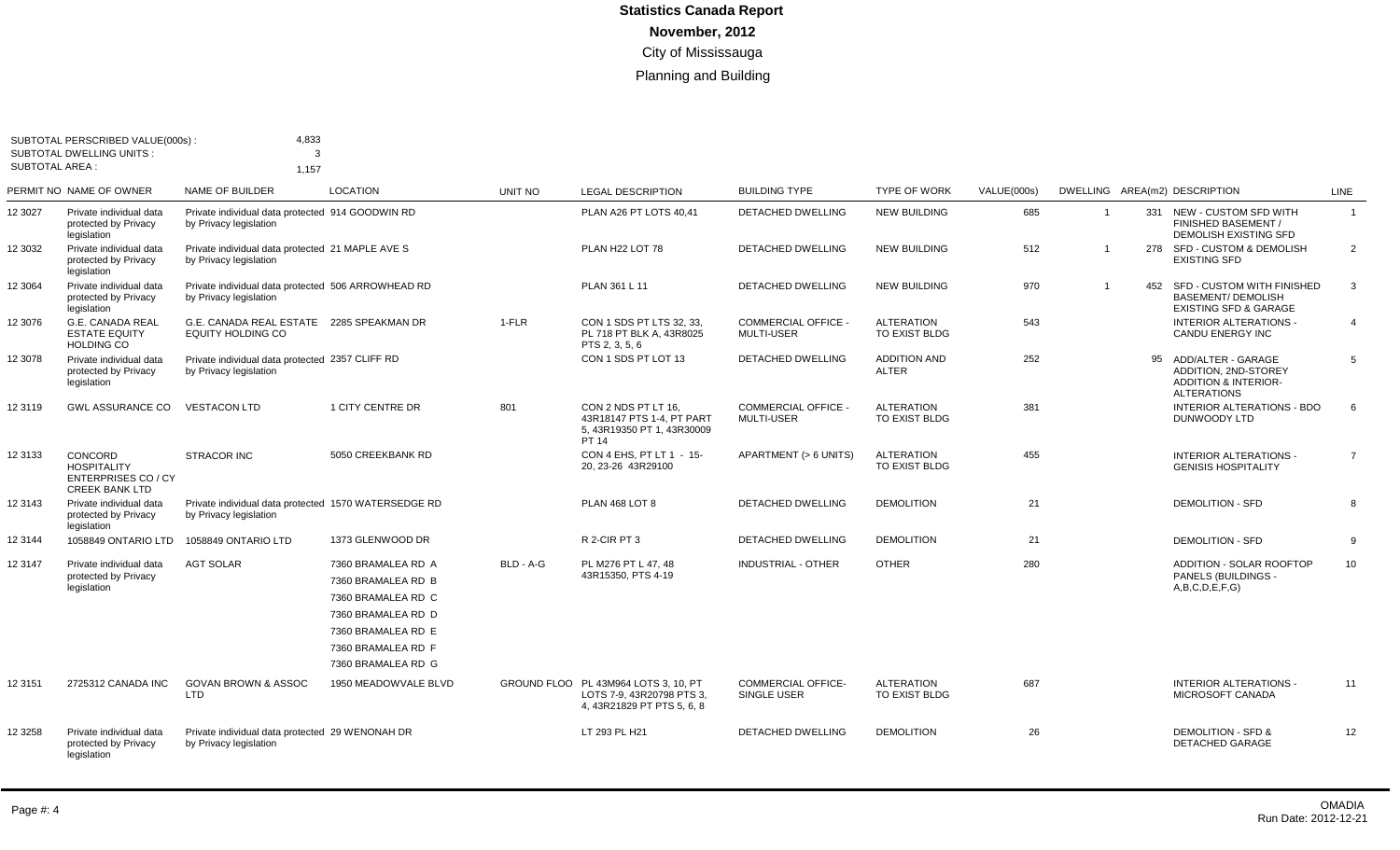| SUBTOTAL PERSCRIBED VALUE(000s):<br>SUBTOTAL DWELLING UNITS :<br>SUBTOTAL AREA : |                                                          | 22                                             |                        |         |                          |                      |                     |             |                                          |      |
|----------------------------------------------------------------------------------|----------------------------------------------------------|------------------------------------------------|------------------------|---------|--------------------------|----------------------|---------------------|-------------|------------------------------------------|------|
|                                                                                  | PERMIT NO NAME OF OWNER                                  | NAME OF BUILDER                                | LOCATION               | UNIT NO | <b>LEGAL DESCRIPTION</b> | <b>BUILDING TYPE</b> | <b>TYPE OF WORK</b> | VALUE(000s) | DWELLING AREA(m2) DESCRIPTION            | LINE |
| 12 3313                                                                          | <b>WOODCASTLE</b><br>(FOREST AVENUE)<br><b>HOMES LTD</b> | <b>WOODCASTLE (FOREST</b><br>AVENUE) HOMES LTD | 60 FOREST AVE R        |         | LT 328 PL F12            | DETACHED DWELLING    | <b>DEMOLITION</b>   | 22          | DEMOLITION - SFD AND TWO<br><b>SHEDS</b> |      |
| TOTAL AREA :                                                                     | TOTAL PERSCRIBED VALUE(000s):<br>TOTAL DWELLING UNITS :  |                                                | 64,126<br>16<br>20,839 |         |                          |                      |                     |             |                                          |      |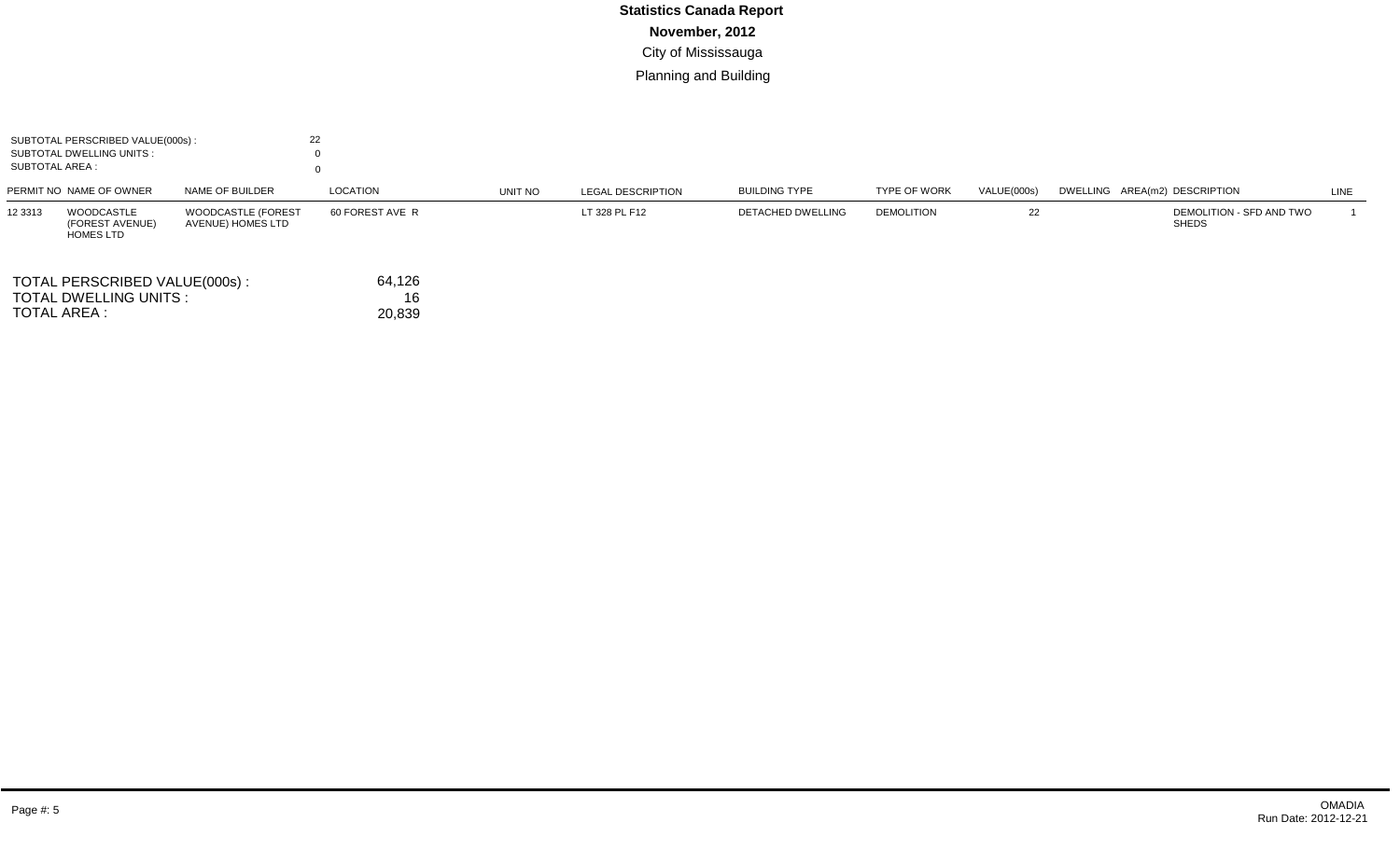**November, 2012**

### City of Mississauga

Planning and Building

SECTION B - MINOR RESIDENTIAL ADDITIONS AND RENNOVATIONS

| PERMITS VALUED AT LESS THAN \$50,000 |                      | LINE NO. | <b>VALUE (000s)</b> | NO OF PERMITS |
|--------------------------------------|----------------------|----------|---------------------|---------------|
| NEW GARAGES AND CARPORTS             | - SINGLE DWELLINGS   | 01       | 20                  |               |
|                                      | - MULTIPLE DWELLINGS | 02       |                     | 0             |
| NEW INGROUND SWIMMING POOLS          | - SINGLE DWELLINGS   | 03       |                     | 12            |
|                                      | - MULTIPLE DWELLINGS | 04       |                     | $\Omega$      |
| <b>OTHER IMPROVEMENTS</b>            | - SINGLE DWELLINGS   | 05       | 605                 | 37            |
|                                      | - MULTIPLE DWELLINGS | 06       | 418                 | 30            |
| TOTALS FOR SECTION B                 |                      | 07       | 1.043               | 80            |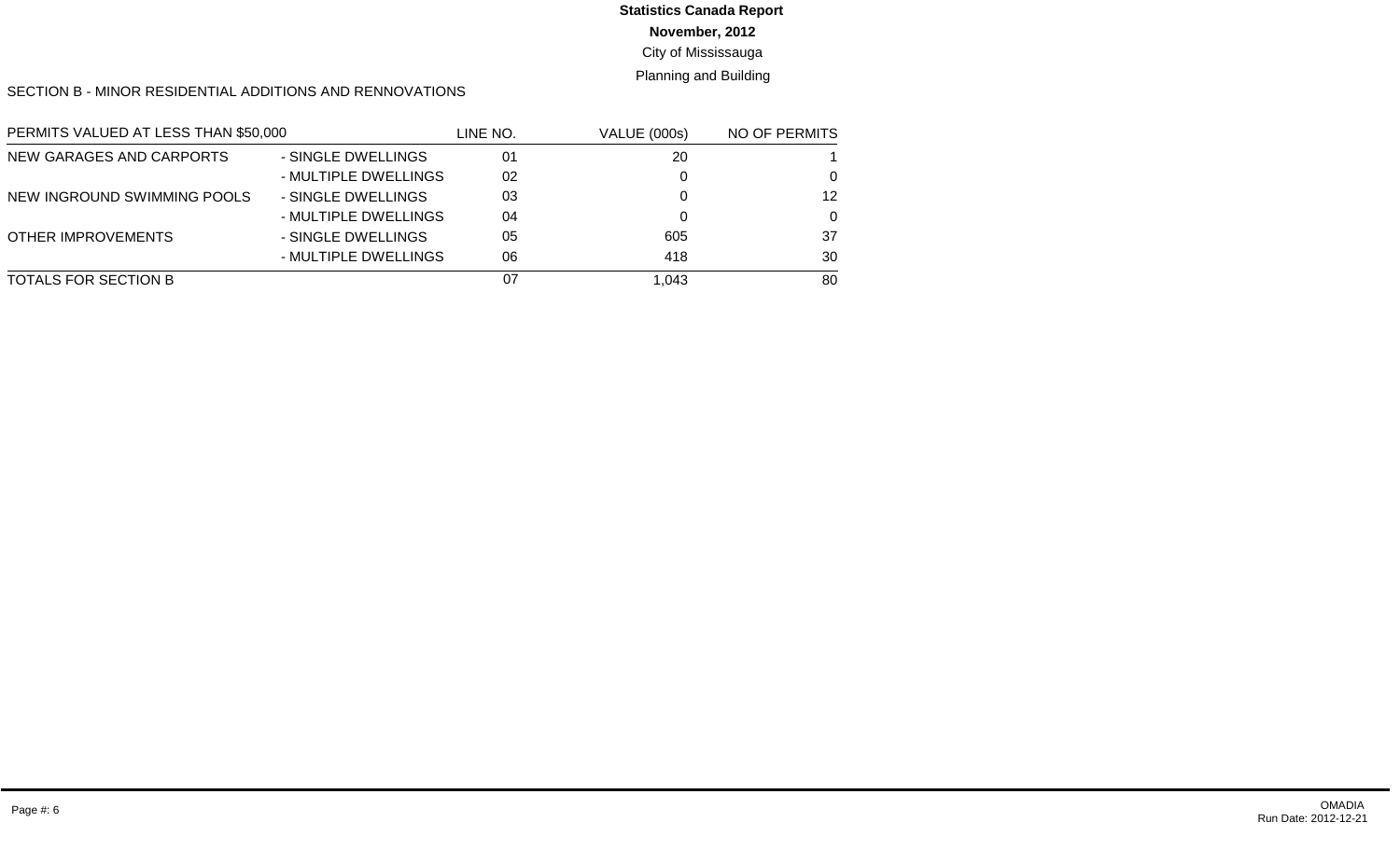**November, 2012**

City of Mississauga

Planning and Building

SECTION C - MINOR NON-RESIDENTIAL PROJECTS

| PERMITS VALUED AT LESS THAN \$250,000 |                             | LINE NO. | <b>VALUE (000s)</b> | NO OF PERMITS |
|---------------------------------------|-----------------------------|----------|---------------------|---------------|
| <b>INDUSTRIAL</b>                     | - NEW CONSTRUCTION          | 08       |                     |               |
|                                       | - ADDITIONS AND RENOVATIONS | 09       | 1168                | 23            |
| <b>COMMERCIAL</b>                     | - NEW CONSTRUCTION          | 10       |                     |               |
|                                       | - ADDITIONS AND RENOVATIONS | 11       | 5413                | 80            |
| INSTITUTIONAL OR GOVERNMENTAL         | - NEW CONSTRUCTION          | 12       |                     |               |
|                                       | - ADDITIONS AND RENOVATIONS | 13       | 329                 | 13            |
| TOTALS FOR SECTION C                  |                             | 14       | 6.910               | 119           |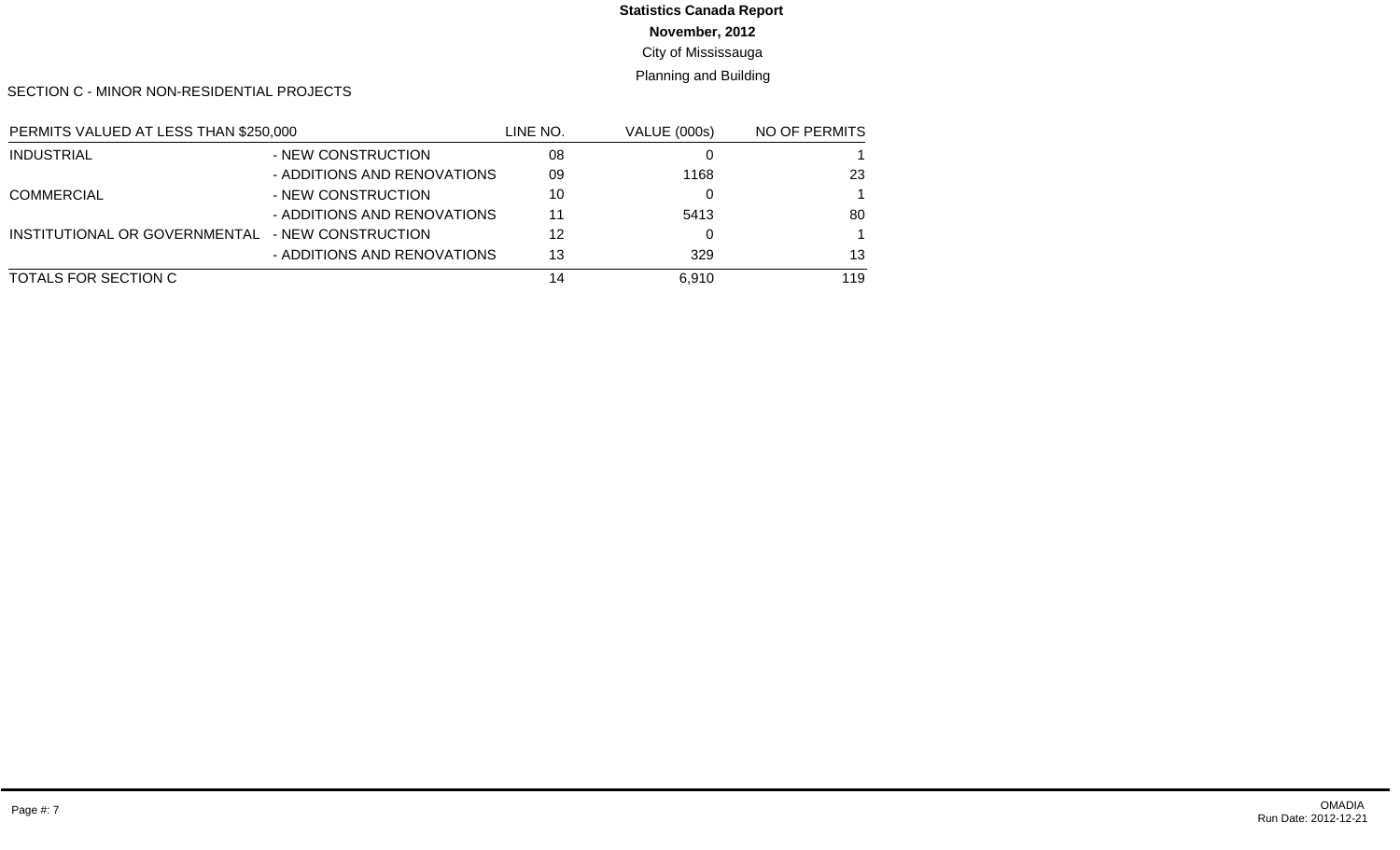### SECTION D - RESIDENTIAL DEMOLITIONS

| TVDE                 | SINGLE | <b>OF 11</b><br>SEMI | <b>ROW</b> | <b>STREET ROW L</b> | <b>CONDO ROW</b> | --- | $AP^{\mathsf{T}}$ | חחשדר<br>ום ה | $\tau \wedge \tau \wedge \tau$<br>OTAL |
|----------------------|--------|----------------------|------------|---------------------|------------------|-----|-------------------|---------------|----------------------------------------|
| # OF<br><b>UNITS</b> |        |                      |            |                     |                  |     |                   |               |                                        |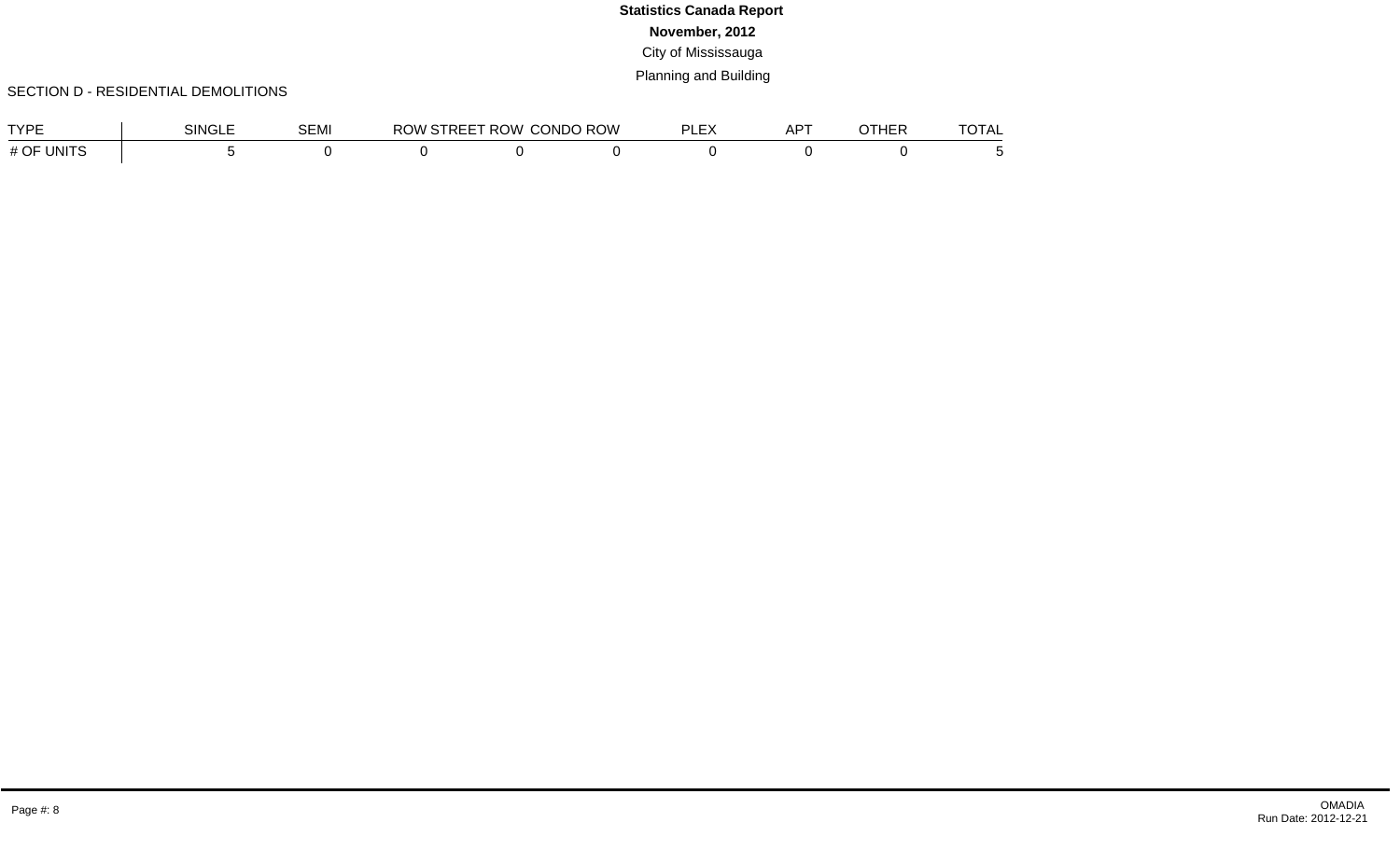#### SECTION A - MAJOR CONSTRUCTION PROJECTS

|                       | SUBTOTAL PERSCRIBED VALUE(000s):<br><b>SUBTOTAL DWELLING UNITS:</b><br><b>SUBTOTAL AREA:</b> | 12,130<br>3<br>7.945                                                         |                                      |                |                                                                                                                         |                                                 |                                         |                    |       |                                                                                                                                                        |                |
|-----------------------|----------------------------------------------------------------------------------------------|------------------------------------------------------------------------------|--------------------------------------|----------------|-------------------------------------------------------------------------------------------------------------------------|-------------------------------------------------|-----------------------------------------|--------------------|-------|--------------------------------------------------------------------------------------------------------------------------------------------------------|----------------|
|                       | PERMIT NO NAME OF OWNER                                                                      | <b>NAME OF BUILDER</b>                                                       | <b>LOCATION</b>                      | <b>UNIT NO</b> | <b>LEGAL DESCRIPTION</b>                                                                                                | <b>BUILDING TYPE</b>                            | <b>TYPE OF WORK</b>                     | <b>VALUE(000s)</b> |       | DWELLING AREA(m2) DESCRIPTION                                                                                                                          | LINE           |
| 58920                 | Private individual data<br>protected by Privacy<br>legislation                               | Private individual data protected 441 NIAR AVE<br>by Privacy legislation     |                                      |                | <b>PLAN F20 LOT 127</b>                                                                                                 | <b>DETACHED DWELLING</b>                        | <b>ADDITION AND</b><br><b>ALTER</b>     | 150                |       | 105 ADDN & INT ALTS - REAR<br>DECK, REAR 1 & 2 STOREY<br>ADDITION, FRONT 2 STOREY<br>ADDITION, SIDE YARD 2<br>STOREY ADDITION WITH<br>ATTACHED GARAGE. | $\overline{1}$ |
| 10 3146               | Private individual data<br>protected by Privacy<br>legislation                               | Private individual data protected 277 PINETREE WAY<br>by Privacy legislation |                                      |                | PLAN 713 LOT 6                                                                                                          | <b>DETACHED DWELLING</b>                        | <b>NEW BUILDING</b>                     | 512                | 342   | <b>NEW - CUSTOM SFD &amp;</b><br>DEMOLISH EXISTING SFD AND<br><b>SHED</b>                                                                              | $\overline{2}$ |
| 12 550<br><b>VAR</b>  | T.I.C.C. LTD                                                                                 | <b>MEDIA RESOURCES</b><br><b>INTERNATIONAL INC</b>                           | 6900 AIRPORT RD                      |                | CON 7 EHS PT LT 10.<br>43R3786 PTS 8, 9, 13                                                                             | COMMERCIAL - OTHER                              | PYLON SIGN                              | 622                |       | (7) GROUND SIGNS -<br>INTERNATIONAL CENTRE                                                                                                             | 3              |
| 12 860                | CONESTOGA COLD<br><b>STORAGE LTD</b>                                                         | MAPLE REINDERS BUILDING 2660 MEADOWPINE BLVD<br><b>SERVICES LTD</b>          |                                      |                | PLAN M936 BLKS 14 TO 19                                                                                                 | <b>SINGLE TENANT</b><br><b>INDUSTRIAL</b>       | <b>ADDITION TO</b><br><b>EXIST BLDG</b> | 5.496              | 5.637 | ADDITION - 1 STOREY HI-RISE<br>FREEZER, CONESTOGA COLD<br><b>STORAGE</b>                                                                               | $\overline{4}$ |
| 12 1133               | 1058849 ONTARIO INC                                                                          | 1058849 ONTARIO INC                                                          | 1373 GLENWOOD DR                     |                | R 2-CIR PT 3                                                                                                            | <b>DETACHED DWELLING</b>                        | <b>NEW BUILDING</b>                     | 920                | 457   | NEW - CUSTOM SFD WITH<br><b>FINISHED BASEMENT</b>                                                                                                      | 5              |
| 12 1763               | HOME DEPOT<br>HOLDINGS INC / HOME CANADA INC<br><b>DEPOT USA INC</b>                         | A&W FOOD SERVICES OF                                                         | 2920 ARGENTIA RD<br>2930 ARGENTIA RD |                | CON 6 WHS. PT L 12. 13 -<br>PTS 4-15, 17-25 43R24278                                                                    | <b>COMMERCIAL RETAIL-</b><br>SINGLE USER        | <b>NEW BUILDING</b>                     | 337                |       | 173 NEW - FAST FOOD<br>RESTAURANT, A&W<br><b>RESTAURANT</b>                                                                                            | 6              |
| 12 1768               | Private individual data<br>protected by Privacy<br>legislation                               | <b>GTA ELECTRICAL &amp;</b><br><b>HOLDINGS INC</b>                           | 3173 RESOLUTE DR                     |                | PLAN 624 LOT 47                                                                                                         | DETACHED DWELLING                               | <b>ADDITION AND</b><br><b>ALTER</b>     | 107                | 28    | ADDITION/ALTERATIONS - 1-<br>STOREY ADDITION, DECK,<br><b>UNDERPINNING &amp; 1-</b><br>BACKWATER-VALVE                                                 | $\overline{7}$ |
| 12 2 2 6 1            | <b>INC</b>                                                                                   | IVANHOE CAMBRIDGE PACE CONSTRUCTION CO                                       | 1250 SOUTH SERVICE RD                | 111A. 114      | CON 2 SDS PT LOT 6<br>PLAN 305 PT BLKS A.B                                                                              | <b>COMMERCIAL RETAIL -</b><br><b>MULTI-USER</b> | <b>ALTERATION</b><br>TO EXIST BLDG      | 307                |       | <b>RETAIL</b>                                                                                                                                          | 8              |
| 12 2559               |                                                                                              | 1127792 ONTARIO LTD 1127792 ONTARIO LTD                                      | 2225 DUNDAS ST E                     |                | CON 1 NDS PT LT A.<br>43R14640 PTS 1, 2                                                                                 | <b>COMMERCIAL OFFICE -</b><br>MULTI-USER        | <b>NEW BUILDING</b>                     | 1,194              | 875   | <b>NEW - COMMERCIAL SPEC</b><br><b>BUILDING</b>                                                                                                        | 9              |
| 12 26 20              | <b>GRACE &amp; TRUTH</b><br><b>MESSAGE</b><br><b>TABERNACLE INC</b>                          | <b>GRACE &amp; TRUTH MESSAGE</b><br><b>TABERNACLE INC</b>                    | 7605 DANBRO CRES H                   | BLG-H          | PLAN M852 PT BLK 3 & 4<br>RP 43R16974<br>PARTS34,35.53-54 1/10TH<br><b>INTEREST OF PARTS 43</b><br>TO 46,49,50,55,56,57 | <b>CHURCH</b>                                   | <b>ADDITION AND</b><br><b>ALTER</b>     | 358                |       | CHANGE OF USE /<br><b>ALTERATIONS - GRACE &amp;</b><br><b>TRUTH MESSAGE</b><br><b>TABERNACKLE</b>                                                      | 10             |
| 12 2765<br><b>VAR</b> | <b>OMERS REALTY</b><br><b>MANAGEMENT CORP</b>                                                | PATTISON SIGN GROUP                                                          | 100 CITY CENTRE DR                   | 1-708          | PL 43M1010 BLKS 19, 21, PT<br>BLKS 1, 16, 20                                                                            | <b>COMMERCIAL RETAIL -</b><br><b>MULTI-USER</b> | <b>FASCIA SIGN</b>                      | 405                |       | (4) EXTERIOR FASCIA SIGNS -<br><b>TARGET</b>                                                                                                           | 11             |
| 12 28 27              | Private individual data<br>protected by Privacy<br>legislation                               | Private individual data protected 494 AVONWOOD DR<br>by Privacy legislation  |                                      |                | PLAN 512 LOT 26                                                                                                         | <b>DETACHED DWELLING</b>                        | <b>NEW BUILDING</b>                     | 524                | 301   | NEW - CUSTOM SFD                                                                                                                                       | 12             |
| 12 28 64              | Private individual data<br>protected by Privacy<br>legislation                               | Private individual data protected 1 JOYCELYN DR<br>by Privacy legislation    |                                      |                | PLAN 530 LOT 5                                                                                                          | <b>DETACHED DWELLING</b>                        | <b>ADDITION AND</b><br><b>ALTER</b>     | 272                | 27    | ADD/ALTER - UNDERPINNING<br>OF EXISTING SFD, NEW<br><b>FRONT AND EXTERIOR</b><br>PORCH, 1 STOREY ADDITION<br>WITH BELOW GRADE<br>ATTACHED GARAGE       | 13             |
| 12 2982               | <b>GWL ASSURANCE CO</b>                                                                      | <b>COLDBOX BUILDERS INC</b>                                                  | 65 SUPERIOR BLVD                     | $\overline{1}$ | <b>PLAN M901 BLK 14</b>                                                                                                 | MULTI-TENANT<br><b>INDUSTRIAL</b>               | <b>ALTERATION</b><br>TO EXIST BLDG      | 926                |       | <b>INTERIOR ALTERATIONS -</b><br>FINICA FOODS SPECIALTIES<br>LTD                                                                                       | 14             |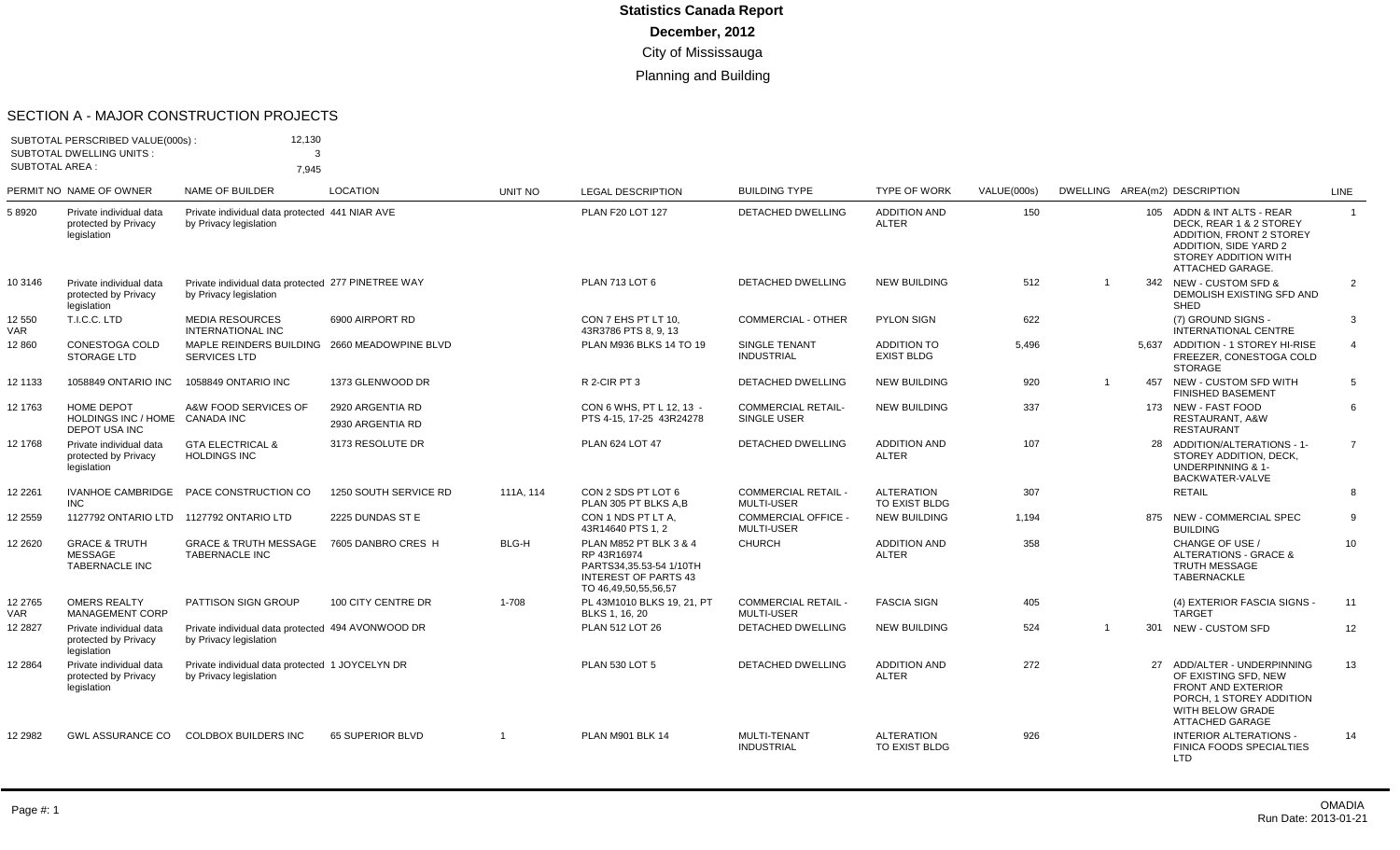| <b>SUBTOTAL AREA:</b> | SUBTOTAL PERSCRIBED VALUE(000s):<br>SUBTOTAL DWELLING UNITS:         | 10,439<br>$\overline{ }$<br>1.776                                             |                                  |           |                                                                                             |                                                 |                                     |             |                |     |                                                                                                                                   |                 |
|-----------------------|----------------------------------------------------------------------|-------------------------------------------------------------------------------|----------------------------------|-----------|---------------------------------------------------------------------------------------------|-------------------------------------------------|-------------------------------------|-------------|----------------|-----|-----------------------------------------------------------------------------------------------------------------------------------|-----------------|
|                       | PERMIT NO NAME OF OWNER                                              | <b>NAME OF BUILDER</b>                                                        | <b>LOCATION</b>                  | UNIT NO   | <b>LEGAL DESCRIPTION</b>                                                                    | <b>BUILDING TYPE</b>                            | <b>TYPE OF WORK</b>                 | VALUE(000s) |                |     | DWELLING AREA(m2) DESCRIPTION                                                                                                     | <b>LINE</b>     |
| 12 3067               | <b>ORLANDO</b><br><b>CORPORATION</b>                                 | ORLANDO CORPORATION                                                           | 6660 MILLCREEK DR A              | B         | PL 981 LTS 1, 2, PT LT 3 PT<br>BLK AX. PR M-127. BLK 1.<br>PT RD ALLOW BET CONS 5.<br>6 WHS | <b>MULTI-TENANT</b><br><b>INDUSTRIAL</b>        | <b>ALTERATION</b><br>TO EXIST BLDG  | 317         |                |     | <b>INTERIOR ALTERATIONS AND</b><br>(1) ROOFTOP UNIT                                                                               | $\mathbf{1}$    |
| 123105                | OPB REALTY INC                                                       | <b>GREENFORD</b><br><b>CONSTRUCTION LTD</b>                                   | 2900 ARGENTIA RD B               | $15 - 16$ | CON 6 WHS, PT L 12, 13 -<br>PTS 1-10, 15-19 43R23938                                        | MULTI-TENANT<br><b>INDUSTRIAL</b>               | <b>ALTERATION</b><br>TO EXIST BLDG  | 800         |                |     | SCIENCE AND TECHNOLOGY<br><b>FACILITY</b>                                                                                         | 2               |
| 12 3135               | <b>PORTSIDE</b><br><b>DEVELOPMENTS</b>                               | <b>HIGH STREET WEST</b><br>DEVELOPMENTS INC                                   | 93 HIGH ST W                     |           | PLAN F23 LOT 20 PT LOT 19                                                                   | DETACHED DWELLING                               | <b>NEW BUILDING</b>                 | 440         | $\overline{1}$ | 237 | NEW CUSTOM SFD WITH<br>PARTIAL FINISHED BASEMENT                                                                                  | 3               |
| 12 3136               | <b>PORTSIDE</b><br><b>DEVELOPMENTS</b>                               | <b>HIGH STREET WEST</b><br>DEVELOPMENTS INC                                   | 81 HIGH ST W L<br>83 HIGH ST W R |           | PLAN F23 PT LOT 18 PT<br>$LOT$ 19                                                           | SEMI-DETACHED<br><b>DWELLING</b>                | <b>NEW BUILDING</b>                 | 676         | 2              | 357 | NEW CUSTOM SEMI WITH<br>PARTIAL FINISHED BASEMENT                                                                                 | $\overline{4}$  |
| 12 3137               | <b>PORTSIDE</b><br><b>DEVELOPMENTS</b>                               | <b>HIGH STREET WEST</b><br>DEVELOPMENTS INC                                   | 87 HIGH ST W L<br>89 HIGH ST W R |           | PLAN F23 LOT 20 PT LOT 19                                                                   | SEMI-DETACHED<br><b>DWELLING</b>                | <b>NEW BUILDING</b>                 | 676         | $\overline{2}$ | 357 | <b>NEW CUSTOM SEMI WITH</b><br>PARTIAL FINISHED BASEMENT                                                                          | 5               |
| 12 3203               | <b>LORD REALTY</b><br><b>HOLDINGS LTD /</b><br>POLARIS REALTY        | POLARIS REALTY (CANADA)<br>LTD.                                               | 2680 MATHESON BLVD E             | 202       | PL 43M533. PT BLKS 3.4 -<br>PTS 3, 4, 9, 10 43R27430                                        | <b>COMMERCIAL OFFICE -</b><br><b>MULTI-USER</b> | <b>ALTERATION</b><br>TO EXIST BLDG  | 309         |                |     | <b>INTERIOR ALTERATIONS -</b><br>AXENTIA SOLUTIONS CORP                                                                           | 6               |
| 12 3214               | ORLANDO CORP                                                         | <b>CUBIX CONSTRUCTION INC</b>                                                 | 600 MATHESON BLVD W              | 1A        | PLAN M967 BLK 3                                                                             | <b>COMMERCIAL RETAIL -</b><br><b>MULTI-USER</b> | <b>ALTERATION</b><br>TO EXIST BLDG  | 348         |                |     | <b>INTERIOR ALTERATIONS -</b><br><b>PUMA</b>                                                                                      | $\overline{7}$  |
| 12 3244               | Private individual data<br>protected by Privacy<br>legislation       | Private individual data protected 2574 CLIFF RD<br>by Privacy legislation     |                                  |           | CON 1 SDS PT LOT 13                                                                         | <b>DETACHED DWELLING</b>                        | <b>NEW BUILDING</b>                 | 684         | $\overline{1}$ |     | 331 NEW CUSTOM SFD WITH<br><b>FINISHED BASEMENT/</b><br><b>DEMOLISH EXISTING SFD</b>                                              | 8               |
| 12 3254               | Private individual data<br>protected by Privacy<br>legislation       | Private individual data protected 63 OAKWOOD AVE S<br>by Privacy legislation  |                                  |           | <b>PLAN 690 LOT 5</b>                                                                       | <b>DETACHED DWELLING</b>                        | <b>ALTERATION</b><br>TO EXIST BLDG  | 162         |                |     | <b>RESIDENT PHYSICIAN</b>                                                                                                         | 9               |
| 12 3268               | Private individual data<br>protected by Privacy<br>legislation       | Private individual data protected 941 BEECHWOOD AVE<br>by Privacy legislation |                                  |           | PLAN C19 PT LOT 48                                                                          | <b>DETACHED DWELLING</b>                        | <b>NEW BUILDING</b>                 | 464         | $\overline{1}$ | 251 | NEW CUSTOM SFD/DEMOLISH<br><b>EXISTING SFD</b>                                                                                    | 10 <sup>°</sup> |
| 12 3284               | <b>GREAT-WEST LIFE</b><br>ASSURANCE CO                               | MARANT CONSTRUCTION<br>LTD                                                    | 7070 MISSISSAUGA RD              | 3RD FLR   | CON 5 WHS PT LT 11.<br>43R14863 PTS 6-10                                                    | <b>COMMERCIAL - OTHER</b>                       | <b>ALTERATION</b><br>TO EXIST BLDG  | 3,498       |                |     | <b>OFFICE</b>                                                                                                                     | 11              |
| 12 3297               | 2725312 CANADA INC                                                   | 2725312 CANADA INC                                                            | 1950 MEADOWVALE BLVD             | 1-2 FLR   | PL 43M964 LOTS 3, 10, PT<br>LOTS 7-9, 43R20798 PTS 3,<br>4, 43R21829 PT PTS 5, 6, 8         | <b>COMMERCIAL OFFICE-</b><br>SINGLE USER        | <b>ALTERATION</b><br>TO EXIST BLDG  | 1,339       |                |     | <b>INTERIOR ALTERATIONS -</b><br>MICROSOFT CANADA                                                                                 | 12              |
| 12 3298               | Private individual data<br>protected by Privacy<br>legislation       | <b>CALEDON BUILDING &amp;</b><br><b>DESIGN INC</b>                            | 2173 FLORIAN RD                  |           | PLAN 551 LOT 61                                                                             | <b>DETACHED DWELLING</b>                        | <b>ADDITION AND</b><br>ALTER        | 234         |                |     | 171 ADDITION / ALTERATIONS -<br><b>FRONT PORCH, REAR</b><br>MUDROOM, 2ND STOREY<br><b>ADDITION &amp; INTERIOR</b><br>ALTERATIONS. | 13              |
| 12 3322               | <b>KENNEDY COOPERS</b><br>COMPLEX INC /<br><b>REALSPACE MGMT INC</b> | REALSPACE MANAGEMENT<br><b>INC</b>                                            | 5895 KENNEDY RD                  |           | PL 43M425. PT BLKS 16, 17<br>- PTS 1, 2 43R14478                                            | SINGLE TENANT<br><b>INDUSTRIAL</b>              | <b>ALTERATION</b><br>TO EXIST BLDG  | 318         |                |     | <b>OFFICE</b>                                                                                                                     | 14              |
| 12 3337               | Private individual data<br>protected by Privacy<br>legislation       | Private individual data protected 1547 HAIG BLVD<br>by Privacy legislation    |                                  |           | PLAN 305 PT BLK B                                                                           | <b>DETACHED DWELLING</b>                        | <b>ADDITION AND</b><br><b>ALTER</b> | 174         |                |     | 73 ADD/ALTER - NEW GARAGE,<br>(2) COVERED PORCH<br>ADDITION & INTERIOR-RENO                                                       | 15              |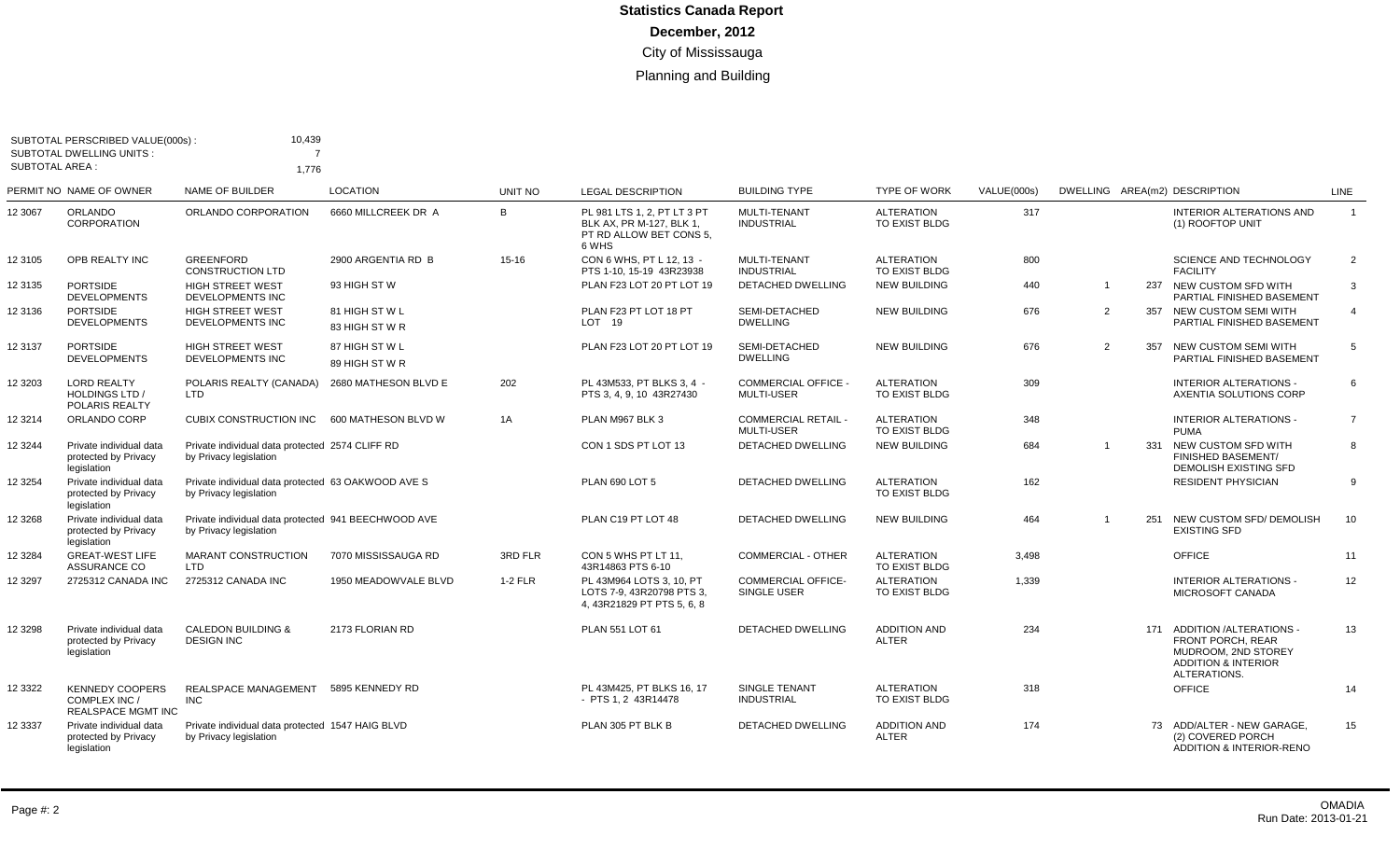| <b>SUBTOTAL AREA:</b> | SUBTOTAL PERSCRIBED VALUE(000s):<br>SUBTOTAL DWELLING UNITS :  | 1,738<br>1,299                                                               |                    |         |                                                                                                                         |                                                 |                                    |             |     |                                                               |             |  |
|-----------------------|----------------------------------------------------------------|------------------------------------------------------------------------------|--------------------|---------|-------------------------------------------------------------------------------------------------------------------------|-------------------------------------------------|------------------------------------|-------------|-----|---------------------------------------------------------------|-------------|--|
|                       | PERMIT NO NAME OF OWNER                                        | NAME OF BUILDER                                                              | LOCATION           | UNIT NO | <b>LEGAL DESCRIPTION</b>                                                                                                | <b>BUILDING TYPE</b>                            | <b>TYPE OF WORK</b>                | VALUE(000s) |     | DWELLING AREA(m2) DESCRIPTION                                 | LINE        |  |
| 12 3357               | ORLANDO<br>CORPORATION                                         | ORLANDO CORPORATION                                                          | 5770 HURONTARIO ST |         | 9 & 10TH FLOOI PLAN M832 BLK 1 PLAN<br>M900 PT BLK 12 43R23390<br>PTS 1-10, 15-18, 23, 24, 29,<br>31-34, 39, 41, 42, 47 | <b>COMMERCIAL OFFICE -</b><br><b>MULTI-USER</b> | <b>ALTERATION</b><br>TO EXIST BLDG | 550         | 887 | <b>INTERIOR ALTERATIONS -</b><br><b>EXPRESS SCRIPT CANADA</b> |             |  |
| 12 3367               | Private individual data<br>protected by Privacy<br>legislation | <b>EASTON HOMES INC</b>                                                      | 925 LONGFELLOW AVE |         | PLAN A23 LOT 69.85<br>PT LOT 70.84                                                                                      | <b>DETACHED DWELLING</b>                        | <b>NEW BUILDING</b>                | 739         |     | 412 NEW - CUSTOM SFD WITH<br>PARTIAL FINISHED BASEMENT        | $2^{\circ}$ |  |
| 12 3375               | <b>MOORE NORTH</b><br>AMERICA / MANULIFE<br><b>FINANCIAL</b>   | <b>MOORE NORTH AMERICA /</b><br><b>MANULIFE FINANCIAL</b>                    | 6100 VIPOND DR     |         | PLAN M687 BLK 1                                                                                                         | SINGLE TENANT<br><b>INDUSTRIAL</b>              | <b>ALTERATION</b><br>TO EXIST BLDG | 401         |     | INTERIOR ALTERATIONS TO<br><b>MANUFACTURING FACILITY</b>      | 3           |  |
| 12 3467               | 1058849 ONTARIO LTD                                            | 1058849 ONTARIO LTD                                                          | 101 EAGLEWOOD BLVD |         | PLAN C20 LOT 94                                                                                                         | DETACHED DWELLING                               | <b>DEMOLITION</b>                  | 22          |     | DEMOLITION - SFD & SHED                                       |             |  |
| 12 3505               | Private individual data<br>protected by Privacy<br>legislation | Private individual data protected 1049 GREAVES AVE<br>by Privacy legislation |                    |         | PLAN C23 LOT 37                                                                                                         | DETACHED DWELLING                               | <b>DEMOLITION</b>                  | 26          |     | <b>DEMOLITION - SFD &amp; GARAGE</b>                          | 5           |  |

| TOTAL PERSCRIBED VALUE(000s): | 24.307 |
|-------------------------------|--------|
| TOTAL DWELLING UNITS:         | 11     |
| TOTAL AREA :                  | 11.020 |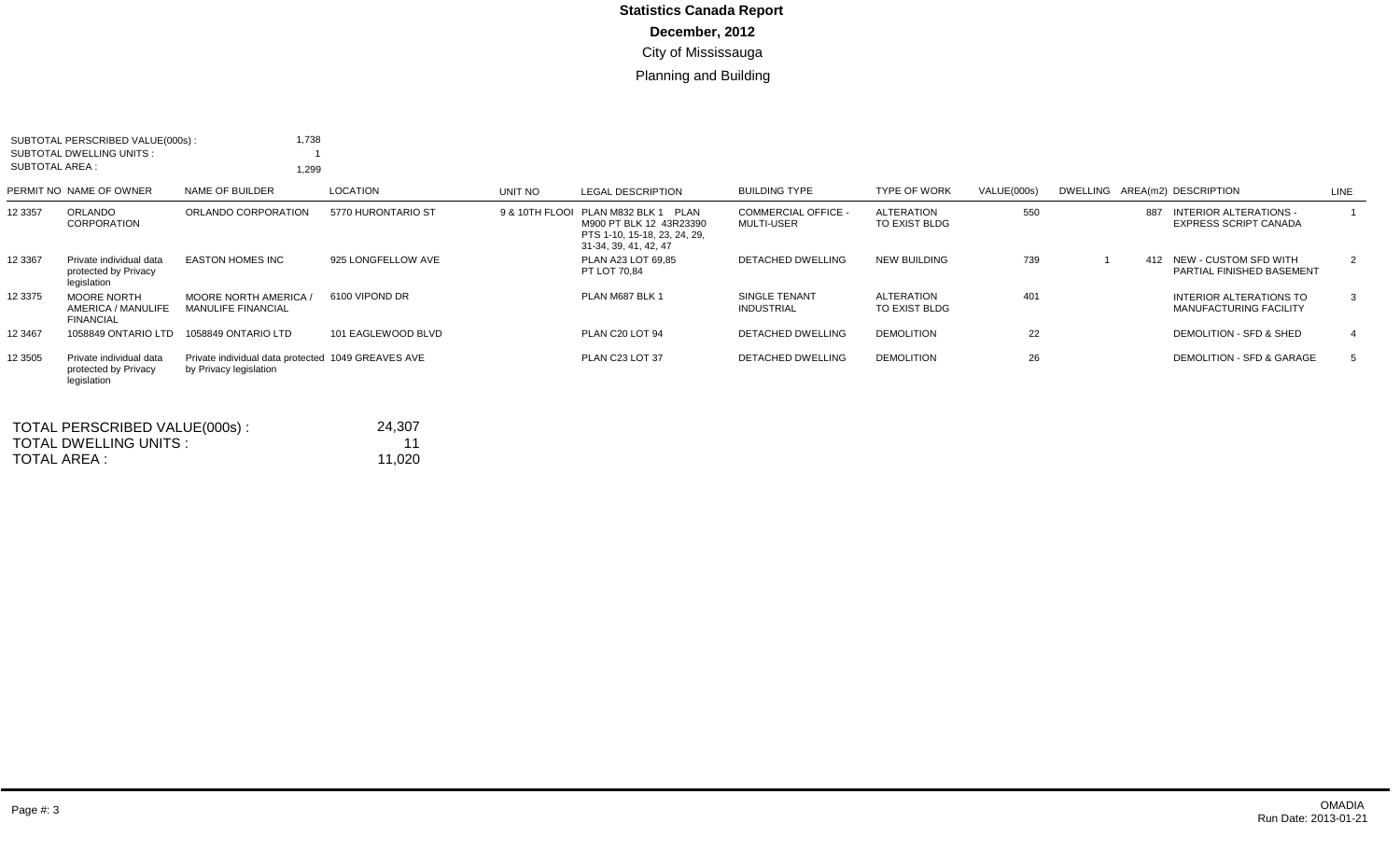**December, 2012**

City of Mississauga

Planning and Building

SECTION B - MINOR RESIDENTIAL ADDITIONS AND RENNOVATIONS

| PERMITS VALUED AT LESS THAN \$50,000 |                      | LINE NO. | <b>VALUE (000s)</b> | NO OF PERMITS |
|--------------------------------------|----------------------|----------|---------------------|---------------|
| NEW GARAGES AND CARPORTS             | - SINGLE DWELLINGS   | 01       |                     | 0             |
|                                      | - MULTIPLE DWELLINGS | 02       |                     | $\Omega$      |
| NEW INGROUND SWIMMING POOLS          | - SINGLE DWELLINGS   | 03       |                     | 8             |
|                                      | - MULTIPLE DWELLINGS | 04       |                     | 2             |
| OTHER IMPROVEMENTS                   | - SINGLE DWELLINGS   | 05       | 254                 | 19            |
|                                      | - MULTIPLE DWELLINGS | 06       | 210                 | 26            |
| TOTALS FOR SECTION B                 |                      | 07       | 464                 | 55            |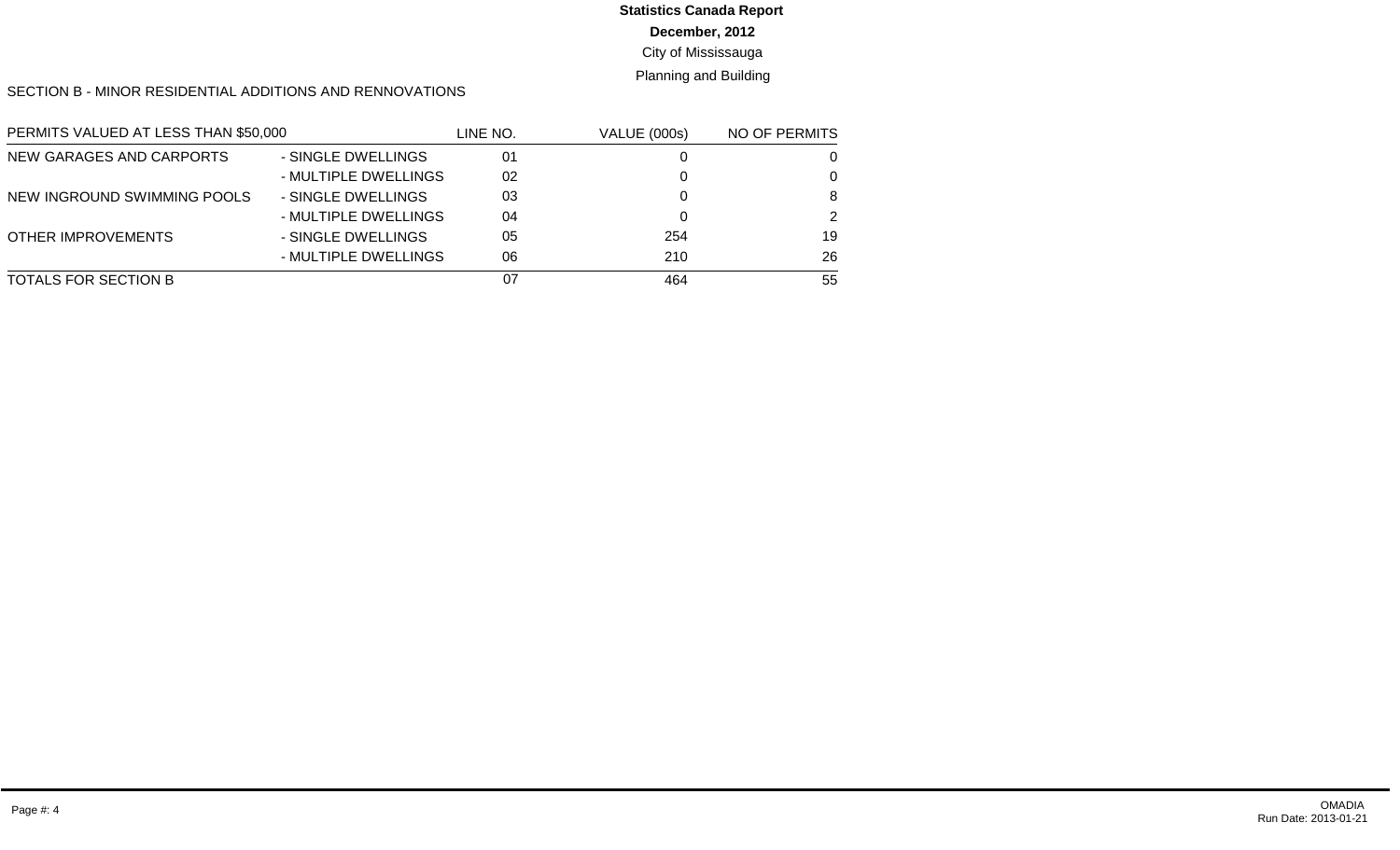**December, 2012**

City of Mississauga

Planning and Building

SECTION C - MINOR NON-RESIDENTIAL PROJECTS

| PERMITS VALUED AT LESS THAN \$250,000 |                             | line no. | VALUE (000s) | NO OF PERMITS |
|---------------------------------------|-----------------------------|----------|--------------|---------------|
| <b>INDUSTRIAL</b>                     | - NEW CONSTRUCTION          | 08       |              | 0             |
|                                       | - ADDITIONS AND RENOVATIONS | 09       | 1780         | 30            |
| <b>COMMERCIAL</b>                     | - NEW CONSTRUCTION          | 10       |              | 0             |
|                                       | - ADDITIONS AND RENOVATIONS | 11       | 3096         | 57            |
| INSTITUTIONAL OR GOVERNMENTAL         | - NEW CONSTRUCTION          | 12       |              | 0             |
|                                       | - ADDITIONS AND RENOVATIONS | 13       | 292          | 6             |
| TOTALS FOR SECTION C                  |                             | 14       | 5.168        | 93            |